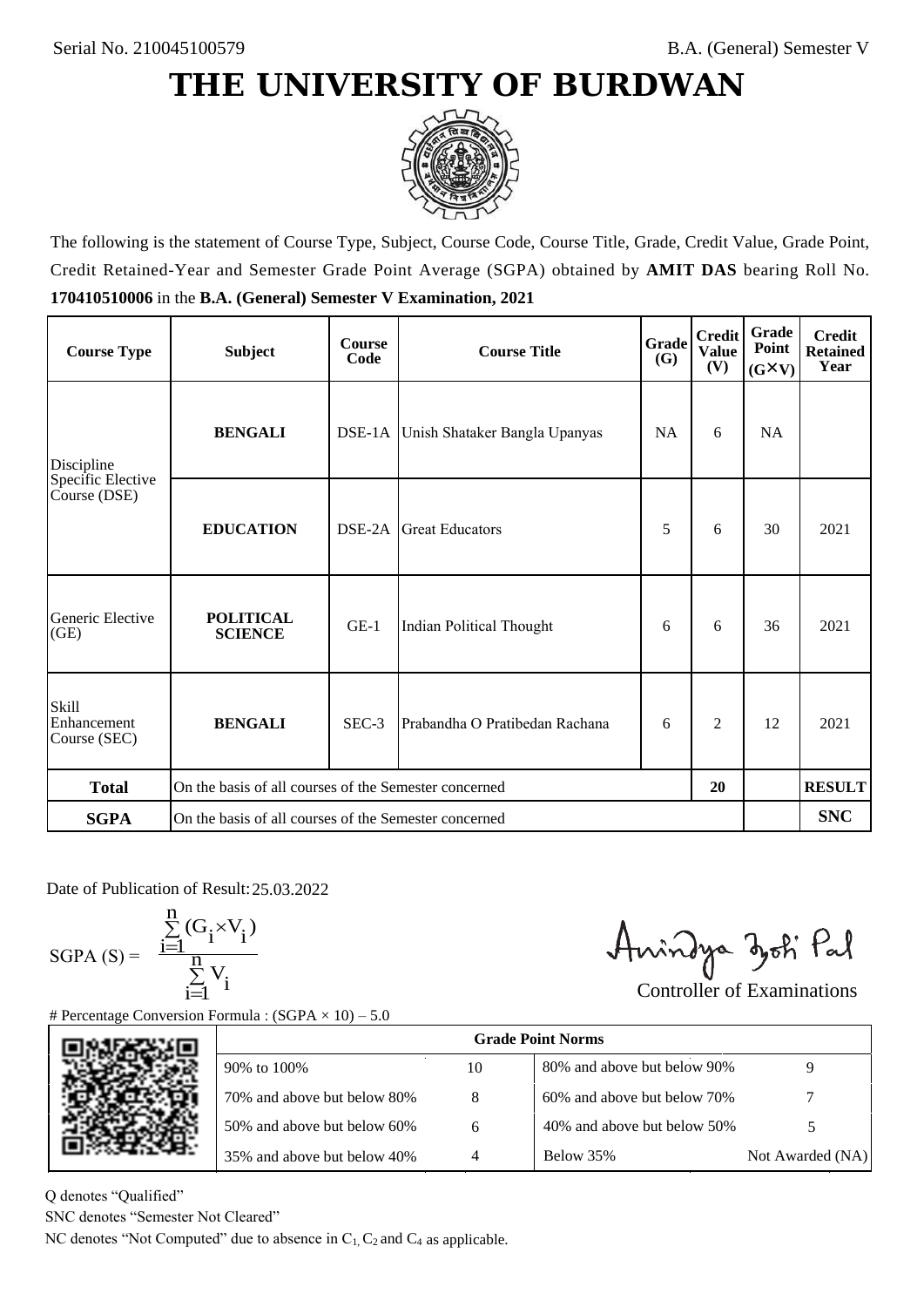

The following is the statement of Course Type, Subject, Course Code, Course Title, Grade, Credit Value, Grade Point, Credit Retained-Year and Semester Grade Point Average (SGPA) obtained by **DEVRAJ MONDAL** bearing Roll No. **180410510062** in the **B.A. (General) Semester V Examination, 2021**

| <b>Course Type</b>                          | <b>Subject</b>                                              | <b>Course</b><br>Code | Grade<br><b>Course Title</b><br><b>(G)</b> |   | <b>Credit</b><br><b>Value</b><br>(V) | Grade<br>Point<br>$(G\times V)$ | <b>Credit</b><br><b>Retained</b><br>Year |
|---------------------------------------------|-------------------------------------------------------------|-----------------------|--------------------------------------------|---|--------------------------------------|---------------------------------|------------------------------------------|
| Discipline                                  | <b>BENGALI</b>                                              |                       | DSE-1A Unish Shataker Bangla Upanyas       | 5 | 6                                    | 30                              | 2020                                     |
| Specific Elective<br>Course (DSE)           | <b>PHILOSOPHY</b>                                           |                       | DSE-2A Philosophy of Religion              | 5 | 6                                    | 30                              | 2020                                     |
| Generic Elective<br>(GE)                    | <b>SANSKRIT</b>                                             | $GE-1$                | Indian Social Institution and Polity       |   | 6                                    | 36                              | 2020                                     |
| <b>Skill</b><br>Enhancement<br>Course (SEC) | <b>PHILOSOPHY</b>                                           | SEC-3                 | Philosophical Analysis                     | 5 | $\overline{c}$                       | 10                              | 2021                                     |
| <b>Total</b>                                | On the basis of all courses of the Semester concerned<br>20 |                       |                                            |   |                                      | 106                             | <b>RESULT</b>                            |
| <b>SGPA</b>                                 | On the basis of all courses of the Semester concerned       |                       |                                            |   |                                      | 5.30                            | Q                                        |

Date of Publication of Result: 25,03,2022

 $SGPA(S) =$ 

$$
\frac{\sum\limits_{i=1}^n (G_i \times V_i)}{\sum\limits_{i=1}^n V_i}
$$

Anindya zoti Pal

| ate of Publication of Result: 25.03.2022<br>GPA (S) = $\frac{\sum_{i=1}^{n} (G_i \times V_i)}{\sum_{i=1}^{n} V_i}$ |                                                                                   |                | Aningya zoti Pal            | <b>Controller of Examinations</b> |
|--------------------------------------------------------------------------------------------------------------------|-----------------------------------------------------------------------------------|----------------|-----------------------------|-----------------------------------|
|                                                                                                                    | Percentage Conversion Formula : $(SGPA \times 10) - 5.0$                          |                | <b>Grade Point Norms</b>    |                                   |
|                                                                                                                    | 90% to 100%                                                                       | 10             | 80% and above but below 90% | 9                                 |
|                                                                                                                    | 70% and above but below 80%                                                       | 8              | 60% and above but below 70% |                                   |
|                                                                                                                    | 50% and above but below 60%                                                       | 6              | 40% and above but below 50% | 5                                 |
|                                                                                                                    | 35% and above but below 40%                                                       | $\overline{4}$ | Below 35%                   | Not Awarded (NA)                  |
| denotes "Qualified"<br>NC denotes "Semester Not Cleared"                                                           | C denotes "Not Computed" due to absence in $C_1$ , $C_2$ and $C_4$ as applicable. |                |                             |                                   |

Q denotes "Qualified"

SNC denotes "Semester Not Cleared"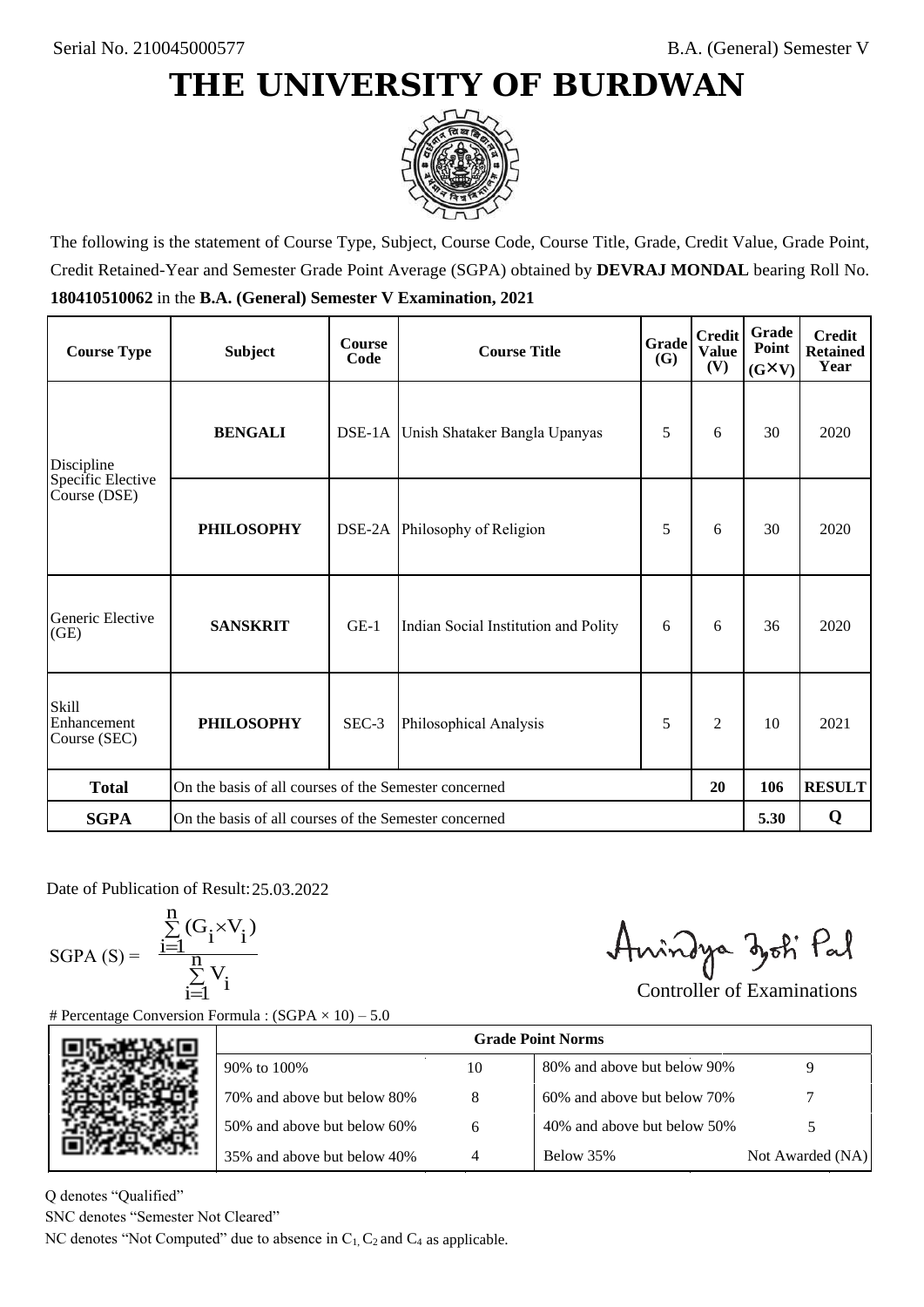

The following is the statement of Course Type, Subject, Course Code, Course Title, Grade, Credit Value, Grade Point, Credit Retained-Year and Semester Grade Point Average (SGPA) obtained by **TITHI MONDAL** bearing Roll No. **180410510246** in the **B.A. (General) Semester V Examination, 2021**

| <b>Course Type</b>                          | <b>Subject</b>                                              | <b>Course</b><br>Code | Grade<br><b>Course Title</b><br><b>(G)</b>     |   | <b>Credit</b><br><b>Value</b><br>(V) | Grade<br>Point<br>$(G\times V)$ | <b>Credit</b><br><b>Retained</b><br>Year |
|---------------------------------------------|-------------------------------------------------------------|-----------------------|------------------------------------------------|---|--------------------------------------|---------------------------------|------------------------------------------|
| Discipline                                  | <b>BENGALI</b>                                              |                       | DSE-1A Unish Shataker Bangla Upanyas           | 5 | 6                                    | 30                              | 2020                                     |
| Specific Elective<br>Course (DSE)           | <b>POLITICAL</b><br><b>SCIENCE</b>                          |                       | DSE-2A Select Comparative Political Theories   | 5 | 6                                    | 30                              | 2020                                     |
| Generic Elective<br>(GE)                    | <b>HISTORY</b>                                              | $GE-1$                | Women's Studies in India                       | 7 | 6                                    | 42                              | 2020                                     |
| <b>Skill</b><br>Enhancement<br>Course (SEC) | <b>POLITICAL</b><br><b>SCIENCE</b>                          | SEC-3                 | Democratic Awareness Through<br>Legal Literacy | 5 | $\overline{c}$                       | 10                              | 2021                                     |
| <b>Total</b>                                | On the basis of all courses of the Semester concerned<br>20 |                       |                                                |   |                                      | 112                             | <b>RESULT</b>                            |
| <b>SGPA</b>                                 | On the basis of all courses of the Semester concerned       |                       |                                                |   |                                      | 5.60                            | Q                                        |

Date of Publication of Result: 25,03,2022

SGPA  $(S) = \frac{1-1}{1}$ 

$$
\frac{\sum_{i=1}^{n} (G_i \times V_i)}{\sum_{i=1}^{n} V_i}
$$

Amindya zoti Pal

| ate of Publication of Result: 25.03.2022<br>GPA (S) = $\frac{\sum_{i=1}^{n} (G_i \times V_i)}{\sum_{i=1}^{n} V_i}$ | Percentage Conversion Formula : $(SGPA \times 10) - 5.0$                          |    | Aningya zoti Pal            | <b>Controller of Examinations</b> |
|--------------------------------------------------------------------------------------------------------------------|-----------------------------------------------------------------------------------|----|-----------------------------|-----------------------------------|
|                                                                                                                    |                                                                                   |    | <b>Grade Point Norms</b>    |                                   |
|                                                                                                                    | 90% to 100%                                                                       | 10 | 80% and above but below 90% | 9                                 |
|                                                                                                                    | 70% and above but below 80%                                                       | 8  | 60% and above but below 70% |                                   |
|                                                                                                                    | 50% and above but below 60%                                                       | 6  | 40% and above but below 50% | 5                                 |
|                                                                                                                    | 35% and above but below 40%                                                       | 4  | Below 35%                   | Not Awarded (NA)                  |
| denotes "Qualified"<br>NC denotes "Semester Not Cleared"                                                           | C denotes "Not Computed" due to absence in $C_1$ , $C_2$ and $C_4$ as applicable. |    |                             |                                   |

Q denotes "Qualified"

SNC denotes "Semester Not Cleared"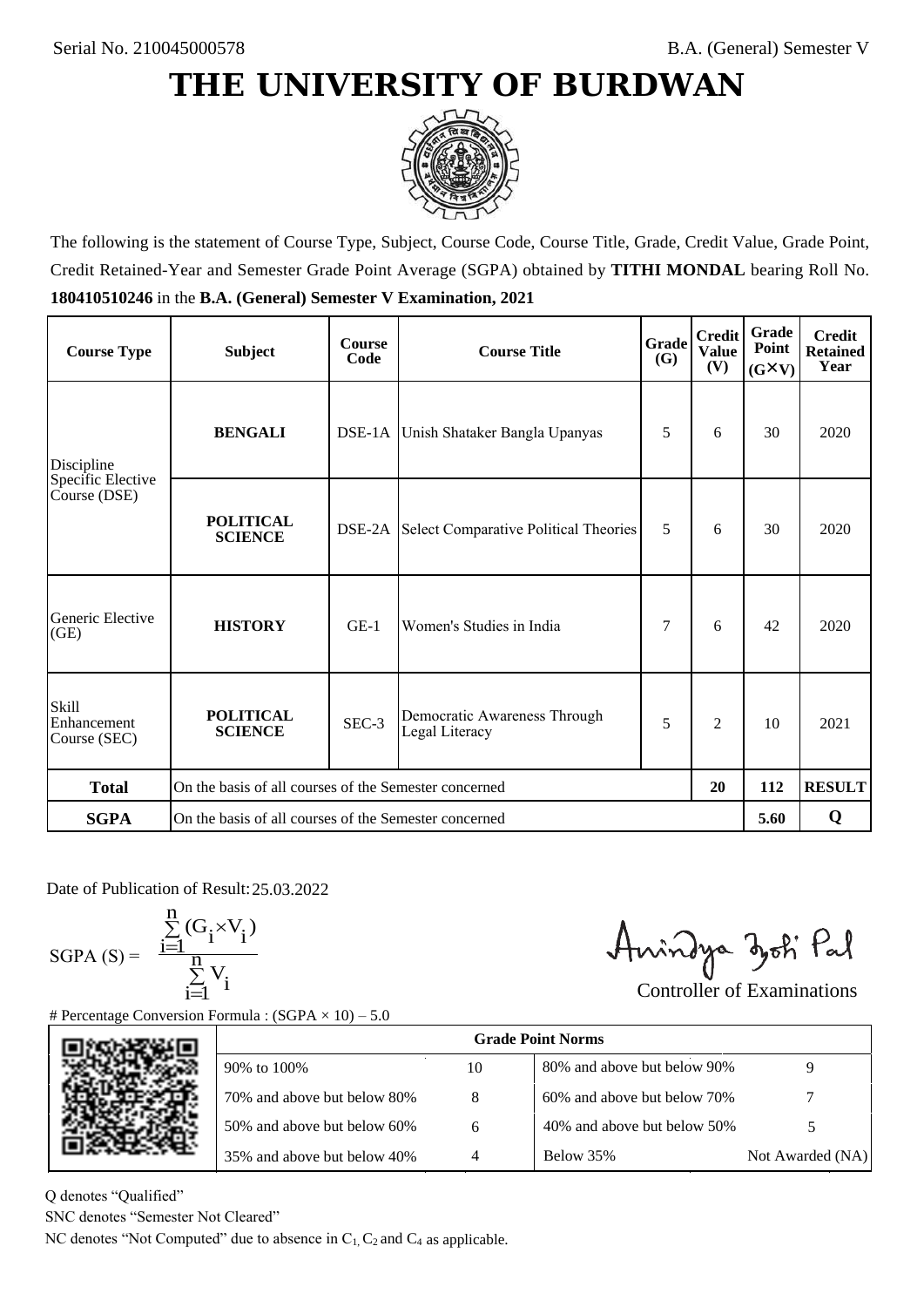

The following is the statement of Course Type, Subject, Course Code, Course Title, Grade, Credit Value, Grade Point, Credit Retained-Year and Semester Grade Point Average (SGPA) obtained by **ADITI GHOSH** bearing Roll No. **190410510001** in the **B.A. (General) Semester V Examination, 2021**

| <b>Course Type</b>                   | <b>Subject</b>                                              | <b>Course</b><br>Code | Grade<br><b>Course Title</b><br>(G)          |        | <b>Credit</b><br><b>Value</b><br>(V) | Grade<br>Point<br>$(G\times V)$ | <b>Credit</b><br><b>Retained</b><br>Year |
|--------------------------------------|-------------------------------------------------------------|-----------------------|----------------------------------------------|--------|--------------------------------------|---------------------------------|------------------------------------------|
| Discipline                           | <b>BENGALI</b>                                              |                       | DSE-1A Unish Shataker Bangla Upanyas         | 5      | 6                                    | 30                              | 2021                                     |
| Specific Elective<br>Course (DSE)    | <b>POLITICAL</b><br><b>SCIENCE</b>                          |                       | DSE-2A Select Comparative Political Theories | $\tau$ | 6                                    | 42                              | 2021                                     |
| Generic Elective<br>(GE)             | <b>HISTORY</b>                                              | $GE-1$                | Women's Studies in India                     |        | 6                                    | 42                              | 2021                                     |
| Skill<br>Enhancement<br>Course (SEC) | <b>BENGALI</b>                                              | $SEC-3$               | Prabandha O Pratibedan Rachana               | 7      | 2                                    | 14                              | 2021                                     |
| <b>Total</b>                         | On the basis of all courses of the Semester concerned<br>20 |                       |                                              |        |                                      | 128                             | <b>RESULT</b>                            |
| <b>SGPA</b>                          | On the basis of all courses of the Semester concerned       |                       |                                              |        |                                      | 6.40                            | Q                                        |

Date of Publication of Result: 25.03.2022

 $SGPA(S) =$ 

$$
\frac{\sum\limits_{i=1}^n(G_i\times V_i)}{\sum\limits_{i=1}^nV_i}
$$

Anindya zoti Pal

| ate of Publication of Result: 25.03.2022<br>GPA (S) = $\frac{\sum_{i=1}^{n} (G_i \times V_i)}{\sum_{i=1}^{n} V_i}$ | Percentage Conversion Formula : $(SGPA \times 10) - 5.0$                          |    | Aningya zoti Pal            | <b>Controller of Examinations</b> |
|--------------------------------------------------------------------------------------------------------------------|-----------------------------------------------------------------------------------|----|-----------------------------|-----------------------------------|
|                                                                                                                    |                                                                                   |    | <b>Grade Point Norms</b>    |                                   |
|                                                                                                                    | 90% to 100%                                                                       | 10 | 80% and above but below 90% | 9                                 |
|                                                                                                                    | 70% and above but below 80%                                                       | 8  | 60% and above but below 70% |                                   |
|                                                                                                                    | 50% and above but below 60%                                                       | 6  | 40% and above but below 50% | 5                                 |
|                                                                                                                    | 35% and above but below 40%                                                       | 4  | Below 35%                   | Not Awarded (NA)                  |
| denotes "Qualified"<br>NC denotes "Semester Not Cleared"                                                           | C denotes "Not Computed" due to absence in $C_1$ , $C_2$ and $C_4$ as applicable. |    |                             |                                   |

Q denotes "Qualified"

SNC denotes "Semester Not Cleared"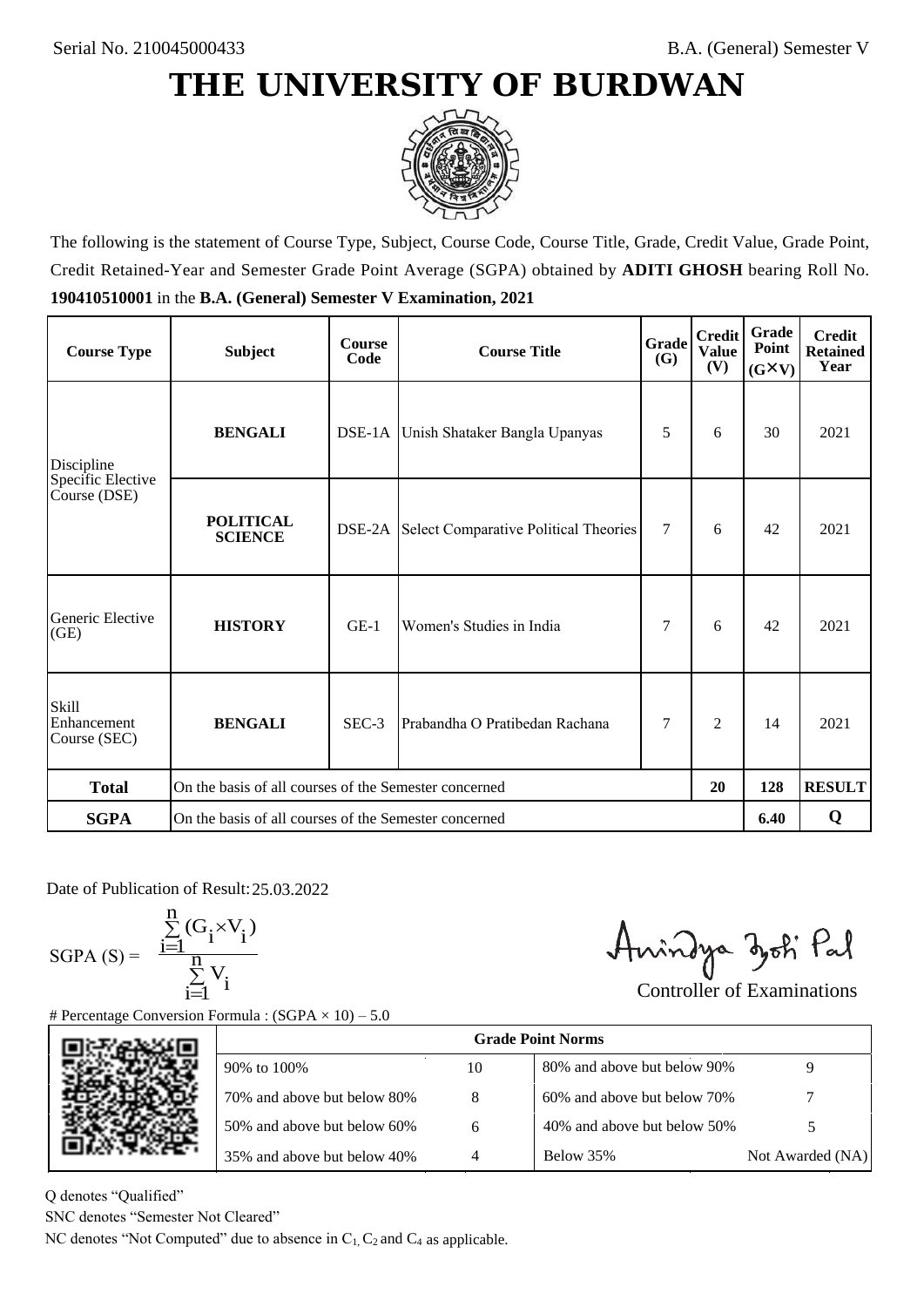

The following is the statement of Course Type, Subject, Course Code, Course Title, Grade, Credit Value, Grade Point, Credit Retained-Year and Semester Grade Point Average (SGPA) obtained by **AFSANA KHATUN** bearing Roll No. **190410510002** in the **B.A. (General) Semester V Examination, 2021**

| <b>Course Type</b>                          | <b>Subject</b>                                              | <b>Course</b><br>Code | Grade<br><b>Course Title</b><br><b>(G)</b> |   | <b>Credit</b><br><b>Value</b><br>(V) | Grade<br>Point<br>$(G\times V)$ | <b>Credit</b><br><b>Retained</b><br>Year |
|---------------------------------------------|-------------------------------------------------------------|-----------------------|--------------------------------------------|---|--------------------------------------|---------------------------------|------------------------------------------|
| <b>EDUCATION</b><br>Discipline              |                                                             |                       | <b>Great Educators</b>                     | 7 | 6                                    | 42                              | 2021                                     |
| Specific Elective<br>Course (DSE)           | <b>PHILOSOPHY</b>                                           | DSE-2A                | Philosophy of Religion                     | 8 | 6                                    | 48                              | 2021                                     |
| Generic Elective<br>(GE)                    | <b>HISTORY</b>                                              | $GE-1$                | Women's Studies in India                   | 7 | 6                                    | 42                              | 2021                                     |
| <b>Skill</b><br>Enhancement<br>Course (SEC) | <b>PHILOSOPHY</b>                                           | SEC-3                 | Philosophical Analysis                     | 6 | $\overline{c}$                       | 12                              | 2021                                     |
| <b>Total</b>                                | On the basis of all courses of the Semester concerned<br>20 |                       |                                            |   |                                      | 144                             | <b>RESULT</b>                            |
| <b>SGPA</b>                                 | On the basis of all courses of the Semester concerned       |                       |                                            |   |                                      | 7.20                            | Q                                        |

Date of Publication of Result: 25,03,2022

 $SGPA(S) =$ 

$$
\frac{\sum\limits_{i=1}^n(G_i\times V_i)}{\sum\limits_{i=1}^nV_i}
$$

Amindya zoti Pal

| ate of Publication of Result: 25.03.2022<br>GPA (S) = $\frac{\sum_{i=1}^{n} (G_i \times V_i)}{\sum_{i=1}^{n} V_i}$ | Percentage Conversion Formula : $(SGPA \times 10) - 5.0$                          |    | Aningya zoti Pal            | <b>Controller of Examinations</b> |
|--------------------------------------------------------------------------------------------------------------------|-----------------------------------------------------------------------------------|----|-----------------------------|-----------------------------------|
|                                                                                                                    |                                                                                   |    | <b>Grade Point Norms</b>    |                                   |
|                                                                                                                    | 90% to 100%                                                                       | 10 | 80% and above but below 90% | 9                                 |
|                                                                                                                    | 70% and above but below 80%                                                       | 8  | 60% and above but below 70% |                                   |
|                                                                                                                    | 50% and above but below 60%                                                       | 6  | 40% and above but below 50% | 5                                 |
|                                                                                                                    | 35% and above but below 40%                                                       | 4  | Below 35%                   | Not Awarded (NA)                  |
| denotes "Qualified"<br>NC denotes "Semester Not Cleared"                                                           | C denotes "Not Computed" due to absence in $C_1$ , $C_2$ and $C_4$ as applicable. |    |                             |                                   |

Q denotes "Qualified"

SNC denotes "Semester Not Cleared"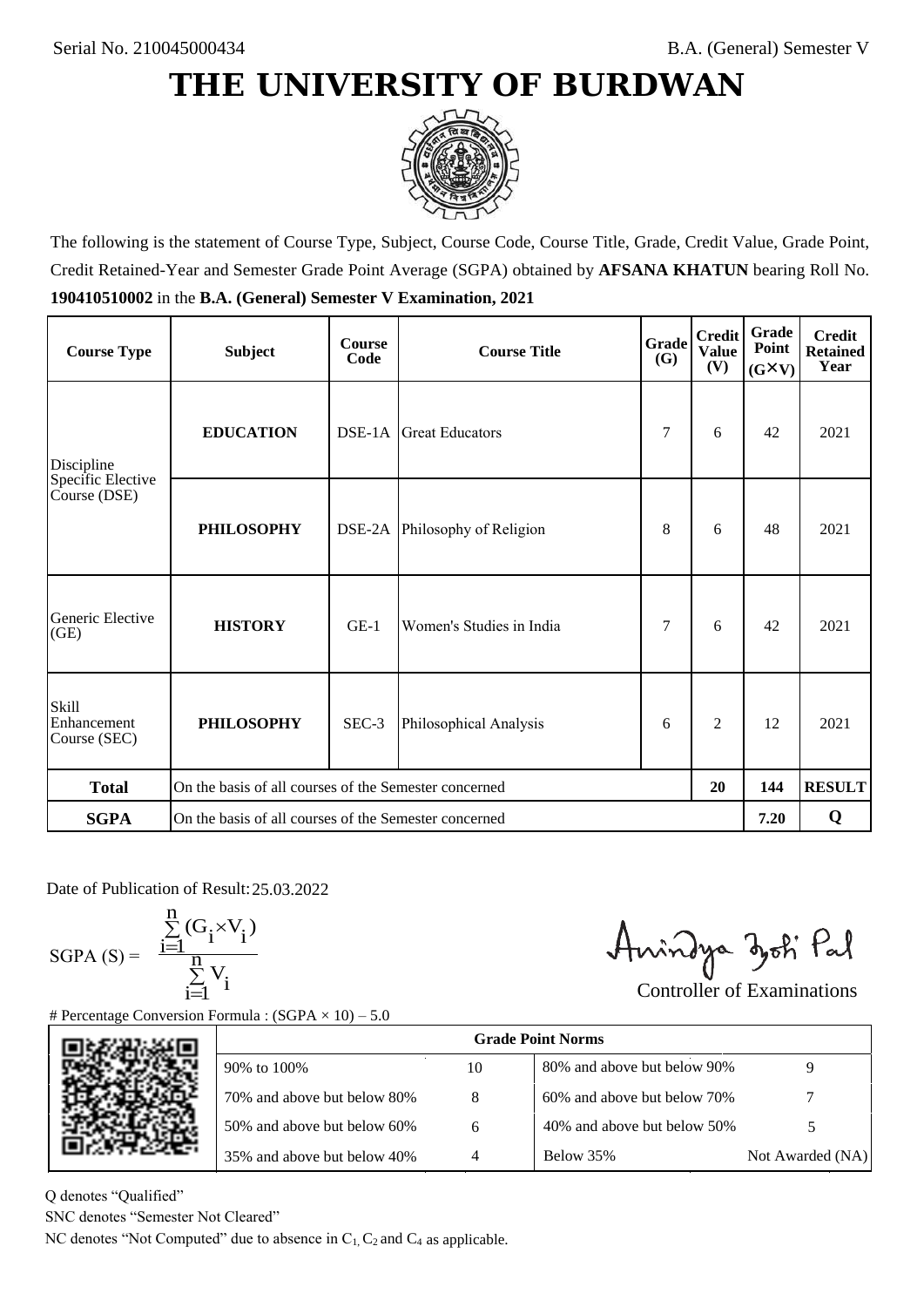

The following is the statement of Course Type, Subject, Course Code, Course Title, Grade, Credit Value, Grade Point, Credit Retained-Year and Semester Grade Point Average (SGPA) obtained by **AGOMONI MONDAL** bearing Roll No. **190410510003** in the **B.A. (General) Semester V Examination, 2021**

| <b>Course Type</b>                          | <b>Subject</b>                                              | <b>Course</b><br>Code | Grade<br><b>Course Title</b><br><b>(G)</b> |   | <b>Credit</b><br><b>Value</b><br>(V) | Grade<br>Point<br>$(G\times V)$ | <b>Credit</b><br><b>Retained</b><br>Year |
|---------------------------------------------|-------------------------------------------------------------|-----------------------|--------------------------------------------|---|--------------------------------------|---------------------------------|------------------------------------------|
| Discipline                                  | <b>BENGALI</b>                                              |                       | DSE-1A Unish Shataker Bangla Upanyas       | 7 | 6                                    | 42                              | 2021                                     |
| Specific Elective<br>Course (DSE)           | <b>PHILOSOPHY</b>                                           |                       | DSE-2A Philosophy of Religion              | 7 | 6                                    | 42                              | 2021                                     |
| Generic Elective<br>(GE)                    | <b>EDUCATION</b>                                            | $GE-1$                | Current Issues in Indian Education         | 8 | 6                                    | 48                              | 2021                                     |
| <b>Skill</b><br>Enhancement<br>Course (SEC) | <b>PHILOSOPHY</b>                                           | $SEC-3$               | Philosophical Analysis                     | 6 | $\overline{c}$                       | 12                              | 2021                                     |
| <b>Total</b>                                | On the basis of all courses of the Semester concerned<br>20 |                       |                                            |   |                                      | 144                             | <b>RESULT</b>                            |
| <b>SGPA</b>                                 | On the basis of all courses of the Semester concerned       |                       |                                            |   |                                      | 7.20                            | Q                                        |

Date of Publication of Result: 25,03,2022

SGPA  $(S) = \frac{1-1}{1}$ 

$$
\frac{\sum\limits_{i=1}^{n} (G_i \times V_i)}{\sum\limits_{i=1}^{n} V_i}
$$

Amindya zoti Pal

| ate of Publication of Result: 25.03.2022<br>GPA (S) = $\frac{\sum_{i=1}^{n} (G_i \times V_i)}{\sum_{i=1}^{n} V_i}$ |                                                                                   |    | Aningya zoti Pal            | <b>Controller of Examinations</b> |
|--------------------------------------------------------------------------------------------------------------------|-----------------------------------------------------------------------------------|----|-----------------------------|-----------------------------------|
|                                                                                                                    | Percentage Conversion Formula : $(SGPA \times 10) - 5.0$                          |    |                             |                                   |
|                                                                                                                    |                                                                                   |    | <b>Grade Point Norms</b>    |                                   |
|                                                                                                                    | 90% to 100%                                                                       | 10 | 80% and above but below 90% | 9                                 |
|                                                                                                                    | 70% and above but below 80%                                                       | 8  | 60% and above but below 70% |                                   |
|                                                                                                                    | 50% and above but below 60%                                                       | 6  | 40% and above but below 50% | 5                                 |
|                                                                                                                    | 35% and above but below 40%                                                       | 4  | Below 35%                   | Not Awarded (NA)                  |
| denotes "Qualified"<br>NC denotes "Semester Not Cleared"                                                           | C denotes "Not Computed" due to absence in $C_1$ , $C_2$ and $C_4$ as applicable. |    |                             |                                   |

Q denotes "Qualified"

SNC denotes "Semester Not Cleared"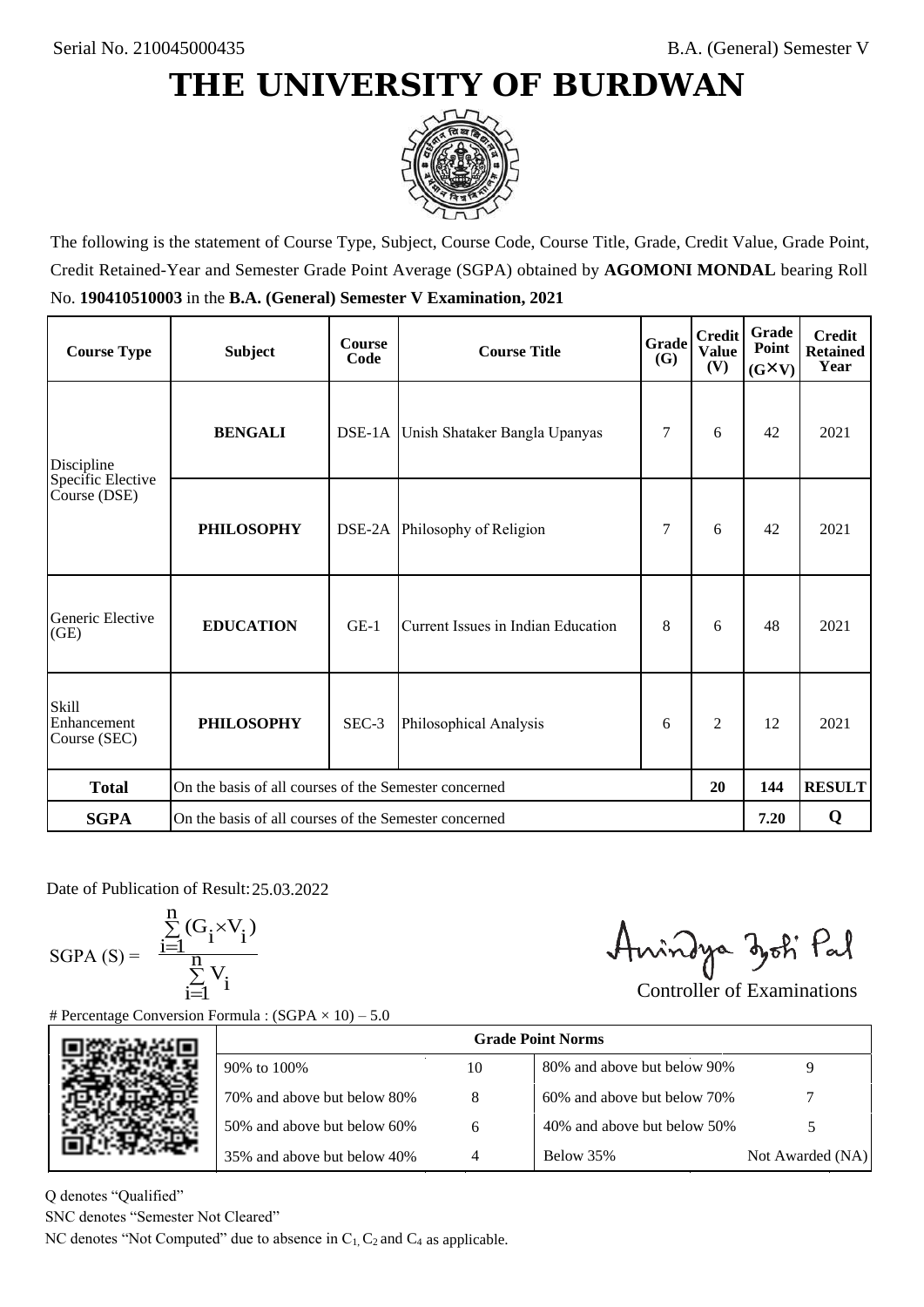

The following is the statement of Course Type, Subject, Course Code, Course Title, Grade, Credit Value, Grade Point, Credit Retained-Year and Semester Grade Point Average (SGPA) obtained by **AJMINA KHATUN** bearing Roll No. **190410510004** in the **B.A. (General) Semester V Examination, 2021**

| <b>Course Type</b>                          | <b>Subject</b>                                              | <b>Course</b><br>Code | <b>Course Title</b>           | Grade<br>(G) | <b>Credit</b><br><b>Value</b><br>(V) | Grade<br>Point<br>$(G\times V)$ | <b>Credit</b><br><b>Retained</b><br>Year |
|---------------------------------------------|-------------------------------------------------------------|-----------------------|-------------------------------|--------------|--------------------------------------|---------------------------------|------------------------------------------|
| Discipline                                  | <b>PHILOSOPHY</b>                                           |                       | DSE-1A Philosophy of Religion | 6            | 6                                    | 36                              | 2021                                     |
| Specific Elective<br>Course (DSE)           | <b>EDUCATION</b>                                            | DSE-2A                | <b>Great Educators</b>        | 4            | 6                                    | 24                              | 2021                                     |
| Generic Elective<br>(GE)                    | <b>HISTORY</b>                                              | $GE-1$                | Women's Studies in India      | 6            | 6                                    | 36                              | 2021                                     |
| <b>Skill</b><br>Enhancement<br>Course (SEC) | <b>PHILOSOPHY</b>                                           | SEC-3                 | Philosophical Analysis        | 5            | $\overline{2}$                       | 10                              | 2021                                     |
| <b>Total</b>                                | On the basis of all courses of the Semester concerned<br>20 |                       |                               |              |                                      | 106                             | <b>RESULT</b>                            |
| <b>SGPA</b>                                 | On the basis of all courses of the Semester concerned       |                       |                               |              |                                      | 5.30                            | Q                                        |

Date of Publication of Result: 25,03,2022

SGPA  $(S) = \frac{1-1}{1}$ 

$$
\frac{\sum\limits_{i=1}^{n} (G_i \times V_i)}{\sum\limits_{i=1}^{n} V_i}
$$

Amindya zoti Pal

| ate of Publication of Result: 25.03.2022<br>GPA (S) = $\frac{\sum_{i=1}^{n} (G_i \times V_i)}{\sum_{i=1}^{n} V_i}$ |                                                                                   |    | Aningya zoti Pal            | <b>Controller of Examinations</b> |
|--------------------------------------------------------------------------------------------------------------------|-----------------------------------------------------------------------------------|----|-----------------------------|-----------------------------------|
|                                                                                                                    | Percentage Conversion Formula : $(SGPA \times 10) - 5.0$                          |    |                             |                                   |
|                                                                                                                    |                                                                                   |    | <b>Grade Point Norms</b>    |                                   |
|                                                                                                                    | 90% to 100%                                                                       | 10 | 80% and above but below 90% | 9                                 |
|                                                                                                                    | 70% and above but below 80%                                                       | 8  | 60% and above but below 70% |                                   |
|                                                                                                                    | 50% and above but below 60%                                                       | 6  | 40% and above but below 50% | 5                                 |
|                                                                                                                    | 35% and above but below 40%                                                       | 4  | Below 35%                   | Not Awarded (NA)                  |
| denotes "Qualified"<br>NC denotes "Semester Not Cleared"                                                           |                                                                                   |    |                             |                                   |
|                                                                                                                    | C denotes "Not Computed" due to absence in $C_1$ , $C_2$ and $C_4$ as applicable. |    |                             |                                   |

Q denotes "Qualified"

SNC denotes "Semester Not Cleared"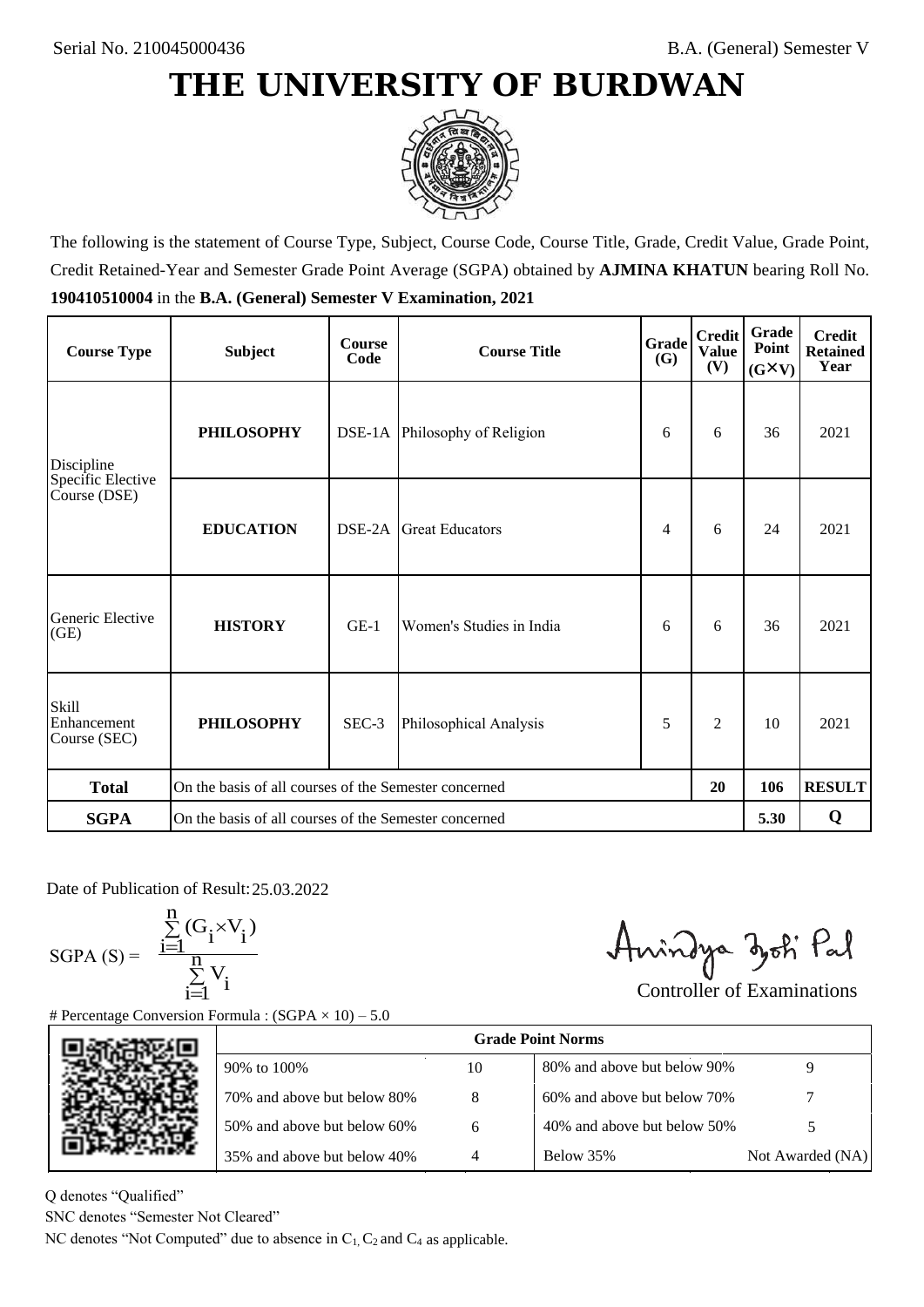

The following is the statement of Course Type, Subject, Course Code, Course Title, Grade, Credit Value, Grade Point, Credit Retained-Year and Semester Grade Point Average (SGPA) obtained by **ANIMESH MONDAL** bearing Roll No. **190410510008** in the **B.A. (General) Semester V Examination, 2021**

| <b>Course Type</b>                          | <b>Subject</b>                                              | <b>Course</b><br>Code | <b>Course Title</b>                                         | Grade<br>(G) | <b>Credit</b><br><b>Value</b><br>(V) | Grade<br>Point<br>$(G\times V)$ | <b>Credit</b><br><b>Retained</b><br>Year |
|---------------------------------------------|-------------------------------------------------------------|-----------------------|-------------------------------------------------------------|--------------|--------------------------------------|---------------------------------|------------------------------------------|
| Discipline                                  | <b>PHYSICAL</b><br><b>EDUCATION</b>                         | DSE-1A                | Tests, Measurements and Evaluation<br>in Physical Education | 6            | 6                                    | 36                              | 2021                                     |
| Specific Elective<br>Course (DSE)           | <b>POLITICAL</b><br><b>SCIENCE</b>                          |                       | DSE-2A Select Comparative Political Theories                | 4            | 6                                    | 24                              | 2021                                     |
| Generic Elective<br>(GE)                    | <b>HISTORY</b>                                              | $GE-1$                | Women's Studies in India                                    | 5            | 6                                    | 30                              | 2021                                     |
| <b>Skill</b><br>Enhancement<br>Course (SEC) | <b>POLITICAL</b><br><b>SCIENCE</b>                          | SEC-3                 | Democratic Awareness Through<br>Legal Literacy              | NC           | $\overline{c}$                       | NC                              |                                          |
| <b>Total</b>                                | On the basis of all courses of the Semester concerned<br>20 |                       |                                                             |              |                                      |                                 | <b>RESULT</b>                            |
| <b>SGPA</b>                                 | On the basis of all courses of the Semester concerned       |                       |                                                             |              |                                      |                                 | <b>SNC</b>                               |

Date of Publication of Result: 25,03,2022

 $SGPA(S) =$ 

$$
\frac{\sum\limits_{i=1}^n (G_i \times V_i)}{\sum\limits_{i=1}^n V_i}
$$

Amindya zoti Pal

|    | Aningya zoti Pal                                                                  |                                                               |
|----|-----------------------------------------------------------------------------------|---------------------------------------------------------------|
|    |                                                                                   |                                                               |
|    |                                                                                   |                                                               |
| 10 | 80% and above but below 90%                                                       | 9                                                             |
| 8  | 60% and above but below 70%                                                       |                                                               |
| 6  | 40% and above but below 50%                                                       | 5                                                             |
| 4  | Below 35%                                                                         | Not Awarded (NA)                                              |
|    |                                                                                   |                                                               |
|    | C denotes "Not Computed" due to absence in $C_1$ , $C_2$ and $C_4$ as applicable. | <b>Controller of Examinations</b><br><b>Grade Point Norms</b> |

Q denotes "Qualified"

SNC denotes "Semester Not Cleared"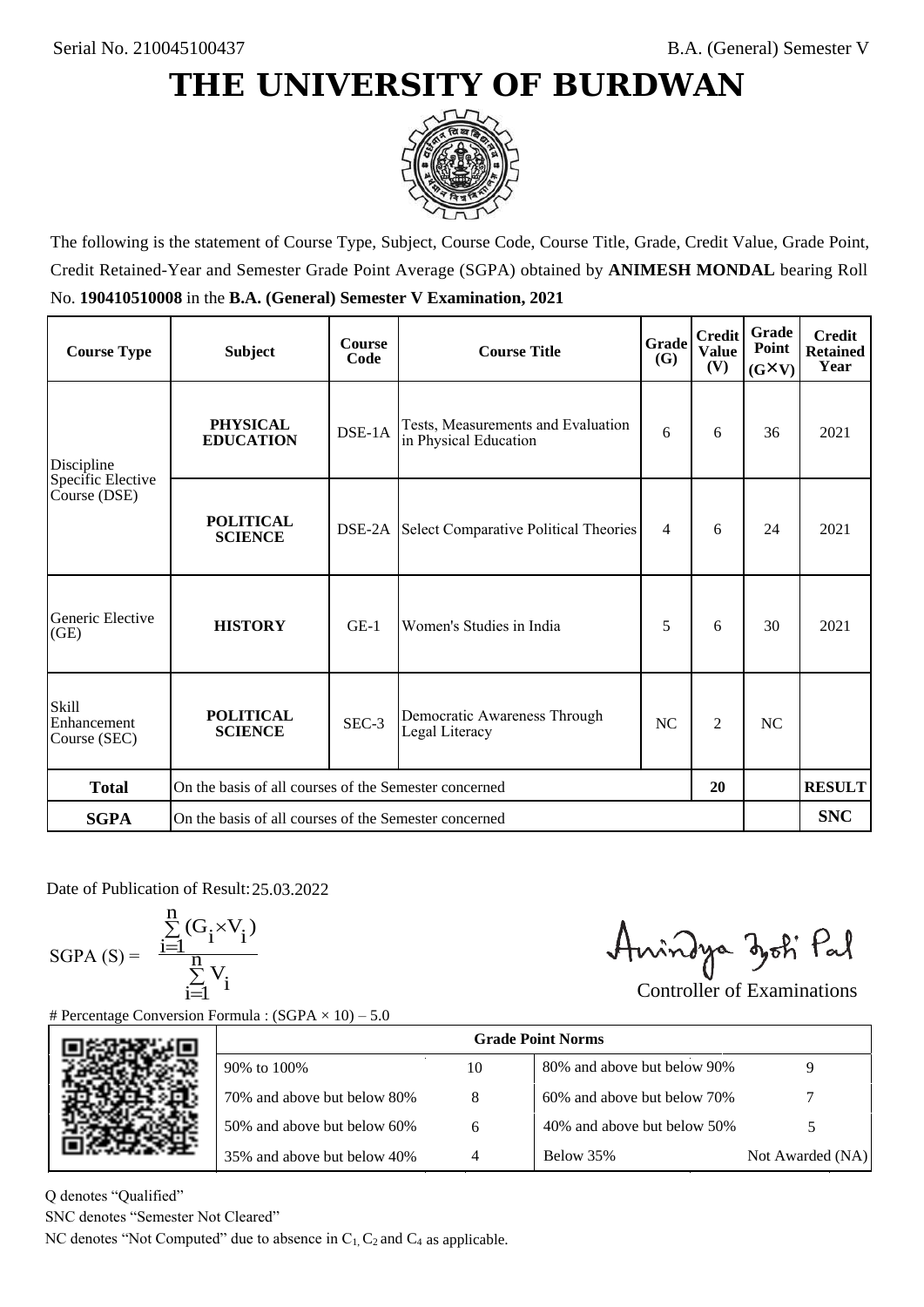

The following is the statement of Course Type, Subject, Course Code, Course Title, Grade, Credit Value, Grade Point, Credit Retained-Year and Semester Grade Point Average (SGPA) obtained by **ANIMESH REJ** bearing Roll No. **190410510009** in the **B.A. (General) Semester V Examination, 2021**

| <b>Course Type</b>                          | <b>Subject</b>                                              | <b>Course</b><br>Code | <b>Course Title</b>                                 | Grade<br><b>(G)</b> | <b>Credit</b><br><b>Value</b><br>(V) | Grade<br>Point<br>$(G\times V)$ | <b>Credit</b><br><b>Retained</b><br>Year |
|---------------------------------------------|-------------------------------------------------------------|-----------------------|-----------------------------------------------------|---------------------|--------------------------------------|---------------------------------|------------------------------------------|
| Discipline                                  | <b>POLITICAL</b><br><b>SCIENCE</b>                          |                       | <b>DSE-1A</b> Select Comparative Political Theories | <b>NA</b>           | 6                                    | <b>NA</b>                       |                                          |
| Specific Elective<br>Course (DSE)           | <b>PHYSICAL</b><br><b>EDUCATION</b>                         |                       | <b>DSE-2A</b> Sports Training                       | 6                   | 6                                    | 36                              | 2021                                     |
| Generic Elective<br>(GE)                    | <b>PHILOSOPHY</b>                                           | $GE-1$                | Indian Philosophy                                   | <b>NA</b>           | 6                                    | <b>NA</b>                       |                                          |
| <b>Skill</b><br>Enhancement<br>Course (SEC) | <b>PHYSICAL</b><br><b>EDUCATION</b>                         | SEC-3                 | Indian Games - Kho-Kho                              | 8                   | 2                                    | 16                              | 2021                                     |
| <b>Total</b>                                | On the basis of all courses of the Semester concerned<br>20 |                       |                                                     |                     |                                      |                                 | <b>RESULT</b>                            |
| <b>SGPA</b>                                 | On the basis of all courses of the Semester concerned       |                       |                                                     |                     |                                      |                                 | <b>SNC</b>                               |

Date of Publication of Result: 25,03,2022

 $SGPA(S) =$ 

$$
\frac{\sum\limits_{i=1}^n(G_i\times V_i)}{\sum\limits_{i=1}^nV_i}
$$

Anindya zoti Pal

| ate of Publication of Result: 25.03.2022<br>GPA (S) = $\frac{\sum_{i=1}^{n} (G_i \times V_i)}{\sum_{i=1}^{n} V_i}$ |                                                                                   |    | Aningya zoti Pal            | <b>Controller of Examinations</b> |
|--------------------------------------------------------------------------------------------------------------------|-----------------------------------------------------------------------------------|----|-----------------------------|-----------------------------------|
|                                                                                                                    | Percentage Conversion Formula : $(SGPA \times 10) - 5.0$                          |    |                             |                                   |
|                                                                                                                    |                                                                                   |    | <b>Grade Point Norms</b>    |                                   |
|                                                                                                                    | 90% to 100%                                                                       | 10 | 80% and above but below 90% | 9                                 |
|                                                                                                                    | 70% and above but below 80%                                                       | 8  | 60% and above but below 70% |                                   |
|                                                                                                                    | 50% and above but below 60%                                                       | 6  | 40% and above but below 50% | 5                                 |
|                                                                                                                    | 35% and above but below 40%                                                       | 4  | Below 35%                   | Not Awarded (NA)                  |
| denotes "Qualified"                                                                                                |                                                                                   |    |                             |                                   |
| NC denotes "Semester Not Cleared"                                                                                  |                                                                                   |    |                             |                                   |
|                                                                                                                    | C denotes "Not Computed" due to absence in $C_1$ , $C_2$ and $C_4$ as applicable. |    |                             |                                   |

Q denotes "Qualified"

SNC denotes "Semester Not Cleared"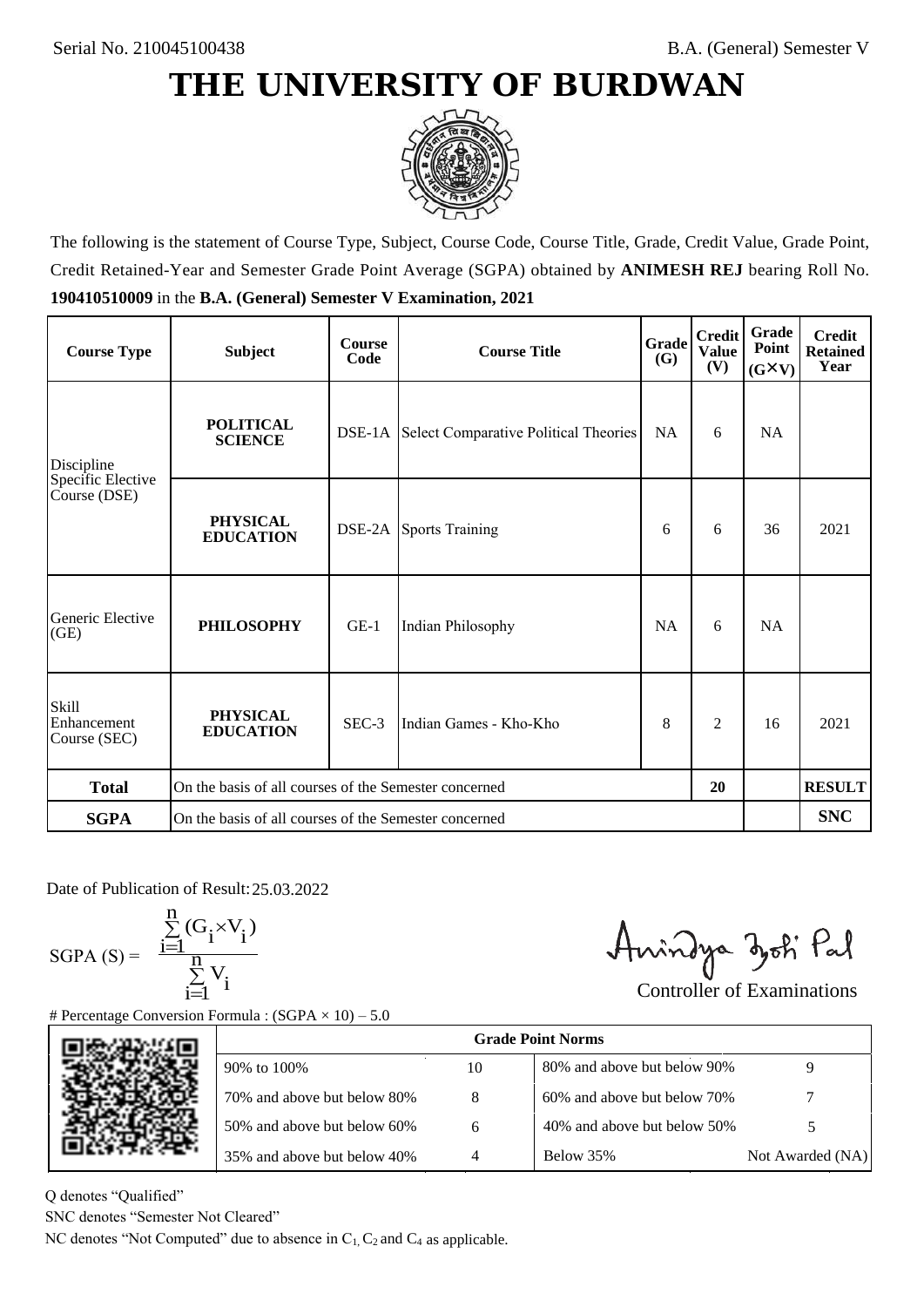

The following is the statement of Course Type, Subject, Course Code, Course Title, Grade, Credit Value, Grade Point, Credit Retained-Year and Semester Grade Point Average (SGPA) obtained by **ANUSHREE DAS** bearing Roll No. **190410510011** in the **B.A. (General) Semester V Examination, 2021**

| <b>Course Type</b>                          | <b>Subject</b>                                              | <b>Course</b><br>Code | Grade<br><b>Course Title</b>                        |   | <b>Credit</b><br><b>Value</b><br>(V) | Grade<br>Point<br>$(G\times V)$ | <b>Credit</b><br><b>Retained</b><br>Year |
|---------------------------------------------|-------------------------------------------------------------|-----------------------|-----------------------------------------------------|---|--------------------------------------|---------------------------------|------------------------------------------|
| Discipline                                  | <b>POLITICAL</b><br><b>SCIENCE</b>                          |                       | <b>DSE-1A</b> Select Comparative Political Theories | 8 | 6                                    | 48                              | 2021                                     |
| Specific Elective<br>Course (DSE)           | <b>PHYSICAL</b><br><b>EDUCATION</b>                         | DSE-2A                | <b>Sports Training</b>                              | 7 | 6                                    | 42                              | 2021                                     |
| Generic Elective<br>(GE)                    | <b>HISTORY</b>                                              | $GE-1$                | Women's Studies in India                            | 6 | 6                                    | 36                              | 2021                                     |
| <b>Skill</b><br>Enhancement<br>Course (SEC) | <b>PHYSICAL</b><br><b>EDUCATION</b>                         | $SEC-3$               | Indian Games - Kho-Kho                              | 9 | $\overline{c}$                       | 18                              | 2021                                     |
| <b>Total</b>                                | On the basis of all courses of the Semester concerned<br>20 |                       |                                                     |   |                                      | 144                             | <b>RESULT</b>                            |
| <b>SGPA</b>                                 | On the basis of all courses of the Semester concerned       |                       |                                                     |   |                                      | 7.20                            | Q                                        |

Date of Publication of Result: 25,03,2022

SGPA  $(S) = \frac{1-1}{1}$ 

$$
\frac{\sum\limits_{i=1}^{n} (G_i \times V_i)}{\sum\limits_{i=1}^{n} V_i}
$$

Amindya zoti Pal

| ate of Publication of Result: 25.03.2022<br>GPA (S) = $\frac{\sum_{i=1}^{n} (G_i \times V_i)}{\sum_{i=1}^{n} V_i}$ |                                                                                   |    | Aningya zoti Pal            |                                   |
|--------------------------------------------------------------------------------------------------------------------|-----------------------------------------------------------------------------------|----|-----------------------------|-----------------------------------|
|                                                                                                                    | Percentage Conversion Formula : $(SGPA \times 10) - 5.0$                          |    |                             | <b>Controller of Examinations</b> |
|                                                                                                                    |                                                                                   |    | <b>Grade Point Norms</b>    |                                   |
|                                                                                                                    | 90% to 100%                                                                       | 10 | 80% and above but below 90% | 9                                 |
|                                                                                                                    | 70% and above but below 80%                                                       | 8  | 60% and above but below 70% |                                   |
|                                                                                                                    | 50% and above but below 60%                                                       | 6  | 40% and above but below 50% | 5                                 |
|                                                                                                                    | 35% and above but below 40%                                                       | 4  | Below 35%                   | Not Awarded (NA)                  |
| denotes "Qualified"<br>NC denotes "Semester Not Cleared"                                                           | C denotes "Not Computed" due to absence in $C_1$ , $C_2$ and $C_4$ as applicable. |    |                             |                                   |
|                                                                                                                    |                                                                                   |    |                             |                                   |

Q denotes "Qualified"

SNC denotes "Semester Not Cleared"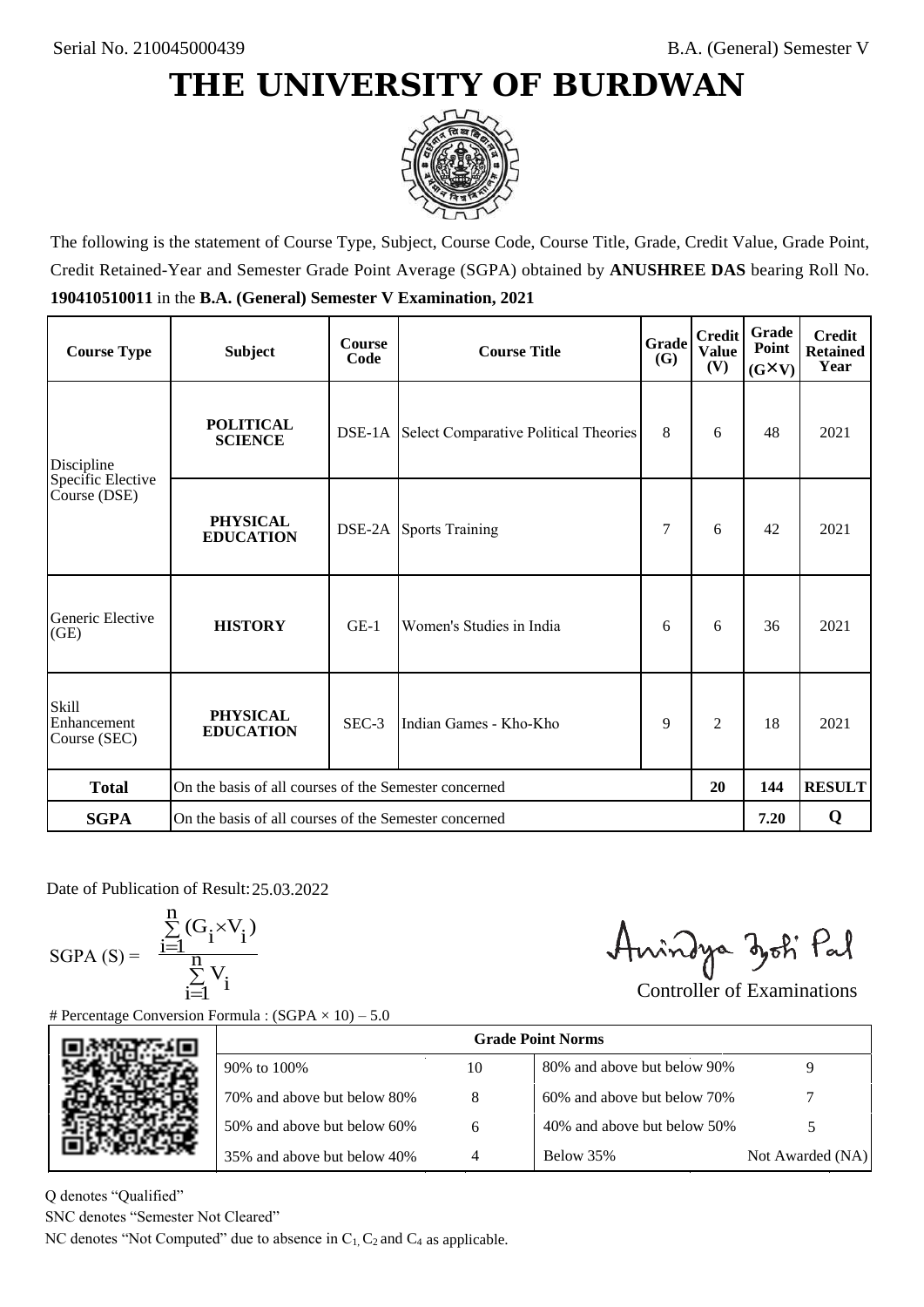

The following is the statement of Course Type, Subject, Course Code, Course Title, Grade, Credit Value, Grade Point, Credit Retained-Year and Semester Grade Point Average (SGPA) obtained by **ANUSUA MALAKAR** bearing Roll No. **190410510012** in the **B.A. (General) Semester V Examination, 2021**

| <b>Course Type</b>                          | <b>Subject</b>                                              | <b>Course</b><br>Code | <b>Course Title</b>                     | Grade<br><b>(G)</b> | <b>Credit</b><br><b>Value</b><br>(V) | Grade<br>Point<br>$(G\times V)$ | <b>Credit</b><br><b>Retained</b><br>Year |
|---------------------------------------------|-------------------------------------------------------------|-----------------------|-----------------------------------------|---------------------|--------------------------------------|---------------------------------|------------------------------------------|
| Discipline                                  | <b>BENGALI</b>                                              |                       | DSE-1A Unish Shataker Bangla Upanyas    | 5                   | 6                                    | 30                              | 2021                                     |
| Specific Elective<br>Course (DSE)           | <b>EDUCATION</b>                                            | DSE-2A                | <b>Great Educators</b>                  | 6                   | 6                                    | 36                              | 2021                                     |
| Generic Elective<br>(GE)                    | <b>HISTORY</b>                                              | $GE-1$                | Women's Studies in India                | 6                   | 6                                    | 36                              | 2021                                     |
| <b>Skill</b><br>Enhancement<br>Course (SEC) | <b>EDUCATION</b>                                            | SEC-3                 | Educational Guidance and<br>Counselling | 8                   | $\overline{c}$                       | 16                              | 2021                                     |
| <b>Total</b>                                | On the basis of all courses of the Semester concerned<br>20 |                       |                                         |                     |                                      | 118                             | <b>RESULT</b>                            |
| <b>SGPA</b>                                 | On the basis of all courses of the Semester concerned       |                       |                                         |                     |                                      | 5.90                            | Q                                        |

Date of Publication of Result: 25,03,2022

 $SGPA(S) =$ 

$$
\frac{\sum\limits_{i=1}^n(G_i\times V_i)}{\sum\limits_{i=1}^nV_i}
$$

Anindya zoti Pal

| ate of Publication of Result: 25.03.2022<br>GPA (S) = $\frac{\sum_{i=1}^{n} (G_i \times V_i)}{\sum_{i=1}^{n} V_i}$ |                                                                                   |    | Aningya zoti Pal            | <b>Controller of Examinations</b> |
|--------------------------------------------------------------------------------------------------------------------|-----------------------------------------------------------------------------------|----|-----------------------------|-----------------------------------|
|                                                                                                                    | Percentage Conversion Formula : $(SGPA \times 10) - 5.0$                          |    |                             |                                   |
|                                                                                                                    |                                                                                   |    | <b>Grade Point Norms</b>    |                                   |
|                                                                                                                    | 90% to 100%                                                                       | 10 | 80% and above but below 90% | 9                                 |
|                                                                                                                    | 70% and above but below 80%                                                       | 8  | 60% and above but below 70% |                                   |
|                                                                                                                    | 50% and above but below 60%                                                       | 6  | 40% and above but below 50% | 5                                 |
|                                                                                                                    | 35% and above but below 40%                                                       | 4  | Below 35%                   | Not Awarded (NA)                  |
| denotes "Qualified"<br>NC denotes "Semester Not Cleared"                                                           |                                                                                   |    |                             |                                   |
|                                                                                                                    | C denotes "Not Computed" due to absence in $C_1$ , $C_2$ and $C_4$ as applicable. |    |                             |                                   |

Q denotes "Qualified"

SNC denotes "Semester Not Cleared"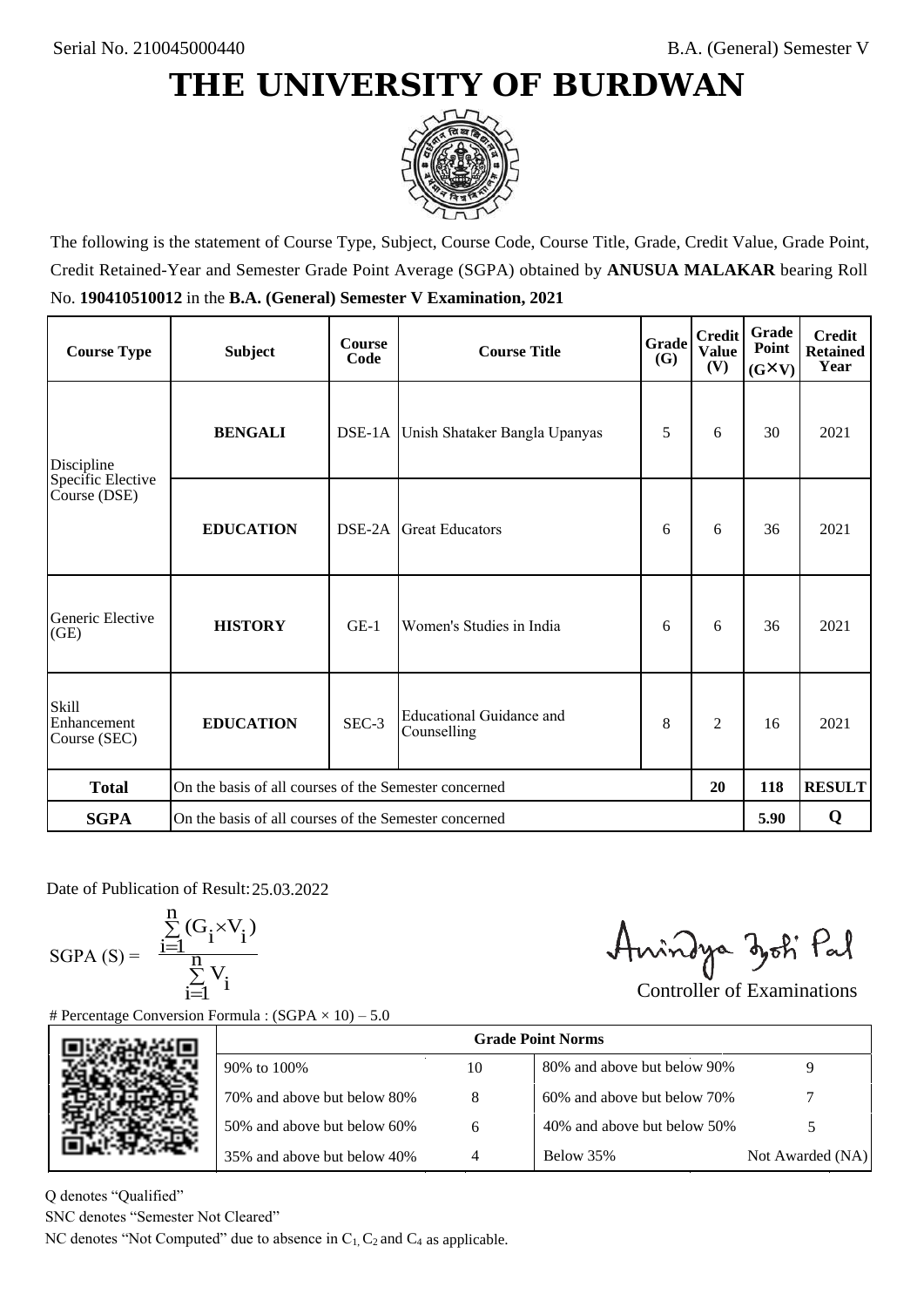

The following is the statement of Course Type, Subject, Course Code, Course Title, Grade, Credit Value, Grade Point, Credit Retained-Year and Semester Grade Point Average (SGPA) obtained by **ARGHA GHOSH** bearing Roll No. **190410510015** in the **B.A. (General) Semester V Examination, 2021**

| <b>Course Type</b>                          | <b>Subject</b>                                              | <b>Course</b><br>Code | <b>Course Title</b>                     | Grade<br><b>(G)</b> | <b>Credit</b><br><b>Value</b><br>(V) | Grade<br>Point<br>$(G\times V)$ | <b>Credit</b><br><b>Retained</b><br>Year |
|---------------------------------------------|-------------------------------------------------------------|-----------------------|-----------------------------------------|---------------------|--------------------------------------|---------------------------------|------------------------------------------|
| Discipline                                  | <b>BENGALI</b>                                              |                       | DSE-1A Unish Shataker Bangla Upanyas    | 7                   | 6                                    | 42                              | 2021                                     |
| Specific Elective<br>Course (DSE)           | <b>EDUCATION</b>                                            | DSE-2A                | <b>Great Educators</b>                  | 9                   | 6                                    | 54                              | 2021                                     |
| Generic Elective<br>(GE)                    | <b>HISTORY</b>                                              | $GE-1$                | Women's Studies in India                | 8                   | 6                                    | 48                              | 2021                                     |
| <b>Skill</b><br>Enhancement<br>Course (SEC) | <b>EDUCATION</b>                                            | SEC-3                 | Educational Guidance and<br>Counselling | 10                  | $\overline{c}$                       | 20                              | 2021                                     |
| <b>Total</b>                                | On the basis of all courses of the Semester concerned<br>20 |                       |                                         |                     |                                      | 164                             | <b>RESULT</b>                            |
| <b>SGPA</b>                                 | On the basis of all courses of the Semester concerned       |                       |                                         |                     |                                      | 8.20                            | Q                                        |

Date of Publication of Result: 25,03,2022

 $SGPA(S) =$ 

$$
\frac{\sum\limits_{i=1}^n(G_i\times V_i)}{\sum\limits_{i=1}^nV_i}
$$

Anindya zoti Pal

| ate of Publication of Result: 25.03.2022                               |                                                                                   |    |                             |                                   |
|------------------------------------------------------------------------|-----------------------------------------------------------------------------------|----|-----------------------------|-----------------------------------|
| GPA (S) = $\frac{\sum_{i=1}^{n} (G_i \times V_i)}{\sum_{i=1}^{n} V_i}$ | Percentage Conversion Formula : $(SGPA \times 10) - 5.0$                          |    | Aningya zoti Pal            | <b>Controller of Examinations</b> |
|                                                                        |                                                                                   |    | <b>Grade Point Norms</b>    |                                   |
|                                                                        | 90% to 100%                                                                       | 10 | 80% and above but below 90% | 9                                 |
|                                                                        | 70% and above but below 80%                                                       | 8  | 60% and above but below 70% |                                   |
|                                                                        | 50% and above but below 60%                                                       | 6  | 40% and above but below 50% | 5                                 |
|                                                                        | 35% and above but below 40%                                                       | 4  | Below 35%                   | Not Awarded (NA)                  |
| denotes "Qualified"                                                    |                                                                                   |    |                             |                                   |
| NC denotes "Semester Not Cleared"                                      |                                                                                   |    |                             |                                   |
|                                                                        | C denotes "Not Computed" due to absence in $C_1$ , $C_2$ and $C_4$ as applicable. |    |                             |                                   |

Q denotes "Qualified"

SNC denotes "Semester Not Cleared"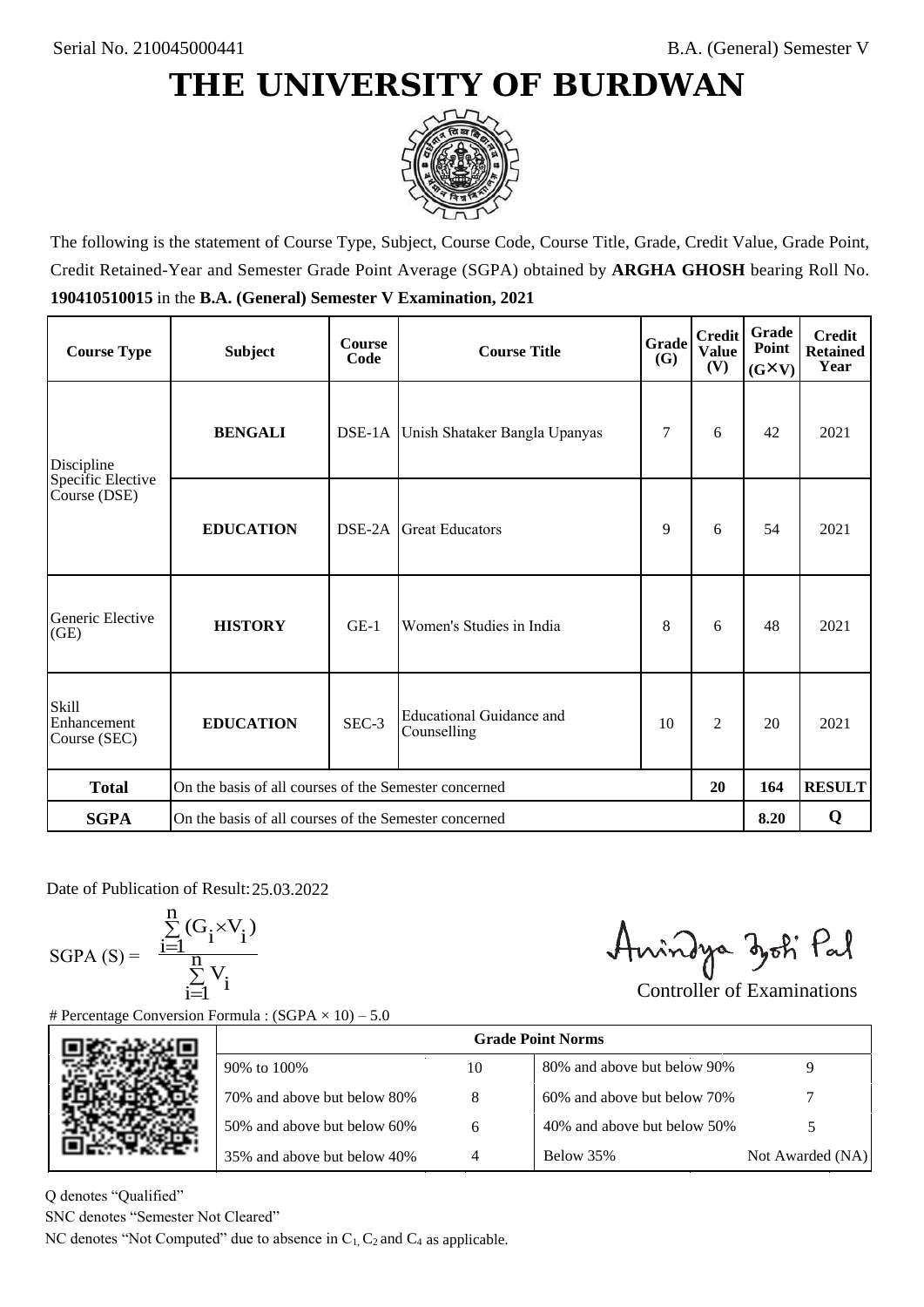

The following is the statement of Course Type, Subject, Course Code, Course Title, Grade, Credit Value, Grade Point, Credit Retained-Year and Semester Grade Point Average (SGPA) obtained by **ARPITA HAZRA** bearing Roll No. **190410510018** in the **B.A. (General) Semester V Examination, 2021**

| <b>Course Type</b>                          | <b>Subject</b>                                              | <b>Course</b><br>Code | Grade<br><b>Course Title</b><br><b>(G)</b>     |        | <b>Credit</b><br><b>Value</b><br>(V) | Grade<br>Point<br>$(G\times V)$ | <b>Credit</b><br><b>Retained</b><br>Year |
|---------------------------------------------|-------------------------------------------------------------|-----------------------|------------------------------------------------|--------|--------------------------------------|---------------------------------|------------------------------------------|
| Discipline                                  | <b>BENGALI</b>                                              |                       | DSE-1A Unish Shataker Bangla Upanyas           | 6      | 6                                    | 36                              | 2021                                     |
| Specific Elective<br>Course (DSE)           | <b>POLITICAL</b><br><b>SCIENCE</b>                          |                       | DSE-2A Select Comparative Political Theories   | $\tau$ | 6                                    | 42                              | 2021                                     |
| Generic Elective<br>(GE)                    | <b>HISTORY</b>                                              | $GE-1$                | Women's Studies in India                       | 7      | 6                                    | 42                              | 2021                                     |
| <b>Skill</b><br>Enhancement<br>Course (SEC) | <b>POLITICAL</b><br><b>SCIENCE</b>                          | SEC-3                 | Democratic Awareness Through<br>Legal Literacy | 8      | $\overline{c}$                       | 16                              | 2021                                     |
| <b>Total</b>                                | On the basis of all courses of the Semester concerned<br>20 |                       |                                                |        | 136                                  | <b>RESULT</b>                   |                                          |
| <b>SGPA</b>                                 | On the basis of all courses of the Semester concerned       |                       |                                                |        |                                      | 6.80                            | Q                                        |

Date of Publication of Result: 25,03,2022

SGPA  $(S) = \frac{1-1}{1}$ 

$$
\frac{\sum\limits_{i=1}^{n} (G_i \times V_i)}{\sum\limits_{i=1}^{n} V_i}
$$

Amindya zoti Pal

| ate of Publication of Result: 25.03.2022<br>GPA (S) = $\frac{\sum_{i=1}^{n} (G_i \times V_i)}{\sum_{i=1}^{n} V_i}$ |                                                                                   |    | Aningya zoti Pal            | <b>Controller of Examinations</b> |
|--------------------------------------------------------------------------------------------------------------------|-----------------------------------------------------------------------------------|----|-----------------------------|-----------------------------------|
|                                                                                                                    | Percentage Conversion Formula : $(SGPA \times 10) - 5.0$                          |    |                             |                                   |
|                                                                                                                    |                                                                                   |    | <b>Grade Point Norms</b>    |                                   |
|                                                                                                                    | 90% to 100%                                                                       | 10 | 80% and above but below 90% | 9                                 |
|                                                                                                                    | 70% and above but below 80%                                                       | 8  | 60% and above but below 70% |                                   |
|                                                                                                                    | 50% and above but below 60%                                                       | 6  | 40% and above but below 50% | 5                                 |
|                                                                                                                    | 35% and above but below 40%                                                       | 4  | Below 35%                   | Not Awarded (NA)                  |
| denotes "Qualified"<br>NC denotes "Semester Not Cleared"                                                           | C denotes "Not Computed" due to absence in $C_1$ , $C_2$ and $C_4$ as applicable. |    |                             |                                   |
|                                                                                                                    |                                                                                   |    |                             |                                   |

Q denotes "Qualified"

SNC denotes "Semester Not Cleared"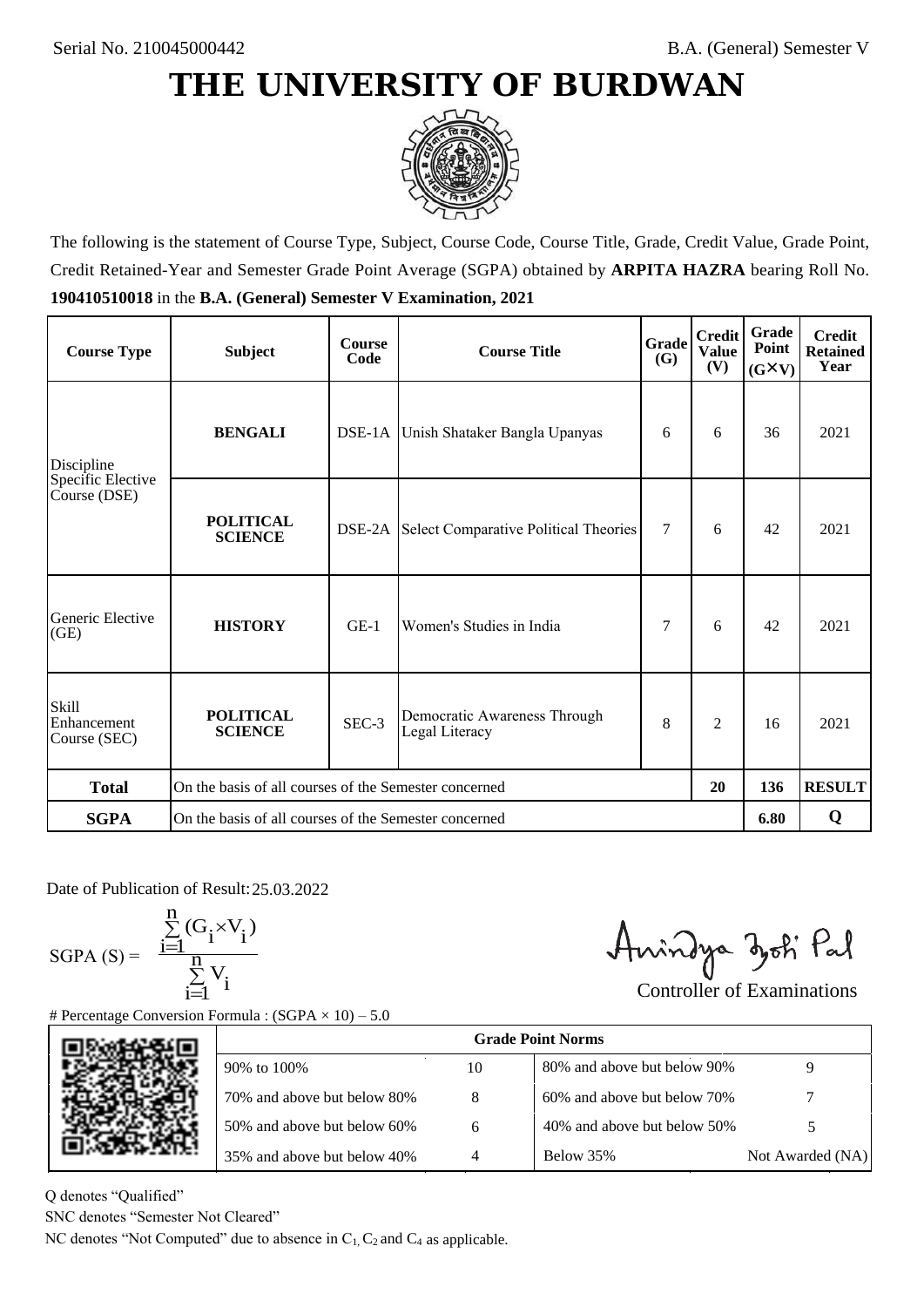

The following is the statement of Course Type, Subject, Course Code, Course Title, Grade, Credit Value, Grade Point, Credit Retained-Year and Semester Grade Point Average (SGPA) obtained by **ARPITA PAL** bearing Roll No. **190410510020** in the **B.A. (General) Semester V Examination, 2021**

| <b>Course Type</b>                          | <b>Subject</b>                                        | <b>Course</b><br>Code | Grade<br><b>Course Title</b>         |   | <b>Credit</b><br><b>Value</b><br>(V) | Grade<br>Point<br>$(G\times V)$ | <b>Credit</b><br><b>Retained</b><br>Year |
|---------------------------------------------|-------------------------------------------------------|-----------------------|--------------------------------------|---|--------------------------------------|---------------------------------|------------------------------------------|
| Discipline                                  | <b>BENGALI</b>                                        |                       | DSE-1A Unish Shataker Bangla Upanyas | 5 | 6                                    | 30                              | 2021                                     |
| Specific Elective<br>Course (DSE)           | <b>PHILOSOPHY</b>                                     |                       | DSE-2A Philosophy of Religion        | 6 | 6                                    | 36                              | 2021                                     |
| Generic Elective<br>(GE)                    | <b>HISTORY</b>                                        | $GE-1$                | Women's Studies in India             | 6 | 6                                    | 36                              | 2021                                     |
| <b>Skill</b><br>Enhancement<br>Course (SEC) | <b>PHILOSOPHY</b>                                     | SEC-3                 | Philosophical Analysis               | 6 | $\overline{c}$                       | 12                              | 2021                                     |
| <b>Total</b>                                | On the basis of all courses of the Semester concerned |                       |                                      |   | 20                                   | 114                             | <b>RESULT</b>                            |
| <b>SGPA</b>                                 | On the basis of all courses of the Semester concerned |                       |                                      |   |                                      | 5.70                            | Q                                        |

Date of Publication of Result: 25,03,2022

 $SGPA(S) =$ 

$$
\frac{\sum\limits_{i=1}^n (G_i \times V_i)}{\sum\limits_{i=1}^n V_i}
$$

Amindya zoti Pal

| ate of Publication of Result: 25.03.2022<br>GPA (S) = $\frac{\sum_{i=1}^{n} (G_i \times V_i)}{\sum_{i=1}^{n} V_i}$ |                                                                                   |    | Aningya zoti Pal            | <b>Controller of Examinations</b> |
|--------------------------------------------------------------------------------------------------------------------|-----------------------------------------------------------------------------------|----|-----------------------------|-----------------------------------|
|                                                                                                                    | Percentage Conversion Formula : $(SGPA \times 10) - 5.0$                          |    |                             |                                   |
|                                                                                                                    |                                                                                   |    | <b>Grade Point Norms</b>    |                                   |
|                                                                                                                    | 90% to 100%                                                                       | 10 | 80% and above but below 90% | 9                                 |
|                                                                                                                    | 70% and above but below 80%                                                       | 8  | 60% and above but below 70% |                                   |
|                                                                                                                    | 50% and above but below 60%                                                       | 6  | 40% and above but below 50% | 5                                 |
|                                                                                                                    | 35% and above but below 40%                                                       | 4  | Below 35%                   | Not Awarded (NA)                  |
| denotes "Qualified"<br>NC denotes "Semester Not Cleared"                                                           |                                                                                   |    |                             |                                   |
|                                                                                                                    | C denotes "Not Computed" due to absence in $C_1$ , $C_2$ and $C_4$ as applicable. |    |                             |                                   |

Q denotes "Qualified"

SNC denotes "Semester Not Cleared"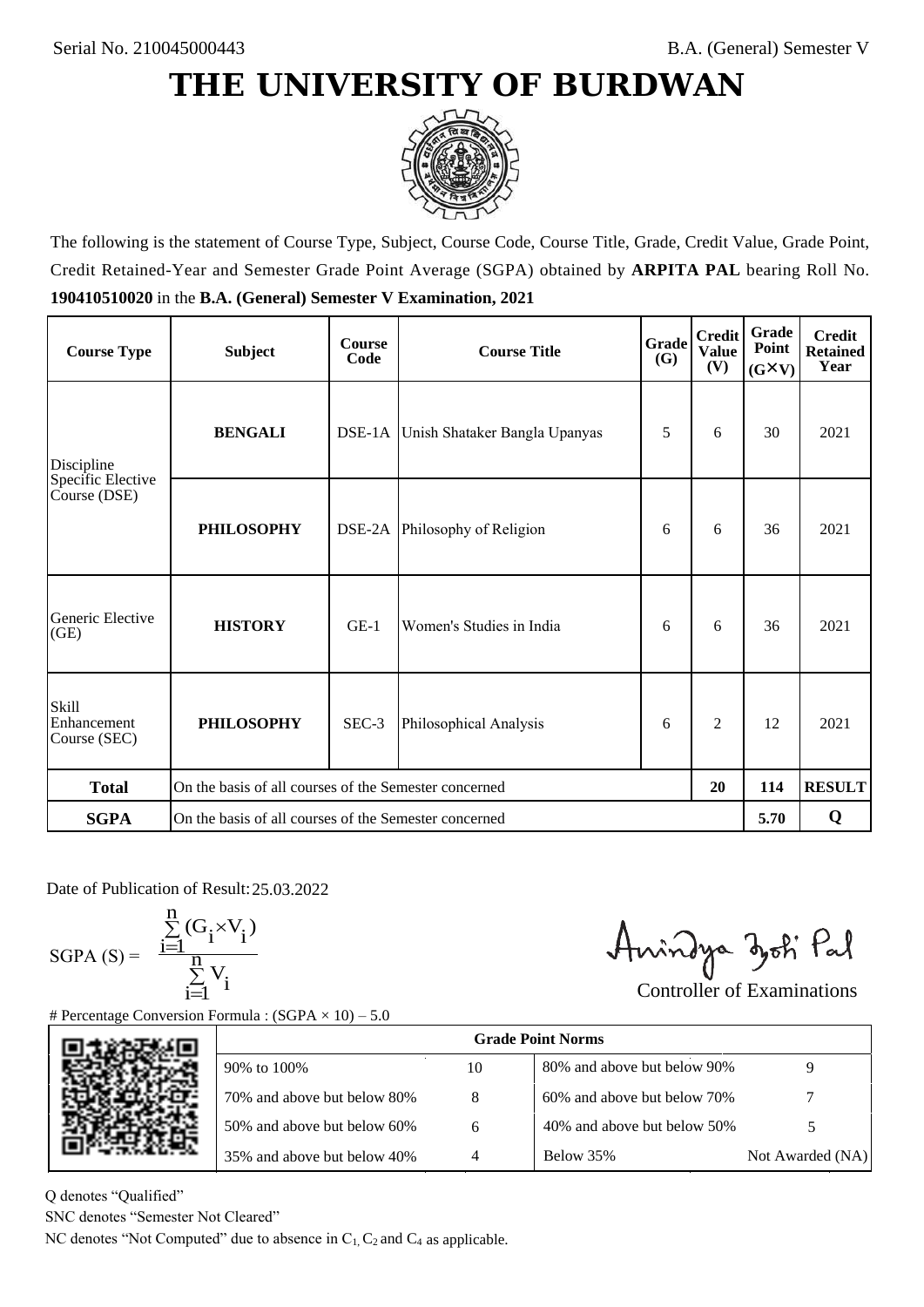

The following is the statement of Course Type, Subject, Course Code, Course Title, Grade, Credit Value, Grade Point, Credit Retained-Year and Semester Grade Point Average (SGPA) obtained by **ATIN KARMAKAR** bearing Roll No. **190410510027** in the **B.A. (General) Semester V Examination, 2021**

| <b>Course Type</b>                          | <b>Subject</b>                                              | <b>Course</b><br>Code | Grade<br><b>Course Title</b>                        |   | <b>Credit</b><br><b>Value</b><br>(V) | Grade<br>Point<br>$(G\times V)$ | <b>Credit</b><br><b>Retained</b><br>Year |
|---------------------------------------------|-------------------------------------------------------------|-----------------------|-----------------------------------------------------|---|--------------------------------------|---------------------------------|------------------------------------------|
| Discipline                                  | <b>PHYSICAL</b><br><b>EDUCATION</b>                         |                       | <b>DSE-1A</b> Sports Training                       | 9 | 6                                    | 54                              | 2021                                     |
| Specific Elective<br>Course (DSE)           | <b>POLITICAL</b><br><b>SCIENCE</b>                          | DSE-2A                | Select Comparative Political Theories               | 8 | 6                                    | 48                              | 2021                                     |
| Generic Elective<br>(GE)                    | <b>SANSKRIT</b>                                             | $GE-1$                | Indian Social Institution and Polity                | 9 | 6                                    | 54                              | 2021                                     |
| <b>Skill</b><br>Enhancement<br>Course (SEC) | <b>POLITICAL</b><br><b>SCIENCE</b>                          | SEC-3                 | Democratic Awareness Through<br>9<br>Legal Literacy |   | $\overline{c}$                       | 18                              | 2021                                     |
| <b>Total</b>                                | On the basis of all courses of the Semester concerned<br>20 |                       |                                                     |   | 174                                  | <b>RESULT</b>                   |                                          |
| <b>SGPA</b>                                 | On the basis of all courses of the Semester concerned       |                       |                                                     |   |                                      | 8.70                            | Q                                        |

Date of Publication of Result: 25,03,2022

 $SGPA(S) =$ 

$$
\frac{\sum\limits_{i=1}^n(G_i\times V_i)}{\sum\limits_{i=1}^nV_i}
$$

Amindya zoti Pal

| ate of Publication of Result: 25.03.2022<br>GPA (S) = $\frac{\sum_{i=1}^{n} (G_i \times V_i)}{\sum_{i=1}^{n} V_i}$ | Percentage Conversion Formula : $(SGPA \times 10) - 5.0$                          |    | Aningya zoti Pal            | <b>Controller of Examinations</b> |
|--------------------------------------------------------------------------------------------------------------------|-----------------------------------------------------------------------------------|----|-----------------------------|-----------------------------------|
|                                                                                                                    |                                                                                   |    | <b>Grade Point Norms</b>    |                                   |
|                                                                                                                    | 90% to 100%                                                                       | 10 | 80% and above but below 90% | 9                                 |
|                                                                                                                    | 70% and above but below 80%                                                       | 8  | 60% and above but below 70% |                                   |
|                                                                                                                    | 50% and above but below 60%                                                       | 6  | 40% and above but below 50% | 5                                 |
|                                                                                                                    | 35% and above but below 40%                                                       | 4  | Below 35%                   | Not Awarded (NA)                  |
| denotes "Qualified"<br>NC denotes "Semester Not Cleared"                                                           | C denotes "Not Computed" due to absence in $C_1$ , $C_2$ and $C_4$ as applicable. |    |                             |                                   |

Q denotes "Qualified"

SNC denotes "Semester Not Cleared"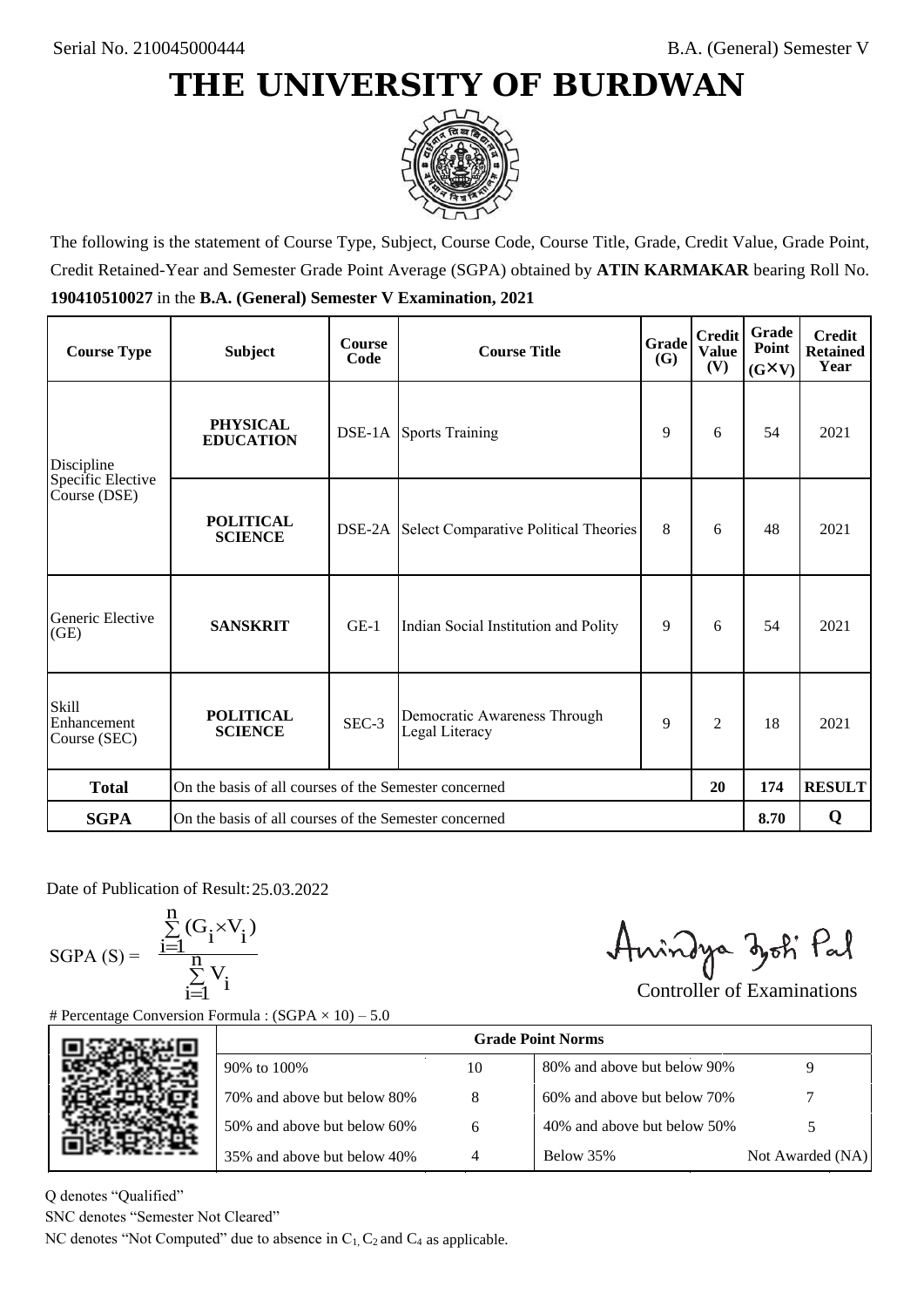

The following is the statement of Course Type, Subject, Course Code, Course Title, Grade, Credit Value, Grade Point, Credit Retained-Year and Semester Grade Point Average (SGPA) obtained by **BABUL GHOSH** bearing Roll No. **190410510028** in the **B.A. (General) Semester V Examination, 2021**

| <b>Course Type</b>                          | <b>Subject</b>                                              | <b>Course</b><br>Code | <b>Grade</b><br><b>Course Title</b>  |           | <b>Credit</b><br><b>Value</b><br>(V) | <b>Grade</b><br>Point<br>$(G\times V)$ | <b>Credit</b><br><b>Retained</b><br>Year |
|---------------------------------------------|-------------------------------------------------------------|-----------------------|--------------------------------------|-----------|--------------------------------------|----------------------------------------|------------------------------------------|
| Discipline                                  | <b>BENGALI</b>                                              |                       | DSE-1A Unish Shataker Bangla Upanyas | <b>NA</b> | 6                                    | NA                                     |                                          |
| Specific Elective<br>Course (DSE)           | <b>PHILOSOPHY</b>                                           |                       | DSE-2A Philosophy of Religion        | 5         | 6                                    | 30                                     | 2021                                     |
| Generic Elective<br>(GE)                    | <b>HISTORY</b>                                              | $GE-1$                | Women's Studies in India             | 5         | 6                                    | 30                                     | 2021                                     |
| <b>Skill</b><br>Enhancement<br>Course (SEC) | <b>PHILOSOPHY</b>                                           | SEC-3                 | Philosophical Analysis               | 5         | $\overline{2}$                       | 10                                     | 2021                                     |
| <b>Total</b>                                | On the basis of all courses of the Semester concerned<br>20 |                       |                                      |           |                                      | <b>RESULT</b>                          |                                          |
| <b>SGPA</b>                                 | On the basis of all courses of the Semester concerned       |                       |                                      |           |                                      |                                        | <b>SNC</b>                               |

Date of Publication of Result: 25,03,2022

 $SGPA(S) =$ 

$$
\frac{\sum\limits_{i=1}^n(G_i\times V_i)}{\sum\limits_{i=1}^nV_i}
$$

Amindya zoti Pal

| ate of Publication of Result: 25.03.2022<br>GPA (S) = $\frac{\sum_{i=1}^{n} (G_i \times V_i)}{\sum_{i=1}^{n} V_i}$ |                                                                                   |    | Aningya zoti Pal            | <b>Controller of Examinations</b> |
|--------------------------------------------------------------------------------------------------------------------|-----------------------------------------------------------------------------------|----|-----------------------------|-----------------------------------|
|                                                                                                                    | Percentage Conversion Formula : $(SGPA \times 10) - 5.0$                          |    |                             |                                   |
|                                                                                                                    |                                                                                   |    | <b>Grade Point Norms</b>    |                                   |
|                                                                                                                    | 90% to 100%                                                                       | 10 | 80% and above but below 90% | 9                                 |
|                                                                                                                    | 70% and above but below 80%                                                       | 8  | 60% and above but below 70% |                                   |
|                                                                                                                    | 50% and above but below 60%                                                       | 6  | 40% and above but below 50% | 5                                 |
|                                                                                                                    | 35% and above but below 40%                                                       | 4  | Below 35%                   | Not Awarded (NA)                  |
| denotes "Qualified"<br>NC denotes "Semester Not Cleared"                                                           | C denotes "Not Computed" due to absence in $C_1$ , $C_2$ and $C_4$ as applicable. |    |                             |                                   |
|                                                                                                                    |                                                                                   |    |                             |                                   |

Q denotes "Qualified"

SNC denotes "Semester Not Cleared"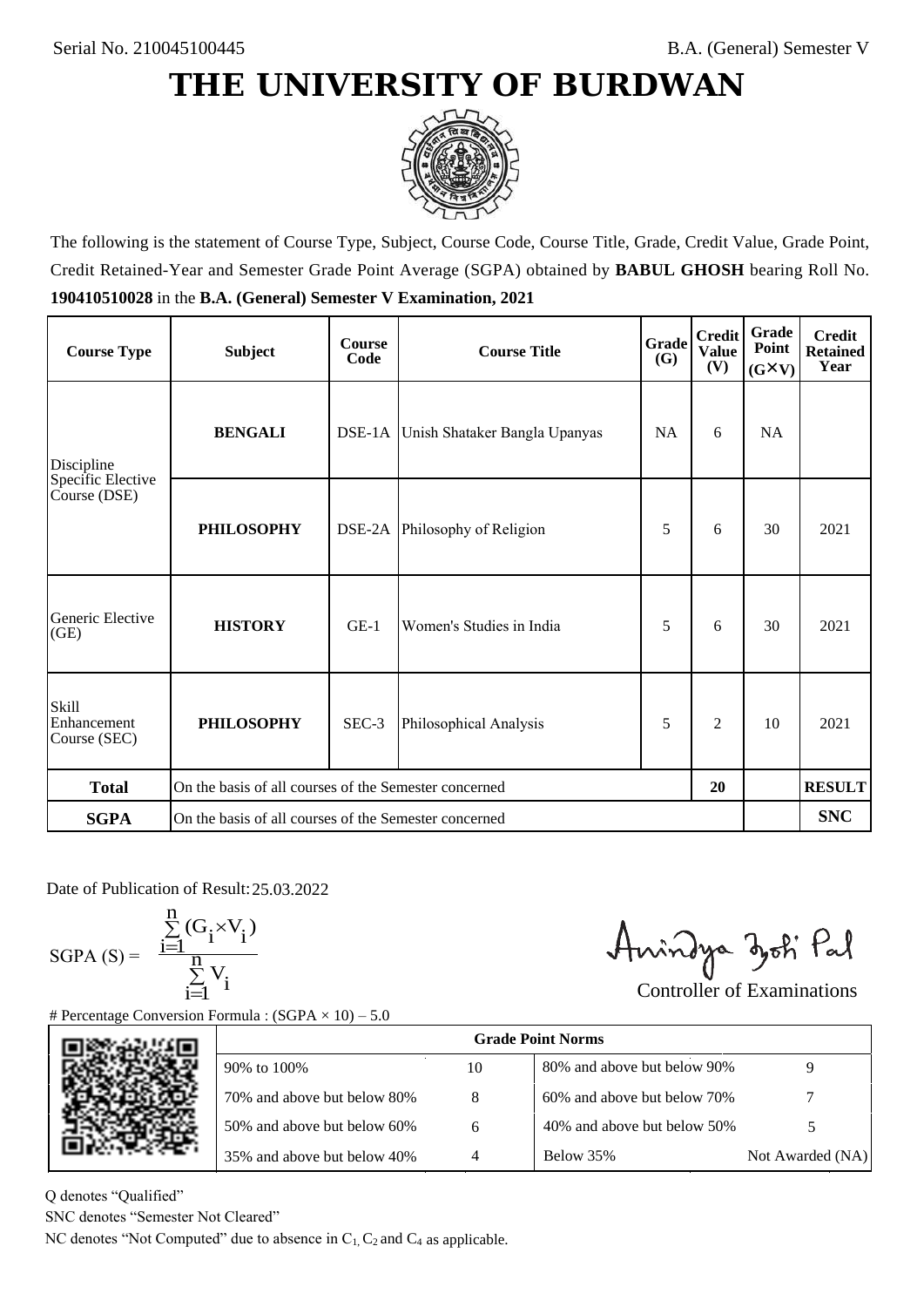

The following is the statement of Course Type, Subject, Course Code, Course Title, Grade, Credit Value, Grade Point, Credit Retained-Year and Semester Grade Point Average (SGPA) obtained by **BAISHAKHEE CHANDRA** bearing Roll No. **190410510029** in the **B.A. (General) Semester V Examination, 2021**

| <b>Course Type</b>                          | <b>Subject</b>                                              | <b>Course</b><br>Code | Grade<br><b>Course Title</b>         |   | <b>Credit</b><br><b>Value</b><br>(V) | Grade<br>Point<br>$(G\times V)$ | <b>Credit</b><br><b>Retained</b><br>Year |
|---------------------------------------------|-------------------------------------------------------------|-----------------------|--------------------------------------|---|--------------------------------------|---------------------------------|------------------------------------------|
| Discipline                                  | <b>BENGALI</b>                                              |                       | DSE-1A Unish Shataker Bangla Upanyas | 4 | 6                                    | 24                              | 2021                                     |
| Specific Elective<br>Course (DSE)           | <b>PHILOSOPHY</b>                                           |                       | DSE-2A Philosophy of Religion        | 6 | 6                                    | 36                              | 2021                                     |
| Generic Elective<br>(GE)                    | <b>EDUCATION</b>                                            | $GE-1$                | Current Issues in Indian Education   | 8 | 6                                    | 48                              | 2021                                     |
| <b>Skill</b><br>Enhancement<br>Course (SEC) | <b>PHILOSOPHY</b>                                           | SEC-3                 | Philosophical Analysis               |   | $\overline{c}$                       | 10                              | 2021                                     |
| <b>Total</b>                                | On the basis of all courses of the Semester concerned<br>20 |                       |                                      |   | 118                                  | <b>RESULT</b>                   |                                          |
| <b>SGPA</b>                                 | On the basis of all courses of the Semester concerned       |                       |                                      |   |                                      | 5.90                            | Q                                        |

Date of Publication of Result: 25,03,2022

 $SGPA(S) =$ 

$$
\frac{\sum\limits_{i=1}^n (G_i \times V_i)}{\sum\limits_{i=1}^n V_i}
$$

Amindya zoti Pal

| ate of Publication of Result: 25.03.2022<br>GPA (S) = $\frac{\sum_{i=1}^{n} (G_i \times V_i)}{\sum_{i=1}^{n} V_i}$ | Percentage Conversion Formula : $(SGPA \times 10) - 5.0$                          |    | Aningya zoti Pal            | <b>Controller of Examinations</b> |
|--------------------------------------------------------------------------------------------------------------------|-----------------------------------------------------------------------------------|----|-----------------------------|-----------------------------------|
|                                                                                                                    |                                                                                   |    | <b>Grade Point Norms</b>    |                                   |
|                                                                                                                    | 90% to 100%                                                                       | 10 | 80% and above but below 90% | 9                                 |
|                                                                                                                    | 70% and above but below 80%                                                       | 8  | 60% and above but below 70% |                                   |
|                                                                                                                    | 50% and above but below 60%                                                       | 6  | 40% and above but below 50% | 5                                 |
|                                                                                                                    | 35% and above but below 40%                                                       | 4  | Below 35%                   | Not Awarded (NA)                  |
| denotes "Qualified"<br>NC denotes "Semester Not Cleared"                                                           | C denotes "Not Computed" due to absence in $C_1$ , $C_2$ and $C_4$ as applicable. |    |                             |                                   |

Q denotes "Qualified"

SNC denotes "Semester Not Cleared"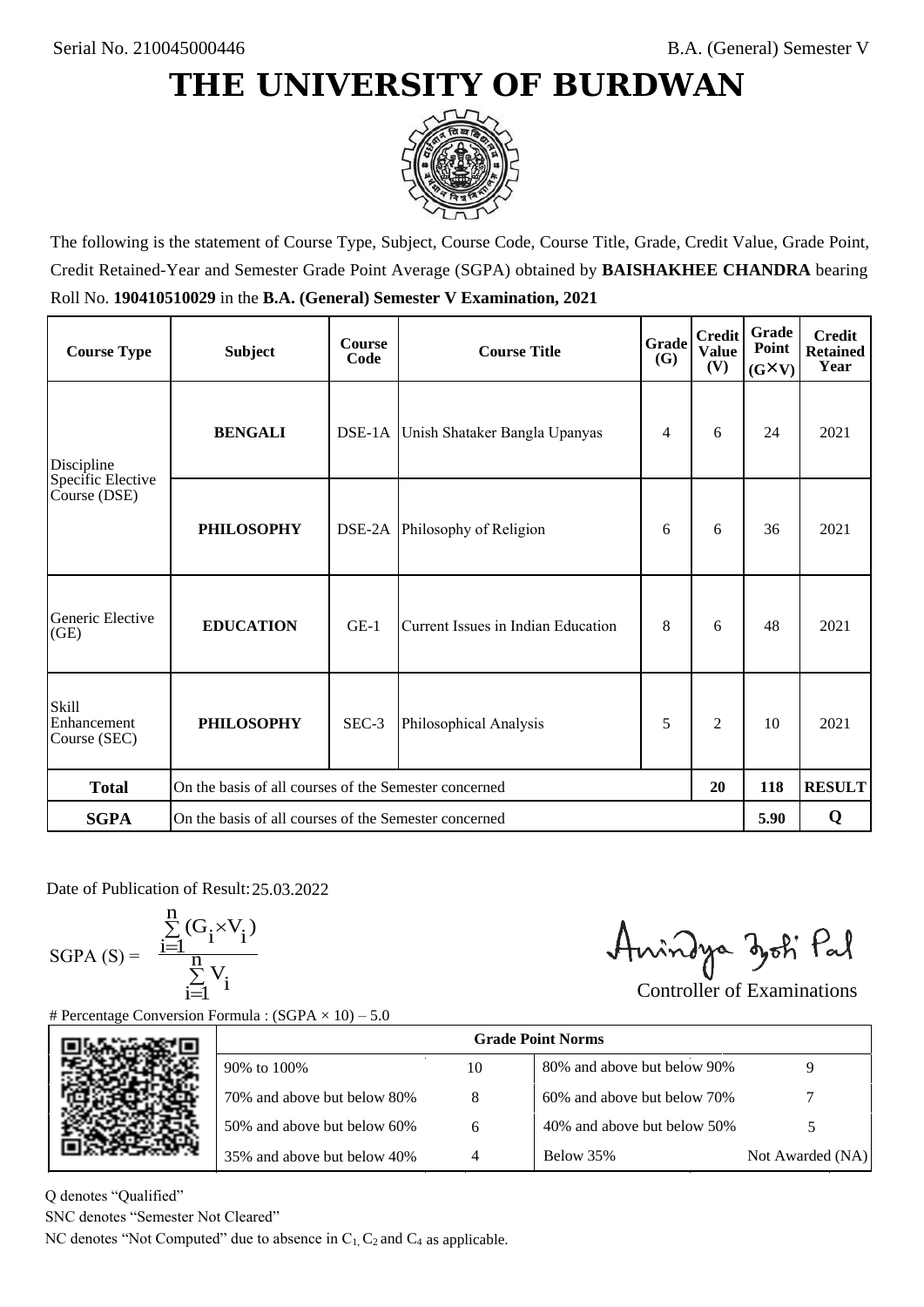

The following is the statement of Course Type, Subject, Course Code, Course Title, Grade, Credit Value, Grade Point, Credit Retained-Year and Semester Grade Point Average (SGPA) obtained by **BANI GHOSH** bearing Roll No. **190410510030** in the **B.A. (General) Semester V Examination, 2021**

| <b>Course Type</b>                          | <b>Subject</b>                                        | <b>Course</b><br>Code | Grade<br><b>Course Title</b><br><b>(G)</b> |   | <b>Credit</b><br><b>Value</b><br>(V) | Grade<br>Point<br>$(G\times V)$ | <b>Credit</b><br><b>Retained</b><br>Year |
|---------------------------------------------|-------------------------------------------------------|-----------------------|--------------------------------------------|---|--------------------------------------|---------------------------------|------------------------------------------|
| Discipline                                  | <b>BENGALI</b>                                        |                       | DSE-1A Unish Shataker Bangla Upanyas       | 4 | 6                                    | 24                              | 2021                                     |
| Specific Elective<br>Course (DSE)           | <b>EDUCATION</b>                                      | DSE-2A                | <b>Great Educators</b>                     | 4 | 6                                    | 24                              | 2021                                     |
| Generic Elective<br>(GE)                    | <b>HISTORY</b>                                        | $GE-1$                | Women's Studies in India                   | 6 | 6                                    | 36                              | 2021                                     |
| <b>Skill</b><br>Enhancement<br>Course (SEC) | <b>EDUCATION</b>                                      | SEC-3                 | Educational Guidance and<br>Counselling    | 8 | $\overline{c}$                       | 16                              | 2021                                     |
| <b>Total</b>                                | On the basis of all courses of the Semester concerned |                       |                                            |   | 20                                   | 100                             | <b>RESULT</b>                            |
| <b>SGPA</b>                                 | On the basis of all courses of the Semester concerned |                       |                                            |   |                                      | 5.00                            | Q                                        |

Date of Publication of Result: 25,03,2022

 $SGPA(S) =$ 

$$
\frac{\sum\limits_{i=1}^n(G_i\times V_i)}{\sum\limits_{i=1}^nV_i}
$$

Amindya zoti Pal

| ate of Publication of Result: 25.03.2022<br>GPA (S) = $\frac{\sum_{i=1}^{n} (G_i \times V_i)}{\sum_{i=1}^{n} V_i}$ | Percentage Conversion Formula : $(SGPA \times 10) - 5.0$                          |    | Aningya zoti Pal            | <b>Controller of Examinations</b> |
|--------------------------------------------------------------------------------------------------------------------|-----------------------------------------------------------------------------------|----|-----------------------------|-----------------------------------|
|                                                                                                                    |                                                                                   |    | <b>Grade Point Norms</b>    |                                   |
|                                                                                                                    | 90% to 100%                                                                       | 10 | 80% and above but below 90% | 9                                 |
|                                                                                                                    | 70% and above but below 80%                                                       | 8  | 60% and above but below 70% |                                   |
|                                                                                                                    | 50% and above but below 60%                                                       | 6  | 40% and above but below 50% | 5                                 |
|                                                                                                                    | 35% and above but below 40%                                                       | 4  | Below 35%                   | Not Awarded (NA)                  |
| denotes "Qualified"<br>NC denotes "Semester Not Cleared"                                                           | C denotes "Not Computed" due to absence in $C_1$ , $C_2$ and $C_4$ as applicable. |    |                             |                                   |

Q denotes "Qualified"

SNC denotes "Semester Not Cleared"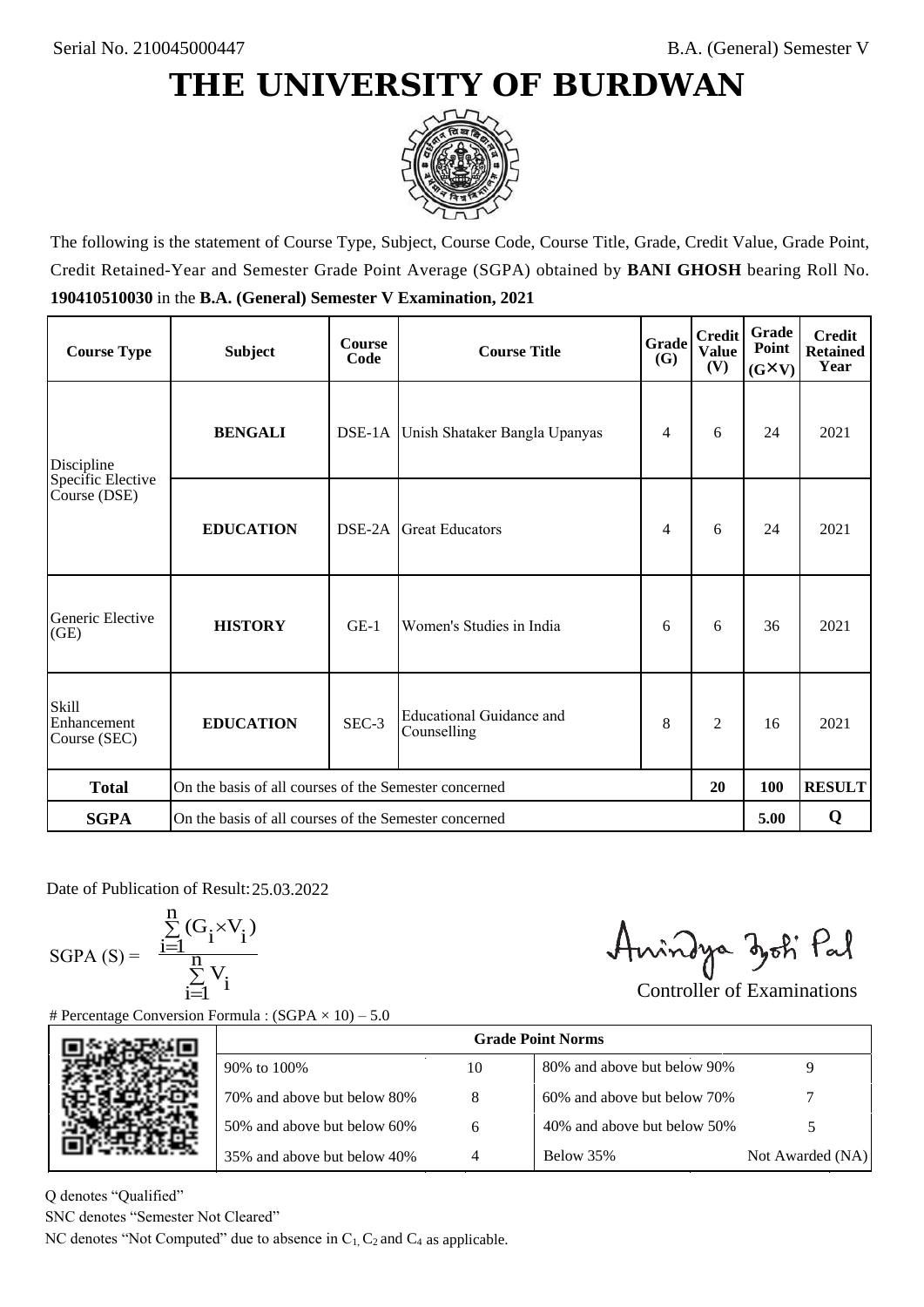

The following is the statement of Course Type, Subject, Course Code, Course Title, Grade, Credit Value, Grade Point, Credit Retained-Year and Semester Grade Point Average (SGPA) obtained by **BARNALI BAG** bearing Roll No. **190410510031** in the **B.A. (General) Semester V Examination, 2021**

| <b>Course Type</b>                          | <b>Subject</b>                                              | <b>Course</b><br>Code | Grade<br><b>Course Title</b><br><b>(G)</b>     |        | <b>Credit</b><br><b>Value</b><br>(V) | Grade<br>Point<br>$(G\times V)$ | <b>Credit</b><br><b>Retained</b><br>Year |
|---------------------------------------------|-------------------------------------------------------------|-----------------------|------------------------------------------------|--------|--------------------------------------|---------------------------------|------------------------------------------|
| <b>BENGALI</b><br>Discipline                |                                                             |                       | DSE-1A Unish Shataker Bangla Upanyas           |        | 6                                    | 36                              | 2021                                     |
| Specific Elective<br>Course (DSE)           | <b>POLITICAL</b><br><b>SCIENCE</b>                          |                       | DSE-2A Select Comparative Political Theories   | $\tau$ | 6                                    | 42                              | 2021                                     |
| Generic Elective<br>(GE)                    | <b>HISTORY</b>                                              | $GE-1$                | Women's Studies in India                       | 7      | 6                                    | 42                              | 2021                                     |
| <b>Skill</b><br>Enhancement<br>Course (SEC) | <b>POLITICAL</b><br><b>SCIENCE</b>                          | SEC-3                 | Democratic Awareness Through<br>Legal Literacy | 8      | $\overline{c}$                       | 16                              | 2021                                     |
| <b>Total</b>                                | On the basis of all courses of the Semester concerned<br>20 |                       |                                                |        |                                      | 136                             | <b>RESULT</b>                            |
| <b>SGPA</b>                                 | On the basis of all courses of the Semester concerned       |                       |                                                |        |                                      | 6.80                            | Q                                        |

Date of Publication of Result: 25,03,2022

 $SGPA(S) =$ 

$$
\frac{\sum\limits_{i=1}^{n}(G_{i}\times V_{i})}{\sum\limits_{i=1}^{n}V_{i}}
$$

Amindya zoti Pal

| ate of Publication of Result: 25.03.2022<br>GPA (S) = $\frac{\sum_{i=1}^{n} (G_i \times V_i)}{\sum_{i=1}^{n} V_i}$ | Percentage Conversion Formula : $(SGPA \times 10) - 5.0$                          |    | Aningya zoti Pal            | <b>Controller of Examinations</b> |
|--------------------------------------------------------------------------------------------------------------------|-----------------------------------------------------------------------------------|----|-----------------------------|-----------------------------------|
|                                                                                                                    |                                                                                   |    | <b>Grade Point Norms</b>    |                                   |
|                                                                                                                    | 90% to 100%                                                                       | 10 | 80% and above but below 90% | 9                                 |
|                                                                                                                    | 70% and above but below 80%                                                       | 8  | 60% and above but below 70% |                                   |
|                                                                                                                    | 50% and above but below 60%                                                       | 6  | 40% and above but below 50% | 5                                 |
|                                                                                                                    | 35% and above but below 40%                                                       | 4  | Below 35%                   | Not Awarded (NA)                  |
| denotes "Qualified"<br>NC denotes "Semester Not Cleared"                                                           | C denotes "Not Computed" due to absence in $C_1$ , $C_2$ and $C_4$ as applicable. |    |                             |                                   |

Q denotes "Qualified"

SNC denotes "Semester Not Cleared"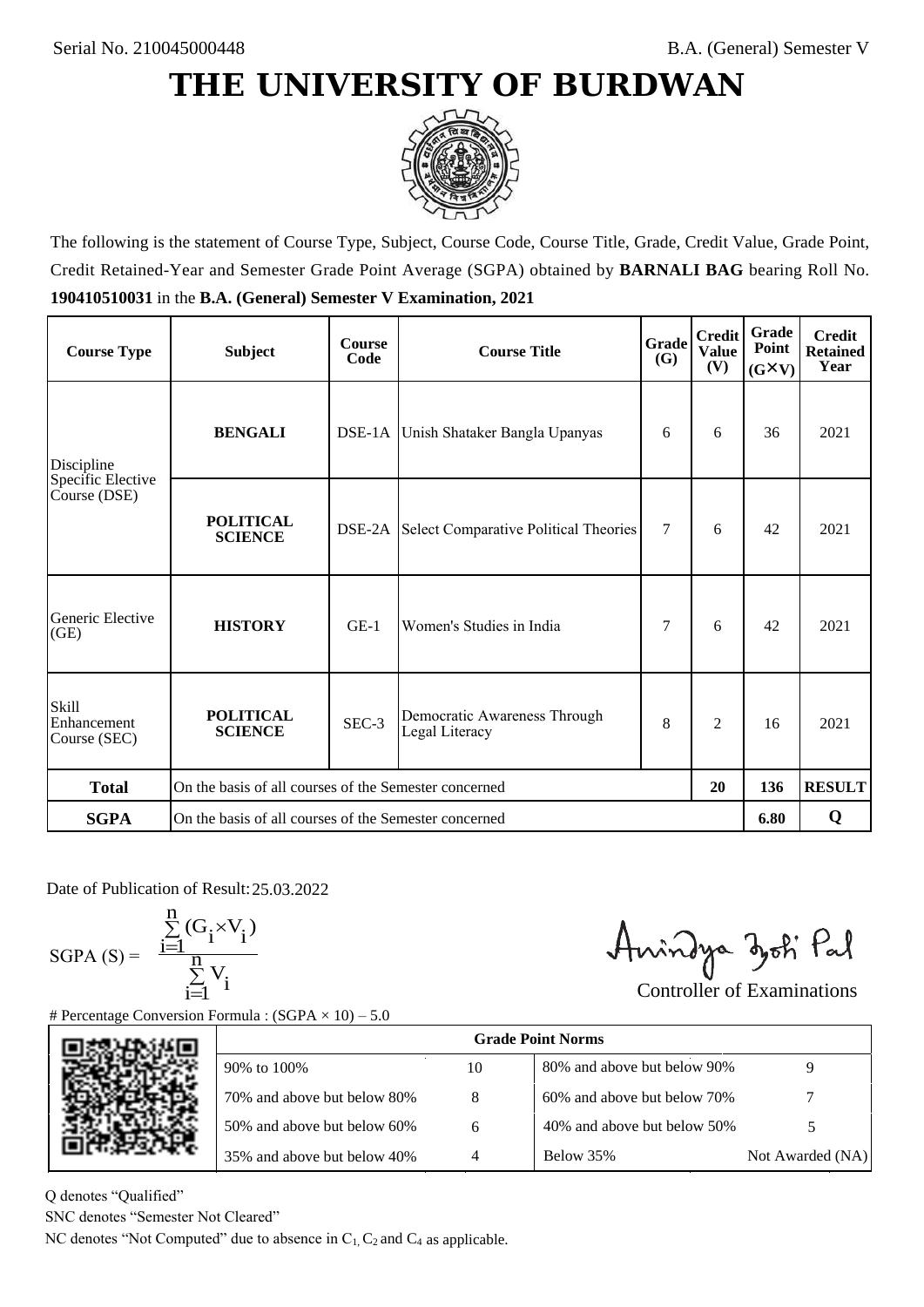

The following is the statement of Course Type, Subject, Course Code, Course Title, Grade, Credit Value, Grade Point, Credit Retained-Year and Semester Grade Point Average (SGPA) obtained by **BARNALI GHOSH** bearing Roll No. **190410510032** in the **B.A. (General) Semester V Examination, 2021**

| <b>Course Type</b>                          | <b>Subject</b>                                              | <b>Course</b><br>Code | Grade<br><b>Course Title</b><br>(G)     |   | <b>Credit</b><br><b>Value</b><br>(V) | Grade<br>Point<br>$(G\times V)$ | <b>Credit</b><br><b>Retained</b><br>Year |
|---------------------------------------------|-------------------------------------------------------------|-----------------------|-----------------------------------------|---|--------------------------------------|---------------------------------|------------------------------------------|
| <b>BENGALI</b><br>Discipline                |                                                             |                       | DSE-1A Unish Shataker Bangla Upanyas    |   | 6                                    | 30                              | 2021                                     |
| Specific Elective<br>Course (DSE)           | <b>EDUCATION</b>                                            | DSE-2A                | <b>Great Educators</b>                  | 5 | 6                                    | 30                              | 2021                                     |
| Generic Elective<br>(GE)                    | <b>HISTORY</b>                                              | $GE-1$                | Women's Studies in India                | 7 | 6                                    | 42                              | 2021                                     |
| <b>Skill</b><br>Enhancement<br>Course (SEC) | <b>EDUCATION</b>                                            | SEC-3                 | Educational Guidance and<br>Counselling | 9 | 2                                    | 18                              | 2021                                     |
| <b>Total</b>                                | On the basis of all courses of the Semester concerned<br>20 |                       |                                         |   |                                      | 120                             | <b>RESULT</b>                            |
| <b>SGPA</b>                                 | On the basis of all courses of the Semester concerned       |                       |                                         |   |                                      | 6.00                            | Q                                        |

Date of Publication of Result: 25.03.2022

 $SGPA(S) =$ 

$$
\frac{\sum\limits_{i=1}^{n} (G_i \times V_i)}{\sum\limits_{i=1}^{n} V_i}
$$

Amindya zoti Pal

| ate of Publication of Result: 25.03.2022<br>GPA (S) = $\frac{\sum_{i=1}^{n} (G_i \times V_i)}{\sum_{i=1}^{n} V_i}$ | Percentage Conversion Formula : $(SGPA \times 10) - 5.0$                          |    | Aningya zoti Pal            | <b>Controller of Examinations</b> |
|--------------------------------------------------------------------------------------------------------------------|-----------------------------------------------------------------------------------|----|-----------------------------|-----------------------------------|
|                                                                                                                    |                                                                                   |    | <b>Grade Point Norms</b>    |                                   |
|                                                                                                                    | 90% to 100%                                                                       | 10 | 80% and above but below 90% | 9                                 |
|                                                                                                                    | 70% and above but below 80%                                                       | 8  | 60% and above but below 70% |                                   |
|                                                                                                                    | 50% and above but below 60%                                                       | 6  | 40% and above but below 50% | 5                                 |
|                                                                                                                    | 35% and above but below 40%                                                       | 4  | Below 35%                   | Not Awarded (NA)                  |
| denotes "Qualified"<br>NC denotes "Semester Not Cleared"                                                           | C denotes "Not Computed" due to absence in $C_1$ , $C_2$ and $C_4$ as applicable. |    |                             |                                   |

Q denotes "Qualified"

SNC denotes "Semester Not Cleared"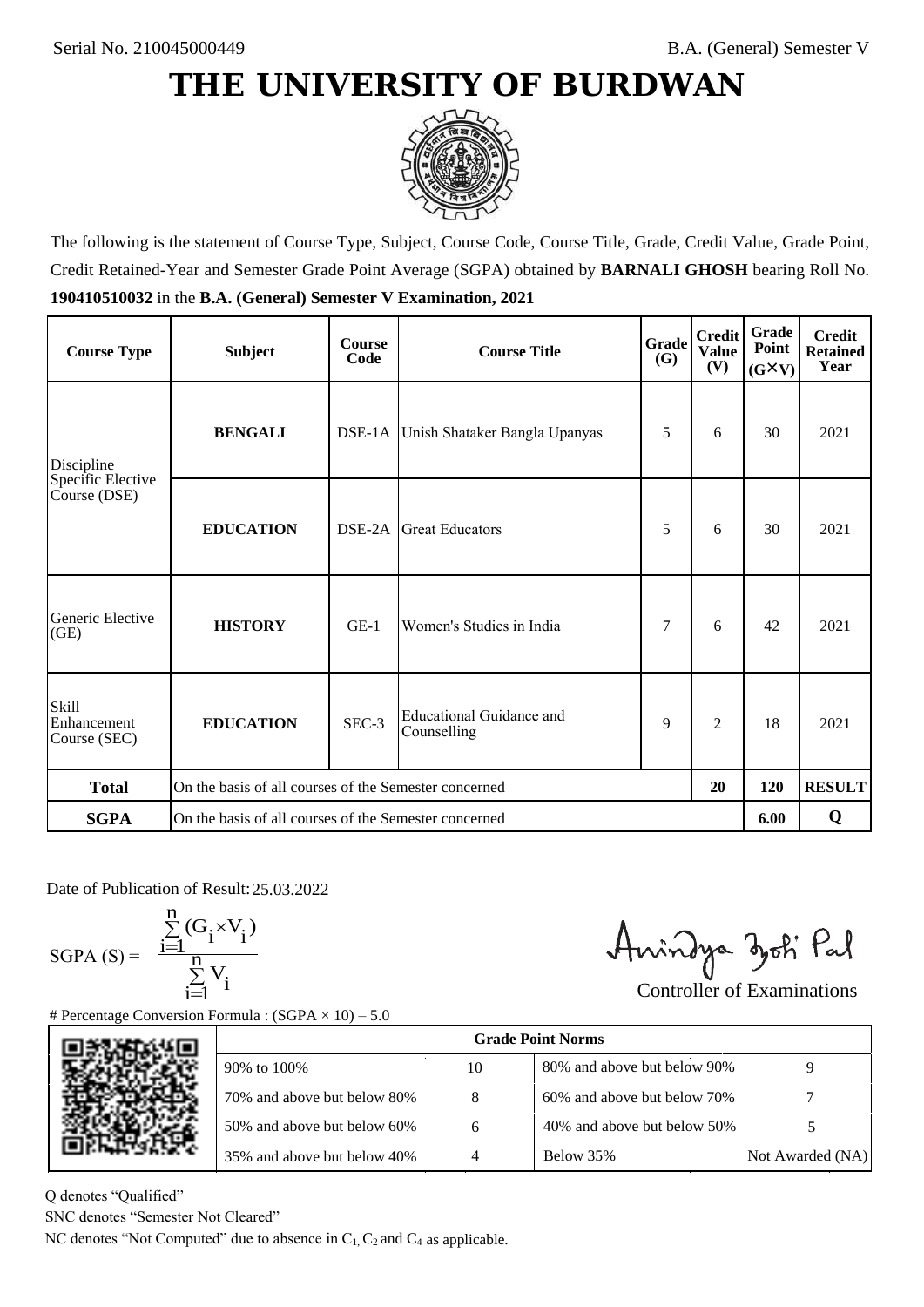

The following is the statement of Course Type, Subject, Course Code, Course Title, Grade, Credit Value, Grade Point, Credit Retained-Year and Semester Grade Point Average (SGPA) obtained by **BIJAY SANTRA** bearing Roll No. **190410510034** in the **B.A. (General) Semester V Examination, 2021**

| <b>Course Type</b>                          | <b>Subject</b>                                              | <b>Course</b><br>Code | Grade<br><b>Course Title</b><br>(G)            |   | <b>Credit</b><br><b>Value</b><br>(V) | Grade<br>Point<br>$(G\times V)$ | <b>Credit</b><br><b>Retained</b><br>Year |
|---------------------------------------------|-------------------------------------------------------------|-----------------------|------------------------------------------------|---|--------------------------------------|---------------------------------|------------------------------------------|
| <b>BENGALI</b><br>Discipline                |                                                             |                       | DSE-1A Unish Shataker Bangla Upanyas           |   | 6                                    | 30                              | 2021                                     |
| Specific Elective<br>Course (DSE)           | <b>POLITICAL</b><br><b>SCIENCE</b>                          | DSE-2A                | Select Comparative Political Theories          | 8 | 6                                    | 48                              | 2021                                     |
| Generic Elective<br>(GE)                    | <b>HISTORY</b>                                              | $GE-1$                | Women's Studies in India                       | 7 | 6                                    | 42                              | 2021                                     |
| <b>Skill</b><br>Enhancement<br>Course (SEC) | <b>POLITICAL</b><br><b>SCIENCE</b>                          | SEC-3                 | Democratic Awareness Through<br>Legal Literacy | 8 | $\overline{c}$                       | 16                              | 2021                                     |
| <b>Total</b>                                | On the basis of all courses of the Semester concerned<br>20 |                       |                                                |   | 136                                  | <b>RESULT</b>                   |                                          |
| <b>SGPA</b>                                 | On the basis of all courses of the Semester concerned       |                       |                                                |   |                                      | 6.80                            | Q                                        |

Date of Publication of Result: 25,03,2022

SGPA  $(S) = \frac{1-1}{1}$ 

$$
\frac{\sum\limits_{i=1}^{n} (G_i \times V_i)}{\sum\limits_{i=1}^{n} V_i}
$$

Amindya zoti Pal

| ate of Publication of Result: 25.03.2022<br>GPA (S) = $\frac{\sum_{i=1}^{n} (G_i \times V_i)}{\sum_{i=1}^{n} V_i}$ |                                                                                   |    | Aningya zoti Pal            | <b>Controller of Examinations</b> |
|--------------------------------------------------------------------------------------------------------------------|-----------------------------------------------------------------------------------|----|-----------------------------|-----------------------------------|
|                                                                                                                    | Percentage Conversion Formula : $(SGPA \times 10) - 5.0$                          |    |                             |                                   |
|                                                                                                                    |                                                                                   |    |                             |                                   |
|                                                                                                                    | 90% to 100%                                                                       | 10 | 80% and above but below 90% | 9                                 |
|                                                                                                                    | 70% and above but below 80%                                                       | 8  | 60% and above but below 70% |                                   |
|                                                                                                                    | 50% and above but below 60%                                                       | 6  | 40% and above but below 50% | 5                                 |
|                                                                                                                    | 35% and above but below 40%                                                       | 4  | Below 35%                   | Not Awarded (NA)                  |
| denotes "Qualified"<br>NC denotes "Semester Not Cleared"                                                           | C denotes "Not Computed" due to absence in $C_1$ , $C_2$ and $C_4$ as applicable. |    |                             |                                   |
|                                                                                                                    |                                                                                   |    |                             |                                   |

Q denotes "Qualified"

SNC denotes "Semester Not Cleared"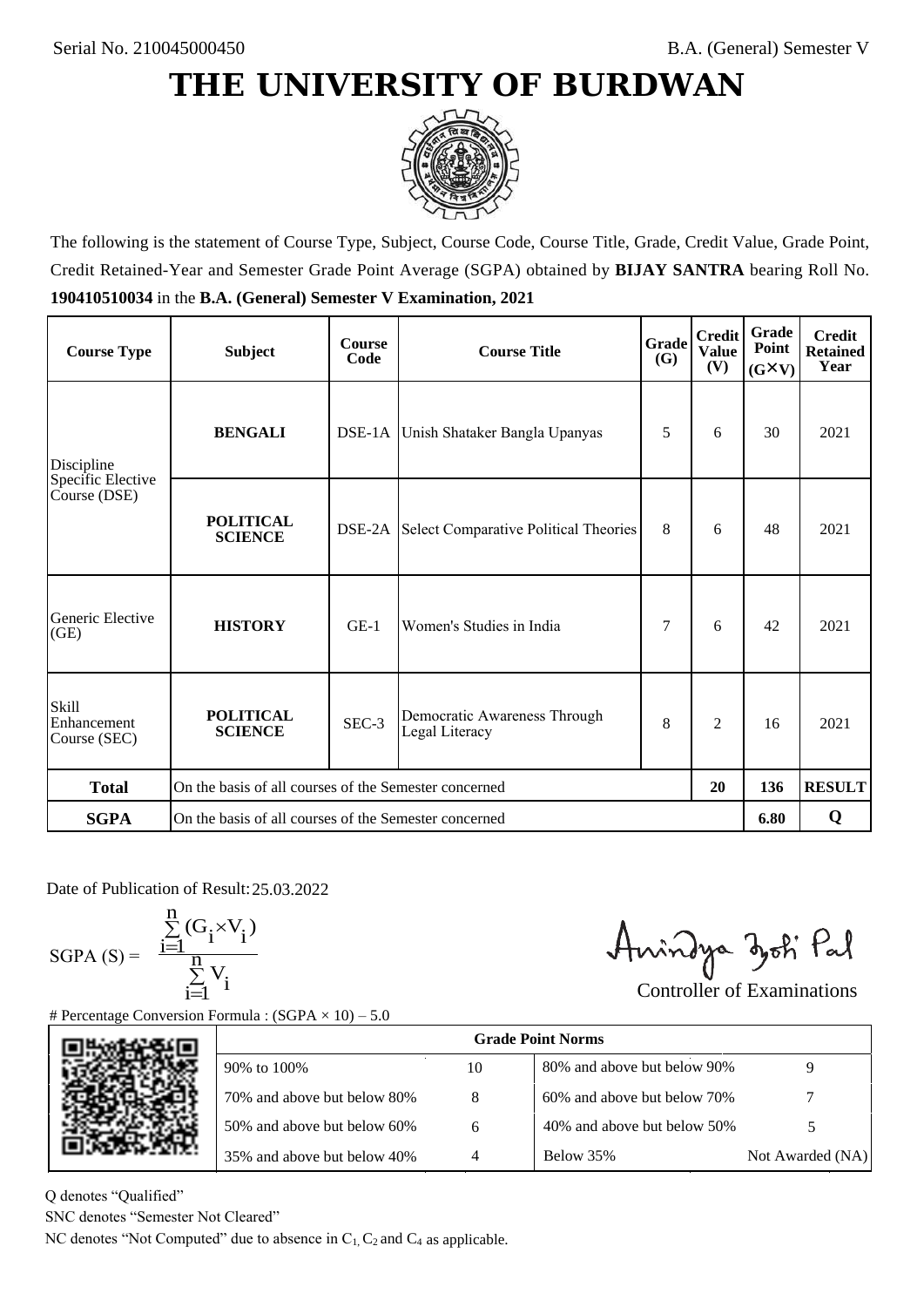

The following is the statement of Course Type, Subject, Course Code, Course Title, Grade, Credit Value, Grade Point, Credit Retained-Year and Semester Grade Point Average (SGPA) obtained by **BIKRAM GHOSH** bearing Roll No. **190410510035** in the **B.A. (General) Semester V Examination, 2021**

| <b>Course Type</b>                          | <b>Subject</b>                                              | <b>Course</b><br>Code | Grade<br><b>Course Title</b><br><b>(G)</b>     |   | <b>Credit</b><br><b>Value</b><br>(V) | Grade<br>Point<br>$(G\times V)$ | <b>Credit</b><br><b>Retained</b><br>Year |
|---------------------------------------------|-------------------------------------------------------------|-----------------------|------------------------------------------------|---|--------------------------------------|---------------------------------|------------------------------------------|
| Discipline                                  | <b>BENGALI</b>                                              |                       | DSE-1A Unish Shataker Bangla Upanyas           | 6 | 6                                    | 36                              | 2021                                     |
| Specific Elective<br>Course (DSE)           | <b>POLITICAL</b><br><b>SCIENCE</b>                          |                       | DSE-2A Select Comparative Political Theories   | 8 | 6                                    | 48                              | 2021                                     |
| Generic Elective<br>(GE)                    | <b>HISTORY</b>                                              | $GE-1$                | Women's Studies in India                       | 6 | 6                                    | 36                              | 2021                                     |
| <b>Skill</b><br>Enhancement<br>Course (SEC) | <b>POLITICAL</b><br><b>SCIENCE</b>                          | SEC-3                 | Democratic Awareness Through<br>Legal Literacy | 8 | $\overline{c}$                       | 16                              | 2021                                     |
| <b>Total</b>                                | On the basis of all courses of the Semester concerned<br>20 |                       |                                                |   |                                      | 136                             | <b>RESULT</b>                            |
| <b>SGPA</b>                                 | On the basis of all courses of the Semester concerned       |                       |                                                |   |                                      | 6.80                            | Q                                        |

Date of Publication of Result: 25,03,2022

 $SGPA(S) =$ 

$$
\frac{\sum\limits_{i=1}^n (G_i \times V_i)}{\sum\limits_{i=1}^n V_i}
$$

Amindya zoti Pal

| ate of Publication of Result: 25.03.2022<br>GPA (S) = $\frac{\sum_{i=1}^{n} (G_i \times V_i)}{\sum_{i=1}^{n} V_i}$ |                                                                                   |    | Aningya zoti Pal            | <b>Controller of Examinations</b> |
|--------------------------------------------------------------------------------------------------------------------|-----------------------------------------------------------------------------------|----|-----------------------------|-----------------------------------|
|                                                                                                                    | Percentage Conversion Formula : $(SGPA \times 10) - 5.0$                          |    | <b>Grade Point Norms</b>    |                                   |
|                                                                                                                    | 90% to 100%                                                                       | 10 | 80% and above but below 90% | 9                                 |
|                                                                                                                    | 70% and above but below 80%                                                       | 8  | 60% and above but below 70% |                                   |
|                                                                                                                    | 50% and above but below 60%                                                       | 6  | 40% and above but below 50% | 5                                 |
|                                                                                                                    | 35% and above but below 40%                                                       | 4  | Below 35%                   | Not Awarded (NA)                  |
| denotes "Qualified"<br>NC denotes "Semester Not Cleared"                                                           | C denotes "Not Computed" due to absence in $C_1$ , $C_2$ and $C_4$ as applicable. |    |                             |                                   |

Q denotes "Qualified"

SNC denotes "Semester Not Cleared"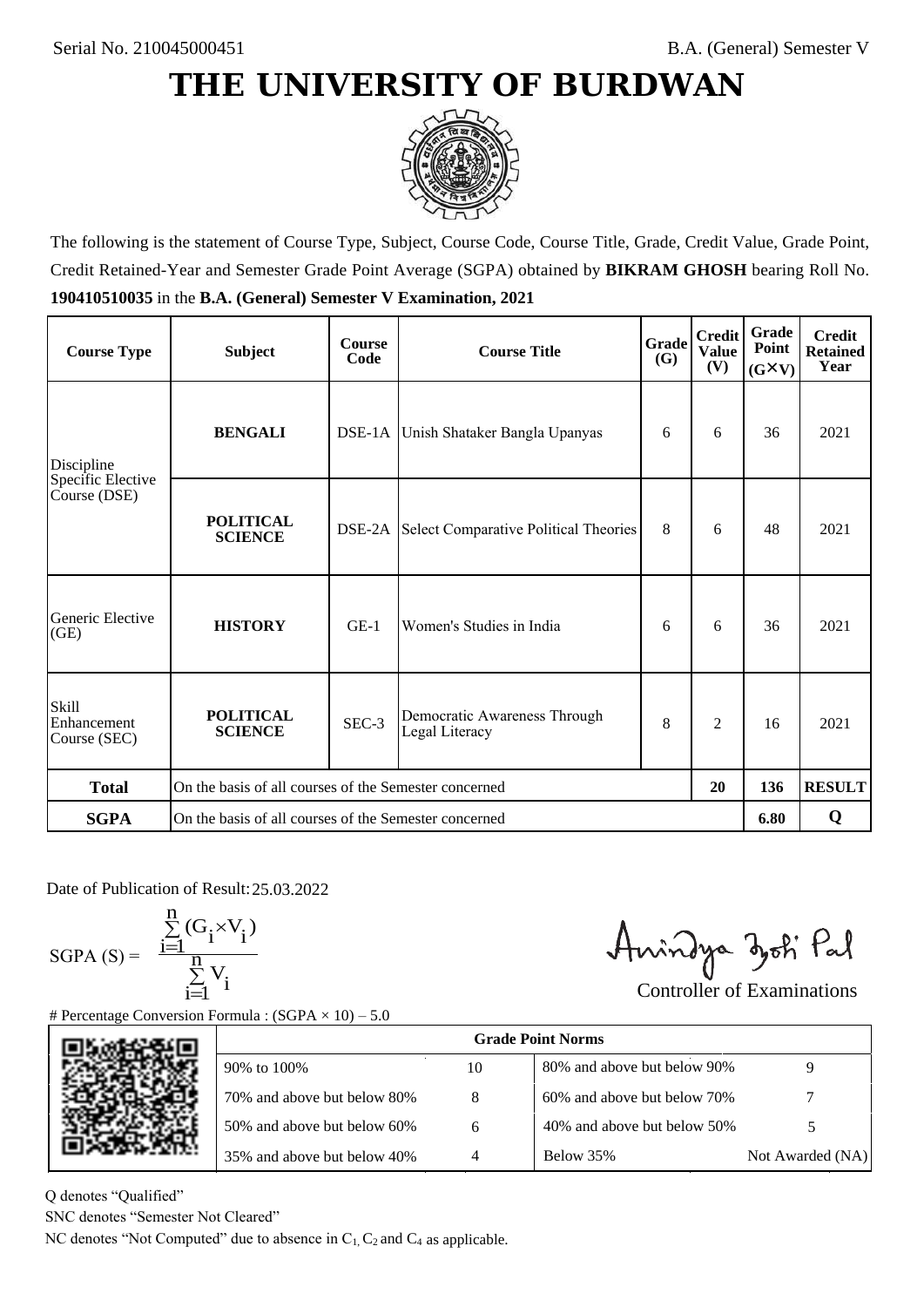

The following is the statement of Course Type, Subject, Course Code, Course Title, Grade, Credit Value, Grade Point, Credit Retained-Year and Semester Grade Point Average (SGPA) obtained by **BISHTU HAZRA** bearing Roll No. **190410510036** in the **B.A. (General) Semester V Examination, 2021**

| <b>Course Type</b>                   | <b>Subject</b>                                              | <b>Course</b><br>Code | Grade<br><b>Course Title</b><br>(G)                       |   | <b>Credit</b><br><b>Value</b><br>(V) | Grade<br>Point<br>$(G\times V)$ | <b>Credit</b><br><b>Retained</b><br>Year |
|--------------------------------------|-------------------------------------------------------------|-----------------------|-----------------------------------------------------------|---|--------------------------------------|---------------------------------|------------------------------------------|
| <b>BENGALI</b><br>Discipline         |                                                             |                       | DSE-1A Unish Shataker Bangla Upanyas                      |   | 6                                    | 30                              | 2021                                     |
| Specific Elective<br>Course (DSE)    | <b>SANSKRIT</b>                                             | DSE-2A                | Philosophy, Religion and Culture in<br>Sanskrit Tradition | 8 | 6                                    | 48                              | 2021                                     |
| Generic Elective<br>(GE)             | <b>EDUCATION</b>                                            | $GE-1$                | Current Issues in Indian Education                        | 8 | 6                                    | 48                              | 2021                                     |
| Skill<br>Enhancement<br>Course (SEC) | <b>SANSKRIT</b>                                             | SEC-3                 | Basic Sanskrit - Part-II                                  | 9 | 2                                    | 18                              | 2021                                     |
| <b>Total</b>                         | On the basis of all courses of the Semester concerned<br>20 |                       |                                                           |   |                                      | 144                             | <b>RESULT</b>                            |
| <b>SGPA</b>                          | On the basis of all courses of the Semester concerned       |                       |                                                           |   |                                      | 7.20                            | Q                                        |

Date of Publication of Result: 25.03.2022

 $SGPA(S) =$ 

$$
\frac{\sum\limits_{i=1}^n(G_i\times V_i)}{\sum\limits_{i=1}^nV_i}
$$

Amindya zoti Pal

| ate of Publication of Result: 25.03.2022<br>GPA (S) = $\frac{\sum_{i=1}^{n} (G_i \times V_i)}{\sum_{i=1}^{n} V_i}$ | Percentage Conversion Formula : $(SGPA \times 10) - 5.0$                          |    | Aningya zoti Pal            | <b>Controller of Examinations</b> |
|--------------------------------------------------------------------------------------------------------------------|-----------------------------------------------------------------------------------|----|-----------------------------|-----------------------------------|
|                                                                                                                    |                                                                                   |    | <b>Grade Point Norms</b>    |                                   |
|                                                                                                                    | 90% to 100%                                                                       | 10 | 80% and above but below 90% | 9                                 |
|                                                                                                                    | 70% and above but below 80%                                                       | 8  | 60% and above but below 70% |                                   |
|                                                                                                                    | 50% and above but below 60%                                                       | 6  | 40% and above but below 50% | 5                                 |
|                                                                                                                    | 35% and above but below 40%                                                       | 4  | Below 35%                   | Not Awarded (NA)                  |
| denotes "Qualified"<br>VC denotes "Semester Not Cleared"                                                           | C denotes "Not Computed" due to absence in $C_1$ , $C_2$ and $C_4$ as applicable. |    |                             |                                   |

Q denotes "Qualified"

SNC denotes "Semester Not Cleared"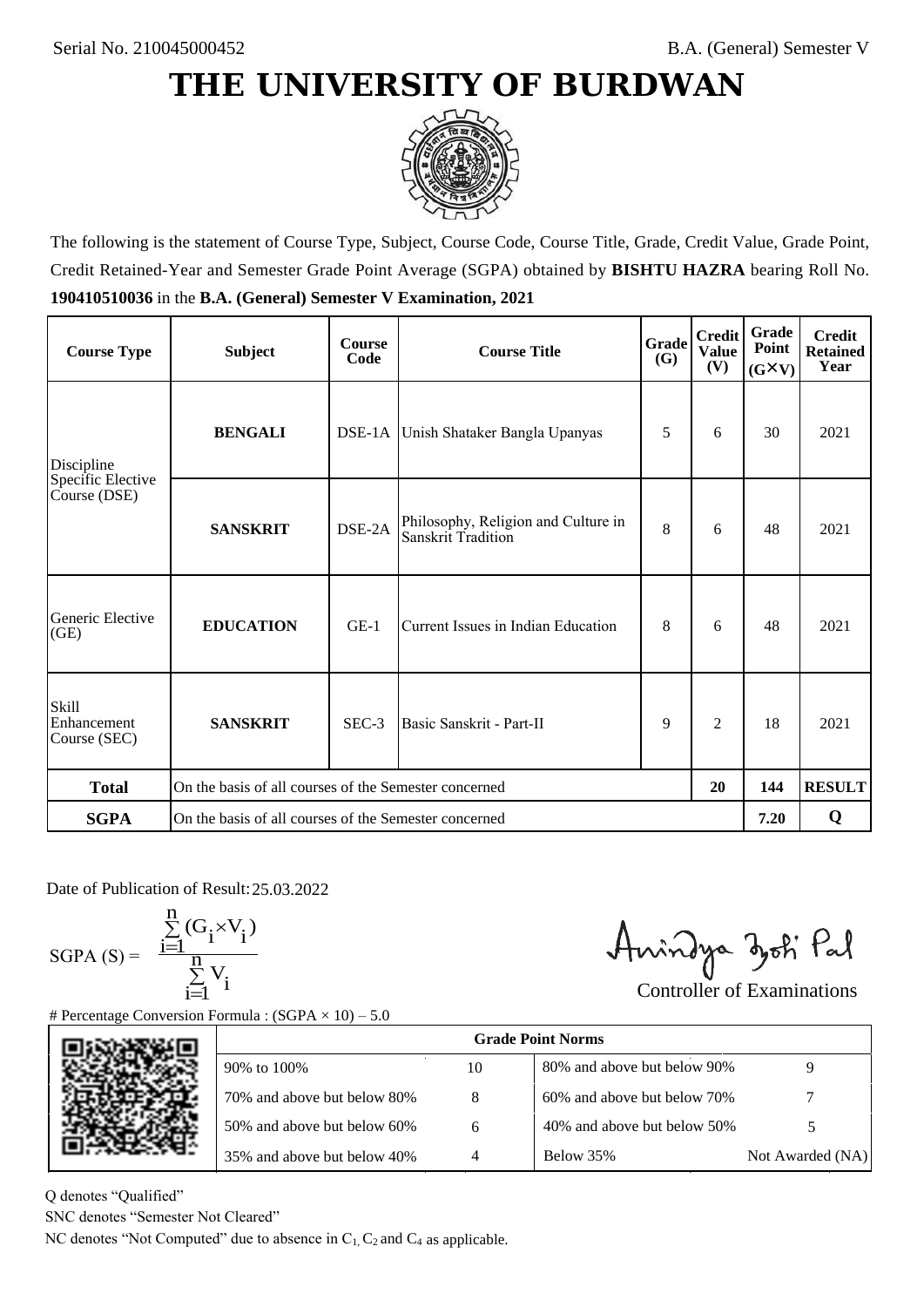

The following is the statement of Course Type, Subject, Course Code, Course Title, Grade, Credit Value, Grade Point, Credit Retained-Year and Semester Grade Point Average (SGPA) obtained by **BULA DAS** bearing Roll No. **190410510038** in the **B.A. (General) Semester V Examination, 2021**

| <b>Course Type</b>                          | <b>Subject</b>                                              | <b>Course</b><br>Code | Grade<br><b>Course Title</b>         |   | <b>Credit</b><br><b>Value</b><br>(V) | Grade<br>Point<br>$(G\times V)$ | <b>Credit</b><br><b>Retained</b><br>Year |
|---------------------------------------------|-------------------------------------------------------------|-----------------------|--------------------------------------|---|--------------------------------------|---------------------------------|------------------------------------------|
| <b>BENGALI</b><br>Discipline                |                                                             |                       | DSE-1A Unish Shataker Bangla Upanyas |   | 6                                    | 30                              | 2021                                     |
| Specific Elective<br>Course (DSE)           | <b>PHILOSOPHY</b>                                           |                       | DSE-2A Philosophy of Religion        | 5 | 6                                    | 30                              | 2021                                     |
| Generic Elective<br>(GE)                    | <b>HISTORY</b>                                              | $GE-1$                | Women's Studies in India             | 7 | 6                                    | 42                              | 2021                                     |
| <b>Skill</b><br>Enhancement<br>Course (SEC) | <b>PHILOSOPHY</b>                                           | SEC-3                 | Philosophical Analysis               | 5 | $\overline{c}$                       | 10                              | 2021                                     |
| <b>Total</b>                                | On the basis of all courses of the Semester concerned<br>20 |                       |                                      |   |                                      | 112                             | <b>RESULT</b>                            |
| <b>SGPA</b>                                 | On the basis of all courses of the Semester concerned       |                       |                                      |   |                                      | 5.60                            | Q                                        |

Date of Publication of Result: 25,03,2022

SGPA  $(S) = \frac{1-1}{1}$ 

$$
\frac{\sum\limits_{i=1}^{n} (G_i \times V_i)}{\sum\limits_{i=1}^{n} V_i}
$$

Amindya zoti Pal

| ate of Publication of Result: 25.03.2022<br>GPA (S) = $\frac{\sum_{i=1}^{n} (G_i \times V_i)}{\sum_{i=1}^{n} V_i}$ |                                                                                   |    | Aningya zoti Pal            |                                   |
|--------------------------------------------------------------------------------------------------------------------|-----------------------------------------------------------------------------------|----|-----------------------------|-----------------------------------|
|                                                                                                                    | Percentage Conversion Formula : $(SGPA \times 10) - 5.0$                          |    |                             | <b>Controller of Examinations</b> |
|                                                                                                                    |                                                                                   |    | <b>Grade Point Norms</b>    |                                   |
|                                                                                                                    | 90% to 100%                                                                       | 10 | 80% and above but below 90% | 9                                 |
|                                                                                                                    | 70% and above but below 80%                                                       | 8  | 60% and above but below 70% |                                   |
|                                                                                                                    | 50% and above but below 60%                                                       | 6  | 40% and above but below 50% | 5                                 |
|                                                                                                                    | 35% and above but below 40%                                                       | 4  | Below 35%                   | Not Awarded (NA)                  |
| denotes "Qualified"<br>NC denotes "Semester Not Cleared"                                                           |                                                                                   |    |                             |                                   |
|                                                                                                                    | C denotes "Not Computed" due to absence in $C_1$ , $C_2$ and $C_4$ as applicable. |    |                             |                                   |

Q denotes "Qualified"

SNC denotes "Semester Not Cleared"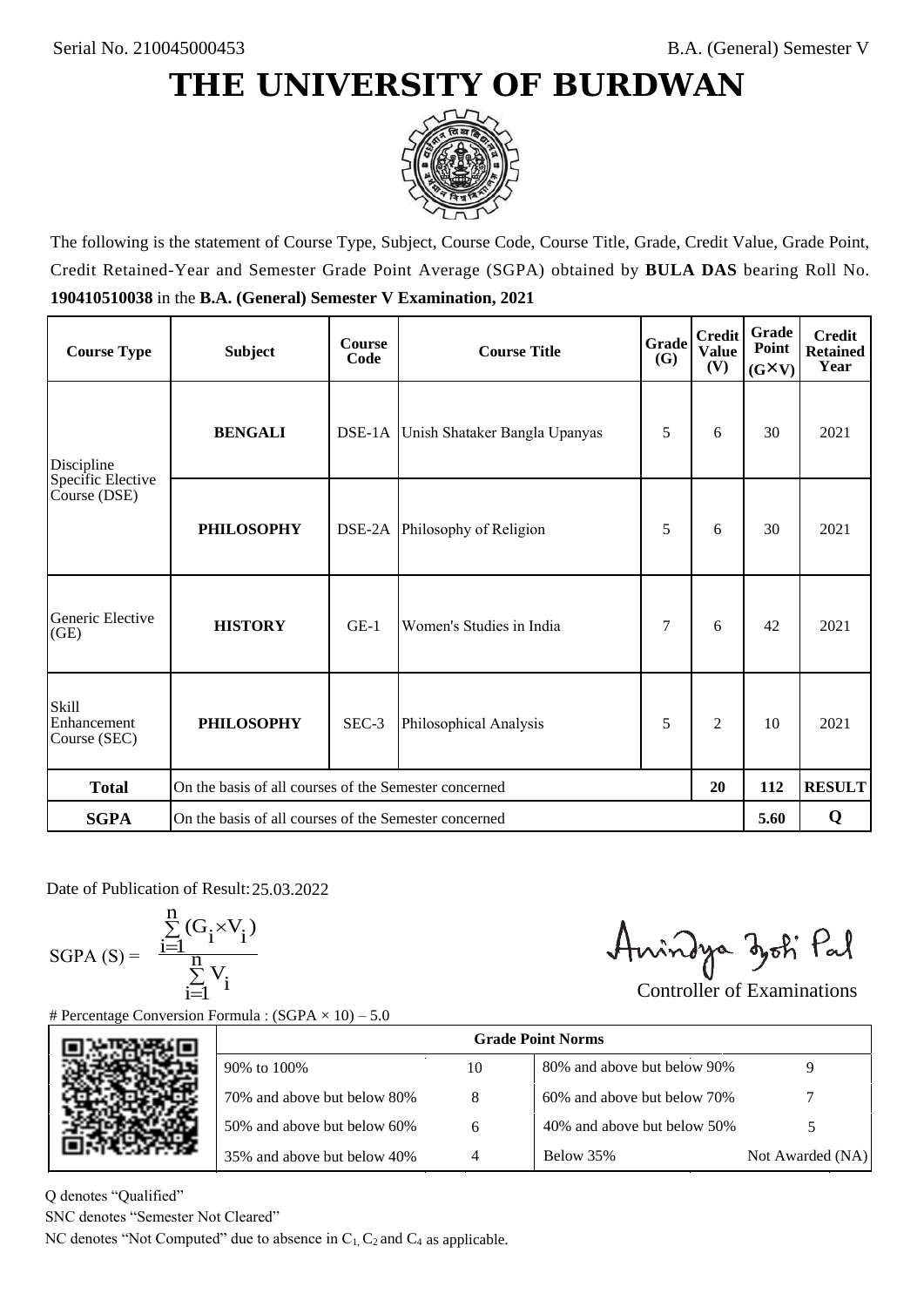

The following is the statement of Course Type, Subject, Course Code, Course Title, Grade, Credit Value, Grade Point, Credit Retained-Year and Semester Grade Point Average (SGPA) obtained by **CHAPA ROY** bearing Roll No. **190410510039** in the **B.A. (General) Semester V Examination, 2021**

| <b>Course Type</b>                   | <b>Subject</b>                                              | <b>Course</b><br>Code | Grade<br><b>Course Title</b>                                |   | <b>Credit</b><br><b>Value</b><br>(V) | Grade<br>Point<br>$(G\times V)$ | <b>Credit</b><br><b>Retained</b><br>Year |
|--------------------------------------|-------------------------------------------------------------|-----------------------|-------------------------------------------------------------|---|--------------------------------------|---------------------------------|------------------------------------------|
| Discipline                           | <b>PHYSICAL</b><br><b>EDUCATION</b>                         | DSE-1A                | Tests, Measurements and Evaluation<br>in Physical Education | 8 | 6                                    | 48                              | 2021                                     |
| Specific Elective<br>Course (DSE)    | <b>SANSKRIT</b>                                             | DSE-2A                | Philosophy, Religion and Culture in<br>Sanskrit Tradition   | 8 | 6                                    | 48                              | 2021                                     |
| Generic Elective<br>(GE)             | <b>HISTORY</b>                                              | $GE-1$                | Women's Studies in India                                    | 7 | 6                                    | 42                              | 2021                                     |
| Skill<br>Enhancement<br>Course (SEC) | <b>SANSKRIT</b>                                             | SEC-3                 | Basic Sanskrit - Part-II                                    | 9 | 2                                    | 18                              | 2021                                     |
| <b>Total</b>                         | On the basis of all courses of the Semester concerned<br>20 |                       |                                                             |   | 156                                  | <b>RESULT</b>                   |                                          |
| <b>SGPA</b>                          | On the basis of all courses of the Semester concerned       |                       |                                                             |   |                                      | 7.80                            | Q                                        |

Date of Publication of Result: 25.03.2022

 $SGPA(S) =$ 

$$
\frac{\sum\limits_{i=1}^n (G_i \times V_i)}{\sum\limits_{i=1}^n V_i}
$$

Amindya zoti Pal

| ate of Publication of Result: 25.03.2022<br>GPA (S) = $\frac{\sum_{i=1}^{n} (G_i \times V_i)}{\sum_{i=1}^{n} V_i}$ | Percentage Conversion Formula : $(SGPA \times 10) - 5.0$                          |                | Aningya zoti Pal            | <b>Controller of Examinations</b> |
|--------------------------------------------------------------------------------------------------------------------|-----------------------------------------------------------------------------------|----------------|-----------------------------|-----------------------------------|
|                                                                                                                    |                                                                                   |                | <b>Grade Point Norms</b>    |                                   |
|                                                                                                                    | 90% to 100%                                                                       | 10             | 80% and above but below 90% | 9                                 |
|                                                                                                                    | 70% and above but below 80%                                                       | 8              | 60% and above but below 70% |                                   |
|                                                                                                                    | 50% and above but below 60%                                                       | 6              | 40% and above but below 50% | 5                                 |
|                                                                                                                    | 35% and above but below 40%                                                       | $\overline{4}$ | Below 35%                   | Not Awarded (NA)                  |
| denotes "Qualified"<br>NC denotes "Semester Not Cleared"                                                           | C denotes "Not Computed" due to absence in $C_1$ , $C_2$ and $C_4$ as applicable. |                |                             |                                   |

Q denotes "Qualified"

SNC denotes "Semester Not Cleared"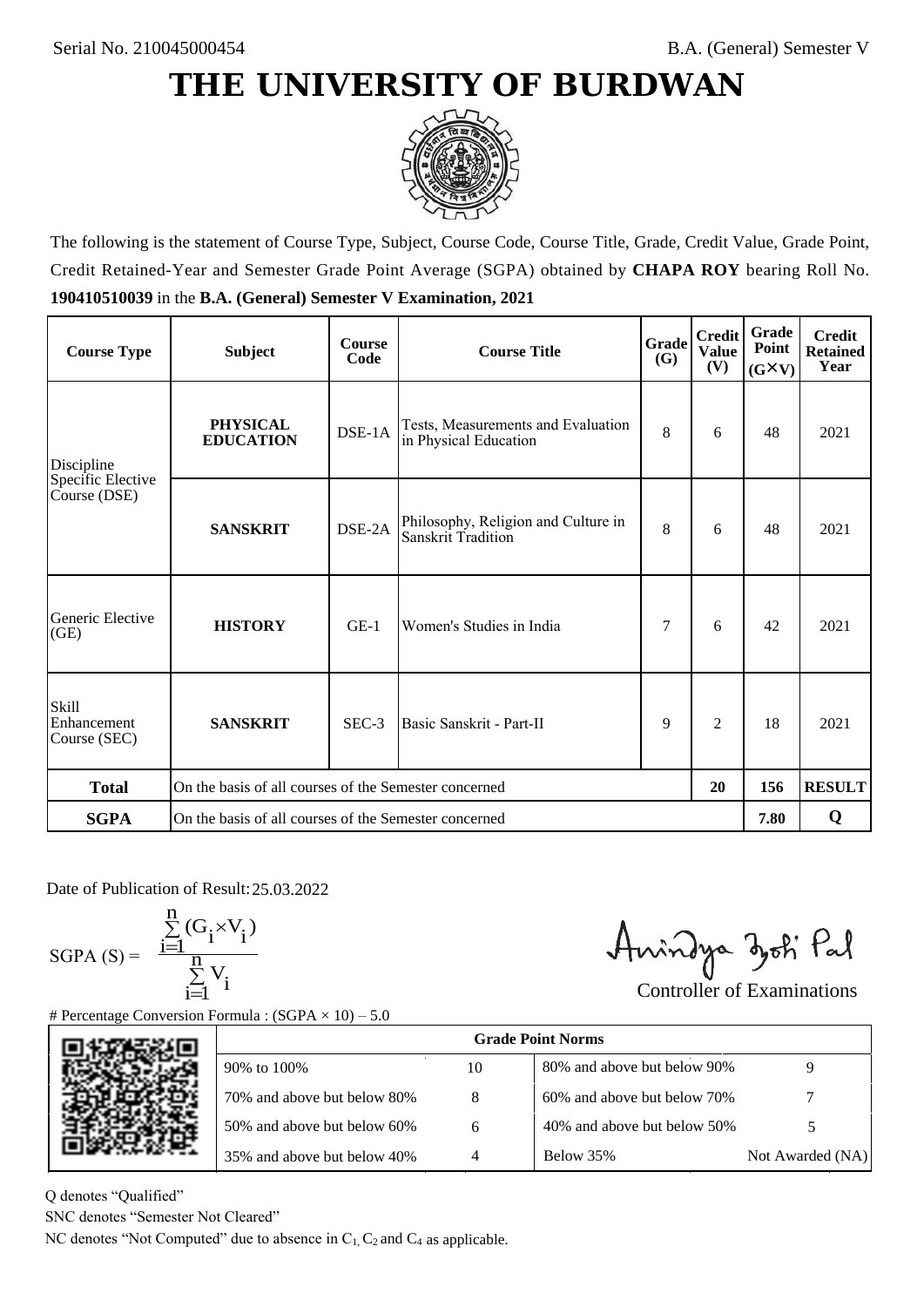

The following is the statement of Course Type, Subject, Course Code, Course Title, Grade, Credit Value, Grade Point, Credit Retained-Year and Semester Grade Point Average (SGPA) obtained by **DEEP GHOSH** bearing Roll No. **190410510043** in the **B.A. (General) Semester V Examination, 2021**

| <b>Course Type</b>                          | <b>Subject</b>                                              | <b>Course</b><br>Code | Grade<br><b>Course Title</b><br><b>(G)</b>     |   | <b>Credit</b><br><b>Value</b><br>(V) | Grade<br>Point<br>$(G\times V)$ | <b>Credit</b><br><b>Retained</b><br>Year |
|---------------------------------------------|-------------------------------------------------------------|-----------------------|------------------------------------------------|---|--------------------------------------|---------------------------------|------------------------------------------|
| Discipline                                  | <b>BENGALI</b>                                              |                       | DSE-1A Unish Shataker Bangla Upanyas           | 5 | 6                                    | 30                              | 2021                                     |
| Specific Elective<br>Course (DSE)           | <b>POLITICAL</b><br><b>SCIENCE</b>                          |                       | DSE-2A Select Comparative Political Theories   | 8 | 6                                    | 48                              | 2021                                     |
| Generic Elective<br>(GE)                    | <b>HISTORY</b>                                              | $GE-1$                | Women's Studies in India                       | 7 | 6                                    | 42                              | 2021                                     |
| <b>Skill</b><br>Enhancement<br>Course (SEC) | <b>POLITICAL</b><br><b>SCIENCE</b>                          | SEC-3                 | Democratic Awareness Through<br>Legal Literacy | 8 | $\overline{c}$                       | 16                              | 2021                                     |
| <b>Total</b>                                | On the basis of all courses of the Semester concerned<br>20 |                       |                                                |   | 136                                  | <b>RESULT</b>                   |                                          |
| <b>SGPA</b>                                 | On the basis of all courses of the Semester concerned       |                       |                                                |   |                                      | 6.80                            | Q                                        |

Date of Publication of Result: 25,03,2022

 $SGPA(S) =$ 

$$
\frac{\sum\limits_{i=1}^n (G_i \times V_i)}{\sum\limits_{i=1}^n V_i}
$$

Amindya zoti Pal

| ate of Publication of Result: 25.03.2022<br>GPA (S) = $\frac{\sum_{i=1}^{n} (G_i \times V_i)}{\sum_{i=1}^{n} V_i}$ | Percentage Conversion Formula : $(SGPA \times 10) - 5.0$                          |    | Aningya zoti Pal            | <b>Controller of Examinations</b> |
|--------------------------------------------------------------------------------------------------------------------|-----------------------------------------------------------------------------------|----|-----------------------------|-----------------------------------|
|                                                                                                                    |                                                                                   |    | <b>Grade Point Norms</b>    |                                   |
|                                                                                                                    | 90% to 100%                                                                       | 10 | 80% and above but below 90% | 9                                 |
|                                                                                                                    | 70% and above but below 80%                                                       | 8  | 60% and above but below 70% |                                   |
|                                                                                                                    | 50% and above but below 60%                                                       | 6  | 40% and above but below 50% | 5                                 |
|                                                                                                                    | 35% and above but below 40%                                                       | 4  | Below 35%                   | Not Awarded (NA)                  |
| denotes "Qualified"<br>NC denotes "Semester Not Cleared"                                                           | C denotes "Not Computed" due to absence in $C_1$ , $C_2$ and $C_4$ as applicable. |    |                             |                                   |

Q denotes "Qualified"

SNC denotes "Semester Not Cleared"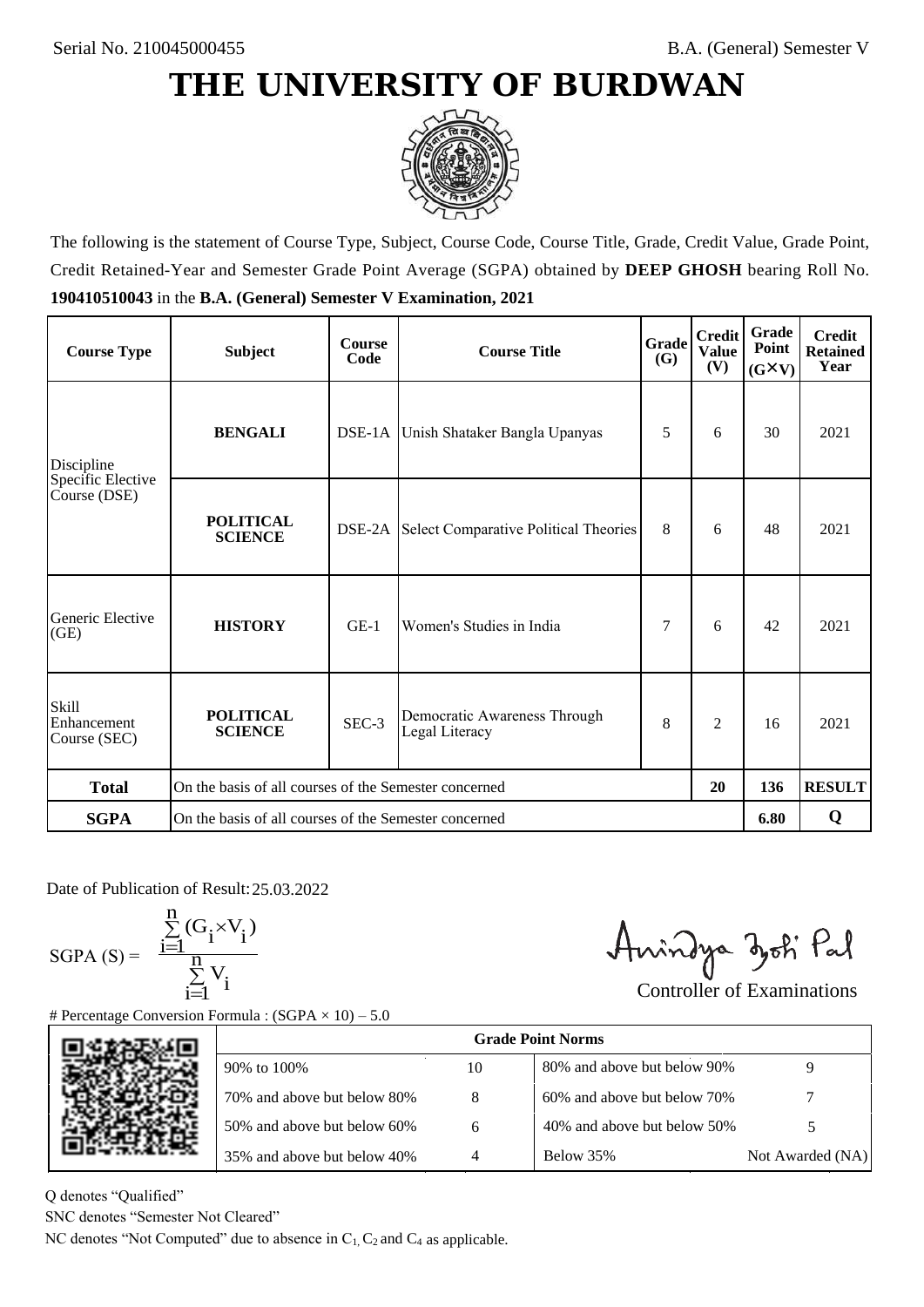

The following is the statement of Course Type, Subject, Course Code, Course Title, Grade, Credit Value, Grade Point, Credit Retained-Year and Semester Grade Point Average (SGPA) obtained by **DIP GHOSH** bearing Roll No. **190410510044** in the **B.A. (General) Semester V Examination, 2021**

| <b>Course Type</b>                   | <b>Subject</b>                                        | <b>Course</b><br>Code | Grade<br><b>Course Title</b>                        |   | <b>Credit</b><br><b>Value</b><br>(V) | Grade<br>Point<br>$(G\times V)$ | <b>Credit</b><br><b>Retained</b><br>Year |
|--------------------------------------|-------------------------------------------------------|-----------------------|-----------------------------------------------------|---|--------------------------------------|---------------------------------|------------------------------------------|
| Discipline                           | <b>POLITICAL</b><br><b>SCIENCE</b>                    |                       | <b>DSE-1A</b> Select Comparative Political Theories | 6 | 6                                    | 36                              | 2021                                     |
| Specific Elective<br>Course (DSE)    | <b>PHYSICAL</b><br><b>EDUCATION</b>                   |                       | <b>DSE-2A</b> Sports Training                       | 7 | 6                                    | 42                              | 2021                                     |
| Generic Elective<br>(GE)             | <b>HISTORY</b>                                        | $GE-1$                | Women's Studies in India                            | 5 | 6                                    | 30                              | 2021                                     |
| Skill<br>Enhancement<br>Course (SEC) | <b>PHYSICAL</b><br><b>EDUCATION</b>                   | SEC-3                 | Indian Games - Kho-Kho                              | 8 | 2                                    | 16                              | 2021                                     |
| <b>Total</b>                         | On the basis of all courses of the Semester concerned |                       |                                                     |   | 20                                   | 124                             | <b>RESULT</b>                            |
| <b>SGPA</b>                          | On the basis of all courses of the Semester concerned |                       |                                                     |   |                                      | 6.20                            | Q                                        |

Date of Publication of Result: 25.03.2022

SGPA  $(S) = \frac{1-1}{1}$ 

$$
\frac{\sum\limits_{i=1}^{n} (G_i \times V_i)}{\sum\limits_{i=1}^{n} V_i}
$$

Amindya zoti Pal

| ate of Publication of Result: 25.03.2022<br>GPA (S) = $\frac{\sum_{i=1}^{n} (G_i \times V_i)}{\sum_{i=1}^{n} V_i}$ |                                                                                   |    | Aningya zoti Pal            | <b>Controller of Examinations</b> |
|--------------------------------------------------------------------------------------------------------------------|-----------------------------------------------------------------------------------|----|-----------------------------|-----------------------------------|
|                                                                                                                    | Percentage Conversion Formula : $(SGPA \times 10) - 5.0$                          |    |                             |                                   |
|                                                                                                                    |                                                                                   |    | <b>Grade Point Norms</b>    |                                   |
|                                                                                                                    | 90% to 100%                                                                       | 10 | 80% and above but below 90% | 9                                 |
|                                                                                                                    | 70% and above but below 80%                                                       | 8  | 60% and above but below 70% |                                   |
|                                                                                                                    | 50% and above but below 60%                                                       | 6  | 40% and above but below 50% | 5                                 |
|                                                                                                                    | 35% and above but below 40%                                                       | 4  | Below 35%                   | Not Awarded (NA)                  |
| denotes "Qualified"<br>NC denotes "Semester Not Cleared"                                                           |                                                                                   |    |                             |                                   |
|                                                                                                                    | C denotes "Not Computed" due to absence in $C_1$ , $C_2$ and $C_4$ as applicable. |    |                             |                                   |

Q denotes "Qualified"

SNC denotes "Semester Not Cleared"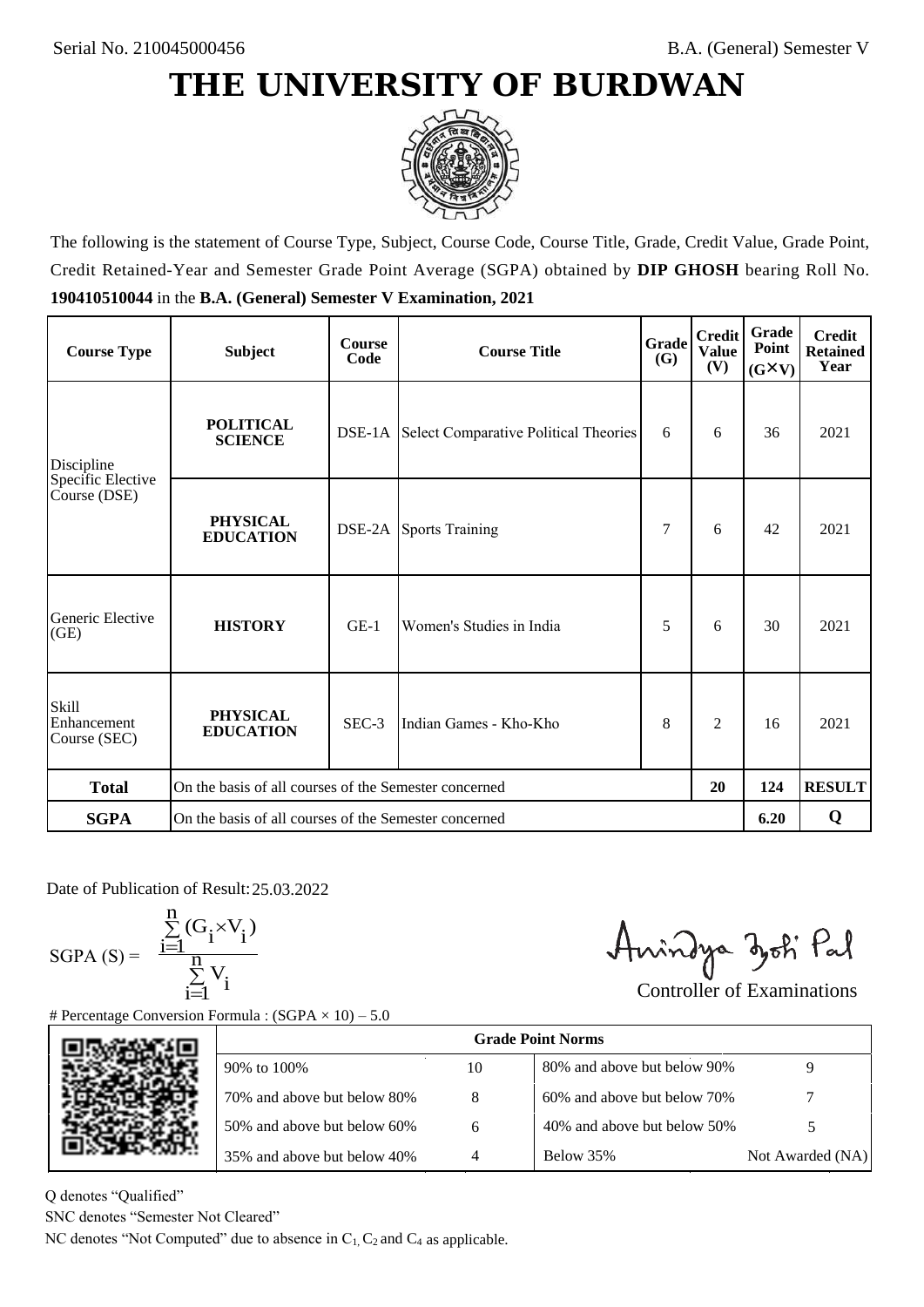

The following is the statement of Course Type, Subject, Course Code, Course Title, Grade, Credit Value, Grade Point, Credit Retained-Year and Semester Grade Point Average (SGPA) obtained by **DIPA DAS** bearing Roll No. **190410510045** in the **B.A. (General) Semester V Examination, 2021**

| <b>Course Type</b>                          | <b>Subject</b>                                        | <b>Course</b><br>Code | Grade<br><b>Course Title</b><br>(G) |   | <b>Credit</b><br><b>Value</b><br>(V) | Grade<br>Point<br>$(G\times V)$ | <b>Credit</b><br><b>Retained</b><br>Year |
|---------------------------------------------|-------------------------------------------------------|-----------------------|-------------------------------------|---|--------------------------------------|---------------------------------|------------------------------------------|
| Discipline                                  | <b>EDUCATION</b>                                      |                       | Great Educators                     | 5 | 6                                    | 30                              | 2021                                     |
| Specific Elective<br>Course (DSE)           | <b>PHILOSOPHY</b>                                     |                       | DSE-2A Philosophy of Religion       | 6 | 6                                    | 36                              | 2021                                     |
| Generic Elective<br>(GE)                    | <b>HISTORY</b>                                        | $GE-1$                | Women's Studies in India            | 6 | 6                                    | 36                              | 2021                                     |
| <b>Skill</b><br>Enhancement<br>Course (SEC) | <b>PHILOSOPHY</b>                                     | SEC-3                 | Philosophical Analysis              | 6 | $\overline{c}$                       | 12                              | 2021                                     |
| <b>Total</b>                                | On the basis of all courses of the Semester concerned |                       |                                     |   | 20                                   | 114                             | <b>RESULT</b>                            |
| <b>SGPA</b>                                 | On the basis of all courses of the Semester concerned |                       |                                     |   |                                      | 5.70                            | Q                                        |

Date of Publication of Result: 25,03,2022

 $SGPA(S) =$ 

$$
\frac{\sum\limits_{i=1}^n(G_i\times V_i)}{\sum\limits_{i=1}^nV_i}
$$

Anindya zoti Pal

| ate of Publication of Result: 25.03.2022<br>GPA (S) = $\frac{\sum_{i=1}^{n} (G_i \times V_i)}{\sum_{i=1}^{n} V_i}$ | Percentage Conversion Formula : $(SGPA \times 10) - 5.0$                          |    | Aningya zoti Pal            | <b>Controller of Examinations</b> |
|--------------------------------------------------------------------------------------------------------------------|-----------------------------------------------------------------------------------|----|-----------------------------|-----------------------------------|
|                                                                                                                    |                                                                                   |    | <b>Grade Point Norms</b>    |                                   |
|                                                                                                                    | 90% to 100%                                                                       | 10 | 80% and above but below 90% | 9                                 |
|                                                                                                                    | 70% and above but below 80%                                                       | 8  | 60% and above but below 70% |                                   |
|                                                                                                                    | 50% and above but below 60%                                                       | 6  | 40% and above but below 50% | 5                                 |
|                                                                                                                    | 35% and above but below 40%                                                       | 4  | Below 35%                   | Not Awarded (NA)                  |
| denotes "Qualified"<br>NC denotes "Semester Not Cleared"                                                           | C denotes "Not Computed" due to absence in $C_1$ , $C_2$ and $C_4$ as applicable. |    |                             |                                   |

Q denotes "Qualified"

SNC denotes "Semester Not Cleared"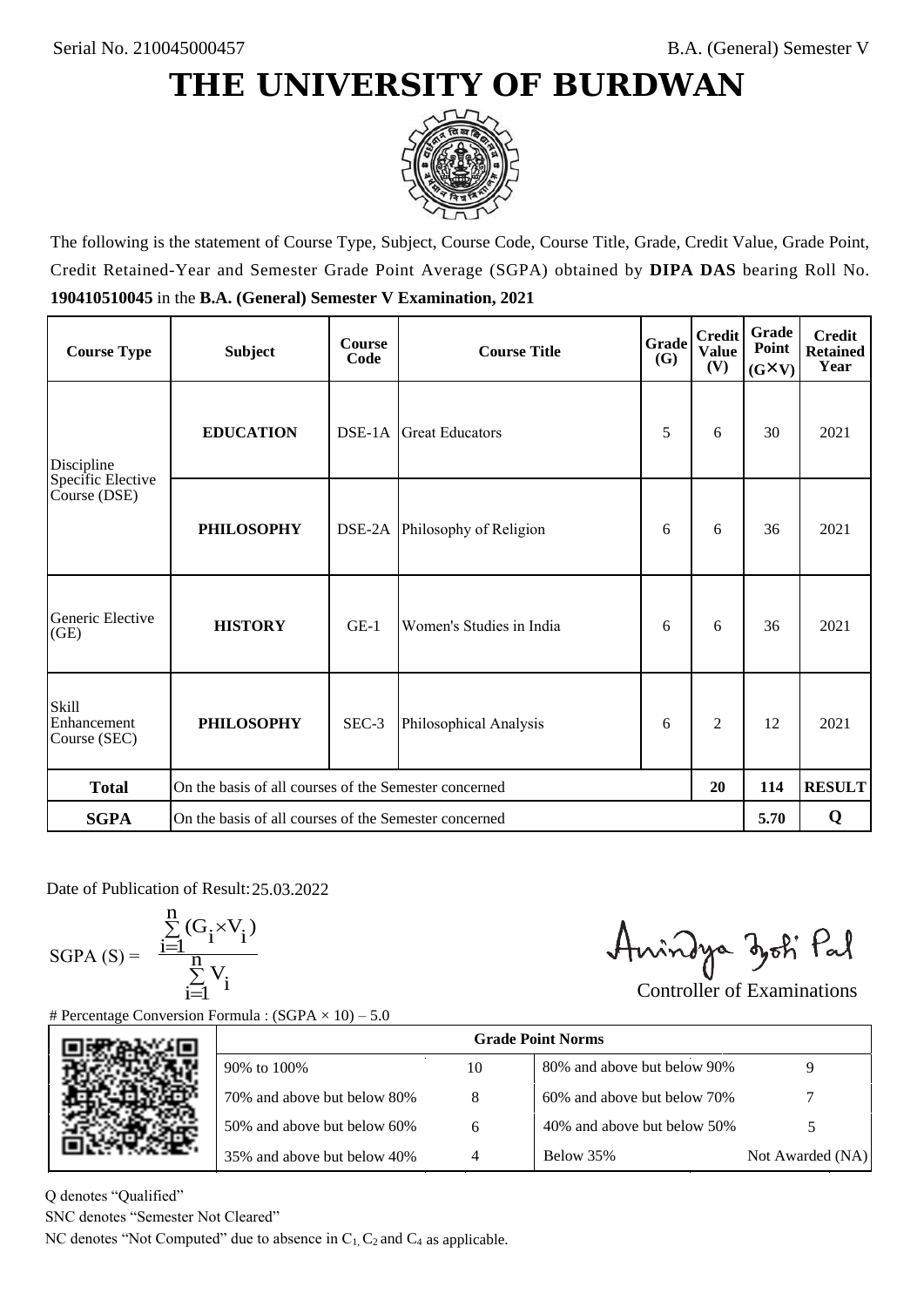

The following is the statement of Course Type, Subject, Course Code, Course Title, Grade, Credit Value, Grade Point, Credit Retained-Year and Semester Grade Point Average (SGPA) obtained by **DIPENDU REJ** bearing Roll No. **190410510047** in the **B.A. (General) Semester V Examination, 2021**

| <b>Course Type</b>                          | <b>Subject</b>                                              | <b>Course</b><br>Code | Grade<br><b>Course Title</b><br><b>(G)</b>     |        | <b>Credit</b><br><b>Value</b><br>(V) | Grade<br>Point<br>$(G\times V)$ | <b>Credit</b><br><b>Retained</b><br>Year |
|---------------------------------------------|-------------------------------------------------------------|-----------------------|------------------------------------------------|--------|--------------------------------------|---------------------------------|------------------------------------------|
| Discipline                                  | <b>BENGALI</b>                                              |                       | DSE-1A Unish Shataker Bangla Upanyas           | 5      | 6                                    | 30                              | 2021                                     |
| Specific Elective<br>Course (DSE)           | <b>POLITICAL</b><br><b>SCIENCE</b>                          |                       | DSE-2A Select Comparative Political Theories   | $\tau$ | 6                                    | 42                              | 2021                                     |
| Generic Elective<br>(GE)                    | <b>HISTORY</b>                                              | $GE-1$                | Women's Studies in India                       | 7      | 6                                    | 42                              | 2021                                     |
| <b>Skill</b><br>Enhancement<br>Course (SEC) | <b>POLITICAL</b><br><b>SCIENCE</b>                          | SEC-3                 | Democratic Awareness Through<br>Legal Literacy | 8      | $\overline{c}$                       | 16                              | 2021                                     |
| <b>Total</b>                                | On the basis of all courses of the Semester concerned<br>20 |                       |                                                | 130    | <b>RESULT</b>                        |                                 |                                          |
| <b>SGPA</b>                                 | On the basis of all courses of the Semester concerned       |                       |                                                |        |                                      | 6.50                            | Q                                        |

Date of Publication of Result: 25,03,2022

 $SGPA(S) =$ 

$$
\frac{\sum\limits_{i=1}^n(G_i\times V_i)}{\sum\limits_{i=1}^nV_i}
$$

Anindya zoti Pal

| ate of Publication of Result: 25.03.2022<br>SGPA (S) = $\frac{\sum_{i=1}^{n} (G_i \times V_i)}{\sum_{i=1}^{n} V_i}$ | Percentage Conversion Formula : $(SGPA \times 10) - 5.0$                          |    | Aningya zoti Pal            | <b>Controller of Examinations</b> |
|---------------------------------------------------------------------------------------------------------------------|-----------------------------------------------------------------------------------|----|-----------------------------|-----------------------------------|
|                                                                                                                     |                                                                                   |    | <b>Grade Point Norms</b>    |                                   |
|                                                                                                                     | 90% to 100%                                                                       | 10 | 80% and above but below 90% | 9                                 |
|                                                                                                                     | 70% and above but below 80%                                                       | 8  | 60% and above but below 70% |                                   |
|                                                                                                                     | 50% and above but below 60%                                                       | 6  | 40% and above but below 50% | 5                                 |
|                                                                                                                     | 35% and above but below 40%                                                       | 4  | Below 35%                   | Not Awarded (NA)                  |
| denotes "Qualified"<br>NC denotes "Semester Not Cleared"                                                            | C denotes "Not Computed" due to absence in $C_1$ , $C_2$ and $C_4$ as applicable. |    |                             |                                   |

Q denotes "Qualified"

SNC denotes "Semester Not Cleared"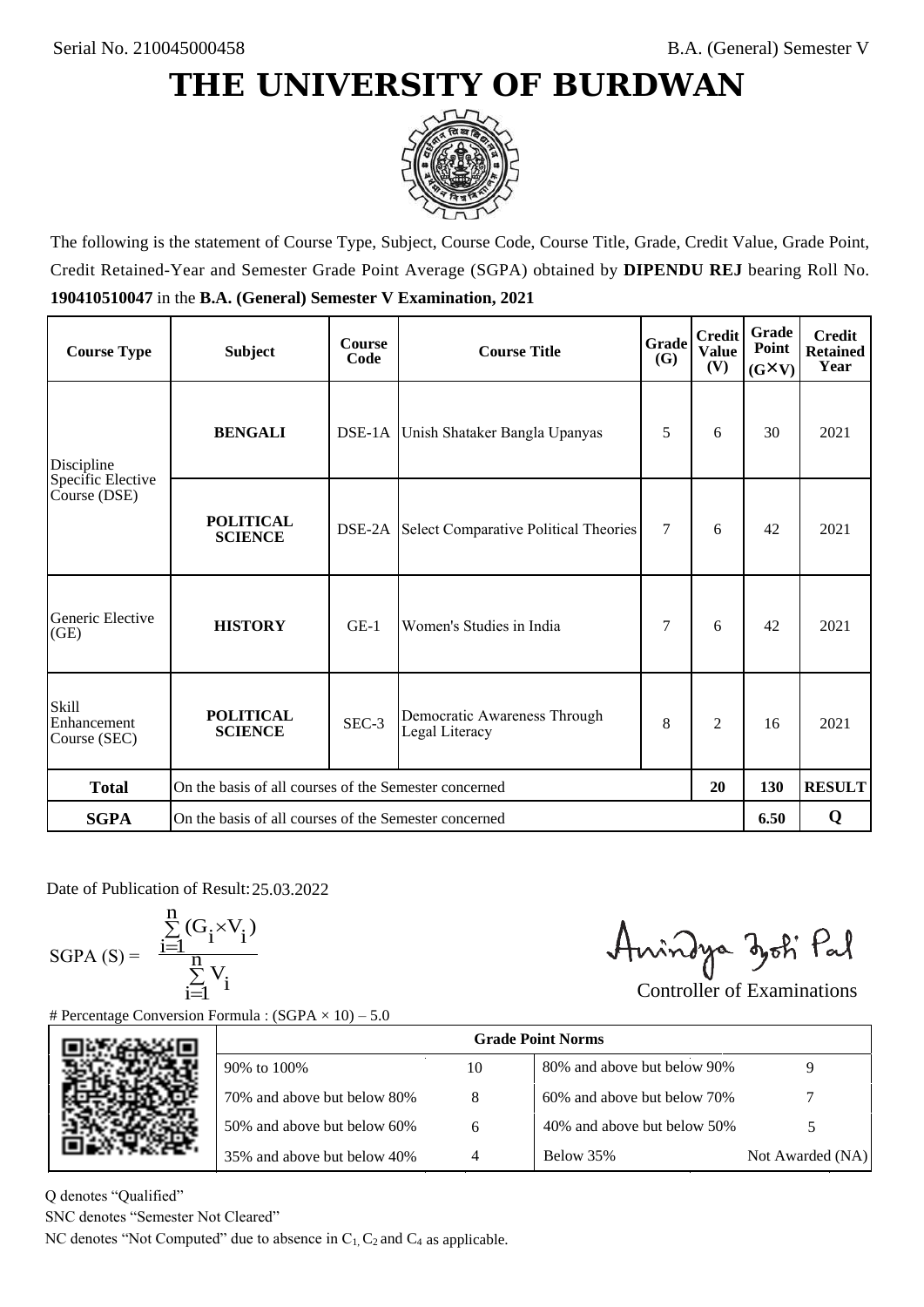

The following is the statement of Course Type, Subject, Course Code, Course Title, Grade, Credit Value, Grade Point, Credit Retained-Year and Semester Grade Point Average (SGPA) obtained by **DIPIKA MONDAL** bearing Roll No. **190410510048** in the **B.A. (General) Semester V Examination, 2021**

| <b>Course Type</b>                          | <b>Subject</b>                                              | <b>Course</b><br>Code | <b>Course Title</b>                                       | Grade<br><b>(G)</b> | <b>Credit</b><br><b>Value</b><br>(V) | <b>Grade</b><br>Point<br>$(G\times V)$ | <b>Credit</b><br><b>Retained</b><br>Year |
|---------------------------------------------|-------------------------------------------------------------|-----------------------|-----------------------------------------------------------|---------------------|--------------------------------------|----------------------------------------|------------------------------------------|
| Discipline                                  | <b>PHYSICAL</b><br><b>EDUCATION</b>                         |                       | <b>DSE-1A</b> Sports Training                             | 8                   | 6                                    | 48                                     | 2021                                     |
| Specific Elective<br>Course (DSE)           | <b>SANSKRIT</b>                                             | DSE-2A                | Philosophy, Religion and Culture in<br>Sanskrit Tradition | 8                   | 6                                    | 48                                     | 2021                                     |
| Generic Elective<br>(GE)                    | <b>EDUCATION</b>                                            | $GE-1$                | Current Issues in Indian Education                        |                     | 6                                    | 42                                     | 2021                                     |
| <b>Skill</b><br>Enhancement<br>Course (SEC) | <b>SANSKRIT</b>                                             | SEC-3                 | Basic Sanskrit - Part-II                                  | 9                   | $\overline{c}$                       | 18                                     | 2021                                     |
| <b>Total</b>                                | On the basis of all courses of the Semester concerned<br>20 |                       |                                                           |                     | 156                                  | <b>RESULT</b>                          |                                          |
| <b>SGPA</b>                                 | On the basis of all courses of the Semester concerned       |                       |                                                           |                     |                                      | 7.80                                   | Q                                        |

Date of Publication of Result: 25,03,2022

 $SGPA(S) =$ 

$$
\frac{\sum\limits_{i=1}^n(G_i\times V_i)}{\sum\limits_{i=1}^nV_i}
$$

Amindya zoti Pal

| ate of Publication of Result: 25.03.2022<br>GPA (S) = $\frac{\sum_{i=1}^{n} (G_i \times V_i)}{\sum_{i=1}^{n} V_i}$ | Percentage Conversion Formula : $(SGPA \times 10) - 5.0$                          |    | Aningya zoti Pal            | <b>Controller of Examinations</b> |
|--------------------------------------------------------------------------------------------------------------------|-----------------------------------------------------------------------------------|----|-----------------------------|-----------------------------------|
|                                                                                                                    |                                                                                   |    | <b>Grade Point Norms</b>    |                                   |
|                                                                                                                    | 90% to 100%                                                                       | 10 | 80% and above but below 90% | 9                                 |
|                                                                                                                    | 70% and above but below 80%                                                       | 8  | 60% and above but below 70% |                                   |
|                                                                                                                    | 50% and above but below 60%                                                       | 6  | 40% and above but below 50% | 5                                 |
|                                                                                                                    | 35% and above but below 40%                                                       | 4  | Below 35%                   | Not Awarded (NA)                  |
| denotes "Qualified"<br>NC denotes "Semester Not Cleared"                                                           | C denotes "Not Computed" due to absence in $C_1$ , $C_2$ and $C_4$ as applicable. |    |                             |                                   |

Q denotes "Qualified"

SNC denotes "Semester Not Cleared"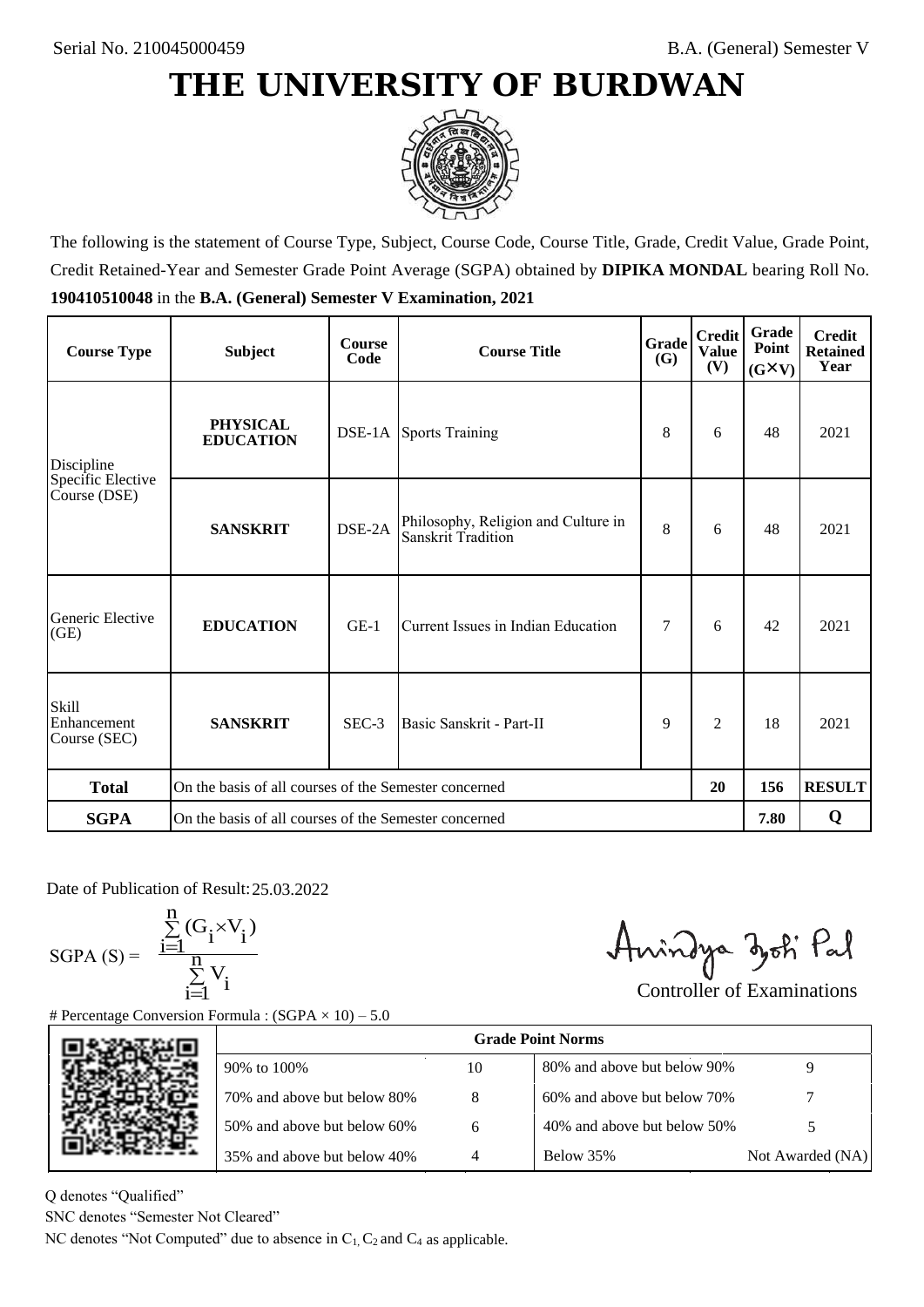

The following is the statement of Course Type, Subject, Course Code, Course Title, Grade, Credit Value, Grade Point, Credit Retained-Year and Semester Grade Point Average (SGPA) obtained by **ESHA MUKHERJEE** bearing Roll No. **190410510049** in the **B.A. (General) Semester V Examination, 2021**

| <b>Course Type</b>                          | <b>Subject</b>                                              | <b>Course</b><br>Code | <b>Grade</b><br><b>Course Title</b><br><b>(G)</b> |   | <b>Credit</b><br><b>Value</b><br>(V) | <b>Grade</b><br>Point<br>$(G\times V)$ | <b>Credit</b><br><b>Retained</b><br>Year |
|---------------------------------------------|-------------------------------------------------------------|-----------------------|---------------------------------------------------|---|--------------------------------------|----------------------------------------|------------------------------------------|
| <b>BENGALI</b><br>Discipline                |                                                             |                       | DSE-1A Unish Shataker Bangla Upanyas              |   | 6                                    | 36                                     | 2021                                     |
| Specific Elective<br>Course (DSE)           | <b>PHILOSOPHY</b>                                           |                       | DSE-2A Philosophy of Religion                     | 7 | 6                                    | 42                                     | 2021                                     |
| Generic Elective<br>(GE)                    | <b>EDUCATION</b>                                            | $GE-1$                | Current Issues in Indian Education                | 8 | 6                                    | 48                                     | 2021                                     |
| <b>Skill</b><br>Enhancement<br>Course (SEC) | <b>PHILOSOPHY</b>                                           | SEC-3                 | Philosophical Analysis                            | 6 | $\overline{2}$                       | 12                                     | 2021                                     |
| <b>Total</b>                                | On the basis of all courses of the Semester concerned<br>20 |                       |                                                   |   | 138                                  | <b>RESULT</b>                          |                                          |
| <b>SGPA</b>                                 | On the basis of all courses of the Semester concerned       |                       |                                                   |   |                                      |                                        | Q                                        |

Date of Publication of Result: 25,03,2022

 $SGPA(S) =$ 

$$
\frac{\sum\limits_{i=1}^n(G_i\times V_i)}{\sum\limits_{i=1}^nV_i}
$$

Anindya zoti Pal

| ate of Publication of Result: 25.03.2022<br>GPA (S) = $\frac{\sum_{i=1}^{n} (G_i \times V_i)}{\sum_{i=1}^{n} V_i}$ | Percentage Conversion Formula : $(SGPA \times 10) - 5.0$                          |    | Aningya zoti Pal            | <b>Controller of Examinations</b> |
|--------------------------------------------------------------------------------------------------------------------|-----------------------------------------------------------------------------------|----|-----------------------------|-----------------------------------|
|                                                                                                                    |                                                                                   |    | <b>Grade Point Norms</b>    |                                   |
|                                                                                                                    | 90% to 100%                                                                       | 10 | 80% and above but below 90% | 9                                 |
|                                                                                                                    | 70% and above but below 80%                                                       | 8  | 60% and above but below 70% |                                   |
|                                                                                                                    | 50% and above but below 60%                                                       | 6  | 40% and above but below 50% | 5                                 |
|                                                                                                                    | 35% and above but below 40%                                                       | 4  | Below 35%                   | Not Awarded (NA)                  |
| denotes "Qualified"<br>NC denotes "Semester Not Cleared"                                                           | C denotes "Not Computed" due to absence in $C_1$ , $C_2$ and $C_4$ as applicable. |    |                             |                                   |

Q denotes "Qualified"

SNC denotes "Semester Not Cleared"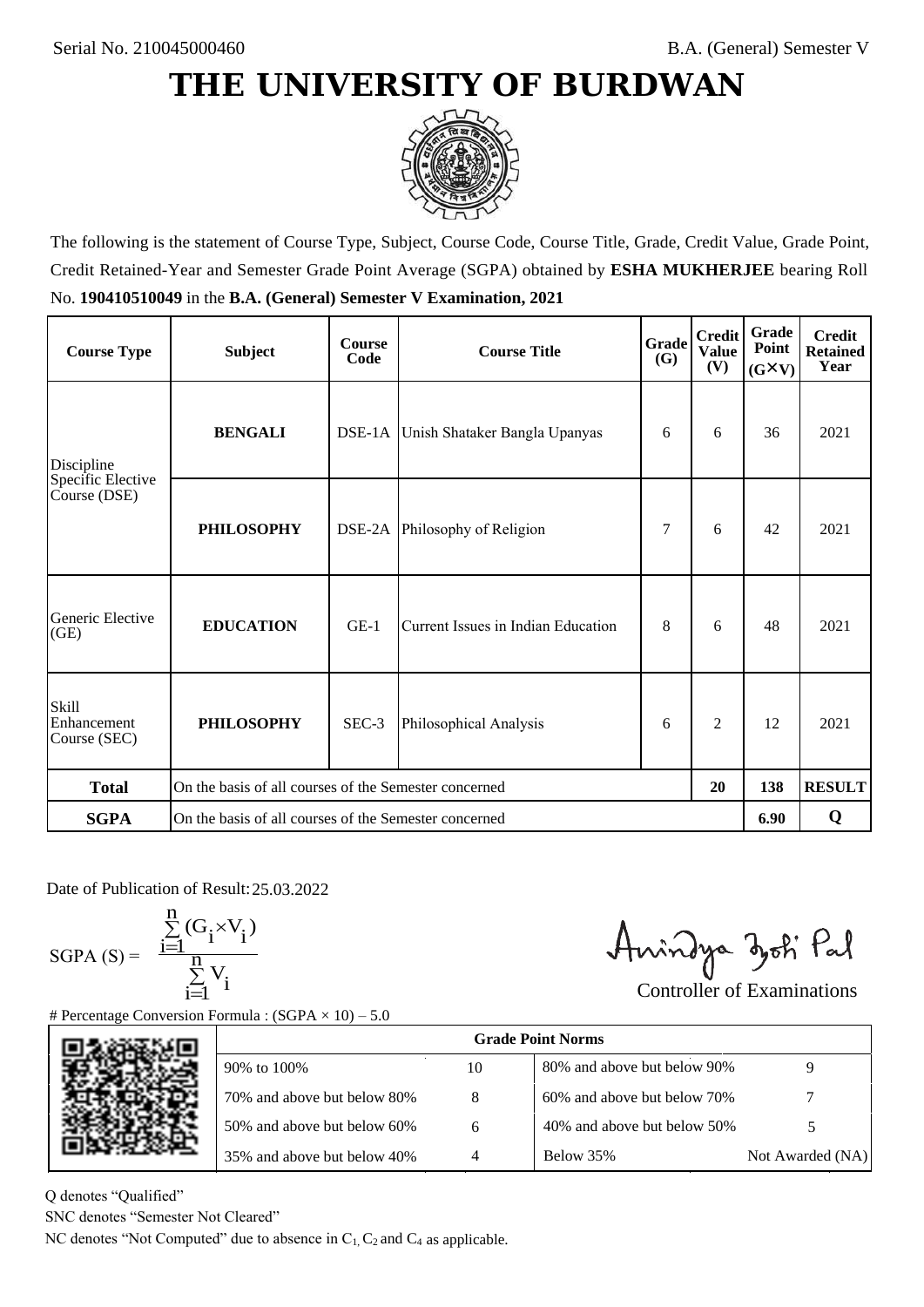

The following is the statement of Course Type, Subject, Course Code, Course Title, Grade, Credit Value, Grade Point, Credit Retained-Year and Semester Grade Point Average (SGPA) obtained by **ETI MONDAL** bearing Roll No. **190410510050** in the **B.A. (General) Semester V Examination, 2021**

| <b>Course Type</b>                          | <b>Subject</b>                                        | <b>Course</b><br>Code | <b>Course Title</b>                     | Grade<br><b>(G)</b> | <b>Credit</b><br><b>Value</b><br>(V) | Grade<br>Point<br>$(G\times V)$ | <b>Credit</b><br><b>Retained</b><br>Year |
|---------------------------------------------|-------------------------------------------------------|-----------------------|-----------------------------------------|---------------------|--------------------------------------|---------------------------------|------------------------------------------|
| Discipline                                  | <b>BENGALI</b>                                        |                       | DSE-1A Unish Shataker Bangla Upanyas    | 5                   | 6                                    | 30                              | 2021                                     |
| Specific Elective<br>Course (DSE)           | <b>EDUCATION</b>                                      | DSE-2A                | <b>Great Educators</b>                  | 4                   | 6                                    | 24                              | 2021                                     |
| Generic Elective<br>(GE)                    | <b>HISTORY</b>                                        | $GE-1$                | Women's Studies in India                | 5                   | 6                                    | 30                              | 2021                                     |
| <b>Skill</b><br>Enhancement<br>Course (SEC) | <b>EDUCATION</b>                                      | SEC-3                 | Educational Guidance and<br>Counselling | 6                   | $\overline{c}$                       | 12                              | 2021                                     |
| <b>Total</b>                                | On the basis of all courses of the Semester concerned |                       |                                         |                     | 20                                   | 96                              | <b>RESULT</b>                            |
| <b>SGPA</b>                                 | On the basis of all courses of the Semester concerned |                       |                                         |                     |                                      | 4.80                            | Q                                        |

Date of Publication of Result: 25,03,2022

 $SGPA(S) =$ 

$$
\frac{\sum\limits_{i=1}^n(G_i\times V_i)}{\sum\limits_{i=1}^nV_i}
$$

Anindya zoti Pal

| ate of Publication of Result: 25.03.2022<br>GPA (S) = $\frac{\sum_{i=1}^{n} (G_i \times V_i)}{\sum_{i=1}^{n} V_i}$ | Percentage Conversion Formula : $(SGPA \times 10) - 5.0$                          |    | Aningya zoti Pal            | <b>Controller of Examinations</b> |
|--------------------------------------------------------------------------------------------------------------------|-----------------------------------------------------------------------------------|----|-----------------------------|-----------------------------------|
|                                                                                                                    |                                                                                   |    | <b>Grade Point Norms</b>    |                                   |
|                                                                                                                    | 90% to 100%                                                                       | 10 | 80% and above but below 90% | 9                                 |
|                                                                                                                    | 70% and above but below 80%                                                       | 8  | 60% and above but below 70% |                                   |
|                                                                                                                    | 50% and above but below 60%                                                       | 6  | 40% and above but below 50% | 5                                 |
|                                                                                                                    | 35% and above but below 40%                                                       | 4  | Below 35%                   | Not Awarded (NA)                  |
| denotes "Qualified"<br>NC denotes "Semester Not Cleared"                                                           | C denotes "Not Computed" due to absence in $C_1$ , $C_2$ and $C_4$ as applicable. |    |                             |                                   |

Q denotes "Qualified"

SNC denotes "Semester Not Cleared"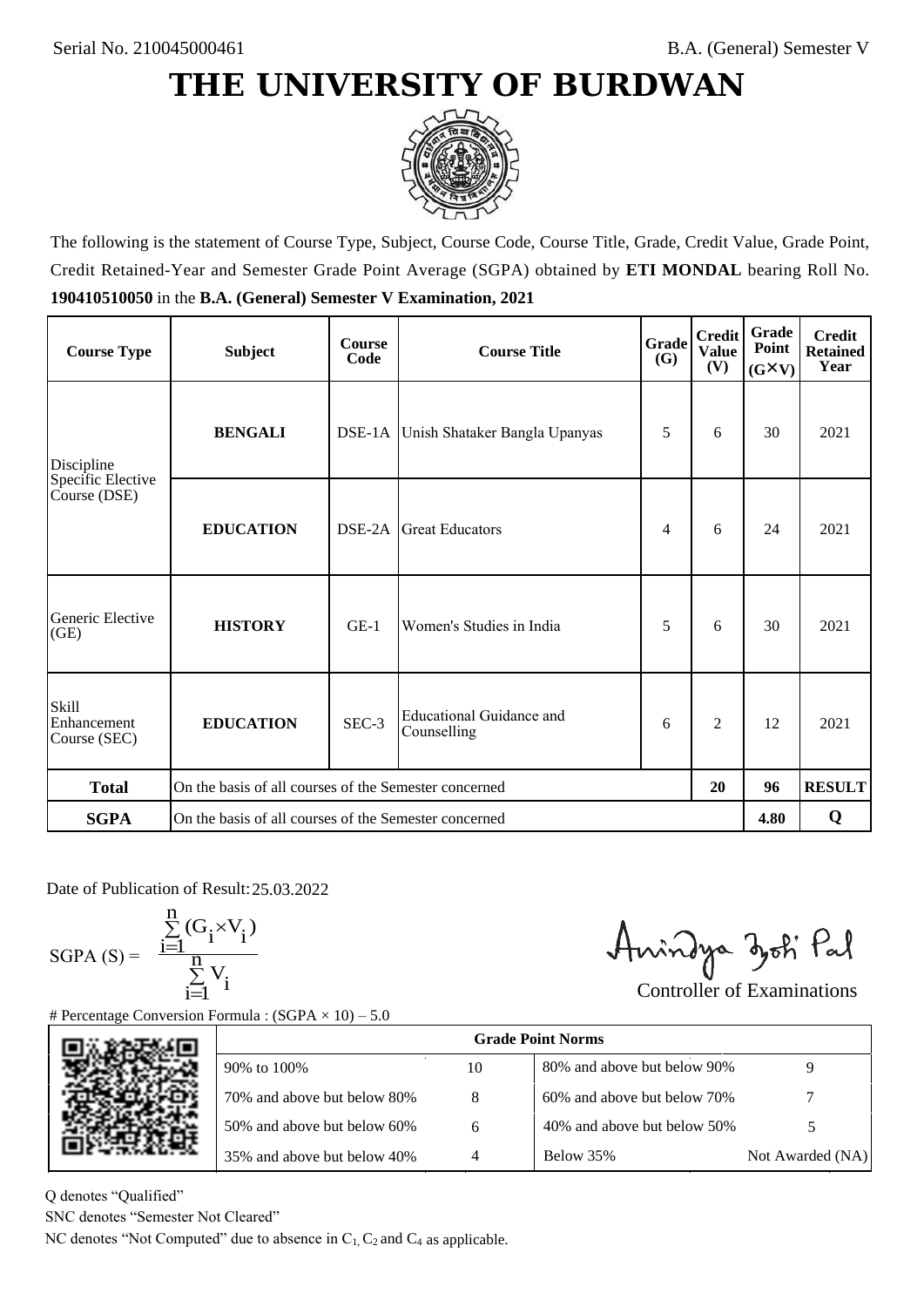

The following is the statement of Course Type, Subject, Course Code, Course Title, Grade, Credit Value, Grade Point, Credit Retained-Year and Semester Grade Point Average (SGPA) obtained by **FAIJUL SK** bearing Roll No. **190410510051** in the **B.A. (General) Semester V Examination, 2021**

| <b>Course Type</b>                          | <b>Subject</b>                                              | <b>Course</b><br>Code | Grade<br><b>Course Title</b><br>(G)                                               |   | <b>Credit</b><br><b>Value</b><br>(V) | Grade<br>Point<br>$(G\times V)$ | <b>Credit</b><br><b>Retained</b><br>Year |
|---------------------------------------------|-------------------------------------------------------------|-----------------------|-----------------------------------------------------------------------------------|---|--------------------------------------|---------------------------------|------------------------------------------|
| Discipline                                  | <b>HISTORY</b>                                              |                       | Some Aspects of Society and<br>Economy of Modern Europe (15th to<br>18th Century) | 7 | 6                                    | 42                              | 2021                                     |
| Specific Elective<br>Course (DSE)           | <b>EDUCATION</b>                                            | DSE-2A                | <b>Great Educators</b>                                                            | 4 | 6                                    | 24                              | 2021                                     |
| Generic Elective<br>(GE)                    | <b>POLITICAL</b><br><b>SCIENCE</b>                          | $GE-1$                | Indian Political Thought                                                          | 6 | 6                                    | 36                              | 2021                                     |
| <b>Skill</b><br>Enhancement<br>Course (SEC) | <b>HISTORY</b>                                              | SEC-3                 | 7<br><b>Understanding Popular Culture</b>                                         |   | $\overline{c}$                       | 14                              | 2021                                     |
| <b>Total</b>                                | On the basis of all courses of the Semester concerned<br>20 |                       |                                                                                   |   | 116                                  | <b>RESULT</b>                   |                                          |
| <b>SGPA</b>                                 | On the basis of all courses of the Semester concerned       |                       |                                                                                   |   |                                      |                                 | Q                                        |

Date of Publication of Result: 25.03.2022

 $SGPA(S) =$ 

$$
\frac{\sum\limits_{i=1}^n (G_i \times V_i)}{\sum\limits_{i=1}^n V_i}
$$

Anindya zoti Pal

| ate of Publication of Result: 25.03.2022<br>GPA (S) = $\frac{\sum_{i=1}^{n} (G_i \times V_i)}{\sum_{i=1}^{n} V_i}$ | Percentage Conversion Formula : $(SGPA \times 10) - 5.0$                          |    | Aningya zoti Pal            | <b>Controller of Examinations</b> |
|--------------------------------------------------------------------------------------------------------------------|-----------------------------------------------------------------------------------|----|-----------------------------|-----------------------------------|
|                                                                                                                    |                                                                                   |    | <b>Grade Point Norms</b>    |                                   |
|                                                                                                                    | 90% to 100%                                                                       | 10 | 80% and above but below 90% | 9                                 |
|                                                                                                                    | 70% and above but below 80%                                                       | 8  | 60% and above but below 70% |                                   |
|                                                                                                                    | 50% and above but below 60%                                                       | 6  | 40% and above but below 50% | 5                                 |
|                                                                                                                    | 35% and above but below 40%                                                       | 4  | Below 35%                   | Not Awarded (NA)                  |
| denotes "Qualified"<br>NC denotes "Semester Not Cleared"                                                           | C denotes "Not Computed" due to absence in $C_1$ , $C_2$ and $C_4$ as applicable. |    |                             |                                   |

Q denotes "Qualified"

SNC denotes "Semester Not Cleared"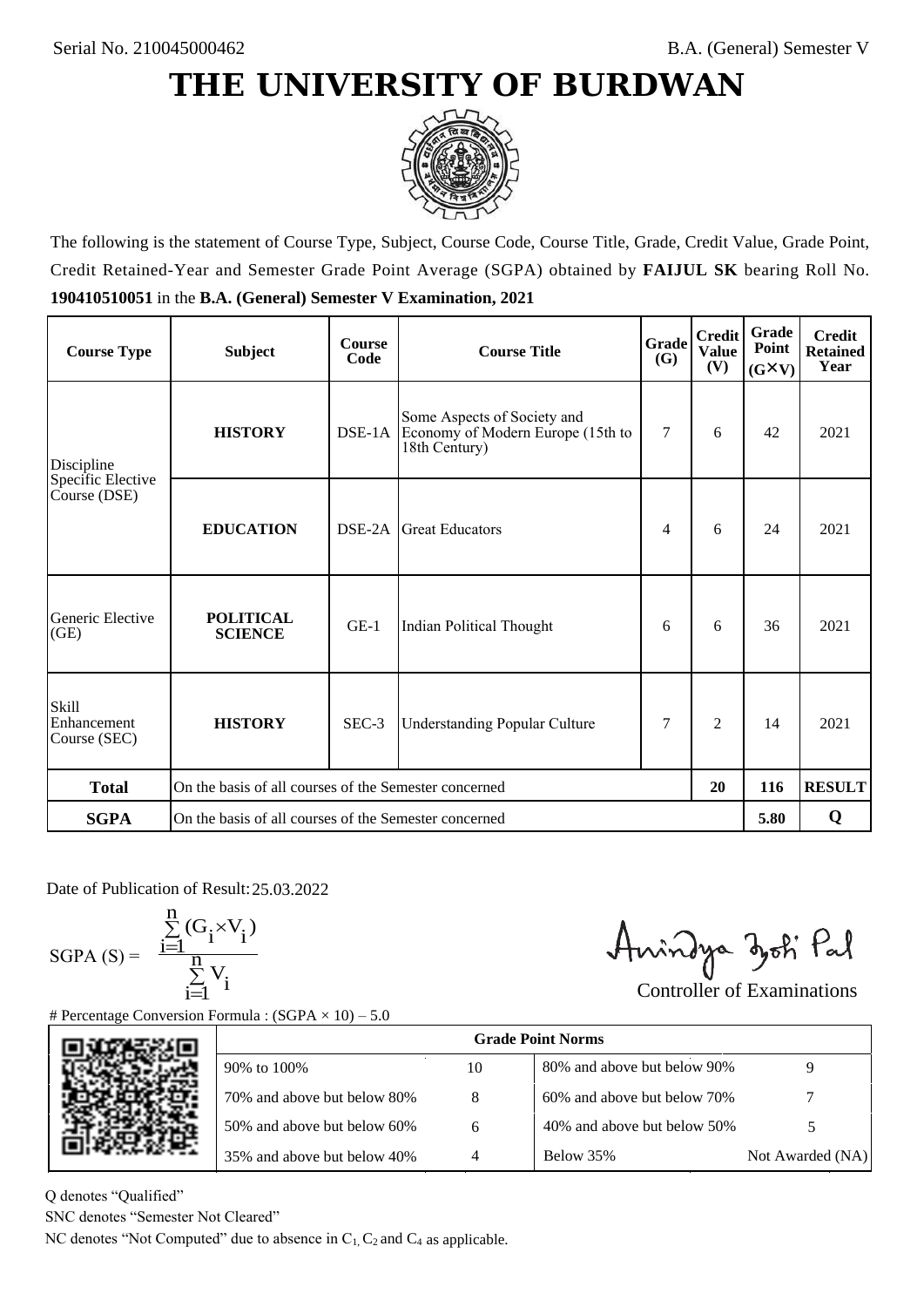

The following is the statement of Course Type, Subject, Course Code, Course Title, Grade, Credit Value, Grade Point, Credit Retained-Year and Semester Grade Point Average (SGPA) obtained by **FIZA MUNSHI** bearing Roll No. **190410510052** in the **B.A. (General) Semester V Examination, 2021**

| <b>Course Type</b>                          | <b>Subject</b>                                              | <b>Course</b><br>Code | Grade<br><b>Course Title</b>                                                      |   | <b>Credit</b><br><b>Value</b><br>(V) | Grade<br>Point<br>$(G\times V)$ | <b>Credit</b><br><b>Retained</b><br>Year |
|---------------------------------------------|-------------------------------------------------------------|-----------------------|-----------------------------------------------------------------------------------|---|--------------------------------------|---------------------------------|------------------------------------------|
| <b>EDUCATION</b><br>Discipline              |                                                             | $DSE-1A$              | Great Educators                                                                   | 4 | 6                                    | 24                              | 2021                                     |
| Specific Elective<br>Course (DSE)           | <b>HISTORY</b>                                              | DSE-2A                | Some Aspects of Society and<br>Economy of Modern Europe (15th to<br>18th Century) | 7 | 6                                    | 42                              | 2021                                     |
| Generic Elective<br>(GE)                    | <b>POLITICAL</b><br><b>SCIENCE</b>                          | $GE-1$                | Indian Political Thought                                                          | 7 | 6                                    | 42                              | 2021                                     |
| <b>Skill</b><br>Enhancement<br>Course (SEC) | <b>EDUCATION</b>                                            | SEC-3                 | <b>Educational Guidance and</b><br>Counselling                                    | 8 | $\overline{c}$                       | 16                              | 2021                                     |
| <b>Total</b>                                | On the basis of all courses of the Semester concerned<br>20 |                       |                                                                                   |   | 124                                  | <b>RESULT</b>                   |                                          |
| <b>SGPA</b>                                 | On the basis of all courses of the Semester concerned       |                       |                                                                                   |   |                                      |                                 | Q                                        |

Date of Publication of Result: 25,03,2022

SGPA  $(S) = \frac{1-1}{1}$ 

$$
\frac{\sum\limits_{i=1}^{n} (G_i \times V_i)}{\sum\limits_{i=1}^{n} V_i}
$$

Amindya zoti Pal

| ate of Publication of Result: 25.03.2022<br>GPA (S) = $\frac{\sum_{i=1}^{n} (G_i \times V_i)}{\sum_{i=1}^{n} V_i}$ | Percentage Conversion Formula : $(SGPA \times 10) - 5.0$                          |    | Aningya zoti Pal            | <b>Controller of Examinations</b> |
|--------------------------------------------------------------------------------------------------------------------|-----------------------------------------------------------------------------------|----|-----------------------------|-----------------------------------|
|                                                                                                                    |                                                                                   |    | <b>Grade Point Norms</b>    |                                   |
|                                                                                                                    | 90% to 100%                                                                       | 10 | 80% and above but below 90% | 9                                 |
|                                                                                                                    | 70% and above but below 80%                                                       | 8  | 60% and above but below 70% |                                   |
|                                                                                                                    | 50% and above but below 60%                                                       | 6  | 40% and above but below 50% | 5                                 |
|                                                                                                                    | 35% and above but below 40%                                                       | 4  | Below 35%                   | Not Awarded (NA)                  |
| denotes "Qualified"<br>NC denotes "Semester Not Cleared"                                                           | C denotes "Not Computed" due to absence in $C_1$ , $C_2$ and $C_4$ as applicable. |    |                             |                                   |

Q denotes "Qualified"

SNC denotes "Semester Not Cleared"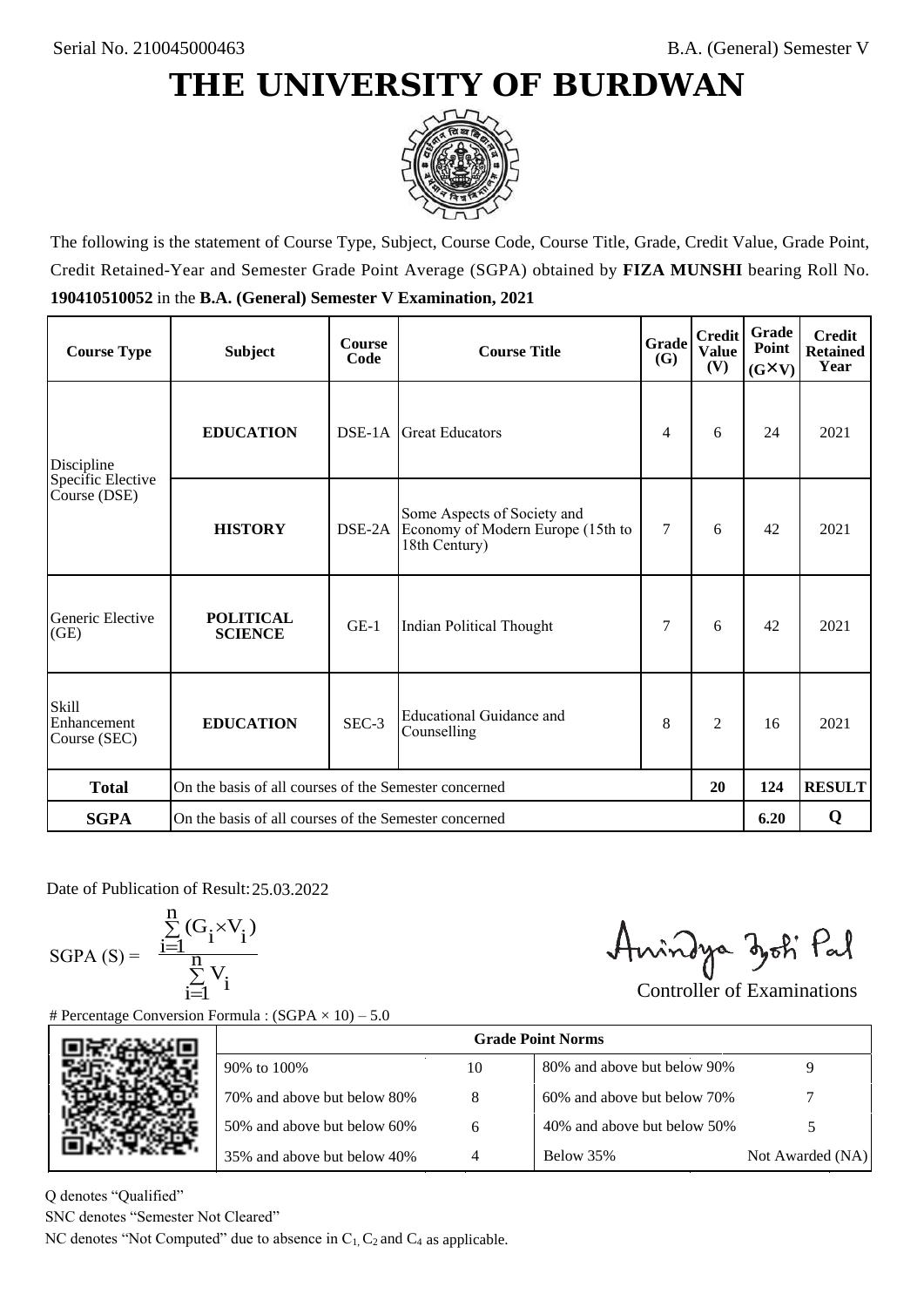

The following is the statement of Course Type, Subject, Course Code, Course Title, Grade, Credit Value, Grade Point, Credit Retained-Year and Semester Grade Point Average (SGPA) obtained by **HARIHOR PAL** bearing Roll No. **190410510053** in the **B.A. (General) Semester V Examination, 2021**

| <b>Course Type</b>                          | <b>Subject</b>                                              | <b>Course</b><br>Code | Grade<br><b>Course Title</b>                   |   | <b>Credit</b><br><b>Value</b><br>(V) | <b>Grade</b><br>Point<br>$(G\times V)$ | <b>Credit</b><br><b>Retained</b><br>Year |
|---------------------------------------------|-------------------------------------------------------------|-----------------------|------------------------------------------------|---|--------------------------------------|----------------------------------------|------------------------------------------|
| Discipline                                  | <b>PHYSICAL</b><br><b>EDUCATION</b>                         |                       | <b>DSE-1A</b> Sports Training                  | 7 | 6                                    | 42                                     | 2021                                     |
| Specific Elective<br>Course (DSE)           | <b>POLITICAL</b><br><b>SCIENCE</b>                          |                       | DSE-2A Select Comparative Political Theories   | 6 | 6                                    | 36                                     | 2021                                     |
| Generic Elective<br>(GE)                    | <b>HISTORY</b>                                              | $GE-1$                | Women's Studies in India                       | 5 | 6                                    | 30                                     | 2021                                     |
| <b>Skill</b><br>Enhancement<br>Course (SEC) | <b>POLITICAL</b><br><b>SCIENCE</b>                          | SEC-3                 | Democratic Awareness Through<br>Legal Literacy | 7 | $\overline{c}$                       | 14                                     | 2021                                     |
| <b>Total</b>                                | On the basis of all courses of the Semester concerned<br>20 |                       |                                                |   | 122                                  | <b>RESULT</b>                          |                                          |
| <b>SGPA</b>                                 | On the basis of all courses of the Semester concerned       |                       |                                                |   |                                      | 6.10                                   | Q                                        |

Date of Publication of Result: 25,03,2022

SGPA  $(S) = \frac{1-1}{1}$ 

$$
\frac{\sum\limits_{i=1}^{n} (G_i \times V_i)}{\sum\limits_{i=1}^{n} V_i}
$$

Amindya zoti Pal

| ate of Publication of Result: 25.03.2022<br>GPA (S) = $\frac{\sum_{i=1}^{n} (G_i \times V_i)}{\sum_{i=1}^{n} V_i}$ |                                                                                   |                | Aningya zoti Pal            | <b>Controller of Examinations</b> |
|--------------------------------------------------------------------------------------------------------------------|-----------------------------------------------------------------------------------|----------------|-----------------------------|-----------------------------------|
|                                                                                                                    | Percentage Conversion Formula : $(SGPA \times 10) - 5.0$                          |                | <b>Grade Point Norms</b>    |                                   |
|                                                                                                                    | 90% to 100%                                                                       | 10             | 80% and above but below 90% | 9                                 |
|                                                                                                                    | 70% and above but below 80%                                                       | 8              | 60% and above but below 70% |                                   |
|                                                                                                                    | 50% and above but below 60%                                                       | 6              | 40% and above but below 50% | 5                                 |
|                                                                                                                    | 35% and above but below 40%                                                       | $\overline{4}$ | Below 35%                   | Not Awarded (NA)                  |
| denotes "Qualified"<br>NC denotes "Semester Not Cleared"                                                           | C denotes "Not Computed" due to absence in $C_1$ , $C_2$ and $C_4$ as applicable. |                |                             |                                   |

Q denotes "Qualified"

SNC denotes "Semester Not Cleared"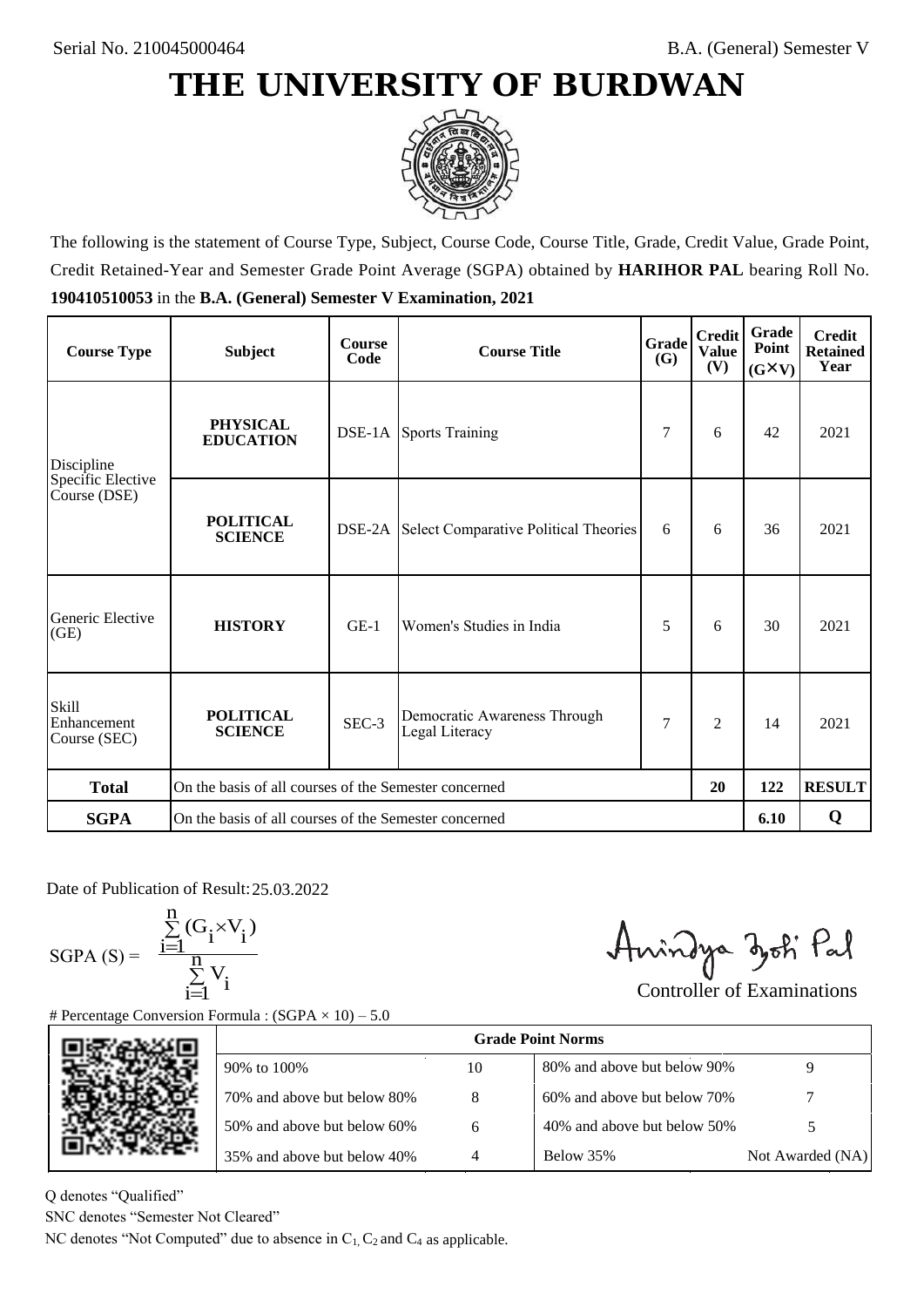

The following is the statement of Course Type, Subject, Course Code, Course Title, Grade, Credit Value, Grade Point, Credit Retained-Year and Semester Grade Point Average (SGPA) obtained by **IBRAHIM SK** bearing Roll No. **190410510054** in the **B.A. (General) Semester V Examination, 2021**

| <b>Course Type</b>                          | <b>Subject</b>                                              | <b>Course</b><br>Code | Grade<br><b>Course Title</b>                   |   | <b>Credit</b><br><b>Value</b><br>(V) | Grade<br>Point<br>$(G\times V)$ | <b>Credit</b><br><b>Retained</b><br>Year |
|---------------------------------------------|-------------------------------------------------------------|-----------------------|------------------------------------------------|---|--------------------------------------|---------------------------------|------------------------------------------|
| Discipline                                  | <b>BENGALI</b>                                              |                       | DSE-1A Unish Shataker Bangla Upanyas           | 4 | 6                                    | 24                              | 2021                                     |
| Specific Elective<br>Course (DSE)           | <b>POLITICAL</b><br><b>SCIENCE</b>                          |                       | DSE-2A Select Comparative Political Theories   | 6 | 6                                    | 36                              | 2021                                     |
| Generic Elective<br>(GE)                    | <b>HISTORY</b>                                              | $GE-1$                | Women's Studies in India                       | 5 | 6                                    | 30                              | 2021                                     |
| <b>Skill</b><br>Enhancement<br>Course (SEC) | <b>POLITICAL</b><br><b>SCIENCE</b>                          | SEC-3                 | Democratic Awareness Through<br>Legal Literacy | 6 | $\overline{c}$                       | 12                              | 2021                                     |
| <b>Total</b>                                | On the basis of all courses of the Semester concerned<br>20 |                       |                                                |   | 102                                  | <b>RESULT</b>                   |                                          |
| <b>SGPA</b>                                 | On the basis of all courses of the Semester concerned       |                       |                                                |   |                                      | 5.10                            | Q                                        |

Date of Publication of Result: 25,03,2022

SGPA  $(S) = \frac{1-1}{1}$ 

$$
\frac{\sum_{i=1}^{n} (G_i \times V_i)}{\sum_{i=1}^{n} V_i}
$$

Amindya zoti Pal

| ate of Publication of Result: 25.03.2022<br>GPA (S) = $\frac{\sum_{i=1}^{n} (G_i \times V_i)}{\sum_{i=1}^{n} V_i}$ | Percentage Conversion Formula : $(SGPA \times 10) - 5.0$                          |    | Aningya zoti Pal            | <b>Controller of Examinations</b> |
|--------------------------------------------------------------------------------------------------------------------|-----------------------------------------------------------------------------------|----|-----------------------------|-----------------------------------|
|                                                                                                                    |                                                                                   |    | <b>Grade Point Norms</b>    |                                   |
|                                                                                                                    | 90% to 100%                                                                       | 10 | 80% and above but below 90% | 9                                 |
|                                                                                                                    | 70% and above but below 80%                                                       | 8  | 60% and above but below 70% |                                   |
|                                                                                                                    | 50% and above but below 60%                                                       | 6  | 40% and above but below 50% | 5                                 |
|                                                                                                                    | 35% and above but below 40%                                                       | 4  | Below 35%                   | Not Awarded (NA)                  |
| denotes "Qualified"<br>NC denotes "Semester Not Cleared"                                                           | C denotes "Not Computed" due to absence in $C_1$ , $C_2$ and $C_4$ as applicable. |    |                             |                                   |

Q denotes "Qualified"

SNC denotes "Semester Not Cleared"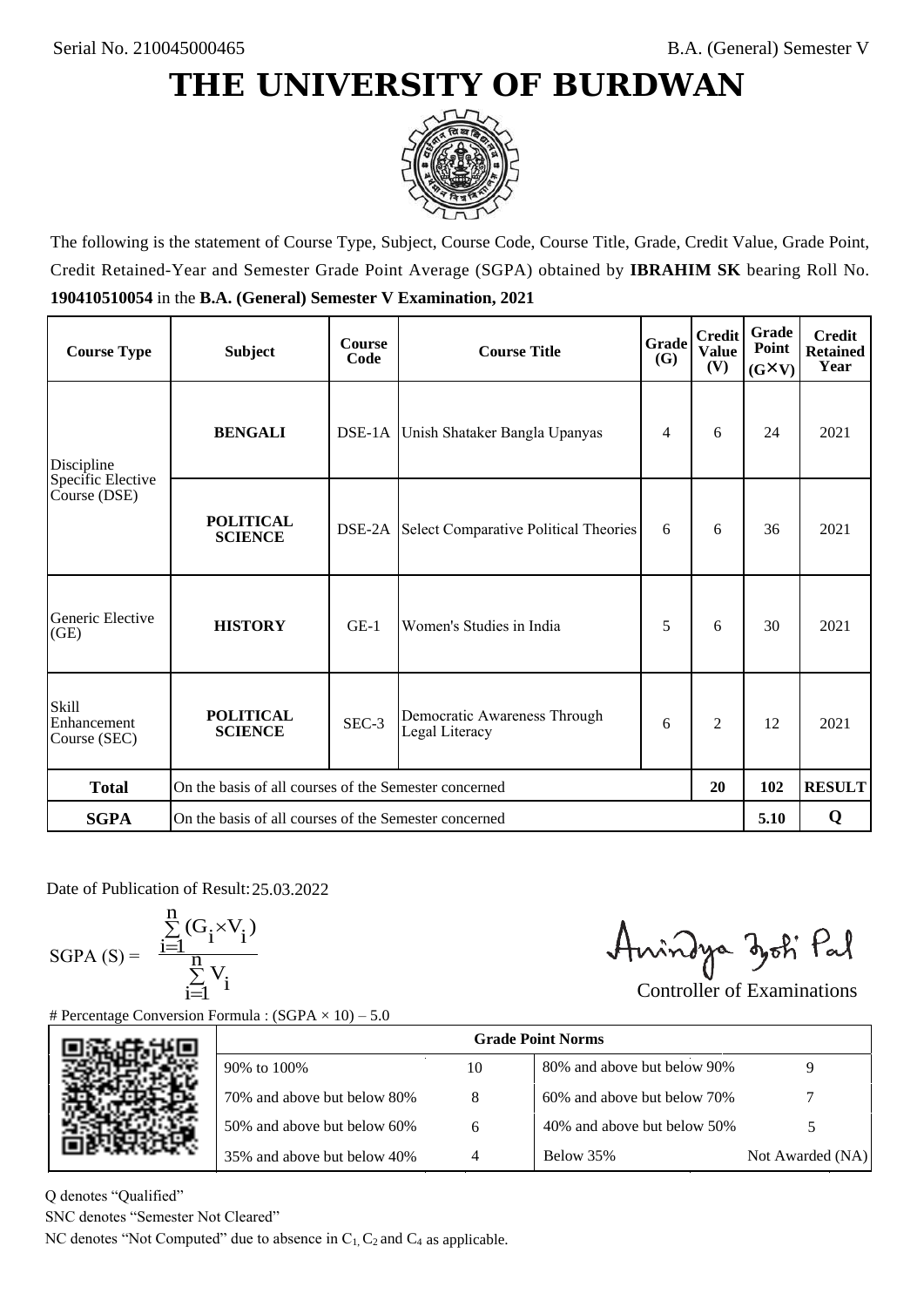

The following is the statement of Course Type, Subject, Course Code, Course Title, Grade, Credit Value, Grade Point, Credit Retained-Year and Semester Grade Point Average (SGPA) obtained by **INDRAJIT MONDAL** bearing Roll No. **190410510055** in the **B.A. (General) Semester V Examination, 2021**

| <b>Course Type</b>                          | <b>Subject</b>                                        | <b>Course</b><br>Code | <b>Course Title</b>                  | <b>Grade</b><br><b>(G)</b> | <b>Credit</b><br><b>Value</b><br>(V) | <b>Grade</b><br>Point<br>$(G\times V)$ | <b>Credit</b><br><b>Retained</b><br>Year |
|---------------------------------------------|-------------------------------------------------------|-----------------------|--------------------------------------|----------------------------|--------------------------------------|----------------------------------------|------------------------------------------|
| Discipline                                  | <b>BENGALI</b>                                        |                       | DSE-1A Unish Shataker Bangla Upanyas | 7                          | 6                                    | 42                                     | 2021                                     |
| Specific Elective<br>Course (DSE)           | <b>PHILOSOPHY</b>                                     |                       | DSE-2A Philosophy of Religion        | 7                          | 6                                    | 42                                     | 2021                                     |
| Generic Elective<br>(GE)                    | <b>EDUCATION</b>                                      | $GE-1$                | Current Issues in Indian Education   | 7                          | 6                                    | 42                                     | 2021                                     |
| <b>Skill</b><br>Enhancement<br>Course (SEC) | <b>PHILOSOPHY</b>                                     | SEC-3                 | Philosophical Analysis               | 6                          | $\overline{2}$                       | 12                                     | 2021                                     |
| <b>Total</b>                                | On the basis of all courses of the Semester concerned |                       |                                      |                            | 20                                   | 138                                    | <b>RESULT</b>                            |
| <b>SGPA</b>                                 | On the basis of all courses of the Semester concerned |                       |                                      |                            |                                      | 6.90                                   | Q                                        |

Date of Publication of Result: 25,03,2022

 $SGPA(S) =$ 

$$
\frac{\sum\limits_{i=1}^{n}(G_{i}\times V_{i})}{\sum\limits_{i=1}^{n}V_{i}}
$$

Anindya zoti Pal

| ate of Publication of Result: 25.03.2022<br>GPA (S) = $\frac{\sum_{i=1}^{n} (G_i \times V_i)}{\sum_{i=1}^{n} V_i}$ |                                                                                   |    | Aningya zoti Pal            | <b>Controller of Examinations</b> |
|--------------------------------------------------------------------------------------------------------------------|-----------------------------------------------------------------------------------|----|-----------------------------|-----------------------------------|
|                                                                                                                    | Percentage Conversion Formula : $(SGPA \times 10) - 5.0$                          |    | <b>Grade Point Norms</b>    |                                   |
|                                                                                                                    | 90% to 100%                                                                       | 10 | 80% and above but below 90% | 9                                 |
|                                                                                                                    | 70% and above but below 80%                                                       | 8  | 60% and above but below 70% |                                   |
|                                                                                                                    | 50% and above but below 60%                                                       | 6  | 40% and above but below 50% | 5                                 |
|                                                                                                                    | 35% and above but below 40%                                                       | 4  | Below 35%                   | Not Awarded (NA)                  |
| denotes "Qualified"<br>NC denotes "Semester Not Cleared"                                                           | C denotes "Not Computed" due to absence in $C_1$ , $C_2$ and $C_4$ as applicable. |    |                             |                                   |

Q denotes "Qualified"

SNC denotes "Semester Not Cleared"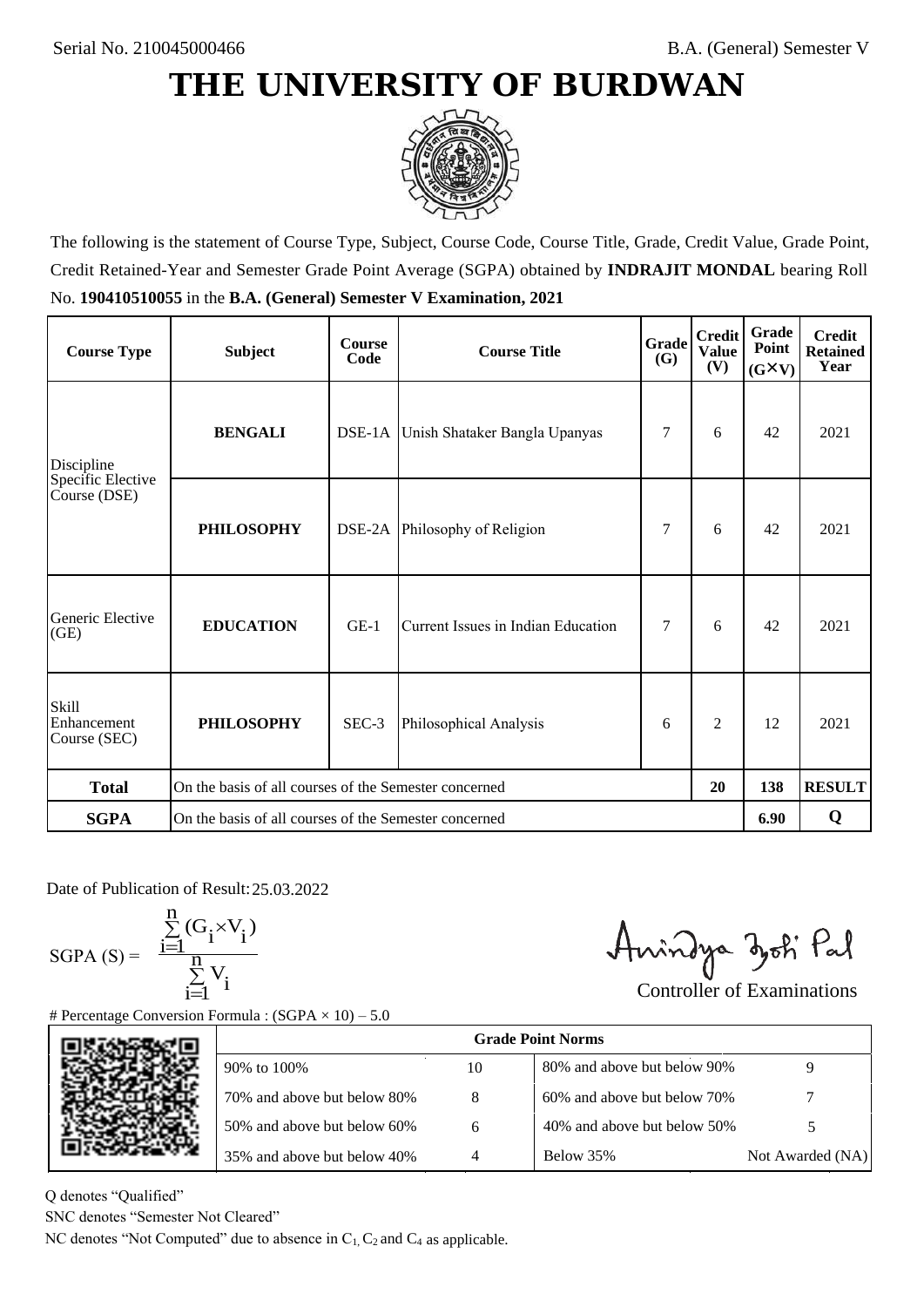

The following is the statement of Course Type, Subject, Course Code, Course Title, Grade, Credit Value, Grade Point, Credit Retained-Year and Semester Grade Point Average (SGPA) obtained by **ISLAM SEKH** bearing Roll No. **190410510056** in the **B.A. (General) Semester V Examination, 2021**

| <b>Course Type</b>                                | <b>Subject</b>                                              | <b>Course</b><br>Code | Grade<br><b>Course Title</b><br>(G)            |   | <b>Credit</b><br><b>Value</b><br>(V) | Grade<br>Point<br>$(G\times V)$ | <b>Credit</b><br><b>Retained</b><br>Year |
|---------------------------------------------------|-------------------------------------------------------------|-----------------------|------------------------------------------------|---|--------------------------------------|---------------------------------|------------------------------------------|
| <b>PHYSICAL</b><br><b>EDUCATION</b><br>Discipline |                                                             |                       | <b>DSE-1A</b> Sports Training                  | 7 | 6                                    | 42                              | 2021                                     |
| Specific Elective<br>Course (DSE)                 | <b>POLITICAL</b><br><b>SCIENCE</b>                          | DSE-2A                | Select Comparative Political Theories          | 6 | 6                                    | 36                              | 2021                                     |
| Generic Elective<br>(GE)                          | <b>HISTORY</b>                                              | $GE-1$                | Women's Studies in India                       | 7 | 6                                    | 42                              | 2021                                     |
| <b>Skill</b><br>Enhancement<br>Course (SEC)       | <b>POLITICAL</b><br><b>SCIENCE</b>                          | SEC-3                 | Democratic Awareness Through<br>Legal Literacy | 8 | $\overline{c}$                       | 16                              | 2021                                     |
| <b>Total</b>                                      | On the basis of all courses of the Semester concerned<br>20 |                       |                                                |   |                                      | 136                             | <b>RESULT</b>                            |
| <b>SGPA</b>                                       | On the basis of all courses of the Semester concerned       |                       |                                                |   |                                      | 6.80                            | Q                                        |

Date of Publication of Result: 25,03,2022

 $SGPA(S) =$ 

$$
\frac{\sum\limits_{i=1}^{n} (G_i \times V_i)}{\sum\limits_{i=1}^{n} V_i}
$$

Amindya zoti Pal

| ate of Publication of Result: 25.03.2022<br>SGPA (S) = $\frac{\sum_{i=1}^{n} (G_i \times V_i)}{\sum_{i=1}^{n} V_i}$ | Percentage Conversion Formula : $(SGPA \times 10) - 5.0$                          |    | Aningya zoti Pal            | <b>Controller of Examinations</b> |
|---------------------------------------------------------------------------------------------------------------------|-----------------------------------------------------------------------------------|----|-----------------------------|-----------------------------------|
|                                                                                                                     |                                                                                   |    | <b>Grade Point Norms</b>    |                                   |
|                                                                                                                     | 90% to 100%                                                                       | 10 | 80% and above but below 90% | 9                                 |
|                                                                                                                     | 70% and above but below 80%                                                       | 8  | 60% and above but below 70% |                                   |
|                                                                                                                     | 50% and above but below 60%                                                       | 6  | 40% and above but below 50% | 5                                 |
|                                                                                                                     | 35% and above but below 40%                                                       | 4  | Below 35%                   | Not Awarded (NA)                  |
| denotes "Qualified"<br>NC denotes "Semester Not Cleared"                                                            | C denotes "Not Computed" due to absence in $C_1$ , $C_2$ and $C_4$ as applicable. |    |                             |                                   |

Q denotes "Qualified"

SNC denotes "Semester Not Cleared"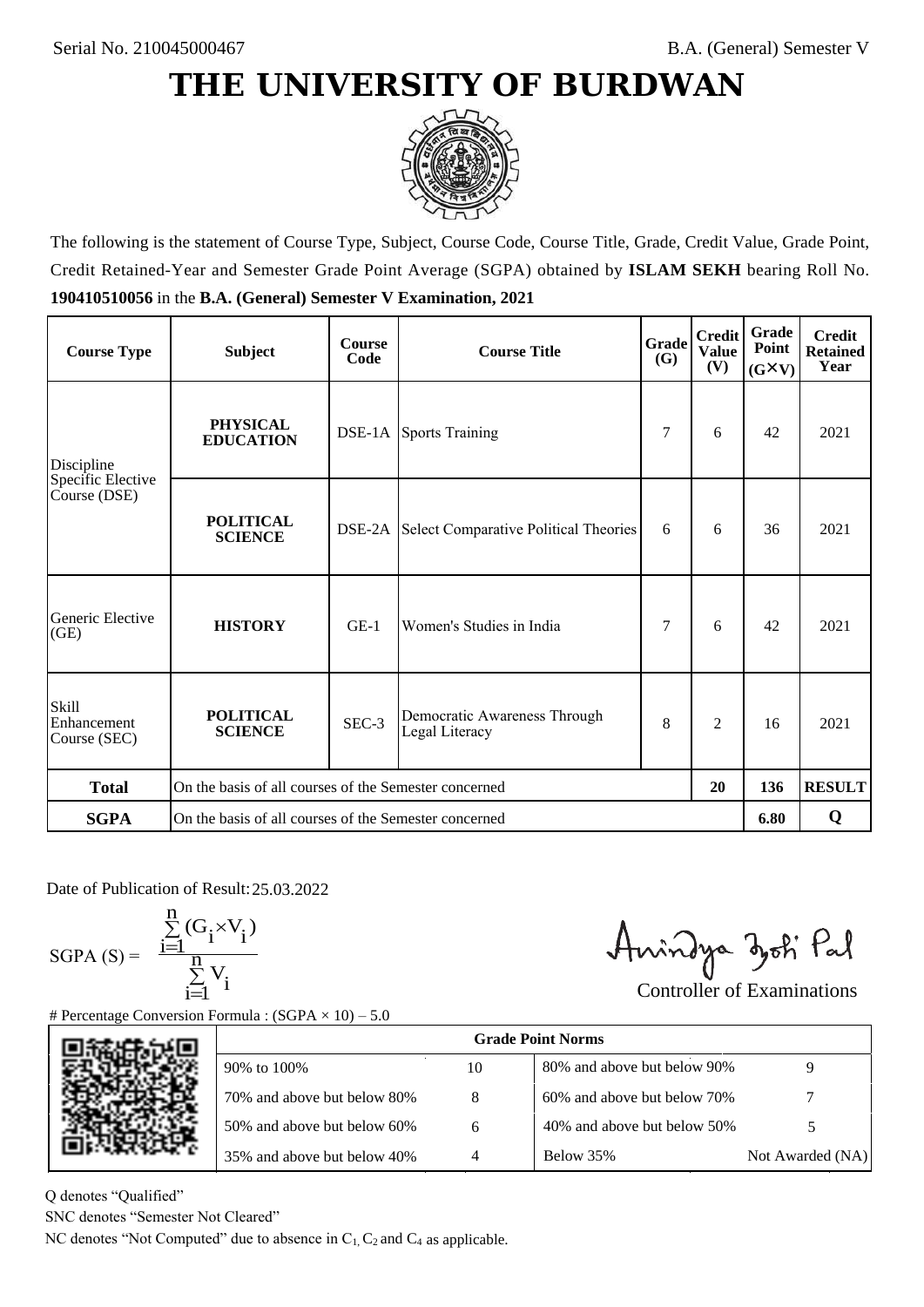

The following is the statement of Course Type, Subject, Course Code, Course Title, Grade, Credit Value, Grade Point, Credit Retained-Year and Semester Grade Point Average (SGPA) obtained by **JABA BANDHU** bearing Roll No. **190410510057** in the **B.A. (General) Semester V Examination, 2021**

| <b>Course Type</b>                          | <b>Subject</b>                                              | <b>Course</b><br>Code | <b>Course Title</b>                                 | Grade<br><b>(G)</b> | <b>Credit</b><br><b>Value</b><br>(V) | Grade<br>Point<br>$(G\times V)$ | <b>Credit</b><br><b>Retained</b><br>Year |
|---------------------------------------------|-------------------------------------------------------------|-----------------------|-----------------------------------------------------|---------------------|--------------------------------------|---------------------------------|------------------------------------------|
| Discipline                                  | <b>BENGALI</b>                                              |                       | DSE-1A Unish Shataker Bangla Upanyas                | 6                   | 6                                    | 36                              | 2021                                     |
| Specific Elective<br>Course (DSE)           | <b>POLITICAL</b><br><b>SCIENCE</b>                          |                       | <b>DSE-2A</b> Select Comparative Political Theories | $\tau$              | 6                                    | 42                              | 2021                                     |
| Generic Elective<br>(GE)                    | <b>HISTORY</b>                                              | $GE-1$                | Women's Studies in India                            | 7                   | 6                                    | 42                              | 2021                                     |
| <b>Skill</b><br>Enhancement<br>Course (SEC) | <b>POLITICAL</b><br><b>SCIENCE</b>                          | SEC-3                 | Democratic Awareness Through<br>Legal Literacy      | 9                   | $\overline{c}$                       | 18                              | 2021                                     |
| <b>Total</b>                                | On the basis of all courses of the Semester concerned<br>20 |                       |                                                     |                     |                                      | 138                             | <b>RESULT</b>                            |
| <b>SGPA</b>                                 | On the basis of all courses of the Semester concerned       |                       |                                                     |                     |                                      | 6.90                            | Q                                        |

Date of Publication of Result: 25,03,2022

SGPA  $(S) = \frac{1}{1}$ 

$$
\frac{\sum_{i=1}^{n} (G_i \times V_i)}{\sum_{i=1}^{n} V_i}
$$

Amindya zoti Pal

| ate of Publication of Result: 25.03.2022<br>GPA (S) = $\frac{\sum_{i=1}^{n} (G_i \times V_i)}{\sum_{i=1}^{n} V_i}$ | Percentage Conversion Formula : $(SGPA \times 10) - 5.0$                          |    | Aningya zoti Pal            | <b>Controller of Examinations</b> |
|--------------------------------------------------------------------------------------------------------------------|-----------------------------------------------------------------------------------|----|-----------------------------|-----------------------------------|
|                                                                                                                    |                                                                                   |    | <b>Grade Point Norms</b>    |                                   |
|                                                                                                                    | 90% to 100%                                                                       | 10 | 80% and above but below 90% | 9                                 |
|                                                                                                                    | 70% and above but below 80%                                                       | 8  | 60% and above but below 70% |                                   |
|                                                                                                                    | 50% and above but below 60%                                                       | 6  | 40% and above but below 50% | 5                                 |
|                                                                                                                    | 35% and above but below 40%                                                       | 4  | Below 35%                   | Not Awarded (NA)                  |
| denotes "Qualified"<br>NC denotes "Semester Not Cleared"                                                           | C denotes "Not Computed" due to absence in $C_1$ , $C_2$ and $C_4$ as applicable. |    |                             |                                   |

Q denotes "Qualified"

SNC denotes "Semester Not Cleared"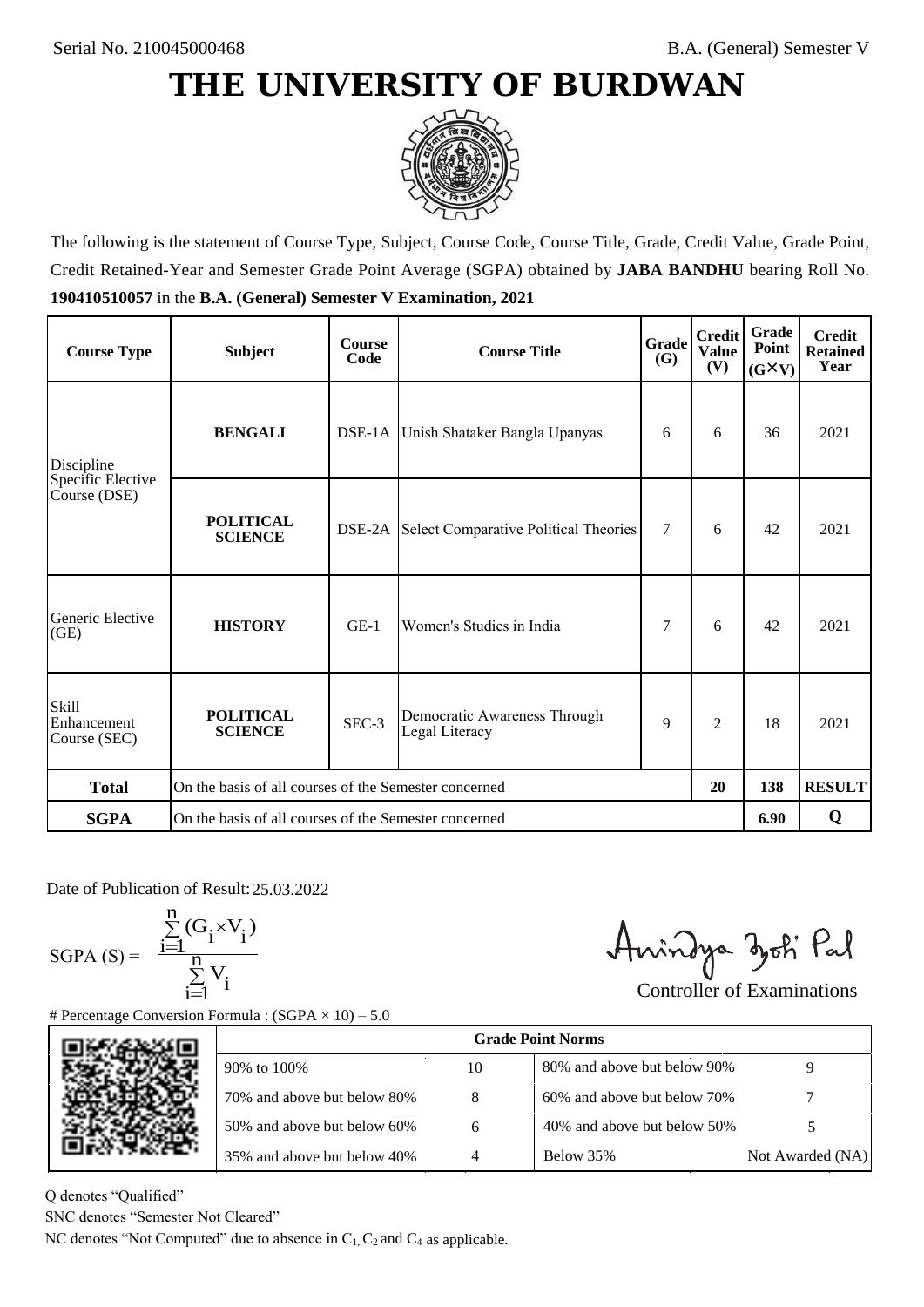

The following is the statement of Course Type, Subject, Course Code, Course Title, Grade, Credit Value, Grade Point, Credit Retained-Year and Semester Grade Point Average (SGPA) obtained by **JAHIR MALLICK** bearing Roll No. **190410510058** in the **B.A. (General) Semester V Examination, 2021**

| <b>Course Type</b>                          | <b>Subject</b>                                              | <b>Course</b><br>Code | Grade<br><b>Course Title</b><br>(G)   |        | <b>Credit</b><br><b>Value</b><br>(V) | Grade<br>Point<br>$(G\times V)$ | <b>Credit</b><br><b>Retained</b><br>Year |
|---------------------------------------------|-------------------------------------------------------------|-----------------------|---------------------------------------|--------|--------------------------------------|---------------------------------|------------------------------------------|
| <b>BENGALI</b><br>Discipline                |                                                             |                       | DSE-1A Unish Shataker Bangla Upanyas  |        | 6                                    | 24                              | 2021                                     |
| Specific Elective<br>Course (DSE)           | <b>POLITICAL</b><br><b>SCIENCE</b>                          | DSE-2A                | Select Comparative Political Theories | $\tau$ | 6                                    | 42                              | 2021                                     |
| Generic Elective<br>(GE)                    | <b>EDUCATION</b>                                            | $GE-1$                | Current Issues in Indian Education    | 4      | 6                                    | 24                              | 2021                                     |
| <b>Skill</b><br>Enhancement<br>Course (SEC) | <b>BENGALI</b>                                              | $SEC-3$               | Prabandha O Pratibedan Rachana        | 7      | $\overline{c}$                       | 14                              | 2021                                     |
| <b>Total</b>                                | On the basis of all courses of the Semester concerned<br>20 |                       |                                       |        |                                      | 104                             | <b>RESULT</b>                            |
| <b>SGPA</b>                                 | On the basis of all courses of the Semester concerned       |                       |                                       |        |                                      | 5.20                            | Q                                        |

Date of Publication of Result: 25,03,2022

 $SGPA(S) =$ 

$$
\frac{\sum\limits_{i=1}^n(G_i\times V_i)}{\sum\limits_{i=1}^nV_i}
$$

Amindya zoti Pal

| ate of Publication of Result: 25.03.2022<br>GPA (S) = $\frac{\sum_{i=1}^{n} (G_i \times V_i)}{\sum_{i=1}^{n} V_i}$ | Percentage Conversion Formula : $(SGPA \times 10) - 5.0$                          |    | Aningya zoti Pal            | <b>Controller of Examinations</b> |
|--------------------------------------------------------------------------------------------------------------------|-----------------------------------------------------------------------------------|----|-----------------------------|-----------------------------------|
|                                                                                                                    |                                                                                   |    | <b>Grade Point Norms</b>    |                                   |
|                                                                                                                    | 90% to 100%                                                                       | 10 | 80% and above but below 90% | 9                                 |
|                                                                                                                    | 70% and above but below 80%                                                       | 8  | 60% and above but below 70% |                                   |
|                                                                                                                    | 50% and above but below 60%                                                       | 6  | 40% and above but below 50% | 5                                 |
|                                                                                                                    | 35% and above but below 40%                                                       | 4  | Below 35%                   | Not Awarded (NA)                  |
| denotes "Qualified"<br>NC denotes "Semester Not Cleared"                                                           | C denotes "Not Computed" due to absence in $C_1$ , $C_2$ and $C_4$ as applicable. |    |                             |                                   |

Q denotes "Qualified"

SNC denotes "Semester Not Cleared"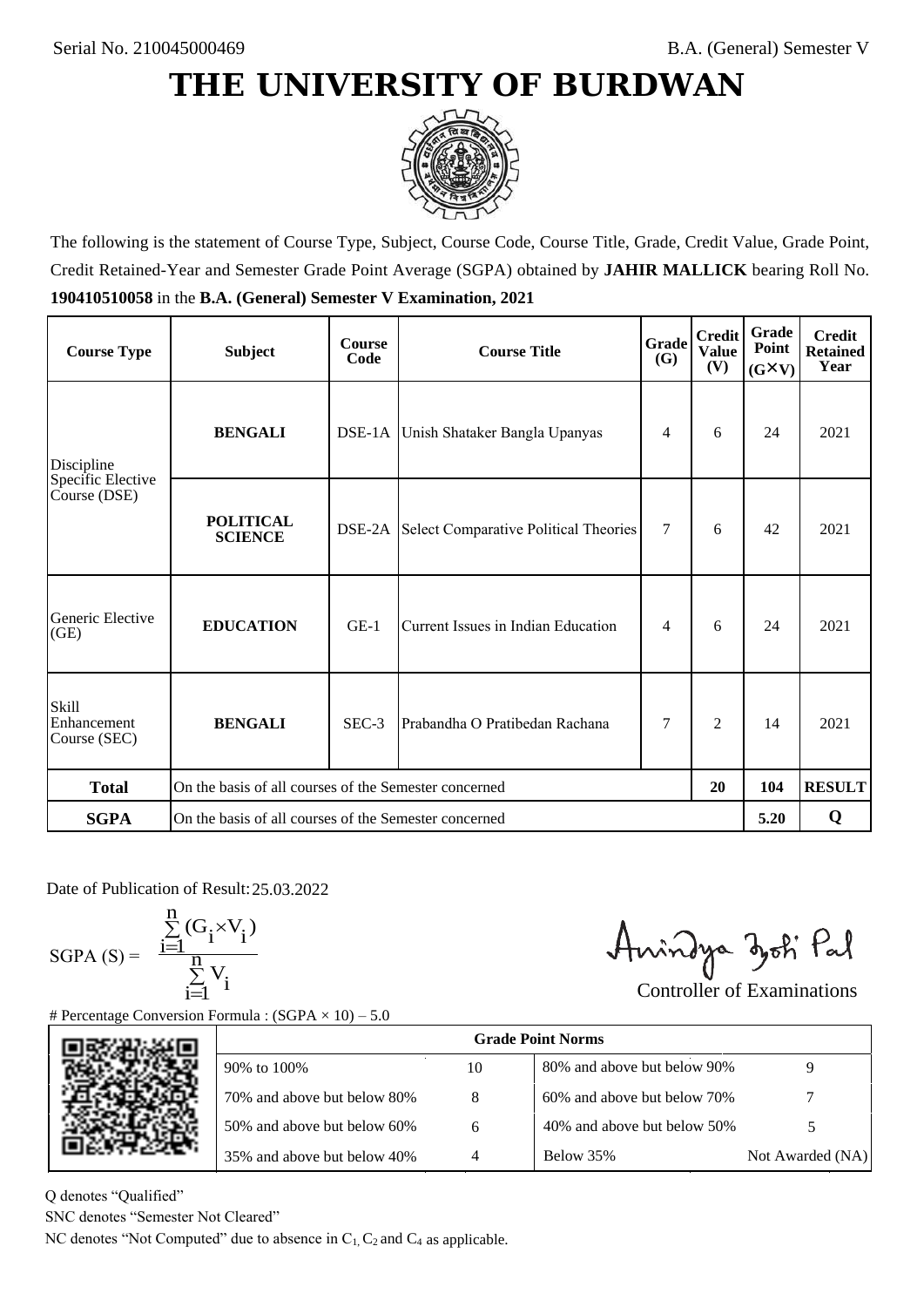

The following is the statement of Course Type, Subject, Course Code, Course Title, Grade, Credit Value, Grade Point, Credit Retained-Year and Semester Grade Point Average (SGPA) obtained by **JAYITA SAHA** bearing Roll No. **190410510059** in the **B.A. (General) Semester V Examination, 2021**

| <b>Course Type</b>                               | <b>Subject</b>                                              | <b>Course</b><br>Code | Grade<br><b>Course Title</b><br><b>(G)</b>                  |    | <b>Credit</b><br><b>Value</b><br>(V) | Grade<br>Point<br>$(G\times V)$ | <b>Credit</b><br><b>Retained</b><br>Year |
|--------------------------------------------------|-------------------------------------------------------------|-----------------------|-------------------------------------------------------------|----|--------------------------------------|---------------------------------|------------------------------------------|
| <b>POLITICAL</b><br><b>SCIENCE</b><br>Discipline |                                                             |                       | <b>DSE-1A</b> Select Comparative Political Theories         | 7  | 6                                    | 42                              | 2021                                     |
| Specific Elective<br>Course (DSE)                | <b>PHYSICAL</b><br><b>EDUCATION</b>                         | DSE-2A                | Tests, Measurements and Evaluation<br>in Physical Education | 10 | 6                                    | 60                              | 2021                                     |
| Generic Elective<br>(GE)                         | <b>HISTORY</b>                                              | $GE-1$                | Women's Studies in India                                    | 7  | 6                                    | 42                              | 2021                                     |
| Skill<br>Enhancement<br>Course (SEC)             | <b>PHYSICAL</b><br><b>EDUCATION</b>                         | SEC-3                 | Indian Games - Kho-Kho                                      | 10 | 2                                    | 20                              | 2021                                     |
| <b>Total</b>                                     | On the basis of all courses of the Semester concerned<br>20 |                       |                                                             |    |                                      | 164                             | <b>RESULT</b>                            |
| <b>SGPA</b>                                      | On the basis of all courses of the Semester concerned       |                       |                                                             |    |                                      | 8.20                            | Q                                        |

Date of Publication of Result: 25.03.2022

 $SGPA(S) =$ 

$$
\frac{\sum\limits_{i=1}^n(G_i\times V_i)}{\sum\limits_{i=1}^nV_i}
$$

Anindya zoti Pal

| ate of Publication of Result: 25.03.2022<br>GPA (S) = $\frac{\sum_{i=1}^{n} (G_i \times V_i)}{\sum_{i=1}^{n} V_i}$ | Percentage Conversion Formula : $(SGPA \times 10) - 5.0$                          |    | Anindya zoti Pal            | <b>Controller of Examinations</b> |
|--------------------------------------------------------------------------------------------------------------------|-----------------------------------------------------------------------------------|----|-----------------------------|-----------------------------------|
|                                                                                                                    |                                                                                   |    | <b>Grade Point Norms</b>    |                                   |
|                                                                                                                    | 90% to 100%                                                                       | 10 | 80% and above but below 90% | 9                                 |
|                                                                                                                    | 70% and above but below 80%                                                       | 8  | 60% and above but below 70% |                                   |
|                                                                                                                    | 50% and above but below 60%                                                       | 6  | 40% and above but below 50% | 5                                 |
|                                                                                                                    | 35% and above but below 40%                                                       | 4  | Below 35%                   | Not Awarded (NA)                  |
| denotes "Qualified"<br>NC denotes "Semester Not Cleared"                                                           | C denotes "Not Computed" due to absence in $C_1$ , $C_2$ and $C_4$ as applicable. |    |                             |                                   |

Q denotes "Qualified"

SNC denotes "Semester Not Cleared"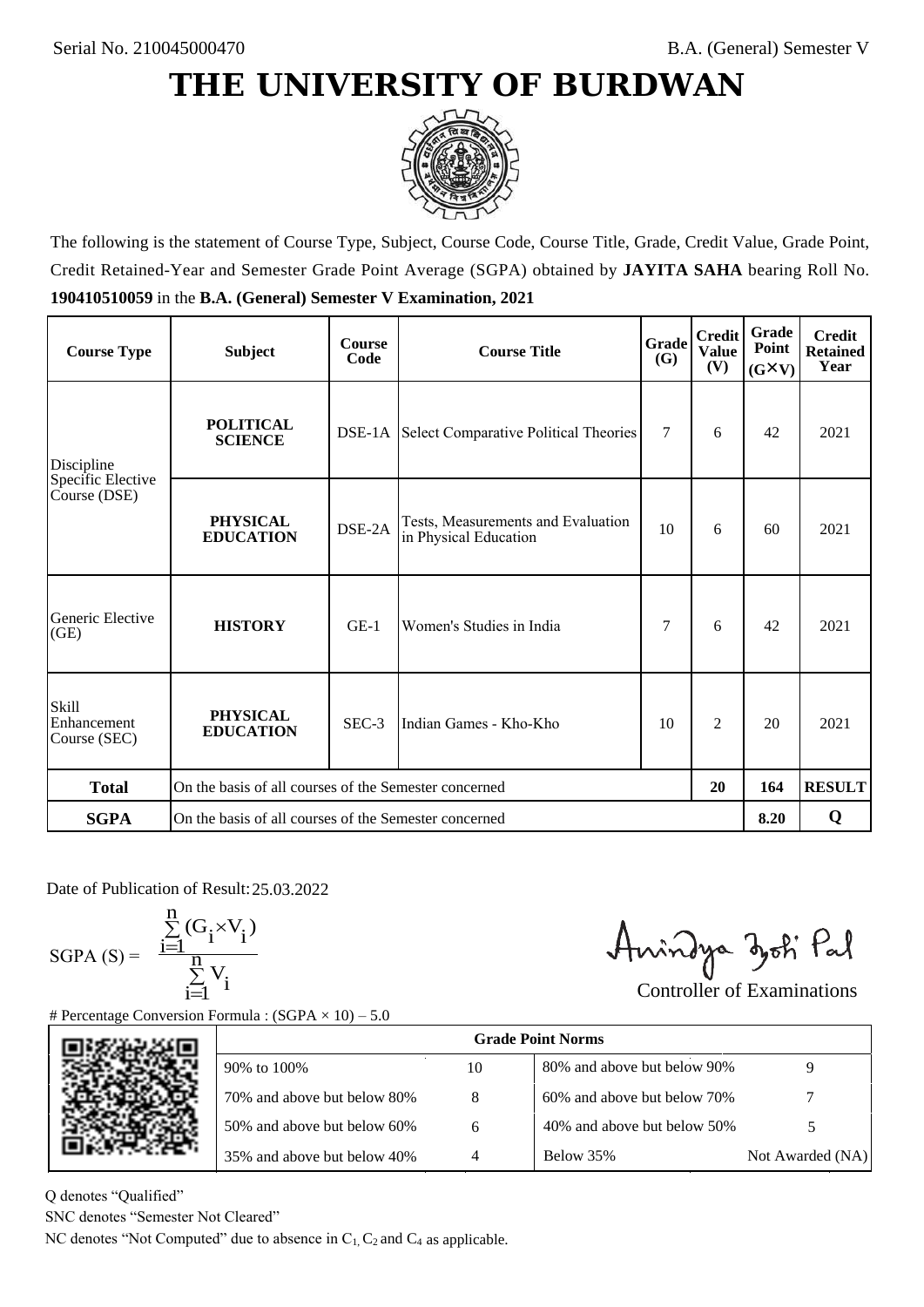

The following is the statement of Course Type, Subject, Course Code, Course Title, Grade, Credit Value, Grade Point, Credit Retained-Year and Semester Grade Point Average (SGPA) obtained by **JINNATUNNESA KHATUN** bearing Roll No. **190410510060** in the **B.A. (General) Semester V Examination, 2021**

| <b>Course Type</b>                   | <b>Subject</b>                                              | <b>Course</b><br>Code | Grade<br><b>Course Title</b><br><b>(G)</b> |   | <b>Credit</b><br><b>Value</b><br>(V) | Grade<br>Point<br>$(G\times V)$ | <b>Credit</b><br><b>Retained</b><br>Year |
|--------------------------------------|-------------------------------------------------------------|-----------------------|--------------------------------------------|---|--------------------------------------|---------------------------------|------------------------------------------|
| Discipline                           | <b>BENGALI</b>                                              |                       | DSE-1A Unish Shataker Bangla Upanyas       | 4 | 6                                    | 24                              | 2021                                     |
| Specific Elective<br>Course (DSE)    | <b>EDUCATION</b>                                            | DSE-2A                | <b>Great Educators</b>                     | 4 | 6                                    | 24                              | 2021                                     |
| Generic Elective<br>(GE)             | <b>POLITICAL</b><br><b>SCIENCE</b>                          | $GE-1$                | Indian Political Thought                   | 7 | 6                                    | 42                              | 2021                                     |
| Skill<br>Enhancement<br>Course (SEC) | <b>BENGALI</b>                                              | $SEC-3$               | Prabandha O Pratibedan Rachana             | 6 | $\overline{c}$                       | 12                              | 2021                                     |
| <b>Total</b>                         | On the basis of all courses of the Semester concerned<br>20 |                       |                                            |   |                                      | 102                             | <b>RESULT</b>                            |
| <b>SGPA</b>                          | On the basis of all courses of the Semester concerned       |                       |                                            |   |                                      | 5.10                            | Q                                        |

Date of Publication of Result: 25,03,2022

SGPA  $(S) = \frac{1}{1}$ 

$$
\frac{\sum\limits_{i=1}^{n} (G_i \times V_i)}{\sum\limits_{i=1}^{n} V_i}
$$

Amindya zoti Pal

| ate of Publication of Result: 25.03.2022<br>GPA (S) = $\frac{\sum_{i=1}^{n} (G_i \times V_i)}{\sum_{i=1}^{n} V_i}$ |                                                                                   |    | Aningya zoti Pal            | <b>Controller of Examinations</b> |
|--------------------------------------------------------------------------------------------------------------------|-----------------------------------------------------------------------------------|----|-----------------------------|-----------------------------------|
|                                                                                                                    | Percentage Conversion Formula : $(SGPA \times 10) - 5.0$                          |    | <b>Grade Point Norms</b>    |                                   |
|                                                                                                                    | 90% to 100%                                                                       | 10 | 80% and above but below 90% | 9                                 |
|                                                                                                                    | 70% and above but below 80%                                                       | 8  | 60% and above but below 70% |                                   |
|                                                                                                                    | 50% and above but below 60%                                                       | 6  | 40% and above but below 50% | 5                                 |
|                                                                                                                    | 35% and above but below 40%                                                       | 4  | Below 35%                   | Not Awarded (NA)                  |
| denotes "Qualified"<br>NC denotes "Semester Not Cleared"                                                           | C denotes "Not Computed" due to absence in $C_1$ , $C_2$ and $C_4$ as applicable. |    |                             |                                   |

Q denotes "Qualified"

SNC denotes "Semester Not Cleared"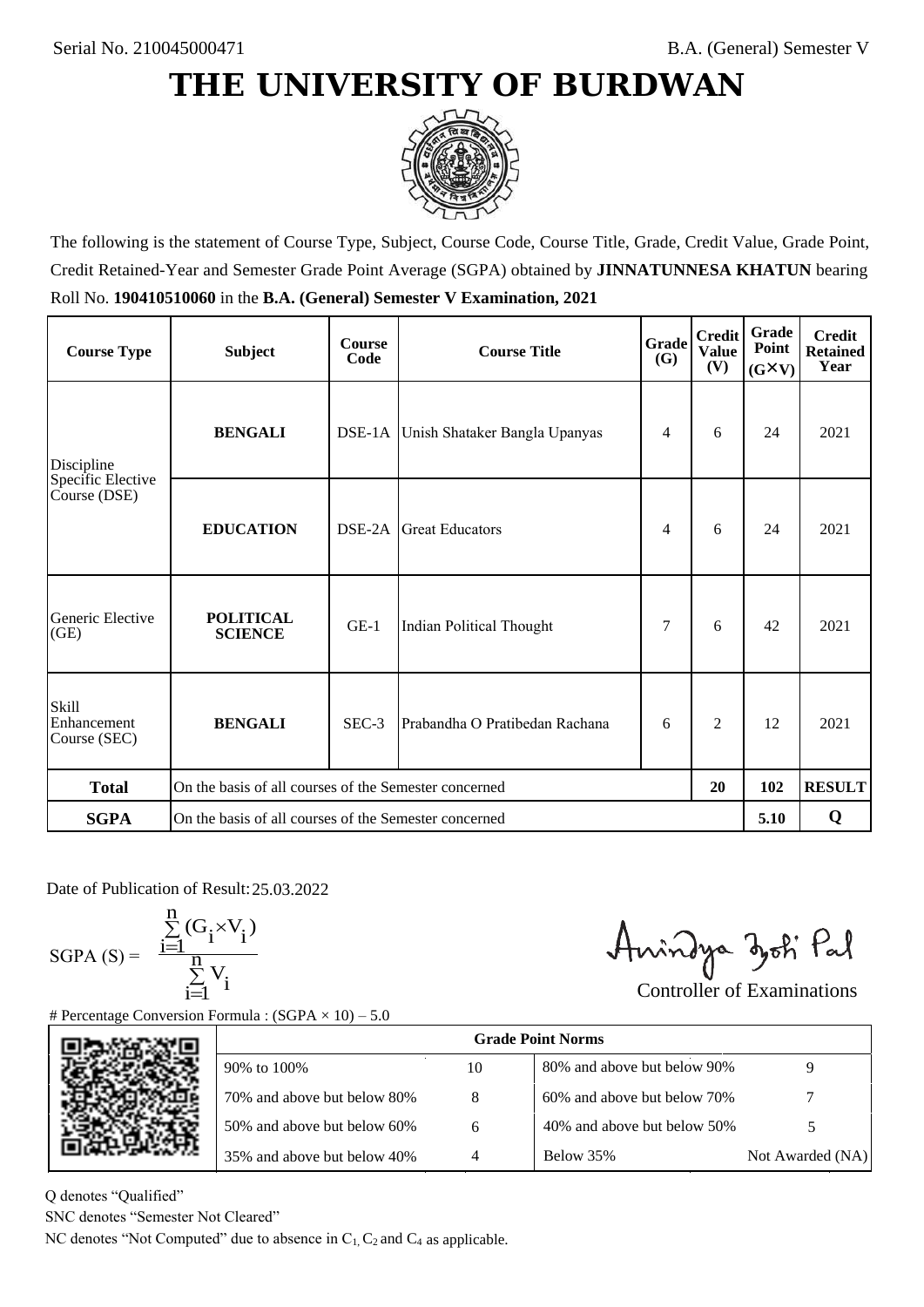

The following is the statement of Course Type, Subject, Course Code, Course Title, Grade, Credit Value, Grade Point, Credit Retained-Year and Semester Grade Point Average (SGPA) obtained by **KHAGENDRANATH DEY** bearing Roll No. **190410510063** in the **B.A. (General) Semester V Examination, 2021**

| <b>Course Type</b>                   | <b>Subject</b>                                              | <b>Course</b><br>Code | Grade<br><b>Course Title</b><br>(G)                                               |   | <b>Credit</b><br><b>Value</b><br>(V) | <b>Grade</b><br>Point<br>$(G\times V)$ | <b>Credit</b><br><b>Retained</b><br>Year |
|--------------------------------------|-------------------------------------------------------------|-----------------------|-----------------------------------------------------------------------------------|---|--------------------------------------|----------------------------------------|------------------------------------------|
| Discipline                           | <b>HISTORY</b>                                              | $DSE-1A$              | Some Aspects of Society and<br>Economy of Modern Europe (15th to<br>18th Century) | 7 | 6                                    | 42                                     | 2021                                     |
| Specific Elective<br>Course (DSE)    | <b>EDUCATION</b>                                            | DSE-2A                | <b>Great Educators</b>                                                            | 5 | 6                                    | 30                                     | 2021                                     |
| Generic Elective<br>(GE)             | <b>POLITICAL</b><br><b>SCIENCE</b>                          | $GE-1$                | Indian Political Thought                                                          | 7 | 6                                    | 42                                     | 2021                                     |
| Skill<br>Enhancement<br>Course (SEC) | <b>HISTORY</b>                                              | $SEC-3$               | 8<br><b>Understanding Popular Culture</b>                                         |   | $\overline{c}$                       | 16                                     | 2021                                     |
| <b>Total</b>                         | On the basis of all courses of the Semester concerned<br>20 |                       |                                                                                   |   | 130                                  | <b>RESULT</b>                          |                                          |
| <b>SGPA</b>                          | On the basis of all courses of the Semester concerned       |                       |                                                                                   |   |                                      | 6.50                                   | Q                                        |

Date of Publication of Result: 25,03,2022

 $SGPA(S) =$ 

$$
\frac{\sum\limits_{i=1}^{n} (G_i \times V_i)}{\sum\limits_{i=1}^{n} V_i}
$$

Amindya zoti Pal

| ate of Publication of Result: 25.03.2022<br>GPA (S) = $\frac{\sum_{i=1}^{n} (G_i \times V_i)}{\sum_{i=1}^{n} V_i}$ | Percentage Conversion Formula : $(SGPA \times 10) - 5.0$                          |    | Anindya zoti Pal            | <b>Controller of Examinations</b> |
|--------------------------------------------------------------------------------------------------------------------|-----------------------------------------------------------------------------------|----|-----------------------------|-----------------------------------|
|                                                                                                                    |                                                                                   |    | <b>Grade Point Norms</b>    |                                   |
|                                                                                                                    | 90% to 100%                                                                       | 10 | 80% and above but below 90% | 9                                 |
|                                                                                                                    | 70% and above but below 80%                                                       | 8  | 60% and above but below 70% |                                   |
|                                                                                                                    | 50% and above but below 60%                                                       | 6  | 40% and above but below 50% | 5                                 |
|                                                                                                                    | 35% and above but below 40%                                                       | 4  | Below 35%                   | Not Awarded (NA)                  |
| denotes "Qualified"<br>NC denotes "Semester Not Cleared"                                                           | C denotes "Not Computed" due to absence in $C_1$ , $C_2$ and $C_4$ as applicable. |    |                             |                                   |

Q denotes "Qualified"

SNC denotes "Semester Not Cleared"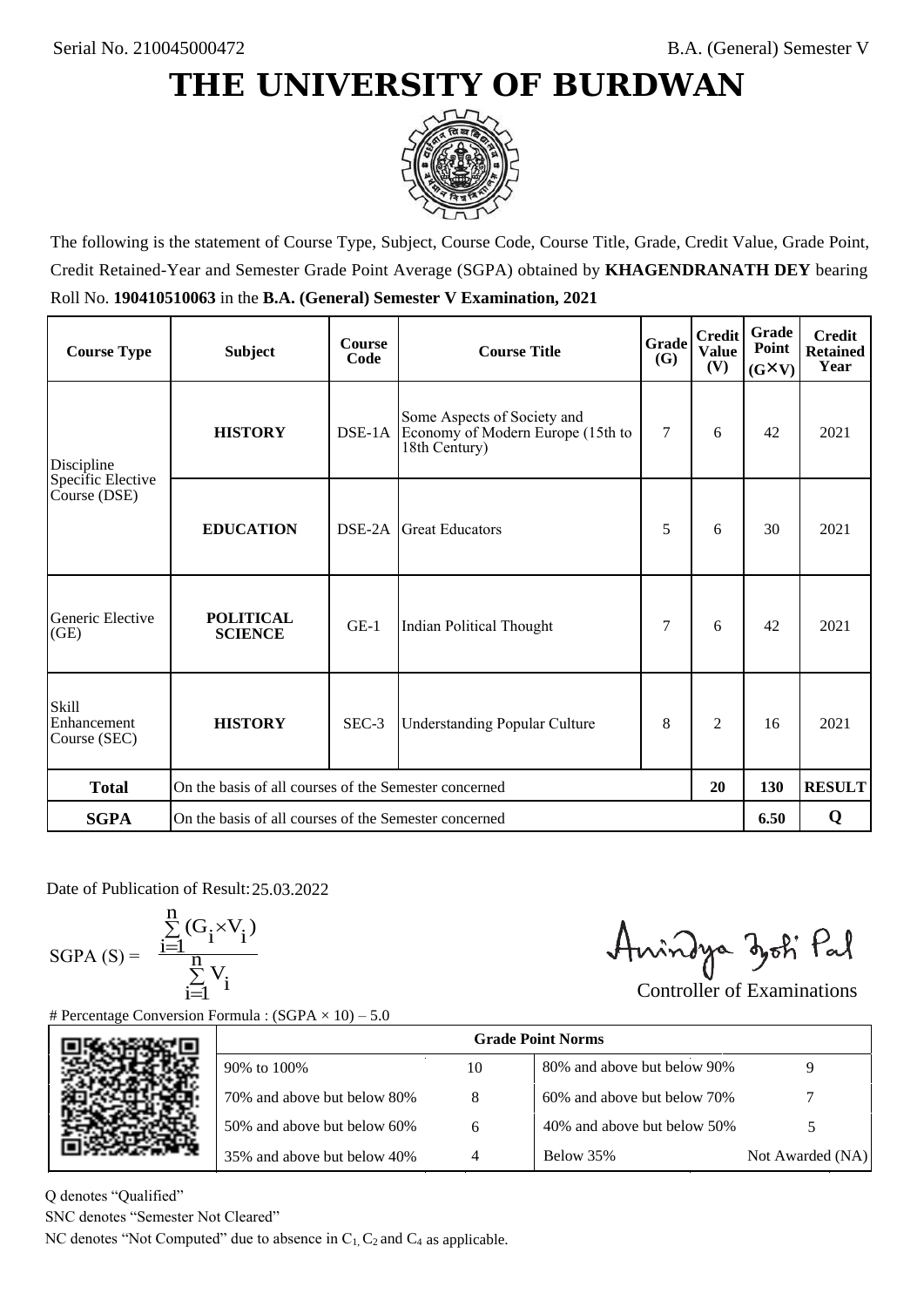

The following is the statement of Course Type, Subject, Course Code, Course Title, Grade, Credit Value, Grade Point, Credit Retained-Year and Semester Grade Point Average (SGPA) obtained by **KORMAN MONDAL** bearing Roll No. **190410510064** in the **B.A. (General) Semester V Examination, 2021**

| <b>Course Type</b>                          | <b>Subject</b>                                              | <b>Course</b><br>Code | Grade<br><b>Course Title</b><br><b>(G)</b>                                        |   | <b>Credit</b><br><b>Value</b><br>(V) | Grade<br>Point<br>$(G\times V)$ | <b>Credit</b><br><b>Retained</b><br>Year |
|---------------------------------------------|-------------------------------------------------------------|-----------------------|-----------------------------------------------------------------------------------|---|--------------------------------------|---------------------------------|------------------------------------------|
| Discipline                                  | <b>BENGALI</b>                                              |                       | DSE-1A Unish Shataker Bangla Upanyas                                              | 4 | 6                                    | 24                              | 2021                                     |
| Specific Elective<br>Course (DSE)           | <b>HISTORY</b>                                              | DSE-2A                | Some Aspects of Society and<br>Economy of Modern Europe (15th to<br>18th Century) | 7 | 6                                    | 42                              | 2021                                     |
| Generic Elective<br>(GE)                    | <b>POLITICAL</b><br><b>SCIENCE</b>                          | $GE-1$                | Indian Political Thought                                                          | 7 | 6                                    | 42                              | 2021                                     |
| <b>Skill</b><br>Enhancement<br>Course (SEC) | <b>HISTORY</b>                                              | SEC-3                 | <b>Understanding Popular Culture</b>                                              | 7 | $\overline{c}$                       | 14                              | 2021                                     |
| <b>Total</b>                                | On the basis of all courses of the Semester concerned<br>20 |                       |                                                                                   |   | 122                                  | <b>RESULT</b>                   |                                          |
| <b>SGPA</b>                                 | On the basis of all courses of the Semester concerned       |                       |                                                                                   |   |                                      | 6.10                            | Q                                        |

Date of Publication of Result: 25,03,2022

 $SGPA(S) =$ 

$$
\frac{\sum\limits_{i=1}^n (G_i \times V_i)}{\sum\limits_{i=1}^n V_i}
$$

Anindya zoti Pal

| ate of Publication of Result: 25.03.2022<br>GPA (S) = $\frac{\sum_{i=1}^{n} (G_i \times V_i)}{\sum_{i=1}^{n} V_i}$ | Percentage Conversion Formula : $(SGPA \times 10) - 5.0$                          |    | Aningya zoti Pal            | <b>Controller of Examinations</b> |
|--------------------------------------------------------------------------------------------------------------------|-----------------------------------------------------------------------------------|----|-----------------------------|-----------------------------------|
|                                                                                                                    |                                                                                   |    | <b>Grade Point Norms</b>    |                                   |
|                                                                                                                    | 90% to 100%                                                                       | 10 | 80% and above but below 90% | 9                                 |
|                                                                                                                    | 70% and above but below 80%                                                       | 8  | 60% and above but below 70% |                                   |
|                                                                                                                    | 50% and above but below 60%                                                       | 6  | 40% and above but below 50% | 5                                 |
|                                                                                                                    | 35% and above but below 40%                                                       | 4  | Below 35%                   | Not Awarded (NA)                  |
| denotes "Qualified"<br>NC denotes "Semester Not Cleared"                                                           | C denotes "Not Computed" due to absence in $C_1$ , $C_2$ and $C_4$ as applicable. |    |                             |                                   |

Q denotes "Qualified"

SNC denotes "Semester Not Cleared"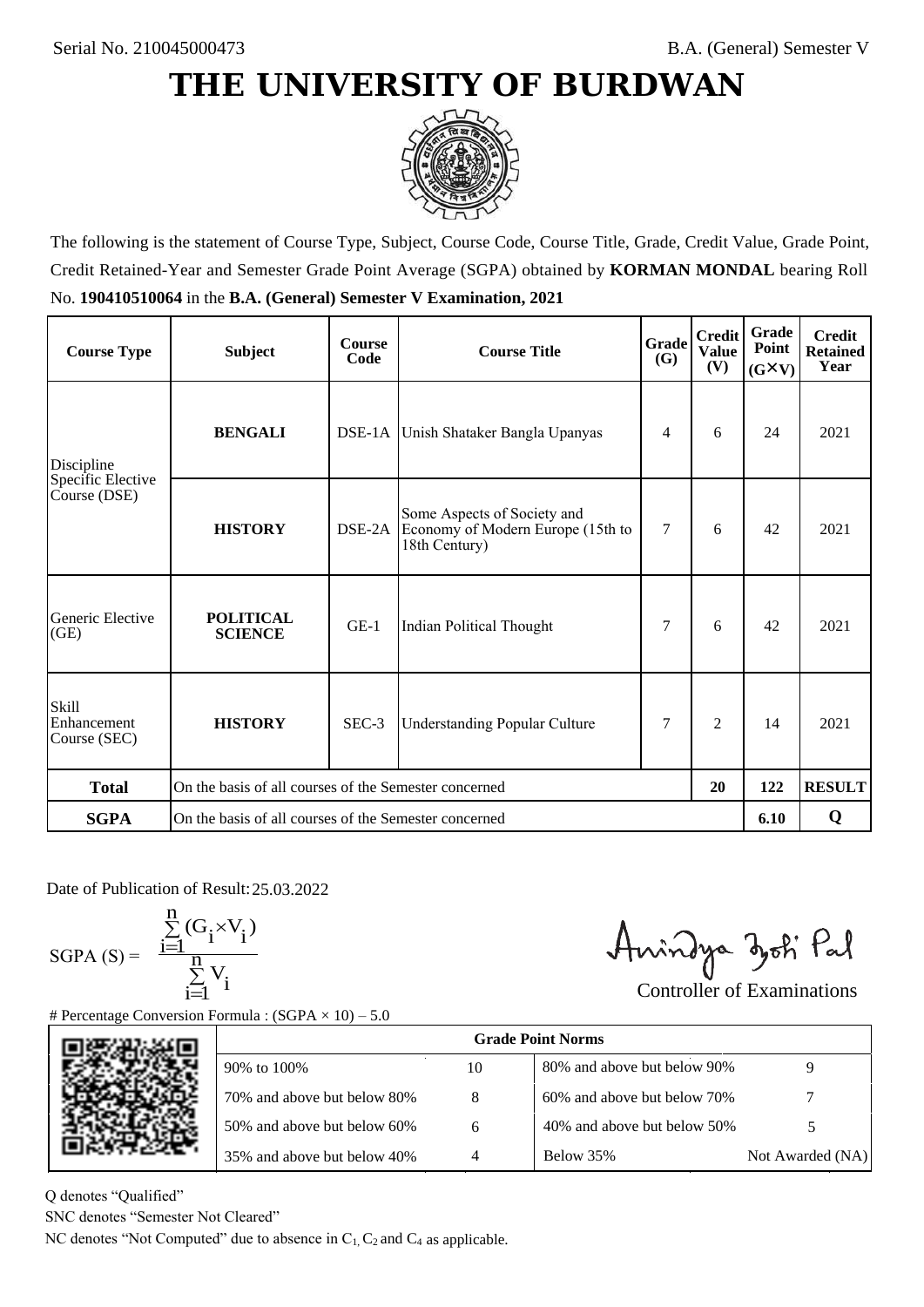

The following is the statement of Course Type, Subject, Course Code, Course Title, Grade, Credit Value, Grade Point, Credit Retained-Year and Semester Grade Point Average (SGPA) obtained by **KOUSHIK GHOSH** bearing Roll No. **190410510065** in the **B.A. (General) Semester V Examination, 2021**

| <b>Course Type</b>                          | <b>Subject</b>                                              | <b>Course</b><br>Code | Grade<br><b>Course Title</b><br><b>(G)</b>     |   | <b>Credit</b><br><b>Value</b><br>(V) | Grade<br>Point<br>$(G\times V)$ | <b>Credit</b><br><b>Retained</b><br>Year |
|---------------------------------------------|-------------------------------------------------------------|-----------------------|------------------------------------------------|---|--------------------------------------|---------------------------------|------------------------------------------|
| Discipline                                  | <b>BENGALI</b>                                              |                       | DSE-1A Unish Shataker Bangla Upanyas           | 4 | 6                                    | 24                              | 2021                                     |
| Specific Elective<br>Course (DSE)           | <b>POLITICAL</b><br><b>SCIENCE</b>                          |                       | DSE-2A Select Comparative Political Theories   | 6 | 6                                    | 36                              | 2021                                     |
| Generic Elective<br>(GE)                    | <b>HISTORY</b>                                              | $GE-1$                | Women's Studies in India                       | 6 | 6                                    | 36                              | 2021                                     |
| <b>Skill</b><br>Enhancement<br>Course (SEC) | <b>POLITICAL</b><br><b>SCIENCE</b>                          | SEC-3                 | Democratic Awareness Through<br>Legal Literacy | 8 | $\overline{c}$                       | 16                              | 2021                                     |
| <b>Total</b>                                | On the basis of all courses of the Semester concerned<br>20 |                       |                                                |   | 112                                  | <b>RESULT</b>                   |                                          |
| <b>SGPA</b>                                 | On the basis of all courses of the Semester concerned       |                       |                                                |   |                                      | 5.60                            | Q                                        |

Date of Publication of Result: 25,03,2022

 $SGPA(S) =$ 

$$
\frac{\sum\limits_{i=1}^n(G_i\times V_i)}{\sum\limits_{i=1}^nV_i}
$$

Anindya zoti Pal

| ate of Publication of Result: 25.03.2022<br>GPA (S) = $\frac{\sum_{i=1}^{n} (G_i \times V_i)}{\sum_{i=1}^{n} V_i}$ | Percentage Conversion Formula : $(SGPA \times 10) - 5.0$                          |    | Aningya zoti Pal            | <b>Controller of Examinations</b> |
|--------------------------------------------------------------------------------------------------------------------|-----------------------------------------------------------------------------------|----|-----------------------------|-----------------------------------|
|                                                                                                                    |                                                                                   |    | <b>Grade Point Norms</b>    |                                   |
|                                                                                                                    | 90% to 100%                                                                       | 10 | 80% and above but below 90% | 9                                 |
|                                                                                                                    | 70% and above but below 80%                                                       | 8  | 60% and above but below 70% |                                   |
|                                                                                                                    | 50% and above but below 60%                                                       | 6  | 40% and above but below 50% | 5                                 |
|                                                                                                                    | 35% and above but below 40%                                                       | 4  | Below 35%                   | Not Awarded (NA)                  |
| denotes "Qualified"<br>NC denotes "Semester Not Cleared"                                                           | C denotes "Not Computed" due to absence in $C_1$ , $C_2$ and $C_4$ as applicable. |    |                             |                                   |

Q denotes "Qualified"

SNC denotes "Semester Not Cleared"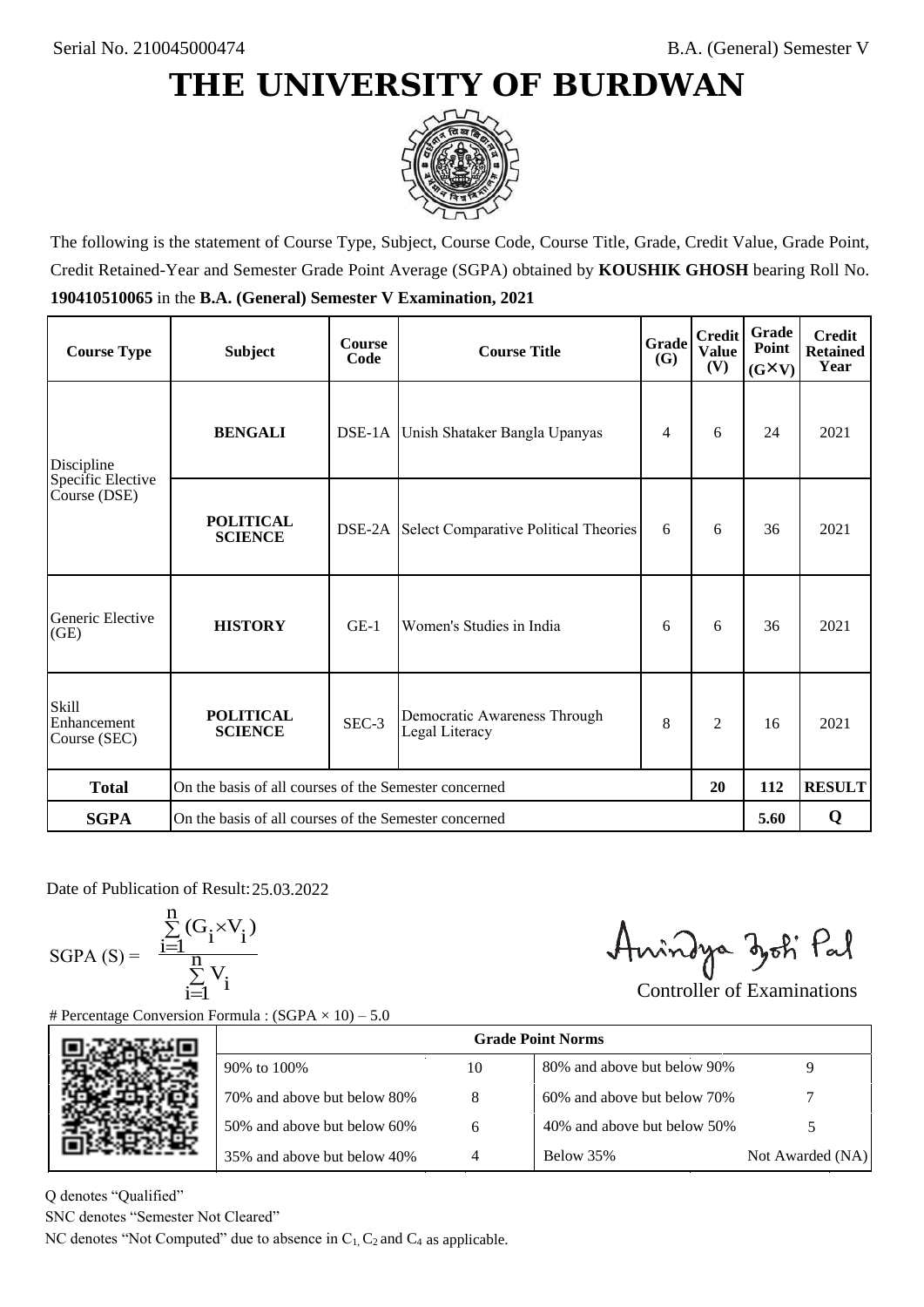

The following is the statement of Course Type, Subject, Course Code, Course Title, Grade, Credit Value, Grade Point, Credit Retained-Year and Semester Grade Point Average (SGPA) obtained by **KOUSHIK SAHA** bearing Roll No. **190410510066** in the **B.A. (General) Semester V Examination, 2021**

| <b>Course Type</b>                          | <b>Subject</b>                                              | <b>Course</b><br>Code | Grade<br><b>Course Title</b><br><b>(G)</b>     |           | <b>Credit</b><br><b>Value</b><br>(V) | Grade<br>Point<br>$(G\times V)$ | <b>Credit</b><br><b>Retained</b><br>Year |
|---------------------------------------------|-------------------------------------------------------------|-----------------------|------------------------------------------------|-----------|--------------------------------------|---------------------------------|------------------------------------------|
| Discipline                                  | <b>BENGALI</b>                                              |                       | DSE-1A Unish Shataker Bangla Upanyas           | <b>NA</b> | 6                                    | <b>NA</b>                       |                                          |
| Specific Elective<br>Course (DSE)           | <b>POLITICAL</b><br><b>SCIENCE</b>                          |                       | DSE-2A Select Comparative Political Theories   | 6         | 6                                    | 36                              | 2021                                     |
| Generic Elective<br>(GE)                    | <b>HISTORY</b>                                              | $GE-1$                | Women's Studies in India                       | 6         | 6                                    | 36                              | 2021                                     |
| <b>Skill</b><br>Enhancement<br>Course (SEC) | <b>POLITICAL</b><br><b>SCIENCE</b>                          | SEC-3                 | Democratic Awareness Through<br>Legal Literacy | 7         | $\overline{c}$                       | 14                              | 2021                                     |
| <b>Total</b>                                | On the basis of all courses of the Semester concerned<br>20 |                       |                                                |           |                                      | <b>RESULT</b>                   |                                          |
| <b>SGPA</b>                                 | On the basis of all courses of the Semester concerned       |                       |                                                |           |                                      |                                 | <b>SNC</b>                               |

Date of Publication of Result: 25,03,2022

 $SGPA(S) =$ 

$$
\frac{\sum\limits_{i=1}^{n} (G_i \times V_i)}{\sum\limits_{i=1}^{n} V_i}
$$

Amindya zoti Pal

| Date of Publication of Result: 25.03.2022<br>SGPA (S) = $\frac{\sum_{i=1}^{n} (G_i \times V_i)}{\sum_{i=1}^{n} V_i}$ | <b>Percentage Conversion Formula : (SGPA</b> $\times$ 10) – 5.0                   |    | Aningya zoti Pal            | <b>Controller of Examinations</b> |
|----------------------------------------------------------------------------------------------------------------------|-----------------------------------------------------------------------------------|----|-----------------------------|-----------------------------------|
|                                                                                                                      |                                                                                   |    | <b>Grade Point Norms</b>    |                                   |
|                                                                                                                      | 90% to 100%                                                                       | 10 | 80% and above but below 90% | 9                                 |
|                                                                                                                      | 70% and above but below 80%                                                       | 8  | 60% and above but below 70% |                                   |
|                                                                                                                      | 50% and above but below 60%                                                       | 6  | 40% and above but below 50% | 5                                 |
|                                                                                                                      | 35% and above but below 40%                                                       | 4  | Below 35%                   | Not Awarded (NA)                  |
| denotes "Qualified"<br>NC denotes "Semester Not Cleared"                                                             | C denotes "Not Computed" due to absence in $C_1$ , $C_2$ and $C_4$ as applicable. |    |                             |                                   |

Q denotes "Qualified"

SNC denotes "Semester Not Cleared"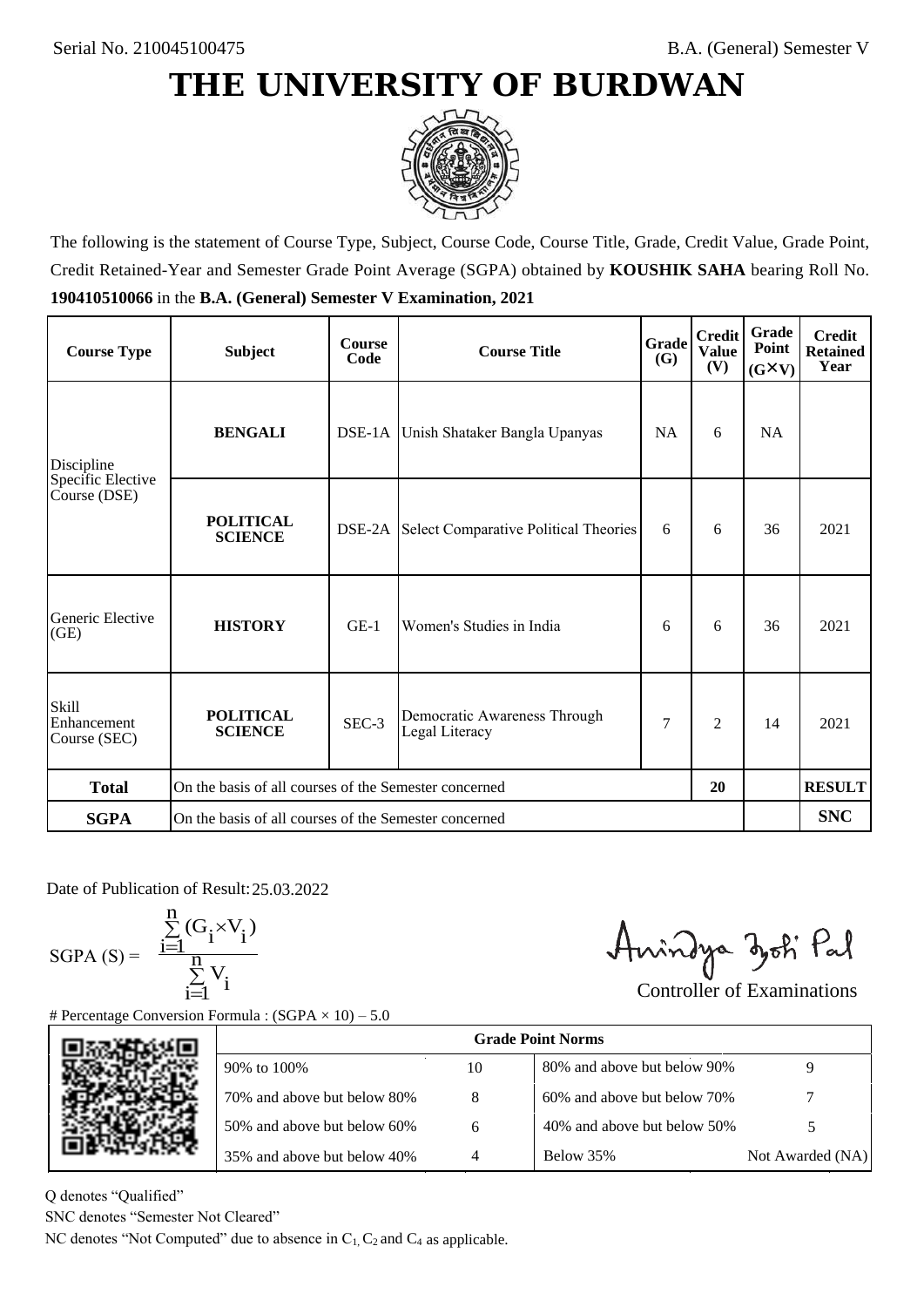

The following is the statement of Course Type, Subject, Course Code, Course Title, Grade, Credit Value, Grade Point, Credit Retained-Year and Semester Grade Point Average (SGPA) obtained by **LAKSHMI HAZRA** bearing Roll No. **190410510067** in the **B.A. (General) Semester V Examination, 2021**

| <b>Course Type</b>                   | <b>Subject</b>                                              | <b>Course</b><br>Code | Grade<br><b>Course Title</b><br><b>(G)</b> |        | <b>Credit</b><br><b>Value</b><br>(V) | Grade<br>Point<br>$(G\times V)$ | <b>Credit</b><br><b>Retained</b><br>Year |
|--------------------------------------|-------------------------------------------------------------|-----------------------|--------------------------------------------|--------|--------------------------------------|---------------------------------|------------------------------------------|
| Discipline                           | <b>BENGALI</b>                                              |                       | DSE-1A Unish Shataker Bangla Upanyas       |        | 6                                    | 36                              | 2021                                     |
| Specific Elective<br>Course (DSE)    | <b>POLITICAL</b><br><b>SCIENCE</b>                          | DSE-2A                | Select Comparative Political Theories      | $\tau$ | 6                                    | 42                              | 2021                                     |
| Generic Elective<br>(GE)             | <b>HISTORY</b>                                              | $GE-1$                | Women's Studies in India                   | 7      | 6                                    | 42                              | 2021                                     |
| Skill<br>Enhancement<br>Course (SEC) | <b>BENGALI</b>                                              | $SEC-3$               | Prabandha O Pratibedan Rachana             | 7      | $\overline{c}$                       | 14                              | 2021                                     |
| <b>Total</b>                         | On the basis of all courses of the Semester concerned<br>20 |                       |                                            |        | 134                                  | <b>RESULT</b>                   |                                          |
| <b>SGPA</b>                          | On the basis of all courses of the Semester concerned       |                       |                                            |        |                                      | 6.70                            | Q                                        |

Date of Publication of Result: 25.03.2022

 $SGPA(S) =$ 

$$
\frac{\sum\limits_{i=1}^n (G_i \times V_i)}{\sum\limits_{i=1}^n V_i}
$$

Amindya zoti Pal

| ate of Publication of Result: 25.03.2022<br>GPA (S) = $\frac{\sum_{i=1}^{n} (G_i \times V_i)}{\sum_{i=1}^{n} V_i}$ | Percentage Conversion Formula : $(SGPA \times 10) - 5.0$                          |    | Aningya zoti Pal            | <b>Controller of Examinations</b> |
|--------------------------------------------------------------------------------------------------------------------|-----------------------------------------------------------------------------------|----|-----------------------------|-----------------------------------|
|                                                                                                                    |                                                                                   |    | <b>Grade Point Norms</b>    |                                   |
|                                                                                                                    | 90% to 100%                                                                       | 10 | 80% and above but below 90% | 9                                 |
|                                                                                                                    | 70% and above but below 80%                                                       | 8  | 60% and above but below 70% |                                   |
|                                                                                                                    | 50% and above but below 60%                                                       | 6  | 40% and above but below 50% | 5                                 |
|                                                                                                                    | 35% and above but below 40%                                                       | 4  | Below 35%                   | Not Awarded (NA)                  |
| denotes "Qualified"<br>NC denotes "Semester Not Cleared"                                                           | C denotes "Not Computed" due to absence in $C_1$ , $C_2$ and $C_4$ as applicable. |    |                             |                                   |

Q denotes "Qualified"

SNC denotes "Semester Not Cleared"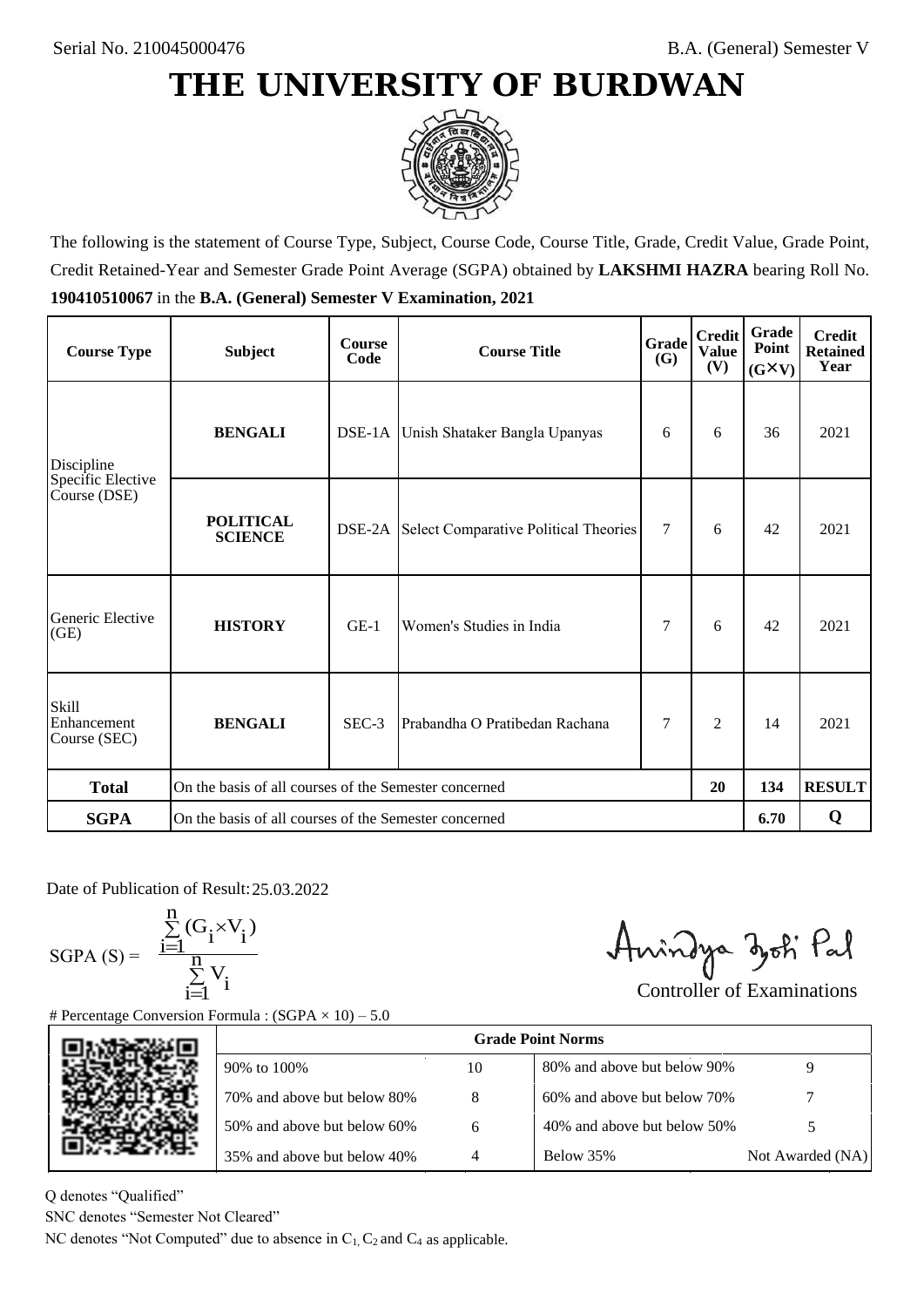

The following is the statement of Course Type, Subject, Course Code, Course Title, Grade, Credit Value, Grade Point, Credit Retained-Year and Semester Grade Point Average (SGPA) obtained by **LIPIKA GARAI** bearing Roll No. **190410510068** in the **B.A. (General) Semester V Examination, 2021**

| <b>Course Type</b>                          | <b>Subject</b>                                        | <b>Course</b><br>Code | Grade<br><b>Course Title</b><br><b>(G)</b> |   | <b>Credit</b><br><b>Value</b><br>(V) | Grade<br>Point<br>$(G\times V)$ | <b>Credit</b><br><b>Retained</b><br>Year |
|---------------------------------------------|-------------------------------------------------------|-----------------------|--------------------------------------------|---|--------------------------------------|---------------------------------|------------------------------------------|
| Discipline                                  | <b>BENGALI</b>                                        |                       | DSE-1A Unish Shataker Bangla Upanyas       | 5 | 6                                    | 30                              | 2021                                     |
| Specific Elective<br>Course (DSE)           | <b>EDUCATION</b>                                      | DSE-2A                | <b>Great Educators</b>                     | 6 | 6                                    | 36                              | 2021                                     |
| Generic Elective<br>(GE)                    | <b>HISTORY</b>                                        | $GE-1$                | Women's Studies in India                   | 6 | 6                                    | 36                              | 2021                                     |
| <b>Skill</b><br>Enhancement<br>Course (SEC) | <b>EDUCATION</b>                                      | SEC-3                 | Educational Guidance and<br>Counselling    | 8 | $\overline{c}$                       | 16                              | 2021                                     |
| <b>Total</b>                                | On the basis of all courses of the Semester concerned |                       |                                            |   | 20                                   | 118                             | <b>RESULT</b>                            |
| <b>SGPA</b>                                 | On the basis of all courses of the Semester concerned |                       |                                            |   |                                      | 5.90                            | Q                                        |

Date of Publication of Result: 25,03,2022

 $SGPA(S) =$ 

$$
\frac{\sum\limits_{i=1}^n (G_i \times V_i)}{\sum\limits_{i=1}^n V_i}
$$

Amindya zoti Pal

| ate of Publication of Result: 25.03.2022<br>GPA (S) = $\frac{\sum_{i=1}^{n} (G_i \times V_i)}{\sum_{i=1}^{n} V_i}$ | Percentage Conversion Formula : $(SGPA \times 10) - 5.0$                          |    | Aningya zoti Pal            | <b>Controller of Examinations</b> |
|--------------------------------------------------------------------------------------------------------------------|-----------------------------------------------------------------------------------|----|-----------------------------|-----------------------------------|
|                                                                                                                    |                                                                                   |    | <b>Grade Point Norms</b>    |                                   |
|                                                                                                                    | 90% to 100%                                                                       | 10 | 80% and above but below 90% | 9                                 |
|                                                                                                                    | 70% and above but below 80%                                                       | 8  | 60% and above but below 70% |                                   |
|                                                                                                                    | 50% and above but below 60%                                                       | 6  | 40% and above but below 50% | 5                                 |
|                                                                                                                    | 35% and above but below 40%                                                       | 4  | Below 35%                   | Not Awarded (NA)                  |
| denotes "Qualified"<br>NC denotes "Semester Not Cleared"                                                           | C denotes "Not Computed" due to absence in $C_1$ , $C_2$ and $C_4$ as applicable. |    |                             |                                   |

Q denotes "Qualified"

SNC denotes "Semester Not Cleared"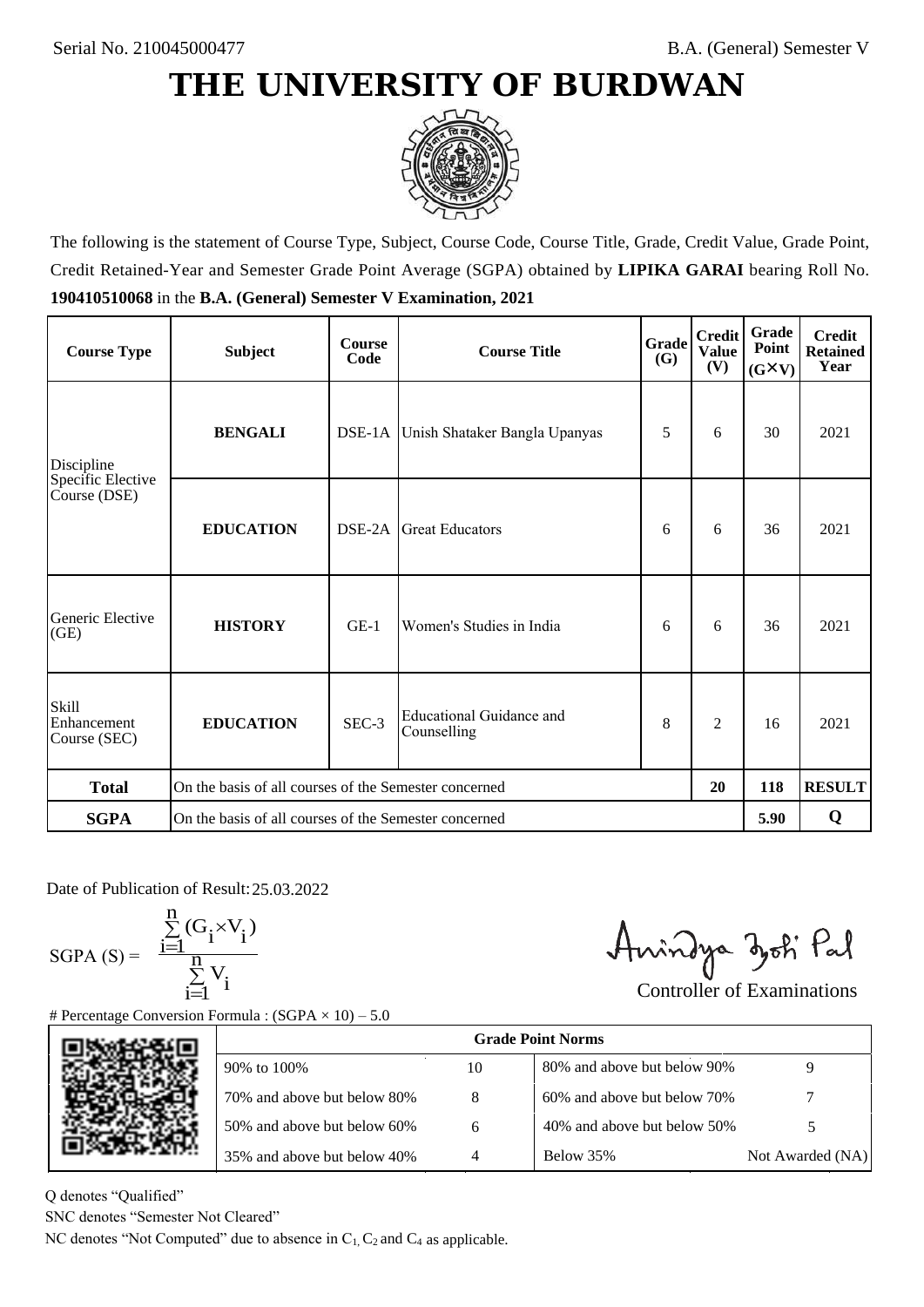

The following is the statement of Course Type, Subject, Course Code, Course Title, Grade, Credit Value, Grade Point, Credit Retained-Year and Semester Grade Point Average (SGPA) obtained by **LIPIKA MONDAL** bearing Roll No. **190410510069** in the **B.A. (General) Semester V Examination, 2021**

| <b>Course Type</b>                          | <b>Subject</b>                                              | <b>Course</b><br>Code | Grade<br><b>Course Title</b>                                |   | <b>Credit</b><br><b>Value</b><br>(V) | Grade<br>Point<br>$(G\times V)$ | <b>Credit</b><br><b>Retained</b><br>Year |
|---------------------------------------------|-------------------------------------------------------------|-----------------------|-------------------------------------------------------------|---|--------------------------------------|---------------------------------|------------------------------------------|
| Discipline                                  | <b>PHYSICAL</b><br><b>EDUCATION</b>                         | DSE-1A                | Tests, Measurements and Evaluation<br>in Physical Education | 8 | 6                                    | 48                              | 2021                                     |
| Specific Elective<br>Course (DSE)           | <b>SANSKRIT</b>                                             | DSE-2A                | Philosophy, Religion and Culture in<br>Sanskrit Tradition   | 8 | 6                                    | 48                              | 2021                                     |
| Generic Elective<br>(GE)                    | <b>EDUCATION</b>                                            | $GE-1$                | Current Issues in Indian Education                          |   | 6                                    | 42                              | 2021                                     |
| <b>Skill</b><br>Enhancement<br>Course (SEC) | <b>SANSKRIT</b>                                             | SEC-3                 | Basic Sanskrit - Part-II                                    | 9 | $\overline{c}$                       | 18                              | 2021                                     |
| <b>Total</b>                                | On the basis of all courses of the Semester concerned<br>20 |                       |                                                             |   |                                      | 156                             | <b>RESULT</b>                            |
| <b>SGPA</b>                                 | On the basis of all courses of the Semester concerned       |                       |                                                             |   |                                      | 7.80                            | Q                                        |

Date of Publication of Result: 25,03,2022

 $SGPA(S) =$ 

$$
\frac{\sum\limits_{i=1}^n(G_i\times V_i)}{\sum\limits_{i=1}^nV_i}
$$

Amindya zoti Pal

| ate of Publication of Result: 25.03.2022<br>GPA (S) = $\frac{\sum_{i=1}^{n} (G_i \times V_i)}{\sum_{i=1}^{n} V_i}$ | Percentage Conversion Formula : $(SGPA \times 10) - 5.0$                          |    | Aningya zoti Pal            | <b>Controller of Examinations</b> |
|--------------------------------------------------------------------------------------------------------------------|-----------------------------------------------------------------------------------|----|-----------------------------|-----------------------------------|
|                                                                                                                    |                                                                                   |    | <b>Grade Point Norms</b>    |                                   |
|                                                                                                                    | 90% to 100%                                                                       | 10 | 80% and above but below 90% | 9                                 |
|                                                                                                                    | 70% and above but below 80%                                                       | 8  | 60% and above but below 70% |                                   |
|                                                                                                                    | 50% and above but below 60%                                                       | 6  | 40% and above but below 50% | 5                                 |
|                                                                                                                    | 35% and above but below 40%                                                       | 4  | Below 35%                   | Not Awarded (NA)                  |
| denotes "Qualified"<br>NC denotes "Semester Not Cleared"                                                           | C denotes "Not Computed" due to absence in $C_1$ , $C_2$ and $C_4$ as applicable. |    |                             |                                   |

Q denotes "Qualified"

SNC denotes "Semester Not Cleared"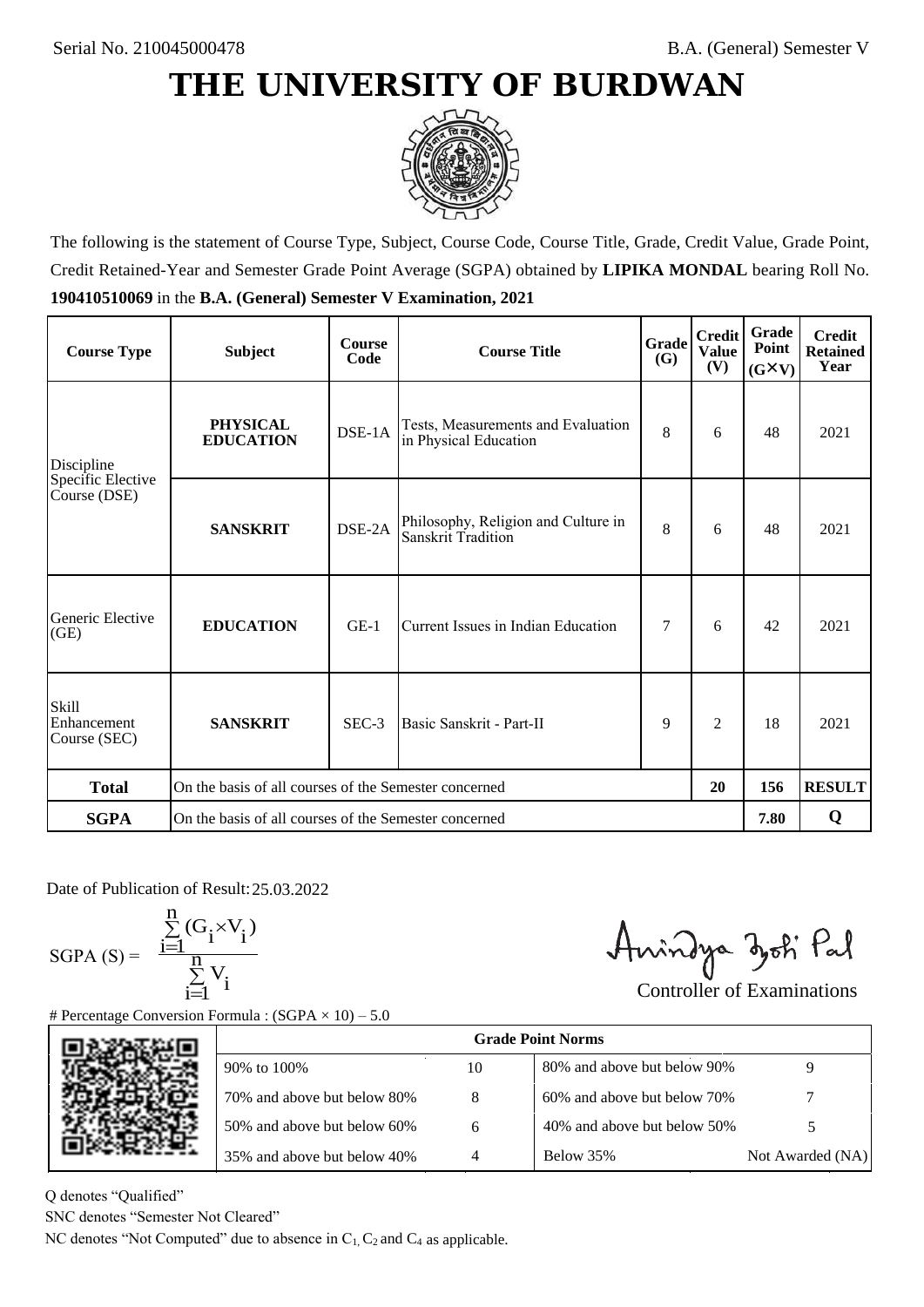

The following is the statement of Course Type, Subject, Course Code, Course Title, Grade, Credit Value, Grade Point, Credit Retained-Year and Semester Grade Point Average (SGPA) obtained by **M.D YEASIN SK** bearing Roll No. **190410510070** in the **B.A. (General) Semester V Examination, 2021**

| <b>Course Type</b>                          | <b>Subject</b>                                              | <b>Course</b><br>Code | <b>Grade</b><br><b>Course Title</b><br><b>(G)</b> |           | <b>Credit</b><br><b>Value</b><br>(V) | <b>Grade</b><br>Point<br>$(G\times V)$ | <b>Credit</b><br><b>Retained</b><br>Year |
|---------------------------------------------|-------------------------------------------------------------|-----------------------|---------------------------------------------------|-----------|--------------------------------------|----------------------------------------|------------------------------------------|
| Discipline                                  | <b>BENGALI</b>                                              |                       | DSE-1A Unish Shataker Bangla Upanyas              | 4         | 6                                    | 24                                     | 2021                                     |
| Specific Elective<br>Course (DSE)           | <b>EDUCATION</b>                                            | DSE-2A                | <b>Great Educators</b>                            | <b>NA</b> | 6                                    | <b>NA</b>                              |                                          |
| Generic Elective<br>(GE)                    | <b>HISTORY</b>                                              | $GE-1$                | Women's Studies in India                          | 7         | 6                                    | 42                                     | 2021                                     |
| <b>Skill</b><br>Enhancement<br>Course (SEC) | <b>EDUCATION</b>                                            | SEC-3                 | <b>Educational Guidance and</b><br>Counselling    | 6         | $\overline{2}$                       | 12                                     | 2021                                     |
| <b>Total</b>                                | On the basis of all courses of the Semester concerned<br>20 |                       |                                                   |           |                                      |                                        | <b>RESULT</b>                            |
| <b>SGPA</b>                                 | On the basis of all courses of the Semester concerned       |                       |                                                   |           |                                      |                                        | <b>SNC</b>                               |

Date of Publication of Result: 25,03,2022

 $SGPA(S) =$ 

$$
\frac{\sum\limits_{i=1}^n(G_i\times V_i)}{\sum\limits_{i=1}^nV_i}
$$

Amindya zoti Pal

| ate of Publication of Result: 25.03.2022<br>GPA (S) = $\frac{\sum_{i=1}^{n} (G_i \times V_i)}{\sum_{i=1}^{n} V_i}$ | Percentage Conversion Formula : $(SGPA \times 10) - 5.0$                          |    | Aningya zoti Pal            | <b>Controller of Examinations</b> |
|--------------------------------------------------------------------------------------------------------------------|-----------------------------------------------------------------------------------|----|-----------------------------|-----------------------------------|
|                                                                                                                    |                                                                                   |    | <b>Grade Point Norms</b>    |                                   |
|                                                                                                                    | 90% to 100%                                                                       | 10 | 80% and above but below 90% | 9                                 |
|                                                                                                                    | 70% and above but below 80%                                                       | 8  | 60% and above but below 70% |                                   |
|                                                                                                                    | 50% and above but below 60%                                                       | 6  | 40% and above but below 50% | 5                                 |
|                                                                                                                    | 35% and above but below 40%                                                       | 4  | Below 35%                   | Not Awarded (NA)                  |
| denotes "Qualified"<br>NC denotes "Semester Not Cleared"                                                           | C denotes "Not Computed" due to absence in $C_1$ , $C_2$ and $C_4$ as applicable. |    |                             |                                   |

Q denotes "Qualified"

SNC denotes "Semester Not Cleared"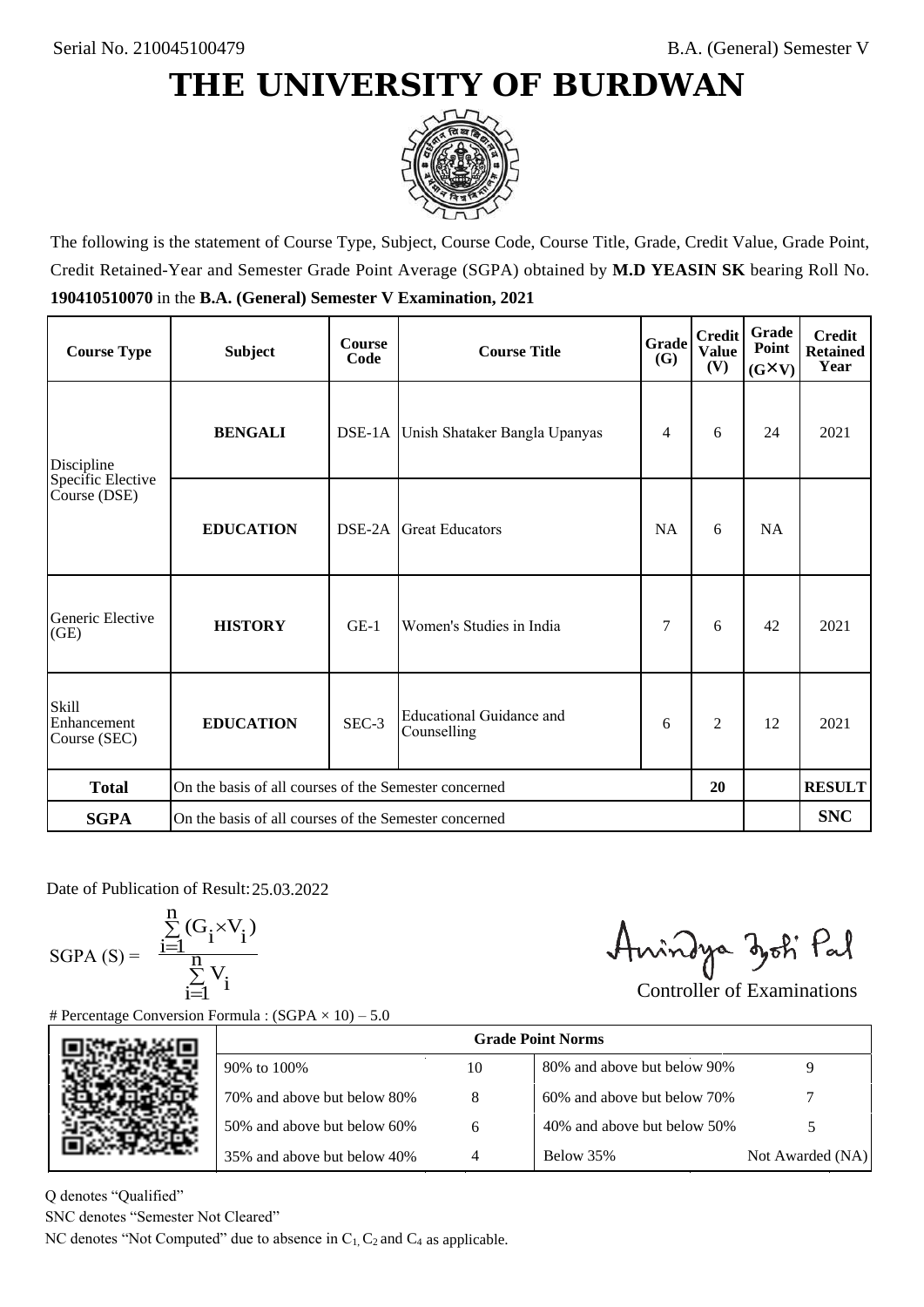

The following is the statement of Course Type, Subject, Course Code, Course Title, Grade, Credit Value, Grade Point, Credit Retained-Year and Semester Grade Point Average (SGPA) obtained by **MADHUSHREE MUKHERJEE** bearing Roll No. **190410510071** in the **B.A. (General) Semester V Examination, 2021**

| <b>Course Type</b>                          | <b>Subject</b>                                              | <b>Course</b><br>Code | <b>Grade</b><br><b>Course Title</b><br><b>(G)</b>   |   | <b>Credit</b><br><b>Value</b><br>(V) | Grade<br>Point<br>$(G\times V)$ | <b>Credit</b><br><b>Retained</b><br>Year |
|---------------------------------------------|-------------------------------------------------------------|-----------------------|-----------------------------------------------------|---|--------------------------------------|---------------------------------|------------------------------------------|
| Discipline                                  | <b>BENGALI</b>                                              |                       | DSE-1A Unish Shataker Bangla Upanyas                | 5 | 6                                    | 30                              | 2021                                     |
| Specific Elective<br>Course (DSE)           | <b>POLITICAL</b><br><b>SCIENCE</b>                          |                       | <b>DSE-2A</b> Select Comparative Political Theories | 7 | 6                                    | 42                              | 2021                                     |
| Generic Elective<br>(GE)                    | <b>HISTORY</b>                                              | $GE-1$                | Women's Studies in India                            | 8 | 6                                    | 48                              | 2021                                     |
| <b>Skill</b><br>Enhancement<br>Course (SEC) | <b>POLITICAL</b><br><b>SCIENCE</b>                          | SEC-3                 | Democratic Awareness Through<br>Legal Literacy      | 7 | $\overline{2}$                       | 14                              | 2021                                     |
| <b>Total</b>                                | On the basis of all courses of the Semester concerned<br>20 |                       |                                                     |   |                                      | 134                             | <b>RESULT</b>                            |
| <b>SGPA</b>                                 | On the basis of all courses of the Semester concerned       |                       |                                                     |   |                                      | 6.70                            | Q                                        |

Date of Publication of Result: 25,03,2022

SGPA  $(S) = \frac{1}{1}$ 

$$
\frac{\sum\limits_{i=1}^{n} (G_i \times V_i)}{\sum\limits_{i=1}^{n} V_i}
$$

Amindya zoti Pal

| Date of Publication of Result: 25.03.2022<br>SGPA (S) = $\frac{\sum_{i=1}^{n} (G_i \times V_i)}{\sum_{i=1}^{n} V_i}$ |                                                                                   |    | Aningya zoti Pal            |                                   |
|----------------------------------------------------------------------------------------------------------------------|-----------------------------------------------------------------------------------|----|-----------------------------|-----------------------------------|
|                                                                                                                      |                                                                                   |    |                             | <b>Controller of Examinations</b> |
|                                                                                                                      | <b>Percentage Conversion Formula:</b> $(SGPA \times 10) - 5.0$                    |    | <b>Grade Point Norms</b>    |                                   |
|                                                                                                                      | 90% to 100%                                                                       | 10 | 80% and above but below 90% | 9                                 |
|                                                                                                                      | 70% and above but below 80%                                                       | 8  | 60% and above but below 70% |                                   |
|                                                                                                                      | 50% and above but below 60%                                                       | 6  | 40% and above but below 50% | 5                                 |
|                                                                                                                      | 35% and above but below 40%                                                       | 4  | Below 35%                   | Not Awarded (NA)                  |
| denotes "Qualified"<br>NC denotes "Semester Not Cleared"                                                             |                                                                                   |    |                             |                                   |
|                                                                                                                      | C denotes "Not Computed" due to absence in $C_1$ , $C_2$ and $C_4$ as applicable. |    |                             |                                   |

Q denotes "Qualified"

SNC denotes "Semester Not Cleared"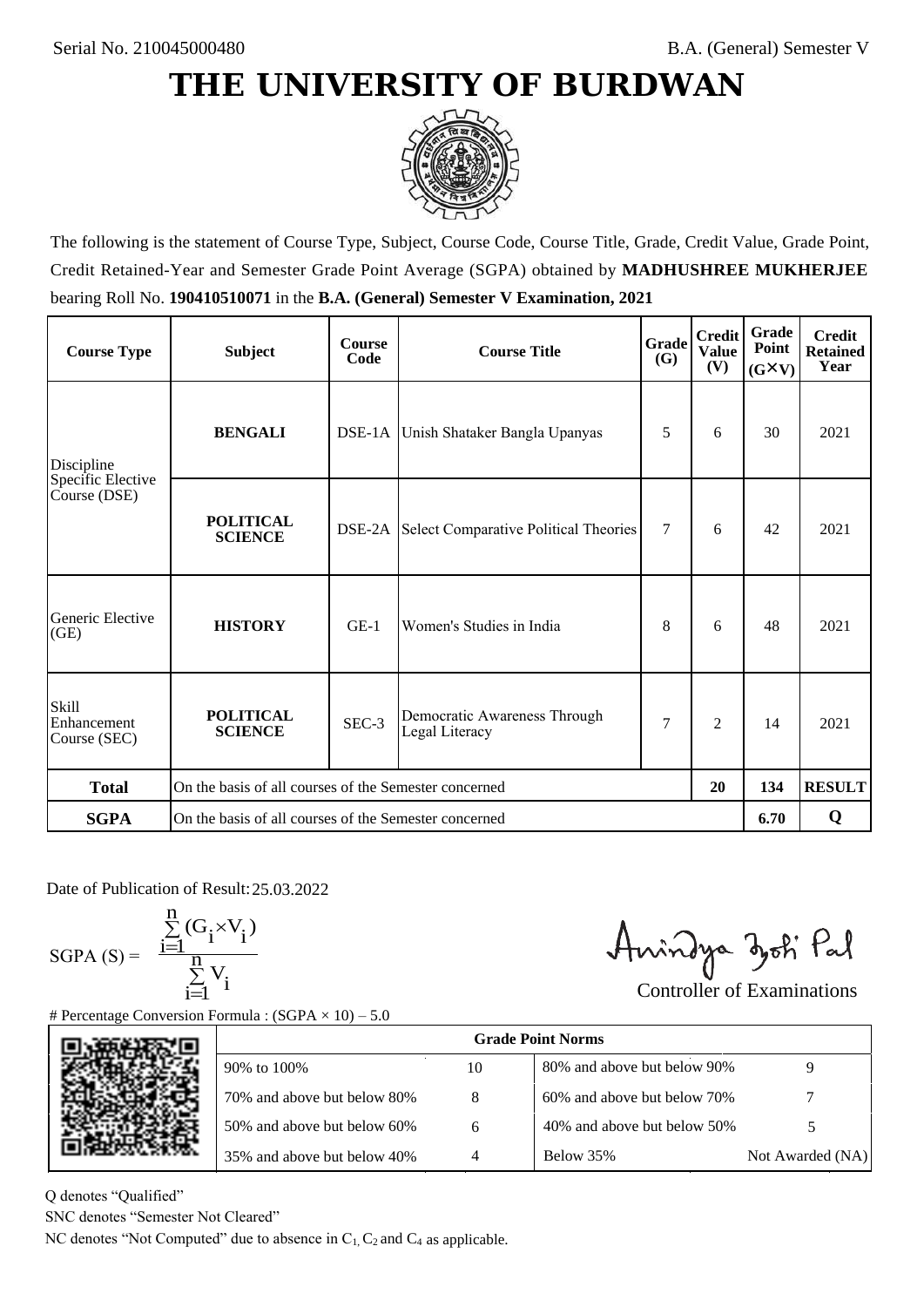

The following is the statement of Course Type, Subject, Course Code, Course Title, Grade, Credit Value, Grade Point, Credit Retained-Year and Semester Grade Point Average (SGPA) obtained by **MALA SING** bearing Roll No. **190410510072** in the **B.A. (General) Semester V Examination, 2021**

| <b>Course Type</b>                          | <b>Subject</b>                                              | <b>Course</b><br>Code | Grade<br><b>Course Title</b>                                |    | <b>Credit</b><br><b>Value</b><br>(V) | Grade<br>Point<br>$(G\times V)$ | <b>Credit</b><br><b>Retained</b><br>Year |
|---------------------------------------------|-------------------------------------------------------------|-----------------------|-------------------------------------------------------------|----|--------------------------------------|---------------------------------|------------------------------------------|
| Discipline                                  | <b>PHYSICAL</b><br><b>EDUCATION</b>                         | DSE-1A                | Tests, Measurements and Evaluation<br>in Physical Education |    | 6                                    | 54                              | 2021                                     |
| Specific Elective<br>Course (DSE)           | <b>POLITICAL</b><br><b>SCIENCE</b>                          | DSE-2A                | Select Comparative Political Theories                       | 7  | 6                                    | 42                              | 2021                                     |
| Generic Elective<br>(GE)                    | <b>HISTORY</b>                                              | $GE-1$                | Women's Studies in India                                    |    | 6                                    | 48                              | 2021                                     |
| <b>Skill</b><br>Enhancement<br>Course (SEC) | <b>PHYSICAL</b><br><b>EDUCATION</b>                         | SEC-3                 | Indian Games - Kho-Kho                                      | 10 | $\overline{c}$                       | 20                              | 2021                                     |
| <b>Total</b>                                | On the basis of all courses of the Semester concerned<br>20 |                       |                                                             |    | 164                                  | <b>RESULT</b>                   |                                          |
| <b>SGPA</b>                                 | On the basis of all courses of the Semester concerned       |                       |                                                             |    |                                      | 8.20                            | Q                                        |

Date of Publication of Result: 25,03,2022

 $SGPA(S) =$ 

$$
\frac{\sum\limits_{i=1}^n(G_i\times V_i)}{\sum\limits_{i=1}^nV_i}
$$

Amindya zoti Pal

| ate of Publication of Result: 25.03.2022<br>GPA (S) = $\frac{\sum_{i=1}^{n} (G_i \times V_i)}{\sum_{i=1}^{n} V_i}$ |                                                                                   |    | Aningya zoti Pal            | <b>Controller of Examinations</b> |
|--------------------------------------------------------------------------------------------------------------------|-----------------------------------------------------------------------------------|----|-----------------------------|-----------------------------------|
|                                                                                                                    | Percentage Conversion Formula : $(SGPA \times 10) - 5.0$                          |    |                             |                                   |
|                                                                                                                    |                                                                                   |    |                             |                                   |
|                                                                                                                    | 90% to 100%                                                                       | 10 | 80% and above but below 90% | 9                                 |
|                                                                                                                    | 70% and above but below 80%                                                       | 8  | 60% and above but below 70% |                                   |
|                                                                                                                    | 50% and above but below 60%                                                       | 6  | 40% and above but below 50% | 5                                 |
|                                                                                                                    | 35% and above but below 40%                                                       | 4  | Below 35%                   | Not Awarded (NA)                  |
| denotes "Qualified"<br>NC denotes "Semester Not Cleared"                                                           | C denotes "Not Computed" due to absence in $C_1$ , $C_2$ and $C_4$ as applicable. |    |                             |                                   |

Q denotes "Qualified"

SNC denotes "Semester Not Cleared"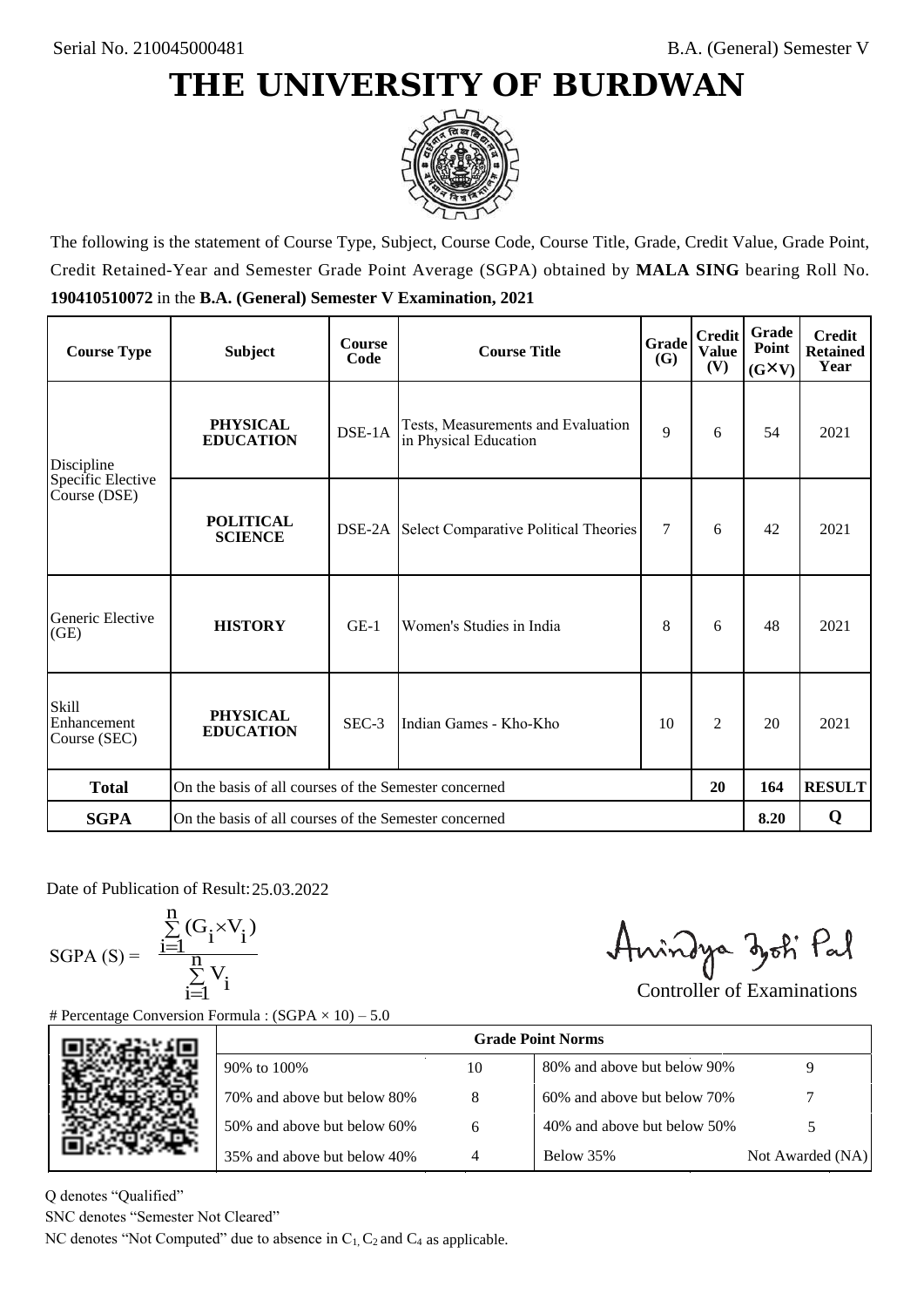

The following is the statement of Course Type, Subject, Course Code, Course Title, Grade, Credit Value, Grade Point, Credit Retained-Year and Semester Grade Point Average (SGPA) obtained by **MAMPI MAJHI** bearing Roll No. **190410510073** in the **B.A. (General) Semester V Examination, 2021**

| <b>Course Type</b>                   | <b>Subject</b>                                              | <b>Course</b><br>Code | Grade<br><b>Course Title</b>                                     |   | <b>Credit</b><br><b>Value</b><br>(V) | Grade<br>Point<br>$(G\times V)$ | <b>Credit</b><br><b>Retained</b><br>Year |
|--------------------------------------|-------------------------------------------------------------|-----------------------|------------------------------------------------------------------|---|--------------------------------------|---------------------------------|------------------------------------------|
| Discipline                           | <b>PHYSICAL</b><br><b>EDUCATION</b>                         |                       | <b>DSE-1A</b> Sports Training                                    | 8 | 6                                    | 48                              | 2021                                     |
| Specific Elective<br>Course (DSE)    | <b>SANSKRIT</b>                                             | DSE-2A                | Philosophy, Religion and Culture in<br><b>Sanskrit Tradition</b> | 8 | 6                                    | 48                              | 2021                                     |
| Generic Elective<br>(GE)             | <b>EDUCATION</b>                                            | $GE-1$                | Current Issues in Indian Education                               | 8 | 6                                    | 48                              | 2021                                     |
| Skill<br>Enhancement<br>Course (SEC) | <b>PHYSICAL</b><br><b>EDUCATION</b>                         | SEC-3                 | Indian Games - Kho-Kho                                           | 8 | 2                                    | 16                              | 2021                                     |
| <b>Total</b>                         | On the basis of all courses of the Semester concerned<br>20 |                       |                                                                  |   | 160                                  | <b>RESULT</b>                   |                                          |
| <b>SGPA</b>                          | On the basis of all courses of the Semester concerned       |                       |                                                                  |   |                                      | 8.00                            | Q                                        |

Date of Publication of Result: 25.03.2022

 $SGPA(S) =$ 

$$
\frac{\sum\limits_{i=1}^n(G_i\times V_i)}{\sum\limits_{i=1}^nV_i}
$$

Amindya zoti Pal

| ate of Publication of Result: 25.03.2022<br>GPA (S) = $\frac{\sum_{i=1}^{n} (G_i \times V_i)}{\sum_{i=1}^{n} V_i}$ | Percentage Conversion Formula : $(SGPA \times 10) - 5.0$                          |    | Aningya zoti Pal            | <b>Controller of Examinations</b> |
|--------------------------------------------------------------------------------------------------------------------|-----------------------------------------------------------------------------------|----|-----------------------------|-----------------------------------|
|                                                                                                                    |                                                                                   |    | <b>Grade Point Norms</b>    |                                   |
|                                                                                                                    | 90% to 100%                                                                       | 10 | 80% and above but below 90% | 9                                 |
|                                                                                                                    | 70% and above but below 80%                                                       | 8  | 60% and above but below 70% |                                   |
|                                                                                                                    | 50% and above but below 60%                                                       | 6  | 40% and above but below 50% | 5                                 |
|                                                                                                                    | 35% and above but below 40%                                                       | 4  | Below 35%                   | Not Awarded (NA)                  |
| denotes "Qualified"<br>NC denotes "Semester Not Cleared"                                                           | C denotes "Not Computed" due to absence in $C_1$ , $C_2$ and $C_4$ as applicable. |    |                             |                                   |

Q denotes "Qualified"

SNC denotes "Semester Not Cleared"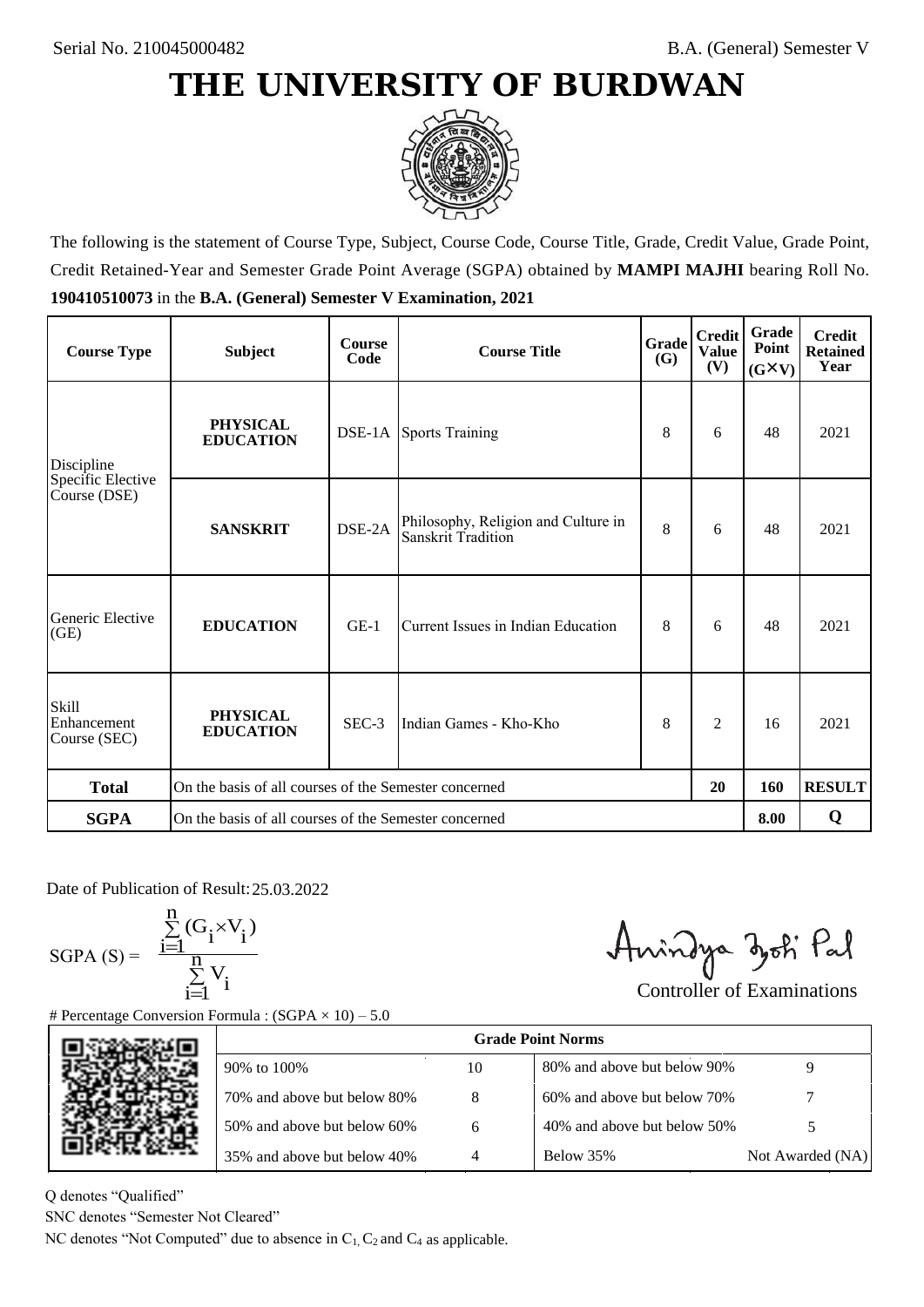

The following is the statement of Course Type, Subject, Course Code, Course Title, Grade, Credit Value, Grade Point, Credit Retained-Year and Semester Grade Point Average (SGPA) obtained by **MANAS BHATTACHARYA** bearing Roll No. **190410510075** in the **B.A. (General) Semester V Examination, 2021**

| <b>Course Type</b>                          | <b>Subject</b>                                        | <b>Course</b><br>Code | Grade<br><b>Course Title</b><br><b>(G)</b> |   | <b>Credit</b><br><b>Value</b><br>(V) | Grade<br>Point<br>$(G\times V)$ | <b>Credit</b><br><b>Retained</b><br>Year |
|---------------------------------------------|-------------------------------------------------------|-----------------------|--------------------------------------------|---|--------------------------------------|---------------------------------|------------------------------------------|
| Discipline                                  | <b>BENGALI</b>                                        |                       | DSE-1A Unish Shataker Bangla Upanyas       | 7 | 6                                    | 42                              | 2021                                     |
| Specific Elective<br>Course (DSE)           | <b>EDUCATION</b>                                      | DSE-2A                | <b>Great Educators</b>                     | 5 | 6                                    | 30                              | 2021                                     |
| Generic Elective<br>(GE)                    | <b>HISTORY</b>                                        | $GE-1$                | Women's Studies in India                   | 8 | 6                                    | 48                              | 2021                                     |
| <b>Skill</b><br>Enhancement<br>Course (SEC) | <b>EDUCATION</b>                                      | SEC-3                 | Educational Guidance and<br>Counselling    | 9 | $\overline{c}$                       | 18                              | 2021                                     |
| <b>Total</b>                                | On the basis of all courses of the Semester concerned |                       |                                            |   | 20                                   | 138                             | <b>RESULT</b>                            |
| <b>SGPA</b>                                 | On the basis of all courses of the Semester concerned |                       |                                            |   |                                      | 6.90                            | Q                                        |

Date of Publication of Result: 25,03,2022

 $SGPA(S) =$ 

$$
\frac{\sum\limits_{i=1}^{n}(G_{i}\times V_{i})}{\sum\limits_{i=1}^{n}V_{i}}
$$

Amindya zoti Pal

| ate of Publication of Result: 25.03.2022<br>SGPA (S) = $\frac{\sum_{i=1}^{n} (G_i \times V_i)}{\sum_{i=1}^{n} V_i}$ | Percentage Conversion Formula : $(SGPA \times 10) - 5.0$                          |    | Aningya zoti Pal            | <b>Controller of Examinations</b> |
|---------------------------------------------------------------------------------------------------------------------|-----------------------------------------------------------------------------------|----|-----------------------------|-----------------------------------|
|                                                                                                                     |                                                                                   |    | <b>Grade Point Norms</b>    |                                   |
|                                                                                                                     | 90% to 100%                                                                       | 10 | 80% and above but below 90% | 9                                 |
|                                                                                                                     | 70% and above but below 80%                                                       | 8  | 60% and above but below 70% |                                   |
|                                                                                                                     | 50% and above but below 60%                                                       | 6  | 40% and above but below 50% | 5                                 |
|                                                                                                                     | 35% and above but below 40%                                                       | 4  | Below 35%                   | Not Awarded (NA)                  |
| denotes "Qualified"<br>NC denotes "Semester Not Cleared"                                                            | C denotes "Not Computed" due to absence in $C_1$ , $C_2$ and $C_4$ as applicable. |    |                             |                                   |

Q denotes "Qualified"

SNC denotes "Semester Not Cleared"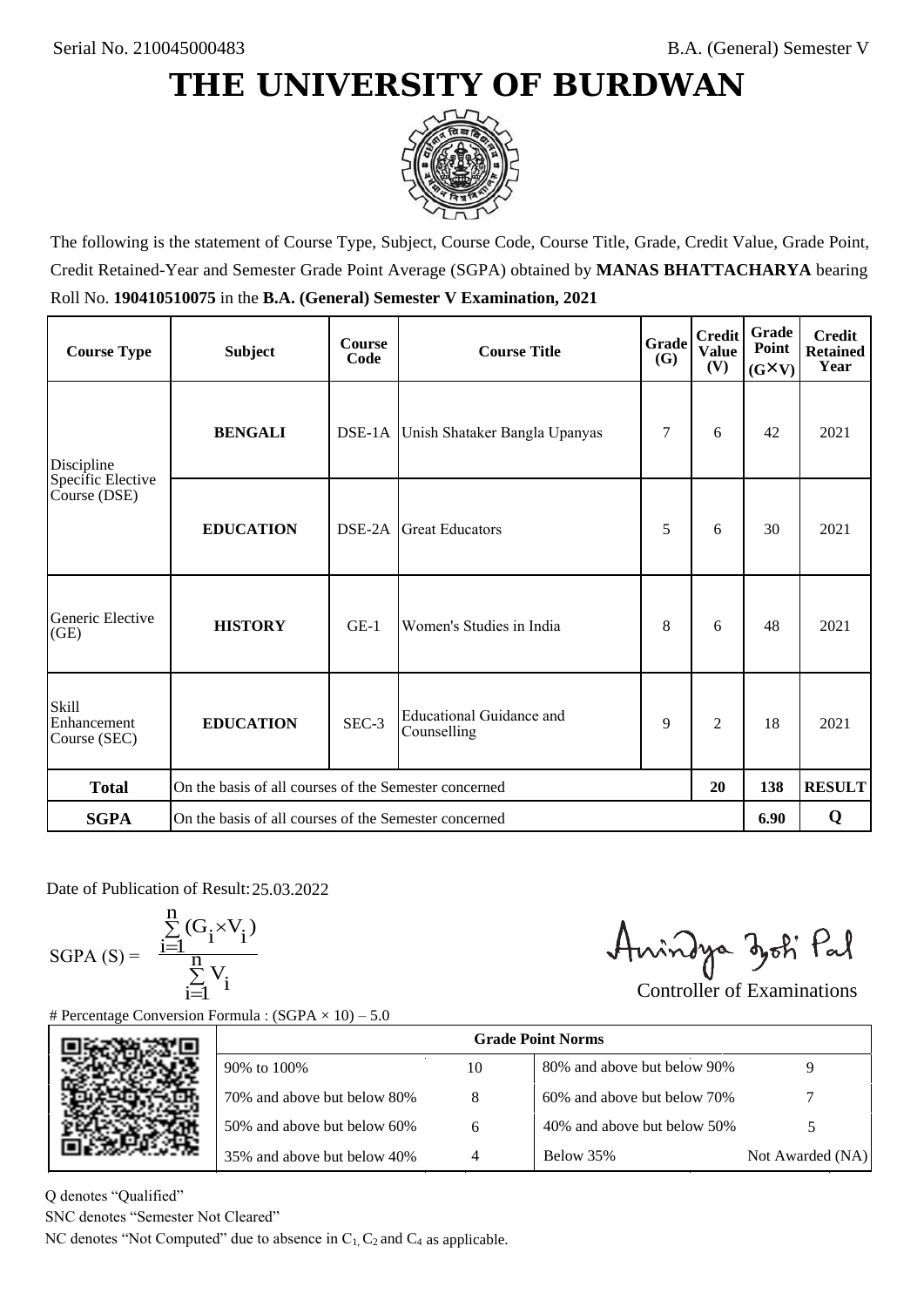

The following is the statement of Course Type, Subject, Course Code, Course Title, Grade, Credit Value, Grade Point, Credit Retained-Year and Semester Grade Point Average (SGPA) obtained by **MANIJA KHATUN** bearing Roll No. **190410510077** in the **B.A. (General) Semester V Examination, 2021**

| <b>Course Type</b>                          | <b>Subject</b>                                              | <b>Course</b><br>Code | Grade<br><b>Course Title</b>                   |     | <b>Credit</b><br><b>Value</b><br>(V) | Grade<br>Point<br>$(G\times V)$ | <b>Credit</b><br><b>Retained</b><br>Year |
|---------------------------------------------|-------------------------------------------------------------|-----------------------|------------------------------------------------|-----|--------------------------------------|---------------------------------|------------------------------------------|
| <b>BENGALI</b><br>Discipline                |                                                             |                       | DSE-1A Unish Shataker Bangla Upanyas           |     | 6                                    | 30                              | 2021                                     |
| Specific Elective<br>Course (DSE)           | <b>POLITICAL</b><br><b>SCIENCE</b>                          | DSE-2A                | Select Comparative Political Theories          | 6   | 6                                    | 36                              | 2021                                     |
| Generic Elective<br>(GE)                    | <b>HISTORY</b>                                              | $GE-1$                | Women's Studies in India                       | 6   | 6                                    | 36                              | 2021                                     |
| <b>Skill</b><br>Enhancement<br>Course (SEC) | <b>POLITICAL</b><br><b>SCIENCE</b>                          | SEC-3                 | Democratic Awareness Through<br>Legal Literacy | 7   | $\overline{c}$                       | 14                              | 2021                                     |
| <b>Total</b>                                | On the basis of all courses of the Semester concerned<br>20 |                       |                                                | 116 | <b>RESULT</b>                        |                                 |                                          |
| <b>SGPA</b>                                 | On the basis of all courses of the Semester concerned       |                       |                                                |     |                                      | 5.80                            | Q                                        |

Date of Publication of Result: 25,03,2022

SGPA  $(S) = \frac{1}{1}$ 

$$
\frac{\sum_{i=1}^{n} (G_i \times V_i)}{\sum_{i=1}^{n} V_i}
$$

Amindya zoti Pal

| ate of Publication of Result: 25.03.2022<br>GPA (S) = $\frac{\sum_{i=1}^{n} (G_i \times V_i)}{\sum_{i=1}^{n} V_i}$ |                                                                                   |    | Aningya zoti Pal            | <b>Controller of Examinations</b> |
|--------------------------------------------------------------------------------------------------------------------|-----------------------------------------------------------------------------------|----|-----------------------------|-----------------------------------|
|                                                                                                                    | Percentage Conversion Formula : $(SGPA \times 10) - 5.0$                          |    | <b>Grade Point Norms</b>    |                                   |
|                                                                                                                    | 90% to 100%                                                                       | 10 | 80% and above but below 90% | 9                                 |
|                                                                                                                    | 70% and above but below 80%                                                       | 8  | 60% and above but below 70% |                                   |
|                                                                                                                    | 50% and above but below 60%                                                       | 6  | 40% and above but below 50% | 5                                 |
|                                                                                                                    | 35% and above but below 40%                                                       | 4  | Below 35%                   | Not Awarded (NA)                  |
| denotes "Qualified"<br>NC denotes "Semester Not Cleared"                                                           | C denotes "Not Computed" due to absence in $C_1$ , $C_2$ and $C_4$ as applicable. |    |                             |                                   |

Q denotes "Qualified"

SNC denotes "Semester Not Cleared"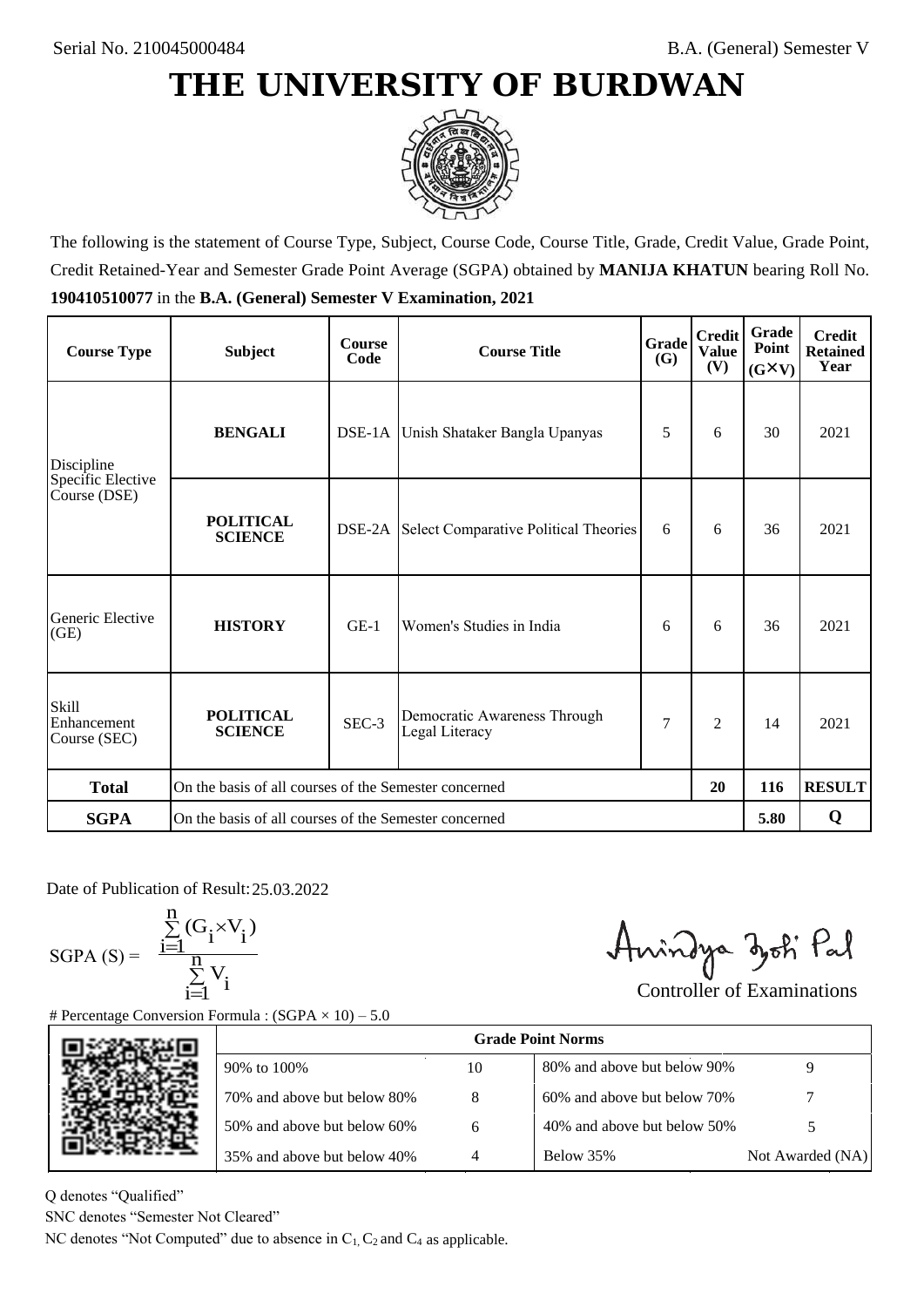

The following is the statement of Course Type, Subject, Course Code, Course Title, Grade, Credit Value, Grade Point, Credit Retained-Year and Semester Grade Point Average (SGPA) obtained by **MINAKSHI KHATUN** bearing Roll No. **190410510079** in the **B.A. (General) Semester V Examination, 2021**

| <b>Course Type</b>                                | <b>Subject</b>                                              | <b>Course</b><br>Code | <b>Course Title</b>                                       | Grade<br><b>(G)</b> | <b>Credit</b><br><b>Value</b><br>(V) | Grade<br>Point<br>$(G\times V)$ | <b>Credit</b><br><b>Retained</b><br>Year |
|---------------------------------------------------|-------------------------------------------------------------|-----------------------|-----------------------------------------------------------|---------------------|--------------------------------------|---------------------------------|------------------------------------------|
| <b>PHYSICAL</b><br><b>EDUCATION</b><br>Discipline |                                                             |                       | <b>DSE-1A</b> Sports Training                             | 8                   | 6                                    | 48                              | 2021                                     |
| Specific Elective<br>Course (DSE)                 | <b>SANSKRIT</b>                                             | DSE-2A                | Philosophy, Religion and Culture in<br>Sanskrit Tradition | 8                   | 6                                    | 48                              | 2021                                     |
| Generic Elective<br>(GE)                          | <b>EDUCATION</b>                                            | $GE-1$                | Current Issues in Indian Education                        | 7                   | 6                                    | 42                              | 2021                                     |
| <b>Skill</b><br>Enhancement<br>Course (SEC)       | <b>PHYSICAL</b><br><b>EDUCATION</b>                         | SEC-3                 | Indian Games - Kho-Kho                                    | 9                   | 2                                    | 18                              | 2021                                     |
| <b>Total</b>                                      | On the basis of all courses of the Semester concerned<br>20 |                       |                                                           |                     | 156                                  | <b>RESULT</b>                   |                                          |
| <b>SGPA</b>                                       | On the basis of all courses of the Semester concerned       |                       |                                                           |                     |                                      | 7.80                            | Q                                        |

Date of Publication of Result: 25,03,2022

 $SGPA(S) =$ 

$$
\frac{\sum\limits_{i=1}^{n}(G_{i}\times V_{i})}{\sum\limits_{i=1}^{n}V_{i}}
$$

Amindya zoti Pal

| ate of Publication of Result: 25.03.2022<br>GPA (S) = $\frac{\sum_{i=1}^{n} (G_i \times V_i)}{\sum_{i=1}^{n} V_i}$ |                                                                                   |                | Aningya zoti Pal            | <b>Controller of Examinations</b> |
|--------------------------------------------------------------------------------------------------------------------|-----------------------------------------------------------------------------------|----------------|-----------------------------|-----------------------------------|
|                                                                                                                    | Percentage Conversion Formula : $(SGPA \times 10) - 5.0$                          |                |                             |                                   |
|                                                                                                                    |                                                                                   |                | <b>Grade Point Norms</b>    |                                   |
|                                                                                                                    | 90% to 100%                                                                       | 10             | 80% and above but below 90% | 9                                 |
|                                                                                                                    | 70% and above but below 80%                                                       | 8              | 60% and above but below 70% |                                   |
|                                                                                                                    | 50% and above but below 60%                                                       | 6              | 40% and above but below 50% | 5                                 |
|                                                                                                                    | 35% and above but below 40%                                                       | $\overline{4}$ | Below 35%                   | Not Awarded (NA)                  |
| denotes "Qualified"<br>NC denotes "Semester Not Cleared"                                                           |                                                                                   |                |                             |                                   |
|                                                                                                                    | C denotes "Not Computed" due to absence in $C_1$ , $C_2$ and $C_4$ as applicable. |                |                             |                                   |

Q denotes "Qualified"

SNC denotes "Semester Not Cleared"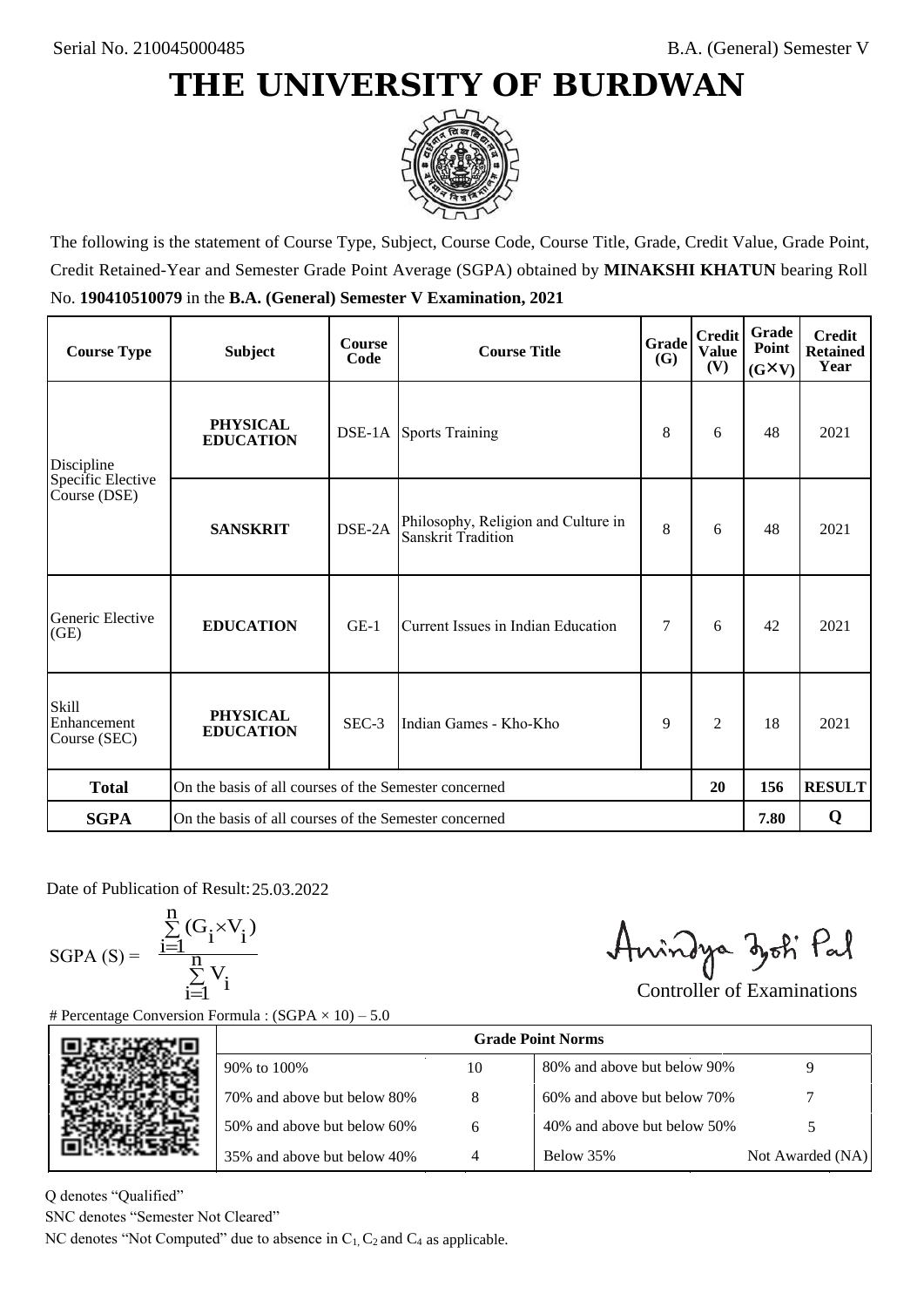

The following is the statement of Course Type, Subject, Course Code, Course Title, Grade, Credit Value, Grade Point, Credit Retained-Year and Semester Grade Point Average (SGPA) obtained by **MIR MD. NAZIRUDDIN** bearing Roll No. **190410510081** in the **B.A. (General) Semester V Examination, 2021**

| <b>Course Type</b>                          | <b>Subject</b>                                        | <b>Course</b><br>Code | <b>Course Title</b>                  | <b>Grade</b><br><b>(G)</b> | <b>Credit</b><br><b>Value</b><br>(V) | <b>Grade</b><br>Point<br>$(G\times V)$ | <b>Credit</b><br><b>Retained</b><br>Year |
|---------------------------------------------|-------------------------------------------------------|-----------------------|--------------------------------------|----------------------------|--------------------------------------|----------------------------------------|------------------------------------------|
| Discipline                                  | <b>BENGALI</b>                                        |                       | DSE-1A Unish Shataker Bangla Upanyas | <b>NA</b>                  | 6                                    | NA                                     |                                          |
| Specific Elective<br>Course (DSE)           | <b>PHILOSOPHY</b>                                     |                       | DSE-2A Philosophy of Religion        | 5                          | 6                                    | 30                                     | 2021                                     |
| Generic Elective<br>(GE)                    | <b>HISTORY</b>                                        | $GE-1$                | Women's Studies in India             | 5                          | 6                                    | 30                                     | 2021                                     |
| <b>Skill</b><br>Enhancement<br>Course (SEC) | <b>PHILOSOPHY</b>                                     | SEC-3                 | Philosophical Analysis               | 5                          | $\overline{2}$                       | 10                                     | 2021                                     |
| <b>Total</b>                                | On the basis of all courses of the Semester concerned |                       |                                      |                            | 20                                   |                                        | <b>RESULT</b>                            |
| <b>SGPA</b>                                 | On the basis of all courses of the Semester concerned |                       |                                      |                            |                                      |                                        | <b>SNC</b>                               |

Date of Publication of Result: 25,03,2022

 $SGPA(S) =$ 

$$
\frac{\sum\limits_{i=1}^n(G_i\times V_i)}{\sum\limits_{i=1}^nV_i}
$$

Amindya zoti Pal

| ate of Publication of Result: 25.03.2022<br>SGPA (S) = $\frac{\sum_{i=1}^{n} (G_i \times V_i)}{\sum_{i=1}^{n} V_i}$ | Percentage Conversion Formula : $(SGPA \times 10) - 5.0$                          |    | Aningya zoti Pal            | <b>Controller of Examinations</b> |
|---------------------------------------------------------------------------------------------------------------------|-----------------------------------------------------------------------------------|----|-----------------------------|-----------------------------------|
|                                                                                                                     |                                                                                   |    | <b>Grade Point Norms</b>    |                                   |
|                                                                                                                     | 90% to 100%                                                                       | 10 | 80% and above but below 90% | 9                                 |
|                                                                                                                     | 70% and above but below 80%                                                       | 8  | 60% and above but below 70% |                                   |
|                                                                                                                     | 50% and above but below 60%                                                       | 6  | 40% and above but below 50% | 5                                 |
|                                                                                                                     | 35% and above but below 40%                                                       | 4  | Below 35%                   | Not Awarded (NA)                  |
| denotes "Qualified"<br>NC denotes "Semester Not Cleared"                                                            | C denotes "Not Computed" due to absence in $C_1$ , $C_2$ and $C_4$ as applicable. |    |                             |                                   |

Q denotes "Qualified"

SNC denotes "Semester Not Cleared"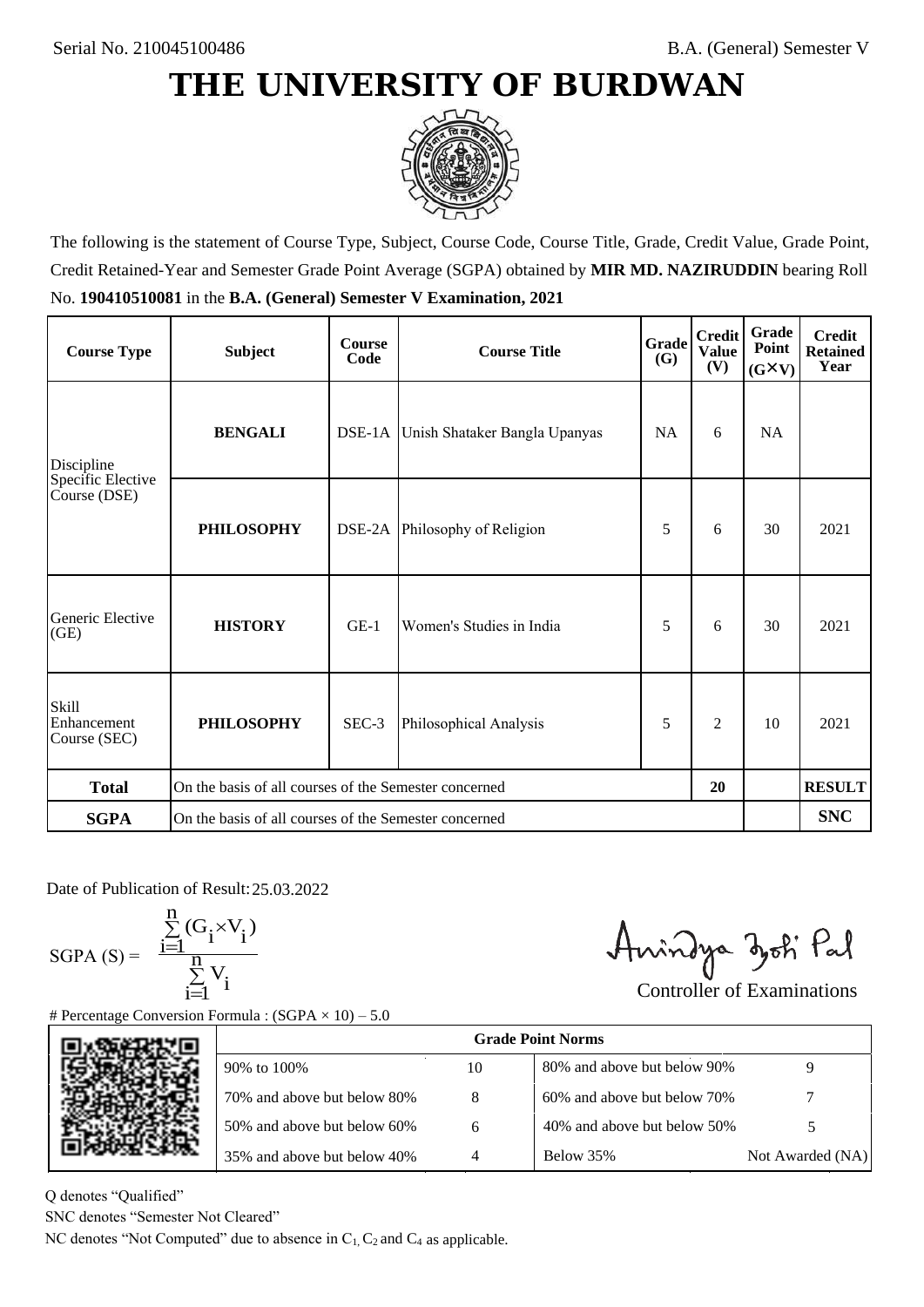

The following is the statement of Course Type, Subject, Course Code, Course Title, Grade, Credit Value, Grade Point, Credit Retained-Year and Semester Grade Point Average (SGPA) obtained by **MOLLIKA PAL** bearing Roll No. **190410510082** in the **B.A. (General) Semester V Examination, 2021**

| <b>Course Type</b>                          | <b>Subject</b>                                        | <b>Course</b><br>Code | <b>Course Title</b>                  | Grade<br>(G) | <b>Credit</b><br><b>Value</b><br>(V) | Grade<br>Point<br>$(G\times V)$ | <b>Credit</b><br><b>Retained</b><br>Year |
|---------------------------------------------|-------------------------------------------------------|-----------------------|--------------------------------------|--------------|--------------------------------------|---------------------------------|------------------------------------------|
| Discipline                                  | <b>BENGALI</b>                                        |                       | DSE-1A Unish Shataker Bangla Upanyas | 5            | 6                                    | 30                              | 2021                                     |
| Specific Elective<br>Course (DSE)           | <b>PHILOSOPHY</b>                                     |                       | DSE-2A Philosophy of Religion        | 6            | 6                                    | 36                              | 2021                                     |
| Generic Elective<br>(GE)                    | <b>HISTORY</b>                                        | $GE-1$                | Women's Studies in India             |              | 6                                    | 42                              | 2021                                     |
| <b>Skill</b><br>Enhancement<br>Course (SEC) | <b>PHILOSOPHY</b>                                     | SEC-3                 | Philosophical Analysis               | 7            | $\overline{c}$                       | 14                              | 2021                                     |
| <b>Total</b>                                | On the basis of all courses of the Semester concerned |                       |                                      |              | 20                                   | 122                             | <b>RESULT</b>                            |
| <b>SGPA</b>                                 | On the basis of all courses of the Semester concerned |                       |                                      |              |                                      | 6.10                            | Q                                        |

Date of Publication of Result: 25,03,2022

 $SGPA(S) =$ 

$$
\frac{\sum\limits_{i=1}^n(G_i\times V_i)}{\sum\limits_{i=1}^nV_i}
$$

Amindya zoti Pal

| ate of Publication of Result: 25.03.2022<br>GPA (S) = $\frac{\sum_{i=1}^{n} (G_i \times V_i)}{\sum_{i=1}^{n} V_i}$ | Percentage Conversion Formula : $(SGPA \times 10) - 5.0$                          |    | Aningya zoti Pal            | <b>Controller of Examinations</b> |
|--------------------------------------------------------------------------------------------------------------------|-----------------------------------------------------------------------------------|----|-----------------------------|-----------------------------------|
|                                                                                                                    |                                                                                   |    | <b>Grade Point Norms</b>    |                                   |
|                                                                                                                    | 90% to 100%                                                                       | 10 | 80% and above but below 90% | 9                                 |
|                                                                                                                    | 70% and above but below 80%                                                       | 8  | 60% and above but below 70% |                                   |
|                                                                                                                    | 50% and above but below 60%                                                       | 6  | 40% and above but below 50% | 5                                 |
|                                                                                                                    | 35% and above but below 40%                                                       | 4  | Below 35%                   | Not Awarded (NA)                  |
| denotes "Qualified"<br>NC denotes "Semester Not Cleared"                                                           | C denotes "Not Computed" due to absence in $C_1$ , $C_2$ and $C_4$ as applicable. |    |                             |                                   |

Q denotes "Qualified"

SNC denotes "Semester Not Cleared"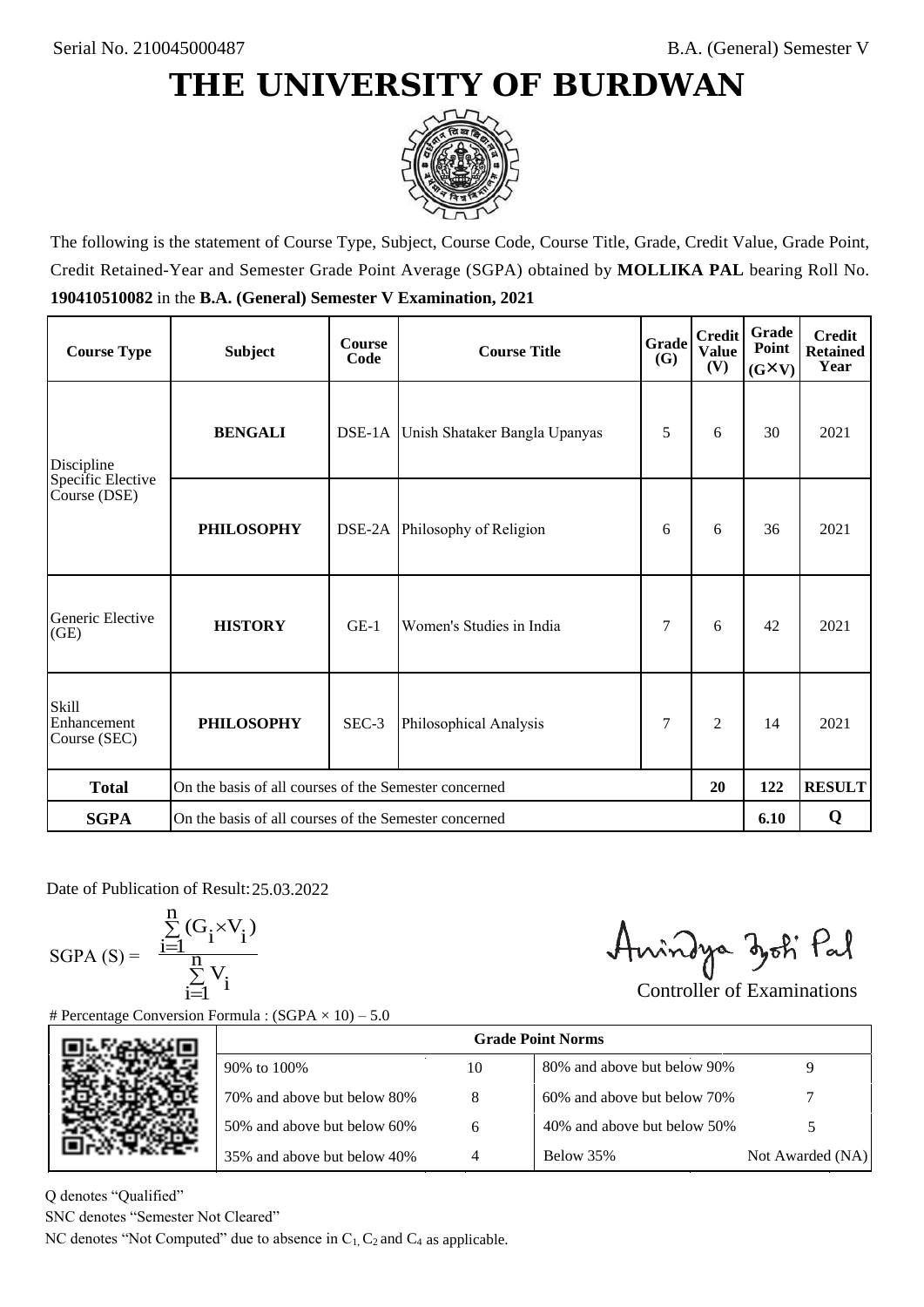

The following is the statement of Course Type, Subject, Course Code, Course Title, Grade, Credit Value, Grade Point, Credit Retained-Year and Semester Grade Point Average (SGPA) obtained by **MONIRA KHATUN** bearing Roll No. **190410510083** in the **B.A. (General) Semester V Examination, 2021**

| <b>Course Type</b>                          | <b>Subject</b>                                              | <b>Course</b><br>Code | Grade<br><b>Course Title</b>                        |        | <b>Credit</b><br><b>Value</b><br>(V) | Grade<br>Point<br>$(G\times V)$ | <b>Credit</b><br><b>Retained</b><br>Year |
|---------------------------------------------|-------------------------------------------------------------|-----------------------|-----------------------------------------------------|--------|--------------------------------------|---------------------------------|------------------------------------------|
| Discipline                                  | <b>BENGALI</b>                                              |                       | DSE-1A Unish Shataker Bangla Upanyas                | 5      | 6                                    | 30                              | 2021                                     |
| Specific Elective<br>Course (DSE)           | <b>POLITICAL</b><br><b>SCIENCE</b>                          |                       | <b>DSE-2A</b> Select Comparative Political Theories | $\tau$ | 6                                    | 42                              | 2021                                     |
| Generic Elective<br>(GE)                    | <b>HISTORY</b>                                              | $GE-1$                | Women's Studies in India                            | 6      | 6                                    | 36                              | 2021                                     |
| <b>Skill</b><br>Enhancement<br>Course (SEC) | <b>POLITICAL</b><br><b>SCIENCE</b>                          | SEC-3                 | Democratic Awareness Through<br>Legal Literacy      | 7      | $\overline{c}$                       | 14                              | 2021                                     |
| <b>Total</b>                                | On the basis of all courses of the Semester concerned<br>20 |                       |                                                     |        | 122                                  | <b>RESULT</b>                   |                                          |
| <b>SGPA</b>                                 | On the basis of all courses of the Semester concerned       |                       |                                                     |        |                                      | 6.10                            | Q                                        |

Date of Publication of Result: 25,03,2022

SGPA  $(S) = \frac{1}{1}$ 

$$
\frac{\sum\limits_{i=1}^{n} (G_i \times V_i)}{\sum\limits_{i=1}^{n} V_i}
$$

Amindya zoti Pal

| ate of Publication of Result: 25.03.2022<br>GPA (S) = $\frac{\sum_{i=1}^{n} (G_i \times V_i)}{\sum_{i=1}^{n} V_i}$ |                                                                                   |    | Aningya zoti Pal            | <b>Controller of Examinations</b> |
|--------------------------------------------------------------------------------------------------------------------|-----------------------------------------------------------------------------------|----|-----------------------------|-----------------------------------|
|                                                                                                                    | Percentage Conversion Formula : $(SGPA \times 10) - 5.0$                          |    |                             |                                   |
|                                                                                                                    |                                                                                   |    | <b>Grade Point Norms</b>    |                                   |
|                                                                                                                    | 90% to 100%                                                                       | 10 | 80% and above but below 90% | 9                                 |
|                                                                                                                    | 70% and above but below 80%                                                       | 8  | 60% and above but below 70% |                                   |
|                                                                                                                    | 50% and above but below 60%                                                       | 6  | 40% and above but below 50% | 5                                 |
|                                                                                                                    | 35% and above but below 40%                                                       | 4  | Below 35%                   | Not Awarded (NA)                  |
| denotes "Qualified"                                                                                                |                                                                                   |    |                             |                                   |
| NC denotes "Semester Not Cleared"                                                                                  |                                                                                   |    |                             |                                   |
|                                                                                                                    | C denotes "Not Computed" due to absence in $C_1$ , $C_2$ and $C_4$ as applicable. |    |                             |                                   |

Q denotes "Qualified"

SNC denotes "Semester Not Cleared"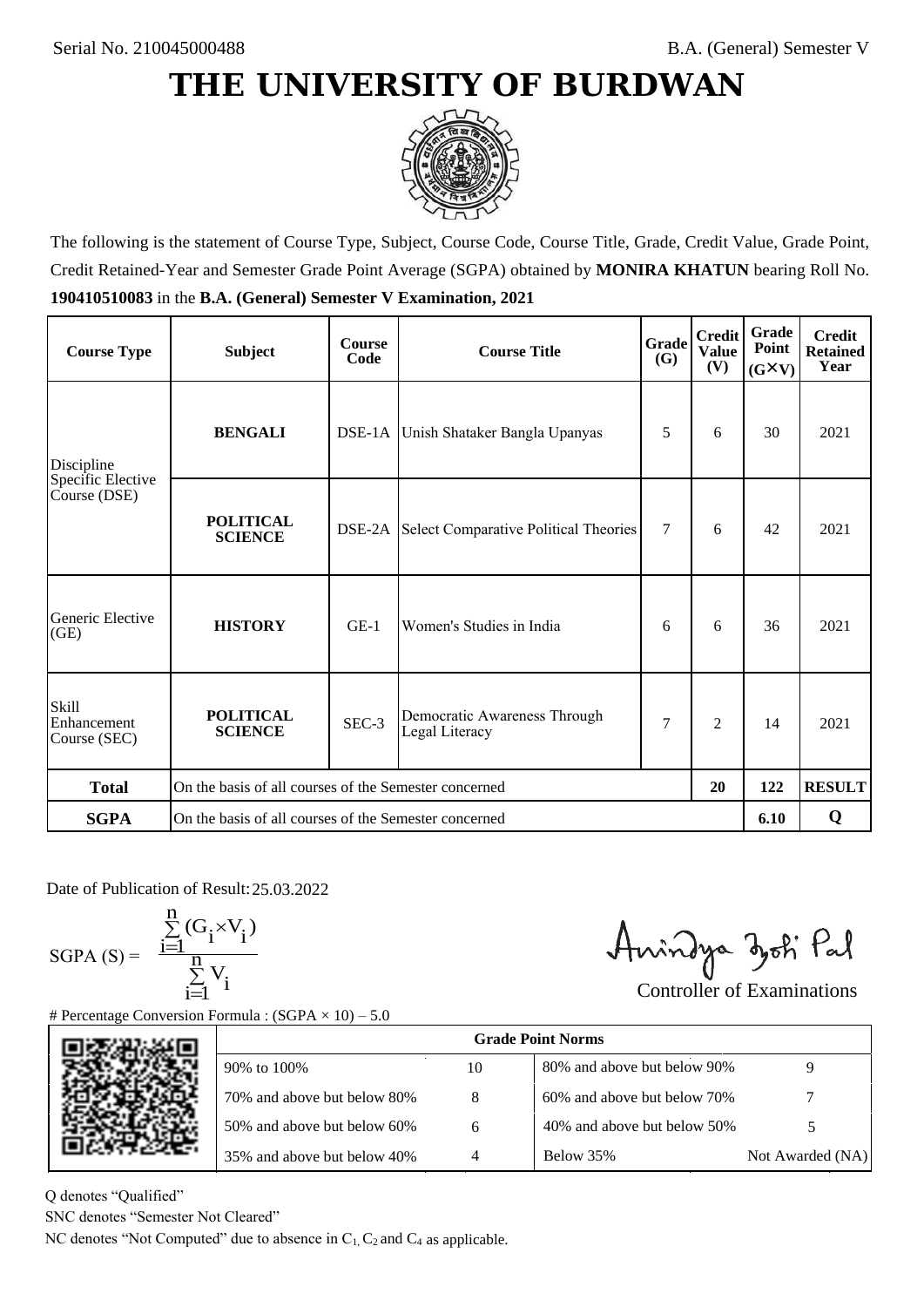

The following is the statement of Course Type, Subject, Course Code, Course Title, Grade, Credit Value, Grade Point, Credit Retained-Year and Semester Grade Point Average (SGPA) obtained by **MONISHA NANDI** bearing Roll No. **190410510084** in the **B.A. (General) Semester V Examination, 2021**

| <b>Course Type</b>                          | <b>Subject</b>                                              | <b>Course</b><br>Code | <b>Course Title</b>                                       | Grade<br>(G) | <b>Credit</b><br><b>Value</b><br>(V) | Grade<br>Point<br>$(G\times V)$ | <b>Credit</b><br><b>Retained</b><br>Year |
|---------------------------------------------|-------------------------------------------------------------|-----------------------|-----------------------------------------------------------|--------------|--------------------------------------|---------------------------------|------------------------------------------|
| Discipline                                  | <b>BENGALI</b>                                              |                       | DSE-1A Unish Shataker Bangla Upanyas                      | 5            | 6                                    | 30                              | 2021                                     |
| Specific Elective<br>Course (DSE)           | <b>SANSKRIT</b>                                             | DSE-2A                | Philosophy, Religion and Culture in<br>Sanskrit Tradition | 8            | 6                                    | 48                              | 2021                                     |
| Generic Elective<br>(GE)                    | <b>HISTORY</b>                                              | $GE-1$                | Women's Studies in India                                  | 7            | 6                                    | 42                              | 2021                                     |
| <b>Skill</b><br>Enhancement<br>Course (SEC) | <b>SANSKRIT</b>                                             | SEC-3                 | Basic Sanskrit - Part-II                                  | 9            | 2                                    | 18                              | 2021                                     |
| <b>Total</b>                                | On the basis of all courses of the Semester concerned<br>20 |                       |                                                           | 138          | <b>RESULT</b>                        |                                 |                                          |
| <b>SGPA</b>                                 | On the basis of all courses of the Semester concerned       |                       |                                                           |              |                                      | 6.90                            | Q                                        |

Date of Publication of Result: 25.03.2022

 $SGPA(S) =$ 

$$
\frac{\sum\limits_{i=1}^n(G_i\times V_i)}{\sum\limits_{i=1}^nV_i}
$$

Amindya zoti Pal

| ate of Publication of Result: 25.03.2022<br>GPA (S) = $\frac{\sum_{i=1}^{n} (G_i \times V_i)}{\sum_{i=1}^{n} V_i}$ | Percentage Conversion Formula : $(SGPA \times 10) - 5.0$                          |    | Aningya zoti Pal            | <b>Controller of Examinations</b> |
|--------------------------------------------------------------------------------------------------------------------|-----------------------------------------------------------------------------------|----|-----------------------------|-----------------------------------|
|                                                                                                                    |                                                                                   |    | <b>Grade Point Norms</b>    |                                   |
|                                                                                                                    | 90% to 100%                                                                       | 10 | 80% and above but below 90% | 9                                 |
|                                                                                                                    | 70% and above but below 80%                                                       | 8  | 60% and above but below 70% |                                   |
|                                                                                                                    | 50% and above but below 60%                                                       | 6  | 40% and above but below 50% | 5                                 |
|                                                                                                                    | 35% and above but below 40%                                                       | 4  | Below 35%                   | Not Awarded (NA)                  |
| denotes "Qualified"<br>NC denotes "Semester Not Cleared"                                                           | C denotes "Not Computed" due to absence in $C_1$ , $C_2$ and $C_4$ as applicable. |    |                             |                                   |

Q denotes "Qualified"

SNC denotes "Semester Not Cleared"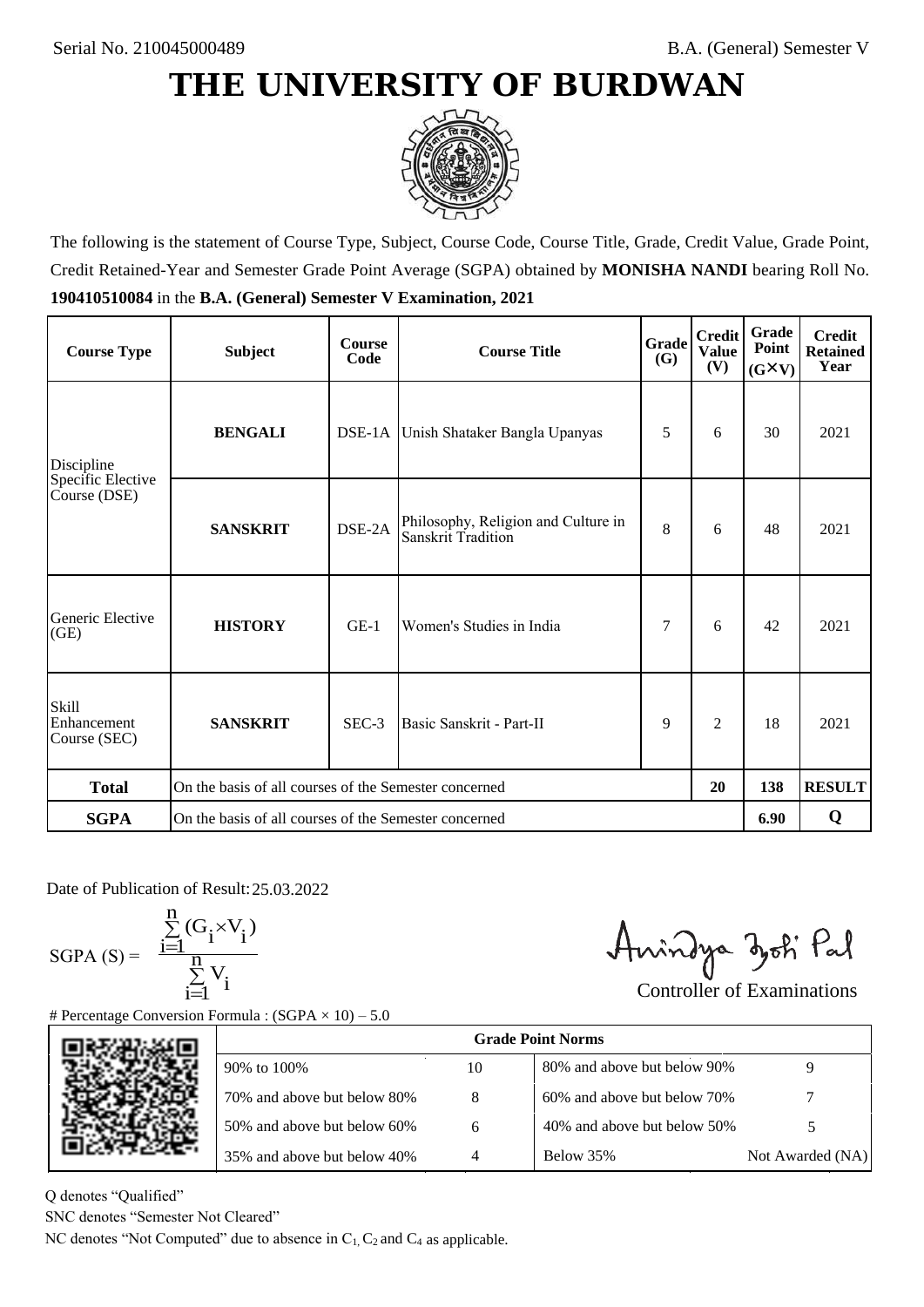

The following is the statement of Course Type, Subject, Course Code, Course Title, Grade, Credit Value, Grade Point, Credit Retained-Year and Semester Grade Point Average (SGPA) obtained by **MONOSIJ MONDAL** bearing Roll No. **190410510085** in the **B.A. (General) Semester V Examination, 2021**

| <b>Course Type</b>                          | <b>Subject</b>                                              | <b>Course</b><br>Code | Grade<br><b>Course Title</b>                                |   | <b>Credit</b><br><b>Value</b><br>(V) | Grade<br>Point<br>$(G\times V)$ | <b>Credit</b><br><b>Retained</b><br>Year |
|---------------------------------------------|-------------------------------------------------------------|-----------------------|-------------------------------------------------------------|---|--------------------------------------|---------------------------------|------------------------------------------|
| Discipline                                  | <b>PHYSICAL</b><br><b>EDUCATION</b>                         | DSE-1A                | Tests, Measurements and Evaluation<br>in Physical Education | 9 | 6                                    | 54                              | 2021                                     |
| Specific Elective<br>Course (DSE)           | <b>SANSKRIT</b>                                             | DSE-2A                | Philosophy, Religion and Culture in<br>Sanskrit Tradition   | 8 | 6                                    | 48                              | 2021                                     |
| Generic Elective<br>(GE)                    | <b>HISTORY</b>                                              | $GE-1$                | Women's Studies in India                                    |   | 6                                    | 42                              | 2021                                     |
| <b>Skill</b><br>Enhancement<br>Course (SEC) | <b>SANSKRIT</b>                                             | SEC-3                 | Basic Sanskrit - Part-II                                    | 9 | $\overline{c}$                       | 18                              | 2021                                     |
| <b>Total</b>                                | On the basis of all courses of the Semester concerned<br>20 |                       |                                                             |   | 162                                  | <b>RESULT</b>                   |                                          |
| <b>SGPA</b>                                 | On the basis of all courses of the Semester concerned       |                       |                                                             |   |                                      | 8.10                            | Q                                        |

Date of Publication of Result: 25,03,2022

SGPA  $(S) = \frac{1}{1}$ 

$$
\frac{\sum_{i=1}^{n} (G_i \times V_i)}{\sum_{i=1}^{n} V_i}
$$

Amindya zoti Pal

| ate of Publication of Result: 25.03.2022<br>GPA (S) = $\frac{\sum_{i=1}^{n} (G_i \times V_i)}{\sum_{i=1}^{n} V_i}$ |                                                                                   |    | Aningya zoti Pal            | <b>Controller of Examinations</b> |
|--------------------------------------------------------------------------------------------------------------------|-----------------------------------------------------------------------------------|----|-----------------------------|-----------------------------------|
|                                                                                                                    | Percentage Conversion Formula : $(SGPA \times 10) - 5.0$                          |    |                             |                                   |
|                                                                                                                    |                                                                                   |    | <b>Grade Point Norms</b>    |                                   |
|                                                                                                                    | 90% to 100%                                                                       | 10 | 80% and above but below 90% | 9                                 |
|                                                                                                                    | 70% and above but below 80%                                                       | 8  | 60% and above but below 70% |                                   |
|                                                                                                                    | 50% and above but below 60%                                                       | 6  | 40% and above but below 50% | 5                                 |
|                                                                                                                    | 35% and above but below 40%                                                       | 4  | Below 35%                   | Not Awarded (NA)                  |
| denotes "Qualified"<br>NC denotes "Semester Not Cleared"                                                           |                                                                                   |    |                             |                                   |
|                                                                                                                    | C denotes "Not Computed" due to absence in $C_1$ , $C_2$ and $C_4$ as applicable. |    |                             |                                   |

Q denotes "Qualified"

SNC denotes "Semester Not Cleared"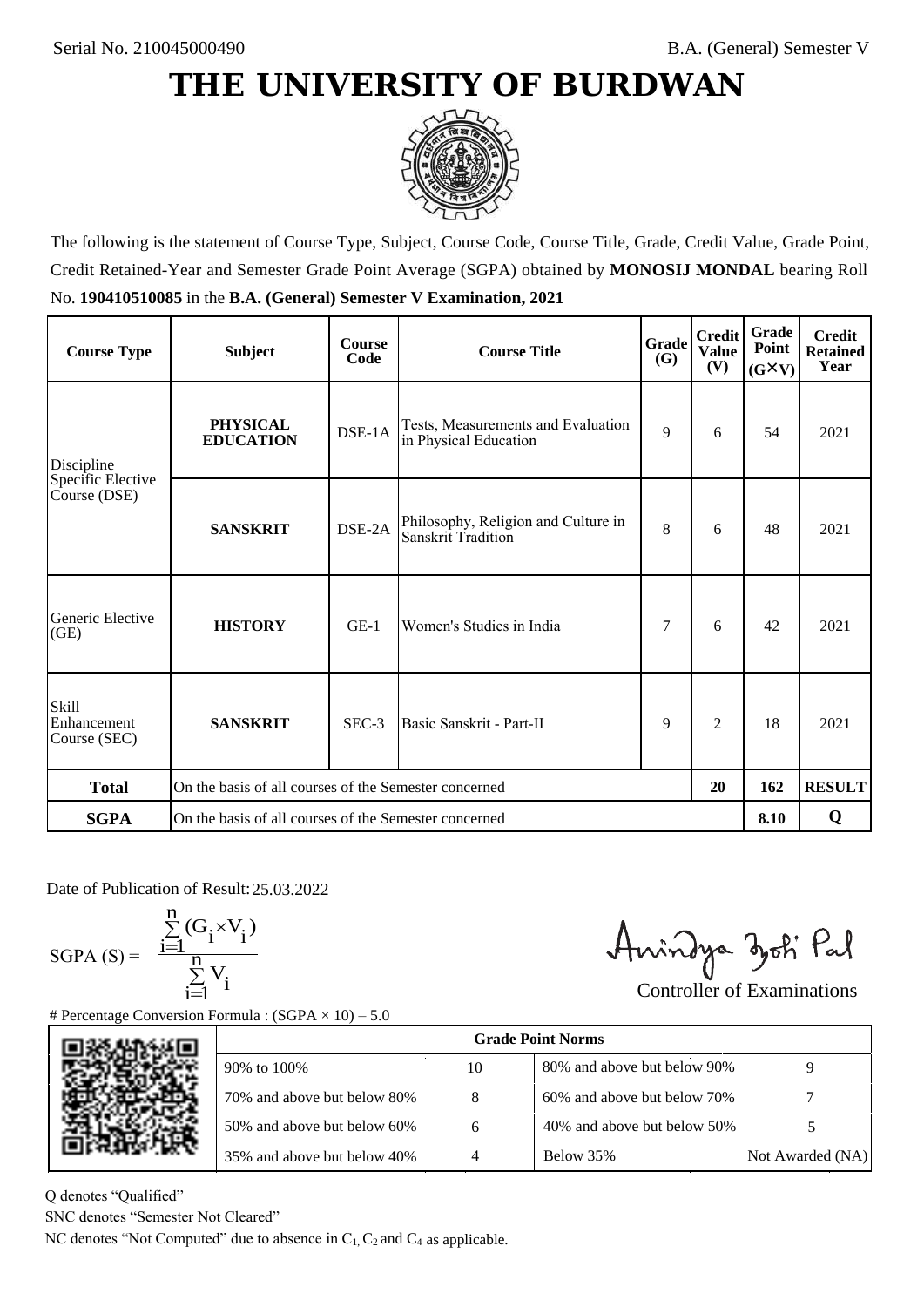

The following is the statement of Course Type, Subject, Course Code, Course Title, Grade, Credit Value, Grade Point, Credit Retained-Year and Semester Grade Point Average (SGPA) obtained by **MOSTAKIM MALLICK** bearing Roll No. **190410510086** in the **B.A. (General) Semester V Examination, 2021**

| <b>Course Type</b>                          | <b>Subject</b>                                              | <b>Course</b><br>Code | Grade<br><b>Course Title</b><br><b>(G)</b>          |     | <b>Credit</b><br><b>Value</b><br>(V) | Grade<br>Point<br>$(G\times V)$ | <b>Credit</b><br><b>Retained</b><br>Year |
|---------------------------------------------|-------------------------------------------------------------|-----------------------|-----------------------------------------------------|-----|--------------------------------------|---------------------------------|------------------------------------------|
| Discipline                                  | <b>POLITICAL</b><br><b>SCIENCE</b>                          |                       | <b>DSE-1A</b> Select Comparative Political Theories | 5   | 6                                    | 30                              | 2021                                     |
| Specific Elective<br>Course (DSE)           | <b>BENGALI</b>                                              | DSE-2A                | Unish Shataker Bangla Upanyas                       | 4   | 6                                    | 24                              | 2021                                     |
| Generic Elective<br>(GE)                    | <b>HISTORY</b>                                              | $GE-1$                | Women's Studies in India                            | 6   | 6                                    | 36                              | 2021                                     |
| <b>Skill</b><br>Enhancement<br>Course (SEC) | <b>POLITICAL</b><br><b>SCIENCE</b>                          | SEC-3                 | Democratic Awareness Through<br>Legal Literacy      | 6   | $\overline{c}$                       | 12                              | 2021                                     |
| <b>Total</b>                                | On the basis of all courses of the Semester concerned<br>20 |                       |                                                     | 102 | <b>RESULT</b>                        |                                 |                                          |
| <b>SGPA</b>                                 | On the basis of all courses of the Semester concerned       |                       |                                                     |     |                                      | 5.10                            | Q                                        |

Date of Publication of Result: 25,03,2022

SGPA  $(S) = \frac{1}{1}$ 

$$
\frac{\sum_{i=1}^{n} (G_i \times V_i)}{\sum_{i=1}^{n} V_i}
$$

Amindya zoti Pal

| ate of Publication of Result: 25.03.2022<br>GPA (S) = $\frac{\sum_{i=1}^{n} (G_i \times V_i)}{\sum_{i=1}^{n} V_i}$ | Percentage Conversion Formula : $(SGPA \times 10) - 5.0$                          |    | Aningya zoti Pal            | <b>Controller of Examinations</b> |
|--------------------------------------------------------------------------------------------------------------------|-----------------------------------------------------------------------------------|----|-----------------------------|-----------------------------------|
|                                                                                                                    |                                                                                   |    | <b>Grade Point Norms</b>    |                                   |
|                                                                                                                    | 90% to 100%                                                                       | 10 | 80% and above but below 90% | 9                                 |
|                                                                                                                    | 70% and above but below 80%                                                       | 8  | 60% and above but below 70% |                                   |
|                                                                                                                    | 50% and above but below 60%                                                       | 6  | 40% and above but below 50% | 5                                 |
|                                                                                                                    | 35% and above but below 40%                                                       | 4  | Below 35%                   | Not Awarded (NA)                  |
| denotes "Qualified"<br>NC denotes "Semester Not Cleared"                                                           | C denotes "Not Computed" due to absence in $C_1$ , $C_2$ and $C_4$ as applicable. |    |                             |                                   |

Q denotes "Qualified"

SNC denotes "Semester Not Cleared"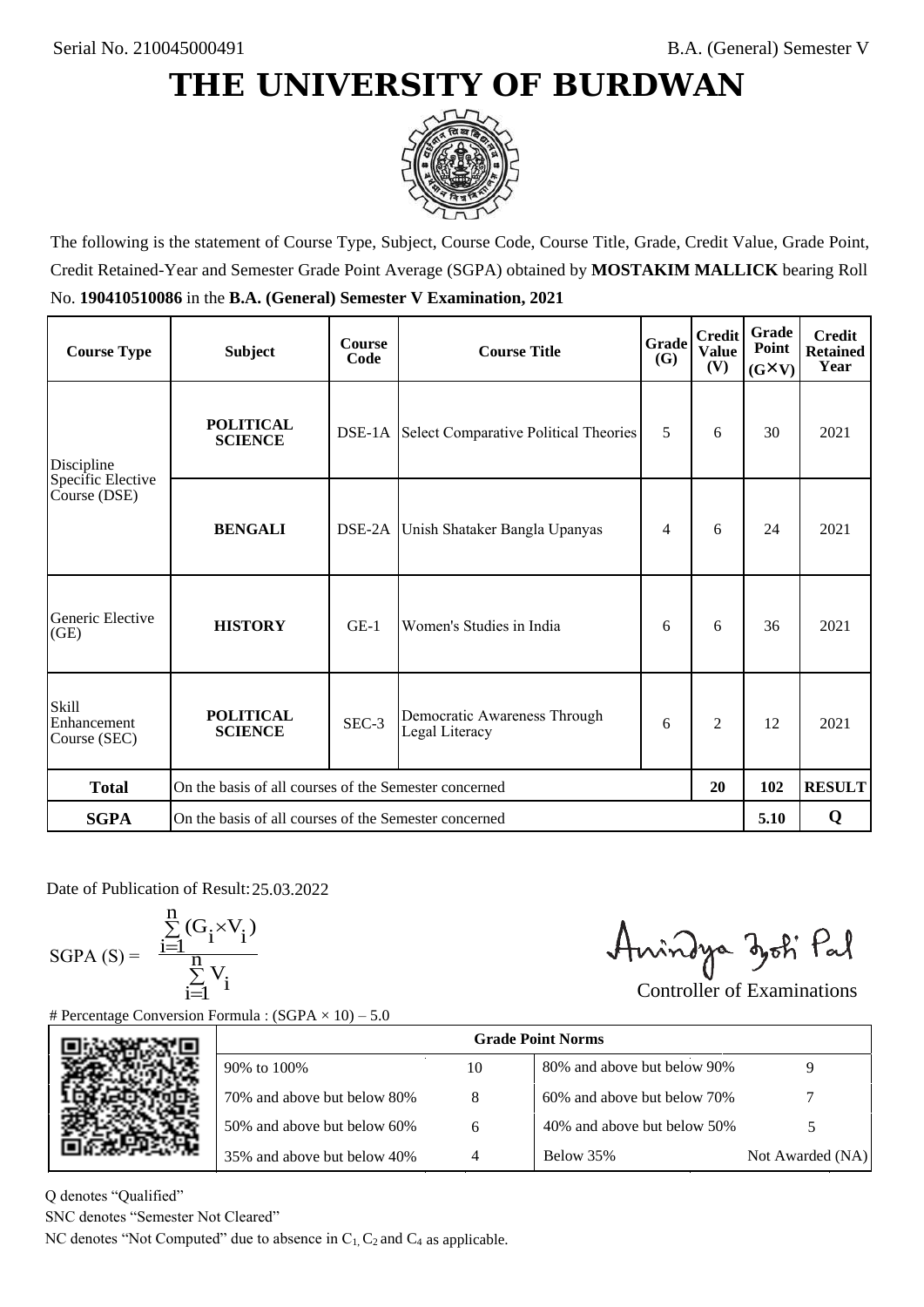

The following is the statement of Course Type, Subject, Course Code, Course Title, Grade, Credit Value, Grade Point, Credit Retained-Year and Semester Grade Point Average (SGPA) obtained by **MOUMITA ROY** bearing Roll No. **190410510088** in the **B.A. (General) Semester V Examination, 2021**

| <b>Course Type</b>                          | <b>Subject</b>                                              | <b>Course</b><br>Code | Grade<br><b>Course Title</b><br><b>(G)</b>          |        | <b>Credit</b><br><b>Value</b><br>(V) | Grade<br>Point<br>$(G\times V)$ | <b>Credit</b><br><b>Retained</b><br>Year |
|---------------------------------------------|-------------------------------------------------------------|-----------------------|-----------------------------------------------------|--------|--------------------------------------|---------------------------------|------------------------------------------|
| <b>BENGALI</b><br>Discipline                |                                                             |                       | DSE-1A Unish Shataker Bangla Upanyas                | 6      | 6                                    | 36                              | 2021                                     |
| Specific Elective<br>Course (DSE)           | <b>POLITICAL</b><br><b>SCIENCE</b>                          |                       | <b>DSE-2A</b> Select Comparative Political Theories | $\tau$ | 6                                    | 42                              | 2021                                     |
| Generic Elective<br>(GE)                    | <b>HISTORY</b>                                              | $GE-1$                | Women's Studies in India                            | 7      | 6                                    | 42                              | 2021                                     |
| <b>Skill</b><br>Enhancement<br>Course (SEC) | <b>POLITICAL</b><br><b>SCIENCE</b>                          | SEC-3                 | Democratic Awareness Through<br>Legal Literacy      | 8      | $\overline{c}$                       | 16                              | 2021                                     |
| <b>Total</b>                                | On the basis of all courses of the Semester concerned<br>20 |                       |                                                     |        | 136                                  | <b>RESULT</b>                   |                                          |
| <b>SGPA</b>                                 | On the basis of all courses of the Semester concerned       |                       |                                                     |        |                                      | 6.80                            | Q                                        |

Date of Publication of Result: 25,03,2022

SGPA  $(S) = \frac{1}{1}$ 

$$
\frac{\sum\limits_{i=1}^{n} (G_i \times V_i)}{\sum\limits_{i=1}^{n} V_i}
$$

Amindya zoti Pal

| ate of Publication of Result: 25.03.2022<br>GPA (S) = $\frac{\sum_{i=1}^{n} (G_i \times V_i)}{\sum_{i=1}^{n} V_i}$ | Percentage Conversion Formula : $(SGPA \times 10) - 5.0$                          |    | Aningya zoti Pal            | <b>Controller of Examinations</b> |
|--------------------------------------------------------------------------------------------------------------------|-----------------------------------------------------------------------------------|----|-----------------------------|-----------------------------------|
|                                                                                                                    |                                                                                   |    | <b>Grade Point Norms</b>    |                                   |
|                                                                                                                    | 90% to 100%                                                                       | 10 | 80% and above but below 90% | 9                                 |
|                                                                                                                    | 70% and above but below 80%                                                       | 8  | 60% and above but below 70% |                                   |
|                                                                                                                    | 50% and above but below 60%                                                       | 6  | 40% and above but below 50% | 5                                 |
|                                                                                                                    | 35% and above but below 40%                                                       | 4  | Below 35%                   | Not Awarded (NA)                  |
| denotes "Qualified"<br>NC denotes "Semester Not Cleared"                                                           | C denotes "Not Computed" due to absence in $C_1$ , $C_2$ and $C_4$ as applicable. |    |                             |                                   |

Q denotes "Qualified"

SNC denotes "Semester Not Cleared"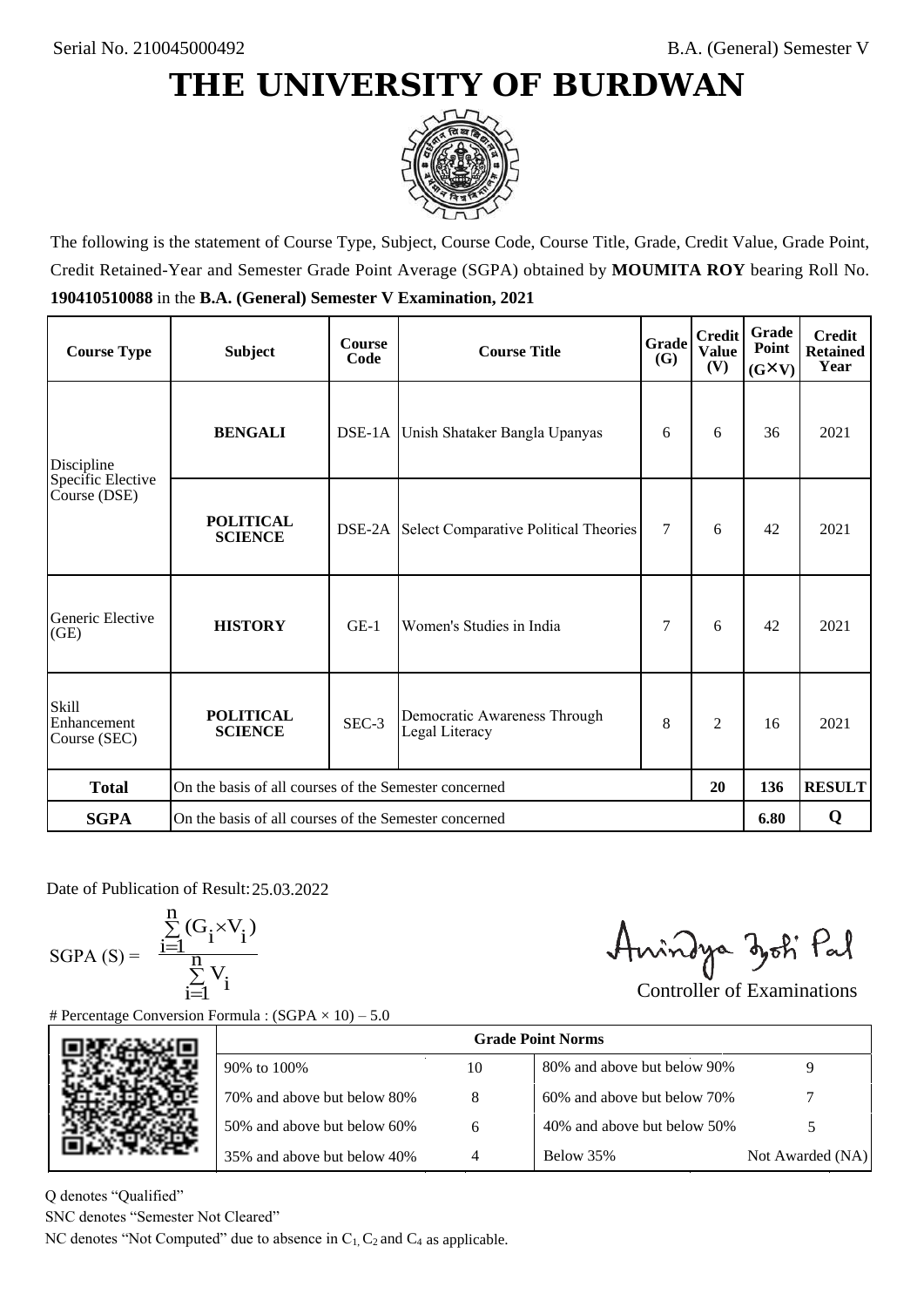

The following is the statement of Course Type, Subject, Course Code, Course Title, Grade, Credit Value, Grade Point, Credit Retained-Year and Semester Grade Point Average (SGPA) obtained by **MOUSUMI KHAUN** bearing Roll No. **190410510089** in the **B.A. (General) Semester V Examination, 2021**

| <b>Course Type</b>                          | <b>Subject</b>                                        | <b>Course</b><br>Code | Grade<br><b>Course Title</b>            |   | <b>Credit</b><br><b>Value</b><br>(V) | Grade<br>Point<br>$(G\times V)$ | <b>Credit</b><br><b>Retained</b><br>Year |
|---------------------------------------------|-------------------------------------------------------|-----------------------|-----------------------------------------|---|--------------------------------------|---------------------------------|------------------------------------------|
| Discipline                                  | <b>BENGALI</b>                                        |                       | DSE-1A Unish Shataker Bangla Upanyas    | 5 | 6                                    | 30                              | 2021                                     |
| Specific Elective<br>Course (DSE)           | <b>EDUCATION</b>                                      | DSE-2A                | <b>Great Educators</b>                  | 4 | 6                                    | 24                              | 2021                                     |
| Generic Elective<br>(GE)                    | <b>HISTORY</b>                                        | $GE-1$                | Women's Studies in India                | 5 | 6                                    | 30                              | 2021                                     |
| <b>Skill</b><br>Enhancement<br>Course (SEC) | <b>EDUCATION</b>                                      | SEC-3                 | Educational Guidance and<br>Counselling | 7 | $\overline{c}$                       | 14                              | 2021                                     |
| <b>Total</b>                                | On the basis of all courses of the Semester concerned |                       |                                         |   | 20                                   | 98                              | <b>RESULT</b>                            |
| <b>SGPA</b>                                 | On the basis of all courses of the Semester concerned |                       |                                         |   |                                      | 4.90                            | Q                                        |

Date of Publication of Result: 25,03,2022

SGPA  $(S) = \frac{1-1}{1}$ 

$$
\frac{\sum\limits_{i=1}^{n} (G_i \times V_i)}{\sum\limits_{i=1}^{n} V_i}
$$

Amindya zoti Pal

| ate of Publication of Result: 25.03.2022<br>GPA (S) = $\frac{\sum_{i=1}^{n} (G_i \times V_i)}{\sum_{i=1}^{n} V_i}$ |                                                                                   |    | Aningya zoti Pal            | <b>Controller of Examinations</b> |
|--------------------------------------------------------------------------------------------------------------------|-----------------------------------------------------------------------------------|----|-----------------------------|-----------------------------------|
|                                                                                                                    | Percentage Conversion Formula : $(SGPA \times 10) - 5.0$                          |    | <b>Grade Point Norms</b>    |                                   |
|                                                                                                                    |                                                                                   |    |                             |                                   |
|                                                                                                                    | 90% to 100%                                                                       | 10 | 80% and above but below 90% | 9                                 |
|                                                                                                                    | 70% and above but below 80%                                                       | 8  | 60% and above but below 70% |                                   |
|                                                                                                                    | 50% and above but below 60%                                                       | 6  | 40% and above but below 50% | 5                                 |
|                                                                                                                    | 35% and above but below 40%                                                       | 4  | Below 35%                   | Not Awarded (NA)                  |
| denotes "Qualified"                                                                                                |                                                                                   |    |                             |                                   |
| NC denotes "Semester Not Cleared"                                                                                  |                                                                                   |    |                             |                                   |
|                                                                                                                    | C denotes "Not Computed" due to absence in $C_1$ , $C_2$ and $C_4$ as applicable. |    |                             |                                   |

Q denotes "Qualified"

SNC denotes "Semester Not Cleared"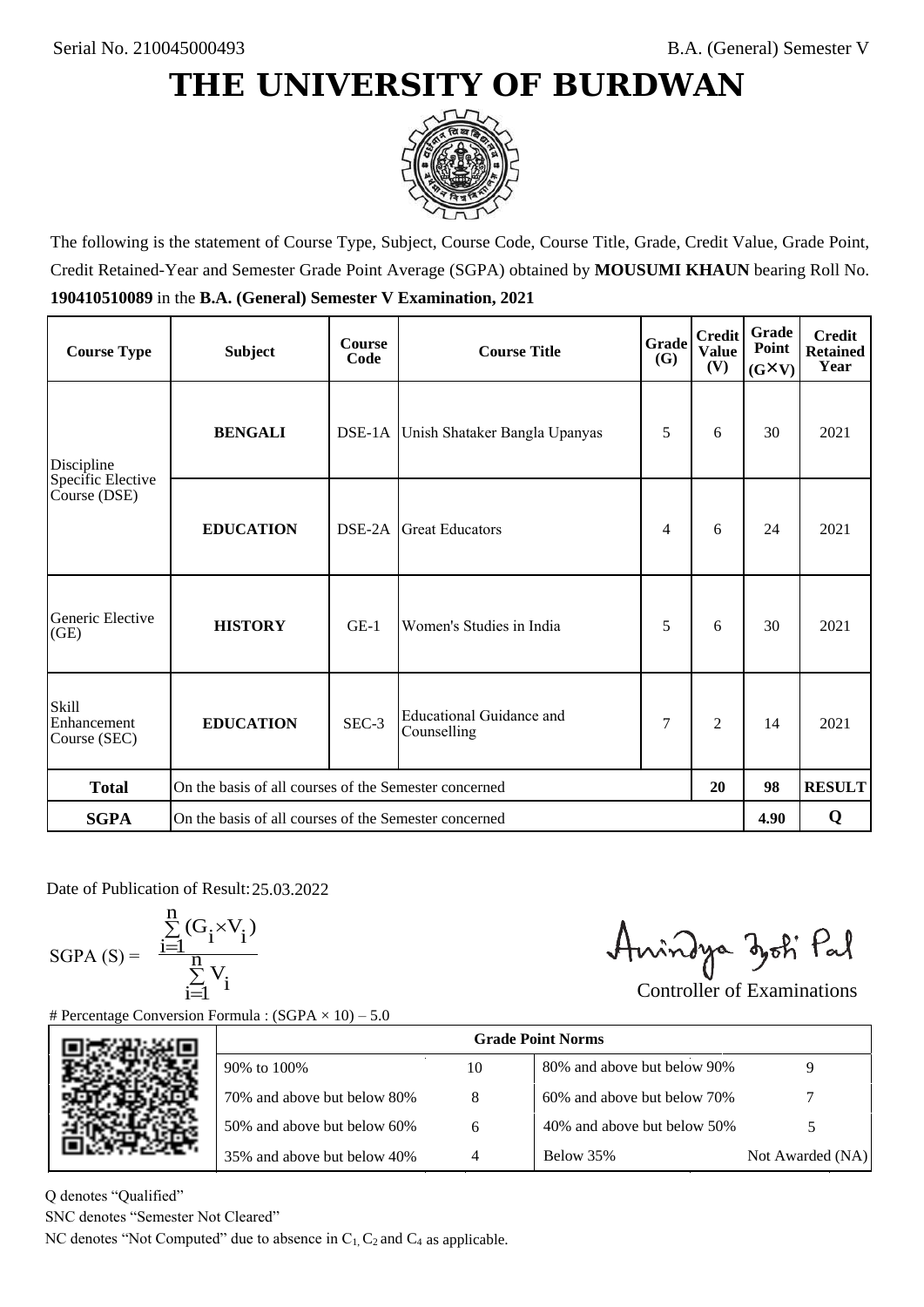

The following is the statement of Course Type, Subject, Course Code, Course Title, Grade, Credit Value, Grade Point, Credit Retained-Year and Semester Grade Point Average (SGPA) obtained by **MOUSUMI KUSHMETE** bearing Roll No. **190410510090** in the **B.A. (General) Semester V Examination, 2021**

| <b>Course Type</b>                          | <b>Subject</b>                                        | <b>Course</b><br>Code | <b>Grade</b><br><b>Course Title</b><br><b>(G)</b> |   | <b>Credit</b><br><b>Value</b><br>(V) | Grade<br>Point<br>$(G\times V)$ | <b>Credit</b><br><b>Retained</b><br>Year |
|---------------------------------------------|-------------------------------------------------------|-----------------------|---------------------------------------------------|---|--------------------------------------|---------------------------------|------------------------------------------|
| Discipline                                  | <b>BENGALI</b>                                        |                       | DSE-1A Unish Shataker Bangla Upanyas              | 4 | 6                                    | 24                              | 2021                                     |
| Specific Elective<br>Course (DSE)           | <b>EDUCATION</b>                                      | DSE-2A                | <b>Great Educators</b>                            | 6 | 6                                    | 36                              | 2021                                     |
| Generic Elective<br>(GE)                    | <b>HISTORY</b>                                        | $GE-1$                | Women's Studies in India                          | 6 | 6                                    | 36                              | 2021                                     |
| <b>Skill</b><br>Enhancement<br>Course (SEC) | <b>EDUCATION</b>                                      | SEC-3                 | Educational Guidance and<br>Counselling           |   | $\overline{c}$                       | 16                              | 2021                                     |
| <b>Total</b>                                | On the basis of all courses of the Semester concerned |                       |                                                   |   | 20                                   | 112                             | <b>RESULT</b>                            |
| <b>SGPA</b>                                 | On the basis of all courses of the Semester concerned |                       |                                                   |   |                                      | 5.60                            | Q                                        |

Date of Publication of Result: 25,03,2022

SGPA  $(S) = \frac{1-1}{1}$ 

$$
\frac{\sum\limits_{i=1}^{n}(G_{i}\times V_{i})}{\sum\limits_{i=1}^{n}V_{i}}
$$

Amindya zoti Pal

| ate of Publication of Result: 25.03.2022<br>GPA (S) = $\frac{\sum_{i=1}^{n} (G_i \times V_i)}{\sum_{i=1}^{n} V_i}$ |                                                                                   |    | Aningya zoti Pal            | <b>Controller of Examinations</b> |
|--------------------------------------------------------------------------------------------------------------------|-----------------------------------------------------------------------------------|----|-----------------------------|-----------------------------------|
|                                                                                                                    | Percentage Conversion Formula : $(SGPA \times 10) - 5.0$                          |    | <b>Grade Point Norms</b>    |                                   |
|                                                                                                                    | 90% to 100%                                                                       | 10 | 80% and above but below 90% | 9                                 |
|                                                                                                                    | 70% and above but below 80%                                                       | 8  | 60% and above but below 70% |                                   |
|                                                                                                                    | 50% and above but below 60%                                                       | 6  | 40% and above but below 50% | 5                                 |
|                                                                                                                    | 35% and above but below 40%                                                       | 4  | Below 35%                   | Not Awarded (NA)                  |
| denotes "Qualified"<br>NC denotes "Semester Not Cleared"                                                           | C denotes "Not Computed" due to absence in $C_1$ , $C_2$ and $C_4$ as applicable. |    |                             |                                   |

Q denotes "Qualified"

SNC denotes "Semester Not Cleared"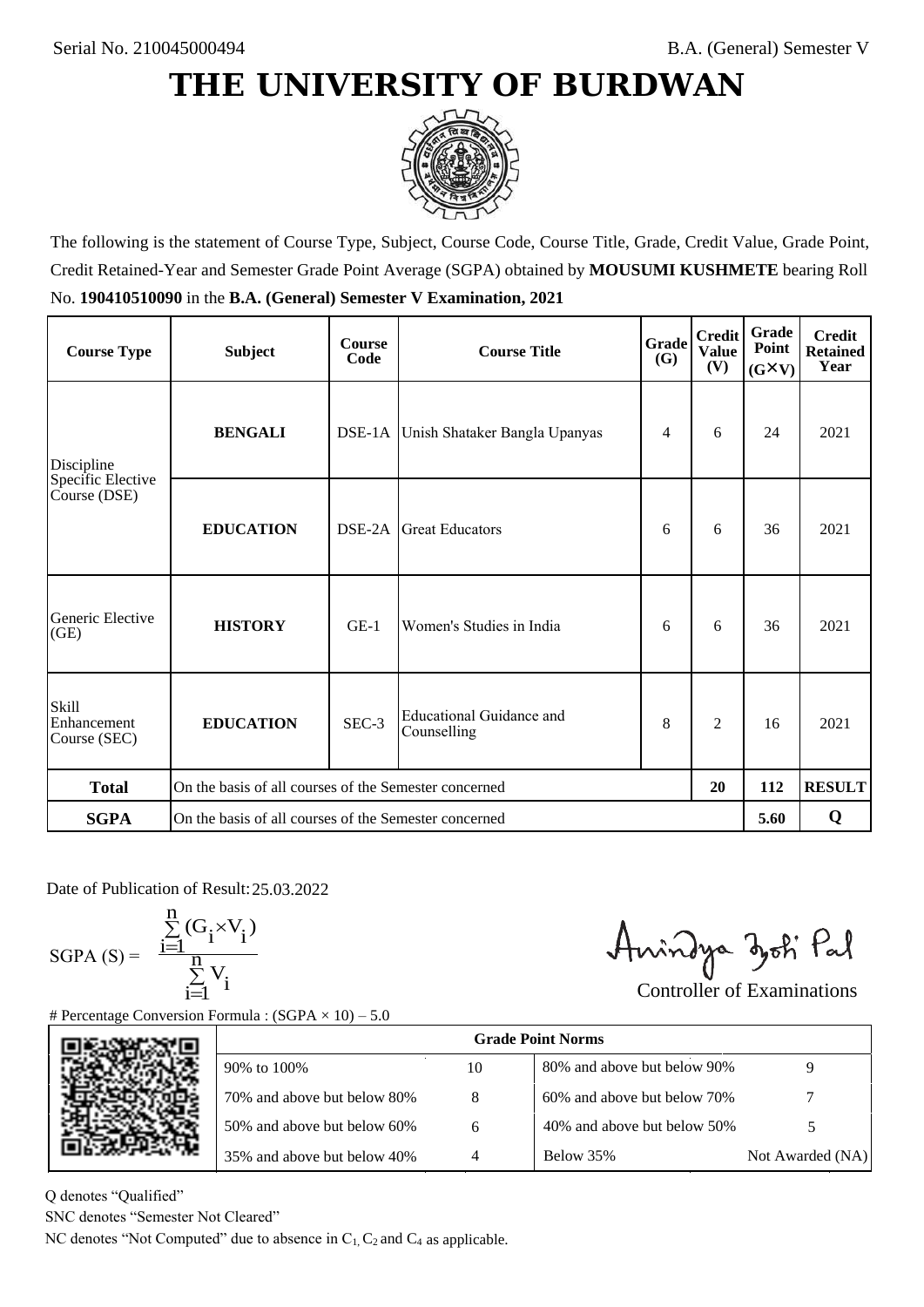

The following is the statement of Course Type, Subject, Course Code, Course Title, Grade, Credit Value, Grade Point, Credit Retained-Year and Semester Grade Point Average (SGPA) obtained by **NAROTTAM GAIN** bearing Roll No. **190410510093** in the **B.A. (General) Semester V Examination, 2021**

| <b>Course Type</b>                          | <b>Subject</b>                                              | <b>Course</b><br>Code | <b>Course Title</b>                                 | Grade<br>(G) | <b>Credit</b><br><b>Value</b><br>(V) | <b>Grade</b><br>Point<br>$(G\times V)$ | <b>Credit</b><br><b>Retained</b><br>Year |
|---------------------------------------------|-------------------------------------------------------------|-----------------------|-----------------------------------------------------|--------------|--------------------------------------|----------------------------------------|------------------------------------------|
| Discipline                                  | <b>POLITICAL</b><br><b>SCIENCE</b>                          |                       | <b>DSE-1A</b> Select Comparative Political Theories | 5            | 6                                    | 30                                     | 2021                                     |
| Specific Elective<br>Course (DSE)           | <b>PHYSICAL</b><br><b>EDUCATION</b>                         |                       | <b>DSE-2A</b> Sports Training                       | 7            | 6                                    | 42                                     | 2021                                     |
| Generic Elective<br>(GE)                    | <b>HISTORY</b>                                              | $GE-1$                | Women's Studies in India                            | 7            | 6                                    | 42                                     | 2021                                     |
| <b>Skill</b><br>Enhancement<br>Course (SEC) | <b>PHYSICAL</b><br><b>EDUCATION</b>                         | SEC-3                 | Indian Games - Kho-Kho                              | 10           | 2                                    | 20                                     | 2021                                     |
| <b>Total</b>                                | On the basis of all courses of the Semester concerned<br>20 |                       |                                                     |              | 134                                  | <b>RESULT</b>                          |                                          |
| <b>SGPA</b>                                 | On the basis of all courses of the Semester concerned       |                       |                                                     |              |                                      | 6.70                                   | Q                                        |

Date of Publication of Result: 25,03,2022

SGPA  $(S) = \frac{1-1}{1}$ 

$$
\frac{\sum_{i=1}^{n} (G_i \times V_i)}{\sum_{i=1}^{n} V_i}
$$

Amindya zoti Pal

| ate of Publication of Result: 25.03.2022<br>GPA (S) = $\frac{\sum_{i=1}^{n} (G_i \times V_i)}{\sum_{i=1}^{n} V_i}$ | Percentage Conversion Formula : $(SGPA \times 10) - 5.0$                          |    | Aningya zoti Pal            | <b>Controller of Examinations</b> |
|--------------------------------------------------------------------------------------------------------------------|-----------------------------------------------------------------------------------|----|-----------------------------|-----------------------------------|
|                                                                                                                    |                                                                                   |    | <b>Grade Point Norms</b>    |                                   |
|                                                                                                                    | 90% to 100%                                                                       | 10 | 80% and above but below 90% | 9                                 |
|                                                                                                                    | 70% and above but below 80%                                                       | 8  | 60% and above but below 70% |                                   |
|                                                                                                                    | 50% and above but below 60%                                                       | 6  | 40% and above but below 50% | 5                                 |
|                                                                                                                    | 35% and above but below 40%                                                       | 4  | Below 35%                   | Not Awarded (NA)                  |
| denotes "Qualified"<br>NC denotes "Semester Not Cleared"                                                           | C denotes "Not Computed" due to absence in $C_1$ , $C_2$ and $C_4$ as applicable. |    |                             |                                   |

Q denotes "Qualified"

SNC denotes "Semester Not Cleared"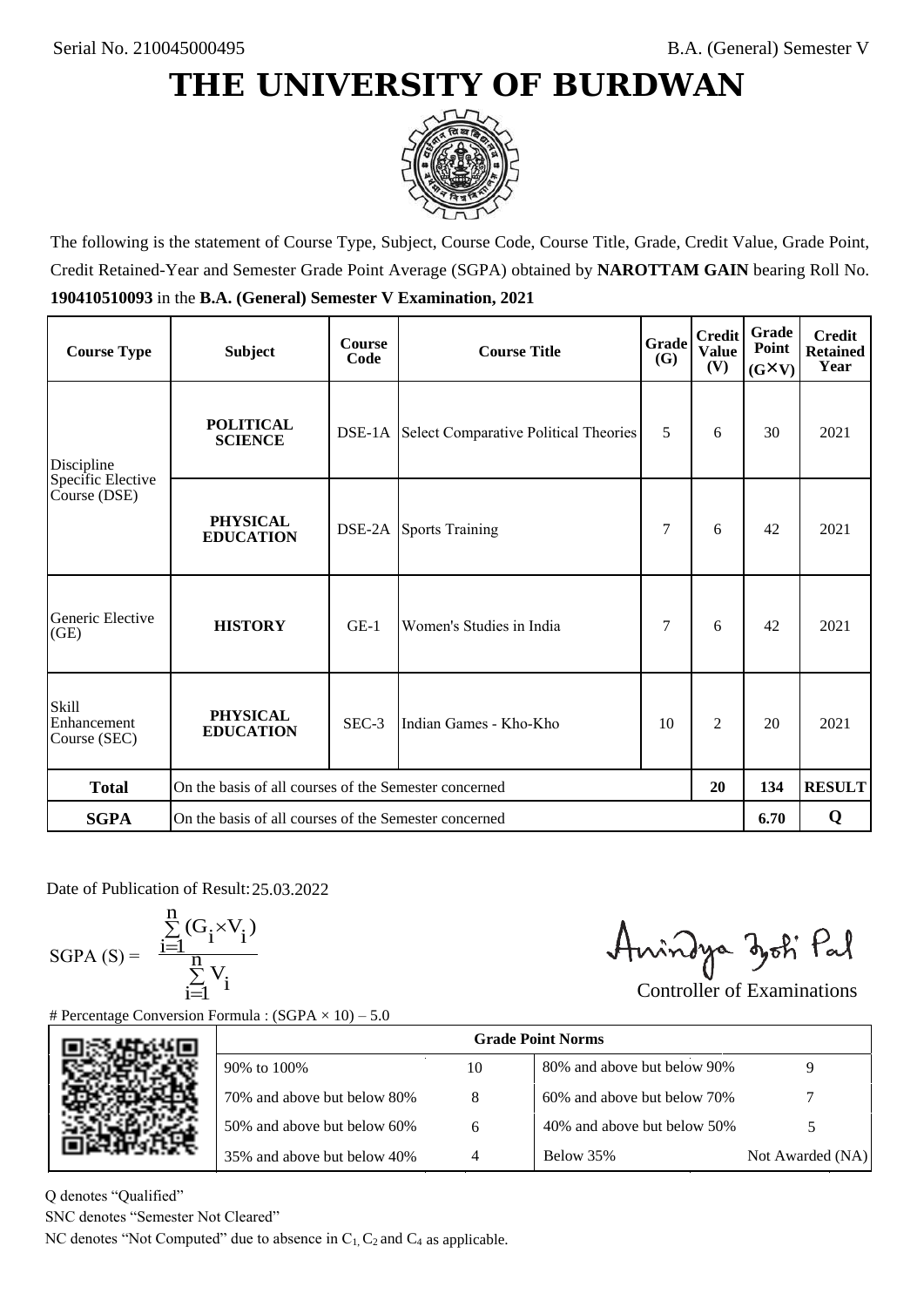

The following is the statement of Course Type, Subject, Course Code, Course Title, Grade, Credit Value, Grade Point, Credit Retained-Year and Semester Grade Point Average (SGPA) obtained by **NIRUPAMA KONAR** bearing Roll No. **190410510095** in the **B.A. (General) Semester V Examination, 2021**

| <b>Course Type</b>                          | <b>Subject</b>                                              | <b>Course</b><br>Code | <b>Grade</b><br><b>Course Title</b>                 |           | <b>Credit</b><br><b>Value</b><br>(V) | Grade<br>Point<br>$(G\times V)$ | <b>Credit</b><br><b>Retained</b><br>Year |
|---------------------------------------------|-------------------------------------------------------------|-----------------------|-----------------------------------------------------|-----------|--------------------------------------|---------------------------------|------------------------------------------|
| Discipline                                  | <b>POLITICAL</b><br><b>SCIENCE</b>                          |                       | <b>DSE-1A</b> Select Comparative Political Theories | 6         | 6                                    | 36                              | 2021                                     |
| Specific Elective<br>Course (DSE)           | <b>BENGALI</b>                                              |                       | DSE-2A Unish Shataker Bangla Upanyas                | <b>NA</b> | 6                                    | <b>NA</b>                       |                                          |
| Generic Elective<br>(GE)                    | <b>HISTORY</b>                                              | $GE-1$                | Women's Studies in India                            | 5         | 6                                    | 30                              | 2021                                     |
| <b>Skill</b><br>Enhancement<br>Course (SEC) | <b>POLITICAL</b><br><b>SCIENCE</b>                          | SEC-3                 | Democratic Awareness Through<br>Legal Literacy      | 7         | $\overline{2}$                       | 14                              | 2021                                     |
| <b>Total</b>                                | On the basis of all courses of the Semester concerned<br>20 |                       |                                                     |           |                                      | <b>RESULT</b>                   |                                          |
| <b>SGPA</b>                                 | On the basis of all courses of the Semester concerned       |                       |                                                     |           |                                      |                                 | <b>SNC</b>                               |

Date of Publication of Result: 25,03,2022

SGPA  $(S) = \frac{1-1}{1}$ 

$$
\frac{\sum\limits_{i=1}^{n} (G_i \times V_i)}{\sum\limits_{i=1}^{n} V_i}
$$

Amindya zoti Pal

| ate of Publication of Result: 25.03.2022<br>GPA (S) = $\frac{\sum_{i=1}^{n} (G_i \times V_i)}{\sum_{i=1}^{n} V_i}$ | Percentage Conversion Formula : $(SGPA \times 10) - 5.0$                          |    | Aningya zoti Pal            | <b>Controller of Examinations</b> |
|--------------------------------------------------------------------------------------------------------------------|-----------------------------------------------------------------------------------|----|-----------------------------|-----------------------------------|
|                                                                                                                    |                                                                                   |    | <b>Grade Point Norms</b>    |                                   |
|                                                                                                                    | 90% to 100%                                                                       | 10 | 80% and above but below 90% | 9                                 |
|                                                                                                                    | 70% and above but below 80%                                                       | 8  | 60% and above but below 70% |                                   |
|                                                                                                                    | 50% and above but below 60%                                                       | 6  | 40% and above but below 50% | 5                                 |
|                                                                                                                    | 35% and above but below 40%                                                       | 4  | Below 35%                   | Not Awarded (NA)                  |
| denotes "Qualified"<br>NC denotes "Semester Not Cleared"                                                           | C denotes "Not Computed" due to absence in $C_1$ , $C_2$ and $C_4$ as applicable. |    |                             |                                   |

Q denotes "Qualified"

SNC denotes "Semester Not Cleared"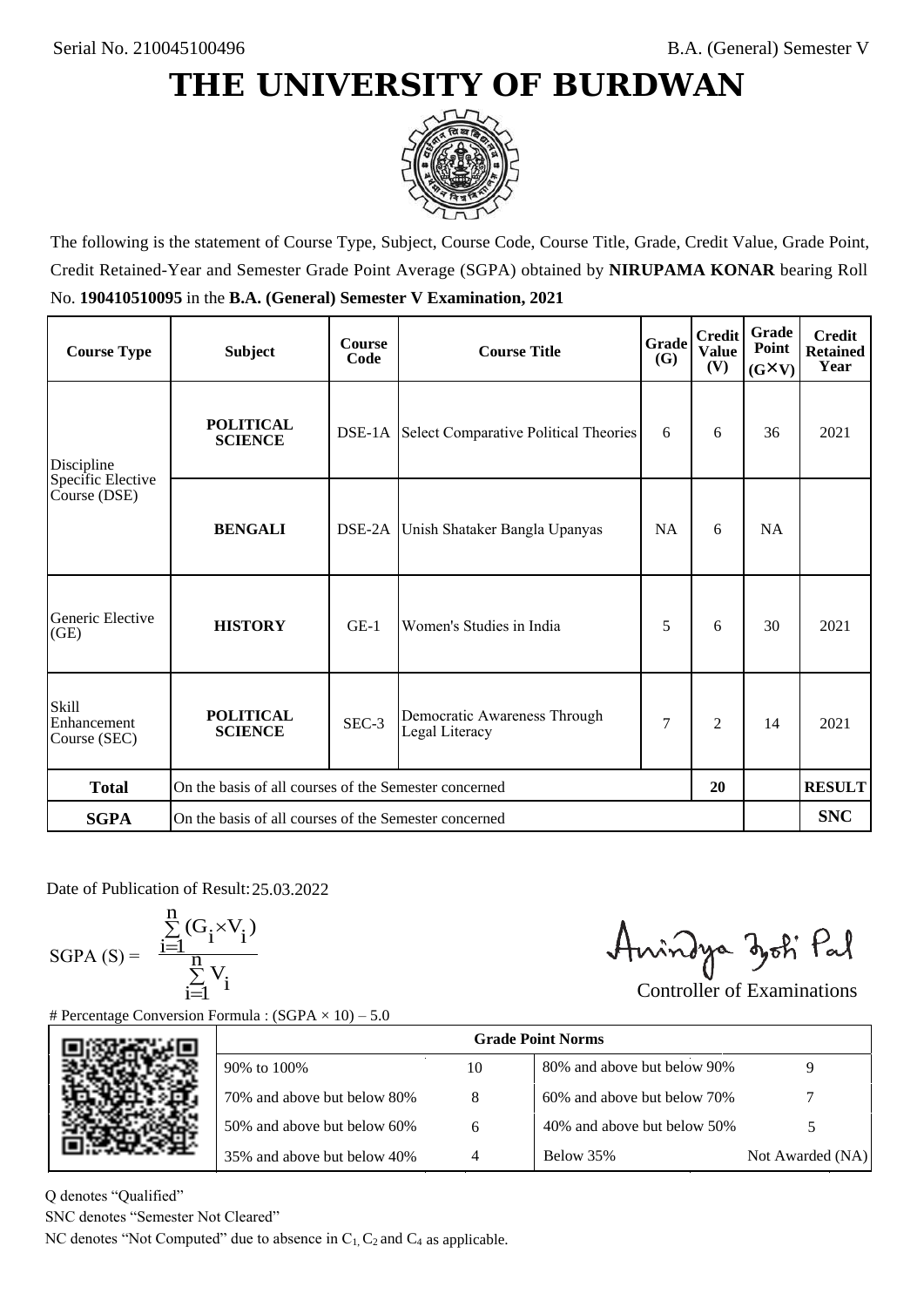

The following is the statement of Course Type, Subject, Course Code, Course Title, Grade, Credit Value, Grade Point, Credit Retained-Year and Semester Grade Point Average (SGPA) obtained by **OMMERUMA KHATUN** bearing Roll No. **190410510098** in the **B.A. (General) Semester V Examination, 2021**

| <b>Course Type</b>                          | <b>Subject</b>                                        | <b>Course</b><br>Code | <b>Grade</b><br><b>Course Title</b><br><b>(G)</b> |   | <b>Credit</b><br><b>Value</b><br>(V) | Grade<br>Point<br>$(G\times V)$ | <b>Credit</b><br><b>Retained</b><br>Year |
|---------------------------------------------|-------------------------------------------------------|-----------------------|---------------------------------------------------|---|--------------------------------------|---------------------------------|------------------------------------------|
| Discipline                                  | <b>BENGALI</b>                                        |                       | DSE-1A Unish Shataker Bangla Upanyas              | 5 | 6                                    | 30                              | 2021                                     |
| Specific Elective<br>Course (DSE)           | <b>EDUCATION</b>                                      | DSE-2A                | <b>Great Educators</b>                            | 7 | 6                                    | 42                              | 2021                                     |
| Generic Elective<br>(GE)                    | <b>HISTORY</b>                                        | $GE-1$                | Women's Studies in India                          | 7 | 6                                    | 42                              | 2021                                     |
| <b>Skill</b><br>Enhancement<br>Course (SEC) | <b>EDUCATION</b>                                      | SEC-3                 | Educational Guidance and<br>Counselling           | 9 | $\overline{c}$                       | 18                              | 2021                                     |
| <b>Total</b>                                | On the basis of all courses of the Semester concerned |                       |                                                   |   | 20                                   | 132                             | <b>RESULT</b>                            |
| <b>SGPA</b>                                 | On the basis of all courses of the Semester concerned |                       |                                                   |   |                                      | 6.60                            | Q                                        |

Date of Publication of Result: 25,03,2022

 $SGPA(S) =$ <sup>1</sup>

$$
\frac{\sum\limits_{i=1}^{n} (G_i \times V_i)}{\sum\limits_{i=1}^{n} V_i}
$$

Amindya zoti Pal

| ate of Publication of Result: 25.03.2022<br>SGPA (S) = $\frac{\sum_{i=1}^{n} (G_i \times V_i)}{\sum_{i=1}^{n} V_i}$ | Percentage Conversion Formula : $(SGPA \times 10) - 5.0$                          |    | Aningya zoti Pal            | <b>Controller of Examinations</b> |
|---------------------------------------------------------------------------------------------------------------------|-----------------------------------------------------------------------------------|----|-----------------------------|-----------------------------------|
|                                                                                                                     |                                                                                   |    | <b>Grade Point Norms</b>    |                                   |
|                                                                                                                     | 90% to 100%                                                                       | 10 | 80% and above but below 90% | 9                                 |
|                                                                                                                     | 70% and above but below 80%                                                       | 8  | 60% and above but below 70% |                                   |
|                                                                                                                     | 50% and above but below 60%                                                       | 6  | 40% and above but below 50% | 5                                 |
|                                                                                                                     | 35% and above but below 40%                                                       | 4  | Below 35%                   | Not Awarded (NA)                  |
| denotes "Qualified"<br>NC denotes "Semester Not Cleared"                                                            | C denotes "Not Computed" due to absence in $C_1$ , $C_2$ and $C_4$ as applicable. |    |                             |                                   |

Q denotes "Qualified"

SNC denotes "Semester Not Cleared"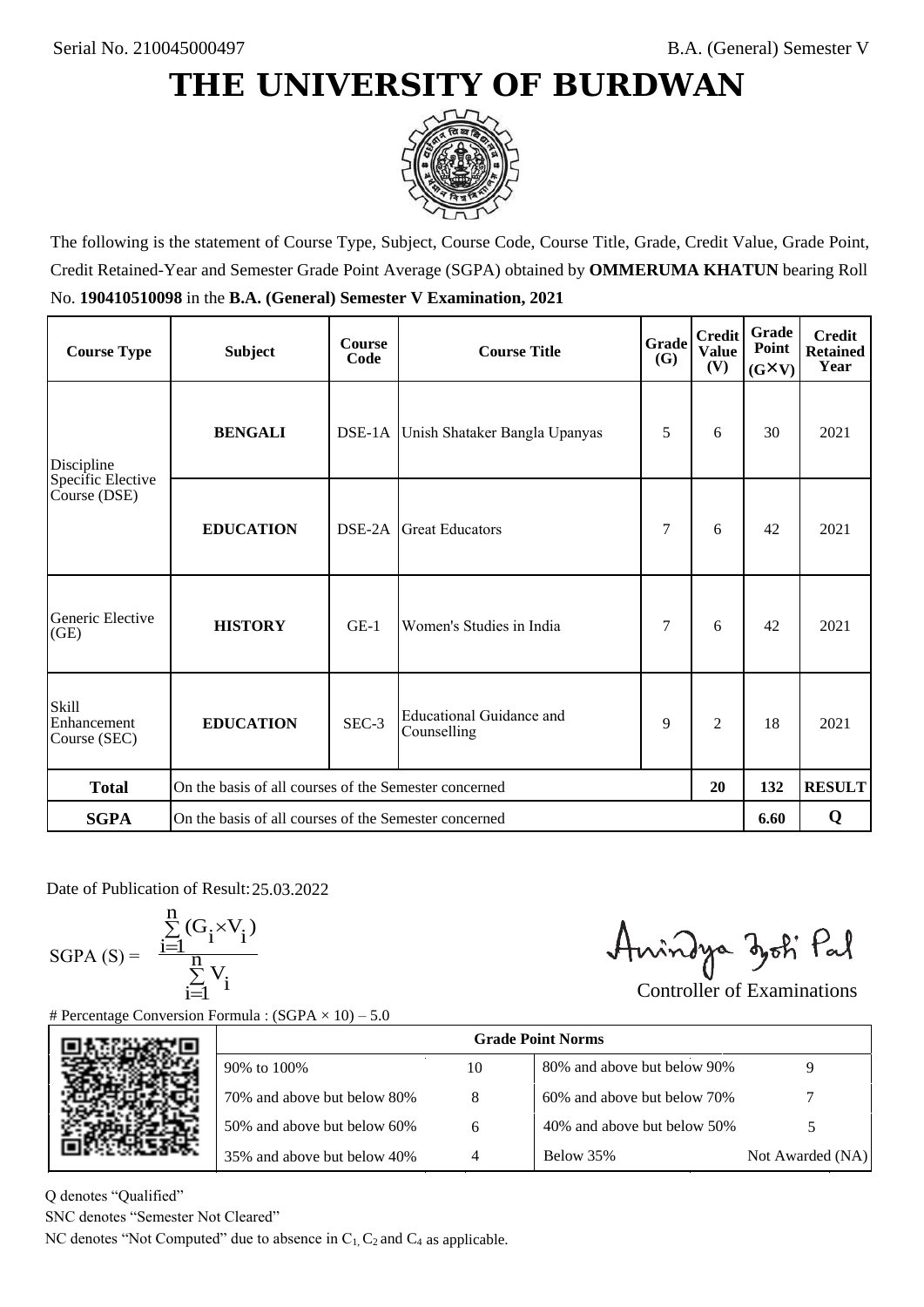

The following is the statement of Course Type, Subject, Course Code, Course Title, Grade, Credit Value, Grade Point, Credit Retained-Year and Semester Grade Point Average (SGPA) obtained by **PARIMAL KHAN** bearing Roll No. **190410510100** in the **B.A. (General) Semester V Examination, 2021**

| <b>Course Type</b>                          | <b>Subject</b>                                              | <b>Course</b><br>Code | Grade<br><b>Course Title</b>            |           | <b>Credit</b><br><b>Value</b><br>(V) | Grade<br>Point<br>$(G\times V)$ | <b>Credit</b><br><b>Retained</b><br>Year |
|---------------------------------------------|-------------------------------------------------------------|-----------------------|-----------------------------------------|-----------|--------------------------------------|---------------------------------|------------------------------------------|
| Discipline                                  | <b>BENGALI</b>                                              |                       | DSE-1A Unish Shataker Bangla Upanyas    | <b>NA</b> | 6                                    | NA                              |                                          |
| Specific Elective<br>Course (DSE)           | <b>EDUCATION</b>                                            | DSE-2A                | <b>Great Educators</b>                  | 5         | 6                                    | 30                              | 2021                                     |
| Generic Elective<br>(GE)                    | <b>HISTORY</b>                                              | $GE-1$                | Women's Studies in India                | 5         | 6                                    | 30                              | 2021                                     |
| <b>Skill</b><br>Enhancement<br>Course (SEC) | <b>EDUCATION</b>                                            | SEC-3                 | Educational Guidance and<br>Counselling | 6         | $\overline{c}$                       | 12                              | 2021                                     |
| <b>Total</b>                                | On the basis of all courses of the Semester concerned<br>20 |                       |                                         |           |                                      | <b>RESULT</b>                   |                                          |
| <b>SGPA</b>                                 | On the basis of all courses of the Semester concerned       |                       |                                         |           |                                      |                                 | <b>SNC</b>                               |

Date of Publication of Result: 25,03,2022

 $SGPA(S) =$ 

$$
\frac{\sum\limits_{i=1}^{n} (G_i \times V_i)}{\sum\limits_{i=1}^{n} V_i}
$$

Amindya zoti Pal

| ate of Publication of Result: 25.03.2022<br>GPA (S) = $\frac{\sum_{i=1}^{n} (G_i \times V_i)}{\sum_{i=1}^{n} V_i}$ | Percentage Conversion Formula : $(SGPA \times 10) - 5.0$                          |    | Aningya zoti Pal            | <b>Controller of Examinations</b> |
|--------------------------------------------------------------------------------------------------------------------|-----------------------------------------------------------------------------------|----|-----------------------------|-----------------------------------|
|                                                                                                                    |                                                                                   |    | <b>Grade Point Norms</b>    |                                   |
|                                                                                                                    | 90% to 100%                                                                       | 10 | 80% and above but below 90% | 9                                 |
|                                                                                                                    | 70% and above but below 80%                                                       | 8  | 60% and above but below 70% |                                   |
|                                                                                                                    | 50% and above but below 60%                                                       | 6  | 40% and above but below 50% | 5                                 |
|                                                                                                                    | 35% and above but below 40%                                                       | 4  | Below 35%                   | Not Awarded (NA)                  |
| denotes "Qualified"<br>NC denotes "Semester Not Cleared"                                                           | C denotes "Not Computed" due to absence in $C_1$ , $C_2$ and $C_4$ as applicable. |    |                             |                                   |

Q denotes "Qualified"

SNC denotes "Semester Not Cleared"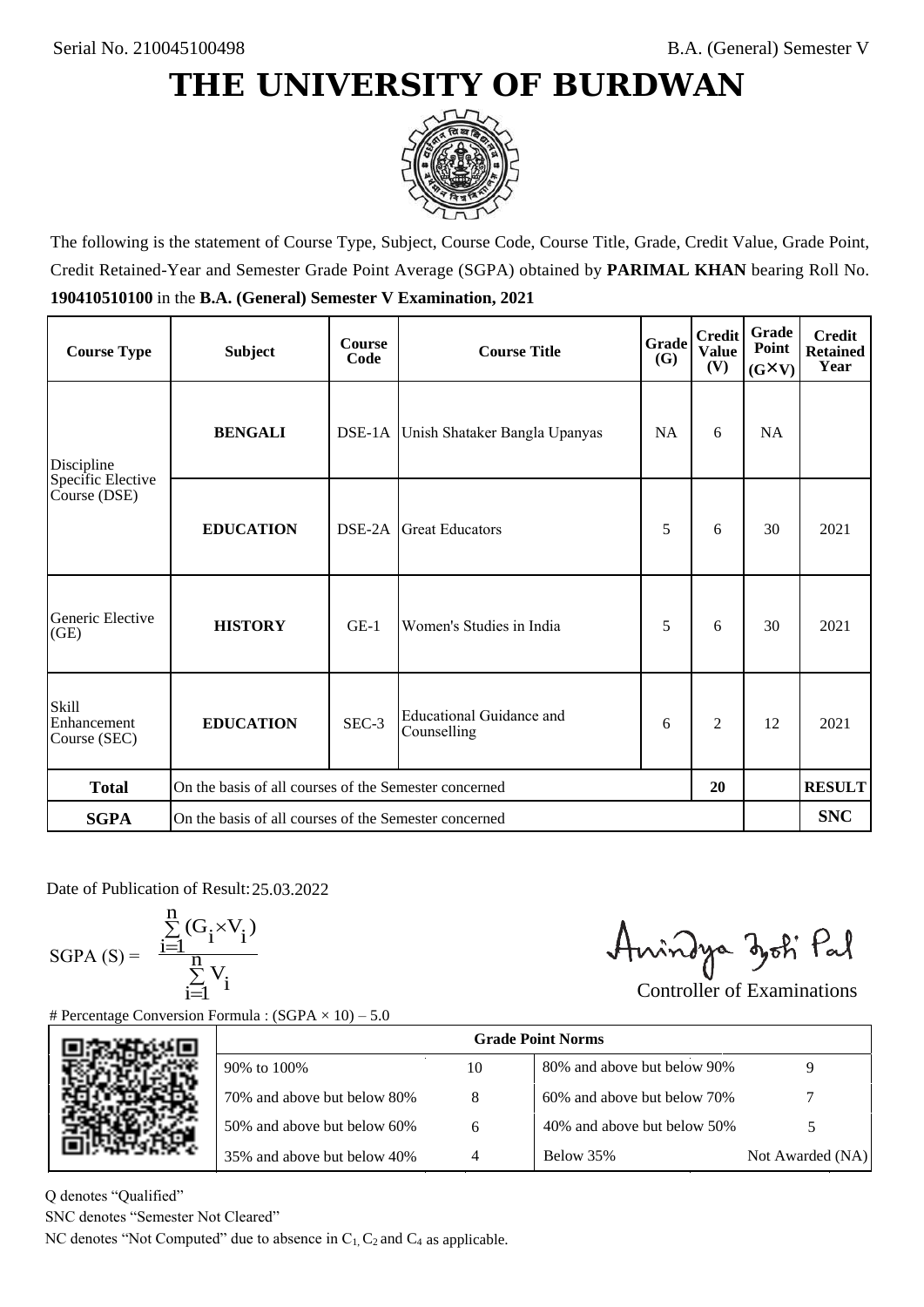

The following is the statement of Course Type, Subject, Course Code, Course Title, Grade, Credit Value, Grade Point, Credit Retained-Year and Semester Grade Point Average (SGPA) obtained by **PARSONA KHATUN** bearing Roll No. **190410510101** in the **B.A. (General) Semester V Examination, 2021**

| <b>Course Type</b>                          | <b>Subject</b>                                        | <b>Course</b><br>Code | <b>Course Title</b>                     | <b>Grade</b><br><b>(G)</b> | <b>Credit</b><br><b>Value</b><br>(V) | Grade<br>Point<br>$(G\times V)$ | <b>Credit</b><br><b>Retained</b><br>Year |
|---------------------------------------------|-------------------------------------------------------|-----------------------|-----------------------------------------|----------------------------|--------------------------------------|---------------------------------|------------------------------------------|
| Discipline                                  | <b>BENGALI</b>                                        |                       | DSE-1A Unish Shataker Bangla Upanyas    | 5                          | 6                                    | 30                              | 2021                                     |
| Specific Elective<br>Course (DSE)           | <b>EDUCATION</b>                                      | DSE-2A                | <b>Great Educators</b>                  | 6                          | 6                                    | 36                              | 2021                                     |
| Generic Elective<br>(GE)                    | <b>HISTORY</b>                                        | $GE-1$                | Women's Studies in India                | 7                          | 6                                    | 42                              | 2021                                     |
| <b>Skill</b><br>Enhancement<br>Course (SEC) | <b>EDUCATION</b>                                      | SEC-3                 | Educational Guidance and<br>Counselling | 8                          | $\overline{c}$                       | 16                              | 2021                                     |
| <b>Total</b>                                | On the basis of all courses of the Semester concerned |                       |                                         |                            | 20                                   | 124                             | <b>RESULT</b>                            |
| <b>SGPA</b>                                 | On the basis of all courses of the Semester concerned |                       |                                         |                            |                                      | 6.20                            | Q                                        |

Date of Publication of Result: 25,03,2022

SGPA  $(S) = \frac{1-1}{1}$ 

$$
\frac{\sum\limits_{i=1}^{n}(G_{i}\times V_{i})}{\sum\limits_{i=1}^{n}V_{i}}
$$

Amindya zoti Pal

| ate of Publication of Result: 25.03.2022<br>GPA (S) = $\frac{\sum_{i=1}^{n} (G_i \times V_i)}{\sum_{i=1}^{n} V_i}$ |                                                                                   |    | Aningya zoti Pal            | <b>Controller of Examinations</b> |
|--------------------------------------------------------------------------------------------------------------------|-----------------------------------------------------------------------------------|----|-----------------------------|-----------------------------------|
|                                                                                                                    | Percentage Conversion Formula : $(SGPA \times 10) - 5.0$                          |    |                             |                                   |
|                                                                                                                    |                                                                                   |    | <b>Grade Point Norms</b>    |                                   |
|                                                                                                                    | 90% to 100%                                                                       | 10 | 80% and above but below 90% | 9                                 |
|                                                                                                                    | 70% and above but below 80%                                                       | 8  | 60% and above but below 70% |                                   |
|                                                                                                                    | 50% and above but below 60%                                                       | 6  | 40% and above but below 50% | 5                                 |
|                                                                                                                    | 35% and above but below 40%                                                       | 4  | Below 35%                   | Not Awarded (NA)                  |
| denotes "Qualified"<br>NC denotes "Semester Not Cleared"                                                           | C denotes "Not Computed" due to absence in $C_1$ , $C_2$ and $C_4$ as applicable. |    |                             |                                   |
|                                                                                                                    |                                                                                   |    |                             |                                   |

Q denotes "Qualified"

SNC denotes "Semester Not Cleared"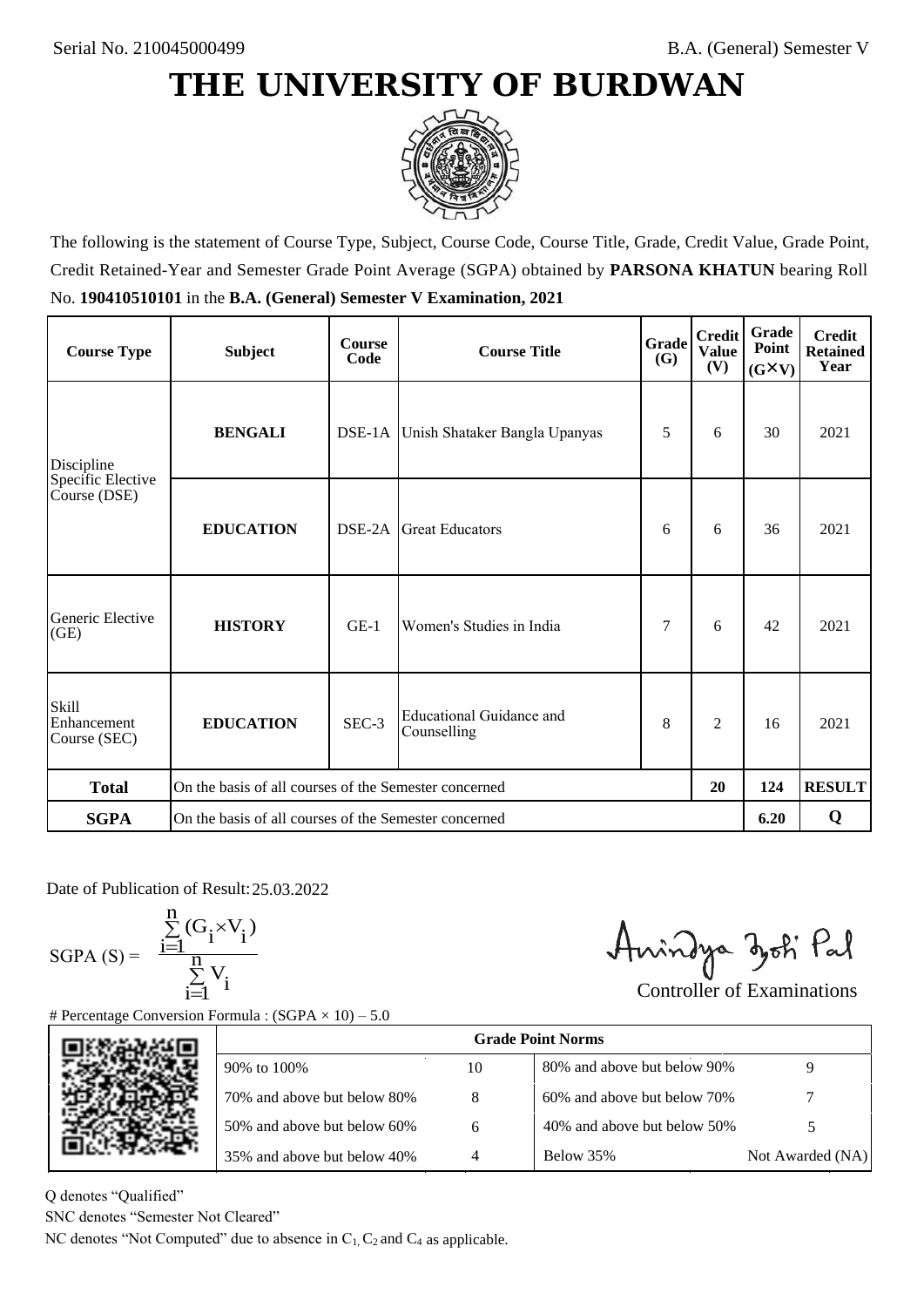

The following is the statement of Course Type, Subject, Course Code, Course Title, Grade, Credit Value, Grade Point, Credit Retained-Year and Semester Grade Point Average (SGPA) obtained by **PINKI GHOSH** bearing Roll No. **190410510105** in the **B.A. (General) Semester V Examination, 2021**

| <b>Course Type</b>                          | <b>Subject</b>                                              | <b>Course</b><br>Code | Grade<br><b>Course Title</b><br><b>(G)</b>          |        | <b>Credit</b><br><b>Value</b><br>(V) | Grade<br>Point<br>$(G\times V)$ | <b>Credit</b><br><b>Retained</b><br>Year |
|---------------------------------------------|-------------------------------------------------------------|-----------------------|-----------------------------------------------------|--------|--------------------------------------|---------------------------------|------------------------------------------|
| Discipline                                  | <b>BENGALI</b>                                              |                       | DSE-1A Unish Shataker Bangla Upanyas                | 6      | 6                                    | 36                              | 2021                                     |
| Specific Elective<br>Course (DSE)           | <b>POLITICAL</b><br><b>SCIENCE</b>                          |                       | <b>DSE-2A</b> Select Comparative Political Theories | $\tau$ | 6                                    | 42                              | 2021                                     |
| Generic Elective<br>(GE)                    | <b>HISTORY</b>                                              | $GE-1$                | Women's Studies in India                            | 8      | 6                                    | 48                              | 2021                                     |
| <b>Skill</b><br>Enhancement<br>Course (SEC) | <b>POLITICAL</b><br><b>SCIENCE</b>                          | SEC-3                 | Democratic Awareness Through<br>Legal Literacy      | 7      | $\overline{c}$                       | 14                              | 2021                                     |
| <b>Total</b>                                | On the basis of all courses of the Semester concerned<br>20 |                       |                                                     |        | 140                                  | <b>RESULT</b>                   |                                          |
| <b>SGPA</b>                                 | On the basis of all courses of the Semester concerned       |                       |                                                     |        |                                      | 7.00                            | Q                                        |

Date of Publication of Result: 25,03,2022

 $SGPA(S) =$ 

$$
\frac{\sum\limits_{i=1}^n(G_i\times V_i)}{\sum\limits_{i=1}^nV_i}
$$

Amindya zoti Pal

| ate of Publication of Result: 25.03.2022<br>GPA (S) = $\frac{\sum_{i=1}^{n} (G_i \times V_i)}{\sum_{i=1}^{n} V_i}$ |                                                                                   |                | Aningya zoti Pal            | <b>Controller of Examinations</b> |
|--------------------------------------------------------------------------------------------------------------------|-----------------------------------------------------------------------------------|----------------|-----------------------------|-----------------------------------|
|                                                                                                                    | Percentage Conversion Formula : $(SGPA \times 10) - 5.0$                          |                | <b>Grade Point Norms</b>    |                                   |
|                                                                                                                    | 90% to 100%                                                                       | 10             | 80% and above but below 90% | 9                                 |
|                                                                                                                    | 70% and above but below 80%                                                       | 8              | 60% and above but below 70% |                                   |
|                                                                                                                    | 50% and above but below 60%                                                       | 6              | 40% and above but below 50% | 5                                 |
|                                                                                                                    | 35% and above but below 40%                                                       | $\overline{4}$ | Below 35%                   | Not Awarded (NA)                  |
| denotes "Qualified"<br>NC denotes "Semester Not Cleared"                                                           | C denotes "Not Computed" due to absence in $C_1$ , $C_2$ and $C_4$ as applicable. |                |                             |                                   |

Q denotes "Qualified"

SNC denotes "Semester Not Cleared"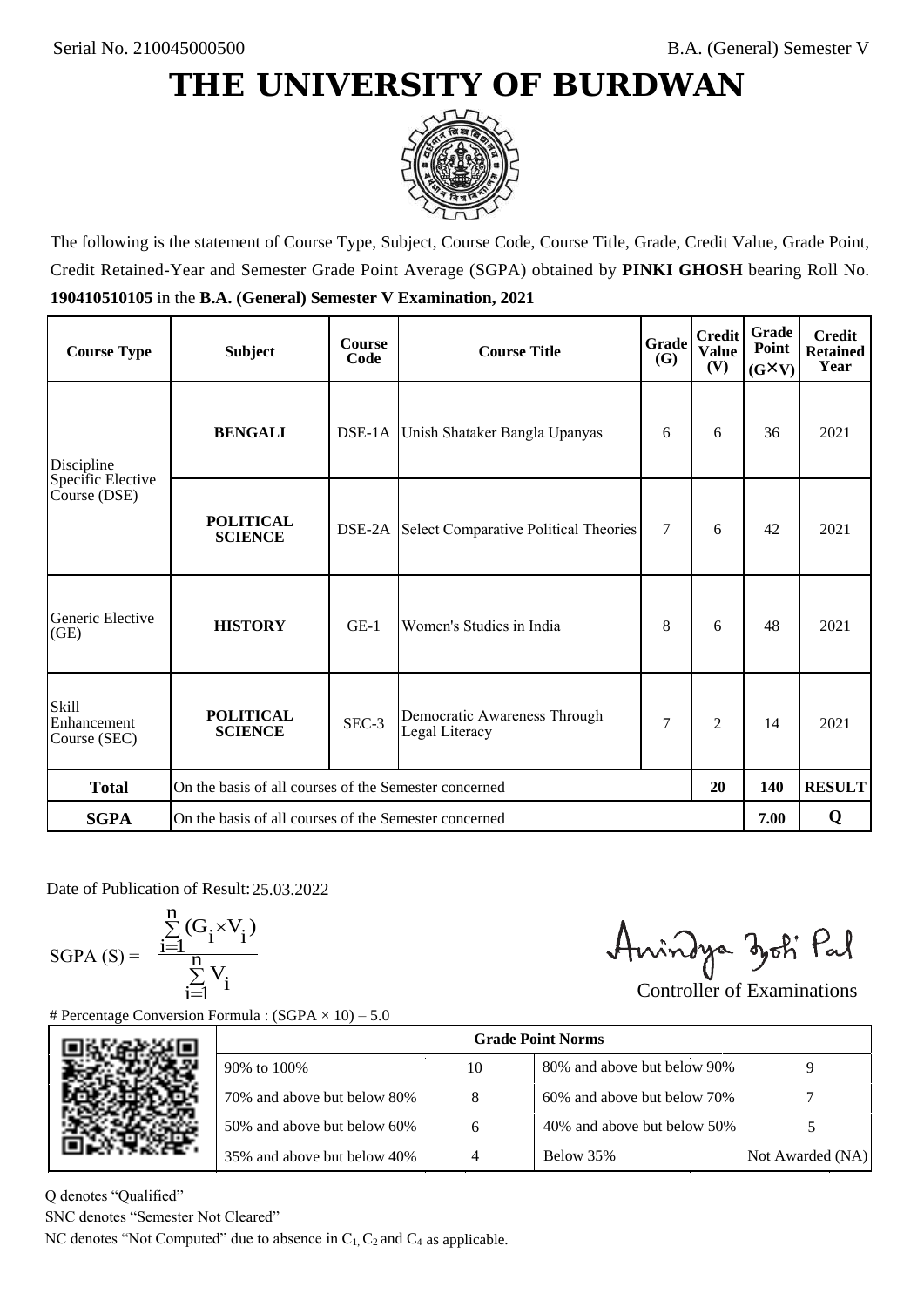

The following is the statement of Course Type, Subject, Course Code, Course Title, Grade, Credit Value, Grade Point, Credit Retained-Year and Semester Grade Point Average (SGPA) obtained by **PIUE SOM** bearing Roll No. **190410510106** in the **B.A. (General) Semester V Examination, 2021**

| <b>Course Type</b>                          | <b>Subject</b>                                              | <b>Course</b><br>Code | Grade<br><b>Course Title</b><br><b>(G)</b>     |        | <b>Credit</b><br><b>Value</b><br>(V) | Grade<br>Point<br>$(G\times V)$ | <b>Credit</b><br><b>Retained</b><br>Year |
|---------------------------------------------|-------------------------------------------------------------|-----------------------|------------------------------------------------|--------|--------------------------------------|---------------------------------|------------------------------------------|
| Discipline                                  | <b>BENGALI</b>                                              |                       | DSE-1A Unish Shataker Bangla Upanyas           | 5      | 6                                    | 30                              | 2021                                     |
| Specific Elective<br>Course (DSE)           | <b>POLITICAL</b><br><b>SCIENCE</b>                          |                       | DSE-2A Select Comparative Political Theories   | $\tau$ | 6                                    | 42                              | 2021                                     |
| Generic Elective<br>(GE)                    | <b>HISTORY</b>                                              | $GE-1$                | Women's Studies in India                       | 7      | 6                                    | 42                              | 2021                                     |
| <b>Skill</b><br>Enhancement<br>Course (SEC) | <b>POLITICAL</b><br><b>SCIENCE</b>                          | SEC-3                 | Democratic Awareness Through<br>Legal Literacy | 8      | $\overline{c}$                       | 16                              | 2021                                     |
| <b>Total</b>                                | On the basis of all courses of the Semester concerned<br>20 |                       |                                                |        | 130                                  | <b>RESULT</b>                   |                                          |
| <b>SGPA</b>                                 | On the basis of all courses of the Semester concerned       |                       |                                                |        |                                      | 6.50                            | Q                                        |

Date of Publication of Result: 25,03,2022

SGPA  $(S) = \frac{1-1}{1}$ 

$$
\frac{\sum_{i=1}^{n} (G_i \times V_i)}{\sum_{i=1}^{n} V_i}
$$

Amindya zoti Pal

| Date of Publication of Result: 25.03.2022<br>SGPA (S) = $\frac{\sum_{i=1}^{n} (G_i \times V_i)}{\sum_{i=1}^{n} V_i}$ | <b>Percentage Conversion Formula : (SGPA</b> $\times$ 10) – 5.0                   |    | Aningya zoti Pal            | <b>Controller of Examinations</b> |
|----------------------------------------------------------------------------------------------------------------------|-----------------------------------------------------------------------------------|----|-----------------------------|-----------------------------------|
|                                                                                                                      |                                                                                   |    | <b>Grade Point Norms</b>    |                                   |
|                                                                                                                      | 90% to 100%                                                                       | 10 | 80% and above but below 90% | 9                                 |
|                                                                                                                      | 70% and above but below 80%                                                       | 8  | 60% and above but below 70% |                                   |
|                                                                                                                      | 50% and above but below 60%                                                       | 6  | 40% and above but below 50% | 5                                 |
|                                                                                                                      | 35% and above but below 40%                                                       | 4  | Below 35%                   | Not Awarded (NA)                  |
| denotes "Qualified"<br>NC denotes "Semester Not Cleared"                                                             | C denotes "Not Computed" due to absence in $C_1$ , $C_2$ and $C_4$ as applicable. |    |                             |                                   |

Q denotes "Qualified"

SNC denotes "Semester Not Cleared"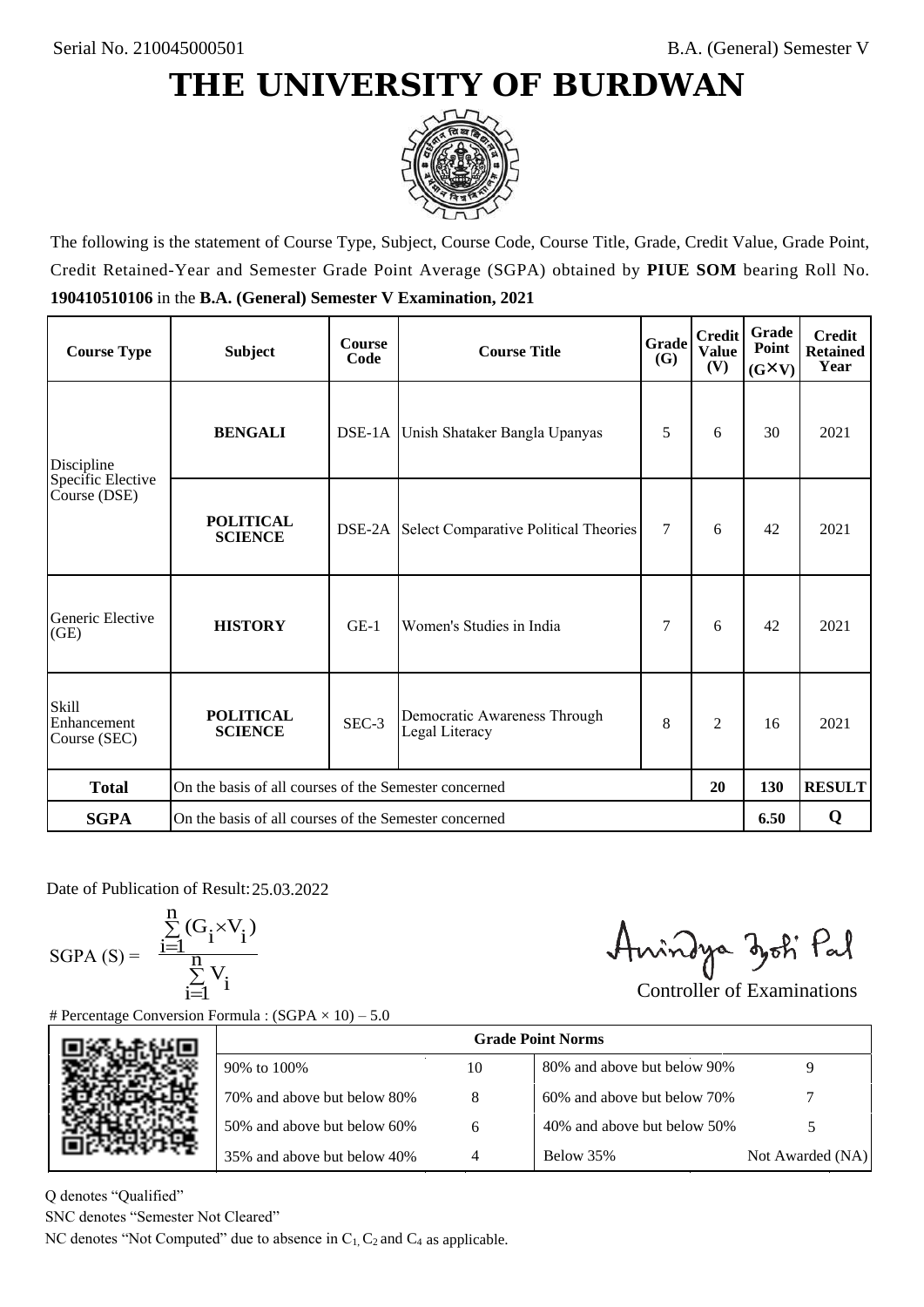

The following is the statement of Course Type, Subject, Course Code, Course Title, Grade, Credit Value, Grade Point, Credit Retained-Year and Semester Grade Point Average (SGPA) obtained by **PRATAP DAS** bearing Roll No. **190410510108** in the **B.A. (General) Semester V Examination, 2021**

| <b>Course Type</b>                               | <b>Subject</b>                                              | <b>Course</b><br>Code | Grade<br><b>Course Title</b>                        |   | <b>Credit</b><br><b>Value</b><br>(V) | <b>Grade</b><br>Point<br>$(G\times V)$ | <b>Credit</b><br><b>Retained</b><br>Year |
|--------------------------------------------------|-------------------------------------------------------------|-----------------------|-----------------------------------------------------|---|--------------------------------------|----------------------------------------|------------------------------------------|
| <b>POLITICAL</b><br><b>SCIENCE</b><br>Discipline |                                                             |                       | <b>DSE-1A</b> Select Comparative Political Theories | 7 | 6                                    | 42                                     | 2021                                     |
| Specific Elective<br>Course (DSE)                | <b>PHYSICAL</b><br><b>EDUCATION</b>                         |                       | <b>DSE-2A</b> Sports Training                       | 8 | 6                                    | 48                                     | 2021                                     |
| Generic Elective<br>(GE)                         | <b>HISTORY</b>                                              | $GE-1$                | Women's Studies in India                            | 7 | 6                                    | 42                                     | 2021                                     |
| <b>Skill</b><br>Enhancement<br>Course (SEC)      | <b>PHYSICAL</b><br><b>EDUCATION</b>                         | SEC-3                 | Indian Games - Kho-Kho                              | 7 | $\overline{c}$                       | 14                                     | 2021                                     |
| <b>Total</b>                                     | On the basis of all courses of the Semester concerned<br>20 |                       |                                                     |   | 146                                  | <b>RESULT</b>                          |                                          |
| <b>SGPA</b>                                      | On the basis of all courses of the Semester concerned       |                       |                                                     |   |                                      | 7.30                                   | Q                                        |

Date of Publication of Result: 25,03,2022

SGPA  $(S) = \frac{1-1}{1}$ 

$$
\frac{\sum\limits_{i=1}^{n} (G_i \times V_i)}{\sum\limits_{i=1}^{n} V_i}
$$

Amindya zoti Pal

| ate of Publication of Result: 25.03.2022<br>GPA (S) = $\frac{\sum_{i=1}^{n} (G_i \times V_i)}{\sum_{i=1}^{n} V_i}$ |                                                                                   |                | Aningya zoti Pal            | <b>Controller of Examinations</b> |
|--------------------------------------------------------------------------------------------------------------------|-----------------------------------------------------------------------------------|----------------|-----------------------------|-----------------------------------|
|                                                                                                                    | Percentage Conversion Formula : $(SGPA \times 10) - 5.0$                          |                | <b>Grade Point Norms</b>    |                                   |
|                                                                                                                    | 90% to 100%                                                                       | 10             | 80% and above but below 90% | 9                                 |
|                                                                                                                    | 70% and above but below 80%                                                       | 8              | 60% and above but below 70% |                                   |
|                                                                                                                    | 50% and above but below 60%                                                       | 6              | 40% and above but below 50% | 5                                 |
|                                                                                                                    | 35% and above but below 40%                                                       | $\overline{4}$ | Below 35%                   | Not Awarded (NA)                  |
| denotes "Qualified"<br>NC denotes "Semester Not Cleared"                                                           | C denotes "Not Computed" due to absence in $C_1$ , $C_2$ and $C_4$ as applicable. |                |                             |                                   |

Q denotes "Qualified"

SNC denotes "Semester Not Cleared"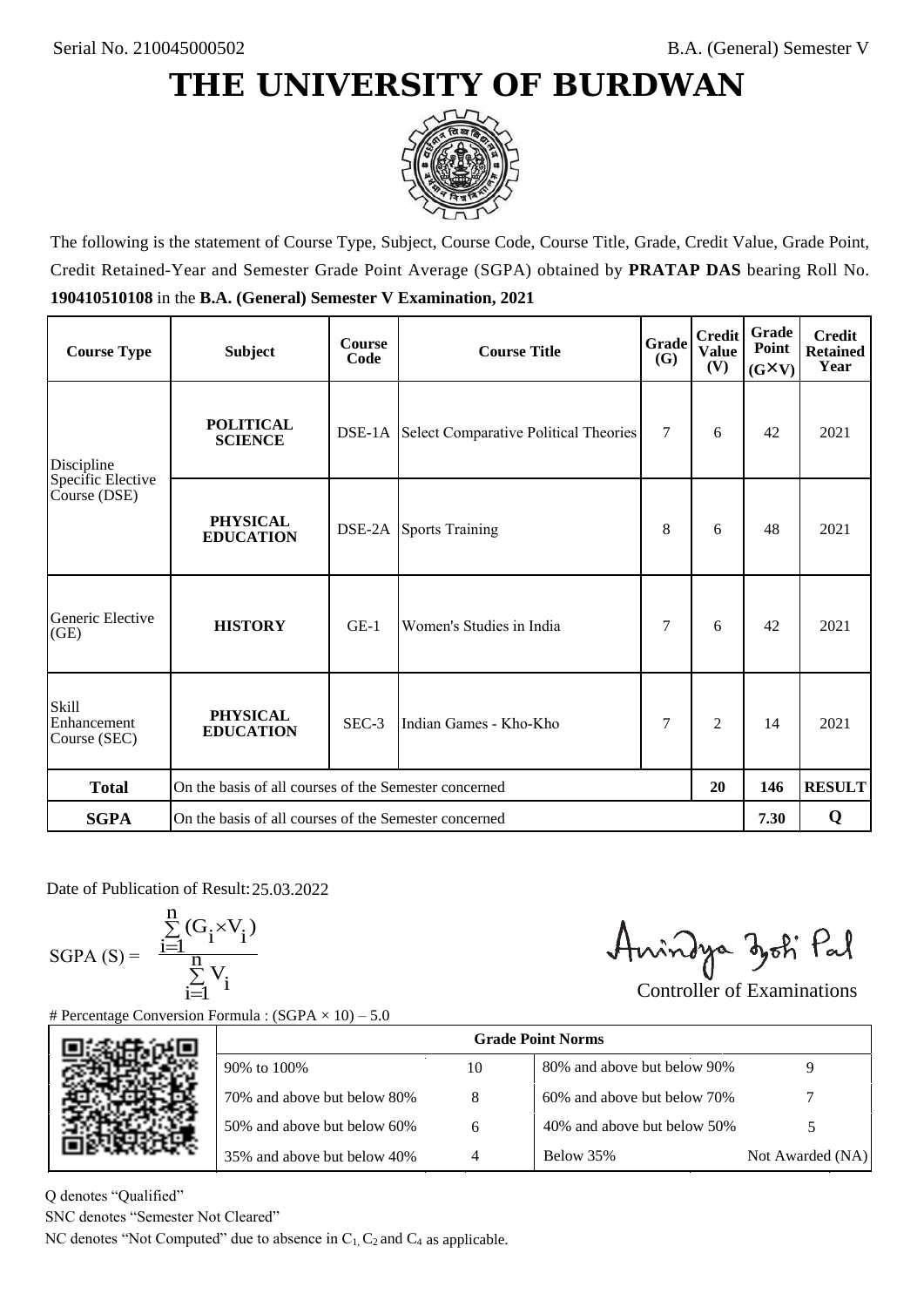

The following is the statement of Course Type, Subject, Course Code, Course Title, Grade, Credit Value, Grade Point, Credit Retained-Year and Semester Grade Point Average (SGPA) obtained by **PRATAP MAJHI** bearing Roll No. **190410510109** in the **B.A. (General) Semester V Examination, 2021**

| <b>Course Type</b>                                | <b>Subject</b>                                              | <b>Course</b><br>Code | Grade<br><b>Course Title</b>                        |        | <b>Credit</b><br><b>Value</b><br>(V) | Grade<br>Point<br>$(G\times V)$ | <b>Credit</b><br><b>Retained</b><br>Year |
|---------------------------------------------------|-------------------------------------------------------------|-----------------------|-----------------------------------------------------|--------|--------------------------------------|---------------------------------|------------------------------------------|
| <b>PHYSICAL</b><br><b>EDUCATION</b><br>Discipline |                                                             |                       | <b>DSE-1A</b> Sports Training                       | 8      | 6                                    | 48                              | 2021                                     |
| Specific Elective<br>Course (DSE)                 | <b>POLITICAL</b><br><b>SCIENCE</b>                          |                       | <b>DSE-2A</b> Select Comparative Political Theories | $\tau$ | 6                                    | 42                              | 2021                                     |
| Generic Elective<br>(GE)                          | <b>HISTORY</b>                                              | $GE-1$                | Women's Studies in India                            | 6      | 6                                    | 36                              | 2021                                     |
| Skill<br>Enhancement<br>Course (SEC)              | <b>PHYSICAL</b><br><b>EDUCATION</b>                         | SEC-3                 | Indian Games - Kho-Kho                              | 6      | 2                                    | 12                              | 2021                                     |
| <b>Total</b>                                      | On the basis of all courses of the Semester concerned<br>20 |                       |                                                     |        | 138                                  | <b>RESULT</b>                   |                                          |
| <b>SGPA</b>                                       | On the basis of all courses of the Semester concerned       |                       |                                                     |        |                                      | 6.90                            | Q                                        |

Date of Publication of Result: 25.03.2022

SGPA  $(S) = \frac{1-1}{1}$ 

$$
\frac{\sum\limits_{i=1}^{n} (G_i \times V_i)}{\sum\limits_{i=1}^{n} V_i}
$$

Amindya zoti Pal

| ate of Publication of Result: 25.03.2022<br>GPA (S) = $\frac{\sum_{i=1}^{n} (G_i \times V_i)}{\sum_{i=1}^{n} V_i}$ | Percentage Conversion Formula : $(SGPA \times 10) - 5.0$                          |    | Aningya zoti Pal            | <b>Controller of Examinations</b> |
|--------------------------------------------------------------------------------------------------------------------|-----------------------------------------------------------------------------------|----|-----------------------------|-----------------------------------|
|                                                                                                                    |                                                                                   |    | <b>Grade Point Norms</b>    |                                   |
|                                                                                                                    | 90% to 100%                                                                       | 10 | 80% and above but below 90% | 9                                 |
|                                                                                                                    | 70% and above but below 80%                                                       | 8  | 60% and above but below 70% |                                   |
|                                                                                                                    | 50% and above but below 60%                                                       | 6  | 40% and above but below 50% | 5                                 |
|                                                                                                                    | 35% and above but below 40%                                                       | 4  | Below 35%                   | Not Awarded (NA)                  |
| denotes "Qualified"<br>VC denotes "Semester Not Cleared"                                                           | C denotes "Not Computed" due to absence in $C_1$ , $C_2$ and $C_4$ as applicable. |    |                             |                                   |

Q denotes "Qualified"

SNC denotes "Semester Not Cleared"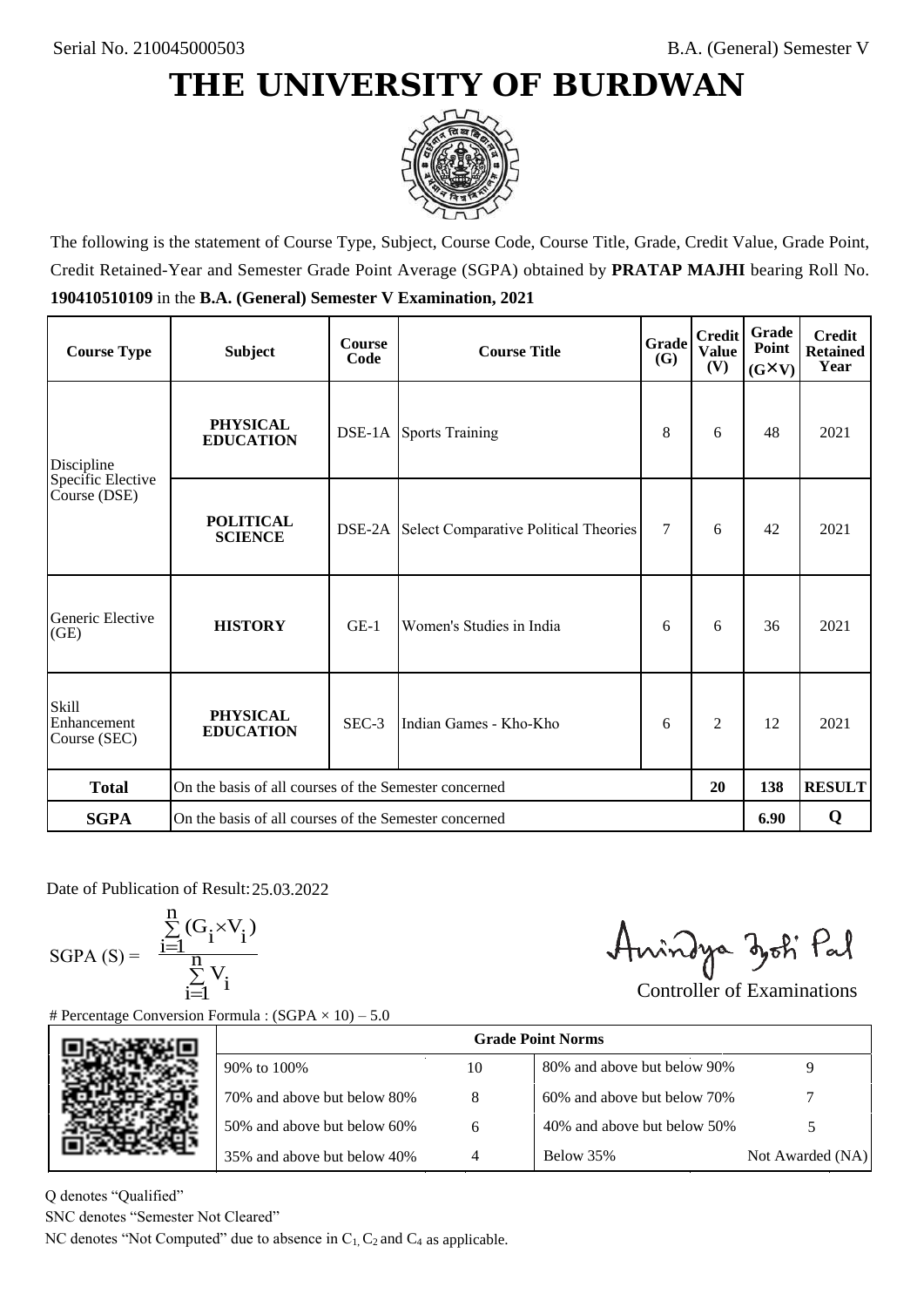

The following is the statement of Course Type, Subject, Course Code, Course Title, Grade, Credit Value, Grade Point, Credit Retained-Year and Semester Grade Point Average (SGPA) obtained by **PRIYA DAS** bearing Roll No. **190410510111** in the **B.A. (General) Semester V Examination, 2021**

| <b>Course Type</b>                          | <b>Subject</b>                                        | <b>Course</b><br>Code | Grade<br><b>Course Title</b><br><b>(G)</b> |   | <b>Credit</b><br><b>Value</b><br>(V) | Grade<br>Point<br>$(G\times V)$ | <b>Credit</b><br><b>Retained</b><br>Year |
|---------------------------------------------|-------------------------------------------------------|-----------------------|--------------------------------------------|---|--------------------------------------|---------------------------------|------------------------------------------|
| Discipline                                  | <b>BENGALI</b>                                        |                       | DSE-1A Unish Shataker Bangla Upanyas       | 5 | 6                                    | 30                              | 2021                                     |
| Specific Elective<br>Course (DSE)           | <b>EDUCATION</b>                                      | DSE-2A                | <b>Great Educators</b>                     | 4 | 6                                    | 24                              | 2021                                     |
| Generic Elective<br>(GE)                    | <b>HISTORY</b>                                        | $GE-1$                | Women's Studies in India                   | 6 | 6                                    | 36                              | 2021                                     |
| <b>Skill</b><br>Enhancement<br>Course (SEC) | <b>EDUCATION</b>                                      | SEC-3                 | Educational Guidance and<br>Counselling    | 7 | $\overline{c}$                       | 14                              | 2021                                     |
| <b>Total</b>                                | On the basis of all courses of the Semester concerned |                       |                                            |   | 20                                   | 104                             | <b>RESULT</b>                            |
| <b>SGPA</b>                                 | On the basis of all courses of the Semester concerned |                       |                                            |   |                                      | 5.20                            | Q                                        |

Date of Publication of Result: 25,03,2022

 $SGPA(S) =$ 

$$
\frac{\sum\limits_{i=1}^n (G_i \times V_i)}{\sum\limits_{i=1}^n V_i}
$$

Amindya zoti Pal

| ate of Publication of Result: 25.03.2022<br>GPA (S) = $\frac{\sum_{i=1}^{n} (G_i \times V_i)}{\sum_{i=1}^{n} V_i}$ | Percentage Conversion Formula : $(SGPA \times 10) - 5.0$                          |    | Aningya zoti Pal            | <b>Controller of Examinations</b> |
|--------------------------------------------------------------------------------------------------------------------|-----------------------------------------------------------------------------------|----|-----------------------------|-----------------------------------|
|                                                                                                                    |                                                                                   |    | <b>Grade Point Norms</b>    |                                   |
|                                                                                                                    | 90% to 100%                                                                       | 10 | 80% and above but below 90% | 9                                 |
|                                                                                                                    | 70% and above but below 80%                                                       | 8  | 60% and above but below 70% |                                   |
|                                                                                                                    | 50% and above but below 60%                                                       | 6  | 40% and above but below 50% | 5                                 |
|                                                                                                                    | 35% and above but below 40%                                                       | 4  | Below 35%                   | Not Awarded (NA)                  |
| denotes "Qualified"<br>NC denotes "Semester Not Cleared"                                                           | C denotes "Not Computed" due to absence in $C_1$ , $C_2$ and $C_4$ as applicable. |    |                             |                                   |

Q denotes "Qualified"

SNC denotes "Semester Not Cleared"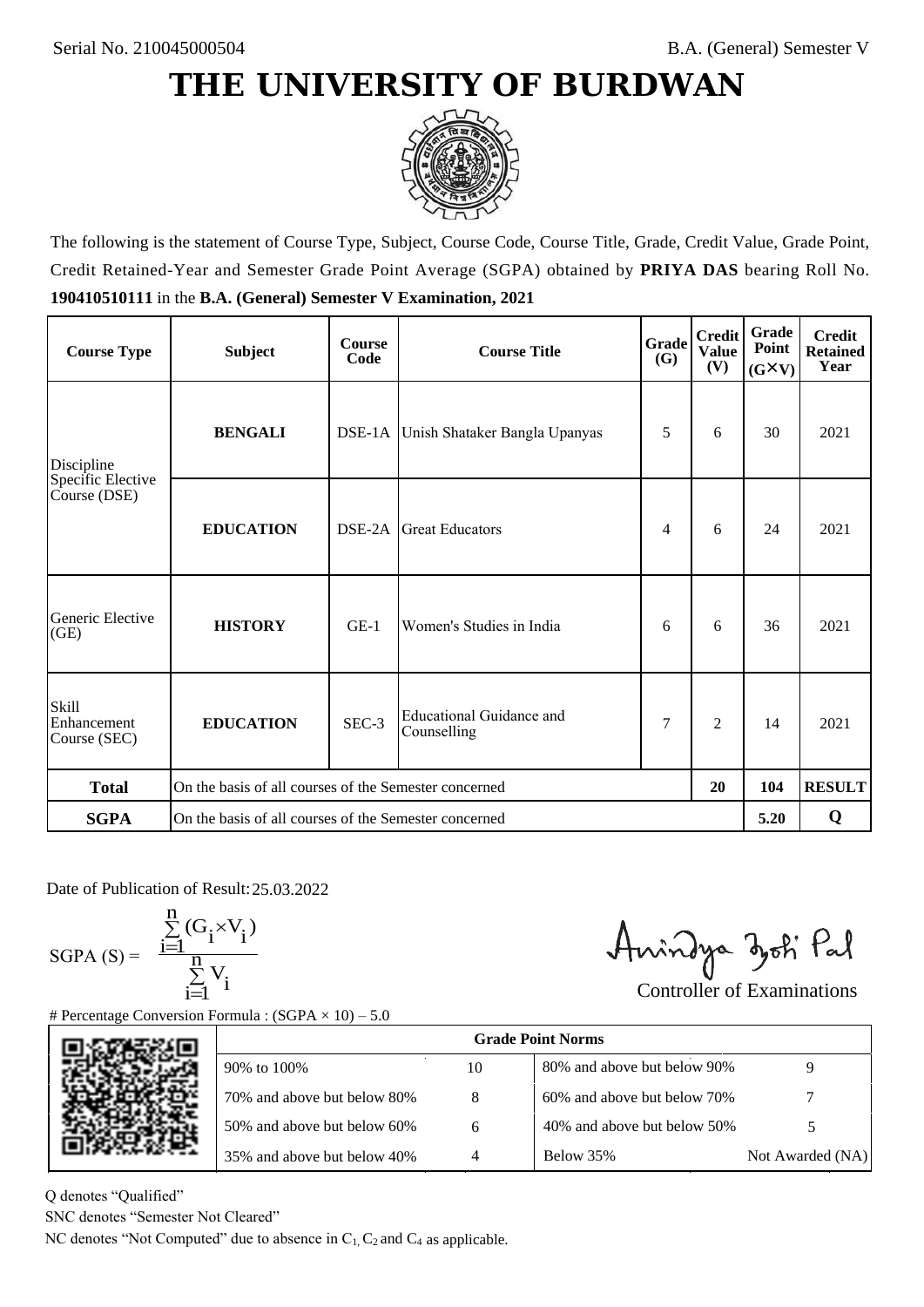

The following is the statement of Course Type, Subject, Course Code, Course Title, Grade, Credit Value, Grade Point, Credit Retained-Year and Semester Grade Point Average (SGPA) obtained by **PRIYANKA GHOSH** bearing Roll No. **190410510113** in the **B.A. (General) Semester V Examination, 2021**

| <b>Course Type</b>                          | <b>Subject</b>                                              | <b>Course</b><br>Code | <b>Grade</b><br><b>Course Title</b>                 |           | <b>Credit</b><br><b>Value</b><br>(V) | Grade<br>Point<br>$(G\times V)$ | <b>Credit</b><br><b>Retained</b><br>Year |
|---------------------------------------------|-------------------------------------------------------------|-----------------------|-----------------------------------------------------|-----------|--------------------------------------|---------------------------------|------------------------------------------|
| Discipline                                  | <b>BENGALI</b>                                              |                       | DSE-1A Unish Shataker Bangla Upanyas                | <b>NA</b> | 6                                    | <b>NA</b>                       |                                          |
| Specific Elective<br>Course (DSE)           | <b>POLITICAL</b><br><b>SCIENCE</b>                          |                       | <b>DSE-2A</b> Select Comparative Political Theories | 6         | 6                                    | 36                              | 2021                                     |
| Generic Elective<br>(GE)                    | <b>HISTORY</b>                                              | $GE-1$                | Women's Studies in India                            | 5         | 6                                    | 30                              | 2021                                     |
| <b>Skill</b><br>Enhancement<br>Course (SEC) | <b>BENGALI</b>                                              | SEC-3                 | Prabandha O Pratibedan Rachana                      | 5         | $\overline{2}$                       | 10                              | 2021                                     |
| <b>Total</b>                                | On the basis of all courses of the Semester concerned<br>20 |                       |                                                     |           |                                      |                                 | <b>RESULT</b>                            |
| <b>SGPA</b>                                 | On the basis of all courses of the Semester concerned       |                       |                                                     |           |                                      |                                 | <b>SNC</b>                               |

Date of Publication of Result: 25,03,2022

 $SGPA(S) =$ 

$$
\frac{\sum\limits_{i=1}^n(G_i\times V_i)}{\sum\limits_{i=1}^nV_i}
$$

Anindya zoti Pal

| ate of Publication of Result: 25.03.2022<br>GPA (S) = $\frac{\sum_{i=1}^{n} (G_i \times V_i)}{\sum_{i=1}^{n} V_i}$ | Percentage Conversion Formula : $(SGPA \times 10) - 5.0$                          |    | Aningya zoti Pal            | <b>Controller of Examinations</b> |
|--------------------------------------------------------------------------------------------------------------------|-----------------------------------------------------------------------------------|----|-----------------------------|-----------------------------------|
|                                                                                                                    |                                                                                   |    | <b>Grade Point Norms</b>    |                                   |
|                                                                                                                    | 90% to 100%                                                                       | 10 | 80% and above but below 90% | 9                                 |
|                                                                                                                    | 70% and above but below 80%                                                       | 8  | 60% and above but below 70% |                                   |
|                                                                                                                    | 50% and above but below 60%                                                       | 6  | 40% and above but below 50% | 5                                 |
|                                                                                                                    | 35% and above but below 40%                                                       | 4  | Below 35%                   | Not Awarded (NA)                  |
| denotes "Qualified"<br>VC denotes "Semester Not Cleared"                                                           | C denotes "Not Computed" due to absence in $C_1$ , $C_2$ and $C_4$ as applicable. |    |                             |                                   |

Q denotes "Qualified"

SNC denotes "Semester Not Cleared"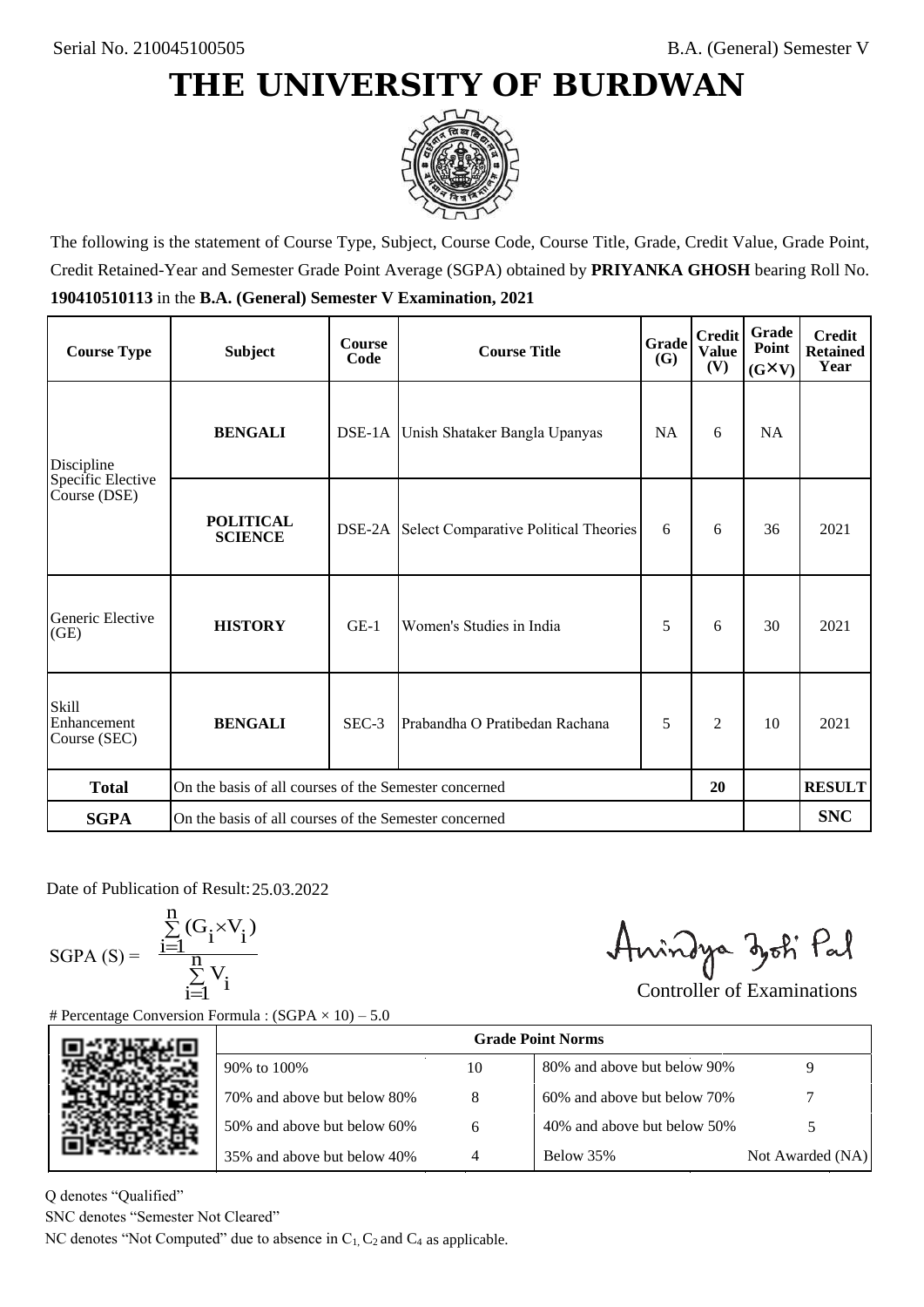

The following is the statement of Course Type, Subject, Course Code, Course Title, Grade, Credit Value, Grade Point, Credit Retained-Year and Semester Grade Point Average (SGPA) obtained by **RAHI BANDHU** bearing Roll No. **190410510116** in the **B.A. (General) Semester V Examination, 2021**

| <b>Course Type</b>                          | <b>Subject</b>                                              | <b>Course</b><br>Code | Grade<br><b>Course Title</b><br><b>(G)</b>          |        | <b>Credit</b><br><b>Value</b><br>(V) | Grade<br>Point<br>$(G\times V)$ | <b>Credit</b><br><b>Retained</b><br>Year |
|---------------------------------------------|-------------------------------------------------------------|-----------------------|-----------------------------------------------------|--------|--------------------------------------|---------------------------------|------------------------------------------|
| Discipline                                  | <b>BENGALI</b>                                              |                       | DSE-1A Unish Shataker Bangla Upanyas                | 6      | 6                                    | 36                              | 2021                                     |
| Specific Elective<br>Course (DSE)           | <b>POLITICAL</b><br><b>SCIENCE</b>                          |                       | <b>DSE-2A</b> Select Comparative Political Theories | $\tau$ | 6                                    | 42                              | 2021                                     |
| Generic Elective<br>(GE)                    | <b>HISTORY</b>                                              | $GE-1$                | Women's Studies in India                            | 8      | 6                                    | 48                              | 2021                                     |
| <b>Skill</b><br>Enhancement<br>Course (SEC) | <b>POLITICAL</b><br><b>SCIENCE</b>                          | SEC-3                 | Democratic Awareness Through<br>Legal Literacy      | 8      | $\overline{c}$                       | 16                              | 2021                                     |
| <b>Total</b>                                | On the basis of all courses of the Semester concerned<br>20 |                       |                                                     |        | 142                                  | <b>RESULT</b>                   |                                          |
| <b>SGPA</b>                                 | On the basis of all courses of the Semester concerned       |                       |                                                     |        |                                      | 7.10                            | Q                                        |

Date of Publication of Result: 25,03,2022

SGPA  $(S) = \frac{1-1}{1}$ 

$$
\frac{\sum\limits_{i=1}^{n} (G_i \times V_i)}{\sum\limits_{i=1}^{n} V_i}
$$

Amindya zoti Pal

| Date of Publication of Result: 25.03.2022<br>SGPA (S) = $\frac{\sum_{i=1}^{n} (G_i \times V_i)}{\sum_{i=1}^{n} V_i}$ | <b>Percentage Conversion Formula : (SGPA</b> $\times$ 10) – 5.0                   |    | Aningya zoti Pal            | <b>Controller of Examinations</b> |
|----------------------------------------------------------------------------------------------------------------------|-----------------------------------------------------------------------------------|----|-----------------------------|-----------------------------------|
|                                                                                                                      |                                                                                   |    | <b>Grade Point Norms</b>    |                                   |
|                                                                                                                      | 90% to 100%                                                                       | 10 | 80% and above but below 90% | 9                                 |
|                                                                                                                      | 70% and above but below 80%                                                       | 8  | 60% and above but below 70% |                                   |
|                                                                                                                      | 50% and above but below 60%                                                       | 6  | 40% and above but below 50% | 5                                 |
|                                                                                                                      | 35% and above but below 40%                                                       | 4  | Below 35%                   | Not Awarded (NA)                  |
| denotes "Qualified"<br>NC denotes "Semester Not Cleared"                                                             | C denotes "Not Computed" due to absence in $C_1$ , $C_2$ and $C_4$ as applicable. |    |                             |                                   |

Q denotes "Qualified"

SNC denotes "Semester Not Cleared"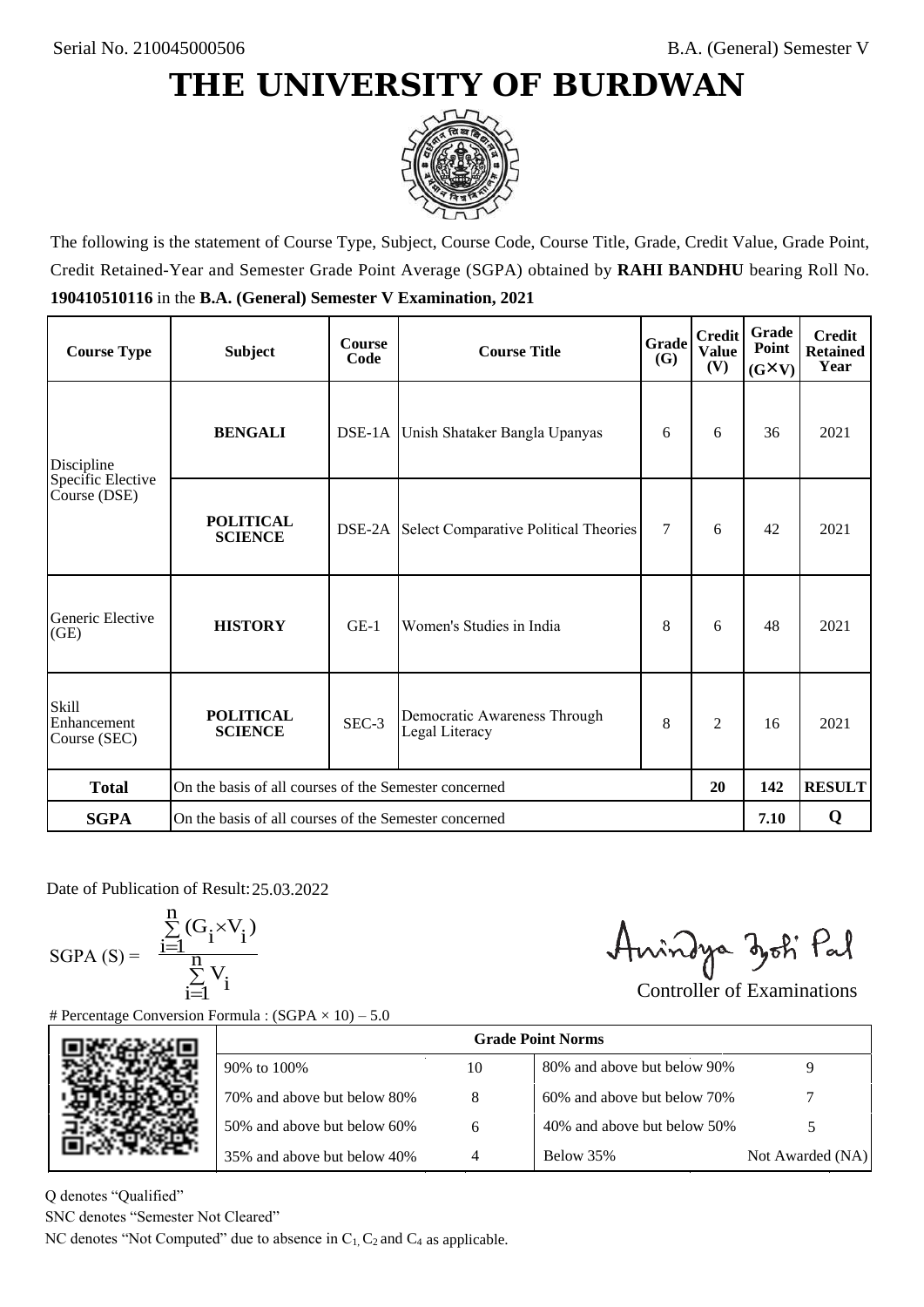

The following is the statement of Course Type, Subject, Course Code, Course Title, Grade, Credit Value, Grade Point, Credit Retained-Year and Semester Grade Point Average (SGPA) obtained by **RAHUL GHOSH** bearing Roll No. **190410510117** in the **B.A. (General) Semester V Examination, 2021**

| <b>Course Type</b>                          | <b>Subject</b>                                              | <b>Course</b><br>Code | Grade<br><b>Course Title</b><br><b>(G)</b>          |        | <b>Credit</b><br><b>Value</b><br>(V) | Grade<br>Point<br>$(G\times V)$ | <b>Credit</b><br><b>Retained</b><br>Year |
|---------------------------------------------|-------------------------------------------------------------|-----------------------|-----------------------------------------------------|--------|--------------------------------------|---------------------------------|------------------------------------------|
| Discipline                                  | <b>BENGALI</b>                                              |                       | DSE-1A Unish Shataker Bangla Upanyas                | 5      | 6                                    | 30                              | 2021                                     |
| Specific Elective<br>Course (DSE)           | <b>POLITICAL</b><br><b>SCIENCE</b>                          |                       | <b>DSE-2A</b> Select Comparative Political Theories | $\tau$ | 6                                    | 42                              | 2021                                     |
| Generic Elective<br>(GE)                    | <b>HISTORY</b>                                              | $GE-1$                | Women's Studies in India                            | 7      | 6                                    | 42                              | 2021                                     |
| <b>Skill</b><br>Enhancement<br>Course (SEC) | <b>POLITICAL</b><br><b>SCIENCE</b>                          | SEC-3                 | Democratic Awareness Through<br>Legal Literacy      | 8      | $\overline{c}$                       | 16                              | 2021                                     |
| <b>Total</b>                                | On the basis of all courses of the Semester concerned<br>20 |                       |                                                     |        | 130                                  | <b>RESULT</b>                   |                                          |
| <b>SGPA</b>                                 | On the basis of all courses of the Semester concerned       |                       |                                                     |        |                                      | 6.50                            | Q                                        |

Date of Publication of Result: 25,03,2022

SGPA  $(S) = \frac{1-1}{1}$ 

$$
\frac{\sum_{i=1}^{n} (G_i \times V_i)}{\sum_{i=1}^{n} V_i}
$$

Amindya zoti Pal

| ate of Publication of Result: 25.03.2022<br>GPA (S) = $\frac{\sum_{i=1}^{n} (G_i \times V_i)}{\sum_{i=1}^{n} V_i}$ |                                                                                   |                | Aningya zoti Pal            | <b>Controller of Examinations</b> |
|--------------------------------------------------------------------------------------------------------------------|-----------------------------------------------------------------------------------|----------------|-----------------------------|-----------------------------------|
|                                                                                                                    | Percentage Conversion Formula : $(SGPA \times 10) - 5.0$                          |                |                             |                                   |
|                                                                                                                    |                                                                                   |                | <b>Grade Point Norms</b>    |                                   |
|                                                                                                                    | 90% to 100%                                                                       | 10             | 80% and above but below 90% | 9                                 |
|                                                                                                                    | 70% and above but below 80%                                                       | 8              | 60% and above but below 70% |                                   |
|                                                                                                                    | 50% and above but below 60%                                                       | 6              | 40% and above but below 50% | 5                                 |
|                                                                                                                    | 35% and above but below 40%                                                       | $\overline{4}$ | Below 35%                   | Not Awarded (NA)                  |
| denotes "Qualified"<br>NC denotes "Semester Not Cleared"                                                           |                                                                                   |                |                             |                                   |
|                                                                                                                    | C denotes "Not Computed" due to absence in $C_1$ , $C_2$ and $C_4$ as applicable. |                |                             |                                   |

Q denotes "Qualified"

SNC denotes "Semester Not Cleared"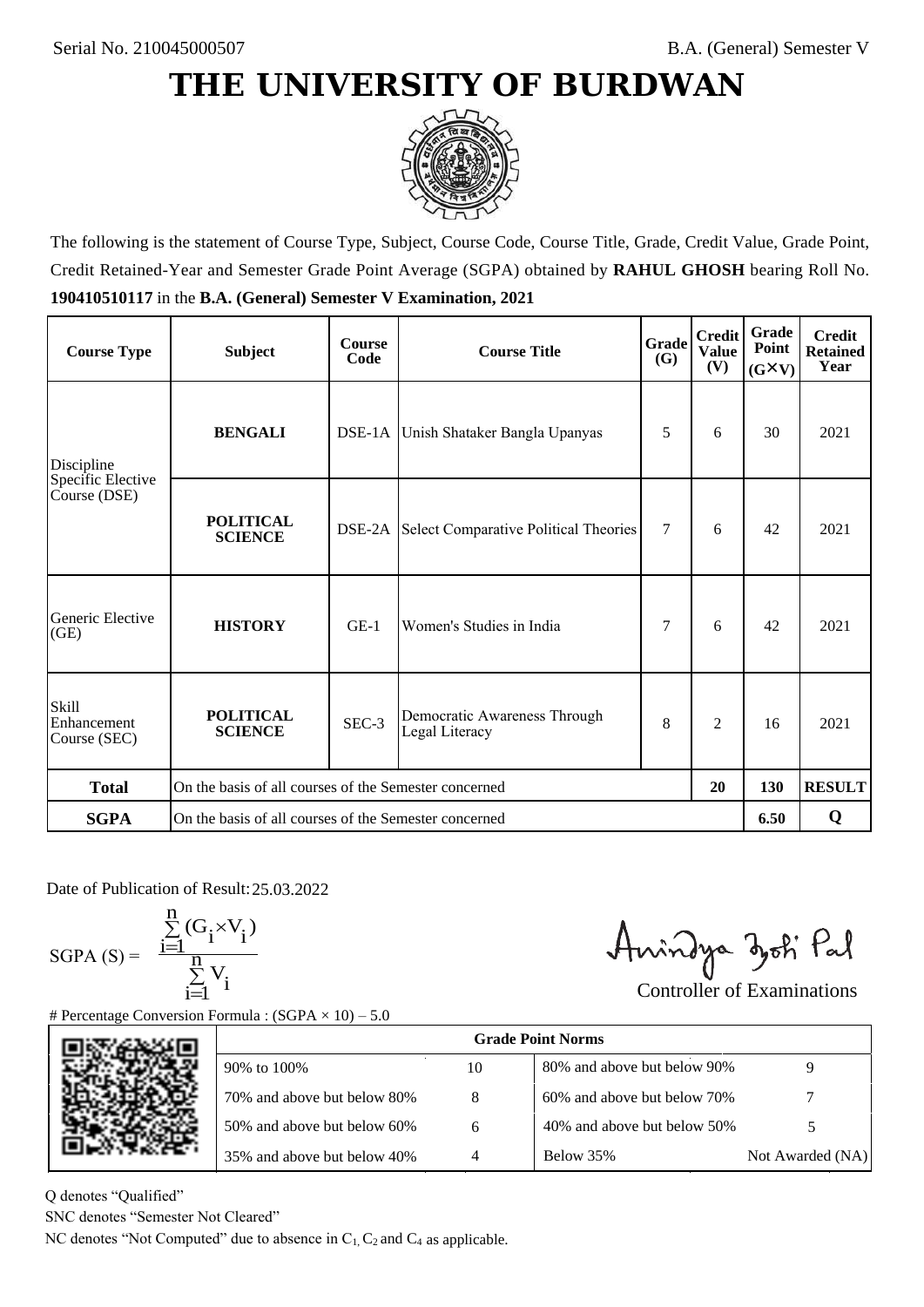

The following is the statement of Course Type, Subject, Course Code, Course Title, Grade, Credit Value, Grade Point, Credit Retained-Year and Semester Grade Point Average (SGPA) obtained by **RAJA BAIRAGYA** bearing Roll No. **190410510120** in the **B.A. (General) Semester V Examination, 2021**

| <b>Course Type</b>                          | <b>Subject</b>                                              | <b>Course</b><br>Code | Grade<br><b>Course Title</b>                        |    | <b>Credit</b><br><b>Value</b><br>(V) | <b>Grade</b><br>Point<br>$(G\times V)$ | <b>Credit</b><br><b>Retained</b><br>Year |
|---------------------------------------------|-------------------------------------------------------------|-----------------------|-----------------------------------------------------|----|--------------------------------------|----------------------------------------|------------------------------------------|
| Discipline                                  | <b>POLITICAL</b><br><b>SCIENCE</b>                          |                       | <b>DSE-1A</b> Select Comparative Political Theories | 6  | 6                                    | 36                                     | 2021                                     |
| Specific Elective<br>Course (DSE)           | <b>PHYSICAL</b><br><b>EDUCATION</b>                         |                       | <b>DSE-2A</b> Sports Training                       | 7  | 6                                    | 42                                     | 2021                                     |
| Generic Elective<br>(GE)                    | <b>HISTORY</b>                                              | $GE-1$                | Women's Studies in India                            | 7  | 6                                    | 42                                     | 2021                                     |
| <b>Skill</b><br>Enhancement<br>Course (SEC) | <b>PHYSICAL</b><br><b>EDUCATION</b>                         | SEC-3                 | Indian Games - Kho-Kho                              | 10 | 2                                    | 20                                     | 2021                                     |
| <b>Total</b>                                | On the basis of all courses of the Semester concerned<br>20 |                       |                                                     |    |                                      | 140                                    | <b>RESULT</b>                            |
| <b>SGPA</b>                                 | On the basis of all courses of the Semester concerned       |                       |                                                     |    |                                      | 7.00                                   | Q                                        |

Date of Publication of Result: 25,03,2022

 $SGPA(S) =$ 

$$
\frac{\sum\limits_{i=1}^n(G_i\times V_i)}{\sum\limits_{i=1}^nV_i}
$$

Amindya zoti Pal

| ate of Publication of Result: 25.03.2022<br>GPA (S) = $\frac{\sum_{i=1}^{n} (G_i \times V_i)}{\sum_{i=1}^{n} V_i}$ |                                                                                   |    | Aningya zoti Pal            | <b>Controller of Examinations</b> |
|--------------------------------------------------------------------------------------------------------------------|-----------------------------------------------------------------------------------|----|-----------------------------|-----------------------------------|
|                                                                                                                    | Percentage Conversion Formula : $(SGPA \times 10) - 5.0$                          |    |                             |                                   |
|                                                                                                                    |                                                                                   |    | <b>Grade Point Norms</b>    |                                   |
|                                                                                                                    | 90% to 100%                                                                       | 10 | 80% and above but below 90% | 9                                 |
|                                                                                                                    | 70% and above but below 80%                                                       | 8  | 60% and above but below 70% |                                   |
|                                                                                                                    | 50% and above but below 60%                                                       | 6  | 40% and above but below 50% | 5                                 |
|                                                                                                                    | 35% and above but below 40%                                                       | 4  | Below 35%                   | Not Awarded (NA)                  |
| denotes "Qualified"<br>NC denotes "Semester Not Cleared"                                                           |                                                                                   |    |                             |                                   |
|                                                                                                                    | C denotes "Not Computed" due to absence in $C_1$ , $C_2$ and $C_4$ as applicable. |    |                             |                                   |

Q denotes "Qualified"

SNC denotes "Semester Not Cleared"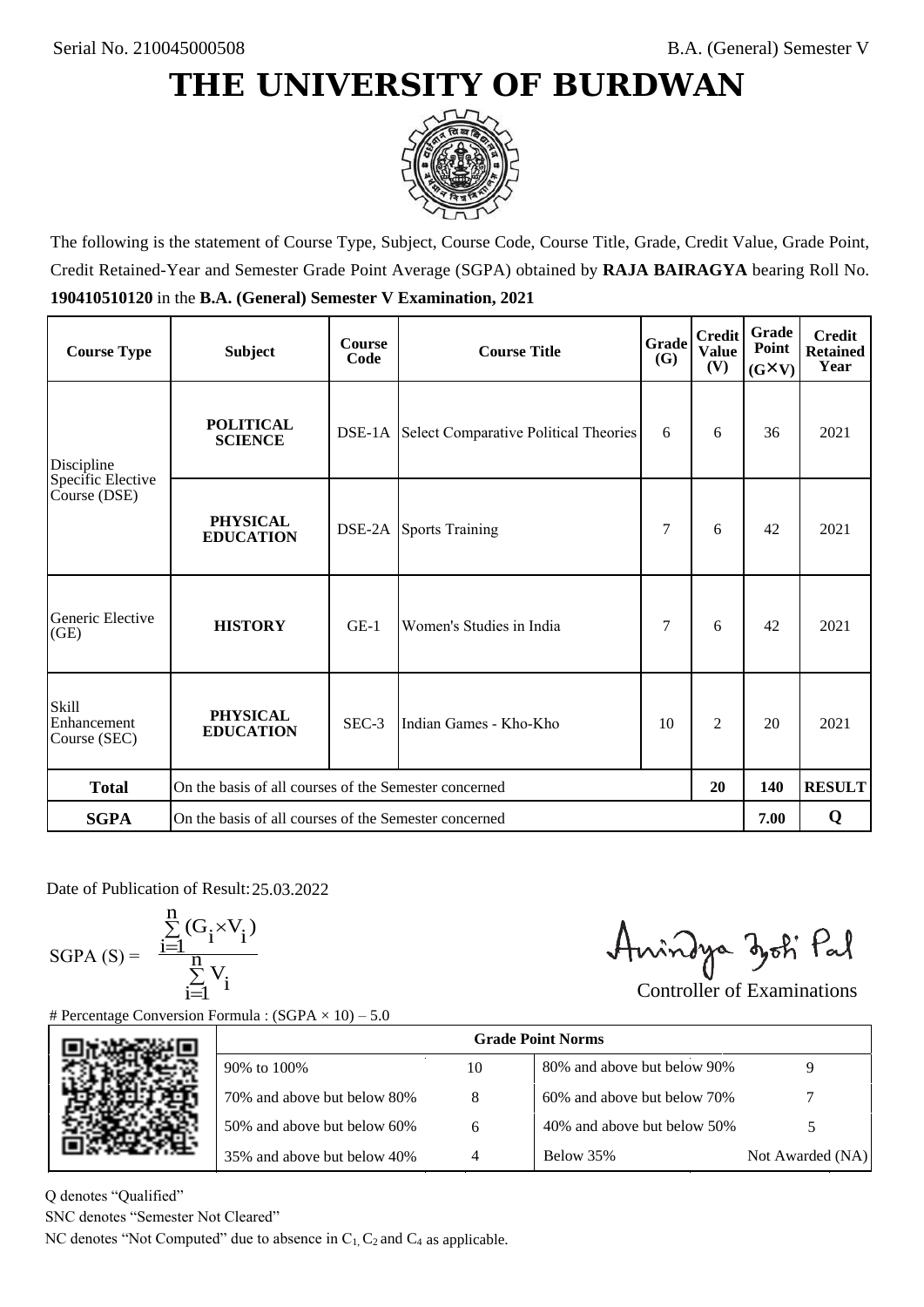

The following is the statement of Course Type, Subject, Course Code, Course Title, Grade, Credit Value, Grade Point, Credit Retained-Year and Semester Grade Point Average (SGPA) obtained by **RAJAT SARKAR** bearing Roll No. **190410510121** in the **B.A. (General) Semester V Examination, 2021**

| <b>Course Type</b>                          | <b>Subject</b>                                              | <b>Course</b><br>Code | Grade<br><b>Course Title</b>                        |   | <b>Credit</b><br><b>Value</b><br>(V) | <b>Grade</b><br>Point<br>$(G\times V)$ | <b>Credit</b><br><b>Retained</b><br>Year |
|---------------------------------------------|-------------------------------------------------------------|-----------------------|-----------------------------------------------------|---|--------------------------------------|----------------------------------------|------------------------------------------|
| Discipline                                  | <b>POLITICAL</b><br><b>SCIENCE</b>                          |                       | <b>DSE-1A</b> Select Comparative Political Theories |   | 6                                    | 48                                     | 2021                                     |
| Specific Elective<br>Course (DSE)           | <b>PHYSICAL</b><br><b>EDUCATION</b>                         |                       | <b>DSE-2A</b> Sports Training                       | 8 | 6                                    | 48                                     | 2021                                     |
| Generic Elective<br>(GE)                    | <b>SANSKRIT</b>                                             | $GE-1$                | Indian Social Institution and Polity                | 9 | 6                                    | 54                                     | 2021                                     |
| <b>Skill</b><br>Enhancement<br>Course (SEC) | <b>POLITICAL</b><br><b>SCIENCE</b>                          | SEC-3                 | Democratic Awareness Through<br>Legal Literacy      | 9 | $\overline{c}$                       | 18                                     | 2021                                     |
| <b>Total</b>                                | On the basis of all courses of the Semester concerned<br>20 |                       |                                                     |   |                                      | 168                                    | <b>RESULT</b>                            |
| <b>SGPA</b>                                 | On the basis of all courses of the Semester concerned       |                       |                                                     |   |                                      | 8.40                                   | Q                                        |

Date of Publication of Result: 25,03,2022

SGPA  $(S) = \frac{1-1}{1}$ 

$$
\frac{\sum\limits_{i=1}^{n} (G_i \times V_i)}{\sum\limits_{i=1}^{n} V_i}
$$

Amindya zoti Pal

|    | Aningya zoti Pal                                                                  | <b>Controller of Examinations</b> |
|----|-----------------------------------------------------------------------------------|-----------------------------------|
|    |                                                                                   |                                   |
|    |                                                                                   |                                   |
| 10 | 80% and above but below 90%                                                       | 9                                 |
| 8  | 60% and above but below 70%                                                       |                                   |
| 6  | 40% and above but below 50%                                                       | 5                                 |
| 4  | Below 35%                                                                         | Not Awarded (NA)                  |
|    |                                                                                   |                                   |
|    | C denotes "Not Computed" due to absence in $C_1$ , $C_2$ and $C_4$ as applicable. | <b>Grade Point Norms</b>          |

Q denotes "Qualified"

SNC denotes "Semester Not Cleared"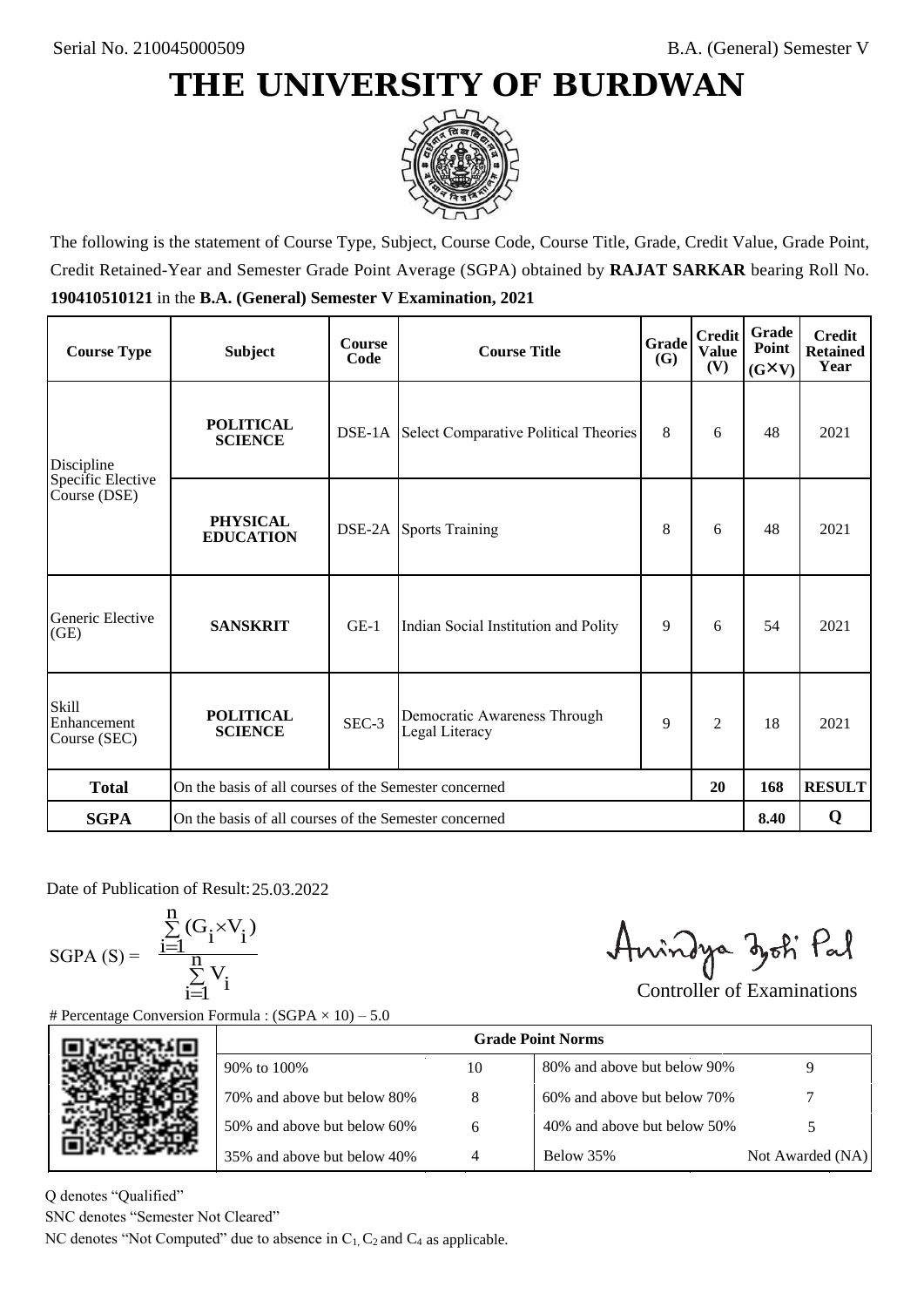

The following is the statement of Course Type, Subject, Course Code, Course Title, Grade, Credit Value, Grade Point, Credit Retained-Year and Semester Grade Point Average (SGPA) obtained by **RAJESH KONER** bearing Roll No. **190410510122** in the **B.A. (General) Semester V Examination, 2021**

| <b>Course Type</b>                          | <b>Subject</b>                                              | <b>Course</b><br>Code | Grade<br><b>Course Title</b>                        |   | <b>Credit</b><br><b>Value</b><br>(V) | <b>Grade</b><br>Point<br>$(G\times V)$ | <b>Credit</b><br><b>Retained</b><br>Year |
|---------------------------------------------|-------------------------------------------------------------|-----------------------|-----------------------------------------------------|---|--------------------------------------|----------------------------------------|------------------------------------------|
| Discipline                                  | <b>POLITICAL</b><br><b>SCIENCE</b>                          |                       | <b>DSE-1A</b> Select Comparative Political Theories |   | 6                                    | 48                                     | 2021                                     |
| Specific Elective<br>Course (DSE)           | <b>PHYSICAL</b><br><b>EDUCATION</b>                         |                       | <b>DSE-2A</b> Sports Training                       | 8 | 6                                    | 48                                     | 2021                                     |
| Generic Elective<br>(GE)                    | <b>SANSKRIT</b>                                             | $GE-1$                | Indian Social Institution and Polity                | 8 | 6                                    | 48                                     | 2021                                     |
| <b>Skill</b><br>Enhancement<br>Course (SEC) | <b>POLITICAL</b><br><b>SCIENCE</b>                          | SEC-3                 | Democratic Awareness Through<br>Legal Literacy      | 9 | $\overline{c}$                       | 18                                     | 2021                                     |
| <b>Total</b>                                | On the basis of all courses of the Semester concerned<br>20 |                       |                                                     |   |                                      | 162                                    | <b>RESULT</b>                            |
| <b>SGPA</b>                                 | On the basis of all courses of the Semester concerned       |                       |                                                     |   |                                      | 8.10                                   | Q                                        |

Date of Publication of Result: 25,03,2022

 $SGPA(S) =$ 

$$
\frac{\sum\limits_{i=1}^{n} (G_i \times V_i)}{\sum\limits_{i=1}^{n} V_i}
$$

Amindya zoti Pal

| ate of Publication of Result: 25.03.2022<br>GPA (S) = $\frac{\sum_{i=1}^{n} (G_i \times V_i)}{\sum_{i=1}^{n} V_i}$ |                                                                                   |    | Aningya zoti Pal            | <b>Controller of Examinations</b> |
|--------------------------------------------------------------------------------------------------------------------|-----------------------------------------------------------------------------------|----|-----------------------------|-----------------------------------|
|                                                                                                                    | Percentage Conversion Formula : $(SGPA \times 10) - 5.0$                          |    | <b>Grade Point Norms</b>    |                                   |
|                                                                                                                    |                                                                                   |    |                             |                                   |
|                                                                                                                    | 90% to 100%                                                                       | 10 | 80% and above but below 90% | 9                                 |
|                                                                                                                    | 70% and above but below 80%                                                       | 8  | 60% and above but below 70% |                                   |
|                                                                                                                    | 50% and above but below 60%                                                       | 6  | 40% and above but below 50% | 5                                 |
|                                                                                                                    | 35% and above but below 40%                                                       | 4  | Below 35%                   | Not Awarded (NA)                  |
| denotes "Qualified"                                                                                                |                                                                                   |    |                             |                                   |
| NC denotes "Semester Not Cleared"                                                                                  |                                                                                   |    |                             |                                   |
|                                                                                                                    | C denotes "Not Computed" due to absence in $C_1$ , $C_2$ and $C_4$ as applicable. |    |                             |                                   |

Q denotes "Qualified"

SNC denotes "Semester Not Cleared"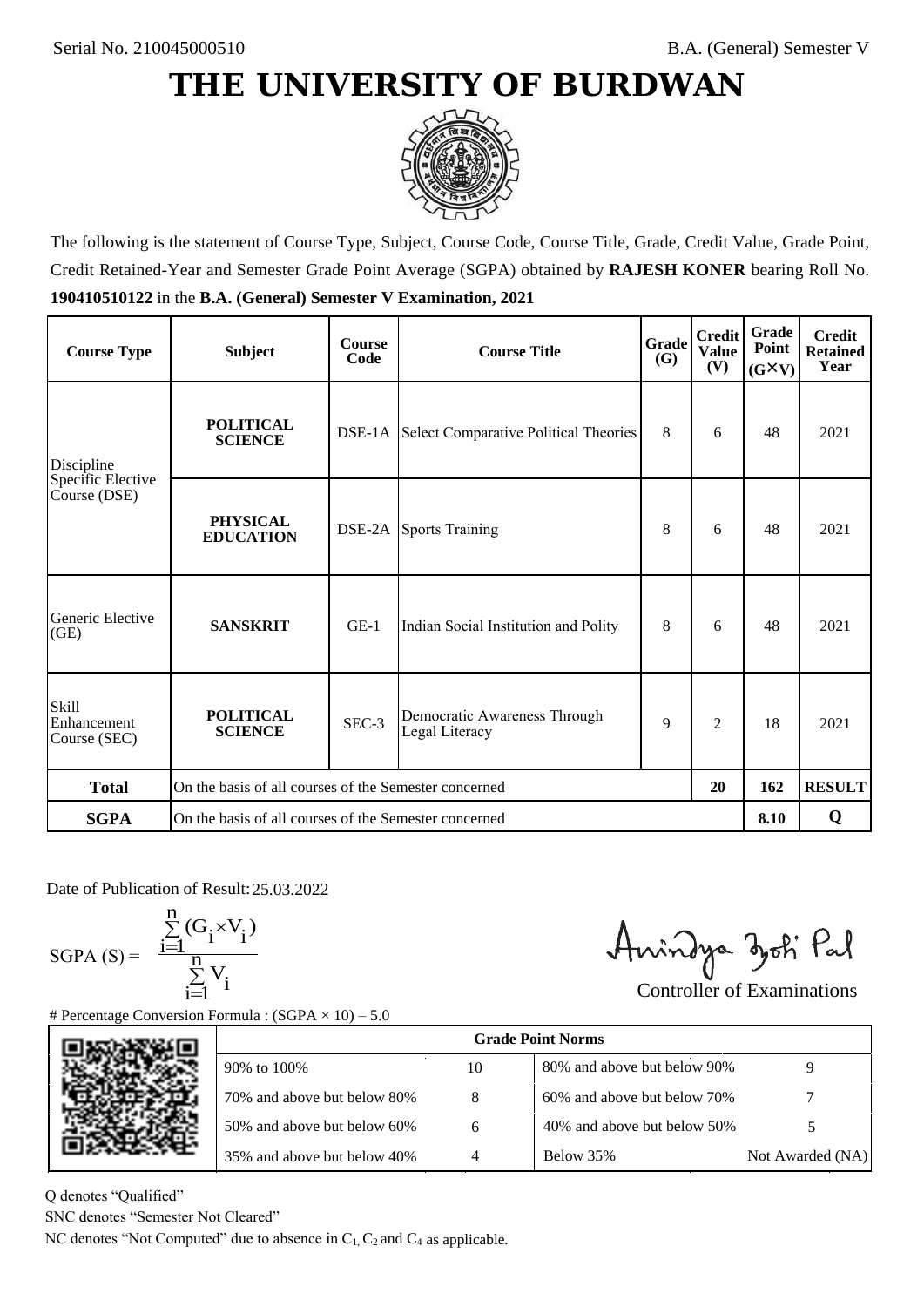

The following is the statement of Course Type, Subject, Course Code, Course Title, Grade, Credit Value, Grade Point, Credit Retained-Year and Semester Grade Point Average (SGPA) obtained by **RAJESH SEKH** bearing Roll No. **190410510123** in the **B.A. (General) Semester V Examination, 2021**

| <b>Course Type</b>                          | <b>Subject</b>                                              | <b>Course</b><br>Code | <b>Course Title</b>                                 | Grade<br><b>(G)</b> | <b>Credit</b><br><b>Value</b><br>(V) | Grade<br>Point<br>$(G\times V)$ | <b>Credit</b><br><b>Retained</b><br>Year |
|---------------------------------------------|-------------------------------------------------------------|-----------------------|-----------------------------------------------------|---------------------|--------------------------------------|---------------------------------|------------------------------------------|
| Discipline                                  | <b>POLITICAL</b><br><b>SCIENCE</b>                          |                       | <b>DSE-1A</b> Select Comparative Political Theories | 6                   | 6                                    | 36                              | 2021                                     |
| Specific Elective<br>Course (DSE)           | <b>PHYSICAL</b><br><b>EDUCATION</b>                         |                       | <b>DSE-2A</b> Sports Training                       | 7                   | 6                                    | 42                              | 2021                                     |
| Generic Elective<br>(GE)                    | <b>HISTORY</b>                                              | $GE-1$                | Women's Studies in India                            | 6                   | 6                                    | 36                              | 2021                                     |
| <b>Skill</b><br>Enhancement<br>Course (SEC) | <b>POLITICAL</b><br><b>SCIENCE</b>                          | SEC-3                 | Democratic Awareness Through<br>Legal Literacy      | 8                   | $\overline{c}$                       | 16                              | 2021                                     |
| <b>Total</b>                                | On the basis of all courses of the Semester concerned<br>20 |                       |                                                     |                     |                                      | 130                             | <b>RESULT</b>                            |
| <b>SGPA</b>                                 | On the basis of all courses of the Semester concerned       |                       |                                                     |                     |                                      | 6.50                            | Q                                        |

Date of Publication of Result: 25,03,2022

SGPA  $(S) = \frac{1-1}{1}$ 

$$
\frac{\sum\limits_{i=1}^{n} (G_i \times V_i)}{\sum\limits_{i=1}^{n} V_i}
$$

Amindya zoti Pal

| ate of Publication of Result: 25.03.2022<br>GPA (S) = $\frac{\sum_{i=1}^{n} (G_i \times V_i)}{\sum_{i=1}^{n} V_i}$ | Percentage Conversion Formula : $(SGPA \times 10) - 5.0$                          |    | Aningya zoti Pal            | <b>Controller of Examinations</b> |
|--------------------------------------------------------------------------------------------------------------------|-----------------------------------------------------------------------------------|----|-----------------------------|-----------------------------------|
|                                                                                                                    |                                                                                   |    | <b>Grade Point Norms</b>    |                                   |
|                                                                                                                    | 90% to 100%                                                                       | 10 | 80% and above but below 90% | 9                                 |
|                                                                                                                    | 70% and above but below 80%                                                       | 8  | 60% and above but below 70% |                                   |
|                                                                                                                    | 50% and above but below 60%                                                       | 6  | 40% and above but below 50% | 5                                 |
|                                                                                                                    | 35% and above but below 40%                                                       | 4  | Below 35%                   | Not Awarded (NA)                  |
| denotes "Qualified"<br>NC denotes "Semester Not Cleared"                                                           | C denotes "Not Computed" due to absence in $C_1$ , $C_2$ and $C_4$ as applicable. |    |                             |                                   |

Q denotes "Qualified"

SNC denotes "Semester Not Cleared"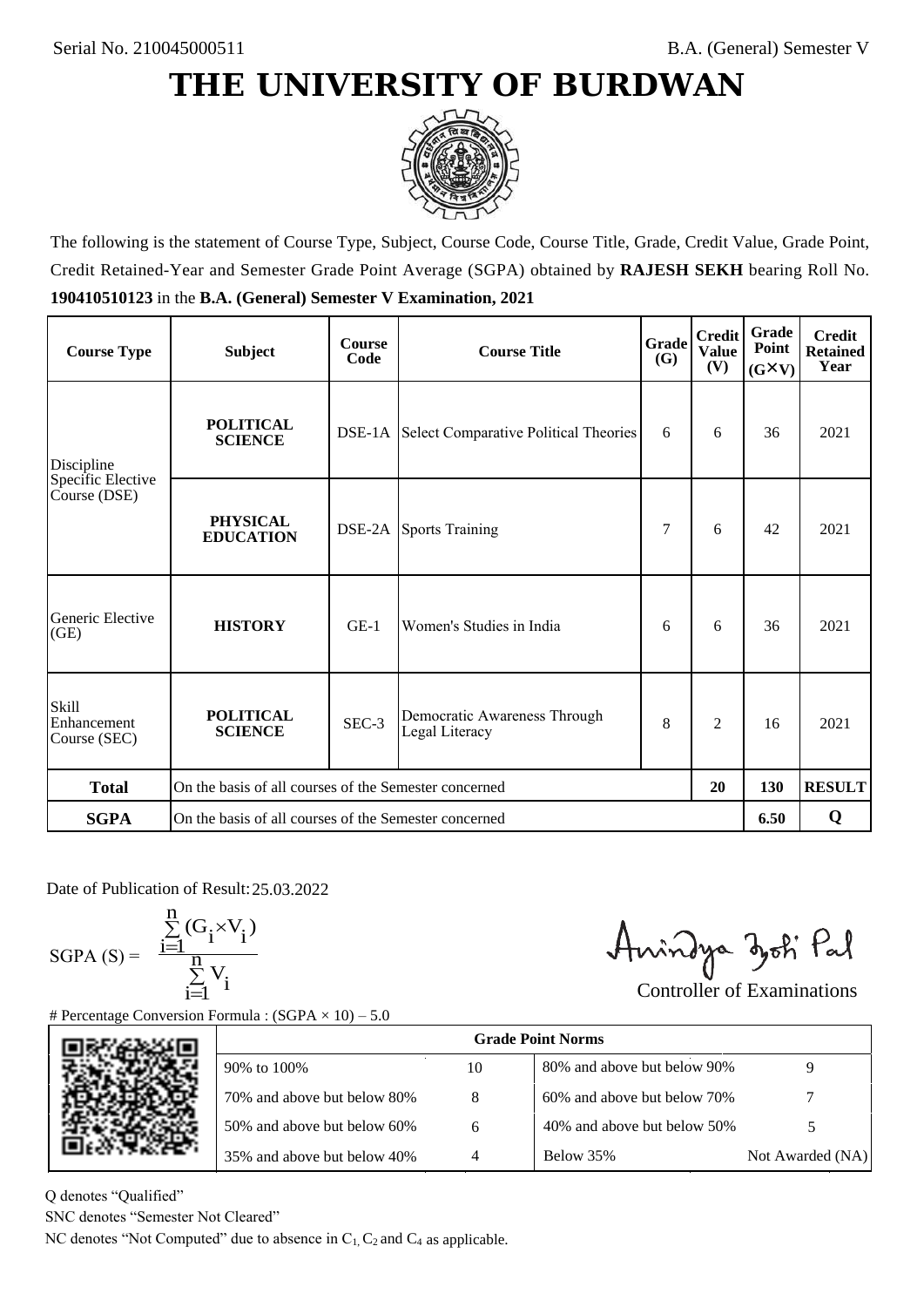

The following is the statement of Course Type, Subject, Course Code, Course Title, Grade, Credit Value, Grade Point, Credit Retained-Year and Semester Grade Point Average (SGPA) obtained by **RAJIV SEN** bearing Roll No. **190410510125** in the **B.A. (General) Semester V Examination, 2021**

| <b>Course Type</b>                          | <b>Subject</b>                                              | <b>Course</b><br>Code | Grade<br><b>Course Title</b><br>(G)                                               |   | <b>Credit</b><br><b>Value</b><br>(V) | Grade<br>Point<br>$(G\times V)$ | <b>Credit</b><br><b>Retained</b><br>Year |
|---------------------------------------------|-------------------------------------------------------------|-----------------------|-----------------------------------------------------------------------------------|---|--------------------------------------|---------------------------------|------------------------------------------|
| Discipline                                  | <b>HISTORY</b>                                              |                       | Some Aspects of Society and<br>Economy of Modern Europe (15th to<br>18th Century) | 6 | 6                                    | 36                              | 2021                                     |
| Specific Elective<br>Course (DSE)           | <b>EDUCATION</b>                                            | DSE-2A                | <b>Great Educators</b>                                                            | 5 | 6                                    | 30                              | 2021                                     |
| Generic Elective<br>(GE)                    | <b>POLITICAL</b><br><b>SCIENCE</b>                          | $GE-1$                | Indian Political Thought                                                          | 6 | 6                                    | 36                              | 2021                                     |
| <b>Skill</b><br>Enhancement<br>Course (SEC) | <b>HISTORY</b>                                              | SEC-3                 | <b>Understanding Popular Culture</b>                                              | 7 | $\overline{c}$                       | 14                              | 2021                                     |
| <b>Total</b>                                | On the basis of all courses of the Semester concerned<br>20 |                       |                                                                                   |   |                                      | 116                             | <b>RESULT</b>                            |
| <b>SGPA</b>                                 | On the basis of all courses of the Semester concerned       |                       |                                                                                   |   |                                      | 5.80                            | Q                                        |

Date of Publication of Result: 25,03,2022

 $SGPA(S) =$ <sup>1</sup>

$$
\frac{\sum\limits_{i=1}^{n} (G_i \times V_i)}{\sum\limits_{i=1}^{n} V_i}
$$

Amindya zoti Pal

| ate of Publication of Result: 25.03.2022<br>GPA (S) = $\frac{\sum_{i=1}^{n} (G_i \times V_i)}{\sum_{i=1}^{n} V_i}$ | Percentage Conversion Formula : $(SGPA \times 10) - 5.0$                          |    | Aningya zoti Pal            | <b>Controller of Examinations</b> |
|--------------------------------------------------------------------------------------------------------------------|-----------------------------------------------------------------------------------|----|-----------------------------|-----------------------------------|
|                                                                                                                    |                                                                                   |    | <b>Grade Point Norms</b>    |                                   |
|                                                                                                                    | 90% to 100%                                                                       | 10 | 80% and above but below 90% | 9                                 |
|                                                                                                                    | 70% and above but below 80%                                                       | 8  | 60% and above but below 70% |                                   |
|                                                                                                                    | 50% and above but below 60%                                                       | 6  | 40% and above but below 50% | 5                                 |
|                                                                                                                    | 35% and above but below 40%                                                       | 4  | Below 35%                   | Not Awarded (NA)                  |
| denotes "Qualified"<br>NC denotes "Semester Not Cleared"                                                           | C denotes "Not Computed" due to absence in $C_1$ , $C_2$ and $C_4$ as applicable. |    |                             |                                   |

Q denotes "Qualified"

SNC denotes "Semester Not Cleared"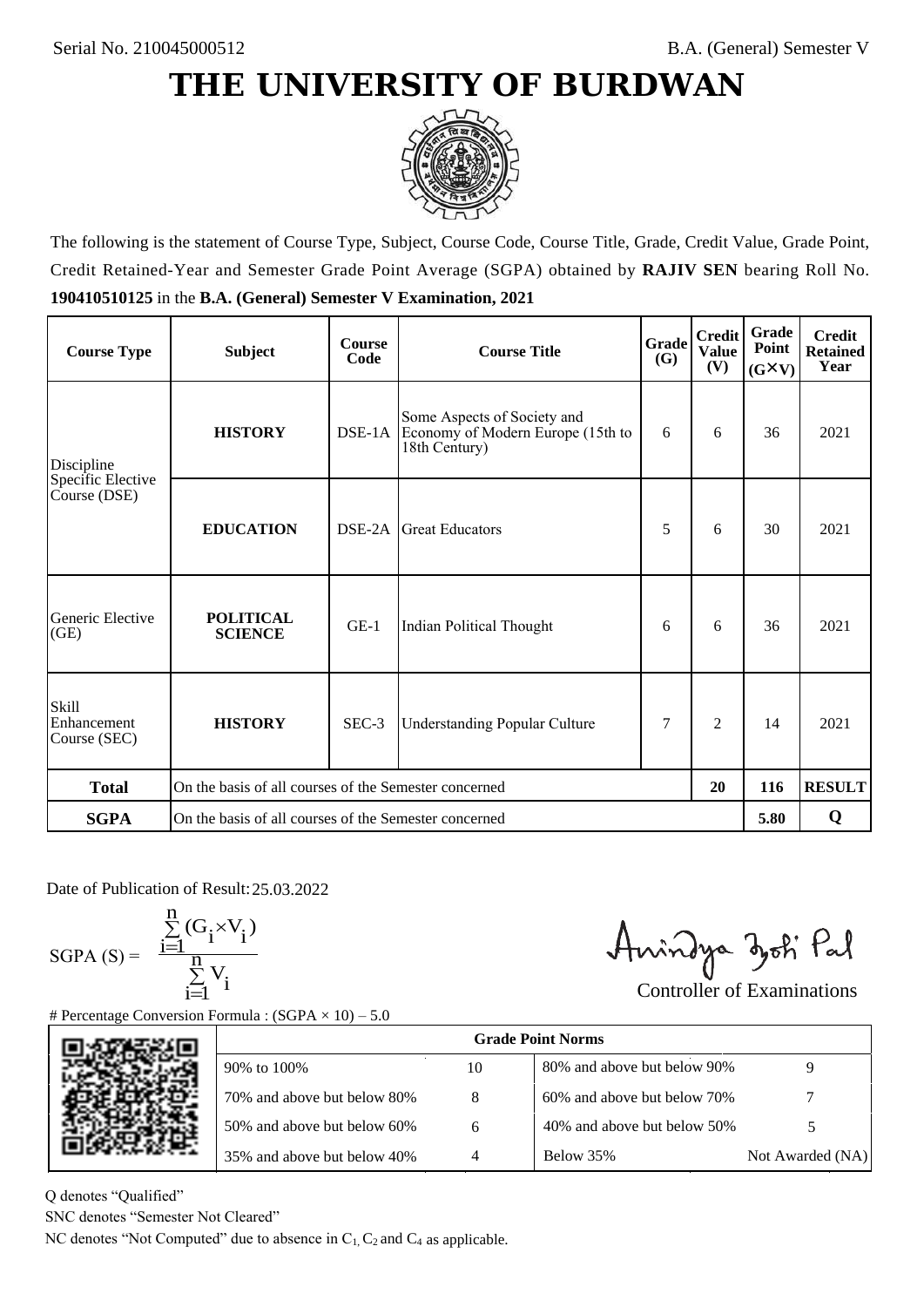

The following is the statement of Course Type, Subject, Course Code, Course Title, Grade, Credit Value, Grade Point, Credit Retained-Year and Semester Grade Point Average (SGPA) obtained by **RAJLAXMI CHATTERJEE** bearing Roll No. **190410510126** in the **B.A. (General) Semester V Examination, 2021**

| <b>Course Type</b>                          | <b>Subject</b>                                              | <b>Course</b><br>Code | Grade<br><b>Course Title</b>                   |   | <b>Credit</b><br><b>Value</b><br>(V) | Grade<br>Point<br>$(G\times V)$ | <b>Credit</b><br><b>Retained</b><br>Year |
|---------------------------------------------|-------------------------------------------------------------|-----------------------|------------------------------------------------|---|--------------------------------------|---------------------------------|------------------------------------------|
| Discipline                                  | <b>BENGALI</b>                                              |                       | DSE-1A Unish Shataker Bangla Upanyas           |   | 6                                    | 36                              | 2021                                     |
| Specific Elective<br>Course (DSE)           | <b>POLITICAL</b><br><b>SCIENCE</b>                          | DSE-2A                | Select Comparative Political Theories          | 8 | 6                                    | 48                              | 2021                                     |
| Generic Elective<br>(GE)                    | <b>HISTORY</b>                                              | $GE-1$                | Women's Studies in India                       | 8 | 6                                    | 48                              | 2021                                     |
| <b>Skill</b><br>Enhancement<br>Course (SEC) | <b>POLITICAL</b><br><b>SCIENCE</b>                          | SEC-3                 | Democratic Awareness Through<br>Legal Literacy | 8 | $\overline{c}$                       | 16                              | 2021                                     |
| <b>Total</b>                                | On the basis of all courses of the Semester concerned<br>20 |                       |                                                |   |                                      | 148                             | <b>RESULT</b>                            |
| <b>SGPA</b>                                 | On the basis of all courses of the Semester concerned       |                       |                                                |   |                                      | 7.40                            | Q                                        |

Date of Publication of Result: 25,03,2022

SGPA  $(S) = \frac{1-1}{1}$ 

$$
\frac{\sum_{i=1}^{n} (G_i \times V_i)}{\sum_{i=1}^{n} V_i}
$$

Amindya zoti Pal

| Date of Publication of Result: 25.03.2022<br>SGPA (S) = $\frac{\sum_{i=1}^{n} (G_i \times V_i)}{\sum_{i=1}^{n} V_i}$ | <b>Percentage Conversion Formula : (SGPA</b> $\times$ 10) – 5.0                   |    | Aningya zoti Pal            | <b>Controller of Examinations</b> |
|----------------------------------------------------------------------------------------------------------------------|-----------------------------------------------------------------------------------|----|-----------------------------|-----------------------------------|
|                                                                                                                      |                                                                                   |    | <b>Grade Point Norms</b>    |                                   |
|                                                                                                                      | 90% to 100%                                                                       | 10 | 80% and above but below 90% | 9                                 |
|                                                                                                                      | 70% and above but below 80%                                                       | 8  | 60% and above but below 70% |                                   |
|                                                                                                                      | 50% and above but below 60%                                                       | 6  | 40% and above but below 50% | 5                                 |
|                                                                                                                      | 35% and above but below 40%                                                       | 4  | Below 35%                   | Not Awarded (NA)                  |
| denotes "Qualified"<br>NC denotes "Semester Not Cleared"                                                             | C denotes "Not Computed" due to absence in $C_1$ , $C_2$ and $C_4$ as applicable. |    |                             |                                   |

Q denotes "Qualified"

SNC denotes "Semester Not Cleared"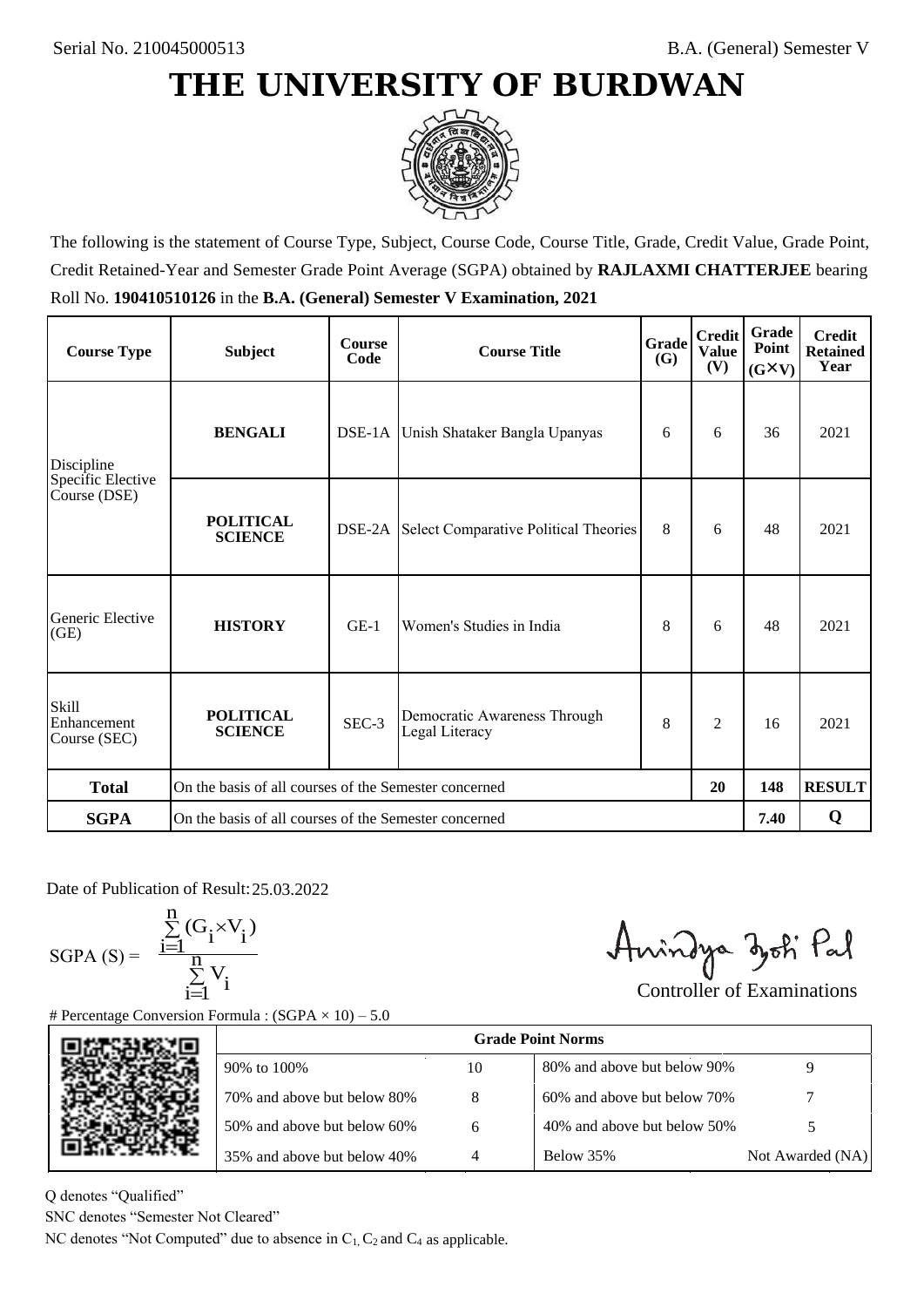

The following is the statement of Course Type, Subject, Course Code, Course Title, Grade, Credit Value, Grade Point, Credit Retained-Year and Semester Grade Point Average (SGPA) obtained by **RAJLAXMI HAZRA** bearing Roll No. **190410510127** in the **B.A. (General) Semester V Examination, 2021**

| <b>Course Type</b>                          | <b>Subject</b>                                        | <b>Course</b><br>Code | Grade<br><b>Course Title</b><br>(G)     |   | <b>Credit</b><br><b>Value</b><br>(V) | Grade<br>Point<br>$(G\times V)$ | <b>Credit</b><br><b>Retained</b><br>Year |
|---------------------------------------------|-------------------------------------------------------|-----------------------|-----------------------------------------|---|--------------------------------------|---------------------------------|------------------------------------------|
| Discipline                                  | <b>PHILOSOPHY</b>                                     |                       | DSE-1A Philosophy of Religion           | 5 | 6                                    | 30                              | 2021                                     |
| Specific Elective<br>Course (DSE)           | <b>EDUCATION</b>                                      | DSE-2A                | <b>Great Educators</b>                  | 5 | 6                                    | 30                              | 2021                                     |
| Generic Elective<br>(GE)                    | <b>HISTORY</b>                                        | $GE-1$                | Women's Studies in India                | 6 | 6                                    | 36                              | 2021                                     |
| <b>Skill</b><br>Enhancement<br>Course (SEC) | <b>EDUCATION</b>                                      | SEC-3                 | Educational Guidance and<br>Counselling | 6 | $\overline{2}$                       | 12                              | 2021                                     |
| <b>Total</b>                                | On the basis of all courses of the Semester concerned |                       |                                         |   | 20                                   | 108                             | <b>RESULT</b>                            |
| <b>SGPA</b>                                 | On the basis of all courses of the Semester concerned |                       |                                         |   |                                      | 5.40                            | Q                                        |

Date of Publication of Result: 25,03,2022

SGPA  $(S) = \frac{1-1}{1}$ 

$$
\frac{\sum\limits_{i=1}^{n} (G_i \times V_i)}{\sum\limits_{i=1}^{n} V_i}
$$

Amindya zoti Pal

| ate of Publication of Result: 25.03.2022<br>GPA (S) = $\frac{\sum_{i=1}^{n} (G_i \times V_i)}{\sum_{i=1}^{n} V_i}$ |                                                                                   |    | Aningya zoti Pal            | <b>Controller of Examinations</b> |
|--------------------------------------------------------------------------------------------------------------------|-----------------------------------------------------------------------------------|----|-----------------------------|-----------------------------------|
|                                                                                                                    | Percentage Conversion Formula : $(SGPA \times 10) - 5.0$                          |    |                             |                                   |
|                                                                                                                    |                                                                                   |    | <b>Grade Point Norms</b>    |                                   |
|                                                                                                                    | 90% to 100%                                                                       | 10 | 80% and above but below 90% | 9                                 |
|                                                                                                                    | 70% and above but below 80%                                                       | 8  | 60% and above but below 70% |                                   |
|                                                                                                                    | 50% and above but below 60%                                                       | 6  | 40% and above but below 50% | 5                                 |
|                                                                                                                    | 35% and above but below 40%                                                       | 4  | Below 35%                   | Not Awarded (NA)                  |
| denotes "Qualified"<br>NC denotes "Semester Not Cleared"                                                           |                                                                                   |    |                             |                                   |
|                                                                                                                    | C denotes "Not Computed" due to absence in $C_1$ , $C_2$ and $C_4$ as applicable. |    |                             |                                   |

Q denotes "Qualified"

SNC denotes "Semester Not Cleared"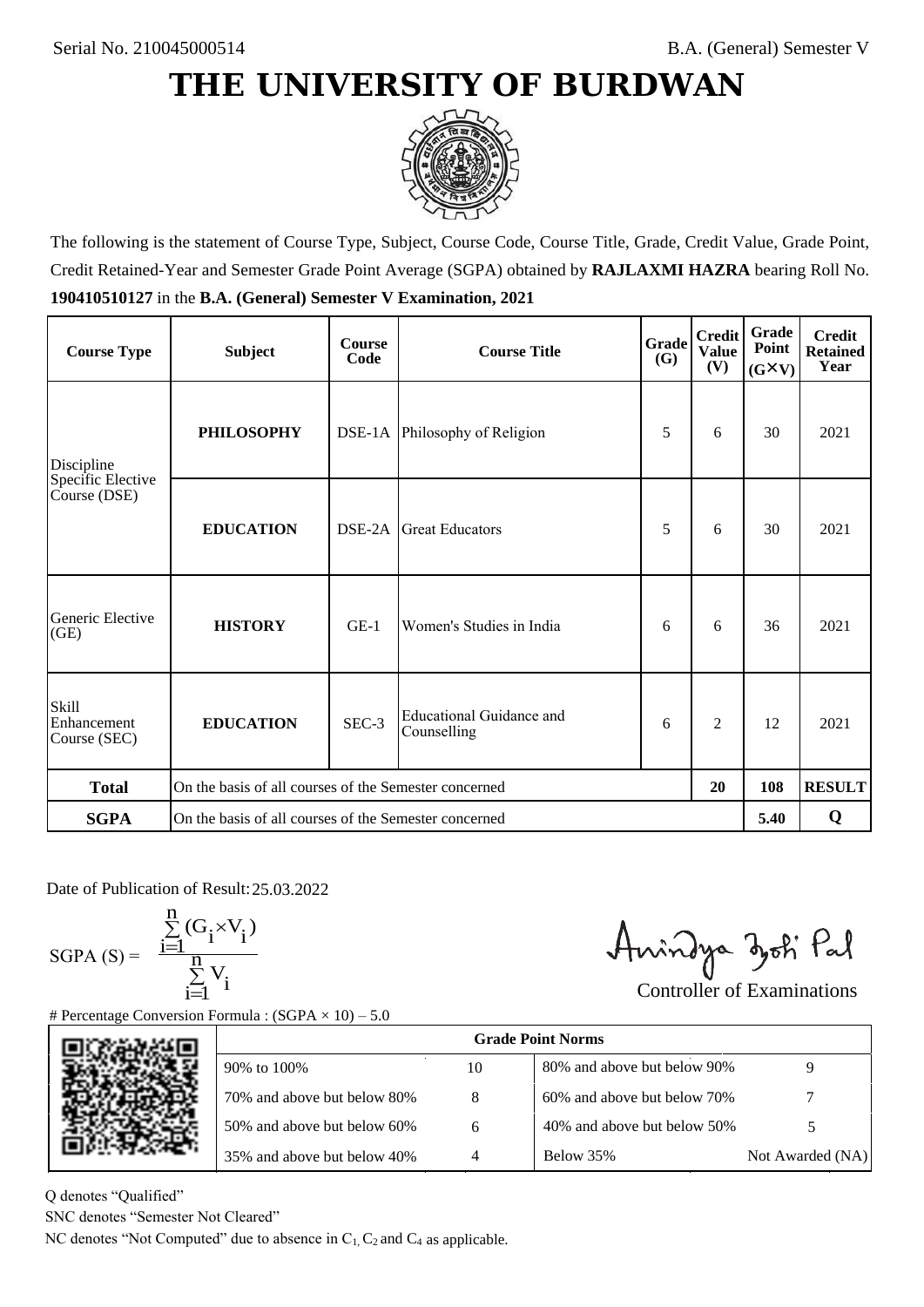

The following is the statement of Course Type, Subject, Course Code, Course Title, Grade, Credit Value, Grade Point, Credit Retained-Year and Semester Grade Point Average (SGPA) obtained by **RAM HAZRA** bearing Roll No. **190410510129** in the **B.A. (General) Semester V Examination, 2021**

| <b>Course Type</b>                   | <b>Subject</b>                                              | <b>Course</b><br>Code | Grade<br><b>Course Title</b><br><b>(G)</b>          |   | <b>Credit</b><br><b>Value</b><br>(V) | <b>Grade</b><br>Point<br>$(G\times V)$ | <b>Credit</b><br><b>Retained</b><br>Year |
|--------------------------------------|-------------------------------------------------------------|-----------------------|-----------------------------------------------------|---|--------------------------------------|----------------------------------------|------------------------------------------|
| Discipline                           | <b>POLITICAL</b><br><b>SCIENCE</b>                          |                       | <b>DSE-1A</b> Select Comparative Political Theories | 6 | 6                                    | 36                                     | 2021                                     |
| Specific Elective<br>Course (DSE)    | <b>PHYSICAL</b><br><b>EDUCATION</b>                         | DSE-2A                | <b>Sports Training</b>                              | 8 | 6                                    | 48                                     | 2021                                     |
| Generic Elective<br>(GE)             | <b>HISTORY</b>                                              | $GE-1$                | Women's Studies in India                            | 7 | 6                                    | 42                                     | 2021                                     |
| Skill<br>Enhancement<br>Course (SEC) | <b>PHYSICAL</b><br><b>EDUCATION</b>                         | SEC-3                 | Indian Games - Kho-Kho                              | 6 | 2                                    | 12                                     | 2021                                     |
| <b>Total</b>                         | On the basis of all courses of the Semester concerned<br>20 |                       |                                                     |   | 138                                  | <b>RESULT</b>                          |                                          |
| <b>SGPA</b>                          | On the basis of all courses of the Semester concerned       |                       |                                                     |   |                                      | 6.90                                   | Q                                        |

Date of Publication of Result: 25,03,2022

 $SGPA(S) =$ <sup>1</sup>

$$
\frac{\sum\limits_{i=1}^{n} (G_i \times V_i)}{\sum\limits_{i=1}^{n} V_i}
$$

Amindya zoti Pal

| ate of Publication of Result: 25.03.2022<br>GPA (S) = $\frac{\sum_{i=1}^{n} (G_i \times V_i)}{\sum_{i=1}^{n} V_i}$ |                                                                                   |    | Aningya zoti Pal            | <b>Controller of Examinations</b> |
|--------------------------------------------------------------------------------------------------------------------|-----------------------------------------------------------------------------------|----|-----------------------------|-----------------------------------|
|                                                                                                                    | Percentage Conversion Formula : $(SGPA \times 10) - 5.0$                          |    |                             |                                   |
|                                                                                                                    |                                                                                   |    | <b>Grade Point Norms</b>    |                                   |
|                                                                                                                    | 90% to 100%                                                                       | 10 | 80% and above but below 90% | 9                                 |
|                                                                                                                    | 70% and above but below 80%                                                       | 8  | 60% and above but below 70% |                                   |
|                                                                                                                    | 50% and above but below 60%                                                       | 6  | 40% and above but below 50% | 5                                 |
|                                                                                                                    | 35% and above but below 40%                                                       | 4  | Below 35%                   | Not Awarded (NA)                  |
| denotes "Qualified"<br>NC denotes "Semester Not Cleared"                                                           | C denotes "Not Computed" due to absence in $C_1$ , $C_2$ and $C_4$ as applicable. |    |                             |                                   |
|                                                                                                                    |                                                                                   |    |                             |                                   |

Q denotes "Qualified"

SNC denotes "Semester Not Cleared"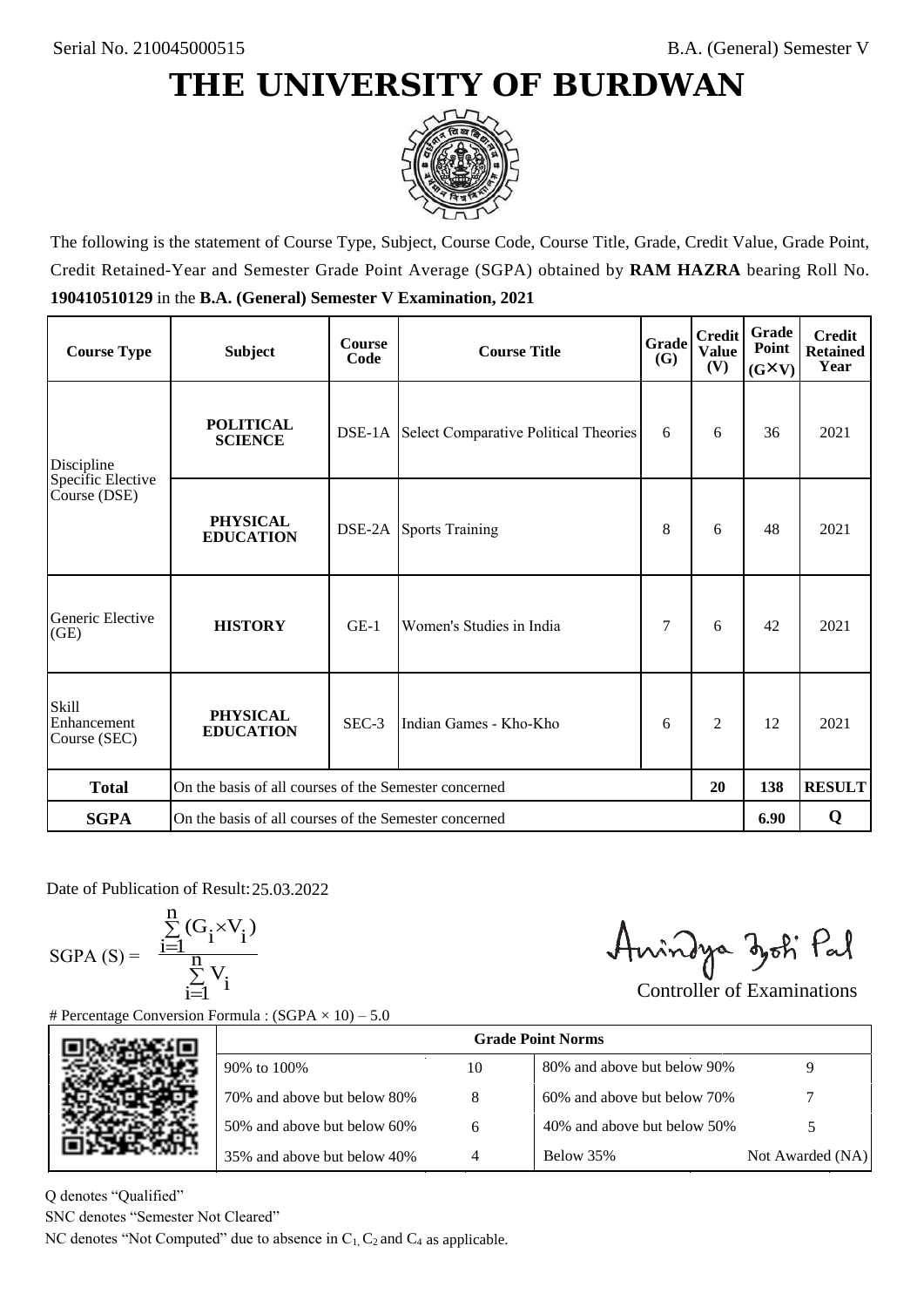

The following is the statement of Course Type, Subject, Course Code, Course Title, Grade, Credit Value, Grade Point, Credit Retained-Year and Semester Grade Point Average (SGPA) obtained by **RAMA KHATUN** bearing Roll No. **190410510130** in the **B.A. (General) Semester V Examination, 2021**

| <b>Course Type</b>                          | <b>Subject</b>                                              | <b>Course</b><br>Code | Grade<br><b>Course Title</b><br><b>(G)</b>          |        | <b>Credit</b><br><b>Value</b><br>(V) | Grade<br>Point<br>$(G\times V)$ | <b>Credit</b><br><b>Retained</b><br>Year |
|---------------------------------------------|-------------------------------------------------------------|-----------------------|-----------------------------------------------------|--------|--------------------------------------|---------------------------------|------------------------------------------|
| Discipline                                  | <b>BENGALI</b>                                              |                       | DSE-1A Unish Shataker Bangla Upanyas                | 6      | 6                                    | 36                              | 2021                                     |
| Specific Elective<br>Course (DSE)           | <b>POLITICAL</b><br><b>SCIENCE</b>                          |                       | <b>DSE-2A</b> Select Comparative Political Theories | $\tau$ | 6                                    | 42                              | 2021                                     |
| Generic Elective<br>(GE)                    | <b>HISTORY</b>                                              | $GE-1$                | Women's Studies in India                            | 8      | 6                                    | 48                              | 2021                                     |
| <b>Skill</b><br>Enhancement<br>Course (SEC) | <b>POLITICAL</b><br><b>SCIENCE</b>                          | SEC-3                 | Democratic Awareness Through<br>Legal Literacy      | 8      | $\overline{c}$                       | 16                              | 2021                                     |
| <b>Total</b>                                | On the basis of all courses of the Semester concerned<br>20 |                       |                                                     |        | 142                                  | <b>RESULT</b>                   |                                          |
| <b>SGPA</b>                                 | On the basis of all courses of the Semester concerned       |                       |                                                     |        |                                      | 7.10                            | Q                                        |

Date of Publication of Result: 25,03,2022

SGPA  $(S) = \frac{1-1}{1}$ 

$$
\frac{\sum\limits_{i=1}^{n} (G_i \times V_i)}{\sum\limits_{i=1}^{n} V_i}
$$

Amindya zoti Pal

| ate of Publication of Result: 25.03.2022<br>GPA (S) = $\frac{\sum_{i=1}^{n} (G_i \times V_i)}{\sum_{i=1}^{n} V_i}$ |                                                                                   |                | Aningya zoti Pal            | <b>Controller of Examinations</b> |
|--------------------------------------------------------------------------------------------------------------------|-----------------------------------------------------------------------------------|----------------|-----------------------------|-----------------------------------|
|                                                                                                                    | Percentage Conversion Formula : $(SGPA \times 10) - 5.0$                          |                | <b>Grade Point Norms</b>    |                                   |
|                                                                                                                    | 90% to 100%                                                                       | 10             | 80% and above but below 90% | 9                                 |
|                                                                                                                    | 70% and above but below 80%                                                       | 8              | 60% and above but below 70% |                                   |
|                                                                                                                    | 50% and above but below 60%                                                       | 6              | 40% and above but below 50% | 5                                 |
|                                                                                                                    | 35% and above but below 40%                                                       | $\overline{4}$ | Below 35%                   | Not Awarded (NA)                  |
| denotes "Qualified"<br>NC denotes "Semester Not Cleared"                                                           | C denotes "Not Computed" due to absence in $C_1$ , $C_2$ and $C_4$ as applicable. |                |                             |                                   |

Q denotes "Qualified"

SNC denotes "Semester Not Cleared"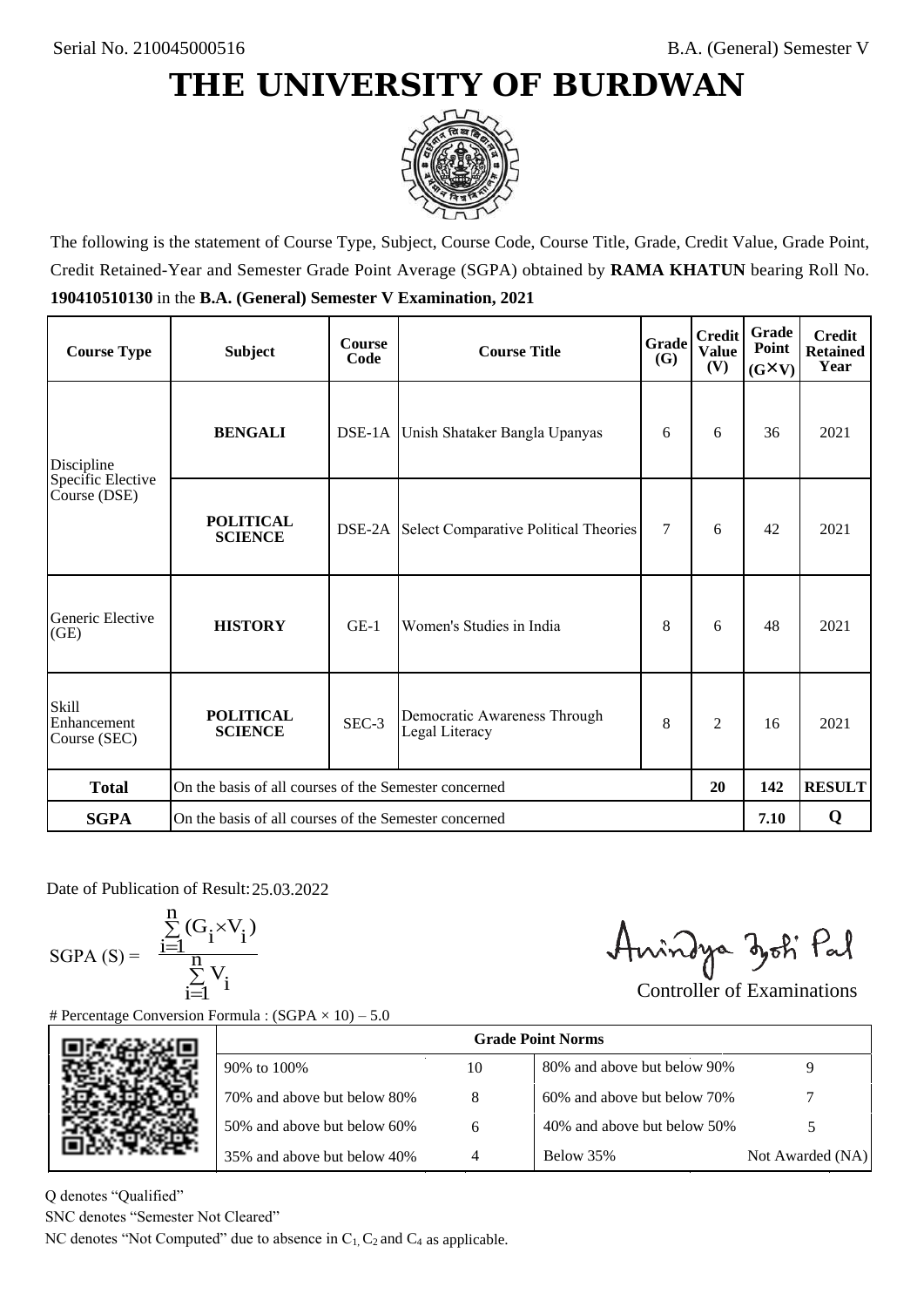

The following is the statement of Course Type, Subject, Course Code, Course Title, Grade, Credit Value, Grade Point, Credit Retained-Year and Semester Grade Point Average (SGPA) obtained by **RANI HAZRA** bearing Roll No. **190410510131** in the **B.A. (General) Semester V Examination, 2021**

| <b>Course Type</b>                          | <b>Subject</b>                                        | <b>Course</b><br>Code | Grade<br><b>Course Title</b><br><b>(G)</b> |   | <b>Credit</b><br><b>Value</b><br>(V) | Grade<br>Point<br>$(G\times V)$ | <b>Credit</b><br><b>Retained</b><br>Year |
|---------------------------------------------|-------------------------------------------------------|-----------------------|--------------------------------------------|---|--------------------------------------|---------------------------------|------------------------------------------|
| Discipline                                  | <b>BENGALI</b>                                        |                       | DSE-1A Unish Shataker Bangla Upanyas       | 5 | 6                                    | 30                              | 2021                                     |
| Specific Elective<br>Course (DSE)           | <b>EDUCATION</b>                                      | DSE-2A                | <b>Great Educators</b>                     | 6 | 6                                    | 36                              | 2021                                     |
| Generic Elective<br>(GE)                    | <b>HISTORY</b>                                        | $GE-1$                | Women's Studies in India                   | 6 | 6                                    | 36                              | 2021                                     |
| <b>Skill</b><br>Enhancement<br>Course (SEC) | <b>EDUCATION</b>                                      | SEC-3                 | Educational Guidance and<br>Counselling    | 7 | $\overline{c}$                       | 14                              | 2021                                     |
| <b>Total</b>                                | On the basis of all courses of the Semester concerned |                       |                                            |   | 20                                   | 116                             | <b>RESULT</b>                            |
| <b>SGPA</b>                                 | On the basis of all courses of the Semester concerned |                       |                                            |   |                                      | 5.80                            | Q                                        |

Date of Publication of Result: 25,03,2022

 $SGPA(S) =$ 

$$
\frac{\sum\limits_{i=1}^{n} (G_i \times V_i)}{\sum\limits_{i=1}^{n} V_i}
$$

Amindya zoti Pal

| ate of Publication of Result: 25.03.2022<br>SGPA (S) = $\frac{\sum_{i=1}^{n} (G_i \times V_i)}{\sum_{i=1}^{n} V_i}$ | Percentage Conversion Formula : $(SGPA \times 10) - 5.0$                          |    | Aningya zoti Pal            | <b>Controller of Examinations</b> |
|---------------------------------------------------------------------------------------------------------------------|-----------------------------------------------------------------------------------|----|-----------------------------|-----------------------------------|
|                                                                                                                     |                                                                                   |    | <b>Grade Point Norms</b>    |                                   |
|                                                                                                                     | 90% to 100%                                                                       | 10 | 80% and above but below 90% | 9                                 |
|                                                                                                                     | 70% and above but below 80%                                                       | 8  | 60% and above but below 70% |                                   |
|                                                                                                                     | 50% and above but below 60%                                                       | 6  | 40% and above but below 50% | 5                                 |
|                                                                                                                     | 35% and above but below 40%                                                       | 4  | Below 35%                   | Not Awarded (NA)                  |
| denotes "Qualified"<br>NC denotes "Semester Not Cleared"                                                            | C denotes "Not Computed" due to absence in $C_1$ , $C_2$ and $C_4$ as applicable. |    |                             |                                   |

Q denotes "Qualified"

SNC denotes "Semester Not Cleared"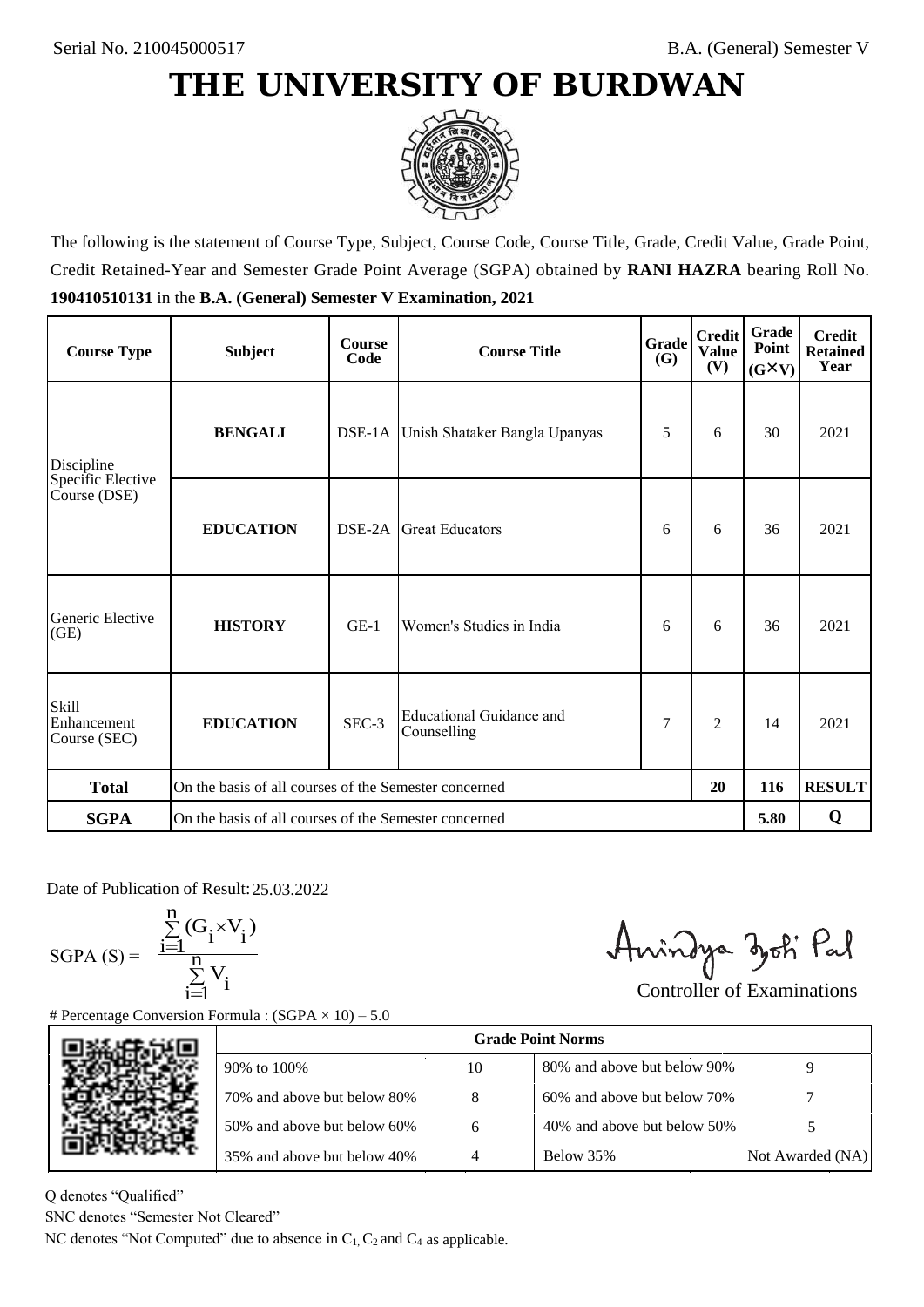

The following is the statement of Course Type, Subject, Course Code, Course Title, Grade, Credit Value, Grade Point, Credit Retained-Year and Semester Grade Point Average (SGPA) obtained by **RICK BHATTACHARYA** bearing Roll No. **190410510134** in the **B.A. (General) Semester V Examination, 2021**

| <b>Course Type</b>                                | <b>Subject</b>                                              | <b>Course</b><br>Code | Grade<br><b>Course Title</b>          |    | <b>Credit</b><br><b>Value</b><br>(V) | <b>Grade</b><br>Point<br>$(G\times V)$ | <b>Credit</b><br><b>Retained</b><br>Year |
|---------------------------------------------------|-------------------------------------------------------------|-----------------------|---------------------------------------|----|--------------------------------------|----------------------------------------|------------------------------------------|
| <b>PHYSICAL</b><br><b>EDUCATION</b><br>Discipline |                                                             |                       | <b>DSE-1A</b> Sports Training         |    | 6                                    | 54                                     | 2021                                     |
| Specific Elective<br>Course (DSE)                 | <b>POLITICAL</b><br><b>SCIENCE</b>                          | DSE-2A                | Select Comparative Political Theories | 7  | 6                                    | 42                                     | 2021                                     |
| Generic Elective<br>(GE)                          | <b>HISTORY</b>                                              | $GE-1$                | Women's Studies in India              | 7  | 6                                    | 42                                     | 2021                                     |
| <b>Skill</b><br>Enhancement<br>Course (SEC)       | <b>PHYSICAL</b><br><b>EDUCATION</b>                         | SEC-3                 | Indian Games - Kho-Kho                | 10 | 2                                    | 20                                     | 2021                                     |
| <b>Total</b>                                      | On the basis of all courses of the Semester concerned<br>20 |                       |                                       |    | 158                                  | <b>RESULT</b>                          |                                          |
| <b>SGPA</b>                                       | On the basis of all courses of the Semester concerned       |                       |                                       |    |                                      | 7.90                                   | Q                                        |

Date of Publication of Result: 25,03,2022

 $SGPA(S) =$ 

$$
\frac{\sum\limits_{i=1}^n (G_i \times V_i)}{\sum\limits_{i=1}^n V_i}
$$

Amindya zoti Pal

| ate of Publication of Result: 25.03.2022<br>GPA (S) = $\frac{\sum_{i=1}^{n} (G_i \times V_i)}{\sum_{i=1}^{n} V_i}$ |                                                                                   |    | Aningya zoti Pal            | <b>Controller of Examinations</b> |
|--------------------------------------------------------------------------------------------------------------------|-----------------------------------------------------------------------------------|----|-----------------------------|-----------------------------------|
|                                                                                                                    | Percentage Conversion Formula : $(SGPA \times 10) - 5.0$                          |    |                             |                                   |
|                                                                                                                    |                                                                                   |    | <b>Grade Point Norms</b>    |                                   |
|                                                                                                                    | 90% to 100%                                                                       | 10 | 80% and above but below 90% | 9                                 |
|                                                                                                                    | 70% and above but below 80%                                                       | 8  | 60% and above but below 70% |                                   |
|                                                                                                                    | 50% and above but below 60%                                                       | 6  | 40% and above but below 50% | 5                                 |
|                                                                                                                    | 35% and above but below 40%                                                       | 4  | Below 35%                   | Not Awarded (NA)                  |
| denotes "Qualified"<br>NC denotes "Semester Not Cleared"                                                           | C denotes "Not Computed" due to absence in $C_1$ , $C_2$ and $C_4$ as applicable. |    |                             |                                   |

Q denotes "Qualified"

SNC denotes "Semester Not Cleared"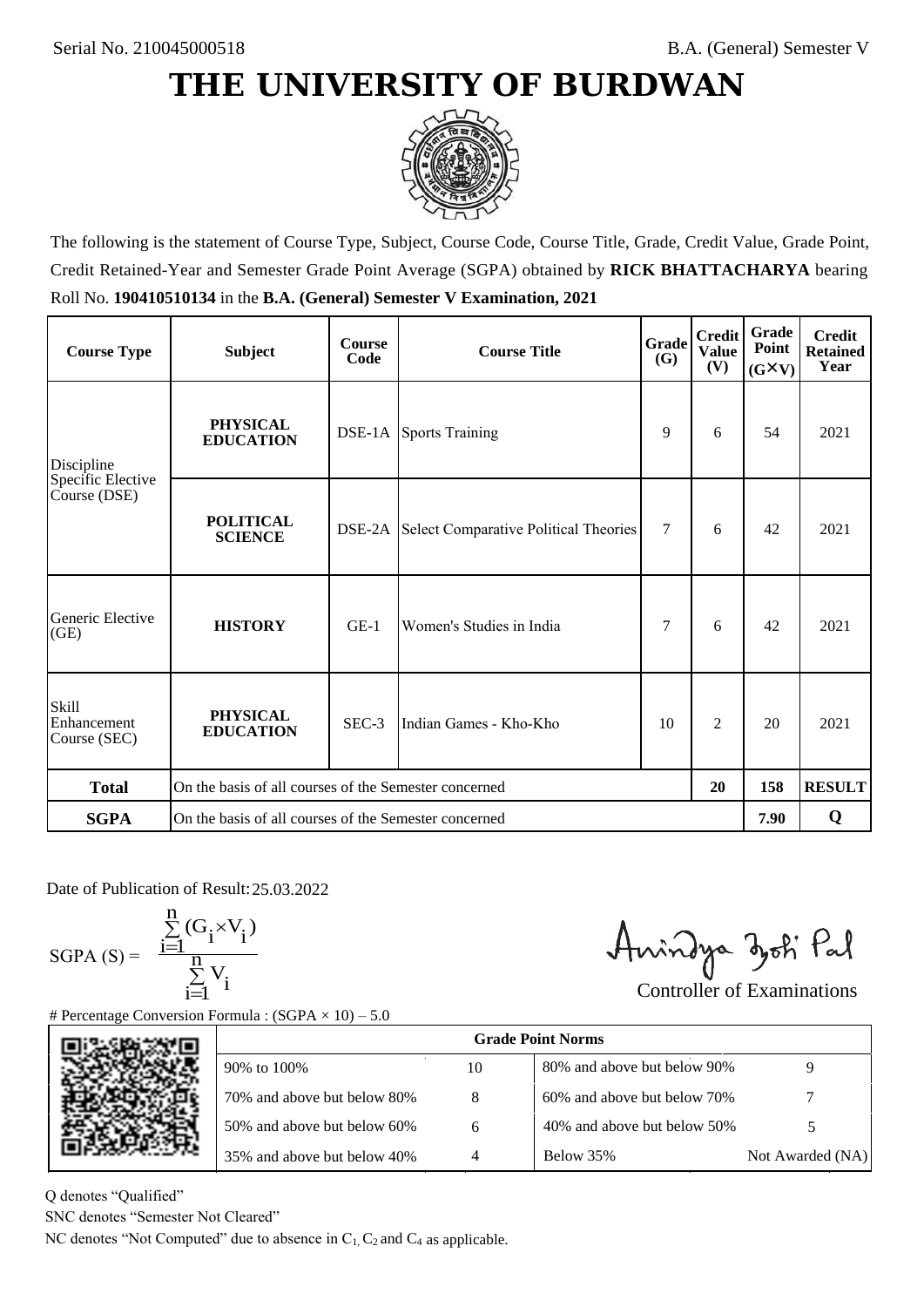

The following is the statement of Course Type, Subject, Course Code, Course Title, Grade, Credit Value, Grade Point, Credit Retained-Year and Semester Grade Point Average (SGPA) obtained by **RICK GHOSH** bearing Roll No. **190410510135** in the **B.A. (General) Semester V Examination, 2021**

| <b>Course Type</b>                   | <b>Subject</b>                                              | <b>Course</b><br>Code | Grade<br><b>Course Title</b><br>(G)                       |    | <b>Credit</b><br><b>Value</b><br>(V) | Grade<br>Point<br>$(G\times V)$ | <b>Credit</b><br><b>Retained</b><br>Year |
|--------------------------------------|-------------------------------------------------------------|-----------------------|-----------------------------------------------------------|----|--------------------------------------|---------------------------------|------------------------------------------|
| <b>BENGALI</b><br>Discipline         |                                                             |                       | DSE-1A Unish Shataker Bangla Upanyas                      | 6  | 6                                    | 36                              | 2021                                     |
| Specific Elective<br>Course (DSE)    | <b>SANSKRIT</b>                                             | DSE-2A                | Philosophy, Religion and Culture in<br>Sanskrit Tradition | 8  | 6                                    | 48                              | 2021                                     |
| Generic Elective<br>(GE)             | <b>EDUCATION</b>                                            | $GE-1$                | Current Issues in Indian Education                        | 8  | 6                                    | 48                              | 2021                                     |
| Skill<br>Enhancement<br>Course (SEC) | <b>SANSKRIT</b>                                             | SEC-3                 | Basic Sanskrit - Part-II                                  | 10 | 2                                    | 20                              | 2021                                     |
| <b>Total</b>                         | On the basis of all courses of the Semester concerned<br>20 |                       |                                                           |    | 152                                  | <b>RESULT</b>                   |                                          |
| <b>SGPA</b>                          | On the basis of all courses of the Semester concerned       |                       |                                                           |    |                                      | 7.60                            | Q                                        |

Date of Publication of Result: 25.03.2022

 $SGPA(S) =$ 

$$
\frac{\sum\limits_{i=1}^n(G_i\times V_i)}{\sum\limits_{i=1}^nV_i}
$$

Anindya zoti Pal

| ate of Publication of Result: 25.03.2022<br>GPA (S) = $\frac{\sum_{i=1}^{n} (G_i \times V_i)}{\sum_{i=1}^{n} V_i}$ |                                                                                   |    | Aningya zoti Pal            | <b>Controller of Examinations</b> |
|--------------------------------------------------------------------------------------------------------------------|-----------------------------------------------------------------------------------|----|-----------------------------|-----------------------------------|
|                                                                                                                    | Percentage Conversion Formula : $(SGPA \times 10) - 5.0$                          |    | <b>Grade Point Norms</b>    |                                   |
|                                                                                                                    |                                                                                   |    |                             |                                   |
|                                                                                                                    | 90% to 100%                                                                       | 10 | 80% and above but below 90% | 9                                 |
|                                                                                                                    | 70% and above but below 80%                                                       | 8  | 60% and above but below 70% |                                   |
|                                                                                                                    | 50% and above but below 60%                                                       | 6  | 40% and above but below 50% | 5                                 |
|                                                                                                                    | 35% and above but below 40%                                                       | 4  | Below 35%                   | Not Awarded (NA)                  |
| denotes "Qualified"                                                                                                |                                                                                   |    |                             |                                   |
| NC denotes "Semester Not Cleared"                                                                                  |                                                                                   |    |                             |                                   |
|                                                                                                                    | C denotes "Not Computed" due to absence in $C_1$ , $C_2$ and $C_4$ as applicable. |    |                             |                                   |

Q denotes "Qualified"

SNC denotes "Semester Not Cleared"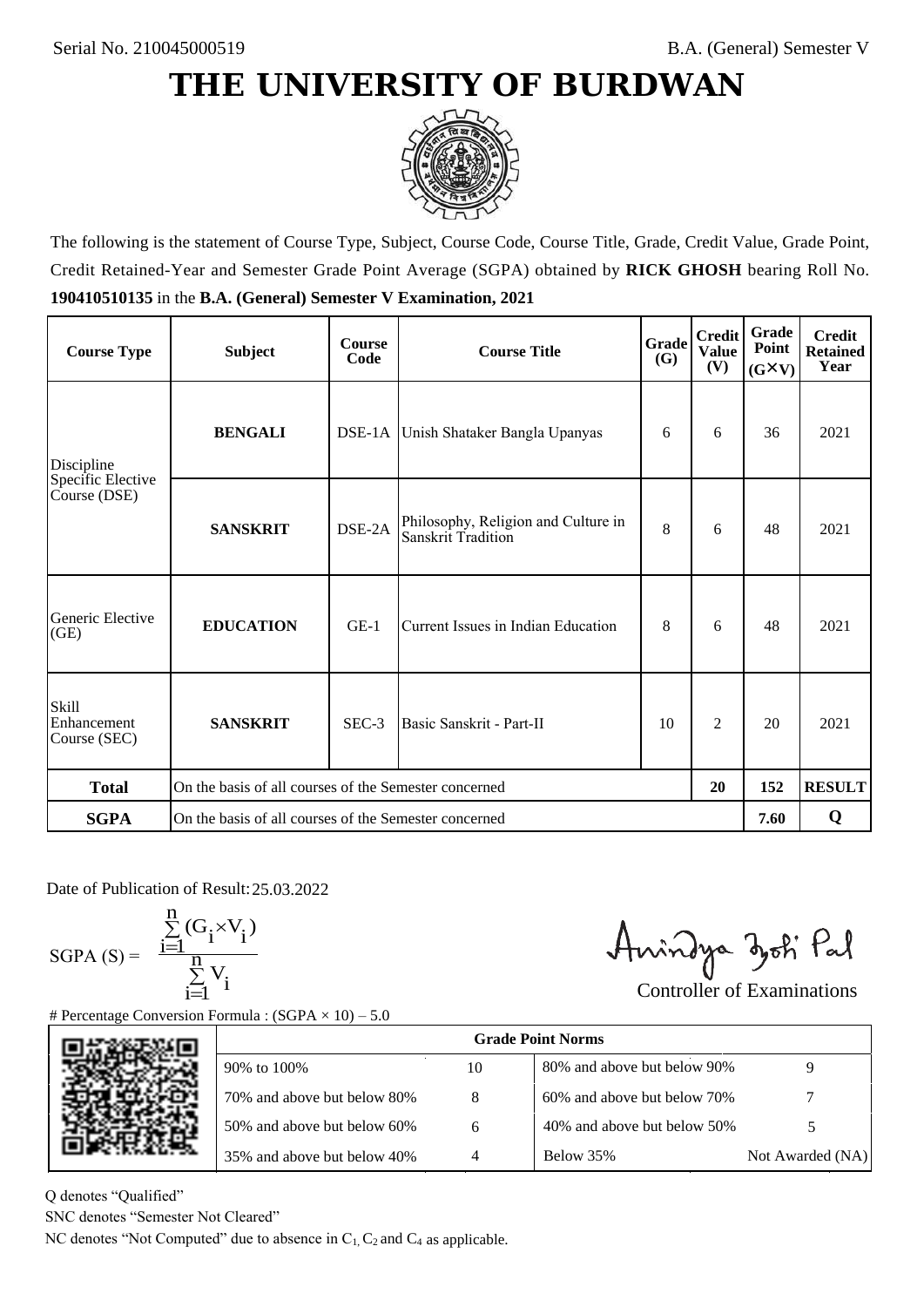

The following is the statement of Course Type, Subject, Course Code, Course Title, Grade, Credit Value, Grade Point, Credit Retained-Year and Semester Grade Point Average (SGPA) obtained by **RIMPA BAG** bearing Roll No. **190410510137** in the **B.A. (General) Semester V Examination, 2021**

| <b>Course Type</b>                          | <b>Subject</b>                                        | <b>Course</b><br>Code | <b>Course Title</b>                                       | Grade<br>(G)   | <b>Credit</b><br><b>Value</b><br>(V) | Grade<br>Point<br>$(G\times V)$ | <b>Credit</b><br><b>Retained</b><br>Year |
|---------------------------------------------|-------------------------------------------------------|-----------------------|-----------------------------------------------------------|----------------|--------------------------------------|---------------------------------|------------------------------------------|
| Discipline                                  | <b>BENGALI</b>                                        |                       | DSE-1A Unish Shataker Bangla Upanyas                      | 5              | 6                                    | 30                              | 2021                                     |
| Specific Elective<br>Course (DSE)           | <b>SANSKRIT</b>                                       | DSE-2A                | Philosophy, Religion and Culture in<br>Sanskrit Tradition | $\overline{7}$ | 6                                    | 42                              | 2021                                     |
| Generic Elective<br>(GE)                    | <b>HISTORY</b>                                        | $GE-1$                | Women's Studies in India                                  | 6              | 6                                    | 36                              | 2021                                     |
| <b>Skill</b><br>Enhancement<br>Course (SEC) | <b>SANSKRIT</b>                                       | SEC-3                 | Basic Sanskrit - Part-II                                  | 7              | 2                                    | 14                              | 2021                                     |
| <b>Total</b>                                | On the basis of all courses of the Semester concerned |                       |                                                           |                | 20                                   | 122                             | <b>RESULT</b>                            |
| <b>SGPA</b>                                 | On the basis of all courses of the Semester concerned |                       |                                                           |                |                                      | 6.10                            | Q                                        |

Date of Publication of Result: 25.03.2022

 $SGPA(S) =$ 

$$
\frac{\sum\limits_{i=1}^n (G_i \times V_i)}{\sum\limits_{i=1}^n V_i}
$$

Anindya zoti Pal

| ate of Publication of Result: 25.03.2022<br>GPA (S) = $\frac{\sum_{i=1}^{n} (G_i \times V_i)}{\sum_{i=1}^{n} V_i}$ | Percentage Conversion Formula : $(SGPA \times 10) - 5.0$                          |    | Aningya zoti Pal            | <b>Controller of Examinations</b> |
|--------------------------------------------------------------------------------------------------------------------|-----------------------------------------------------------------------------------|----|-----------------------------|-----------------------------------|
|                                                                                                                    |                                                                                   |    | <b>Grade Point Norms</b>    |                                   |
|                                                                                                                    | 90% to 100%                                                                       | 10 | 80% and above but below 90% | 9                                 |
|                                                                                                                    | 70% and above but below 80%                                                       | 8  | 60% and above but below 70% |                                   |
|                                                                                                                    | 50% and above but below 60%                                                       | 6  | 40% and above but below 50% | 5                                 |
|                                                                                                                    | 35% and above but below 40%                                                       | 4  | Below 35%                   | Not Awarded (NA)                  |
| denotes "Qualified"<br>NC denotes "Semester Not Cleared"                                                           | C denotes "Not Computed" due to absence in $C_1$ , $C_2$ and $C_4$ as applicable. |    |                             |                                   |

Q denotes "Qualified"

SNC denotes "Semester Not Cleared"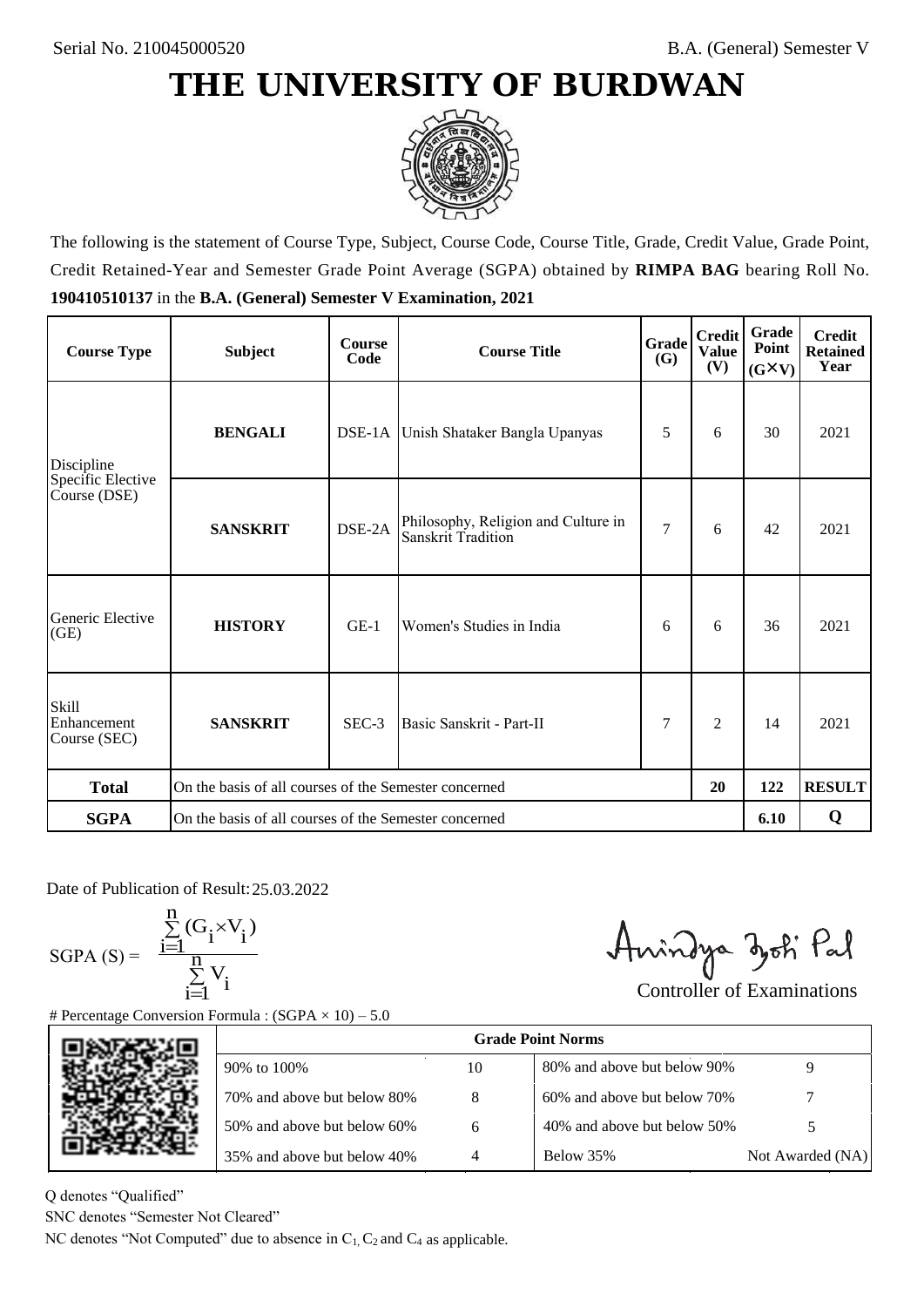

The following is the statement of Course Type, Subject, Course Code, Course Title, Grade, Credit Value, Grade Point, Credit Retained-Year and Semester Grade Point Average (SGPA) obtained by **RIMPA GHOSH** bearing Roll No. **190410510138** in the **B.A. (General) Semester V Examination, 2021**

| <b>Course Type</b>                          | <b>Subject</b>                                        | <b>Course</b><br>Code | Grade<br><b>Course Title</b><br><b>(G)</b> |   | <b>Credit</b><br><b>Value</b><br>(V) | Grade<br>Point<br>$(G\times V)$ | <b>Credit</b><br><b>Retained</b><br>Year |
|---------------------------------------------|-------------------------------------------------------|-----------------------|--------------------------------------------|---|--------------------------------------|---------------------------------|------------------------------------------|
| Discipline                                  | <b>BENGALI</b>                                        |                       | DSE-1A Unish Shataker Bangla Upanyas       | 4 | 6                                    | 24                              | 2021                                     |
| Specific Elective<br>Course (DSE)           | <b>EDUCATION</b>                                      | DSE-2A                | <b>Great Educators</b>                     | 5 | 6                                    | 30                              | 2021                                     |
| Generic Elective<br>(GE)                    | <b>HISTORY</b>                                        | $GE-1$                | Women's Studies in India                   | 6 | 6                                    | 36                              | 2021                                     |
| <b>Skill</b><br>Enhancement<br>Course (SEC) | <b>EDUCATION</b>                                      | SEC-3                 | Educational Guidance and<br>Counselling    | 8 | $\overline{c}$                       | 16                              | 2021                                     |
| <b>Total</b>                                | On the basis of all courses of the Semester concerned |                       |                                            |   | 20                                   | 106                             | <b>RESULT</b>                            |
| <b>SGPA</b>                                 | On the basis of all courses of the Semester concerned |                       |                                            |   |                                      | 5.30                            | Q                                        |

Date of Publication of Result: 25,03,2022

 $SGPA(S) =$ 

$$
\frac{\sum\limits_{i=1}^n(G_i\times V_i)}{\sum\limits_{i=1}^nV_i}
$$

Anindya zoti Pal

| ate of Publication of Result: 25.03.2022<br>GPA (S) = $\frac{\sum_{i=1}^{n} (G_i \times V_i)}{\sum_{i=1}^{n} V_i}$ | Percentage Conversion Formula : $(SGPA \times 10) - 5.0$                          |    | Aningya zoti Pal            | <b>Controller of Examinations</b> |
|--------------------------------------------------------------------------------------------------------------------|-----------------------------------------------------------------------------------|----|-----------------------------|-----------------------------------|
|                                                                                                                    |                                                                                   |    | <b>Grade Point Norms</b>    |                                   |
|                                                                                                                    | 90% to 100%                                                                       | 10 | 80% and above but below 90% | 9                                 |
|                                                                                                                    | 70% and above but below 80%                                                       | 8  | 60% and above but below 70% |                                   |
|                                                                                                                    | 50% and above but below 60%                                                       | 6  | 40% and above but below 50% | 5                                 |
|                                                                                                                    | 35% and above but below 40%                                                       | 4  | Below 35%                   | Not Awarded (NA)                  |
| denotes "Qualified"<br>NC denotes "Semester Not Cleared"                                                           | C denotes "Not Computed" due to absence in $C_1$ , $C_2$ and $C_4$ as applicable. |    |                             |                                   |

Q denotes "Qualified"

SNC denotes "Semester Not Cleared"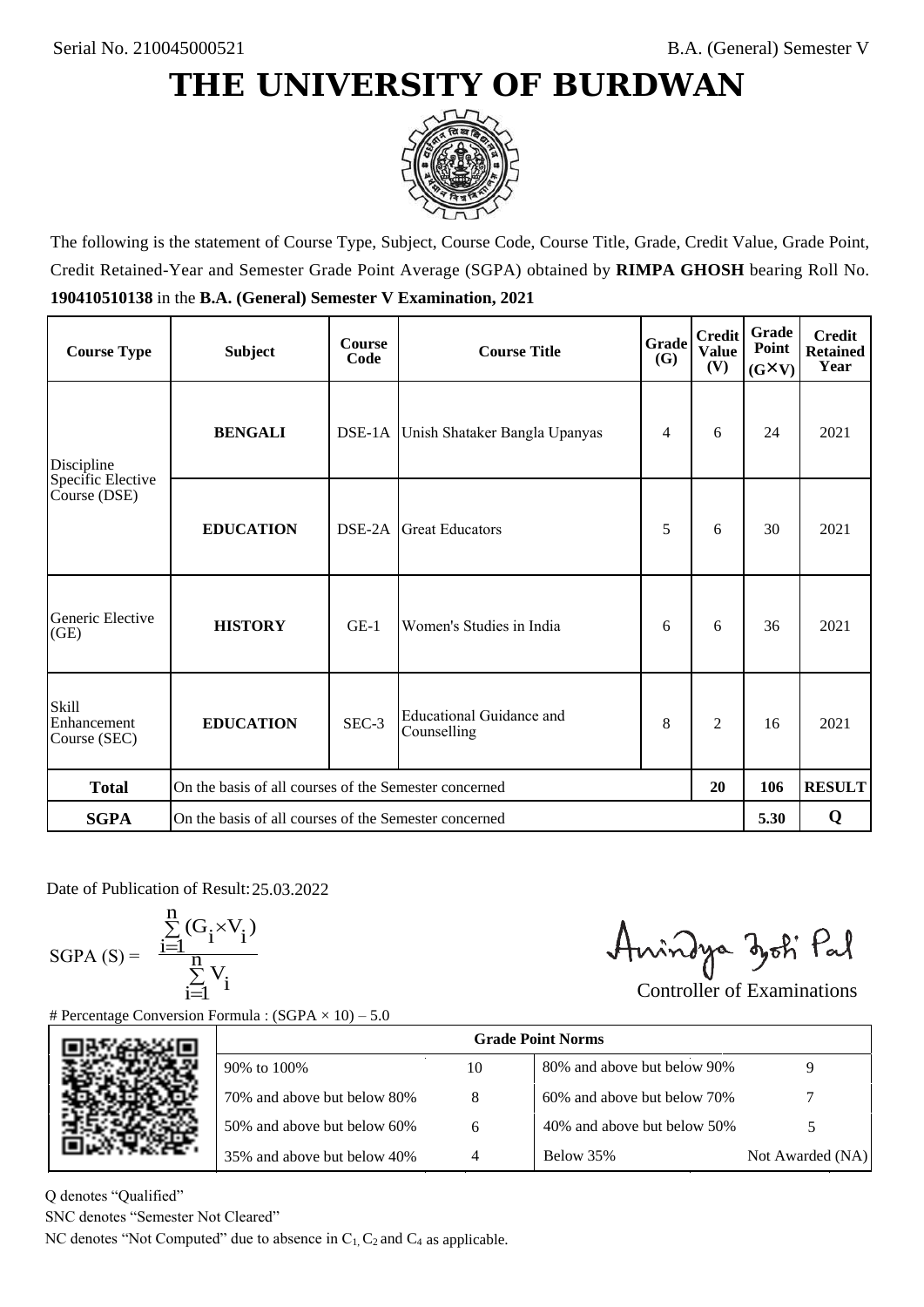

The following is the statement of Course Type, Subject, Course Code, Course Title, Grade, Credit Value, Grade Point, Credit Retained-Year and Semester Grade Point Average (SGPA) obtained by **RIMPA SAHA** bearing Roll No. **190410510139** in the **B.A. (General) Semester V Examination, 2021**

| <b>Course Type</b>                          | <b>Subject</b>                                              | <b>Course</b><br>Code | Grade<br><b>Course Title</b><br><b>(G)</b>     |   | <b>Credit</b><br><b>Value</b><br>(V) | Grade<br>Point<br>$(G\times V)$ | <b>Credit</b><br><b>Retained</b><br>Year |
|---------------------------------------------|-------------------------------------------------------------|-----------------------|------------------------------------------------|---|--------------------------------------|---------------------------------|------------------------------------------|
| Discipline                                  | <b>BENGALI</b>                                              |                       | DSE-1A Unish Shataker Bangla Upanyas           | 6 | 6                                    | 36                              | 2021                                     |
| Specific Elective<br>Course (DSE)           | <b>POLITICAL</b><br><b>SCIENCE</b>                          |                       | DSE-2A Select Comparative Political Theories   | 8 | 6                                    | 48                              | 2021                                     |
| Generic Elective<br>(GE)                    | <b>HISTORY</b>                                              | $GE-1$                | Women's Studies in India                       | 7 | 6                                    | 42                              | 2021                                     |
| <b>Skill</b><br>Enhancement<br>Course (SEC) | <b>POLITICAL</b><br><b>SCIENCE</b>                          | SEC-3                 | Democratic Awareness Through<br>Legal Literacy | 8 | $\overline{c}$                       | 16                              | 2021                                     |
| <b>Total</b>                                | On the basis of all courses of the Semester concerned<br>20 |                       |                                                |   | 142                                  | <b>RESULT</b>                   |                                          |
| <b>SGPA</b>                                 | On the basis of all courses of the Semester concerned       |                       |                                                |   |                                      | 7.10                            | Q                                        |

Date of Publication of Result: 25,03,2022

SGPA  $(S) = \frac{1-1}{1}$ 

$$
\frac{\sum\limits_{i=1}^{n} (G_i \times V_i)}{\sum\limits_{i=1}^{n} V_i}
$$

Amindya zoti Pal

| Date of Publication of Result: 25.03.2022<br>SGPA (S) = $\frac{\sum_{i=1}^{n} (G_i \times V_i)}{\sum_{i=1}^{n} V_i}$ | Fercentage Conversion Formula : $(SGPA \times 10) - 5.0$                          |    | Aningya zoti Pal            | <b>Controller of Examinations</b> |
|----------------------------------------------------------------------------------------------------------------------|-----------------------------------------------------------------------------------|----|-----------------------------|-----------------------------------|
|                                                                                                                      |                                                                                   |    | <b>Grade Point Norms</b>    |                                   |
|                                                                                                                      | 90% to 100%                                                                       | 10 | 80% and above but below 90% | 9                                 |
|                                                                                                                      | 70% and above but below 80%                                                       | 8  | 60% and above but below 70% |                                   |
|                                                                                                                      | 50% and above but below 60%                                                       | 6  | 40% and above but below 50% | 5                                 |
|                                                                                                                      | 35% and above but below 40%                                                       | 4  | Below 35%                   | Not Awarded (NA)                  |
| denotes "Qualified"<br>NC denotes "Semester Not Cleared"                                                             | C denotes "Not Computed" due to absence in $C_1$ , $C_2$ and $C_4$ as applicable. |    |                             |                                   |

Q denotes "Qualified"

SNC denotes "Semester Not Cleared"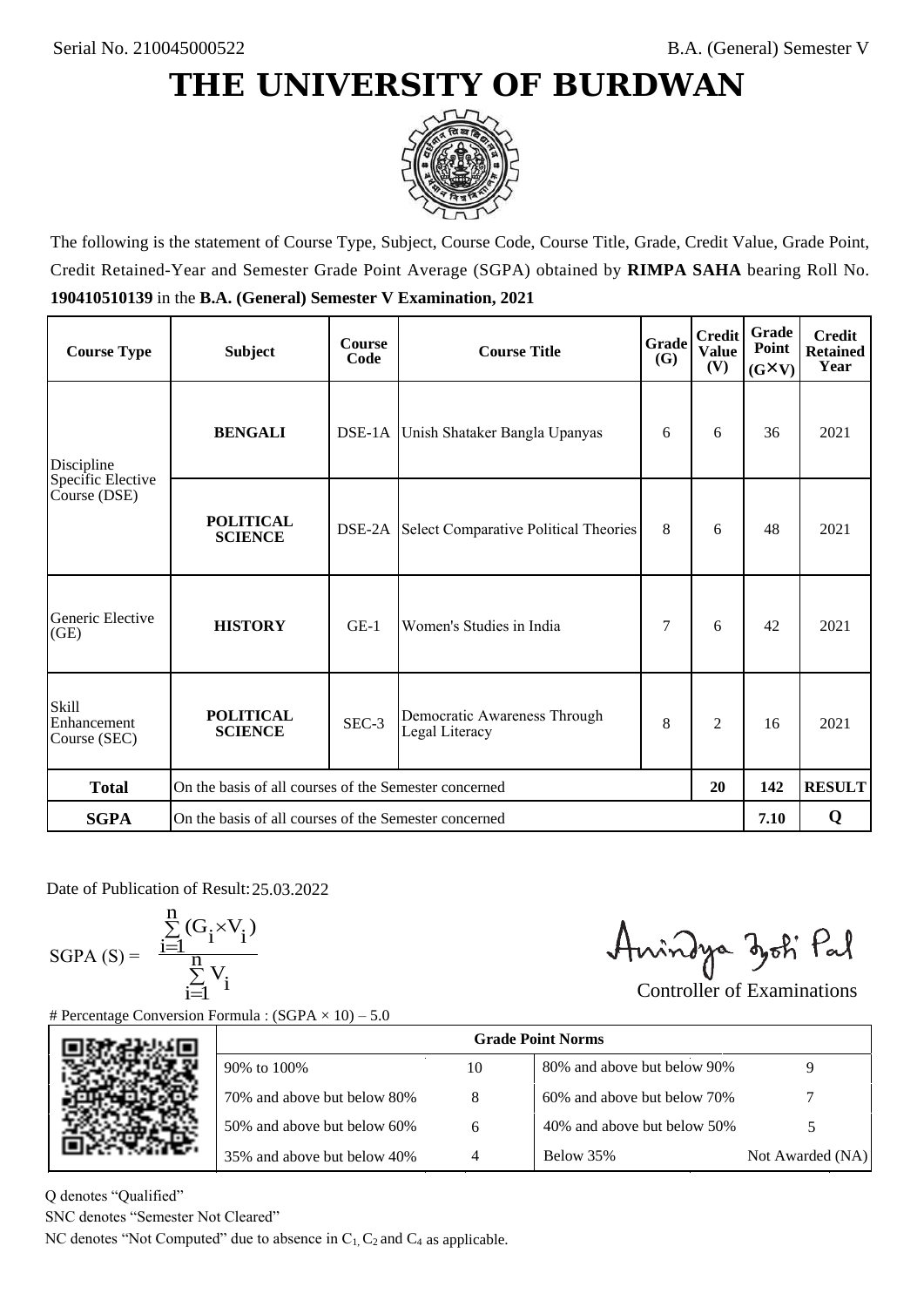

The following is the statement of Course Type, Subject, Course Code, Course Title, Grade, Credit Value, Grade Point, Credit Retained-Year and Semester Grade Point Average (SGPA) obtained by **RIVU SAMANTA** bearing Roll No. **190410510141** in the **B.A. (General) Semester V Examination, 2021**

| <b>Course Type</b>                          | <b>Subject</b>                                              | <b>Course</b><br>Code | Grade<br><b>Course Title</b>                                |                | <b>Credit</b><br><b>Value</b><br>(V) | Grade<br>Point<br>$(G\times V)$ | <b>Credit</b><br><b>Retained</b><br>Year |
|---------------------------------------------|-------------------------------------------------------------|-----------------------|-------------------------------------------------------------|----------------|--------------------------------------|---------------------------------|------------------------------------------|
| Discipline                                  | <b>SANSKRIT</b>                                             | DSE-1A                | Philosophy, Religion and Culture in<br>Sanskrit Tradition   | 8              | 6                                    | 48                              | 2021                                     |
| Specific Elective<br>Course (DSE)           | <b>PHYSICAL</b><br><b>EDUCATION</b>                         | DSE-2A                | Tests, Measurements and Evaluation<br>in Physical Education | $\overline{7}$ | 6                                    | 42                              | 2021                                     |
| Generic Elective<br>(GE)                    | <b>HISTORY</b>                                              | $GE-1$                | Women's Studies in India                                    | 7              | 6                                    | 42                              | 2021                                     |
| <b>Skill</b><br>Enhancement<br>Course (SEC) | <b>SANSKRIT</b>                                             | $SEC-3$               | Basic Sanskrit - Part-II                                    | 7              | $\overline{c}$                       | 14                              | 2021                                     |
| <b>Total</b>                                | On the basis of all courses of the Semester concerned<br>20 |                       |                                                             |                | 146                                  | <b>RESULT</b>                   |                                          |
| <b>SGPA</b>                                 | On the basis of all courses of the Semester concerned       |                       |                                                             |                |                                      | 7.30                            | Q                                        |

Date of Publication of Result: 25,03,2022

SGPA  $(S) = \frac{1-1}{1}$ 

$$
\frac{\sum\limits_{i=1}^{n} (G_i \times V_i)}{\sum\limits_{i=1}^{n} V_i}
$$

Amindya zoti Pal

| ate of Publication of Result: 25.03.2022<br>SGPA (S) = $\frac{\sum_{i=1}^{n} (G_i \times V_i)}{\sum_{i=1}^{n} V_i}$ | Percentage Conversion Formula : $(SGPA \times 10) - 5.0$                          |    | Aningya zoti Pal            | <b>Controller of Examinations</b> |
|---------------------------------------------------------------------------------------------------------------------|-----------------------------------------------------------------------------------|----|-----------------------------|-----------------------------------|
|                                                                                                                     |                                                                                   |    | <b>Grade Point Norms</b>    |                                   |
|                                                                                                                     | 90% to 100%                                                                       | 10 | 80% and above but below 90% | 9                                 |
|                                                                                                                     | 70% and above but below 80%                                                       | 8  | 60% and above but below 70% |                                   |
|                                                                                                                     | 50% and above but below 60%                                                       | 6  | 40% and above but below 50% | 5                                 |
|                                                                                                                     | 35% and above but below 40%                                                       | 4  | Below 35%                   | Not Awarded (NA)                  |
| denotes "Qualified"<br>NC denotes "Semester Not Cleared"                                                            | C denotes "Not Computed" due to absence in $C_1$ , $C_2$ and $C_4$ as applicable. |    |                             |                                   |

Q denotes "Qualified"

SNC denotes "Semester Not Cleared"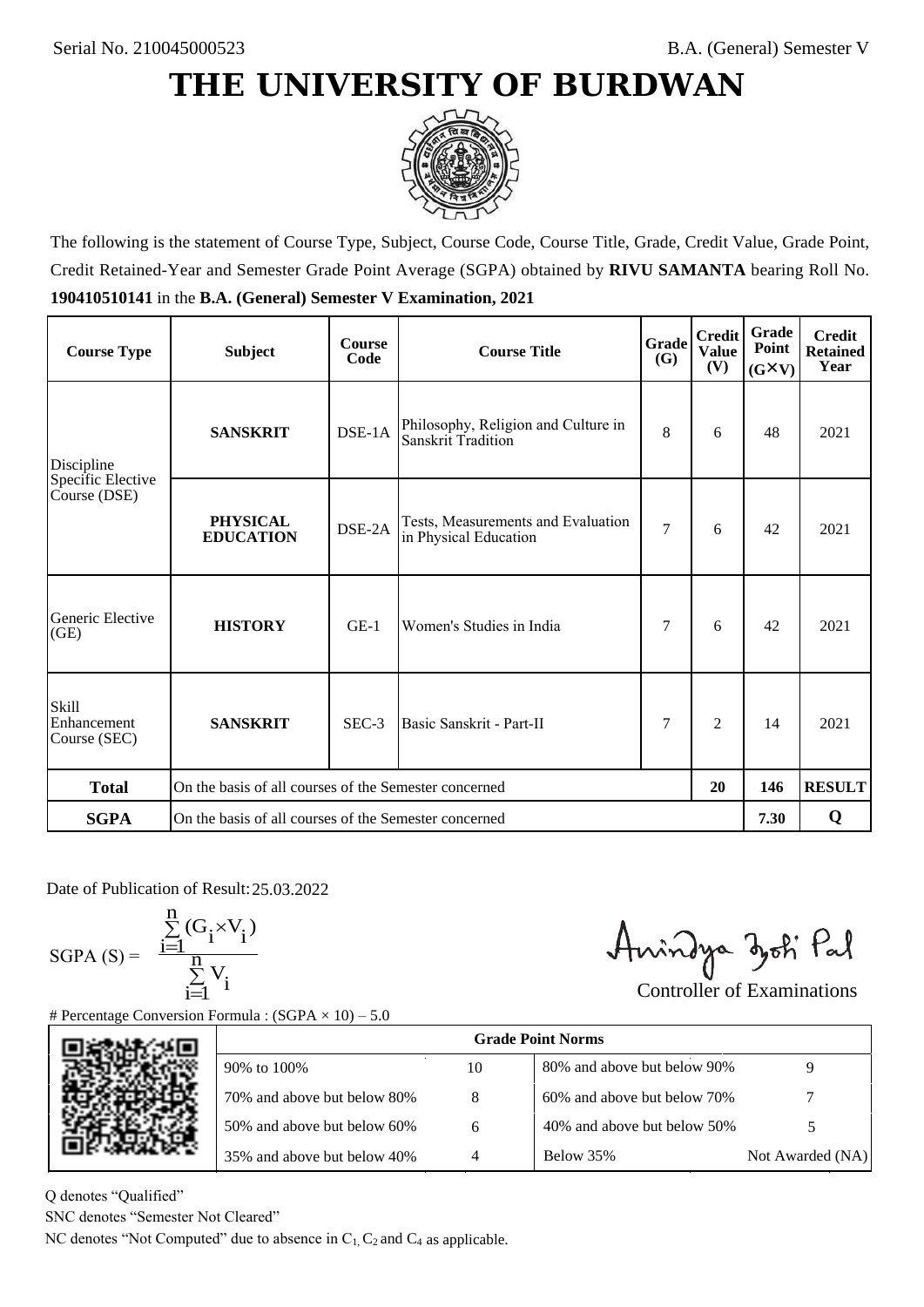

The following is the statement of Course Type, Subject, Course Code, Course Title, Grade, Credit Value, Grade Point, Credit Retained-Year and Semester Grade Point Average (SGPA) obtained by **RIYA MONDAL** bearing Roll No. **190410510142** in the **B.A. (General) Semester V Examination, 2021**

| <b>Course Type</b>                          | <b>Subject</b>                                        | <b>Course</b><br>Code | Grade<br><b>Course Title</b><br><b>(G)</b> |   | <b>Credit</b><br><b>Value</b><br>(V) | Grade<br>Point<br>$(G\times V)$ | <b>Credit</b><br><b>Retained</b><br>Year |
|---------------------------------------------|-------------------------------------------------------|-----------------------|--------------------------------------------|---|--------------------------------------|---------------------------------|------------------------------------------|
| Discipline                                  | <b>BENGALI</b>                                        |                       | DSE-1A Unish Shataker Bangla Upanyas       | 6 | 6                                    | 36                              | 2021                                     |
| Specific Elective<br>Course (DSE)           | <b>EDUCATION</b>                                      | DSE-2A                | <b>Great Educators</b>                     | 5 | 6                                    | 30                              | 2021                                     |
| Generic Elective<br>(GE)                    | <b>POLITICAL</b><br><b>SCIENCE</b>                    | $GE-1$                | Indian Political Thought                   | 7 | 6                                    | 42                              | 2021                                     |
| <b>Skill</b><br>Enhancement<br>Course (SEC) | <b>EDUCATION</b>                                      | SEC-3                 | Educational Guidance and<br>Counselling    | 8 | $\overline{c}$                       | 16                              | 2021                                     |
| <b>Total</b>                                | On the basis of all courses of the Semester concerned |                       |                                            |   | 20                                   | 124                             | <b>RESULT</b>                            |
| <b>SGPA</b>                                 | On the basis of all courses of the Semester concerned |                       |                                            |   |                                      | 6.20                            | Q                                        |

Date of Publication of Result: 25,03,2022

SGPA  $(S) = \frac{1-1}{1}$ 

$$
\frac{\sum_{i=1}^{n} (G_i \times V_i)}{\sum_{i=1}^{n} V_i}
$$

Amindya zoti Pal

| ate of Publication of Result: 25.03.2022<br>GPA (S) = $\frac{\sum_{i=1}^{n} (G_i \times V_i)}{\sum_{i=1}^{n} V_i}$ |                                                                                   |    | Aningya zoti Pal            | <b>Controller of Examinations</b> |
|--------------------------------------------------------------------------------------------------------------------|-----------------------------------------------------------------------------------|----|-----------------------------|-----------------------------------|
|                                                                                                                    | Percentage Conversion Formula : $(SGPA \times 10) - 5.0$                          |    |                             |                                   |
|                                                                                                                    |                                                                                   |    | <b>Grade Point Norms</b>    |                                   |
|                                                                                                                    | 90% to 100%                                                                       | 10 | 80% and above but below 90% | 9                                 |
|                                                                                                                    | 70% and above but below 80%                                                       | 8  | 60% and above but below 70% |                                   |
|                                                                                                                    | 50% and above but below 60%                                                       | 6  | 40% and above but below 50% | 5                                 |
|                                                                                                                    | 35% and above but below 40%                                                       | 4  | Below 35%                   | Not Awarded (NA)                  |
| denotes "Qualified"<br>NC denotes "Semester Not Cleared"                                                           | C denotes "Not Computed" due to absence in $C_1$ , $C_2$ and $C_4$ as applicable. |    |                             |                                   |
|                                                                                                                    |                                                                                   |    |                             |                                   |

Q denotes "Qualified"

SNC denotes "Semester Not Cleared"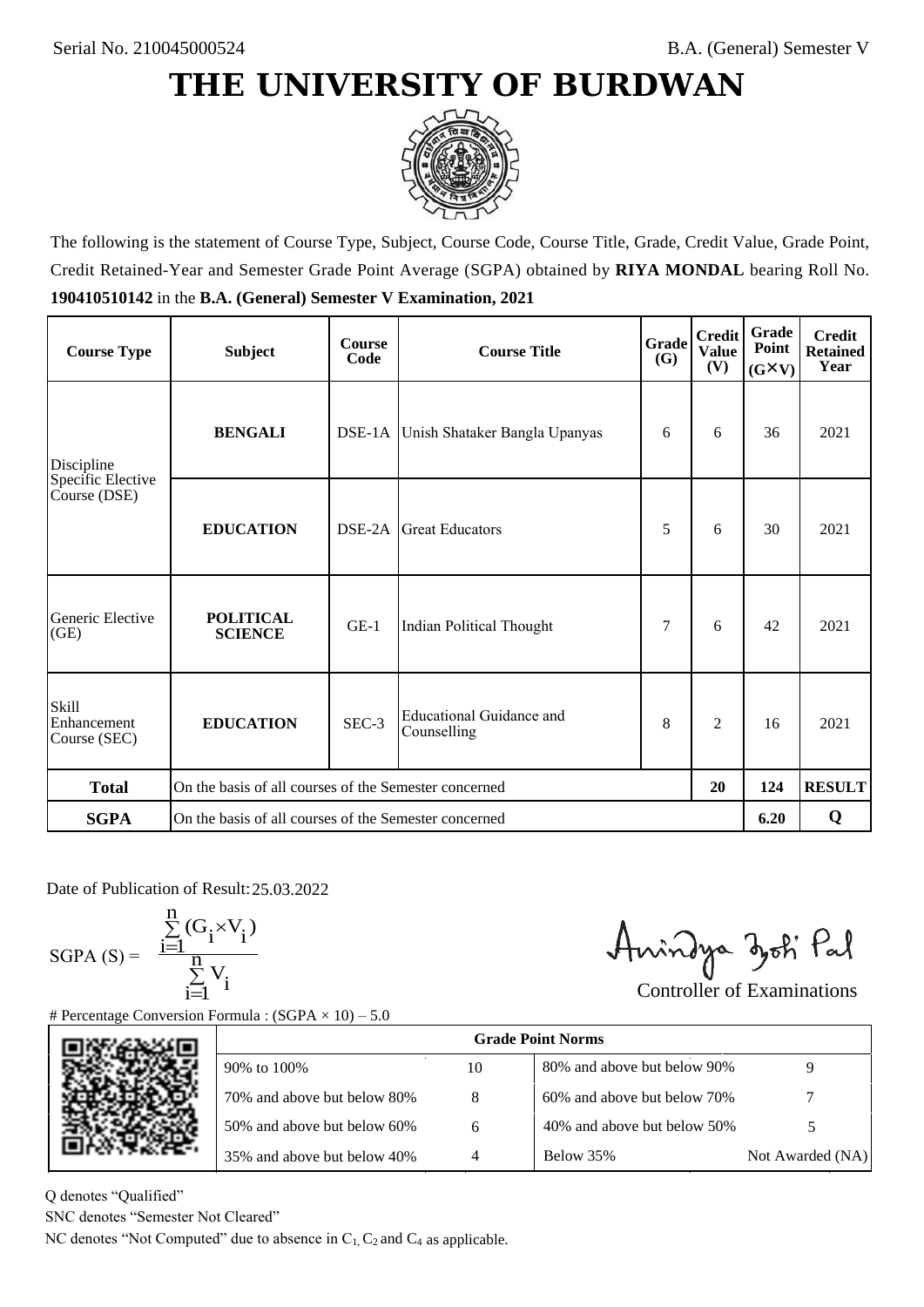

The following is the statement of Course Type, Subject, Course Code, Course Title, Grade, Credit Value, Grade Point, Credit Retained-Year and Semester Grade Point Average (SGPA) obtained by **RIYA SEN** bearing Roll No. **190410510143** in the **B.A. (General) Semester V Examination, 2021**

| <b>Course Type</b>                          | <b>Subject</b>                                        | <b>Course</b><br>Code | <b>Course Title</b>                  | Grade<br><b>(G)</b> | <b>Credit</b><br><b>Value</b><br>(V) | Grade<br>Point<br>$(G\times V)$ | <b>Credit</b><br><b>Retained</b><br>Year |
|---------------------------------------------|-------------------------------------------------------|-----------------------|--------------------------------------|---------------------|--------------------------------------|---------------------------------|------------------------------------------|
| Discipline                                  | <b>BENGALI</b>                                        |                       | DSE-1A Unish Shataker Bangla Upanyas |                     | 6                                    | 36                              | 2021                                     |
| Specific Elective<br>Course (DSE)           | <b>PHILOSOPHY</b>                                     |                       | DSE-2A Philosophy of Religion        | 7                   | 6                                    | 42                              | 2021                                     |
| Generic Elective<br>(GE)                    | <b>HISTORY</b>                                        | $GE-1$                | Women's Studies in India             | 6                   | 6                                    | 36                              | 2021                                     |
| <b>Skill</b><br>Enhancement<br>Course (SEC) | <b>PHILOSOPHY</b>                                     | SEC-3                 | Philosophical Analysis               | 7                   | $\overline{c}$                       | 14                              | 2021                                     |
| <b>Total</b>                                | On the basis of all courses of the Semester concerned |                       |                                      |                     | 20                                   | 128                             | <b>RESULT</b>                            |
| <b>SGPA</b>                                 | On the basis of all courses of the Semester concerned |                       |                                      |                     |                                      | 6.40                            | Q                                        |

Date of Publication of Result: 25,03,2022

 $SGPA(S) =$ 

$$
\frac{\sum\limits_{i=1}^n (G_i \times V_i)}{\sum\limits_{i=1}^n V_i}
$$

Amindya zoti Pal

| ate of Publication of Result: 25.03.2022<br>SGPA (S) = $\frac{\sum_{i=1}^{n} (G_i \times V_i)}{\sum_{i=1}^{n} V_i}$ | Percentage Conversion Formula : $(SGPA \times 10) - 5.0$                          |    | Aningya zoti Pal            | <b>Controller of Examinations</b> |
|---------------------------------------------------------------------------------------------------------------------|-----------------------------------------------------------------------------------|----|-----------------------------|-----------------------------------|
|                                                                                                                     |                                                                                   |    | <b>Grade Point Norms</b>    |                                   |
|                                                                                                                     | 90% to 100%                                                                       | 10 | 80% and above but below 90% | 9                                 |
|                                                                                                                     | 70% and above but below 80%                                                       | 8  | 60% and above but below 70% |                                   |
|                                                                                                                     | 50% and above but below 60%                                                       | 6  | 40% and above but below 50% | 5                                 |
|                                                                                                                     | 35% and above but below 40%                                                       | 4  | Below 35%                   | Not Awarded (NA)                  |
| denotes "Qualified"<br>NC denotes "Semester Not Cleared"                                                            | C denotes "Not Computed" due to absence in $C_1$ , $C_2$ and $C_4$ as applicable. |    |                             |                                   |

Q denotes "Qualified"

SNC denotes "Semester Not Cleared"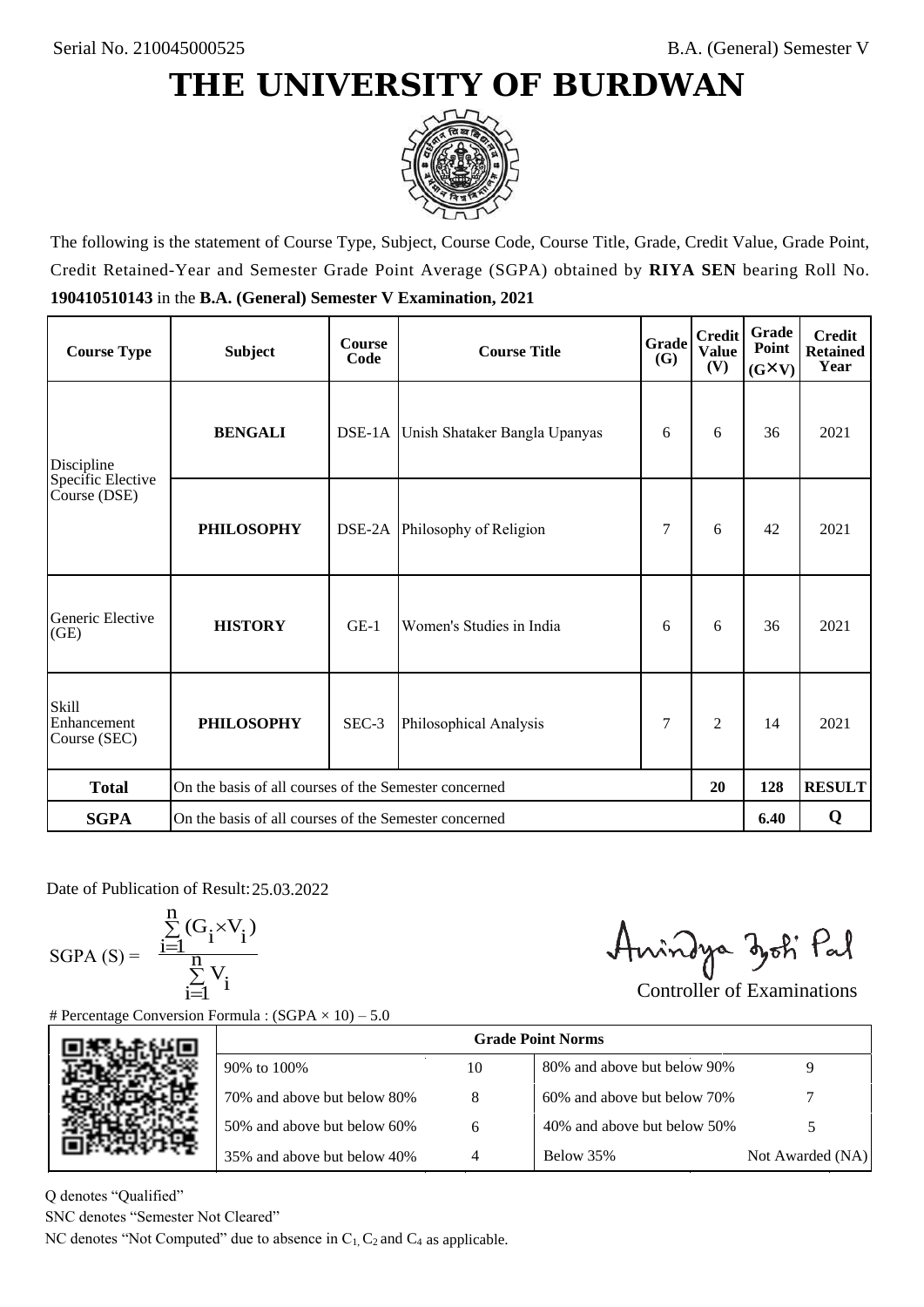

The following is the statement of Course Type, Subject, Course Code, Course Title, Grade, Credit Value, Grade Point, Credit Retained-Year and Semester Grade Point Average (SGPA) obtained by **RUNA KHATUN** bearing Roll No. **190410510144** in the **B.A. (General) Semester V Examination, 2021**

| <b>Course Type</b>                          | <b>Subject</b>                                              | <b>Course</b><br>Code | Grade<br><b>Course Title</b><br>(G)                 |   | <b>Credit</b><br><b>Value</b><br>(V) | Grade<br>Point<br>$(G\times V)$ | <b>Credit</b><br><b>Retained</b><br>Year |
|---------------------------------------------|-------------------------------------------------------------|-----------------------|-----------------------------------------------------|---|--------------------------------------|---------------------------------|------------------------------------------|
| Discipline                                  | <b>POLITICAL</b><br><b>SCIENCE</b>                          |                       | <b>DSE-1A</b> Select Comparative Political Theories | 7 | 6                                    | 42                              | 2021                                     |
| Specific Elective<br>Course (DSE)           | <b>BENGALI</b>                                              | DSE-2A                | Unish Shataker Bangla Upanyas                       | 5 | 6                                    | 30                              | 2021                                     |
| Generic Elective<br>(GE)                    | <b>HISTORY</b>                                              | $GE-1$                | Women's Studies in India                            | 7 | 6                                    | 42                              | 2021                                     |
| <b>Skill</b><br>Enhancement<br>Course (SEC) | <b>POLITICAL</b><br><b>SCIENCE</b>                          | SEC-3                 | Democratic Awareness Through<br>Legal Literacy      | 9 | $\overline{c}$                       | 18                              | 2021                                     |
| <b>Total</b>                                | On the basis of all courses of the Semester concerned<br>20 |                       |                                                     |   |                                      | 132                             | <b>RESULT</b>                            |
| <b>SGPA</b>                                 | On the basis of all courses of the Semester concerned       |                       |                                                     |   |                                      | 6.60                            | Q                                        |

Date of Publication of Result: 25,03,2022

 $SGPA(S) =$ 

$$
\frac{\sum\limits_{i=1}^n(G_i\times V_i)}{\sum\limits_{i=1}^nV_i}
$$

Amindya zoti Pal

| ate of Publication of Result: 25.03.2022<br>GPA (S) = $\frac{\sum_{i=1}^{n} (G_i \times V_i)}{\sum_{i=1}^{n} V_i}$ | Percentage Conversion Formula : $(SGPA \times 10) - 5.0$                          |    | Aningya zoti Pal            | <b>Controller of Examinations</b> |
|--------------------------------------------------------------------------------------------------------------------|-----------------------------------------------------------------------------------|----|-----------------------------|-----------------------------------|
|                                                                                                                    |                                                                                   |    | <b>Grade Point Norms</b>    |                                   |
|                                                                                                                    | 90% to 100%                                                                       | 10 | 80% and above but below 90% | 9                                 |
|                                                                                                                    | 70% and above but below 80%                                                       | 8  | 60% and above but below 70% |                                   |
|                                                                                                                    | 50% and above but below 60%                                                       | 6  | 40% and above but below 50% | 5                                 |
|                                                                                                                    | 35% and above but below 40%                                                       | 4  | Below 35%                   | Not Awarded (NA)                  |
| denotes "Qualified"<br>NC denotes "Semester Not Cleared"                                                           | C denotes "Not Computed" due to absence in $C_1$ , $C_2$ and $C_4$ as applicable. |    |                             |                                   |

Q denotes "Qualified"

SNC denotes "Semester Not Cleared"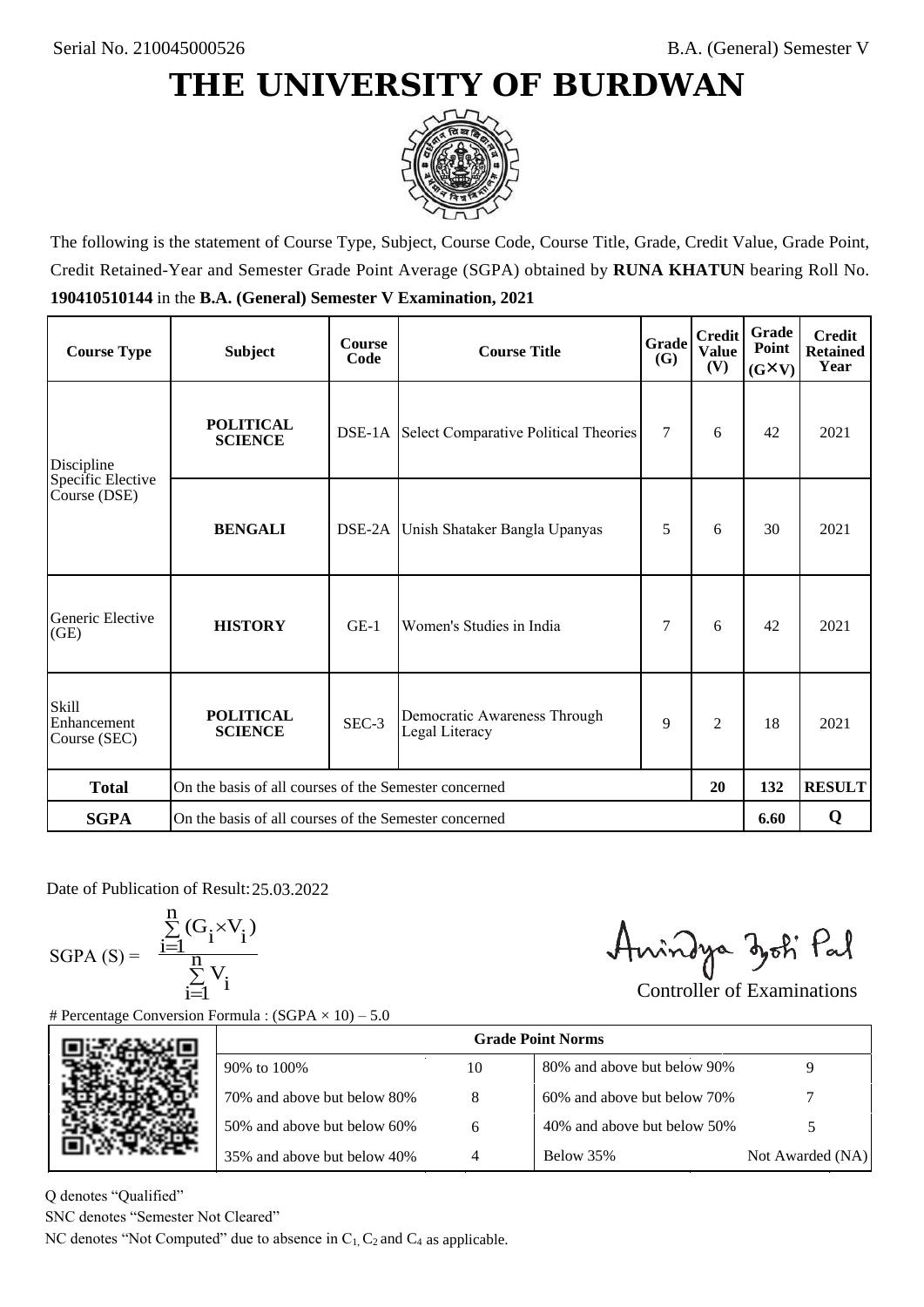

The following is the statement of Course Type, Subject, Course Code, Course Title, Grade, Credit Value, Grade Point, Credit Retained-Year and Semester Grade Point Average (SGPA) obtained by **RUSMI TARA KHATUN** bearing Roll No. **190410510145** in the **B.A. (General) Semester V Examination, 2021**

| <b>Course Type</b>                          | <b>Subject</b>                                              | <b>Course</b><br>Code | <b>Credit</b><br><b>Grade</b><br><b>Course Title</b><br><b>Value</b><br><b>(G)</b> |   |                | Grade<br>Point<br>$(G\times V)$ | <b>Credit</b><br><b>Retained</b><br>Year |
|---------------------------------------------|-------------------------------------------------------------|-----------------------|------------------------------------------------------------------------------------|---|----------------|---------------------------------|------------------------------------------|
| Discipline                                  | <b>BENGALI</b>                                              |                       | DSE-1A Unish Shataker Bangla Upanyas                                               | 5 | 6              | 30                              | 2021                                     |
| Specific Elective<br>Course (DSE)           | <b>EDUCATION</b>                                            | DSE-2A                | <b>Great Educators</b>                                                             | 7 | 6              | 42                              | 2021                                     |
| Generic Elective<br>(GE)                    | <b>HISTORY</b>                                              | $GE-1$                | Women's Studies in India                                                           | 6 | 6              | 36                              | 2021                                     |
| <b>Skill</b><br>Enhancement<br>Course (SEC) | <b>EDUCATION</b>                                            | SEC-3                 | Educational Guidance and<br>Counselling                                            | 8 | $\overline{c}$ | 16                              | 2021                                     |
| <b>Total</b>                                | On the basis of all courses of the Semester concerned<br>20 |                       |                                                                                    |   |                | 124                             | <b>RESULT</b>                            |
| <b>SGPA</b>                                 | On the basis of all courses of the Semester concerned       |                       |                                                                                    |   |                | 6.20                            | Q                                        |

Date of Publication of Result: 25,03,2022

SGPA  $(S) = \frac{1-1}{1}$ 

$$
\frac{\sum\limits_{i=1}^{n}(G_{i}\times V_{i})}{\sum\limits_{i=1}^{n}V_{i}}
$$

Amindya zoti Pal

| ate of Publication of Result: 25.03.2022<br>GPA (S) = $\frac{\sum_{i=1}^{n} (G_i \times V_i)}{\sum_{i=1}^{n} V_i}$ | Percentage Conversion Formula : $(SGPA \times 10) - 5.0$                          |    | Aningya zoti Pal            | <b>Controller of Examinations</b> |
|--------------------------------------------------------------------------------------------------------------------|-----------------------------------------------------------------------------------|----|-----------------------------|-----------------------------------|
|                                                                                                                    |                                                                                   |    | <b>Grade Point Norms</b>    |                                   |
|                                                                                                                    | 90% to 100%                                                                       | 10 | 80% and above but below 90% | 9                                 |
|                                                                                                                    | 70% and above but below 80%                                                       | 8  | 60% and above but below 70% |                                   |
|                                                                                                                    | 50% and above but below 60%                                                       | 6  | 40% and above but below 50% | 5                                 |
|                                                                                                                    | 35% and above but below 40%                                                       | 4  | Below 35%                   | Not Awarded (NA)                  |
| denotes "Qualified"<br>NC denotes "Semester Not Cleared"                                                           | C denotes "Not Computed" due to absence in $C_1$ , $C_2$ and $C_4$ as applicable. |    |                             |                                   |

Q denotes "Qualified"

SNC denotes "Semester Not Cleared"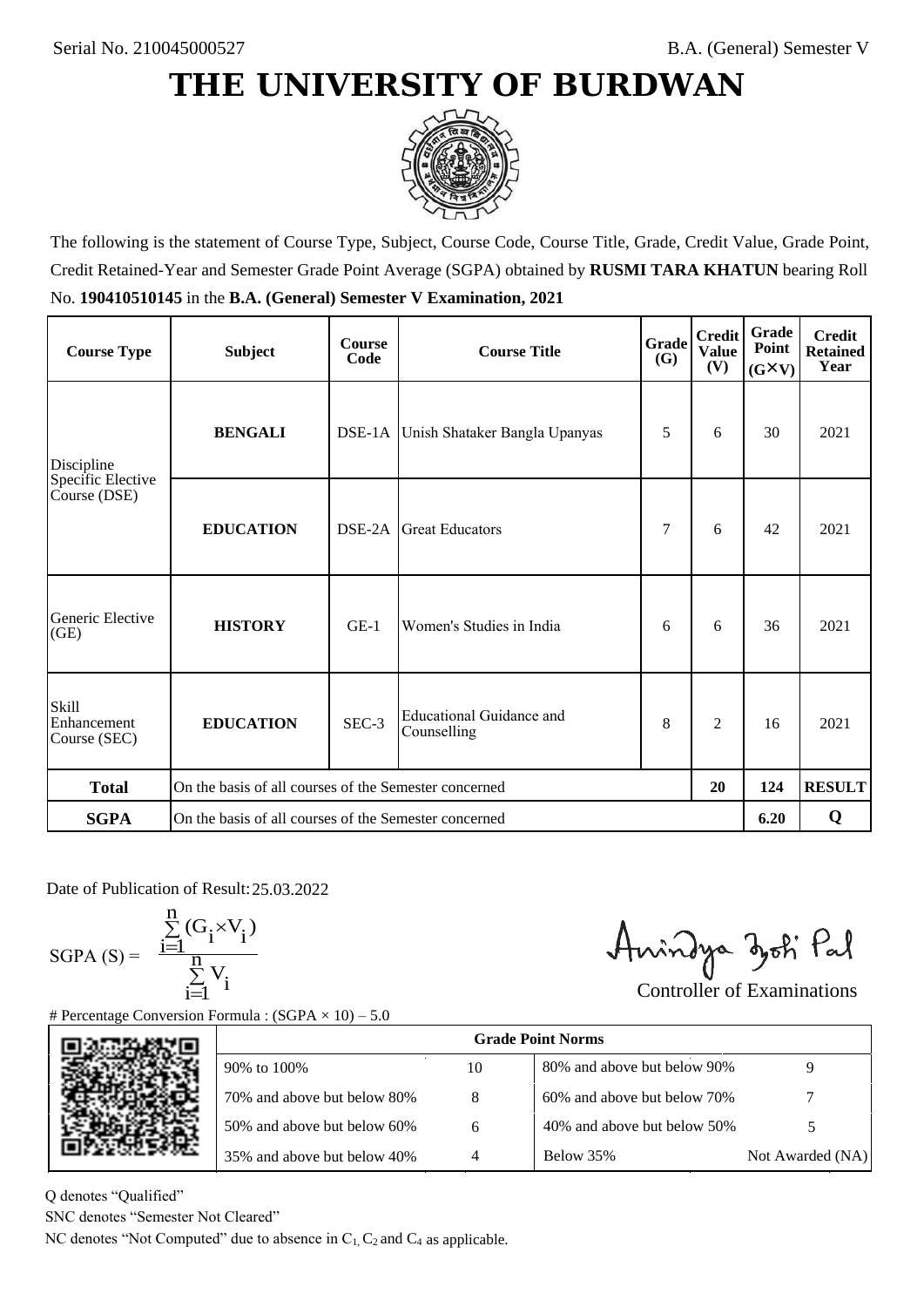

The following is the statement of Course Type, Subject, Course Code, Course Title, Grade, Credit Value, Grade Point, Credit Retained-Year and Semester Grade Point Average (SGPA) obtained by **SABINA KHATUN** bearing Roll No. **190410510146** in the **B.A. (General) Semester V Examination, 2021**

| <b>Course Type</b>                          | <b>Subject</b>                                              | <b>Course</b><br>Code | Grade<br><b>Course Title</b><br>(G)            |   | <b>Credit</b><br><b>Value</b><br>(V) | <b>Grade</b><br>Point<br>$(G\times V)$ | <b>Credit</b><br><b>Retained</b><br>Year |
|---------------------------------------------|-------------------------------------------------------------|-----------------------|------------------------------------------------|---|--------------------------------------|----------------------------------------|------------------------------------------|
| Discipline                                  | <b>BENGALI</b>                                              |                       | DSE-1A Unish Shataker Bangla Upanyas           | 4 | 6                                    | 24                                     | 2021                                     |
| Specific Elective<br>Course (DSE)           | <b>POLITICAL</b><br><b>SCIENCE</b>                          |                       | DSE-2A Select Comparative Political Theories   | 6 | 6                                    | 36                                     | 2021                                     |
| Generic Elective<br>(GE)                    | <b>EDUCATION</b>                                            | $GE-1$                | Yoga Education                                 | 4 | 6                                    | 24                                     | 2021                                     |
| <b>Skill</b><br>Enhancement<br>Course (SEC) | <b>POLITICAL</b><br><b>SCIENCE</b>                          | SEC-3                 | Democratic Awareness Through<br>Legal Literacy | 7 | $\overline{c}$                       | 14                                     | 2021                                     |
| <b>Total</b>                                | On the basis of all courses of the Semester concerned<br>20 |                       |                                                |   |                                      | 98                                     | <b>RESULT</b>                            |
| <b>SGPA</b>                                 | On the basis of all courses of the Semester concerned       |                       |                                                |   |                                      | 4.90                                   | Q                                        |

Date of Publication of Result: 25,03,2022

SGPA  $(S) = \frac{1-1}{1}$ 

$$
\frac{\sum\limits_{i=1}^{n} (G_i \times V_i)}{\sum\limits_{i=1}^{n} V_i}
$$

Amindya zoti Pal

| ate of Publication of Result: 25.03.2022<br>GPA (S) = $\frac{\sum_{i=1}^{n} (G_i \times V_i)}{\sum_{i=1}^{n} V_i}$ | Percentage Conversion Formula : $(SGPA \times 10) - 5.0$                          |    | Aningya zoti Pal            | <b>Controller of Examinations</b> |
|--------------------------------------------------------------------------------------------------------------------|-----------------------------------------------------------------------------------|----|-----------------------------|-----------------------------------|
|                                                                                                                    |                                                                                   |    | <b>Grade Point Norms</b>    |                                   |
|                                                                                                                    | 90% to 100%                                                                       | 10 | 80% and above but below 90% | 9                                 |
|                                                                                                                    | 70% and above but below 80%                                                       | 8  | 60% and above but below 70% |                                   |
|                                                                                                                    | 50% and above but below 60%                                                       | 6  | 40% and above but below 50% | 5                                 |
|                                                                                                                    | 35% and above but below 40%                                                       | 4  | Below 35%                   | Not Awarded (NA)                  |
| denotes "Qualified"<br>NC denotes "Semester Not Cleared"                                                           | C denotes "Not Computed" due to absence in $C_1$ , $C_2$ and $C_4$ as applicable. |    |                             |                                   |

Q denotes "Qualified"

SNC denotes "Semester Not Cleared"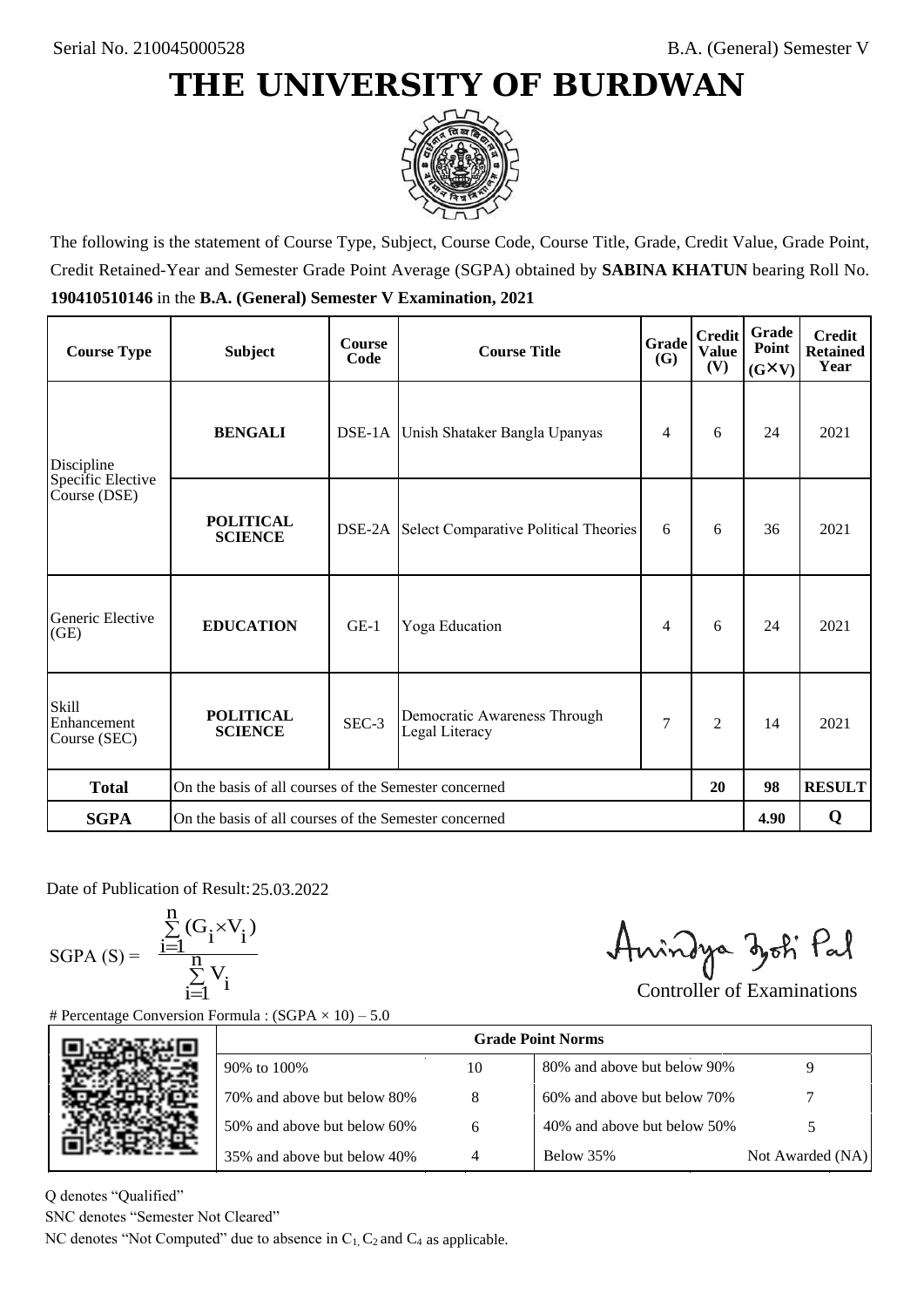

The following is the statement of Course Type, Subject, Course Code, Course Title, Grade, Credit Value, Grade Point, Credit Retained-Year and Semester Grade Point Average (SGPA) obtained by **SAHADEB BAG** bearing Roll No. **190410510147** in the **B.A. (General) Semester V Examination, 2021**

| <b>Course Type</b>                          | <b>Subject</b>                                              | <b>Course</b><br>Code | <b>Course Title</b>                                 | Grade<br><b>(G)</b> | <b>Credit</b><br><b>Value</b><br>(V) | Grade<br>Point<br>$(G\times V)$ | <b>Credit</b><br><b>Retained</b><br>Year |
|---------------------------------------------|-------------------------------------------------------------|-----------------------|-----------------------------------------------------|---------------------|--------------------------------------|---------------------------------|------------------------------------------|
| Discipline                                  | <b>POLITICAL</b><br><b>SCIENCE</b>                          |                       | <b>DSE-1A</b> Select Comparative Political Theories | $\tau$              | 6                                    | 42                              | 2021                                     |
| Specific Elective<br>Course (DSE)           | <b>PHYSICAL</b><br><b>EDUCATION</b>                         |                       | <b>DSE-2A</b> Sports Training                       | 7                   | 6                                    | 42                              | 2021                                     |
| Generic Elective<br>(GE)                    | <b>HISTORY</b>                                              | $GE-1$                | Women's Studies in India                            | 6                   | 6                                    | 36                              | 2021                                     |
| <b>Skill</b><br>Enhancement<br>Course (SEC) | <b>PHYSICAL</b><br><b>EDUCATION</b>                         | SEC-3                 | Indian Games - Kho-Kho                              | 8                   | $\overline{c}$                       | 16                              | 2021                                     |
| <b>Total</b>                                | On the basis of all courses of the Semester concerned<br>20 |                       |                                                     |                     |                                      | 136                             | <b>RESULT</b>                            |
| <b>SGPA</b>                                 | On the basis of all courses of the Semester concerned       |                       |                                                     |                     |                                      | 6.80                            | Q                                        |

Date of Publication of Result: 25,03,2022

 $SGPA(S) =$ 

$$
\frac{\sum\limits_{i=1}^n(G_i\times V_i)}{\sum\limits_{i=1}^nV_i}
$$

Amindya zoti Pal

| ate of Publication of Result: 25.03.2022<br>GPA (S) = $\frac{\sum_{i=1}^{n} (G_i \times V_i)}{\sum_{i=1}^{n} V_i}$ | Percentage Conversion Formula : $(SGPA \times 10) - 5.0$                          |    | Aningya zoti Pal            | <b>Controller of Examinations</b> |
|--------------------------------------------------------------------------------------------------------------------|-----------------------------------------------------------------------------------|----|-----------------------------|-----------------------------------|
|                                                                                                                    |                                                                                   |    | <b>Grade Point Norms</b>    |                                   |
|                                                                                                                    | 90% to 100%                                                                       | 10 | 80% and above but below 90% | 9                                 |
|                                                                                                                    | 70% and above but below 80%                                                       | 8  | 60% and above but below 70% |                                   |
|                                                                                                                    | 50% and above but below 60%                                                       | 6  | 40% and above but below 50% | 5                                 |
|                                                                                                                    | 35% and above but below 40%                                                       | 4  | Below 35%                   | Not Awarded (NA)                  |
| denotes "Qualified"<br>NC denotes "Semester Not Cleared"                                                           | C denotes "Not Computed" due to absence in $C_1$ , $C_2$ and $C_4$ as applicable. |    |                             |                                   |

Q denotes "Qualified"

SNC denotes "Semester Not Cleared"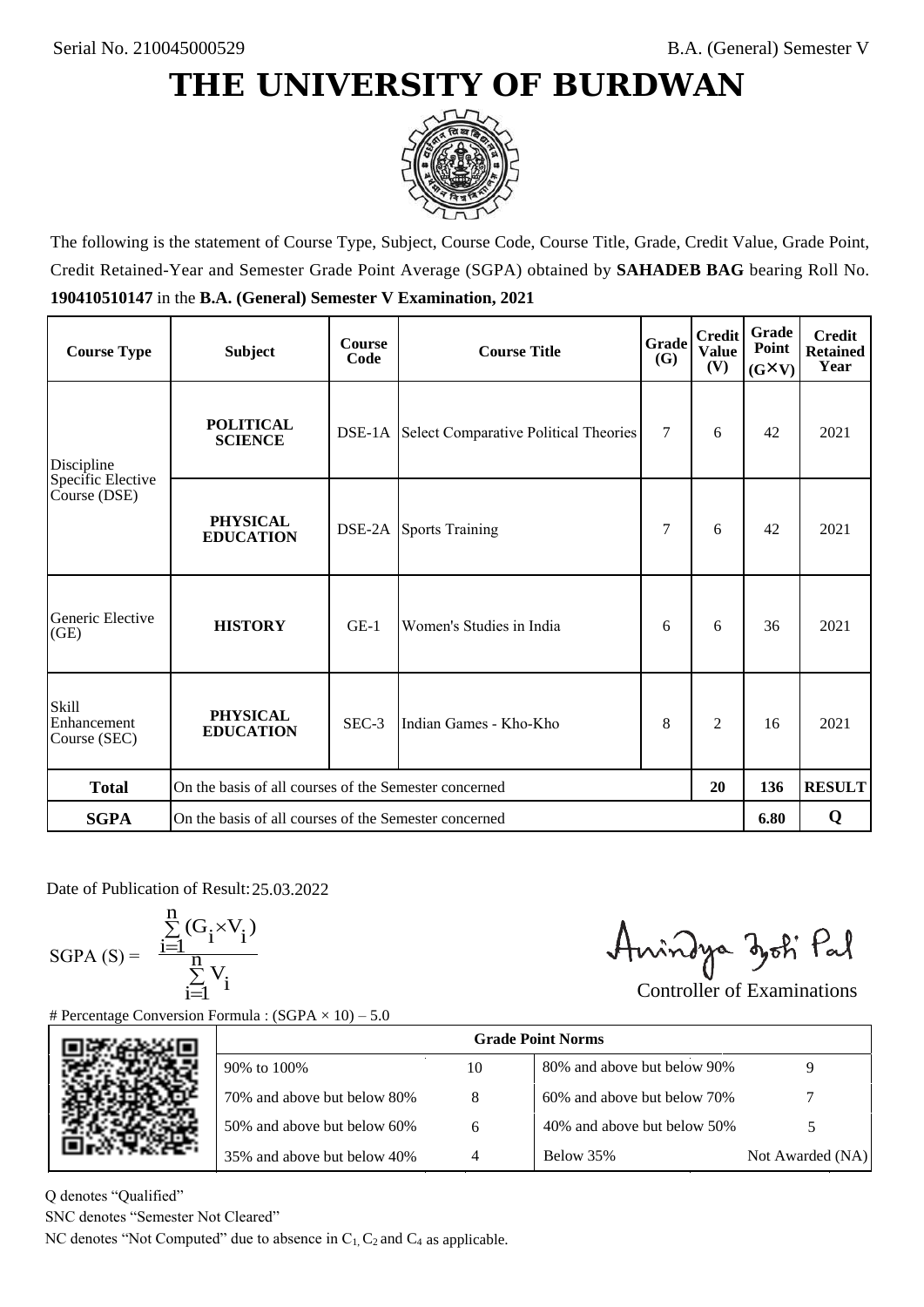

The following is the statement of Course Type, Subject, Course Code, Course Title, Grade, Credit Value, Grade Point, Credit Retained-Year and Semester Grade Point Average (SGPA) obtained by **SAIFUL SEKH** bearing Roll No. **190410510149** in the **B.A. (General) Semester V Examination, 2021**

| <b>Course Type</b>                          | <b>Subject</b>                                              | <b>Course</b><br>Code | Grade<br><b>Course Title</b><br>(G)            |        | <b>Credit</b><br><b>Value</b><br>(V) | Grade<br>Point<br>$(G\times V)$ | <b>Credit</b><br><b>Retained</b><br>Year |
|---------------------------------------------|-------------------------------------------------------------|-----------------------|------------------------------------------------|--------|--------------------------------------|---------------------------------|------------------------------------------|
| Discipline                                  | <b>PHYSICAL</b><br><b>EDUCATION</b>                         |                       | <b>DSE-1A</b> Sports Training                  |        | 6                                    | 54                              | 2021                                     |
| Specific Elective<br>Course (DSE)           | <b>POLITICAL</b><br><b>SCIENCE</b>                          | DSE-2A                | Select Comparative Political Theories          | $\tau$ | 6                                    | 42                              | 2021                                     |
| Generic Elective<br>(GE)                    | <b>HISTORY</b>                                              | $GE-1$                | Women's Studies in India                       |        | 6                                    | 48                              | 2021                                     |
| <b>Skill</b><br>Enhancement<br>Course (SEC) | <b>POLITICAL</b><br><b>SCIENCE</b>                          | SEC-3                 | Democratic Awareness Through<br>Legal Literacy | 8      | $\overline{c}$                       | 16                              | 2021                                     |
| <b>Total</b>                                | On the basis of all courses of the Semester concerned<br>20 |                       |                                                |        |                                      | 160                             | <b>RESULT</b>                            |
| <b>SGPA</b>                                 | On the basis of all courses of the Semester concerned       |                       |                                                |        |                                      | 8.00                            | Q                                        |

Date of Publication of Result: 25,03,2022

SGPA  $(S) = \frac{1-1}{1}$ 

$$
\frac{\sum\limits_{i=1}^{n} (G_i \times V_i)}{\sum\limits_{i=1}^{n} V_i}
$$

Amindya zoti Pal

| ate of Publication of Result: 25.03.2022<br>GPA (S) = $\frac{\sum_{i=1}^{n} (G_i \times V_i)}{\sum_{i=1}^{n} V_i}$ | Percentage Conversion Formula : $(SGPA \times 10) - 5.0$                          |    | Aningya zoti Pal            | <b>Controller of Examinations</b> |
|--------------------------------------------------------------------------------------------------------------------|-----------------------------------------------------------------------------------|----|-----------------------------|-----------------------------------|
|                                                                                                                    |                                                                                   |    | <b>Grade Point Norms</b>    |                                   |
|                                                                                                                    | 90% to 100%                                                                       | 10 | 80% and above but below 90% | 9                                 |
|                                                                                                                    | 70% and above but below 80%                                                       | 8  | 60% and above but below 70% |                                   |
|                                                                                                                    | 50% and above but below 60%                                                       | 6  | 40% and above but below 50% | 5                                 |
|                                                                                                                    | 35% and above but below 40%                                                       | 4  | Below 35%                   | Not Awarded (NA)                  |
| denotes "Qualified"<br>NC denotes "Semester Not Cleared"                                                           | C denotes "Not Computed" due to absence in $C_1$ , $C_2$ and $C_4$ as applicable. |    |                             |                                   |

Q denotes "Qualified"

SNC denotes "Semester Not Cleared"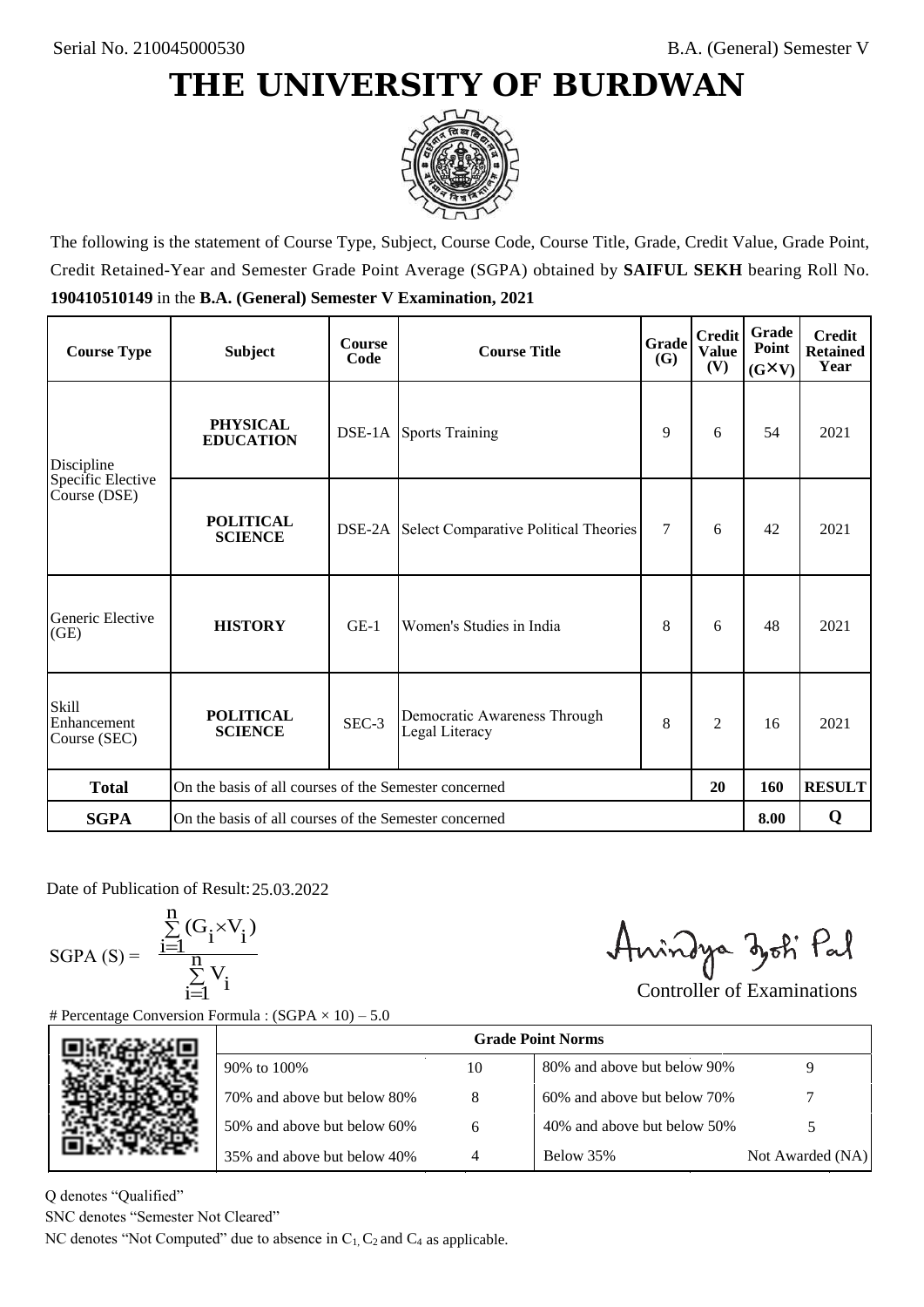

The following is the statement of Course Type, Subject, Course Code, Course Title, Grade, Credit Value, Grade Point, Credit Retained-Year and Semester Grade Point Average (SGPA) obtained by **SAIFUL SK** bearing Roll No. **190410510150** in the **B.A. (General) Semester V Examination, 2021**

| <b>Course Type</b>                          | <b>Subject</b>                                              | <b>Course</b><br>Code | <b>Credit</b><br>Grade<br><b>Course Title</b><br><b>Value</b><br>(G)              |                |                | Grade<br>Point<br>$(G\times V)$ | <b>Credit</b><br><b>Retained</b><br>Year |
|---------------------------------------------|-------------------------------------------------------------|-----------------------|-----------------------------------------------------------------------------------|----------------|----------------|---------------------------------|------------------------------------------|
| <b>HISTORY</b><br>Discipline                |                                                             |                       | Some Aspects of Society and<br>Economy of Modern Europe (15th to<br>18th Century) | $\overline{7}$ | 6              | 42                              | 2021                                     |
| Specific Elective<br>Course (DSE)           | <b>EDUCATION</b>                                            | DSE-2A                | <b>Great Educators</b>                                                            | 4              | 6              | 24                              | 2021                                     |
| Generic Elective<br>(GE)                    | <b>POLITICAL</b><br><b>SCIENCE</b>                          | $GE-1$                | Indian Political Thought                                                          | 6              | 6              | 36                              | 2021                                     |
| <b>Skill</b><br>Enhancement<br>Course (SEC) | <b>HISTORY</b>                                              | SEC-3                 | <b>Understanding Popular Culture</b>                                              | 7              | $\overline{c}$ | 14                              | 2021                                     |
| <b>Total</b>                                | On the basis of all courses of the Semester concerned<br>20 |                       |                                                                                   |                |                | 116                             | <b>RESULT</b>                            |
| <b>SGPA</b>                                 | On the basis of all courses of the Semester concerned       |                       |                                                                                   |                |                | 5.80                            | Q                                        |

Date of Publication of Result: 25,03,2022

 $SGPA(S) =$ 

$$
\frac{\sum\limits_{i=1}^n (G_i \times V_i)}{\sum\limits_{i=1}^n V_i}
$$

Amindya zoti Pal

| ate of Publication of Result: 25.03.2022<br>GPA (S) = $\frac{\sum_{i=1}^{n} (G_i \times V_i)}{\sum_{i=1}^{n} V_i}$ |                                                                                   |    | Aningya zoti Pal            | <b>Controller of Examinations</b> |
|--------------------------------------------------------------------------------------------------------------------|-----------------------------------------------------------------------------------|----|-----------------------------|-----------------------------------|
|                                                                                                                    | Percentage Conversion Formula : $(SGPA \times 10) - 5.0$                          |    | <b>Grade Point Norms</b>    |                                   |
|                                                                                                                    | 90% to 100%                                                                       | 10 | 80% and above but below 90% | 9                                 |
|                                                                                                                    | 70% and above but below 80%                                                       | 8  | 60% and above but below 70% |                                   |
|                                                                                                                    | 50% and above but below 60%                                                       | 6  | 40% and above but below 50% | 5                                 |
|                                                                                                                    | 35% and above but below 40%                                                       | 4  | Below 35%                   | Not Awarded (NA)                  |
| denotes "Qualified"<br>NC denotes "Semester Not Cleared"                                                           | C denotes "Not Computed" due to absence in $C_1$ , $C_2$ and $C_4$ as applicable. |    |                             |                                   |

Q denotes "Qualified"

SNC denotes "Semester Not Cleared"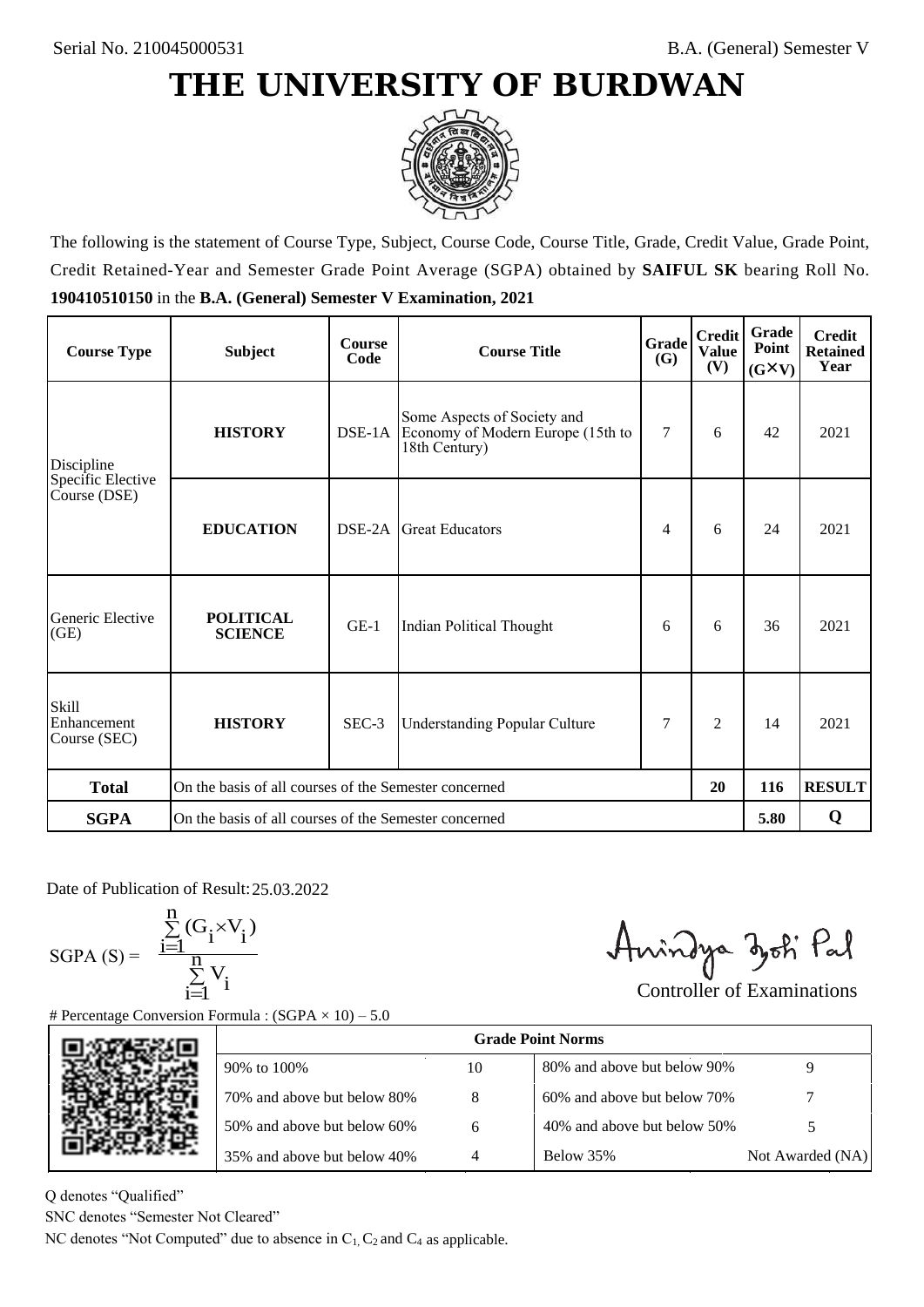

The following is the statement of Course Type, Subject, Course Code, Course Title, Grade, Credit Value, Grade Point, Credit Retained-Year and Semester Grade Point Average (SGPA) obtained by **SAMAPTI SAMANTA** bearing Roll No. **190410510152** in the **B.A. (General) Semester V Examination, 2021**

| <b>Course Type</b>                          | <b>Subject</b>                                              | <b>Course</b><br>Code | <b>Course Title</b>                                              | Grade<br><b>(G)</b> | <b>Credit</b><br><b>Value</b><br>(V) | Grade<br>Point<br>$(G\times V)$ | <b>Credit</b><br><b>Retained</b><br>Year |
|---------------------------------------------|-------------------------------------------------------------|-----------------------|------------------------------------------------------------------|---------------------|--------------------------------------|---------------------------------|------------------------------------------|
| <b>BENGALI</b><br>Discipline                |                                                             |                       | DSE-1A Unish Shataker Bangla Upanyas                             |                     | 6                                    | 36                              | 2021                                     |
| Specific Elective<br>Course (DSE)           | <b>SANSKRIT</b>                                             | DSE-2A                | Philosophy, Religion and Culture in<br><b>Sanskrit Tradition</b> | 9                   | 6                                    | 54                              | 2021                                     |
| Generic Elective<br>(GE)                    | <b>EDUCATION</b>                                            | $GE-1$                | Current Issues in Indian Education                               |                     | 6                                    | 48                              | 2021                                     |
| <b>Skill</b><br>Enhancement<br>Course (SEC) | <b>SANSKRIT</b>                                             | SEC-3                 | Basic Sanskrit - Part-II                                         | 10                  | $\overline{2}$                       | 20                              | 2021                                     |
| <b>Total</b>                                | On the basis of all courses of the Semester concerned<br>20 |                       |                                                                  |                     |                                      | 158                             | <b>RESULT</b>                            |
| <b>SGPA</b>                                 | On the basis of all courses of the Semester concerned       |                       |                                                                  |                     |                                      | 7.90                            | Q                                        |

Date of Publication of Result: 25,03,2022

 $SGPA(S) =$ 

$$
\frac{\sum\limits_{i=1}^{n}(G_{i}\times V_{i})}{\sum\limits_{i=1}^{n}V_{i}}
$$

Amindya zoti Pal

| ate of Publication of Result: 25.03.2022<br>SGPA (S) = $\frac{\sum_{i=1}^{n} (G_i \times V_i)}{\sum_{i=1}^{n} V_i}$ | Percentage Conversion Formula : $(SGPA \times 10) - 5.0$                          |    | Aningya zoti Pal            | <b>Controller of Examinations</b> |
|---------------------------------------------------------------------------------------------------------------------|-----------------------------------------------------------------------------------|----|-----------------------------|-----------------------------------|
|                                                                                                                     |                                                                                   |    | <b>Grade Point Norms</b>    |                                   |
|                                                                                                                     | 90% to 100%                                                                       | 10 | 80% and above but below 90% | 9                                 |
|                                                                                                                     | 70% and above but below 80%                                                       | 8  | 60% and above but below 70% |                                   |
|                                                                                                                     | 50% and above but below 60%                                                       | 6  | 40% and above but below 50% | 5                                 |
|                                                                                                                     | 35% and above but below 40%                                                       | 4  | Below 35%                   | Not Awarded (NA)                  |
| denotes "Qualified"<br>NC denotes "Semester Not Cleared"                                                            | C denotes "Not Computed" due to absence in $C_1$ , $C_2$ and $C_4$ as applicable. |    |                             |                                   |

Q denotes "Qualified"

SNC denotes "Semester Not Cleared"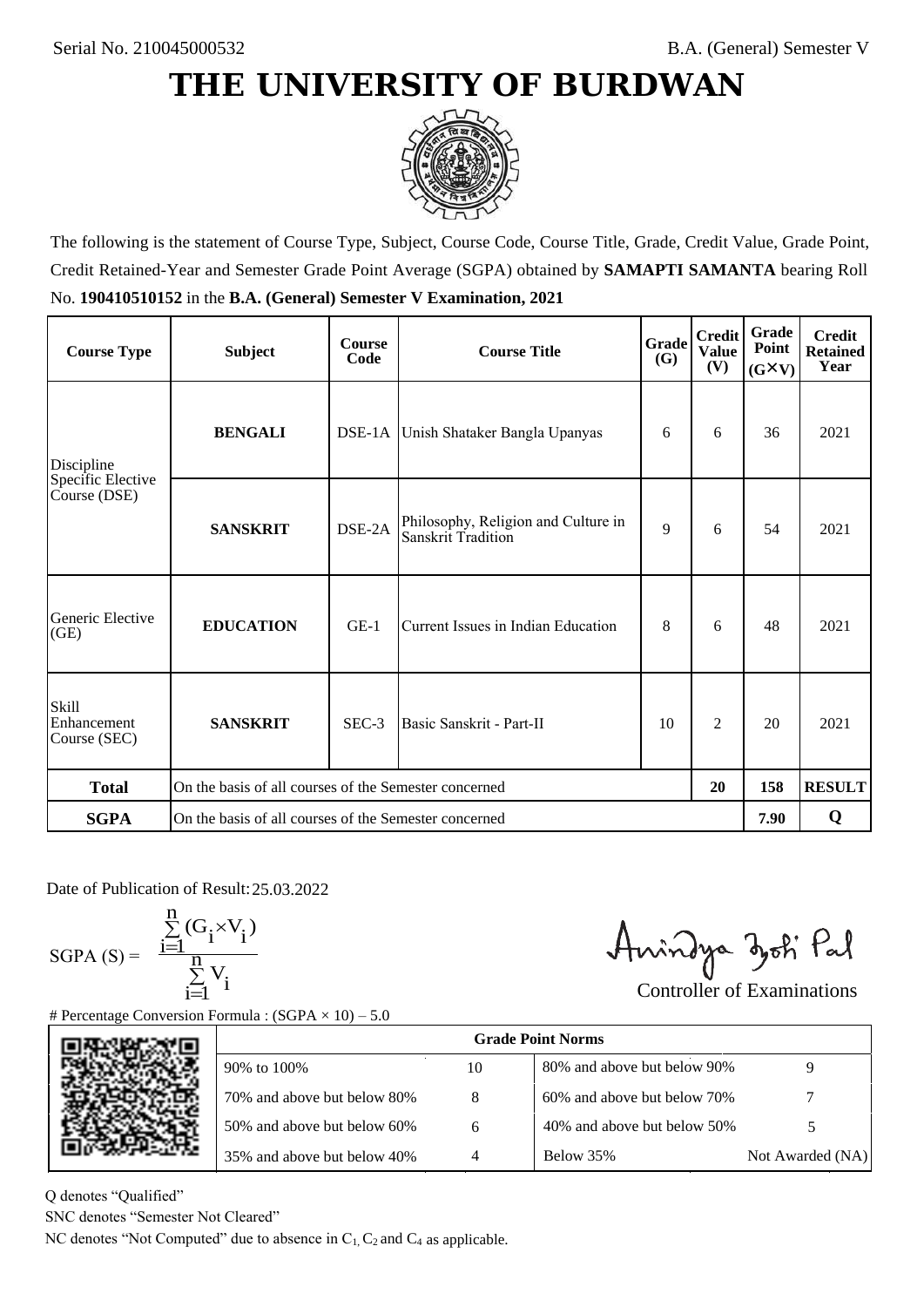

The following is the statement of Course Type, Subject, Course Code, Course Title, Grade, Credit Value, Grade Point, Credit Retained-Year and Semester Grade Point Average (SGPA) obtained by **SAMIR DAS** bearing Roll No. **190410510153** in the **B.A. (General) Semester V Examination, 2021**

| <b>Course Type</b>                          | <b>Subject</b>                                              | <b>Course</b><br>Code | <b>Course Title</b>                  | Grade<br>(G) | <b>Credit</b><br><b>Value</b><br>(V) | Grade<br>Point<br>$(G\times V)$ | <b>Credit</b><br><b>Retained</b><br>Year |
|---------------------------------------------|-------------------------------------------------------------|-----------------------|--------------------------------------|--------------|--------------------------------------|---------------------------------|------------------------------------------|
| <b>BENGALI</b><br>Discipline                |                                                             |                       | DSE-1A Unish Shataker Bangla Upanyas |              | 6                                    | 30                              | 2021                                     |
| Specific Elective<br>Course (DSE)           | <b>PHILOSOPHY</b>                                           |                       | DSE-2A Philosophy of Religion        | 7            | 6                                    | 42                              | 2021                                     |
| Generic Elective<br>(GE)                    | <b>HISTORY</b>                                              | $GE-1$                | Women's Studies in India             | 7            | 6                                    | 42                              | 2021                                     |
| <b>Skill</b><br>Enhancement<br>Course (SEC) | <b>PHILOSOPHY</b>                                           | SEC-3                 | Philosophical Analysis               | 6            | $\overline{c}$                       | 12                              | 2021                                     |
| <b>Total</b>                                | On the basis of all courses of the Semester concerned<br>20 |                       |                                      |              |                                      | 126                             | <b>RESULT</b>                            |
| <b>SGPA</b>                                 | On the basis of all courses of the Semester concerned       |                       |                                      |              |                                      | 6.30                            | Q                                        |

Date of Publication of Result: 25,03,2022

 $SGPA(S) =$ 

$$
\frac{\sum\limits_{i=1}^n(G_i\times V_i)}{\sum\limits_{i=1}^nV_i}
$$

Amindya zoti Pal

| ate of Publication of Result: 25.03.2022<br>GPA (S) = $\frac{\sum_{i=1}^{n} (G_i \times V_i)}{\sum_{i=1}^{n} V_i}$ |                                                                                   |    | Aningya zoti Pal            | <b>Controller of Examinations</b> |
|--------------------------------------------------------------------------------------------------------------------|-----------------------------------------------------------------------------------|----|-----------------------------|-----------------------------------|
|                                                                                                                    | Percentage Conversion Formula : $(SGPA \times 10) - 5.0$                          |    | <b>Grade Point Norms</b>    |                                   |
|                                                                                                                    | 90% to 100%                                                                       | 10 | 80% and above but below 90% | 9                                 |
|                                                                                                                    | 70% and above but below 80%                                                       | 8  | 60% and above but below 70% |                                   |
|                                                                                                                    | 50% and above but below 60%                                                       | 6  | 40% and above but below 50% | 5                                 |
|                                                                                                                    | 35% and above but below 40%                                                       | 4  | Below 35%                   | Not Awarded (NA)                  |
| denotes "Qualified"<br>NC denotes "Semester Not Cleared"                                                           | C denotes "Not Computed" due to absence in $C_1$ , $C_2$ and $C_4$ as applicable. |    |                             |                                   |

Q denotes "Qualified"

SNC denotes "Semester Not Cleared"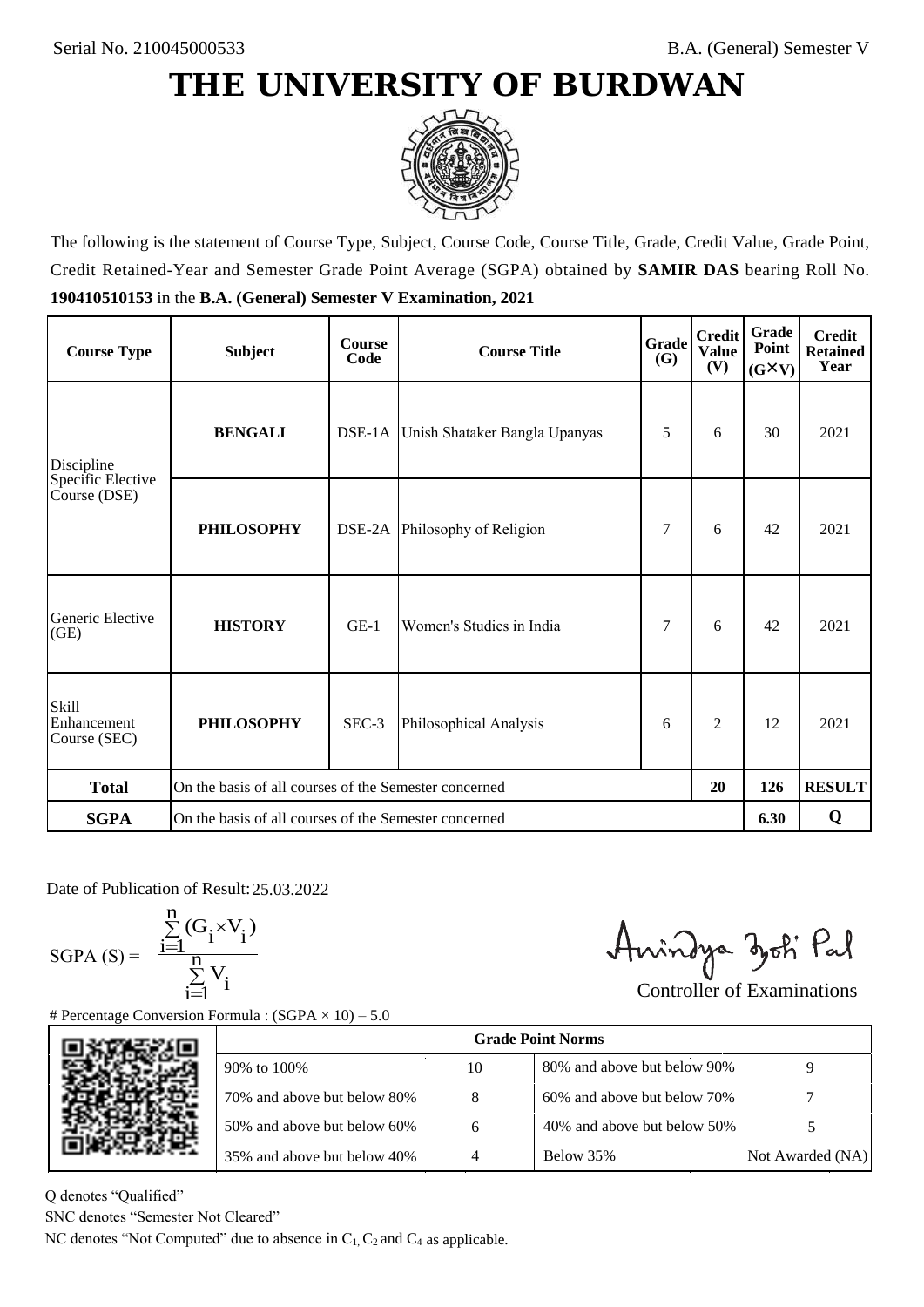

The following is the statement of Course Type, Subject, Course Code, Course Title, Grade, Credit Value, Grade Point, Credit Retained-Year and Semester Grade Point Average (SGPA) obtained by **SAMPA BHATTACHARYA** bearing Roll No. **190410510155** in the **B.A. (General) Semester V Examination, 2021**

| <b>Course Type</b>                          | <b>Subject</b>                                              | <b>Course</b><br>Code | <b>Course Title</b>                          | Grade<br>(G) | <b>Credit</b><br><b>Value</b><br>(V) | Grade<br>Point<br>$(G\times V)$ | <b>Credit</b><br><b>Retained</b><br>Year |
|---------------------------------------------|-------------------------------------------------------------|-----------------------|----------------------------------------------|--------------|--------------------------------------|---------------------------------|------------------------------------------|
| <b>BENGALI</b><br>Discipline                |                                                             |                       | DSE-1A Unish Shataker Bangla Upanyas         | 5            | 6                                    | 30                              | 2021                                     |
| Specific Elective<br>Course (DSE)           | <b>EDUCATION</b>                                            | DSE-2A                | <b>Great Educators</b>                       | 4            | 6                                    | 24                              | 2021                                     |
| Generic Elective<br>(GE)                    | <b>POLITICAL</b><br><b>SCIENCE</b>                          | $GE-1$                | Indian Political Thought                     | 7            | 6                                    | 42                              | 2021                                     |
| <b>Skill</b><br>Enhancement<br>Course (SEC) | <b>EDUCATION</b>                                            | SEC-3                 | Educational Guidance and<br>8<br>Counselling |              | $\overline{c}$                       | 16                              | 2021                                     |
| <b>Total</b>                                | On the basis of all courses of the Semester concerned<br>20 |                       |                                              |              |                                      | 112                             | <b>RESULT</b>                            |
| <b>SGPA</b>                                 | On the basis of all courses of the Semester concerned       |                       |                                              |              |                                      | 5.60                            | Q                                        |

Date of Publication of Result: 25,03,2022

SGPA  $(S) = \frac{1-1}{1}$ 

$$
\frac{\sum\limits_{i=1}^{n} (G_i \times V_i)}{\sum\limits_{i=1}^{n} V_i}
$$

Amindya zoti Pal

| ate of Publication of Result: 25.03.2022<br>GPA (S) = $\frac{\sum_{i=1}^{n} (G_i \times V_i)}{\sum_{i=1}^{n} V_i}$ |                                                                                   |    | Aningya zoti Pal            | <b>Controller of Examinations</b> |
|--------------------------------------------------------------------------------------------------------------------|-----------------------------------------------------------------------------------|----|-----------------------------|-----------------------------------|
|                                                                                                                    | Percentage Conversion Formula : $(SGPA \times 10) - 5.0$                          |    | <b>Grade Point Norms</b>    |                                   |
|                                                                                                                    | 90% to 100%                                                                       | 10 | 80% and above but below 90% | 9                                 |
|                                                                                                                    | 70% and above but below 80%                                                       | 8  | 60% and above but below 70% |                                   |
|                                                                                                                    | 50% and above but below 60%                                                       | 6  | 40% and above but below 50% | 5                                 |
|                                                                                                                    | 35% and above but below 40%                                                       | 4  | Below 35%                   | Not Awarded (NA)                  |
| denotes "Qualified"<br>NC denotes "Semester Not Cleared"                                                           | C denotes "Not Computed" due to absence in $C_1$ , $C_2$ and $C_4$ as applicable. |    |                             |                                   |

Q denotes "Qualified"

SNC denotes "Semester Not Cleared"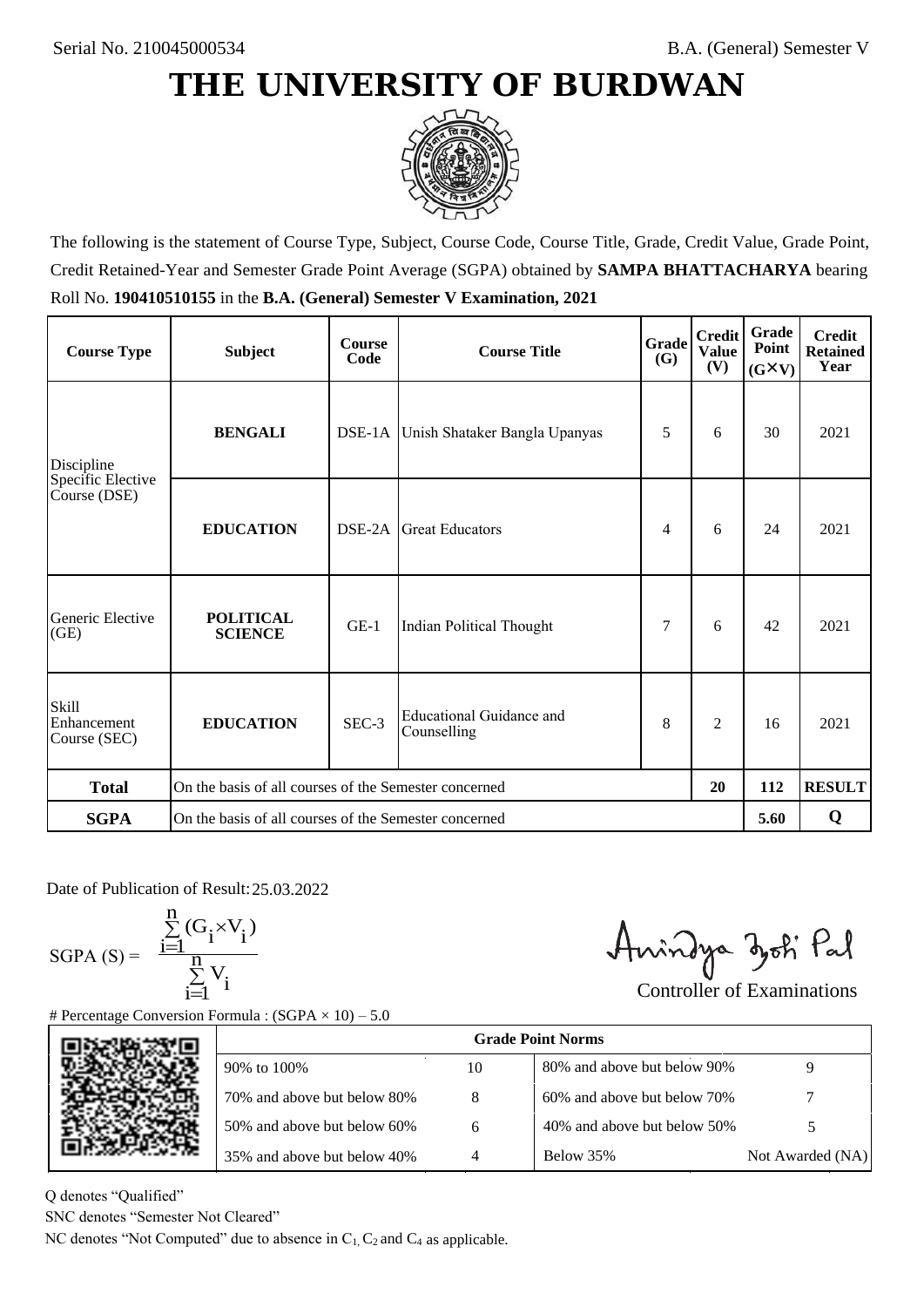

The following is the statement of Course Type, Subject, Course Code, Course Title, Grade, Credit Value, Grade Point, Credit Retained-Year and Semester Grade Point Average (SGPA) obtained by **SAMPA ROY** bearing Roll No. **190410510156** in the **B.A. (General) Semester V Examination, 2021**

| <b>Course Type</b>                          | <b>Subject</b>                                              | <b>Course</b><br>Code | <b>Course Title</b>                  | Grade<br>(G) | <b>Credit</b><br><b>Value</b><br>(V) | Grade<br>Point<br>$(G\times V)$ | <b>Credit</b><br><b>Retained</b><br>Year |
|---------------------------------------------|-------------------------------------------------------------|-----------------------|--------------------------------------|--------------|--------------------------------------|---------------------------------|------------------------------------------|
| <b>BENGALI</b><br>Discipline                |                                                             |                       | DSE-1A Unish Shataker Bangla Upanyas |              | 6                                    | 36                              | 2021                                     |
| Specific Elective<br>Course (DSE)           | <b>PHILOSOPHY</b>                                           |                       | DSE-2A Philosophy of Religion        | 7            | 6                                    | 42                              | 2021                                     |
| Generic Elective<br>(GE)                    | <b>HISTORY</b>                                              | $GE-1$                | Women's Studies in India             | 8            | 6                                    | 48                              | 2021                                     |
| <b>Skill</b><br>Enhancement<br>Course (SEC) | <b>PHILOSOPHY</b>                                           | SEC-3                 | Philosophical Analysis               | 7            | $\overline{c}$                       | 14                              | 2021                                     |
| <b>Total</b>                                | On the basis of all courses of the Semester concerned<br>20 |                       |                                      |              |                                      | 140                             | <b>RESULT</b>                            |
| <b>SGPA</b>                                 | On the basis of all courses of the Semester concerned       |                       |                                      |              |                                      | 7.00                            | Q                                        |

Date of Publication of Result: 25,03,2022

 $SGPA(S) =$ 

$$
\frac{\sum\limits_{i=1}^n(G_i\times V_i)}{\sum\limits_{i=1}^nV_i}
$$

Amindya zoti Pal

| ate of Publication of Result: 25.03.2022<br>GPA (S) = $\frac{\sum_{i=1}^{n} (G_i \times V_i)}{\sum_{i=1}^{n} V_i}$ |                                                                                   |    | Aningya zoti Pal            | <b>Controller of Examinations</b> |
|--------------------------------------------------------------------------------------------------------------------|-----------------------------------------------------------------------------------|----|-----------------------------|-----------------------------------|
|                                                                                                                    | Percentage Conversion Formula : $(SGPA \times 10) - 5.0$                          |    | <b>Grade Point Norms</b>    |                                   |
|                                                                                                                    | 90% to 100%                                                                       | 10 | 80% and above but below 90% | 9                                 |
|                                                                                                                    | 70% and above but below 80%                                                       | 8  | 60% and above but below 70% |                                   |
|                                                                                                                    | 50% and above but below 60%                                                       | 6  | 40% and above but below 50% | 5                                 |
|                                                                                                                    | 35% and above but below 40%                                                       | 4  | Below 35%                   | Not Awarded (NA)                  |
| denotes "Qualified"<br>NC denotes "Semester Not Cleared"                                                           | C denotes "Not Computed" due to absence in $C_1$ , $C_2$ and $C_4$ as applicable. |    |                             |                                   |

Q denotes "Qualified"

SNC denotes "Semester Not Cleared"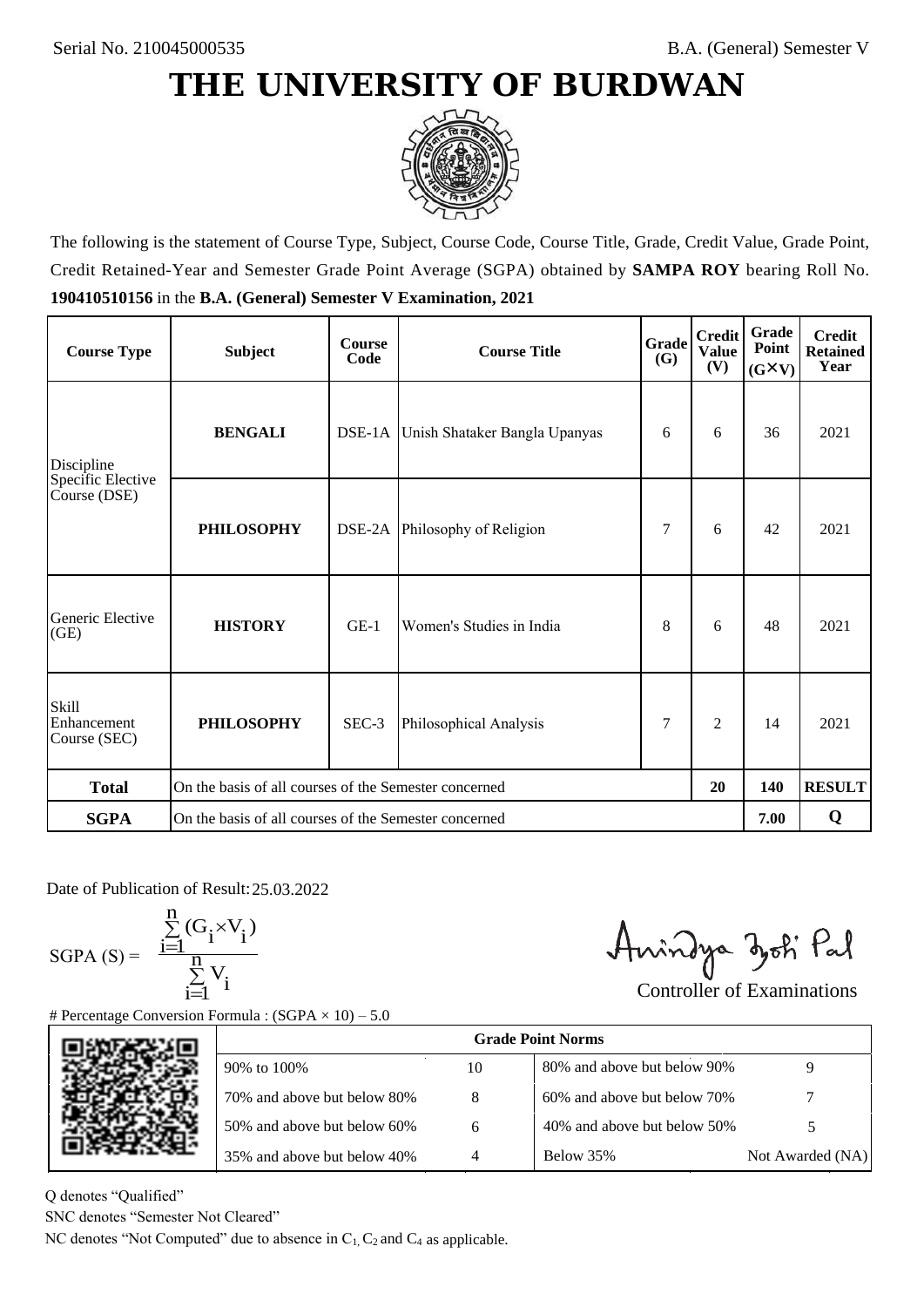

The following is the statement of Course Type, Subject, Course Code, Course Title, Grade, Credit Value, Grade Point, Credit Retained-Year and Semester Grade Point Average (SGPA) obtained by **SANGITA ROY** bearing Roll No. **190410510157** in the **B.A. (General) Semester V Examination, 2021**

| <b>Course Type</b>                          | <b>Subject</b>                                              | <b>Course</b><br>Code | <b>Course Title</b>                                       | Grade<br>(G) | <b>Credit</b><br><b>Value</b><br>(V) | <b>Grade</b><br>Point<br>$(G\times V)$ | <b>Credit</b><br><b>Retained</b><br>Year |
|---------------------------------------------|-------------------------------------------------------------|-----------------------|-----------------------------------------------------------|--------------|--------------------------------------|----------------------------------------|------------------------------------------|
| <b>SANSKRIT</b><br>Discipline               |                                                             | DSE-1A                | Philosophy, Religion and Culture in<br>Sanskrit Tradition | 9            | 6                                    | 54                                     | 2021                                     |
| Specific Elective<br>Course (DSE)           | <b>PHYSICAL</b><br><b>EDUCATION</b>                         |                       | <b>DSE-2A</b> Sports Training                             | 8            | 6                                    | 48                                     | 2021                                     |
| Generic Elective<br>(GE)                    | <b>POLITICAL</b><br><b>SCIENCE</b>                          | $GE-1$                | Indian Political Thought                                  | 8            | 6                                    | 48                                     | 2021                                     |
| <b>Skill</b><br>Enhancement<br>Course (SEC) | <b>SANSKRIT</b>                                             | SEC-3                 | 9<br>Basic Sanskrit - Part-II                             |              | $\overline{c}$                       | 18                                     | 2021                                     |
| <b>Total</b>                                | On the basis of all courses of the Semester concerned<br>20 |                       |                                                           |              |                                      | 168                                    | <b>RESULT</b>                            |
| <b>SGPA</b>                                 | On the basis of all courses of the Semester concerned       |                       |                                                           |              |                                      | 8.40                                   | Q                                        |

Date of Publication of Result: 25,03,2022

 $SGPA(S) =$ 

$$
\frac{\sum\limits_{i=1}^n(G_i\times V_i)}{\sum\limits_{i=1}^nV_i}
$$

Amindya zoti Pal

| ate of Publication of Result: 25.03.2022<br>GPA (S) = $\frac{\sum_{i=1}^{n} (G_i \times V_i)}{\sum_{i=1}^{n} V_i}$ | Percentage Conversion Formula : $(SGPA \times 10) - 5.0$                          |    | Aningya zoti Pal            | <b>Controller of Examinations</b> |
|--------------------------------------------------------------------------------------------------------------------|-----------------------------------------------------------------------------------|----|-----------------------------|-----------------------------------|
|                                                                                                                    |                                                                                   |    | <b>Grade Point Norms</b>    |                                   |
|                                                                                                                    | 90% to 100%                                                                       | 10 | 80% and above but below 90% | 9                                 |
|                                                                                                                    | 70% and above but below 80%                                                       | 8  | 60% and above but below 70% |                                   |
|                                                                                                                    | 50% and above but below 60%                                                       | 6  | 40% and above but below 50% | 5                                 |
|                                                                                                                    | 35% and above but below 40%                                                       | 4  | Below 35%                   | Not Awarded (NA)                  |
| denotes "Qualified"<br>NC denotes "Semester Not Cleared"                                                           | C denotes "Not Computed" due to absence in $C_1$ , $C_2$ and $C_4$ as applicable. |    |                             |                                   |

Q denotes "Qualified"

SNC denotes "Semester Not Cleared"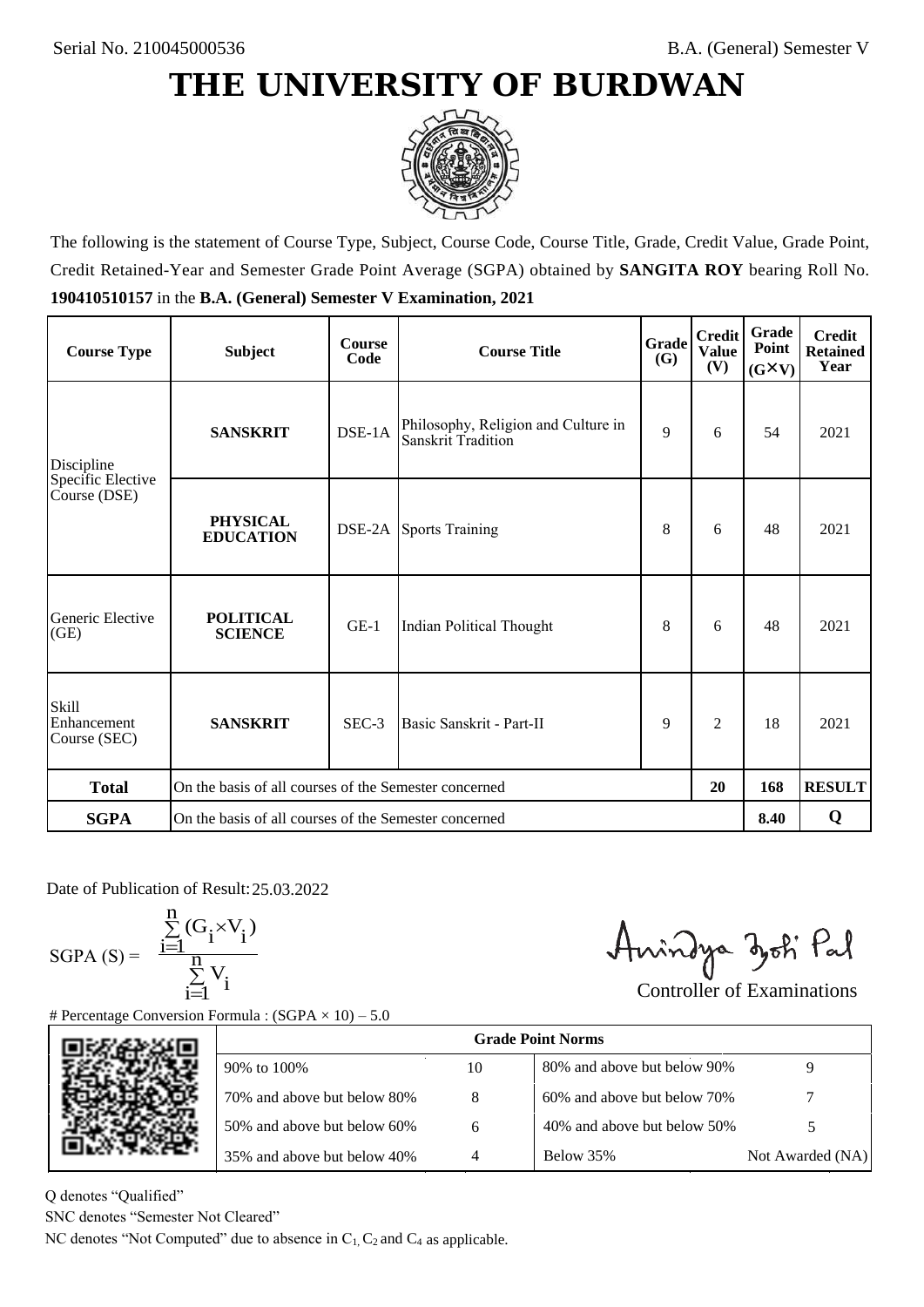

The following is the statement of Course Type, Subject, Course Code, Course Title, Grade, Credit Value, Grade Point, Credit Retained-Year and Semester Grade Point Average (SGPA) obtained by **SARADAMOYEE REJ** bearing Roll No. **190410510159** in the **B.A. (General) Semester V Examination, 2021**

| <b>Course Type</b>                          | <b>Subject</b>                                              | <b>Course</b><br>Code | <b>Course Title</b>                                       | Grade<br><b>(G)</b> | <b>Credit</b><br><b>Value</b><br>(V) | Grade<br>Point<br>$(G\times V)$ | <b>Credit</b><br><b>Retained</b><br>Year |
|---------------------------------------------|-------------------------------------------------------------|-----------------------|-----------------------------------------------------------|---------------------|--------------------------------------|---------------------------------|------------------------------------------|
| <b>SANSKRIT</b><br>Discipline               |                                                             | DSE-1A                | Philosophy, Religion and Culture in<br>Sanskrit Tradition |                     | 6                                    | 48                              | 2021                                     |
| Specific Elective<br>Course (DSE)           | <b>BENGALI</b>                                              |                       | DSE-2A Unish Shataker Bangla Upanyas                      | 5                   | 6                                    | 30                              | 2021                                     |
| Generic Elective<br>(GE)                    | <b>HISTORY</b>                                              | $GE-1$                | Women's Studies in India                                  | 8                   | 6                                    | 48                              | 2021                                     |
| <b>Skill</b><br>Enhancement<br>Course (SEC) | <b>SANSKRIT</b>                                             | $SEC-3$               | Basic Sanskrit - Part-II                                  | 9                   | $\overline{c}$                       | 18                              | 2021                                     |
| <b>Total</b>                                | On the basis of all courses of the Semester concerned<br>20 |                       |                                                           |                     |                                      | 144                             | <b>RESULT</b>                            |
| <b>SGPA</b>                                 | On the basis of all courses of the Semester concerned       |                       |                                                           |                     |                                      | 7.20                            | Q                                        |

Date of Publication of Result: 25,03,2022

 $SGPA(S) =$ 

$$
\frac{\sum\limits_{i=1}^{n}(G_{i}\times V_{i})}{\sum\limits_{i=1}^{n}V_{i}}
$$

Amindya zoti Pal

| ate of Publication of Result: 25.03.2022<br>SGPA (S) = $\frac{\sum_{i=1}^{n} (G_i \times V_i)}{\sum_{i=1}^{n} V_i}$ |                                                                                   |    | Aningya zoti Pal            | <b>Controller of Examinations</b> |
|---------------------------------------------------------------------------------------------------------------------|-----------------------------------------------------------------------------------|----|-----------------------------|-----------------------------------|
|                                                                                                                     | Percentage Conversion Formula : $(SGPA \times 10) - 5.0$                          |    | <b>Grade Point Norms</b>    |                                   |
|                                                                                                                     | 90% to 100%                                                                       | 10 | 80% and above but below 90% | 9                                 |
|                                                                                                                     | 70% and above but below 80%                                                       | 8  | 60% and above but below 70% |                                   |
|                                                                                                                     | 50% and above but below 60%                                                       | 6  | 40% and above but below 50% | 5                                 |
|                                                                                                                     | 35% and above but below 40%                                                       | 4  | Below 35%                   | Not Awarded (NA)                  |
| denotes "Qualified"<br>NC denotes "Semester Not Cleared"                                                            | C denotes "Not Computed" due to absence in $C_1$ , $C_2$ and $C_4$ as applicable. |    |                             |                                   |

Q denotes "Qualified"

SNC denotes "Semester Not Cleared"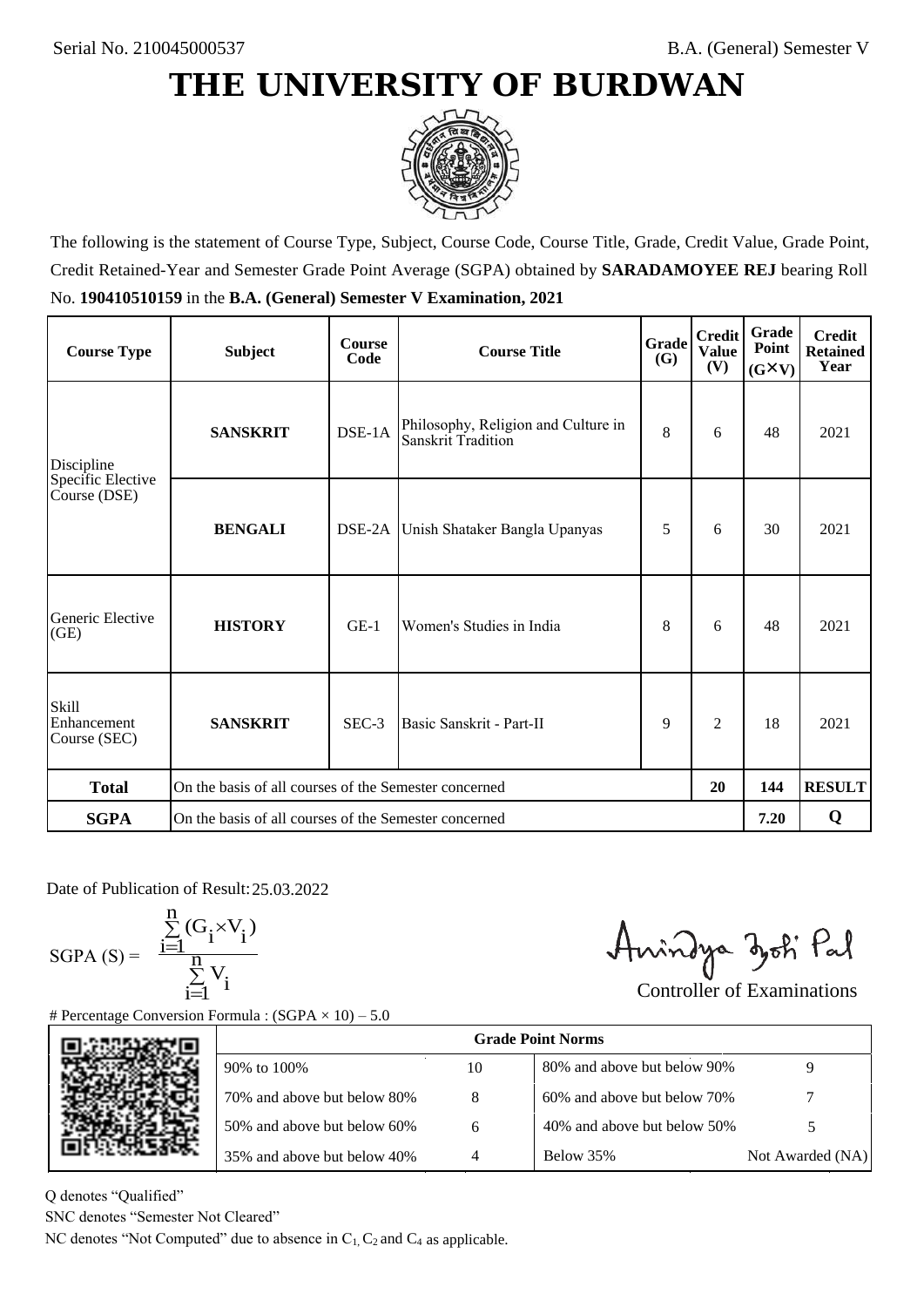

The following is the statement of Course Type, Subject, Course Code, Course Title, Grade, Credit Value, Grade Point, Credit Retained-Year and Semester Grade Point Average (SGPA) obtained by **SARAJU DAS** bearing Roll No. **190410510160** in the **B.A. (General) Semester V Examination, 2021**

| <b>Course Type</b>                                | <b>Subject</b>                                              | <b>Course</b><br>Code | <b>Course Title</b>                     | Grade<br><b>(G)</b> | <b>Credit</b><br><b>Value</b><br>(V) | Grade<br>Point<br>$(G\times V)$ | <b>Credit</b><br><b>Retained</b><br>Year |
|---------------------------------------------------|-------------------------------------------------------------|-----------------------|-----------------------------------------|---------------------|--------------------------------------|---------------------------------|------------------------------------------|
| <b>BENGALI</b><br>Discipline<br>Specific Elective |                                                             |                       | DSE-1A Unish Shataker Bangla Upanyas    |                     | 6                                    | <b>NA</b>                       |                                          |
| Course (DSE)                                      | <b>EDUCATION</b>                                            | DSE-2A                | <b>Great Educators</b>                  | 4                   | 6                                    | 24                              | 2021                                     |
| Generic Elective<br>(GE)                          | <b>HISTORY</b>                                              | $GE-1$                | Women's Studies in India                |                     | 6                                    | 36                              | 2021                                     |
| <b>Skill</b><br>Enhancement<br>Course (SEC)       | <b>EDUCATION</b>                                            | SEC-3                 | Educational Guidance and<br>Counselling |                     | $\overline{c}$                       | 10                              | 2021                                     |
| <b>Total</b>                                      | On the basis of all courses of the Semester concerned<br>20 |                       |                                         |                     |                                      |                                 | <b>RESULT</b>                            |
| <b>SGPA</b>                                       | On the basis of all courses of the Semester concerned       |                       |                                         |                     |                                      |                                 | <b>SNC</b>                               |

Date of Publication of Result: 25,03,2022

 $SGPA(S) =$ 

$$
\frac{\sum\limits_{i=1}^n (G_i \times V_i)}{\sum\limits_{i=1}^n V_i}
$$

Amindya zoti Pal

| ate of Publication of Result: 25.03.2022<br>GPA (S) = $\frac{\sum_{i=1}^{n} (G_i \times V_i)}{\sum_{i=1}^{n} V_i}$ |                                                                                   |    | Aningya zoti Pal            | <b>Controller of Examinations</b> |
|--------------------------------------------------------------------------------------------------------------------|-----------------------------------------------------------------------------------|----|-----------------------------|-----------------------------------|
|                                                                                                                    | Percentage Conversion Formula : $(SGPA \times 10) - 5.0$                          |    | <b>Grade Point Norms</b>    |                                   |
|                                                                                                                    | 90% to 100%                                                                       | 10 | 80% and above but below 90% | 9                                 |
|                                                                                                                    | 70% and above but below 80%                                                       | 8  | 60% and above but below 70% |                                   |
|                                                                                                                    | 50% and above but below 60%                                                       | 6  | 40% and above but below 50% | 5                                 |
|                                                                                                                    | 35% and above but below 40%                                                       | 4  | Below 35%                   | Not Awarded (NA)                  |
| denotes "Qualified"<br>NC denotes "Semester Not Cleared"                                                           | C denotes "Not Computed" due to absence in $C_1$ , $C_2$ and $C_4$ as applicable. |    |                             |                                   |

Q denotes "Qualified"

SNC denotes "Semester Not Cleared"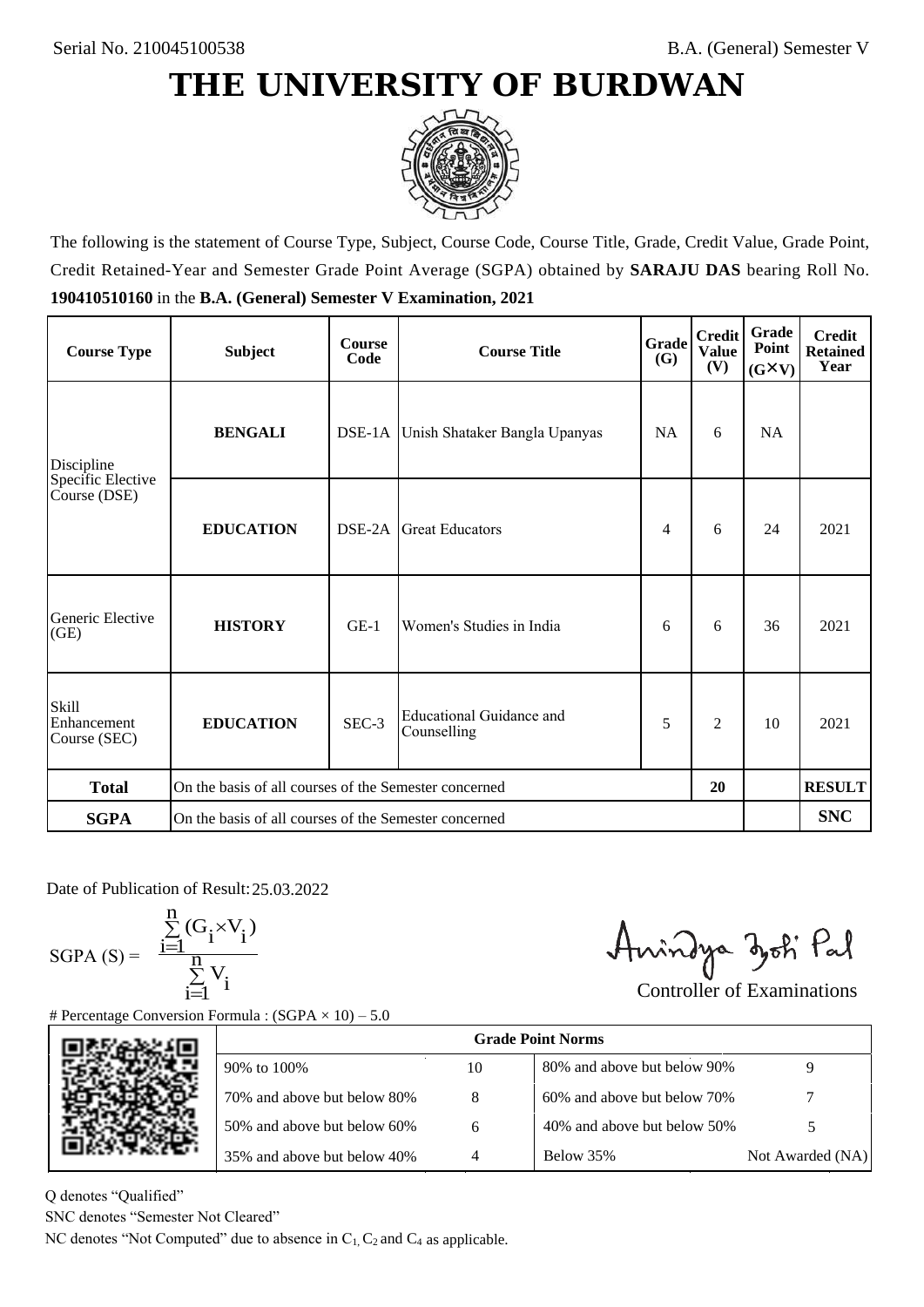

The following is the statement of Course Type, Subject, Course Code, Course Title, Grade, Credit Value, Grade Point, Credit Retained-Year and Semester Grade Point Average (SGPA) obtained by **SARMILA SAHA** bearing Roll No. **190410510162** in the **B.A. (General) Semester V Examination, 2021**

| <b>Course Type</b>                          | <b>Subject</b>                                              | <b>Course</b><br>Code | <b>Course Title</b>                     | Grade<br><b>(G)</b> | <b>Credit</b><br><b>Value</b><br>(V) | Grade<br>Point<br>$(G\times V)$ | <b>Credit</b><br><b>Retained</b><br>Year |
|---------------------------------------------|-------------------------------------------------------------|-----------------------|-----------------------------------------|---------------------|--------------------------------------|---------------------------------|------------------------------------------|
| Discipline                                  | <b>BENGALI</b>                                              |                       | DSE-1A Unish Shataker Bangla Upanyas    |                     | 6                                    | 24                              | 2021                                     |
| Specific Elective<br>Course (DSE)           | <b>EDUCATION</b>                                            | DSE-2A                | <b>Great Educators</b>                  | 4                   | 6                                    | 24                              | 2021                                     |
| Generic Elective<br>(GE)                    | <b>HISTORY</b>                                              | $GE-1$                | Women's Studies in India                |                     | 6                                    | 42                              | 2021                                     |
| <b>Skill</b><br>Enhancement<br>Course (SEC) | <b>EDUCATION</b>                                            | SEC-3                 | Educational Guidance and<br>Counselling | 7                   | $\overline{c}$                       | 14                              | 2021                                     |
| <b>Total</b>                                | On the basis of all courses of the Semester concerned<br>20 |                       |                                         |                     |                                      | 104                             | <b>RESULT</b>                            |
| <b>SGPA</b>                                 | On the basis of all courses of the Semester concerned       |                       |                                         |                     |                                      | 5.20                            | Q                                        |

Date of Publication of Result: 25,03,2022

SGPA  $(S) = \frac{1-1}{1}$ 

$$
\frac{\sum_{i=1}^{n} (G_i \times V_i)}{\sum_{i=1}^{n} V_i}
$$

Amindya zoti Pal

| Percentage Conversion Formula : $(SGPA \times 10) - 5.0$                          |  |
|-----------------------------------------------------------------------------------|--|
|                                                                                   |  |
| <b>Grade Point Norms</b>                                                          |  |
| 80% and above but below 90%<br>9<br>10<br>90% to 100%                             |  |
| 8<br>70% and above but below 80%<br>60% and above but below 70%                   |  |
| 50% and above but below 60%<br>40% and above but below 50%<br>5<br>6              |  |
| Below 35%<br>35% and above but below 40%<br>4<br>Not Awarded (NA)                 |  |
| denotes "Qualified"<br>NC denotes "Semester Not Cleared"                          |  |
| C denotes "Not Computed" due to absence in $C_1$ , $C_2$ and $C_4$ as applicable. |  |

Q denotes "Qualified"

SNC denotes "Semester Not Cleared"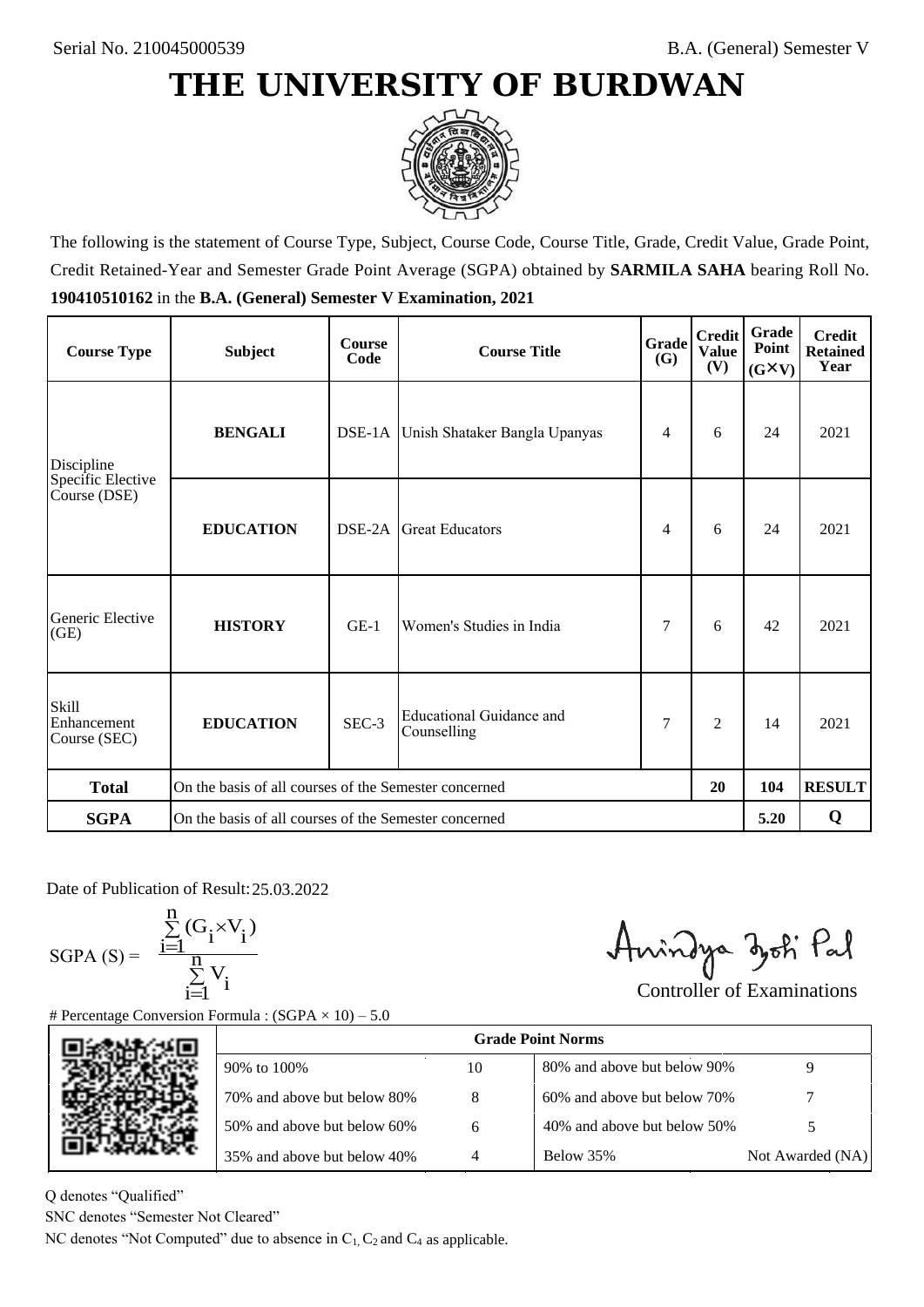

The following is the statement of Course Type, Subject, Course Code, Course Title, Grade, Credit Value, Grade Point, Credit Retained-Year and Semester Grade Point Average (SGPA) obtained by **SAYAN CHATTERJEE** bearing Roll No. **190410510163** in the **B.A. (General) Semester V Examination, 2021**

| <b>Course Type</b>                          | <b>Subject</b>                                              | <b>Course</b><br>Code | <b>Course Title</b>                                         | <b>Grade</b><br><b>(G)</b> | <b>Credit</b><br><b>Value</b><br>(V) | Grade<br>Point<br>$(G\times V)$ | <b>Credit</b><br><b>Retained</b><br>Year |
|---------------------------------------------|-------------------------------------------------------------|-----------------------|-------------------------------------------------------------|----------------------------|--------------------------------------|---------------------------------|------------------------------------------|
| Discipline                                  | DSE-1A<br><b>SANSKRIT</b>                                   |                       | Philosophy, Religion and Culture in<br>Sanskrit Tradition   |                            | 6                                    | 48                              | 2021                                     |
| Specific Elective<br>Course (DSE)           | <b>PHYSICAL</b><br><b>EDUCATION</b>                         | DSE-2A                | Tests, Measurements and Evaluation<br>in Physical Education | 8                          | 6                                    | 48                              | 2021                                     |
| Generic Elective<br>(GE)                    | <b>HISTORY</b>                                              | $GE-1$                | Women's Studies in India                                    | 7                          | 6                                    | 42                              | 2021                                     |
| <b>Skill</b><br>Enhancement<br>Course (SEC) | <b>SANSKRIT</b>                                             | SEC-3                 | Basic Sanskrit - Part-II                                    | 9                          | $\overline{2}$                       | 18                              | 2021                                     |
| <b>Total</b>                                | On the basis of all courses of the Semester concerned<br>20 |                       |                                                             |                            |                                      | 156                             | <b>RESULT</b>                            |
| <b>SGPA</b>                                 | On the basis of all courses of the Semester concerned       |                       |                                                             |                            |                                      | 7.80                            | Q                                        |

Date of Publication of Result: 25,03,2022

 $SGPA(S) =$ 

$$
\frac{\sum\limits_{i=1}^n (G_i \times V_i)}{\sum\limits_{i=1}^n V_i}
$$

Amindya zoti Pal

| ate of Publication of Result: 25.03.2022<br>GPA (S) = $\frac{\sum_{i=1}^{n} (G_i \times V_i)}{\sum_{i=1}^{n} V_i}$ | Percentage Conversion Formula : $(SGPA \times 10) - 5.0$                          |    | Aningya zoti Pal            | <b>Controller of Examinations</b> |
|--------------------------------------------------------------------------------------------------------------------|-----------------------------------------------------------------------------------|----|-----------------------------|-----------------------------------|
|                                                                                                                    |                                                                                   |    | <b>Grade Point Norms</b>    |                                   |
|                                                                                                                    | 90% to 100%                                                                       | 10 | 80% and above but below 90% | 9                                 |
|                                                                                                                    | 70% and above but below 80%                                                       | 8  | 60% and above but below 70% |                                   |
|                                                                                                                    | 50% and above but below 60%                                                       | 6  | 40% and above but below 50% | 5                                 |
|                                                                                                                    | 35% and above but below 40%                                                       | 4  | Below 35%                   | Not Awarded (NA)                  |
| denotes "Qualified"<br>NC denotes "Semester Not Cleared"                                                           | C denotes "Not Computed" due to absence in $C_1$ , $C_2$ and $C_4$ as applicable. |    |                             |                                   |

Q denotes "Qualified"

SNC denotes "Semester Not Cleared"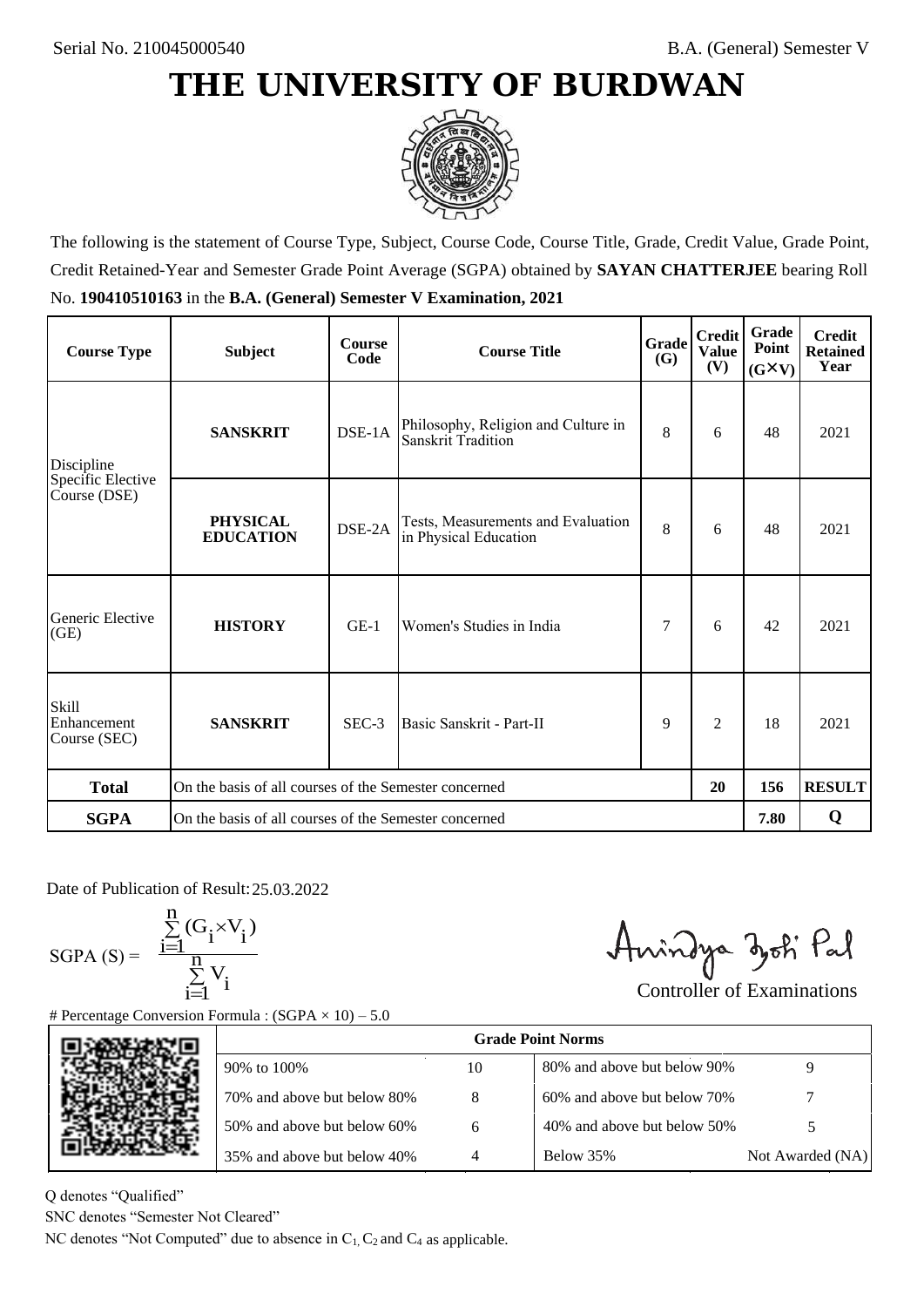

The following is the statement of Course Type, Subject, Course Code, Course Title, Grade, Credit Value, Grade Point, Credit Retained-Year and Semester Grade Point Average (SGPA) obtained by **SHALIMA KHATUN** bearing Roll No. **190410510164** in the **B.A. (General) Semester V Examination, 2021**

| <b>Course Type</b>                          | <b>Subject</b>                                              | <b>Course</b><br>Code | <b>Course Title</b>                     | Grade<br><b>(G)</b> | <b>Credit</b><br><b>Value</b><br>(V) | Grade<br>Point<br>$(G\times V)$ | <b>Credit</b><br><b>Retained</b><br>Year |
|---------------------------------------------|-------------------------------------------------------------|-----------------------|-----------------------------------------|---------------------|--------------------------------------|---------------------------------|------------------------------------------|
| Discipline                                  | <b>BENGALI</b>                                              |                       | DSE-1A Unish Shataker Bangla Upanyas    |                     | 6                                    | 30                              | 2021                                     |
| Specific Elective<br>Course (DSE)           | <b>EDUCATION</b>                                            | DSE-2A                | <b>Great Educators</b>                  | 4                   | 6                                    | 24                              | 2021                                     |
| Generic Elective<br>(GE)                    | <b>HISTORY</b>                                              | $GE-1$                | Women's Studies in India                |                     | 6                                    | 36                              | 2021                                     |
| <b>Skill</b><br>Enhancement<br>Course (SEC) | <b>EDUCATION</b>                                            | SEC-3                 | Educational Guidance and<br>Counselling | 9                   | $\overline{c}$                       | 18                              | 2021                                     |
| <b>Total</b>                                | On the basis of all courses of the Semester concerned<br>20 |                       |                                         |                     |                                      | 108                             | <b>RESULT</b>                            |
| <b>SGPA</b>                                 | On the basis of all courses of the Semester concerned       |                       |                                         |                     |                                      | 5.40                            | Q                                        |

Date of Publication of Result: 25,03,2022

SGPA  $(S) = \frac{1-1}{1}$ 

$$
\frac{\sum_{i=1}^{n} (G_i \times V_i)}{\sum_{i=1}^{n} V_i}
$$

Amindya zoti Pal

| ate of Publication of Result: 25.03.2022<br>GPA (S) = $\frac{\sum_{i=1}^{n} (G_i \times V_i)}{\sum_{i=1}^{n} V_i}$ | Percentage Conversion Formula : $(SGPA \times 10) - 5.0$                          |    | Aningya zoti Pal            | <b>Controller of Examinations</b> |
|--------------------------------------------------------------------------------------------------------------------|-----------------------------------------------------------------------------------|----|-----------------------------|-----------------------------------|
|                                                                                                                    |                                                                                   |    | <b>Grade Point Norms</b>    |                                   |
|                                                                                                                    | 90% to 100%                                                                       | 10 | 80% and above but below 90% | 9                                 |
|                                                                                                                    | 70% and above but below 80%                                                       | 8  | 60% and above but below 70% |                                   |
|                                                                                                                    | 50% and above but below 60%                                                       | 6  | 40% and above but below 50% | 5                                 |
|                                                                                                                    | 35% and above but below 40%                                                       | 4  | Below 35%                   | Not Awarded (NA)                  |
| denotes "Qualified"<br>NC denotes "Semester Not Cleared"                                                           | C denotes "Not Computed" due to absence in $C_1$ , $C_2$ and $C_4$ as applicable. |    |                             |                                   |

Q denotes "Qualified"

SNC denotes "Semester Not Cleared"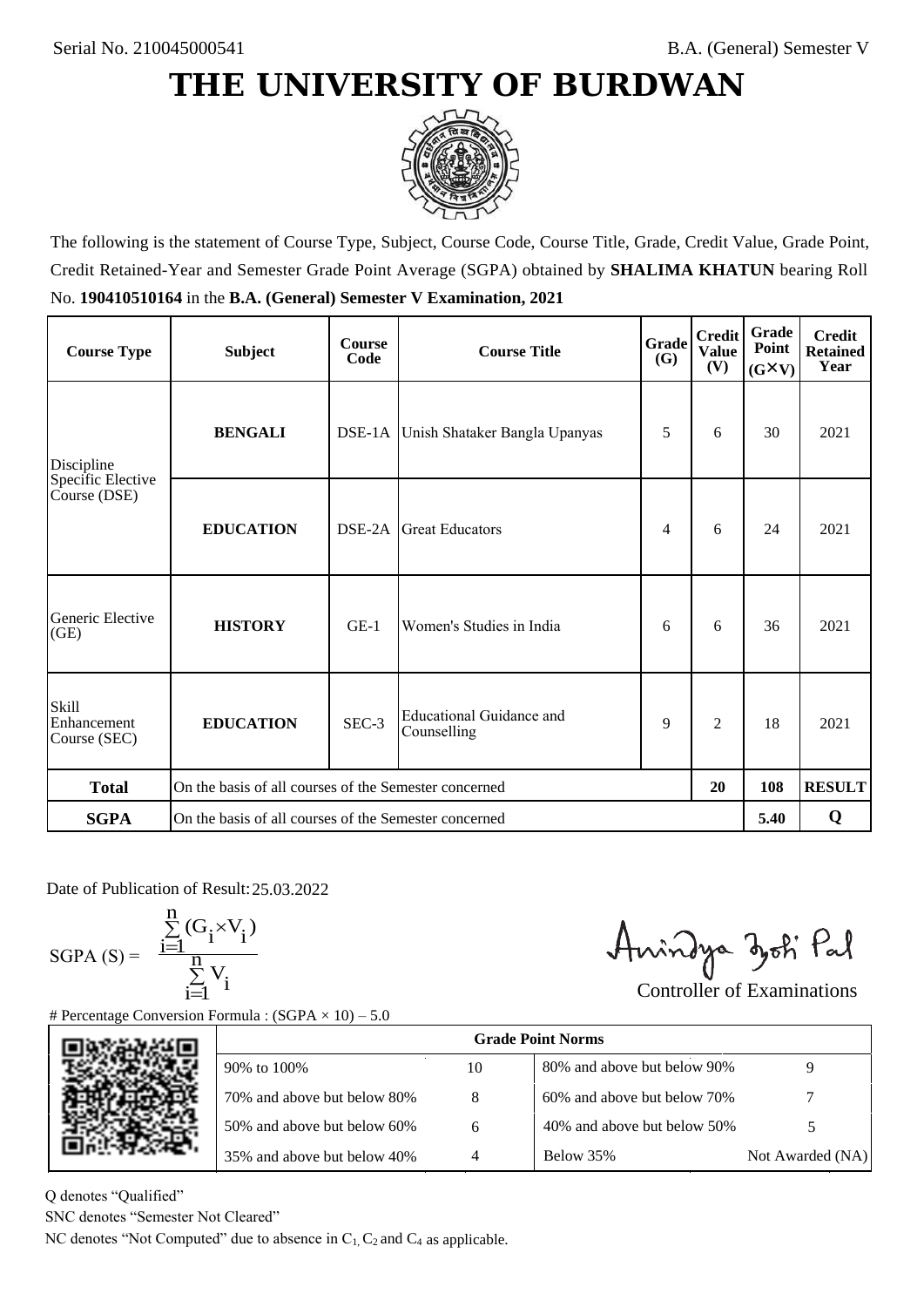

The following is the statement of Course Type, Subject, Course Code, Course Title, Grade, Credit Value, Grade Point, Credit Retained-Year and Semester Grade Point Average (SGPA) obtained by **SHILPA DAS** bearing Roll No. **190410510166** in the **B.A. (General) Semester V Examination, 2021**

| <b>Course Type</b>                          | <b>Subject</b>                                              | <b>Course</b><br>Code | <b>Course Title</b>                            | Grade<br>(G) | <b>Credit</b><br><b>Value</b><br>(V) | Grade<br>Point<br>$(G\times V)$ | <b>Credit</b><br><b>Retained</b><br>Year |
|---------------------------------------------|-------------------------------------------------------------|-----------------------|------------------------------------------------|--------------|--------------------------------------|---------------------------------|------------------------------------------|
| Discipline                                  | <b>BENGALI</b>                                              |                       | DSE-1A Unish Shataker Bangla Upanyas           |              | 6                                    | 30                              | 2021                                     |
| Specific Elective<br>Course (DSE)           | <b>POLITICAL</b><br><b>SCIENCE</b>                          |                       | DSE-2A Select Comparative Political Theories   | 7            | 6                                    | 42                              | 2021                                     |
| Generic Elective<br>(GE)                    | <b>HISTORY</b>                                              | $GE-1$                | Women's Studies in India                       |              | 6                                    | 42                              | 2021                                     |
| <b>Skill</b><br>Enhancement<br>Course (SEC) | <b>POLITICAL</b><br><b>SCIENCE</b>                          | SEC-3                 | Democratic Awareness Through<br>Legal Literacy | 8            | $\overline{c}$                       | 16                              | 2021                                     |
| <b>Total</b>                                | On the basis of all courses of the Semester concerned<br>20 |                       |                                                |              |                                      | 130                             | <b>RESULT</b>                            |
| <b>SGPA</b>                                 | On the basis of all courses of the Semester concerned       |                       |                                                |              |                                      | 6.50                            | Q                                        |

Date of Publication of Result: 25,03,2022

SGPA  $(S) = \frac{1-1}{1}$ 

$$
\frac{\sum\limits_{i=1}^{n} (G_i \times V_i)}{\sum\limits_{i=1}^{n} V_i}
$$

Amindya zoti Pal

| ate of Publication of Result: 25.03.2022<br>GPA (S) = $\frac{\sum_{i=1}^{n} (G_i \times V_i)}{\sum_{i=1}^{n} V_i}$ |                                                                                   |    | Aningya zoti Pal            | <b>Controller of Examinations</b> |
|--------------------------------------------------------------------------------------------------------------------|-----------------------------------------------------------------------------------|----|-----------------------------|-----------------------------------|
|                                                                                                                    | Percentage Conversion Formula : $(SGPA \times 10) - 5.0$                          |    | <b>Grade Point Norms</b>    |                                   |
|                                                                                                                    | 90% to 100%                                                                       | 10 | 80% and above but below 90% | 9                                 |
|                                                                                                                    | 70% and above but below 80%                                                       | 8  | 60% and above but below 70% |                                   |
|                                                                                                                    | 50% and above but below 60%                                                       | 6  | 40% and above but below 50% | 5                                 |
|                                                                                                                    | 35% and above but below 40%                                                       | 4  | Below 35%                   | Not Awarded (NA)                  |
| denotes "Qualified"<br>NC denotes "Semester Not Cleared"                                                           | C denotes "Not Computed" due to absence in $C_1$ , $C_2$ and $C_4$ as applicable. |    |                             |                                   |

Q denotes "Qualified"

SNC denotes "Semester Not Cleared"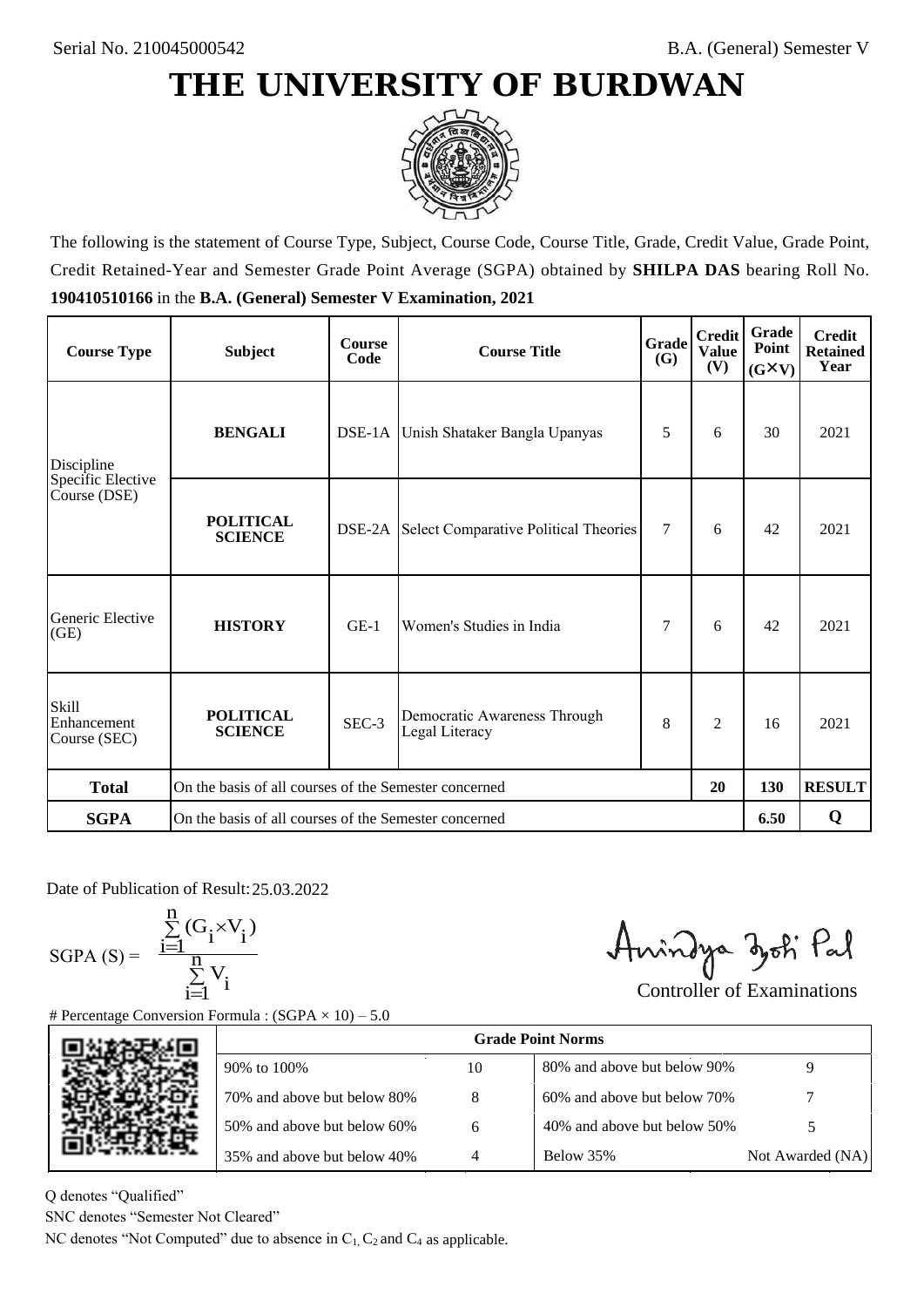

The following is the statement of Course Type, Subject, Course Code, Course Title, Grade, Credit Value, Grade Point, Credit Retained-Year and Semester Grade Point Average (SGPA) obtained by **SHILPA GHOSH** bearing Roll No. **190410510167** in the **B.A. (General) Semester V Examination, 2021**

| <b>Course Type</b>                          | <b>Subject</b>                                              | <b>Course</b><br>Code | <b>Course Title</b>                     | Grade<br><b>(G)</b> | <b>Credit</b><br><b>Value</b><br>(V) | Grade<br>Point<br>$(G\times V)$ | <b>Credit</b><br><b>Retained</b><br>Year |
|---------------------------------------------|-------------------------------------------------------------|-----------------------|-----------------------------------------|---------------------|--------------------------------------|---------------------------------|------------------------------------------|
| Discipline                                  | <b>BENGALI</b>                                              |                       | DSE-1A Unish Shataker Bangla Upanyas    |                     | 6                                    | 30                              | 2021                                     |
| Specific Elective<br>Course (DSE)           | <b>EDUCATION</b>                                            | DSE-2A                | <b>Great Educators</b>                  | 4                   | 6                                    | 24                              | 2021                                     |
| Generic Elective<br>(GE)                    | <b>POLITICAL</b><br><b>SCIENCE</b>                          | $GE-1$                | Indian Political Thought                |                     | 6                                    | 42                              | 2021                                     |
| <b>Skill</b><br>Enhancement<br>Course (SEC) | <b>EDUCATION</b>                                            | SEC-3                 | Educational Guidance and<br>Counselling | 9                   | $\overline{c}$                       | 18                              | 2021                                     |
| <b>Total</b>                                | On the basis of all courses of the Semester concerned<br>20 |                       |                                         |                     |                                      | 114                             | <b>RESULT</b>                            |
| <b>SGPA</b>                                 | On the basis of all courses of the Semester concerned       |                       |                                         |                     |                                      | 5.70                            | Q                                        |

Date of Publication of Result: 25,03,2022

 $SGPA(S) =$ 

$$
\frac{\sum\limits_{i=1}^{n} (G_i \times V_i)}{\sum\limits_{i=1}^{n} V_i}
$$

Amindya zoti Pal

| ate of Publication of Result: 25.03.2022<br>GPA (S) = $\frac{\sum_{i=1}^{n} (G_i \times V_i)}{\sum_{i=1}^{n} V_i}$ | Percentage Conversion Formula : $(SGPA \times 10) - 5.0$                          |    | Aningya zoti Pal            | <b>Controller of Examinations</b> |
|--------------------------------------------------------------------------------------------------------------------|-----------------------------------------------------------------------------------|----|-----------------------------|-----------------------------------|
|                                                                                                                    |                                                                                   |    | <b>Grade Point Norms</b>    |                                   |
|                                                                                                                    | 90% to 100%                                                                       | 10 | 80% and above but below 90% | 9                                 |
|                                                                                                                    | 70% and above but below 80%                                                       | 8  | 60% and above but below 70% |                                   |
|                                                                                                                    | 50% and above but below 60%                                                       | 6  | 40% and above but below 50% | 5                                 |
|                                                                                                                    | 35% and above but below 40%                                                       | 4  | Below 35%                   | Not Awarded (NA)                  |
| denotes "Qualified"<br>VC denotes "Semester Not Cleared"                                                           | C denotes "Not Computed" due to absence in $C_1$ , $C_2$ and $C_4$ as applicable. |    |                             |                                   |

Q denotes "Qualified"

SNC denotes "Semester Not Cleared"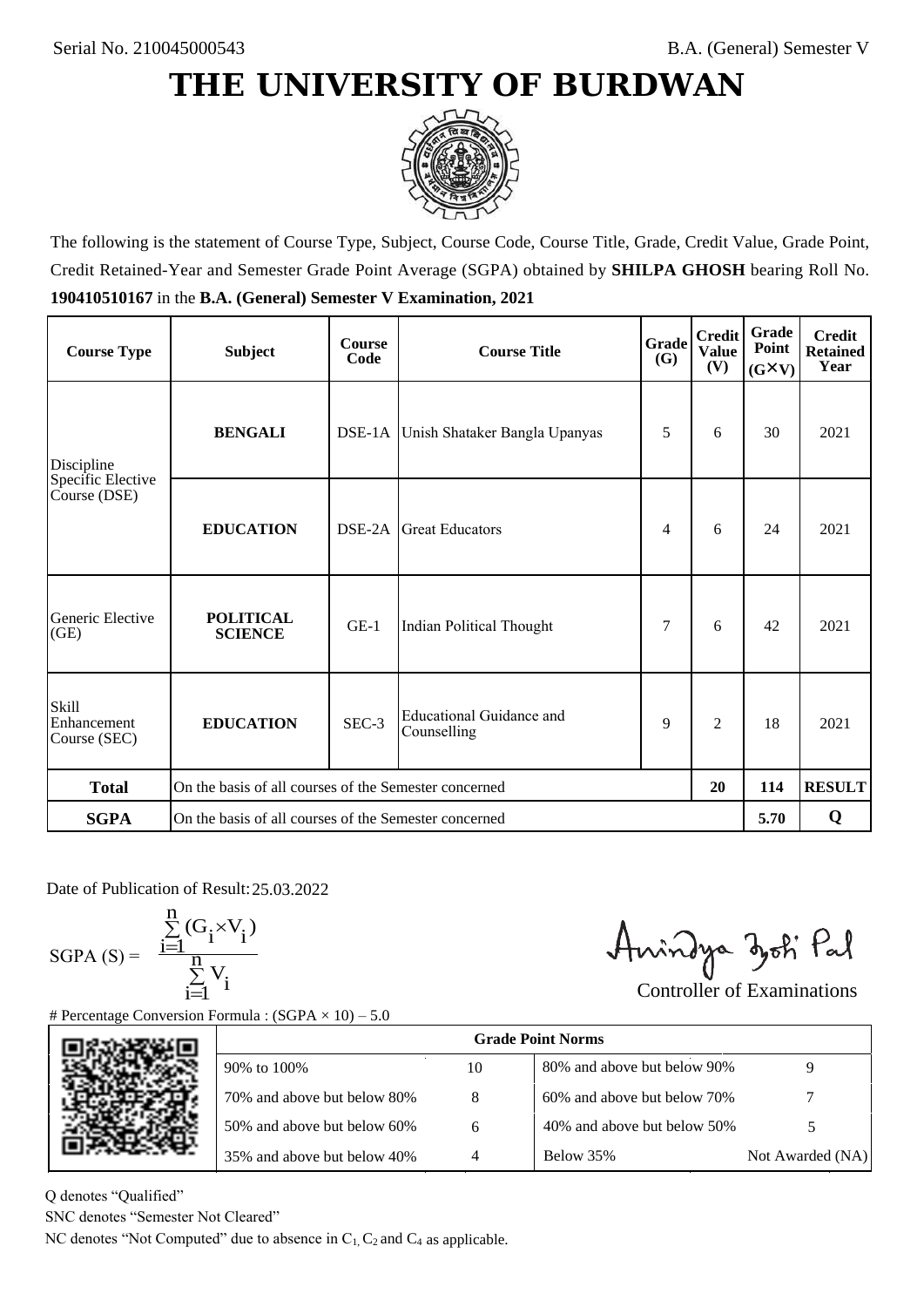

The following is the statement of Course Type, Subject, Course Code, Course Title, Grade, Credit Value, Grade Point, Credit Retained-Year and Semester Grade Point Average (SGPA) obtained by **SHIULI HAZRA** bearing Roll No. **190410510171** in the **B.A. (General) Semester V Examination, 2021**

| <b>Course Type</b>                          | <b>Subject</b>                                        | <b>Course</b><br>Code | Grade<br><b>Course Title</b><br>(G) |   | <b>Credit</b><br><b>Value</b><br>(V) | Grade<br>Point<br>$(G\times V)$ | <b>Credit</b><br><b>Retained</b><br>Year |
|---------------------------------------------|-------------------------------------------------------|-----------------------|-------------------------------------|---|--------------------------------------|---------------------------------|------------------------------------------|
| Discipline                                  | <b>PHILOSOPHY</b>                                     |                       | DSE-1A Philosophy of Religion       | 6 | 6                                    | 36                              | 2021                                     |
| Specific Elective<br>Course (DSE)           | <b>EDUCATION</b>                                      | DSE-2A                | <b>Great Educators</b>              | 6 | 6                                    | 36                              | 2021                                     |
| Generic Elective<br>(GE)                    | <b>HISTORY</b>                                        | $GE-1$                | Women's Studies in India            | 7 | 6                                    | 42                              | 2021                                     |
| <b>Skill</b><br>Enhancement<br>Course (SEC) | <b>PHILOSOPHY</b>                                     | SEC-3                 | Philosophical Analysis              |   | $\overline{2}$                       | 12                              | 2021                                     |
| <b>Total</b>                                | On the basis of all courses of the Semester concerned |                       |                                     |   | 20                                   | 126                             | <b>RESULT</b>                            |
| <b>SGPA</b>                                 | On the basis of all courses of the Semester concerned |                       |                                     |   |                                      | 6.30                            | Q                                        |

Date of Publication of Result: 25,03,2022

 $SGPA(S) =$ 

$$
\frac{\sum\limits_{i=1}^n(G_i\times V_i)}{\sum\limits_{i=1}^nV_i}
$$

Amindya zoti Pal

| ate of Publication of Result: 25.03.2022<br>GPA (S) = $\frac{\sum_{i=1}^{n} (G_i \times V_i)}{\sum_{i=1}^{n} V_i}$ |                                                                                   |    | Aningya zoti Pal            | <b>Controller of Examinations</b> |
|--------------------------------------------------------------------------------------------------------------------|-----------------------------------------------------------------------------------|----|-----------------------------|-----------------------------------|
|                                                                                                                    | Percentage Conversion Formula : $(SGPA \times 10) - 5.0$                          |    | <b>Grade Point Norms</b>    |                                   |
|                                                                                                                    | 90% to 100%                                                                       | 10 | 80% and above but below 90% | 9                                 |
|                                                                                                                    | 70% and above but below 80%                                                       | 8  | 60% and above but below 70% |                                   |
|                                                                                                                    | 50% and above but below 60%                                                       | 6  | 40% and above but below 50% | 5                                 |
|                                                                                                                    | 35% and above but below 40%                                                       | 4  | Below 35%                   | Not Awarded (NA)                  |
| denotes "Qualified"<br>NC denotes "Semester Not Cleared"                                                           | C denotes "Not Computed" due to absence in $C_1$ , $C_2$ and $C_4$ as applicable. |    |                             |                                   |

Q denotes "Qualified"

SNC denotes "Semester Not Cleared"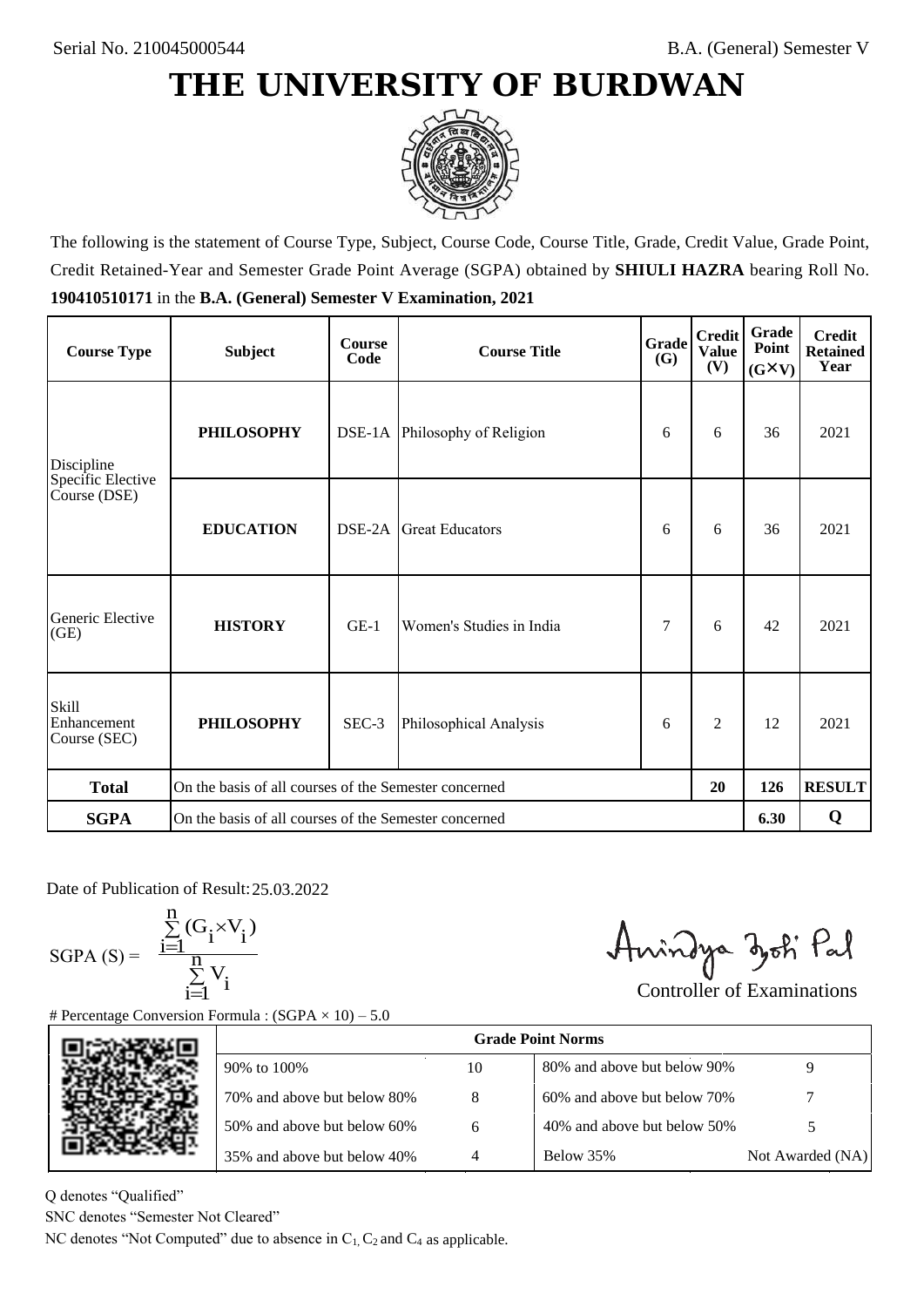

The following is the statement of Course Type, Subject, Course Code, Course Title, Grade, Credit Value, Grade Point, Credit Retained-Year and Semester Grade Point Average (SGPA) obtained by **SHUBHAM HAZRA** bearing Roll No. **190410510173** in the **B.A. (General) Semester V Examination, 2021**

| <b>Course Type</b>                          | <b>Subject</b>                                        | <b>Course</b><br>Code | Grade<br><b>Course Title</b>       |   | <b>Credit</b><br><b>Value</b><br>(V) | Grade<br>Point<br>$(G\times V)$ | <b>Credit</b><br><b>Retained</b><br>Year |
|---------------------------------------------|-------------------------------------------------------|-----------------------|------------------------------------|---|--------------------------------------|---------------------------------|------------------------------------------|
| Discipline                                  | <b>BENGALI</b>                                        |                       | DSE-1A Unish Shataker Bangla Galpo | 5 | 6                                    | 30                              | 2021                                     |
| Specific Elective<br>Course (DSE)           | <b>PHILOSOPHY</b>                                     |                       | DSE-2A Philosophy of Religion      | 6 | 6                                    | 36                              | 2021                                     |
| Generic Elective<br>(GE)                    | <b>HISTORY</b>                                        | $GE-1$                | Women's Studies in India           |   | 6                                    | 36                              | 2021                                     |
| <b>Skill</b><br>Enhancement<br>Course (SEC) | <b>PHILOSOPHY</b>                                     | SEC-3                 | Philosophical Analysis             | 6 | $\overline{2}$                       | 12                              | 2021                                     |
| <b>Total</b>                                | On the basis of all courses of the Semester concerned |                       |                                    |   | 20                                   | 114                             | <b>RESULT</b>                            |
| <b>SGPA</b>                                 | On the basis of all courses of the Semester concerned |                       |                                    |   |                                      | 5.70                            | Q                                        |

Date of Publication of Result: 25,03,2022

 $SGPA(S) =$ 

$$
\frac{\sum\limits_{i=1}^n(G_i\times V_i)}{\sum\limits_{i=1}^nV_i}
$$

Amindya zoti Pal

| ate of Publication of Result: 25.03.2022<br>GPA (S) = $\frac{\sum_{i=1}^{n} (G_i \times V_i)}{\sum_{i=1}^{n} V_i}$ | Percentage Conversion Formula : $(SGPA \times 10) - 5.0$                          |    | Aningya zoti Pal            | <b>Controller of Examinations</b> |
|--------------------------------------------------------------------------------------------------------------------|-----------------------------------------------------------------------------------|----|-----------------------------|-----------------------------------|
|                                                                                                                    |                                                                                   |    | <b>Grade Point Norms</b>    |                                   |
|                                                                                                                    | 90% to 100%                                                                       | 10 | 80% and above but below 90% | 9                                 |
|                                                                                                                    | 70% and above but below 80%                                                       | 8  | 60% and above but below 70% |                                   |
|                                                                                                                    | 50% and above but below 60%                                                       | 6  | 40% and above but below 50% | 5                                 |
|                                                                                                                    | 35% and above but below 40%                                                       | 4  | Below 35%                   | Not Awarded (NA)                  |
| denotes "Qualified"<br>NC denotes "Semester Not Cleared"                                                           | C denotes "Not Computed" due to absence in $C_1$ , $C_2$ and $C_4$ as applicable. |    |                             |                                   |

Q denotes "Qualified"

SNC denotes "Semester Not Cleared"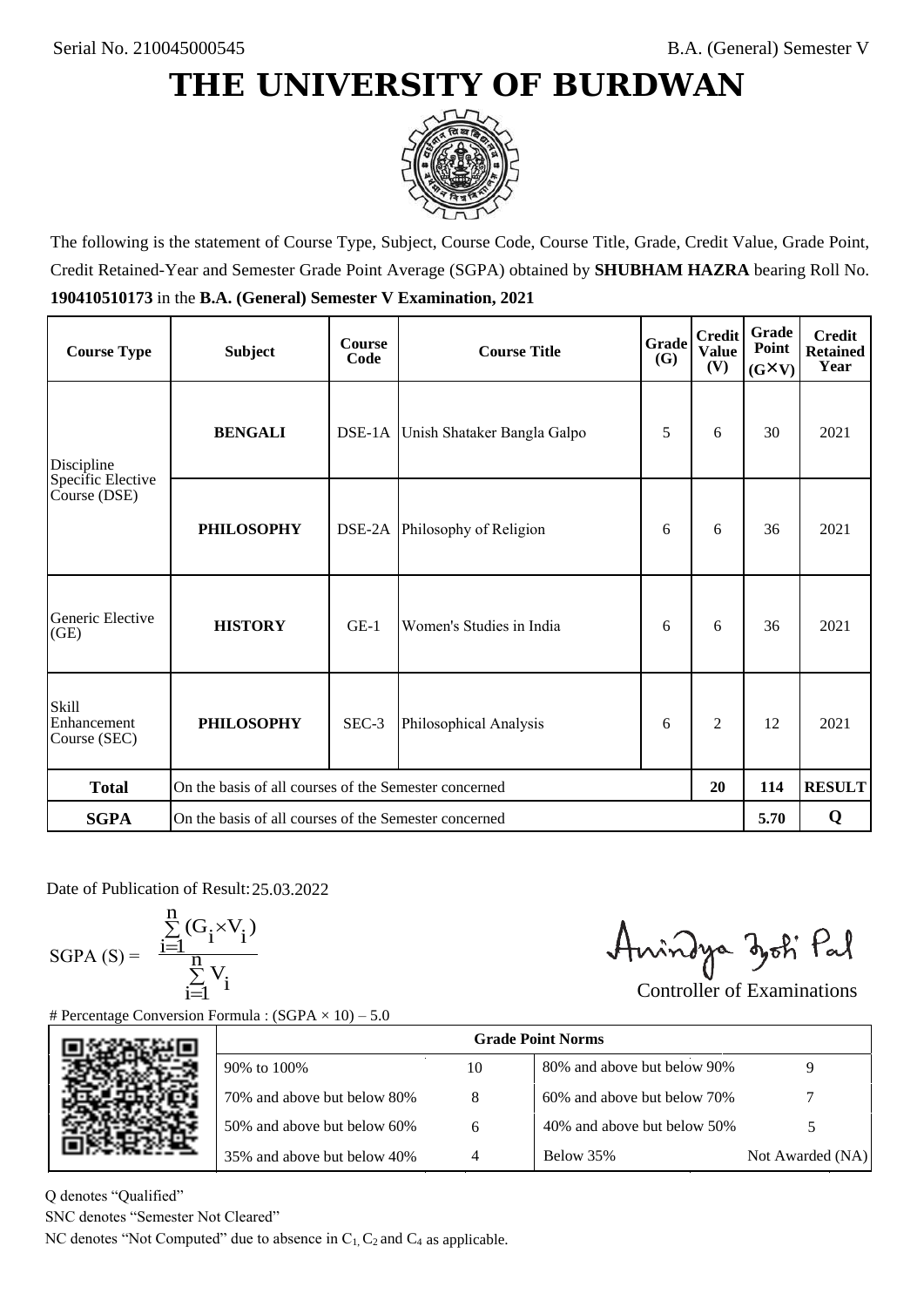

The following is the statement of Course Type, Subject, Course Code, Course Title, Grade, Credit Value, Grade Point, Credit Retained-Year and Semester Grade Point Average (SGPA) obtained by **SHUVADWIP KONWER** bearing Roll No. **190410510174** in the **B.A. (General) Semester V Examination, 2021**

| <b>Course Type</b>                          | <b>Subject</b>                                              | <b>Course</b><br>Code | Grade<br><b>Course Title</b>                        |     | <b>Credit</b><br><b>Value</b><br>(V) | <b>Grade</b><br>Point<br>$(G\times V)$ | <b>Credit</b><br><b>Retained</b><br>Year |
|---------------------------------------------|-------------------------------------------------------------|-----------------------|-----------------------------------------------------|-----|--------------------------------------|----------------------------------------|------------------------------------------|
| Discipline                                  | <b>POLITICAL</b><br><b>SCIENCE</b>                          |                       | <b>DSE-1A</b> Select Comparative Political Theories | 8   | 6                                    | 48                                     | 2021                                     |
| Specific Elective<br>Course (DSE)           | <b>PHYSICAL</b><br><b>EDUCATION</b>                         |                       | <b>DSE-2A</b> Sports Training                       | 8   | 6                                    | 48                                     | 2021                                     |
| Generic Elective<br>(GE)                    | <b>SANSKRIT</b>                                             | $GE-1$                | Indian Social Institution and Polity                | 9   | 6                                    | 54                                     | 2021                                     |
| <b>Skill</b><br>Enhancement<br>Course (SEC) | <b>POLITICAL</b><br><b>SCIENCE</b>                          | SEC-3                 | Democratic Awareness Through<br>Legal Literacy      | 8   | $\overline{c}$                       | 16                                     | 2021                                     |
| <b>Total</b>                                | On the basis of all courses of the Semester concerned<br>20 |                       |                                                     | 166 | <b>RESULT</b>                        |                                        |                                          |
| <b>SGPA</b>                                 | On the basis of all courses of the Semester concerned       |                       |                                                     |     |                                      | 8.30                                   | Q                                        |

Date of Publication of Result: 25,03,2022

SGPA  $(S) = \frac{1-1}{1}$ 

$$
\frac{\sum\limits_{i=1}^{n} (G_i \times V_i)}{\sum\limits_{i=1}^{n} V_i}
$$

Amindya zoti Pal

| ate of Publication of Result: 25.03.2022<br>GPA (S) = $\frac{\sum_{i=1}^{n} (G_i \times V_i)}{\sum_{i=1}^{n} V_i}$ | Percentage Conversion Formula : $(SGPA \times 10) - 5.0$                          |    | Aningya zoti Pal            | <b>Controller of Examinations</b> |
|--------------------------------------------------------------------------------------------------------------------|-----------------------------------------------------------------------------------|----|-----------------------------|-----------------------------------|
|                                                                                                                    |                                                                                   |    | <b>Grade Point Norms</b>    |                                   |
|                                                                                                                    | 90% to 100%                                                                       | 10 | 80% and above but below 90% | 9                                 |
|                                                                                                                    | 70% and above but below 80%                                                       | 8  | 60% and above but below 70% |                                   |
|                                                                                                                    | 50% and above but below 60%                                                       | 6  | 40% and above but below 50% | 5                                 |
|                                                                                                                    | 35% and above but below 40%                                                       | 4  | Below 35%                   | Not Awarded (NA)                  |
| denotes "Qualified"<br>NC denotes "Semester Not Cleared"                                                           | C denotes "Not Computed" due to absence in $C_1$ , $C_2$ and $C_4$ as applicable. |    |                             |                                   |

Q denotes "Qualified"

SNC denotes "Semester Not Cleared"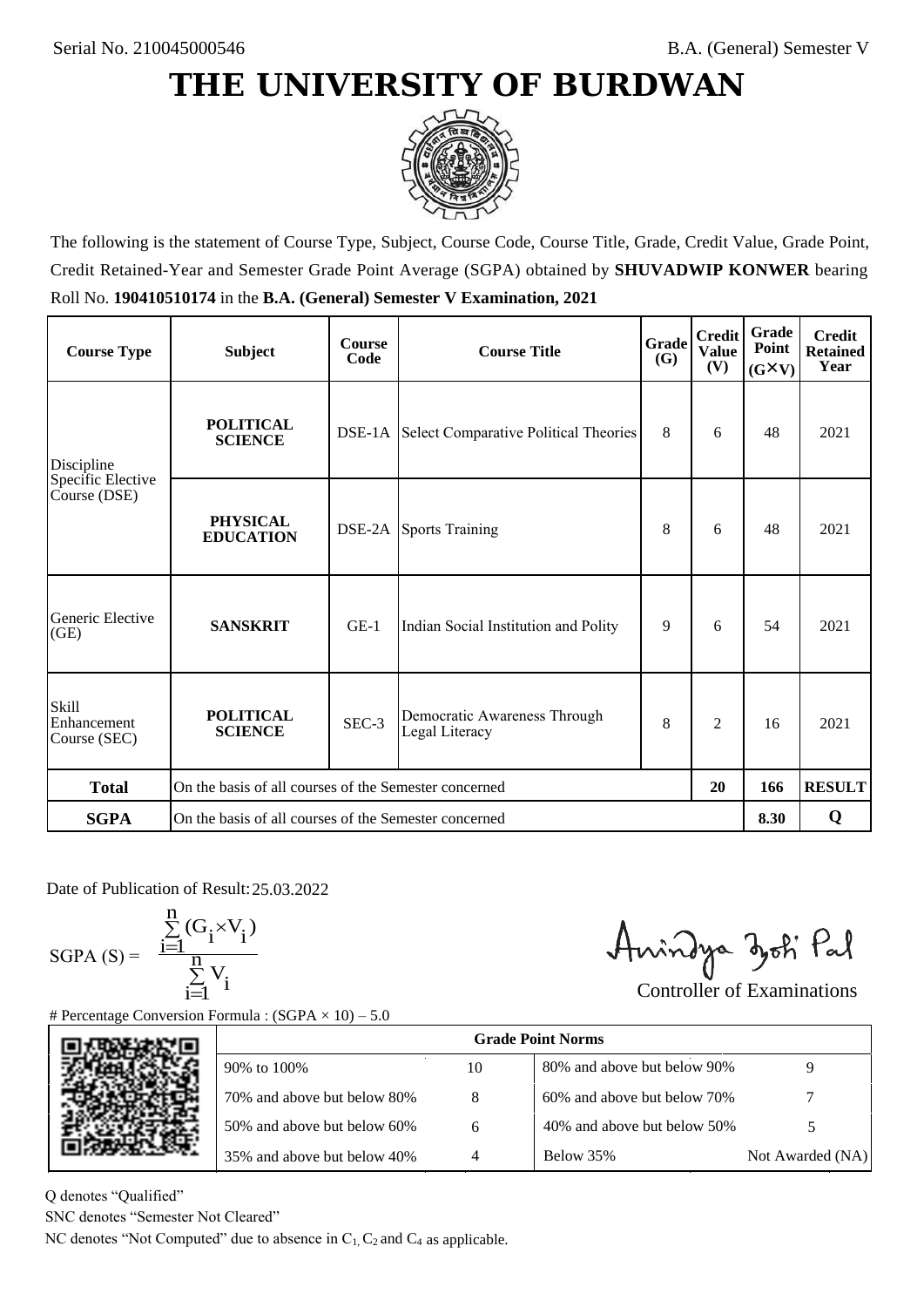

The following is the statement of Course Type, Subject, Course Code, Course Title, Grade, Credit Value, Grade Point, Credit Retained-Year and Semester Grade Point Average (SGPA) obtained by **SHYAMASHREE SAMANTA** bearing Roll No. **190410510176** in the **B.A. (General) Semester V Examination, 2021**

| <b>Course Type</b>                          | <b>Subject</b>                                        | <b>Course</b><br>Code | <b>Course Title</b>                            | <b>Grade</b><br><b>(G)</b> | <b>Credit</b><br><b>Value</b><br>(V) | Grade<br>Point<br>$(G\times V)$ | <b>Credit</b><br><b>Retained</b><br>Year |
|---------------------------------------------|-------------------------------------------------------|-----------------------|------------------------------------------------|----------------------------|--------------------------------------|---------------------------------|------------------------------------------|
| Discipline                                  | <b>BENGALI</b>                                        |                       | DSE-1A Unish Shataker Bangla Upanyas           | <b>NA</b>                  | 6                                    | <b>NA</b>                       |                                          |
| Specific Elective<br>Course (DSE)           | <b>EDUCATION</b>                                      | DSE-2A                | <b>Great Educators</b>                         | 4                          | 6                                    | 24                              | 2021                                     |
| Generic Elective<br>(GE)                    | <b>HISTORY</b>                                        | $GE-1$                | Women's Studies in India                       | 6                          | 6                                    | 36                              | 2021                                     |
| <b>Skill</b><br>Enhancement<br>Course (SEC) | <b>EDUCATION</b>                                      | SEC-3                 | <b>Educational Guidance and</b><br>Counselling | 9                          | $\overline{2}$                       | 18                              | 2021                                     |
| <b>Total</b>                                | On the basis of all courses of the Semester concerned |                       |                                                |                            | 20                                   |                                 | <b>RESULT</b>                            |
| <b>SGPA</b>                                 | On the basis of all courses of the Semester concerned |                       |                                                |                            |                                      |                                 | <b>SNC</b>                               |

Date of Publication of Result: 25,03,2022

 $SGPA(S) =$ 

$$
\frac{\sum\limits_{i=1}^n (G_i \times V_i)}{\sum\limits_{i=1}^n V_i}
$$

Amindya zoti Pal

| ate of Publication of Result: 25.03.2022<br>GPA (S) = $\frac{\sum_{i=1}^{n} (G_i \times V_i)}{\sum_{i=1}^{n} V_i}$ | Percentage Conversion Formula : $(SGPA \times 10) - 5.0$                          |                | Aningya zoti Pal            | <b>Controller of Examinations</b> |
|--------------------------------------------------------------------------------------------------------------------|-----------------------------------------------------------------------------------|----------------|-----------------------------|-----------------------------------|
|                                                                                                                    |                                                                                   |                | <b>Grade Point Norms</b>    |                                   |
|                                                                                                                    | 90% to 100%                                                                       | 10             | 80% and above but below 90% | 9                                 |
|                                                                                                                    | 70% and above but below 80%                                                       | 8              | 60% and above but below 70% |                                   |
|                                                                                                                    | 50% and above but below 60%                                                       | 6              | 40% and above but below 50% | 5                                 |
|                                                                                                                    | 35% and above but below 40%                                                       | $\overline{4}$ | Below 35%                   | Not Awarded (NA)                  |
| denotes "Qualified"<br>NC denotes "Semester Not Cleared"                                                           | C denotes "Not Computed" due to absence in $C_1$ , $C_2$ and $C_4$ as applicable. |                |                             |                                   |

Q denotes "Qualified"

SNC denotes "Semester Not Cleared"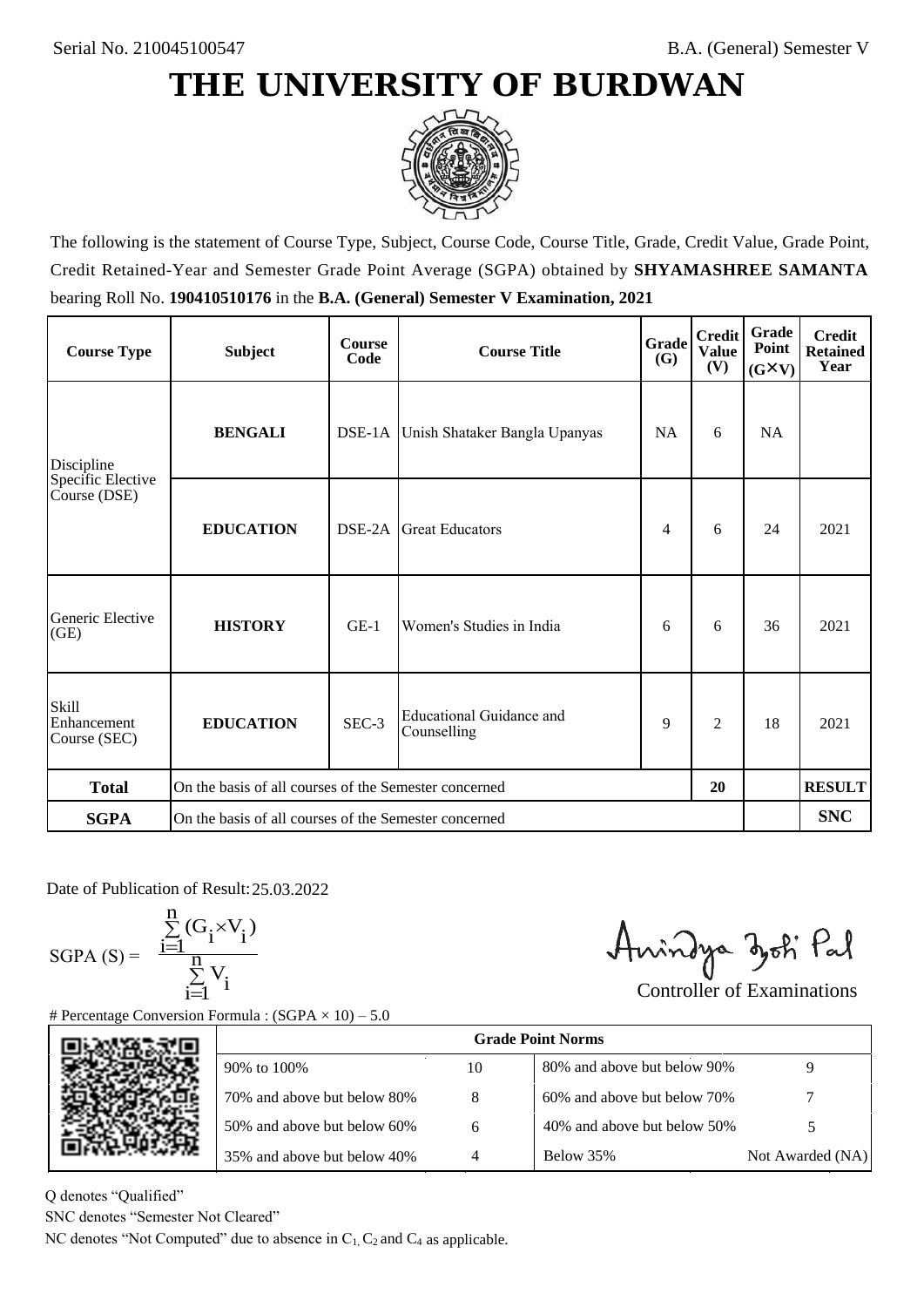

The following is the statement of Course Type, Subject, Course Code, Course Title, Grade, Credit Value, Grade Point, Credit Retained-Year and Semester Grade Point Average (SGPA) obtained by **SILPA KUNDU** bearing Roll No. **190410510178** in the **B.A. (General) Semester V Examination, 2021**

| <b>Course Type</b>                          | <b>Subject</b>                                        | <b>Course</b><br>Code | Grade<br><b>Course Title</b>         |   | <b>Credit</b><br><b>Value</b><br>(V) | Grade<br>Point<br>$(G\times V)$ | <b>Credit</b><br><b>Retained</b><br>Year |
|---------------------------------------------|-------------------------------------------------------|-----------------------|--------------------------------------|---|--------------------------------------|---------------------------------|------------------------------------------|
| Discipline                                  | <b>BENGALI</b>                                        |                       | DSE-1A Unish Shataker Bangla Upanyas | 5 | 6                                    | 30                              | 2021                                     |
| Specific Elective<br>Course (DSE)           | <b>PHILOSOPHY</b>                                     |                       | DSE-2A Philosophy of Religion        | 6 | 6                                    | 36                              | 2021                                     |
| Generic Elective<br>(GE)                    | <b>EDUCATION</b>                                      | $GE-1$                | Current Issues in Indian Education   |   | 6                                    | 48                              | 2021                                     |
| <b>Skill</b><br>Enhancement<br>Course (SEC) | <b>PHILOSOPHY</b>                                     | SEC-3                 | Philosophical Analysis               |   | $\overline{c}$                       | 12                              | 2021                                     |
| <b>Total</b>                                | On the basis of all courses of the Semester concerned |                       |                                      |   | 20                                   | 126                             | <b>RESULT</b>                            |
| <b>SGPA</b>                                 | On the basis of all courses of the Semester concerned |                       |                                      |   |                                      | 6.30                            | Q                                        |

Date of Publication of Result: 25,03,2022

 $SGPA(S) =$ 

$$
\frac{\sum\limits_{i=1}^n(G_i\times V_i)}{\sum\limits_{i=1}^nV_i}
$$

Amindya zoti Pal

| ate of Publication of Result: 25.03.2022<br>GPA (S) = $\frac{\sum_{i=1}^{n} (G_i \times V_i)}{\sum_{i=1}^{n} V_i}$ |                                                                                   |                | Aningya zoti Pal            | <b>Controller of Examinations</b> |
|--------------------------------------------------------------------------------------------------------------------|-----------------------------------------------------------------------------------|----------------|-----------------------------|-----------------------------------|
|                                                                                                                    | Percentage Conversion Formula : $(SGPA \times 10) - 5.0$                          |                |                             |                                   |
|                                                                                                                    |                                                                                   |                | <b>Grade Point Norms</b>    |                                   |
|                                                                                                                    | 90% to 100%                                                                       | 10             | 80% and above but below 90% | 9                                 |
|                                                                                                                    | 70% and above but below 80%                                                       | 8              | 60% and above but below 70% |                                   |
|                                                                                                                    | 50% and above but below 60%                                                       | 6              | 40% and above but below 50% | 5                                 |
|                                                                                                                    | 35% and above but below 40%                                                       | $\overline{4}$ | Below 35%                   | Not Awarded (NA)                  |
| denotes "Qualified"<br>NC denotes "Semester Not Cleared"                                                           |                                                                                   |                |                             |                                   |
|                                                                                                                    | C denotes "Not Computed" due to absence in $C_1$ , $C_2$ and $C_4$ as applicable. |                |                             |                                   |

Q denotes "Qualified"

SNC denotes "Semester Not Cleared"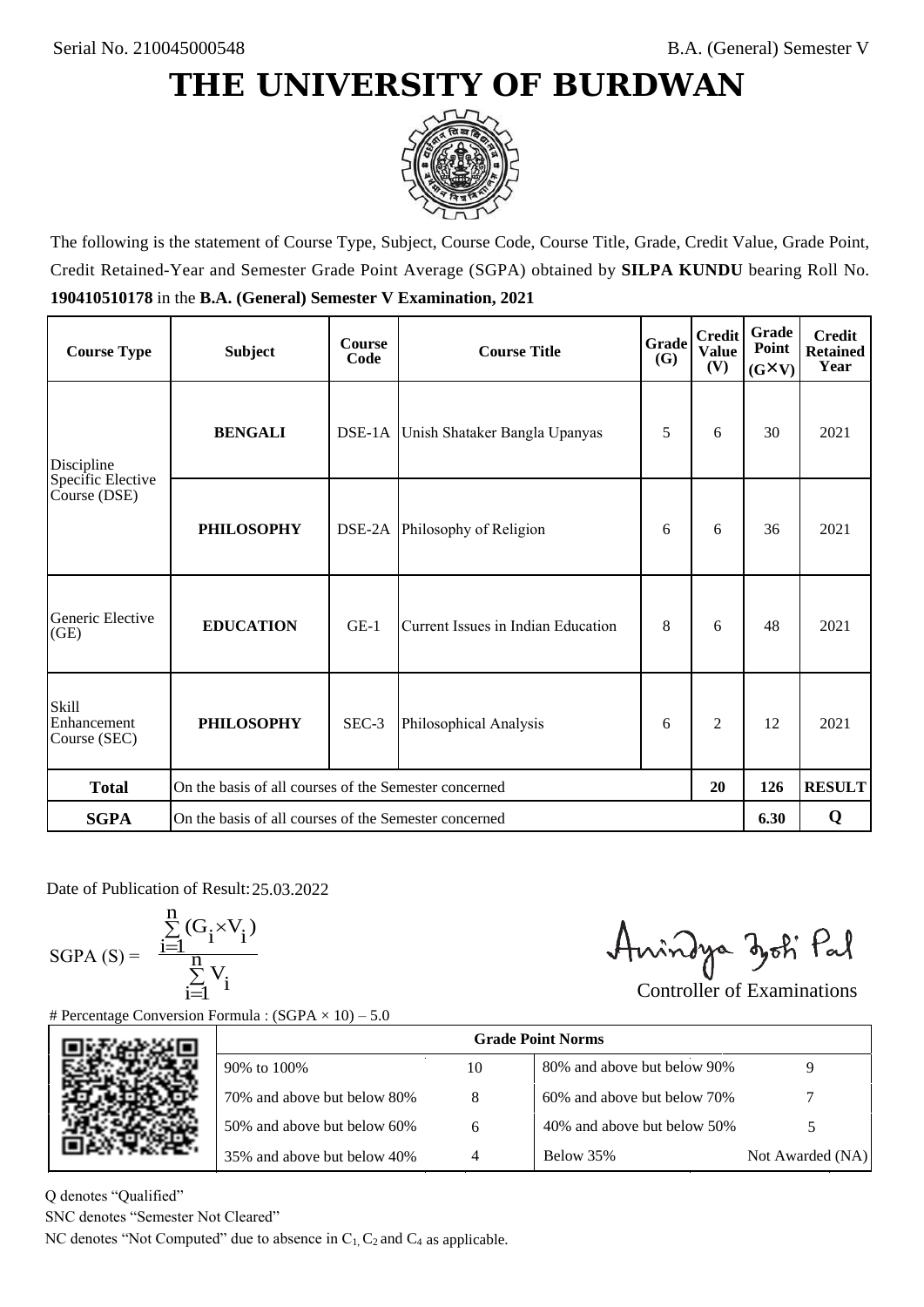

The following is the statement of Course Type, Subject, Course Code, Course Title, Grade, Credit Value, Grade Point, Credit Retained-Year and Semester Grade Point Average (SGPA) obtained by **SK ESANULLA** bearing Roll No. **190410510179** in the **B.A. (General) Semester V Examination, 2021**

| <b>Course Type</b>                          | <b>Subject</b>                                              | <b>Course</b><br>Code | Grade<br><b>Course Title</b>                   |           | <b>Credit</b><br><b>Value</b><br>(V) | Grade<br>Point<br>$(G\times V)$ | <b>Credit</b><br><b>Retained</b><br>Year |
|---------------------------------------------|-------------------------------------------------------------|-----------------------|------------------------------------------------|-----------|--------------------------------------|---------------------------------|------------------------------------------|
| Discipline                                  | <b>BENGALI</b>                                              |                       | DSE-1A Unish Shataker Bangla Upanyas           | <b>NA</b> | 6                                    | <b>NA</b>                       |                                          |
| Specific Elective<br>Course (DSE)           | <b>POLITICAL</b><br><b>SCIENCE</b>                          |                       | DSE-2A Select Comparative Political Theories   | 4         | 6                                    | 24                              | 2021                                     |
| Generic Elective<br>(GE)                    | <b>HISTORY</b>                                              | $GE-1$                | Women's Studies in India                       | 5         | 6                                    | 30                              | 2021                                     |
| <b>Skill</b><br>Enhancement<br>Course (SEC) | <b>POLITICAL</b><br><b>SCIENCE</b>                          | SEC-3                 | Democratic Awareness Through<br>Legal Literacy | 4         | $\overline{c}$                       | 8                               | 2021                                     |
| <b>Total</b>                                | On the basis of all courses of the Semester concerned<br>20 |                       |                                                |           |                                      | <b>RESULT</b>                   |                                          |
| <b>SGPA</b>                                 | On the basis of all courses of the Semester concerned       |                       |                                                |           |                                      |                                 | <b>SNC</b>                               |

Date of Publication of Result: 25,03,2022

 $SGPA(S) =$ 

$$
\frac{\sum\limits_{i=1}^n(G_i\times V_i)}{\sum\limits_{i=1}^nV_i}
$$

Amindya zoti Pal

| ate of Publication of Result: 25.03.2022<br>GPA (S) = $\frac{\sum_{i=1}^{n} (G_i \times V_i)}{\sum_{i=1}^{n} V_i}$ | Percentage Conversion Formula : $(SGPA \times 10) - 5.0$                          |    | Aningya zoti Pal            | <b>Controller of Examinations</b> |
|--------------------------------------------------------------------------------------------------------------------|-----------------------------------------------------------------------------------|----|-----------------------------|-----------------------------------|
|                                                                                                                    |                                                                                   |    | <b>Grade Point Norms</b>    |                                   |
|                                                                                                                    | 90% to 100%                                                                       | 10 | 80% and above but below 90% | 9                                 |
|                                                                                                                    | 70% and above but below 80%                                                       | 8  | 60% and above but below 70% |                                   |
|                                                                                                                    | 50% and above but below 60%                                                       | 6  | 40% and above but below 50% | 5                                 |
|                                                                                                                    | 35% and above but below 40%                                                       | 4  | Below 35%                   | Not Awarded (NA)                  |
| denotes "Qualified"<br>NC denotes "Semester Not Cleared"                                                           | C denotes "Not Computed" due to absence in $C_1$ , $C_2$ and $C_4$ as applicable. |    |                             |                                   |

Q denotes "Qualified"

SNC denotes "Semester Not Cleared"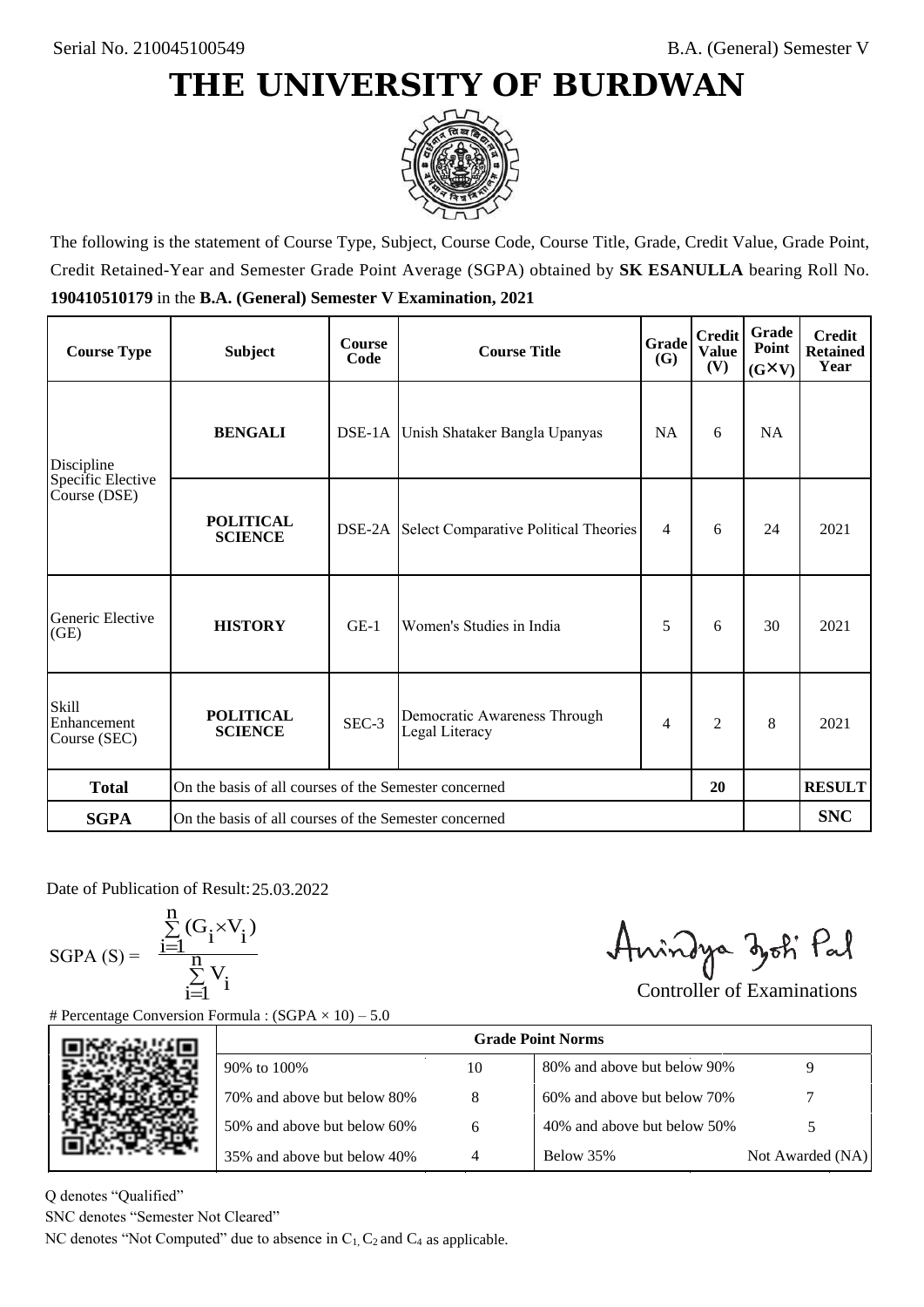

The following is the statement of Course Type, Subject, Course Code, Course Title, Grade, Credit Value, Grade Point, Credit Retained-Year and Semester Grade Point Average (SGPA) obtained by **SK SHANAWAZ** bearing Roll No. **190410510184** in the **B.A. (General) Semester V Examination, 2021**

| <b>Course Type</b>                          | <b>Subject</b>                                              | <b>Course</b><br>Code | Grade<br><b>Course Title</b>            |   | <b>Credit</b><br><b>Value</b><br>(V) | Grade<br>Point<br>$(G\times V)$ | <b>Credit</b><br><b>Retained</b><br>Year |
|---------------------------------------------|-------------------------------------------------------------|-----------------------|-----------------------------------------|---|--------------------------------------|---------------------------------|------------------------------------------|
| <b>BENGALI</b><br>Discipline                |                                                             |                       | DSE-1A Unish Shataker Bangla Upanyas    |   | 6                                    | 24                              | 2021                                     |
| Specific Elective<br>Course (DSE)           | <b>EDUCATION</b>                                            | DSE-2A                | <b>Great Educators</b>                  | 5 | 6                                    | 30                              | 2021                                     |
| Generic Elective<br>(GE)                    | <b>HISTORY</b>                                              | $GE-1$                | Women's Studies in India                | 6 | 6                                    | 36                              | 2021                                     |
| <b>Skill</b><br>Enhancement<br>Course (SEC) | <b>EDUCATION</b>                                            | SEC-3                 | Educational Guidance and<br>Counselling | 9 | $\overline{c}$                       | 18                              | 2021                                     |
| <b>Total</b>                                | On the basis of all courses of the Semester concerned<br>20 |                       |                                         |   |                                      | 108                             | <b>RESULT</b>                            |
| <b>SGPA</b>                                 | On the basis of all courses of the Semester concerned       |                       |                                         |   |                                      | 5.40                            | Q                                        |

Date of Publication of Result: 25,03,2022

SGPA  $(S) = \frac{1-1}{1}$ 

$$
\frac{\sum\limits_{i=1}^{n} (G_i \times V_i)}{\sum\limits_{i=1}^{n} V_i}
$$

Amindya zoti Pal

| ate of Publication of Result: 25.03.2022<br>GPA (S) = $\frac{\sum_{i=1}^{n} (G_i \times V_i)}{\sum_{i=1}^{n} V_i}$ | Percentage Conversion Formula : $(SGPA \times 10) - 5.0$                          |    | Aningya zoti Pal            | <b>Controller of Examinations</b> |
|--------------------------------------------------------------------------------------------------------------------|-----------------------------------------------------------------------------------|----|-----------------------------|-----------------------------------|
|                                                                                                                    |                                                                                   |    | <b>Grade Point Norms</b>    |                                   |
|                                                                                                                    | 90% to 100%                                                                       | 10 | 80% and above but below 90% | 9                                 |
|                                                                                                                    | 70% and above but below 80%                                                       | 8  | 60% and above but below 70% |                                   |
|                                                                                                                    | 50% and above but below 60%                                                       | 6  | 40% and above but below 50% | 5                                 |
|                                                                                                                    | 35% and above but below 40%                                                       | 4  | Below 35%                   | Not Awarded (NA)                  |
| denotes "Qualified"<br>NC denotes "Semester Not Cleared"                                                           | C denotes "Not Computed" due to absence in $C_1$ , $C_2$ and $C_4$ as applicable. |    |                             |                                   |

Q denotes "Qualified"

SNC denotes "Semester Not Cleared"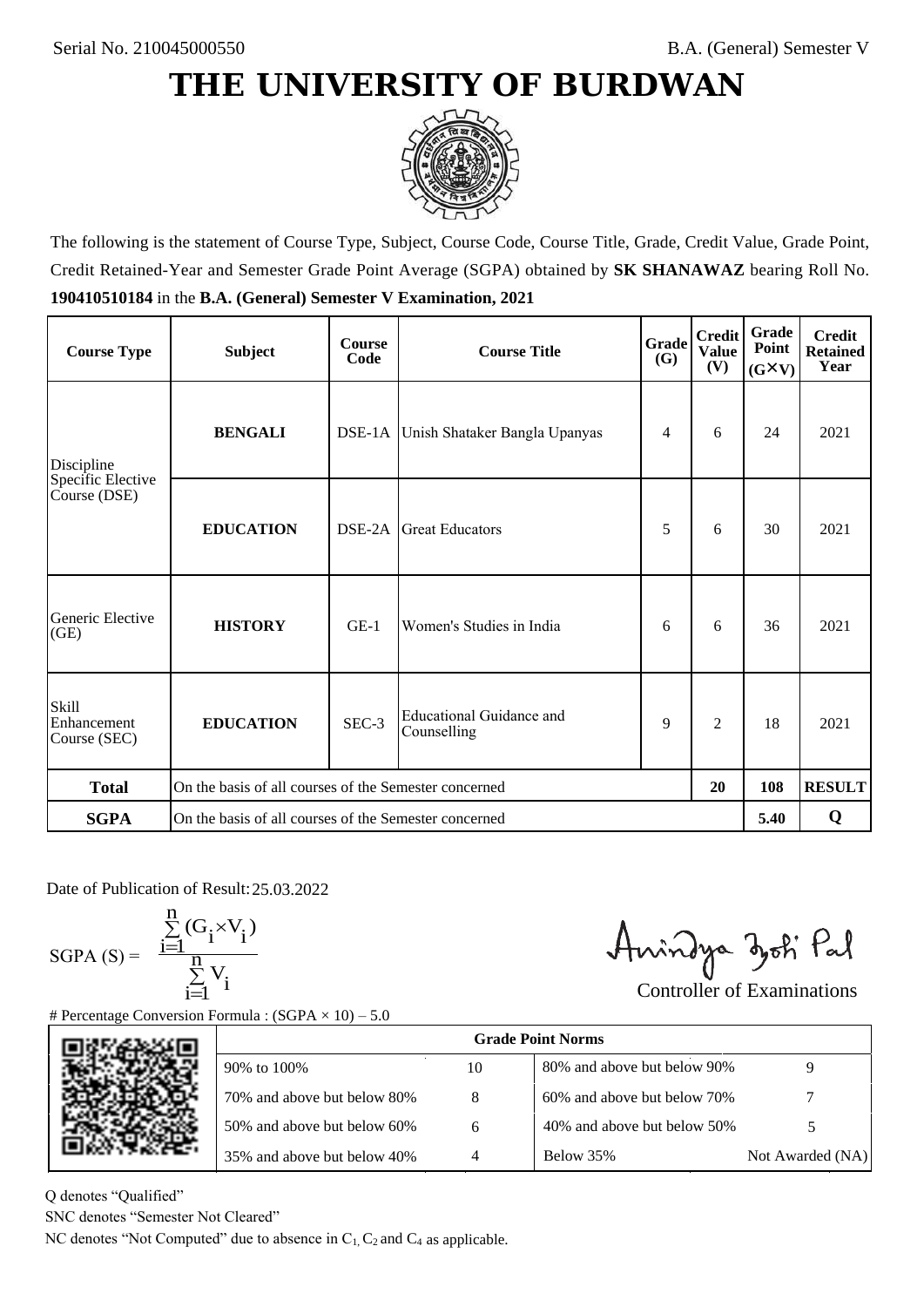

The following is the statement of Course Type, Subject, Course Code, Course Title, Grade, Credit Value, Grade Point, Credit Retained-Year and Semester Grade Point Average (SGPA) obtained by **SOMASREE BHATTACHARJEE** bearing Roll No. **190410510186** in the **B.A. (General) Semester V Examination, 2021**

| <b>Course Type</b>                          | <b>Subject</b>                                              | <b>Course</b><br>Code | <b>Grade</b><br><b>Course Title</b><br><b>(G)</b>   |   | <b>Credit</b><br><b>Value</b><br>(V) | Grade<br>Point<br>$(G\times V)$ | <b>Credit</b><br><b>Retained</b><br>Year |
|---------------------------------------------|-------------------------------------------------------------|-----------------------|-----------------------------------------------------|---|--------------------------------------|---------------------------------|------------------------------------------|
| <b>BENGALI</b><br>Discipline                |                                                             |                       | DSE-1A Unish Shataker Bangla Upanyas                |   | 6                                    | 30                              | 2021                                     |
| Specific Elective<br>Course (DSE)           | <b>POLITICAL</b><br><b>SCIENCE</b>                          |                       | <b>DSE-2A</b> Select Comparative Political Theories | 7 | 6                                    | 42                              | 2021                                     |
| Generic Elective<br>(GE)                    | <b>HISTORY</b>                                              | $GE-1$                | Women's Studies in India                            | 7 | 6                                    | 42                              | 2021                                     |
| <b>Skill</b><br>Enhancement<br>Course (SEC) | <b>POLITICAL</b><br><b>SCIENCE</b>                          | SEC-3                 | Democratic Awareness Through<br>Legal Literacy      | 8 | $\overline{2}$                       | 16                              | 2021                                     |
| <b>Total</b>                                | On the basis of all courses of the Semester concerned<br>20 |                       |                                                     |   |                                      | 130                             | <b>RESULT</b>                            |
| <b>SGPA</b>                                 | On the basis of all courses of the Semester concerned       |                       |                                                     |   |                                      | 6.50                            | Q                                        |

Date of Publication of Result: 25,03,2022

SGPA  $(S) = \frac{1-1}{1}$ 

$$
\frac{\sum\limits_{i=1}^{n} (G_i \times V_i)}{\sum\limits_{i=1}^{n} V_i}
$$

Amindya zoti Pal

| ate of Publication of Result: 25.03.2022<br>SGPA (S) = $\frac{\sum_{i=1}^{n} (G_i \times V_i)}{\sum_{i=1}^{n} V_i}$ | Percentage Conversion Formula : $(SGPA \times 10) - 5.0$                          |    | Aningya zoti Pal            | <b>Controller of Examinations</b> |
|---------------------------------------------------------------------------------------------------------------------|-----------------------------------------------------------------------------------|----|-----------------------------|-----------------------------------|
|                                                                                                                     |                                                                                   |    | <b>Grade Point Norms</b>    |                                   |
|                                                                                                                     | 90% to 100%                                                                       | 10 | 80% and above but below 90% | 9                                 |
|                                                                                                                     | 70% and above but below 80%                                                       | 8  | 60% and above but below 70% |                                   |
|                                                                                                                     | 50% and above but below 60%                                                       | 6  | 40% and above but below 50% | 5                                 |
|                                                                                                                     | 35% and above but below 40%                                                       | 4  | Below 35%                   | Not Awarded (NA)                  |
| denotes "Qualified"<br>NC denotes "Semester Not Cleared"                                                            | C denotes "Not Computed" due to absence in $C_1$ , $C_2$ and $C_4$ as applicable. |    |                             |                                   |

Q denotes "Qualified"

SNC denotes "Semester Not Cleared"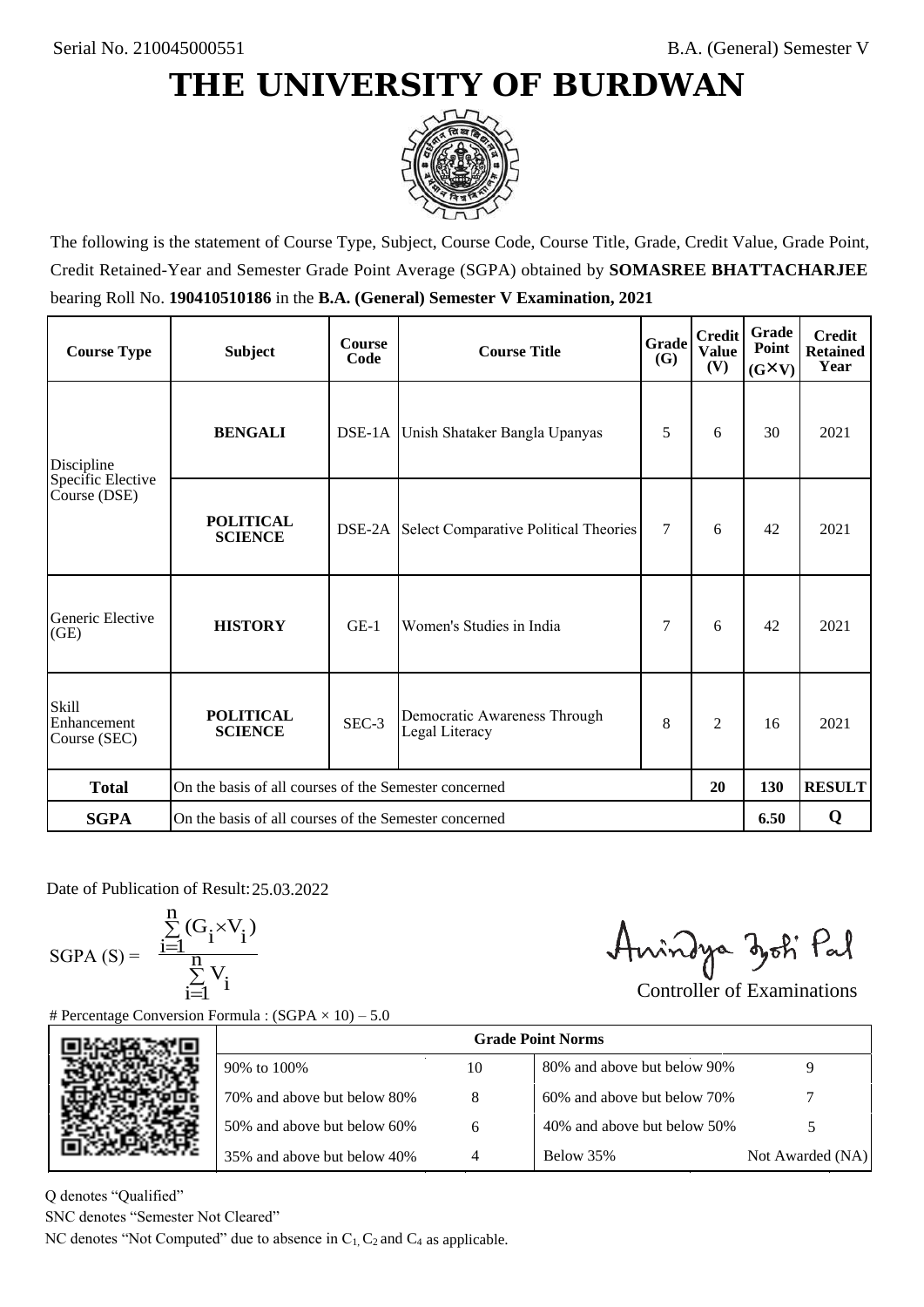

The following is the statement of Course Type, Subject, Course Code, Course Title, Grade, Credit Value, Grade Point, Credit Retained-Year and Semester Grade Point Average (SGPA) obtained by **SONIA SAMANTA** bearing Roll No. **190410510187** in the **B.A. (General) Semester V Examination, 2021**

| <b>Course Type</b>                          | <b>Subject</b>                                              | <b>Course</b><br>Code | Grade<br><b>Course Title</b>                   |           | <b>Credit</b><br><b>Value</b><br>(V) | <b>Grade</b><br>Point<br>$(G\times V)$ | <b>Credit</b><br><b>Retained</b><br>Year |
|---------------------------------------------|-------------------------------------------------------------|-----------------------|------------------------------------------------|-----------|--------------------------------------|----------------------------------------|------------------------------------------|
| <b>BENGALI</b><br>Discipline                |                                                             |                       | DSE-1A Unish Shataker Bangla Upanyas           |           | 6                                    | 24                                     | 2021                                     |
| Specific Elective<br>Course (DSE)           | <b>EDUCATION</b>                                            | DSE-2A                | <b>Great Educators</b>                         | <b>NA</b> | 6                                    | NA                                     |                                          |
| Generic Elective<br>(GE)                    | <b>HISTORY</b>                                              | $GE-1$                | Women's Studies in India                       | 4         | 6                                    | 24                                     | 2021                                     |
| <b>Skill</b><br>Enhancement<br>Course (SEC) | <b>EDUCATION</b>                                            | SEC-3                 | <b>Educational Guidance and</b><br>Counselling | 5         | 2                                    | 10                                     | 2021                                     |
| <b>Total</b>                                | On the basis of all courses of the Semester concerned<br>20 |                       |                                                |           |                                      |                                        | <b>RESULT</b>                            |
| <b>SGPA</b>                                 | On the basis of all courses of the Semester concerned       |                       |                                                |           |                                      |                                        | <b>SNC</b>                               |

Date of Publication of Result: 25,03,2022

 $SGPA(S) =$ 

$$
\frac{\sum\limits_{i=1}^n(G_i\times V_i)}{\sum\limits_{i=1}^nV_i}
$$

Amindya zoti Pal

| ate of Publication of Result: 25.03.2022<br>GPA (S) = $\frac{\sum_{i=1}^{n} (G_i \times V_i)}{\sum_{i=1}^{n} V_i}$ |                                                                                   |    | Aningya zoti Pal            | <b>Controller of Examinations</b> |  |  |  |  |
|--------------------------------------------------------------------------------------------------------------------|-----------------------------------------------------------------------------------|----|-----------------------------|-----------------------------------|--|--|--|--|
|                                                                                                                    | Percentage Conversion Formula : $(SGPA \times 10) - 5.0$                          |    |                             |                                   |  |  |  |  |
|                                                                                                                    | <b>Grade Point Norms</b>                                                          |    |                             |                                   |  |  |  |  |
|                                                                                                                    | 90% to 100%                                                                       | 10 | 80% and above but below 90% | 9                                 |  |  |  |  |
|                                                                                                                    | 70% and above but below 80%                                                       | 8  | 60% and above but below 70% |                                   |  |  |  |  |
|                                                                                                                    | 50% and above but below 60%                                                       | 6  | 40% and above but below 50% | 5                                 |  |  |  |  |
|                                                                                                                    | 35% and above but below 40%                                                       | 4  | Below 35%                   | Not Awarded (NA)                  |  |  |  |  |
| denotes "Qualified"                                                                                                |                                                                                   |    |                             |                                   |  |  |  |  |
| NC denotes "Semester Not Cleared"                                                                                  |                                                                                   |    |                             |                                   |  |  |  |  |
|                                                                                                                    | C denotes "Not Computed" due to absence in $C_1$ , $C_2$ and $C_4$ as applicable. |    |                             |                                   |  |  |  |  |

Q denotes "Qualified"

SNC denotes "Semester Not Cleared"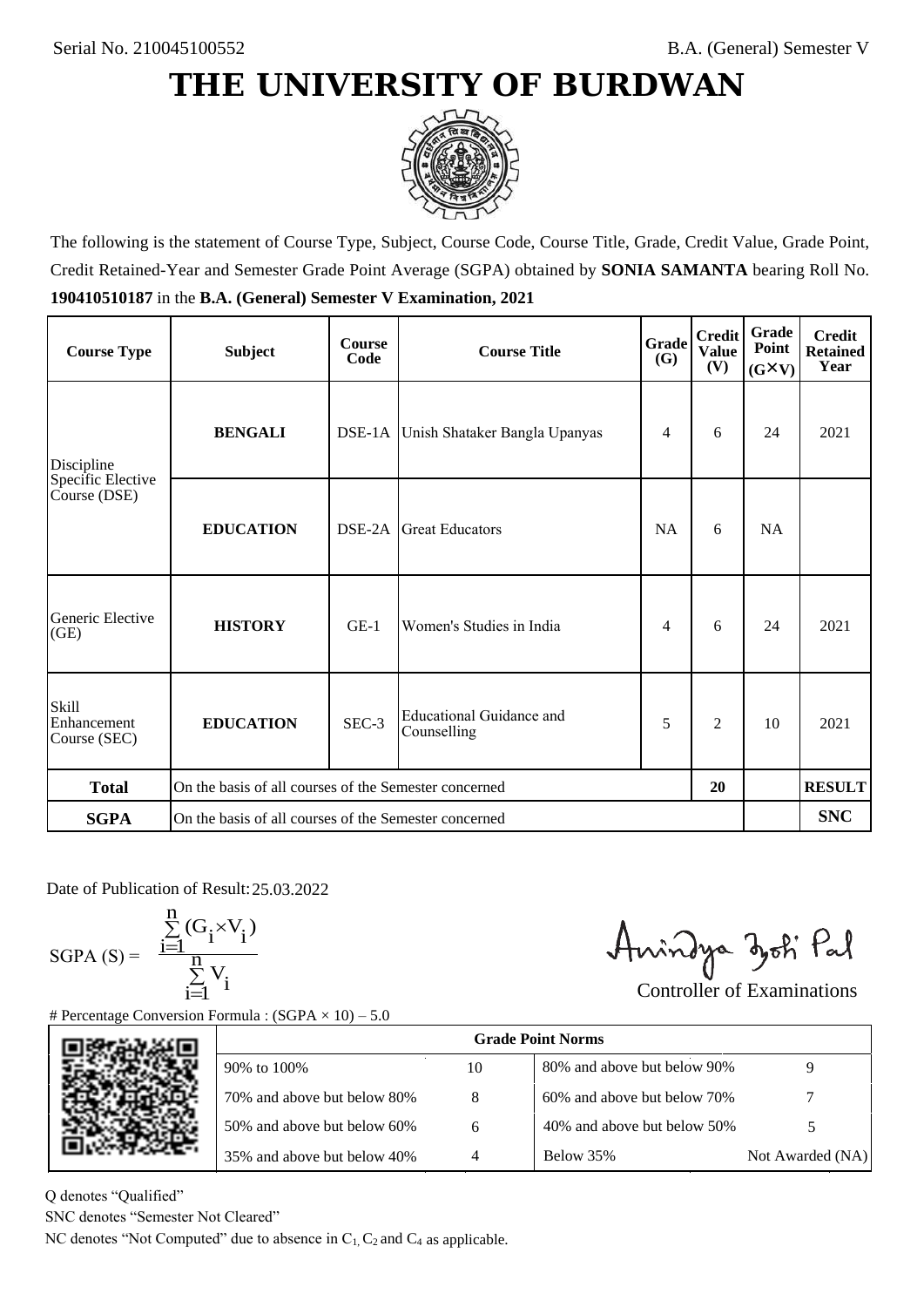

The following is the statement of Course Type, Subject, Course Code, Course Title, Grade, Credit Value, Grade Point, Credit Retained-Year and Semester Grade Point Average (SGPA) obtained by **SOURAV GHOSH** bearing Roll No. **190410510188** in the **B.A. (General) Semester V Examination, 2021**

| <b>Course Type</b>                          | <b>Subject</b>                                              | <b>Course</b><br>Code | Grade<br><b>Course Title</b>         |           | <b>Credit</b><br><b>Value</b><br>(V) | Grade<br>Point<br>$(G\times V)$ | <b>Credit</b><br><b>Retained</b><br>Year |
|---------------------------------------------|-------------------------------------------------------------|-----------------------|--------------------------------------|-----------|--------------------------------------|---------------------------------|------------------------------------------|
| <b>BENGALI</b><br>Discipline                |                                                             |                       | DSE-1A Unish Shataker Bangla Upanyas |           | 6                                    | 24                              | 2021                                     |
| Specific Elective<br>Course (DSE)           | <b>PHILOSOPHY</b>                                           |                       | DSE-2A Philosophy of Religion        | 5         | 6                                    | 30                              | 2021                                     |
| Generic Elective<br>(GE)                    | <b>HISTORY</b>                                              | $GE-1$                | Women's Studies in India             | 6         | 6                                    | 36                              | 2021                                     |
| <b>Skill</b><br>Enhancement<br>Course (SEC) | <b>PHILOSOPHY</b>                                           | SEC-3                 | Philosophical Analysis               | <b>NA</b> | 2                                    | <b>NA</b>                       |                                          |
| <b>Total</b>                                | On the basis of all courses of the Semester concerned<br>20 |                       |                                      |           |                                      |                                 | <b>RESULT</b>                            |
| <b>SGPA</b>                                 | On the basis of all courses of the Semester concerned       |                       |                                      |           |                                      |                                 | <b>SNC</b>                               |

Date of Publication of Result: 25,03,2022

 $SGPA(S) =$ 

$$
\frac{\sum\limits_{i=1}^n (G_i \times V_i)}{\sum\limits_{i=1}^n V_i}
$$

Amindya zoti Pal

| ate of Publication of Result: 25.03.2022<br>GPA (S) = $\frac{\sum_{i=1}^{n} (G_i \times V_i)}{\sum_{i=1}^{n} V_i}$ | Percentage Conversion Formula : $(SGPA \times 10) - 5.0$                          |    | Aningya zoti Pal            | <b>Controller of Examinations</b> |
|--------------------------------------------------------------------------------------------------------------------|-----------------------------------------------------------------------------------|----|-----------------------------|-----------------------------------|
|                                                                                                                    |                                                                                   |    | <b>Grade Point Norms</b>    |                                   |
|                                                                                                                    | 90% to 100%                                                                       | 10 | 80% and above but below 90% | 9                                 |
|                                                                                                                    | 70% and above but below 80%                                                       | 8  | 60% and above but below 70% |                                   |
|                                                                                                                    | 50% and above but below 60%                                                       | 6  | 40% and above but below 50% | 5                                 |
|                                                                                                                    | 35% and above but below 40%                                                       | 4  | Below 35%                   | Not Awarded (NA)                  |
| denotes "Qualified"<br>NC denotes "Semester Not Cleared"                                                           | C denotes "Not Computed" due to absence in $C_1$ , $C_2$ and $C_4$ as applicable. |    |                             |                                   |

Q denotes "Qualified"

SNC denotes "Semester Not Cleared"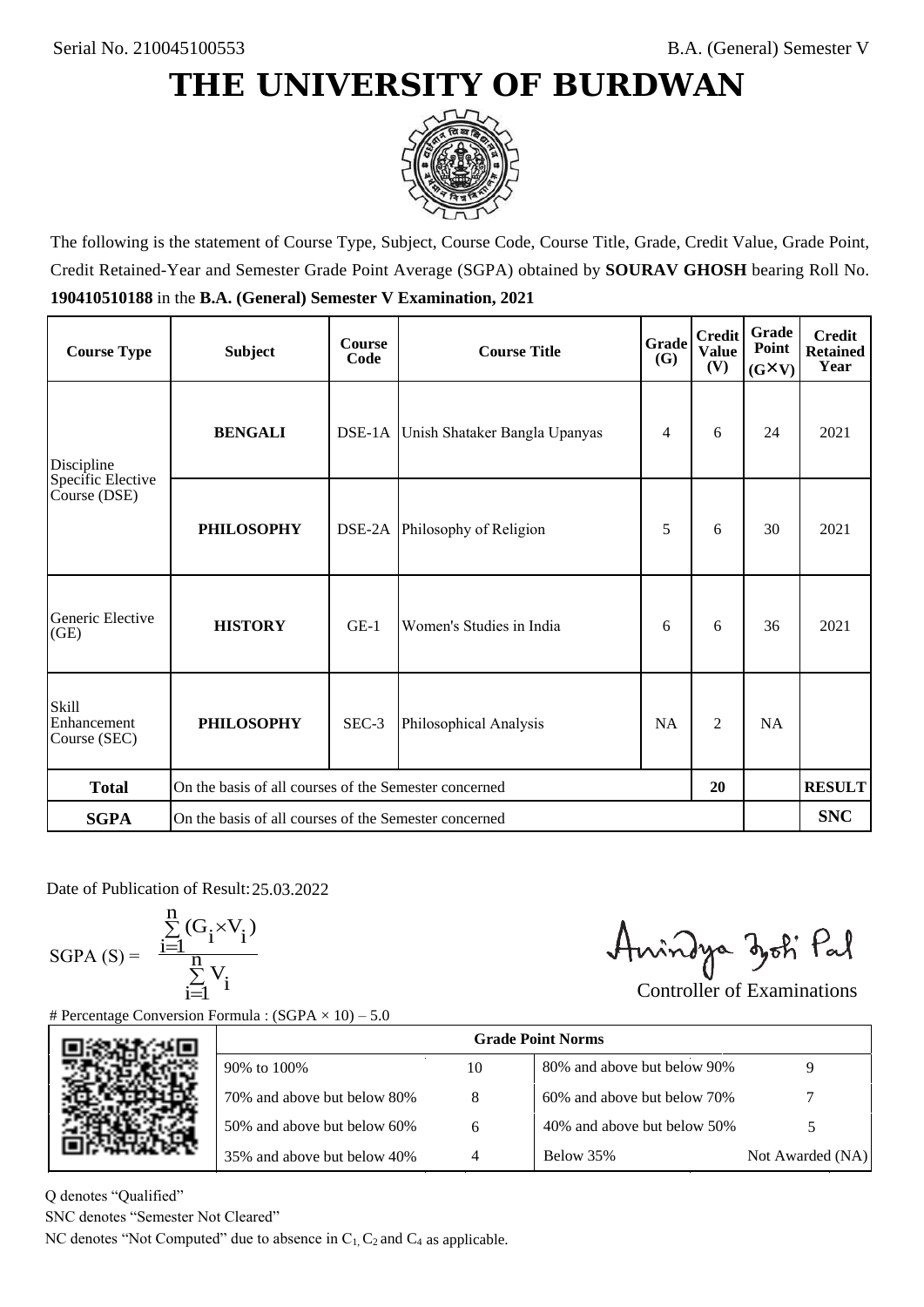

The following is the statement of Course Type, Subject, Course Code, Course Title, Grade, Credit Value, Grade Point, Credit Retained-Year and Semester Grade Point Average (SGPA) obtained by **SOURAV GHOSH** bearing Roll No. **190410510189** in the **B.A. (General) Semester V Examination, 2021**

| <b>Course Type</b>                          | <b>Subject</b>                                              | <b>Course</b><br>Code | <b>Grade</b><br><b>Course Title</b>                       |   | <b>Credit</b><br><b>Value</b><br>(V) | <b>Grade</b><br>Point<br>$(G\times V)$ | <b>Credit</b><br><b>Retained</b><br>Year |
|---------------------------------------------|-------------------------------------------------------------|-----------------------|-----------------------------------------------------------|---|--------------------------------------|----------------------------------------|------------------------------------------|
| <b>BENGALI</b><br>Discipline                |                                                             |                       | DSE-1A Unish Shataker Bangla Upanyas                      | 4 | 6                                    | 24                                     | 2021                                     |
| Specific Elective<br>Course (DSE)           | <b>SANSKRIT</b>                                             | DSE-2A                | Philosophy, Religion and Culture in<br>Sanskrit Tradition | 8 | 6                                    | 48                                     | 2021                                     |
| Generic Elective<br>(GE)                    | <b>HISTORY</b>                                              | $GE-1$                | Women's Studies in India                                  | 6 | 6                                    | 36                                     | 2021                                     |
| <b>Skill</b><br>Enhancement<br>Course (SEC) | <b>SANSKRIT</b>                                             | SEC-3                 | Basic Sanskrit - Part-II                                  | 9 | $\overline{2}$                       | 18                                     | 2021                                     |
| <b>Total</b>                                | On the basis of all courses of the Semester concerned<br>20 |                       |                                                           |   |                                      | 126                                    | <b>RESULT</b>                            |
| <b>SGPA</b>                                 | On the basis of all courses of the Semester concerned       |                       |                                                           |   |                                      | 6.30                                   | Q                                        |

Date of Publication of Result: 25,03,2022

 $SGPA(S) =$ 

$$
\frac{\sum\limits_{i=1}^n (G_i \times V_i)}{\sum\limits_{i=1}^n V_i}
$$

Amindya zoti Pal

| ate of Publication of Result: 25.03.2022<br>GPA (S) = $\frac{\sum_{i=1}^{n} (G_i \times V_i)}{\sum_{i=1}^{n} V_i}$ | Percentage Conversion Formula : $(SGPA \times 10) - 5.0$                          |    | Aningya zoti Pal            | <b>Controller of Examinations</b> |
|--------------------------------------------------------------------------------------------------------------------|-----------------------------------------------------------------------------------|----|-----------------------------|-----------------------------------|
|                                                                                                                    |                                                                                   |    | <b>Grade Point Norms</b>    |                                   |
|                                                                                                                    | 90% to 100%                                                                       | 10 | 80% and above but below 90% | 9                                 |
|                                                                                                                    | 70% and above but below 80%                                                       | 8  | 60% and above but below 70% |                                   |
|                                                                                                                    | 50% and above but below 60%                                                       | 6  | 40% and above but below 50% | 5                                 |
|                                                                                                                    | 35% and above but below 40%                                                       | 4  | Below 35%                   | Not Awarded (NA)                  |
| denotes "Qualified"<br>NC denotes "Semester Not Cleared"                                                           | C denotes "Not Computed" due to absence in $C_1$ , $C_2$ and $C_4$ as applicable. |    |                             |                                   |

Q denotes "Qualified"

SNC denotes "Semester Not Cleared"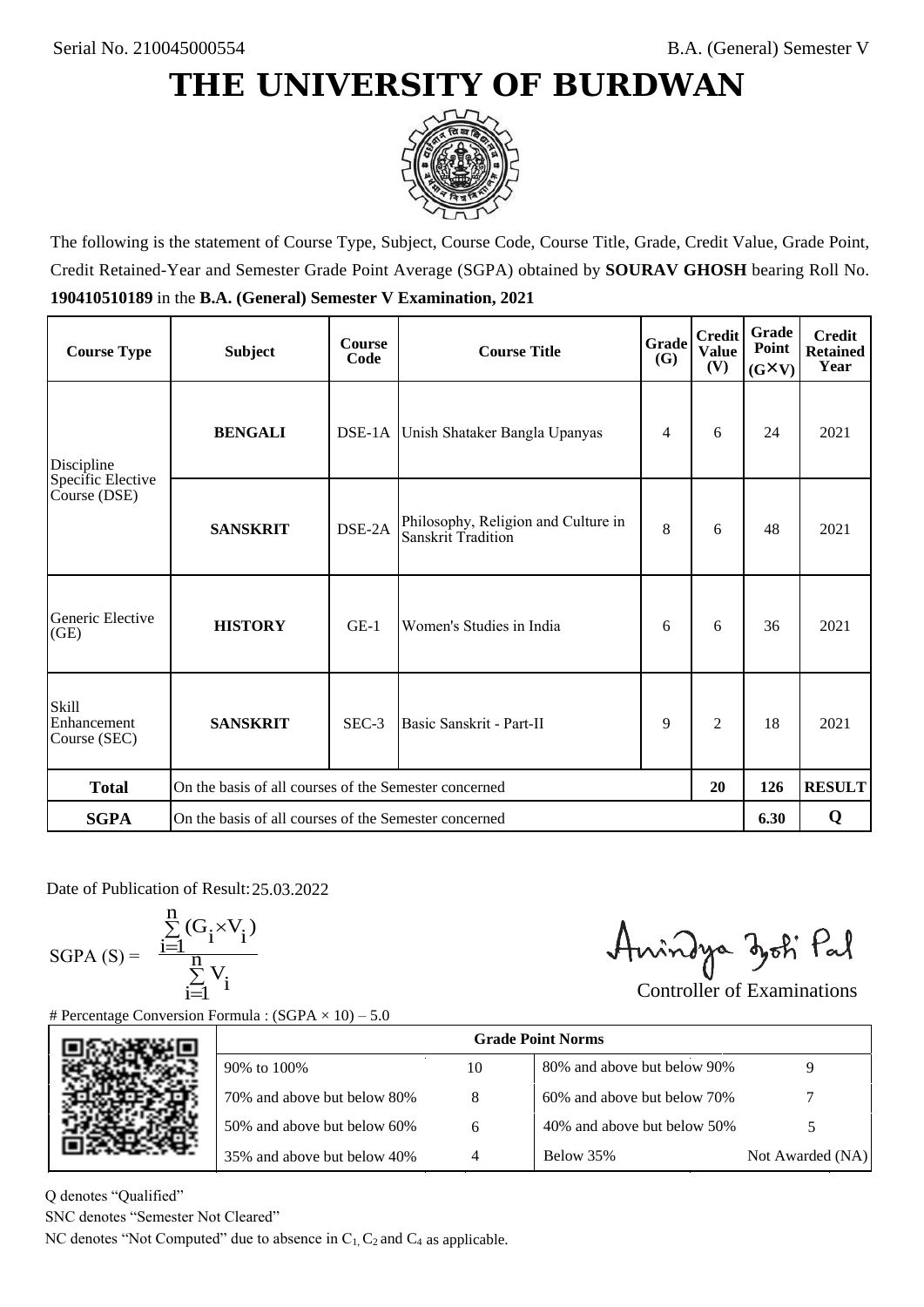

The following is the statement of Course Type, Subject, Course Code, Course Title, Grade, Credit Value, Grade Point, Credit Retained-Year and Semester Grade Point Average (SGPA) obtained by **SOURAV PAL** bearing Roll No. **190410510190** in the **B.A. (General) Semester V Examination, 2021**

| <b>Course Type</b>                                | <b>Subject</b>                                              | <b>Course</b><br>Code | Grade<br><b>Course Title</b>                   |   | <b>Credit</b><br><b>Value</b><br>(V) | Grade<br>Point<br>$(G\times V)$ | <b>Credit</b><br><b>Retained</b><br>Year |
|---------------------------------------------------|-------------------------------------------------------------|-----------------------|------------------------------------------------|---|--------------------------------------|---------------------------------|------------------------------------------|
| <b>PHYSICAL</b><br><b>EDUCATION</b><br>Discipline |                                                             |                       | <b>DSE-1A</b> Sports Training                  |   | 6                                    | 42                              | 2021                                     |
| Specific Elective<br>Course (DSE)                 | <b>POLITICAL</b><br><b>SCIENCE</b>                          | DSE-2A                | Select Comparative Political Theories          | 6 | 6                                    | 36                              | 2021                                     |
| Generic Elective<br>(GE)                          | <b>HISTORY</b>                                              | $GE-1$                | Women's Studies in India                       | 5 | 6                                    | 30                              | 2021                                     |
| <b>Skill</b><br>Enhancement<br>Course (SEC)       | <b>POLITICAL</b><br><b>SCIENCE</b>                          | SEC-3                 | Democratic Awareness Through<br>Legal Literacy | 8 | $\overline{c}$                       | 16                              | 2021                                     |
| <b>Total</b>                                      | On the basis of all courses of the Semester concerned<br>20 |                       |                                                |   |                                      | 124                             | <b>RESULT</b>                            |
| <b>SGPA</b>                                       | On the basis of all courses of the Semester concerned       |                       |                                                |   |                                      | 6.20                            | Q                                        |

Date of Publication of Result: 25,03,2022

SGPA  $(S) = \frac{1}{1}$ 

$$
\frac{\sum\limits_{i=1}^{n}(G_{i}\times V_{i})}{\sum\limits_{i=1}^{n}V_{i}}
$$

Amindya zoti Pal

| ate of Publication of Result: 25.03.2022<br>GPA (S) = $\frac{\sum_{i=1}^{n} (G_i \times V_i)}{\sum_{i=1}^{n} V_i}$ |                                                                                   |    | Aningya zoti Pal            | <b>Controller of Examinations</b> |
|--------------------------------------------------------------------------------------------------------------------|-----------------------------------------------------------------------------------|----|-----------------------------|-----------------------------------|
|                                                                                                                    | Percentage Conversion Formula : $(SGPA \times 10) - 5.0$                          |    |                             |                                   |
|                                                                                                                    |                                                                                   |    | <b>Grade Point Norms</b>    |                                   |
|                                                                                                                    | 90% to 100%                                                                       | 10 | 80% and above but below 90% | 9                                 |
|                                                                                                                    | 70% and above but below 80%                                                       | 8  | 60% and above but below 70% |                                   |
|                                                                                                                    | 50% and above but below 60%                                                       | 6  | 40% and above but below 50% | 5                                 |
|                                                                                                                    | 35% and above but below 40%                                                       | 4  | Below 35%                   | Not Awarded (NA)                  |
| denotes "Qualified"<br>NC denotes "Semester Not Cleared"                                                           | C denotes "Not Computed" due to absence in $C_1$ , $C_2$ and $C_4$ as applicable. |    |                             |                                   |
|                                                                                                                    |                                                                                   |    |                             |                                   |

Q denotes "Qualified"

SNC denotes "Semester Not Cleared"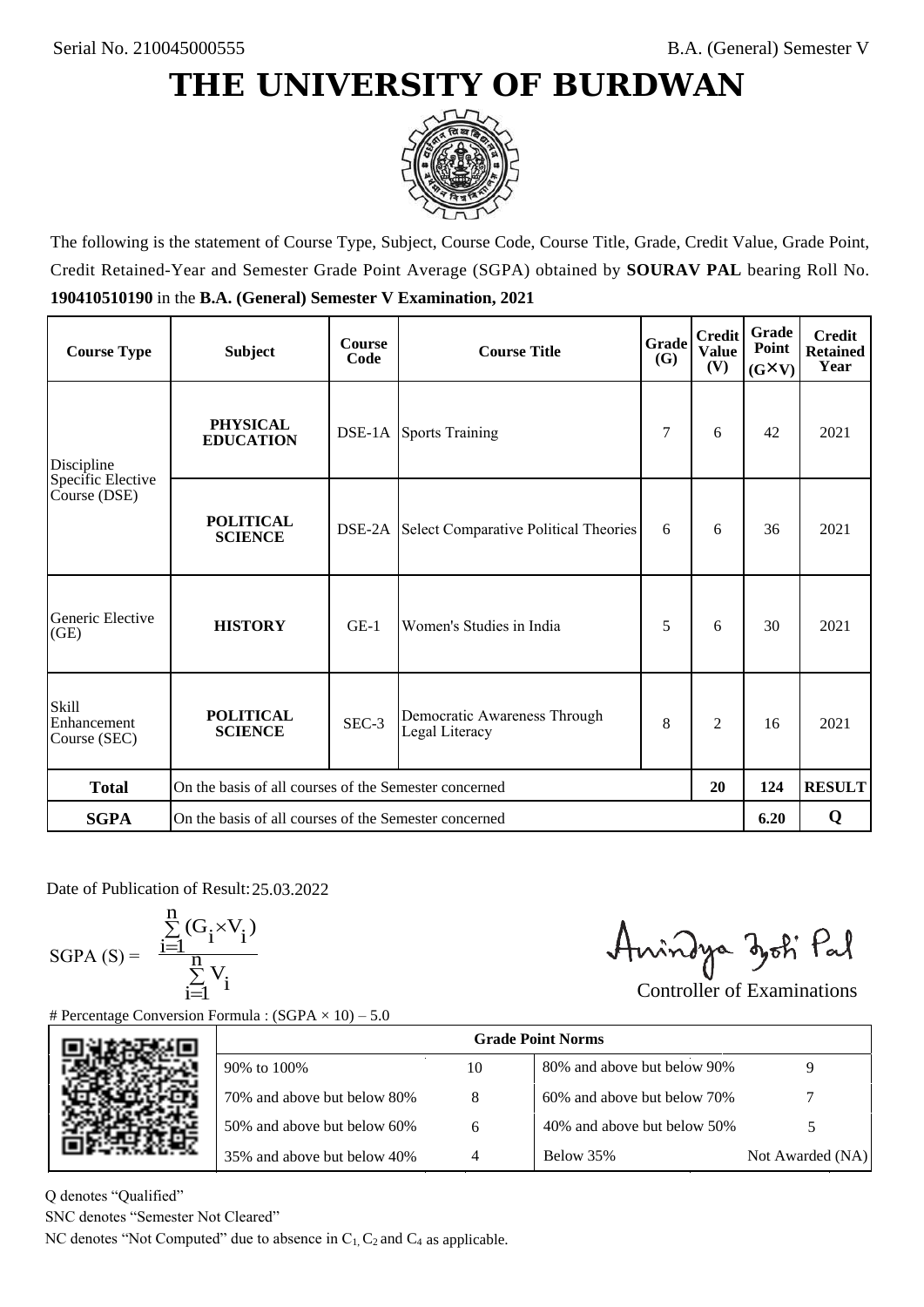

The following is the statement of Course Type, Subject, Course Code, Course Title, Grade, Credit Value, Grade Point, Credit Retained-Year and Semester Grade Point Average (SGPA) obtained by **SUBAJIT MAJHI** bearing Roll No. **190410510193** in the **B.A. (General) Semester V Examination, 2021**

| <b>Course Type</b>                          | <b>Subject</b>                                              | <b>Course</b><br>Code | Grade<br><b>Course Title</b>                        |     | <b>Credit</b><br><b>Value</b><br>(V) | <b>Grade</b><br>Point<br>$(G\times V)$ | <b>Credit</b><br><b>Retained</b><br>Year |
|---------------------------------------------|-------------------------------------------------------------|-----------------------|-----------------------------------------------------|-----|--------------------------------------|----------------------------------------|------------------------------------------|
| Discipline                                  | <b>PHYSICAL</b><br><b>EDUCATION</b>                         |                       | <b>DSE-1A</b> Sports Training                       | 7   | 6                                    | 42                                     | 2021                                     |
| Specific Elective<br>Course (DSE)           | <b>POLITICAL</b><br><b>SCIENCE</b>                          |                       | <b>DSE-2A</b> Select Comparative Political Theories | 7   | 6                                    | 42                                     | 2021                                     |
| Generic Elective<br>(GE)                    | <b>HISTORY</b>                                              | $GE-1$                | Women's Studies in India                            |     | 6                                    | 42                                     | 2021                                     |
| <b>Skill</b><br>Enhancement<br>Course (SEC) | <b>PHYSICAL</b><br><b>EDUCATION</b>                         | SEC-3                 | Indian Games - Kho-Kho                              | 7   | $\overline{c}$                       | 14                                     | 2021                                     |
| <b>Total</b>                                | On the basis of all courses of the Semester concerned<br>20 |                       |                                                     | 140 | <b>RESULT</b>                        |                                        |                                          |
| <b>SGPA</b>                                 | On the basis of all courses of the Semester concerned       |                       |                                                     |     |                                      | 7.00                                   | Q                                        |

Date of Publication of Result: 25,03,2022

 $SGPA(S) =$ <sup>1</sup>

$$
\frac{\sum\limits_{i=1}^{n} (G_i \times V_i)}{\sum\limits_{i=1}^{n} V_i}
$$

Amindya zoti Pal

| ate of Publication of Result: 25.03.2022<br>GPA (S) = $\frac{\sum_{i=1}^{n} (G_i \times V_i)}{\sum_{i=1}^{n} V_i}$ | Percentage Conversion Formula : $(SGPA \times 10) - 5.0$                          |    | Aningya zoti Pal            | <b>Controller of Examinations</b> |
|--------------------------------------------------------------------------------------------------------------------|-----------------------------------------------------------------------------------|----|-----------------------------|-----------------------------------|
|                                                                                                                    |                                                                                   |    | <b>Grade Point Norms</b>    |                                   |
|                                                                                                                    | 90% to 100%                                                                       | 10 | 80% and above but below 90% | 9                                 |
|                                                                                                                    | 70% and above but below 80%                                                       | 8  | 60% and above but below 70% |                                   |
|                                                                                                                    | 50% and above but below 60%                                                       | 6  | 40% and above but below 50% | 5                                 |
|                                                                                                                    | 35% and above but below 40%                                                       | 4  | Below 35%                   | Not Awarded (NA)                  |
| denotes "Qualified"<br>NC denotes "Semester Not Cleared"                                                           | C denotes "Not Computed" due to absence in $C_1$ , $C_2$ and $C_4$ as applicable. |    |                             |                                   |

Q denotes "Qualified"

SNC denotes "Semester Not Cleared"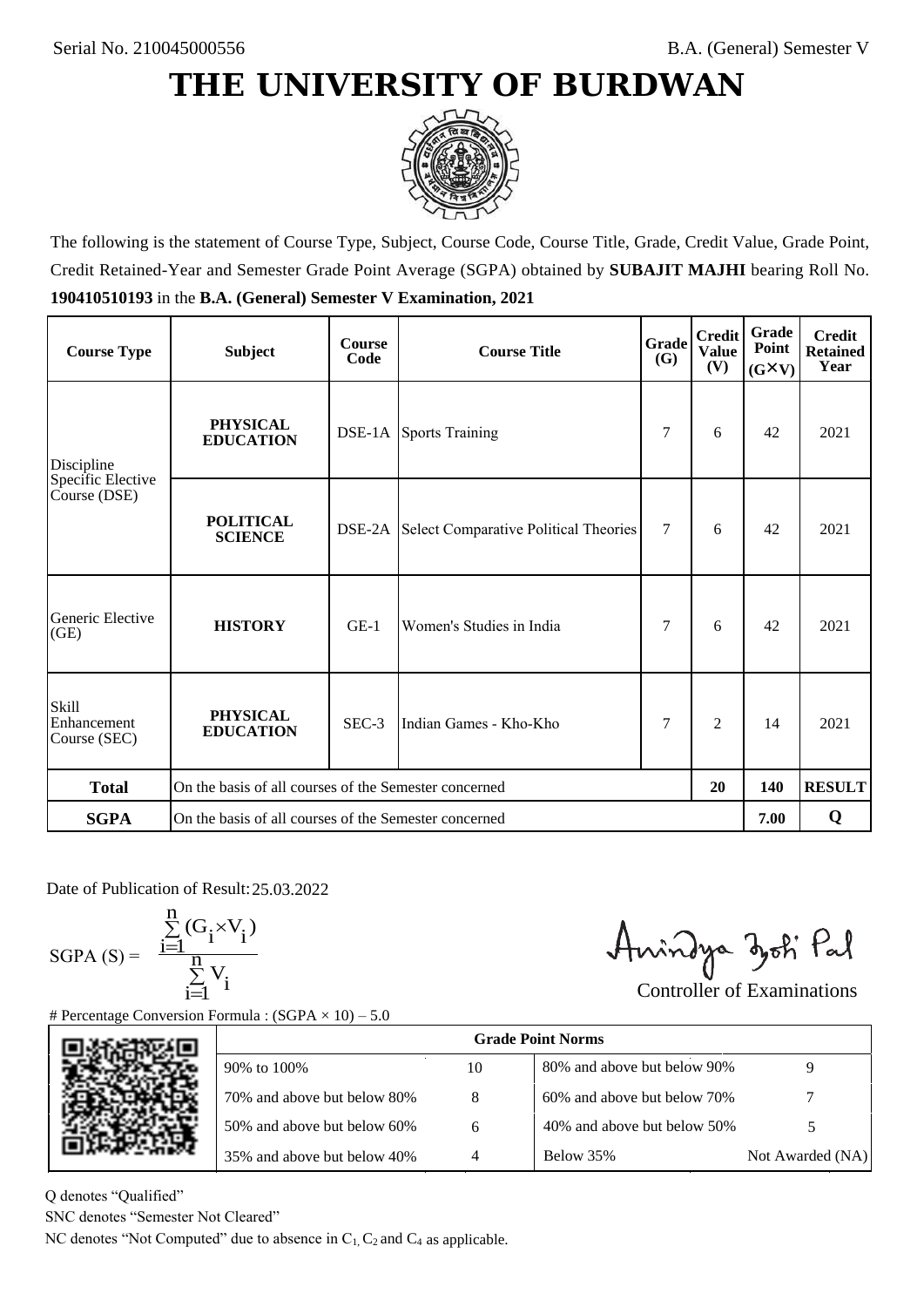

The following is the statement of Course Type, Subject, Course Code, Course Title, Grade, Credit Value, Grade Point, Credit Retained-Year and Semester Grade Point Average (SGPA) obtained by **SUBHADEEP DEY** bearing Roll No. **190410510194** in the **B.A. (General) Semester V Examination, 2021**

| <b>Course Type</b>                          | <b>Subject</b>                                              | <b>Course</b><br>Code | Grade<br><b>Course Title</b>                                |   | <b>Credit</b><br><b>Value</b><br>(V) | Grade<br>Point<br>$(G\times V)$ | <b>Credit</b><br><b>Retained</b><br>Year |
|---------------------------------------------|-------------------------------------------------------------|-----------------------|-------------------------------------------------------------|---|--------------------------------------|---------------------------------|------------------------------------------|
| Discipline                                  | <b>SANSKRIT</b>                                             | DSE-1A                | Philosophy, Religion and Culture in<br>Sanskrit Tradition   | 8 | 6                                    | 48                              | 2021                                     |
| Specific Elective<br>Course (DSE)           | <b>PHYSICAL</b><br><b>EDUCATION</b>                         | DSE-2A                | Tests, Measurements and Evaluation<br>in Physical Education | 9 | 6                                    | 54                              | 2021                                     |
| Generic Elective<br>(GE)                    | <b>HISTORY</b>                                              | $GE-1$                | Women's Studies in India                                    | 7 | 6                                    | 42                              | 2021                                     |
| <b>Skill</b><br>Enhancement<br>Course (SEC) | <b>SANSKRIT</b>                                             | SEC-3                 | Basic Sanskrit - Part-II<br>10                              |   | $\overline{c}$                       | 20                              | 2021                                     |
| <b>Total</b>                                | On the basis of all courses of the Semester concerned<br>20 |                       |                                                             |   | 164                                  | <b>RESULT</b>                   |                                          |
| <b>SGPA</b>                                 | On the basis of all courses of the Semester concerned       |                       |                                                             |   |                                      |                                 | Q                                        |

Date of Publication of Result: 25,03,2022

SGPA  $(S) = \frac{1}{1}$ 

$$
\frac{\sum\limits_{i=1}^{n} (G_i \times V_i)}{\sum\limits_{i=1}^{n} V_i}
$$

Amindya zoti Pal

| ate of Publication of Result: 25.03.2022<br>GPA (S) = $\frac{\sum_{i=1}^{n} (G_i \times V_i)}{\sum_{i=1}^{n} V_i}$ | Percentage Conversion Formula : $(SGPA \times 10) - 5.0$                          |    | Aningya zoti Pal            | <b>Controller of Examinations</b> |
|--------------------------------------------------------------------------------------------------------------------|-----------------------------------------------------------------------------------|----|-----------------------------|-----------------------------------|
|                                                                                                                    |                                                                                   |    | <b>Grade Point Norms</b>    |                                   |
|                                                                                                                    | 90% to 100%                                                                       | 10 | 80% and above but below 90% | 9                                 |
|                                                                                                                    | 70% and above but below 80%                                                       | 8  | 60% and above but below 70% |                                   |
|                                                                                                                    | 50% and above but below 60%                                                       | 6  | 40% and above but below 50% | 5                                 |
|                                                                                                                    | 35% and above but below 40%                                                       | 4  | Below 35%                   | Not Awarded (NA)                  |
| denotes "Qualified"<br>NC denotes "Semester Not Cleared"                                                           | C denotes "Not Computed" due to absence in $C_1$ , $C_2$ and $C_4$ as applicable. |    |                             |                                   |

Q denotes "Qualified"

SNC denotes "Semester Not Cleared"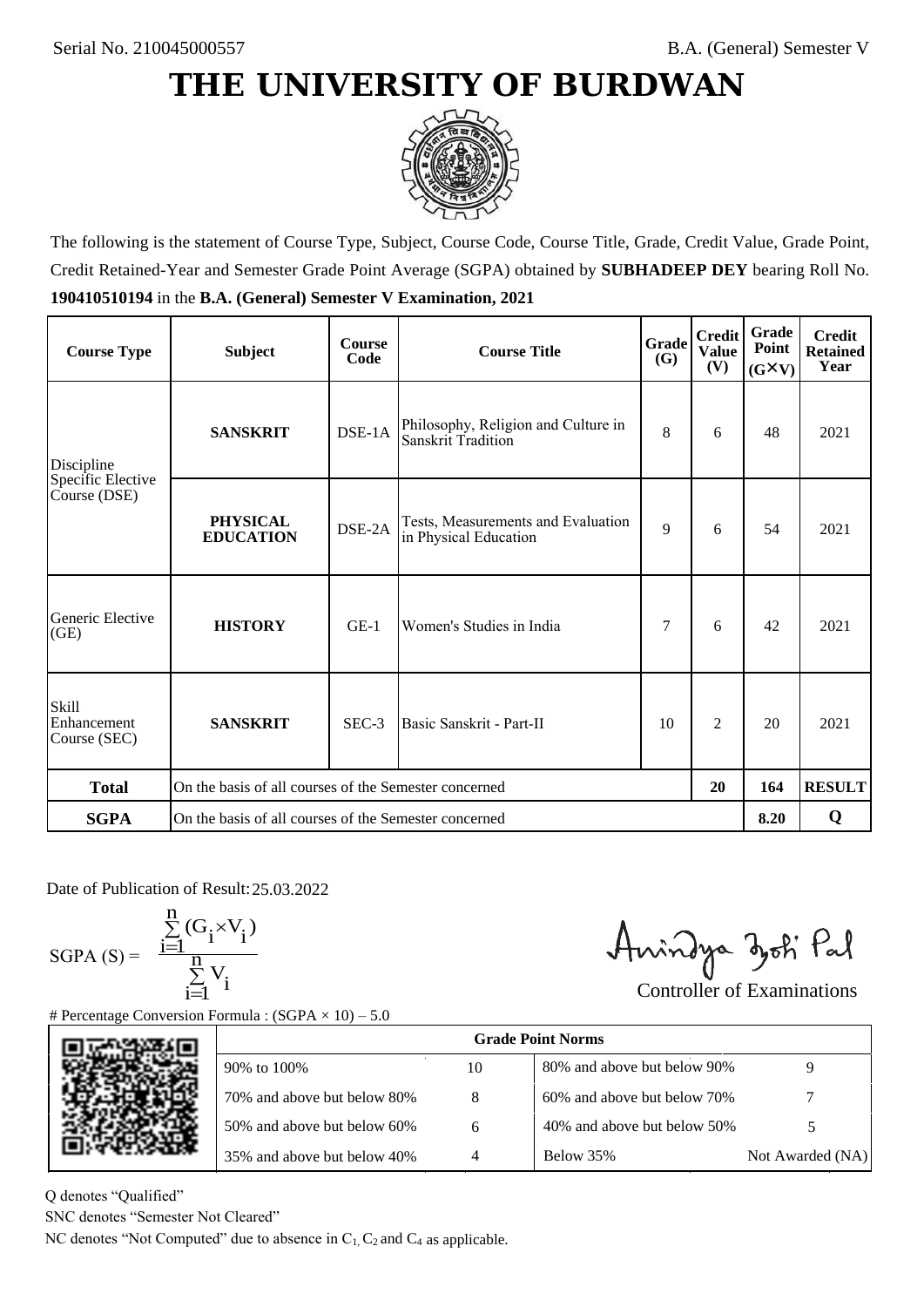

The following is the statement of Course Type, Subject, Course Code, Course Title, Grade, Credit Value, Grade Point, Credit Retained-Year and Semester Grade Point Average (SGPA) obtained by **SUBHAJIT ROY** bearing Roll No. **190410510196** in the **B.A. (General) Semester V Examination, 2021**

| <b>Course Type</b>                          | <b>Subject</b>                                              | <b>Course</b><br>Code | Grade<br><b>Course Title</b>                        |        | <b>Credit</b><br><b>Value</b><br>(V) | Grade<br>Point<br>$(G\times V)$ | <b>Credit</b><br><b>Retained</b><br>Year |
|---------------------------------------------|-------------------------------------------------------------|-----------------------|-----------------------------------------------------|--------|--------------------------------------|---------------------------------|------------------------------------------|
| Discipline                                  | <b>BENGALI</b>                                              |                       | DSE-1A Unish Shataker Bangla Upanyas                | 5      | 6                                    | 30                              | 2021                                     |
| Specific Elective<br>Course (DSE)           | <b>POLITICAL</b><br><b>SCIENCE</b>                          |                       | <b>DSE-2A</b> Select Comparative Political Theories | $\tau$ | 6                                    | 42                              | 2021                                     |
| Generic Elective<br>(GE)                    | <b>HISTORY</b>                                              | $GE-1$                | Women's Studies in India                            | 6      | 6                                    | 36                              | 2021                                     |
| <b>Skill</b><br>Enhancement<br>Course (SEC) | <b>POLITICAL</b><br><b>SCIENCE</b>                          | SEC-3                 | Democratic Awareness Through<br>Legal Literacy      | 7      | $\overline{c}$                       | 14                              | 2021                                     |
| <b>Total</b>                                | On the basis of all courses of the Semester concerned<br>20 |                       |                                                     |        | 122                                  | <b>RESULT</b>                   |                                          |
| <b>SGPA</b>                                 | On the basis of all courses of the Semester concerned       |                       |                                                     |        |                                      | 6.10                            | Q                                        |

Date of Publication of Result: 25,03,2022

SGPA  $(S) = \frac{1}{1}$ 

$$
\frac{\sum_{i=1}^{n} (G_i \times V_i)}{\sum_{i=1}^{n} V_i}
$$

Amindya zoti Pal

| ate of Publication of Result: 25.03.2022<br>GPA (S) = $\frac{\sum_{i=1}^{n} (G_i \times V_i)}{\sum_{i=1}^{n} V_i}$ | Percentage Conversion Formula : $(SGPA \times 10) - 5.0$                          |    | Aningya zoti Pal            | <b>Controller of Examinations</b> |
|--------------------------------------------------------------------------------------------------------------------|-----------------------------------------------------------------------------------|----|-----------------------------|-----------------------------------|
|                                                                                                                    |                                                                                   |    | <b>Grade Point Norms</b>    |                                   |
|                                                                                                                    | 90% to 100%                                                                       | 10 | 80% and above but below 90% | 9                                 |
|                                                                                                                    | 70% and above but below 80%                                                       | 8  | 60% and above but below 70% |                                   |
|                                                                                                                    | 50% and above but below 60%                                                       | 6  | 40% and above but below 50% | 5                                 |
|                                                                                                                    | 35% and above but below 40%                                                       | 4  | Below 35%                   | Not Awarded (NA)                  |
| denotes "Qualified"<br>NC denotes "Semester Not Cleared"                                                           | C denotes "Not Computed" due to absence in $C_1$ , $C_2$ and $C_4$ as applicable. |    |                             |                                   |

Q denotes "Qualified"

SNC denotes "Semester Not Cleared"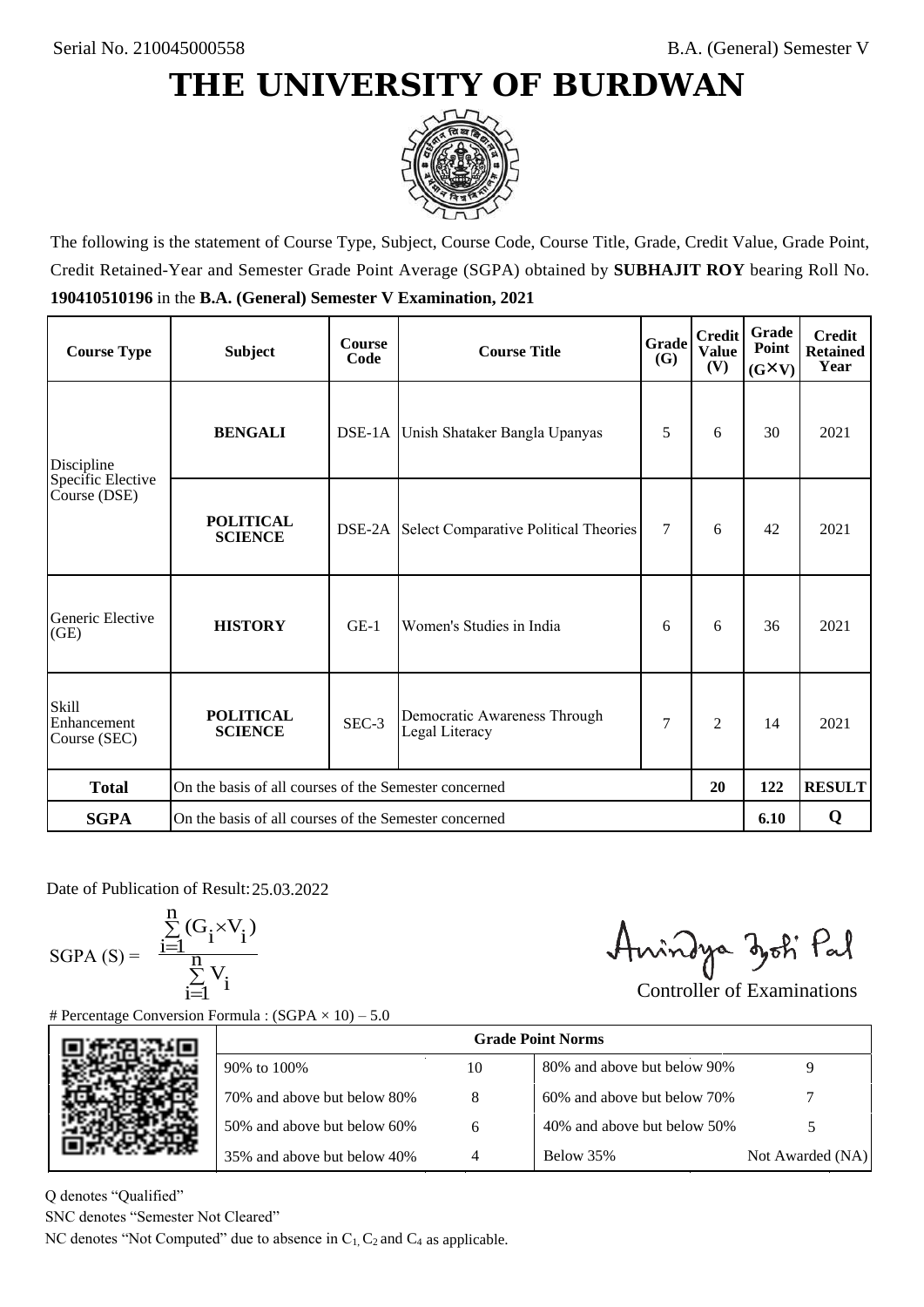

The following is the statement of Course Type, Subject, Course Code, Course Title, Grade, Credit Value, Grade Point, Credit Retained-Year and Semester Grade Point Average (SGPA) obtained by **SUBIR DAS** bearing Roll No. **190410510197** in the **B.A. (General) Semester V Examination, 2021**

| <b>Course Type</b>                          | <b>Subject</b>                                              | <b>Course</b><br>Code | <b>Grade</b><br><b>Course Title</b><br>(G)                                        |     | <b>Credit</b><br><b>Value</b><br>(V) | Grade<br>Point<br>$(G\times V)$ | <b>Credit</b><br><b>Retained</b><br>Year |
|---------------------------------------------|-------------------------------------------------------------|-----------------------|-----------------------------------------------------------------------------------|-----|--------------------------------------|---------------------------------|------------------------------------------|
| Discipline                                  | <b>HISTORY</b>                                              | DSE-1A                | Some Aspects of Society and<br>Economy of Modern Europe (15th to<br>18th Century) | 7   | 6                                    | 42                              | 2021                                     |
| Specific Elective<br>Course (DSE)           | <b>SANSKRIT</b>                                             | DSE-2A                | Philosophy, Religion and Culture in<br><b>Sanskrit Tradition</b>                  | 9   | 6                                    | 54                              | 2021                                     |
| Generic Elective<br>(GE)                    | <b>EDUCATION</b>                                            | $GE-1$                | Current Issues in Indian Education                                                |     | 6                                    | 48                              | 2021                                     |
| <b>Skill</b><br>Enhancement<br>Course (SEC) | <b>SANSKRIT</b>                                             | $SEC-3$               | Basic Sanskrit - Part-II<br>10                                                    |     | $\overline{c}$                       | 20                              | 2021                                     |
| <b>Total</b>                                | On the basis of all courses of the Semester concerned<br>20 |                       |                                                                                   | 164 | <b>RESULT</b>                        |                                 |                                          |
| <b>SGPA</b>                                 | On the basis of all courses of the Semester concerned       |                       |                                                                                   |     |                                      | 8.20                            | Q                                        |

Date of Publication of Result: 25,03,2022

 $SGPA(S) =$ 

$$
\frac{\sum\limits_{i=1}^n(G_i\times V_i)}{\sum\limits_{i=1}^nV_i}
$$

Amindya zoti Pal

| ate of Publication of Result: 25.03.2022<br>GPA (S) = $\frac{\sum_{i=1}^{n} (G_i \times V_i)}{\sum_{i=1}^{n} V_i}$ |                                                                                   |    | Aningya zoti Pal            | <b>Controller of Examinations</b> |
|--------------------------------------------------------------------------------------------------------------------|-----------------------------------------------------------------------------------|----|-----------------------------|-----------------------------------|
|                                                                                                                    | Percentage Conversion Formula : $(SGPA \times 10) - 5.0$                          |    |                             |                                   |
|                                                                                                                    |                                                                                   |    | <b>Grade Point Norms</b>    |                                   |
|                                                                                                                    | 90% to 100%                                                                       | 10 | 80% and above but below 90% | 9                                 |
|                                                                                                                    | 70% and above but below 80%                                                       | 8  | 60% and above but below 70% |                                   |
|                                                                                                                    | 50% and above but below 60%                                                       | 6  | 40% and above but below 50% | 5                                 |
|                                                                                                                    | 35% and above but below 40%                                                       | 4  | Below 35%                   | Not Awarded (NA)                  |
| denotes "Qualified"<br>NC denotes "Semester Not Cleared"                                                           | C denotes "Not Computed" due to absence in $C_1$ , $C_2$ and $C_4$ as applicable. |    |                             |                                   |
|                                                                                                                    |                                                                                   |    |                             |                                   |

Q denotes "Qualified"

SNC denotes "Semester Not Cleared"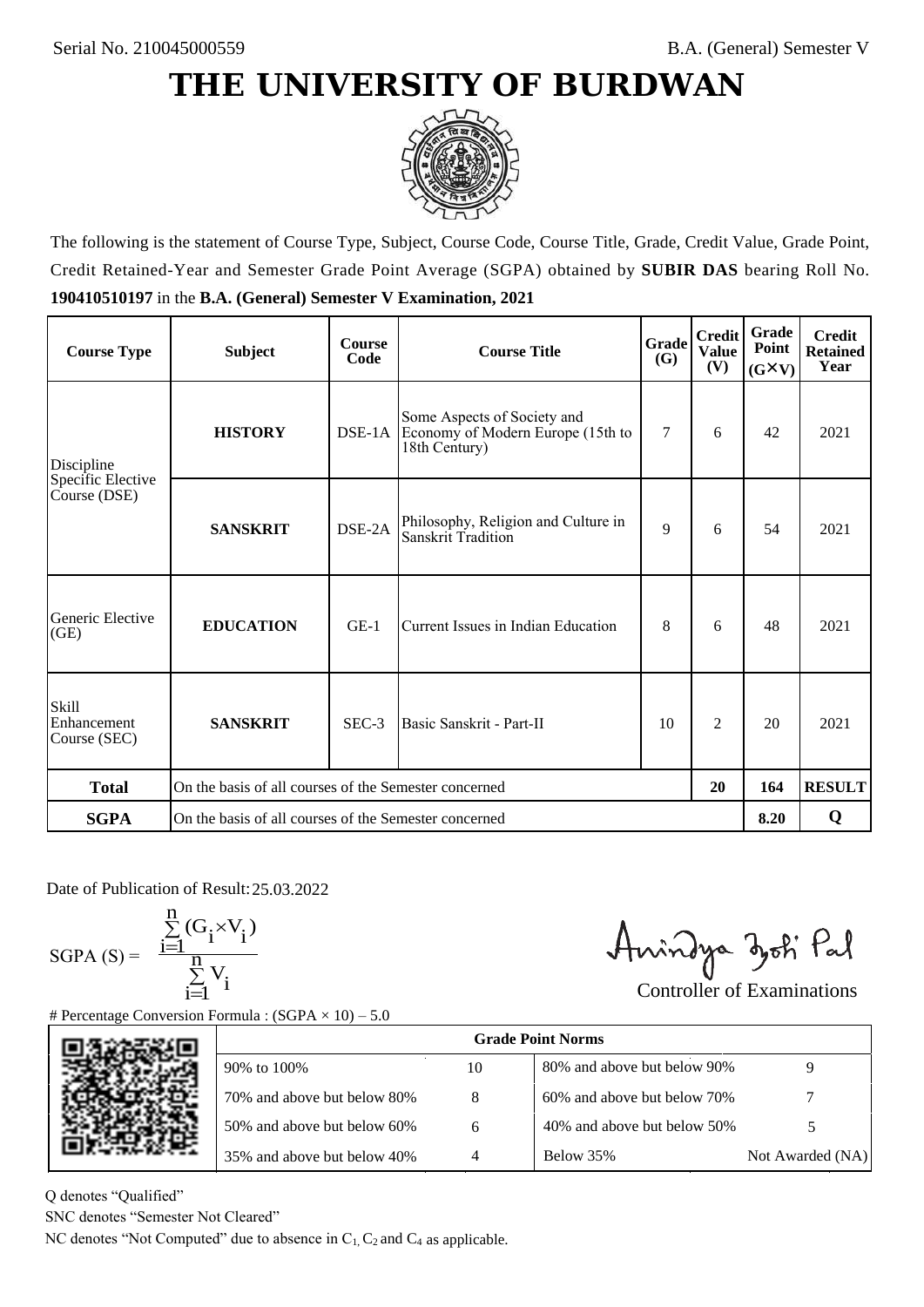

The following is the statement of Course Type, Subject, Course Code, Course Title, Grade, Credit Value, Grade Point, Credit Retained-Year and Semester Grade Point Average (SGPA) obtained by **SUDIPA DAS** bearing Roll No. **190410510198** in the **B.A. (General) Semester V Examination, 2021**

| <b>Course Type</b>                          | <b>Subject</b>                                              | <b>Course</b><br>Code | Grade<br><b>Course Title</b>                                     |                | <b>Credit</b><br><b>Value</b><br>(V) | Grade<br>Point<br>$(G\times V)$ | <b>Credit</b><br><b>Retained</b><br>Year |
|---------------------------------------------|-------------------------------------------------------------|-----------------------|------------------------------------------------------------------|----------------|--------------------------------------|---------------------------------|------------------------------------------|
| Discipline                                  | <b>PHYSICAL</b><br><b>EDUCATION</b>                         | DSE-1A                | Tests, Measurements and Evaluation<br>in Physical Education      | 8              | 6                                    | 48                              | 2021                                     |
| Specific Elective<br>Course (DSE)           | <b>SANSKRIT</b>                                             | DSE-2A                | Philosophy, Religion and Culture in<br><b>Sanskrit Tradition</b> | $\overline{7}$ | 6                                    | 42                              | 2021                                     |
| Generic Elective<br>(GE)                    | <b>EDUCATION</b>                                            | $GE-1$                | Current Issues in Indian Education                               |                | 6                                    | 36                              | 2021                                     |
| <b>Skill</b><br>Enhancement<br>Course (SEC) | <b>SANSKRIT</b>                                             | $SEC-3$               | Basic Sanskrit - Part-II                                         | 9              | $\overline{c}$                       | 18                              | 2021                                     |
| <b>Total</b>                                | On the basis of all courses of the Semester concerned<br>20 |                       |                                                                  |                | 144                                  | <b>RESULT</b>                   |                                          |
| <b>SGPA</b>                                 | On the basis of all courses of the Semester concerned       |                       |                                                                  |                |                                      | 7.20                            | Q                                        |

Date of Publication of Result: 25,03,2022

SGPA  $(S) = \frac{1}{1}$ 

$$
\frac{\sum\limits_{i=1}^{n} (G_i \times V_i)}{\sum\limits_{i=1}^{n} V_i}
$$

Amindya zoti Pal

| ate of Publication of Result: 25.03.2022<br>GPA (S) = $\frac{\sum_{i=1}^{n} (G_i \times V_i)}{\sum_{i=1}^{n} V_i}$ |                                                                                   |    | Aningya zoti Pal            | <b>Controller of Examinations</b> |
|--------------------------------------------------------------------------------------------------------------------|-----------------------------------------------------------------------------------|----|-----------------------------|-----------------------------------|
|                                                                                                                    | Percentage Conversion Formula : $(SGPA \times 10) - 5.0$                          |    |                             |                                   |
|                                                                                                                    |                                                                                   |    | <b>Grade Point Norms</b>    |                                   |
|                                                                                                                    | 90% to 100%                                                                       | 10 | 80% and above but below 90% | 9                                 |
|                                                                                                                    | 70% and above but below 80%                                                       | 8  | 60% and above but below 70% |                                   |
|                                                                                                                    | 50% and above but below 60%                                                       | 6  | 40% and above but below 50% | 5                                 |
|                                                                                                                    | 35% and above but below 40%                                                       | 4  | Below 35%                   | Not Awarded (NA)                  |
| denotes "Qualified"                                                                                                |                                                                                   |    |                             |                                   |
| NC denotes "Semester Not Cleared"                                                                                  |                                                                                   |    |                             |                                   |
|                                                                                                                    | C denotes "Not Computed" due to absence in $C_1$ , $C_2$ and $C_4$ as applicable. |    |                             |                                   |

Q denotes "Qualified"

SNC denotes "Semester Not Cleared"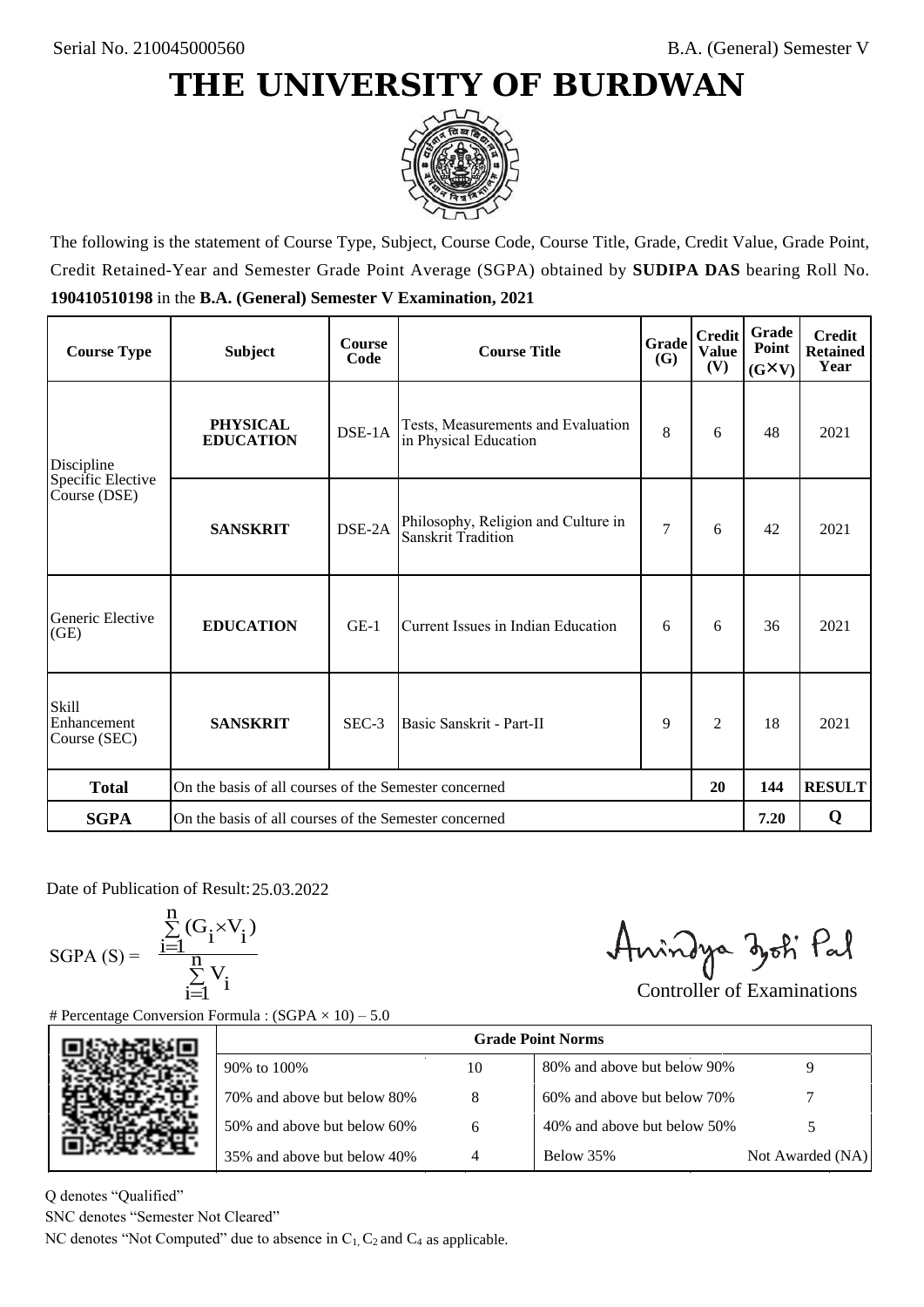

The following is the statement of Course Type, Subject, Course Code, Course Title, Grade, Credit Value, Grade Point, Credit Retained-Year and Semester Grade Point Average (SGPA) obtained by **SUJAN ROY** bearing Roll No. **190410510199** in the **B.A. (General) Semester V Examination, 2021**

| <b>Course Type</b>                          | <b>Subject</b>                                              | <b>Course</b><br>Code | Grade<br><b>Course Title</b>          |     | <b>Credit</b><br><b>Value</b><br>(V) | <b>Grade</b><br>Point<br>$(G\times V)$ | <b>Credit</b><br><b>Retained</b><br>Year |
|---------------------------------------------|-------------------------------------------------------------|-----------------------|---------------------------------------|-----|--------------------------------------|----------------------------------------|------------------------------------------|
| Discipline                                  | <b>PHYSICAL</b><br><b>EDUCATION</b>                         |                       | <b>DSE-1A</b> Sports Training         | 9   | 6                                    | 54                                     | 2021                                     |
| Specific Elective<br>Course (DSE)           | <b>POLITICAL</b><br><b>SCIENCE</b>                          | DSE-2A                | Select Comparative Political Theories | 8   | 6                                    | 48                                     | 2021                                     |
| Generic Elective<br>(GE)                    | <b>HISTORY</b>                                              | $GE-1$                | Women's Studies in India              |     | 6                                    | 42                                     | 2021                                     |
| <b>Skill</b><br>Enhancement<br>Course (SEC) | <b>PHYSICAL</b><br><b>EDUCATION</b>                         | SEC-3                 | Indian Games - Kho-Kho                | 8   | $\overline{c}$                       | 16                                     | 2021                                     |
| <b>Total</b>                                | On the basis of all courses of the Semester concerned<br>20 |                       |                                       | 160 | <b>RESULT</b>                        |                                        |                                          |
| <b>SGPA</b>                                 | On the basis of all courses of the Semester concerned       |                       |                                       |     |                                      |                                        | Q                                        |

Date of Publication of Result: 25,03,2022

SGPA  $(S) = \frac{1}{1}$ 

$$
\frac{\sum_{i=1}^{n} (G_i \times V_i)}{\sum_{i=1}^{n} V_i}
$$

Amindya zoti Pal

| ate of Publication of Result: 25.03.2022<br>GPA (S) = $\frac{\sum_{i=1}^{n} (G_i \times V_i)}{\sum_{i=1}^{n} V_i}$ | Percentage Conversion Formula : $(SGPA \times 10) - 5.0$                          |    | Aningya zoti Pal            | <b>Controller of Examinations</b> |
|--------------------------------------------------------------------------------------------------------------------|-----------------------------------------------------------------------------------|----|-----------------------------|-----------------------------------|
|                                                                                                                    |                                                                                   |    | <b>Grade Point Norms</b>    |                                   |
|                                                                                                                    | 90% to 100%                                                                       | 10 | 80% and above but below 90% | 9                                 |
|                                                                                                                    | 70% and above but below 80%                                                       | 8  | 60% and above but below 70% |                                   |
|                                                                                                                    | 50% and above but below 60%                                                       | 6  | 40% and above but below 50% | 5                                 |
|                                                                                                                    | 35% and above but below 40%                                                       | 4  | Below 35%                   | Not Awarded (NA)                  |
| denotes "Qualified"<br>NC denotes "Semester Not Cleared"                                                           | C denotes "Not Computed" due to absence in $C_1$ , $C_2$ and $C_4$ as applicable. |    |                             |                                   |

Q denotes "Qualified"

SNC denotes "Semester Not Cleared"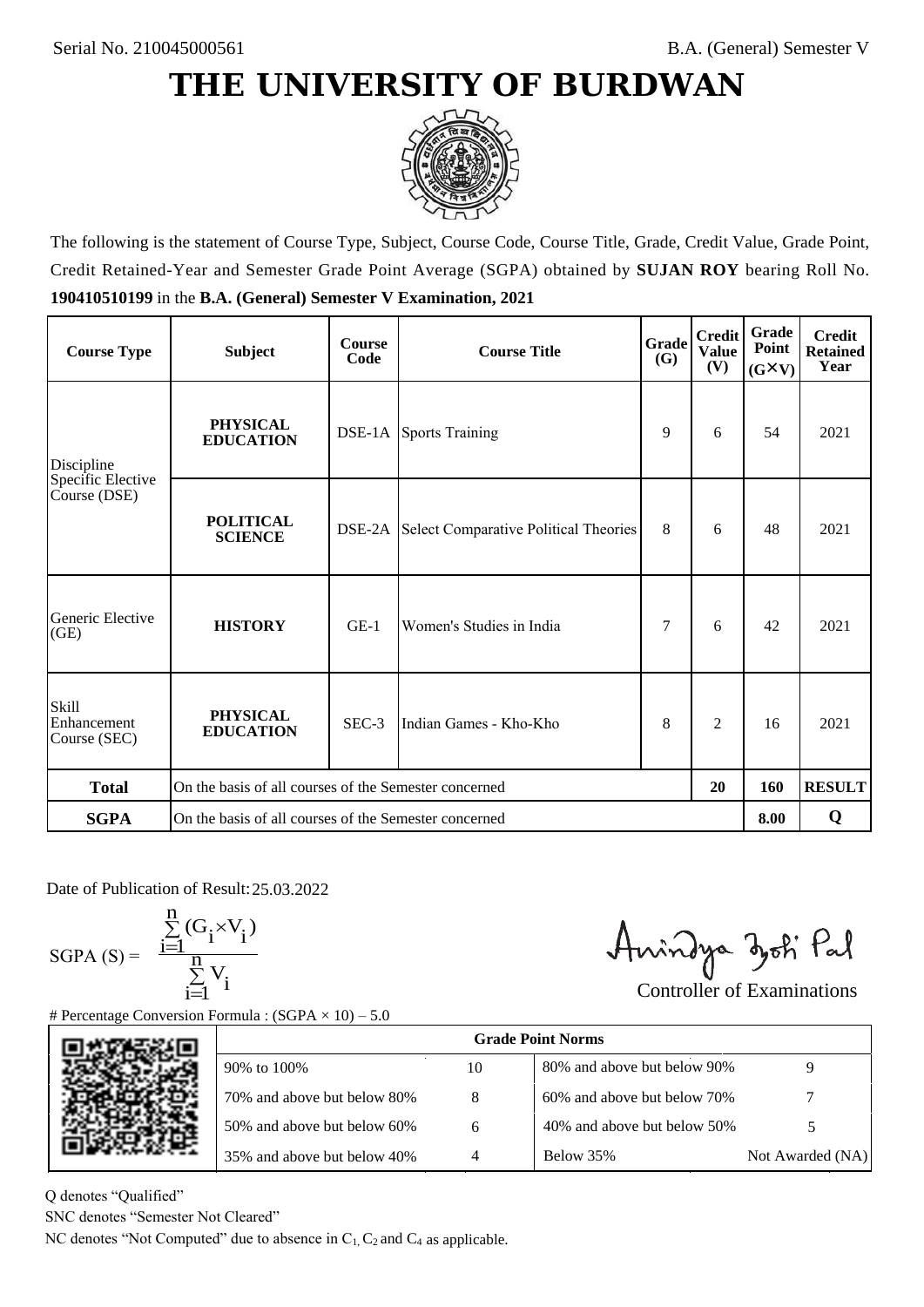

The following is the statement of Course Type, Subject, Course Code, Course Title, Grade, Credit Value, Grade Point, Credit Retained-Year and Semester Grade Point Average (SGPA) obtained by **SUPRIYA DAS** bearing Roll No. **190410510201** in the **B.A. (General) Semester V Examination, 2021**

| <b>Course Type</b>                   | <b>Subject</b>                                              | <b>Course</b><br>Code | Grade<br><b>Course Title</b><br>(G)                         |    | <b>Credit</b><br><b>Value</b><br>(V) | Grade<br>Point<br>$(G\times V)$ | <b>Credit</b><br><b>Retained</b><br>Year |
|--------------------------------------|-------------------------------------------------------------|-----------------------|-------------------------------------------------------------|----|--------------------------------------|---------------------------------|------------------------------------------|
| Discipline                           | <b>POLITICAL</b><br><b>SCIENCE</b>                          |                       | <b>DSE-1A</b> Select Comparative Political Theories         | 7  | 6                                    | 42                              | 2021                                     |
| Specific Elective<br>Course (DSE)    | <b>PHYSICAL</b><br><b>EDUCATION</b>                         | DSE-2A                | Tests, Measurements and Evaluation<br>in Physical Education | 9  | 6                                    | 54                              | 2021                                     |
| Generic Elective<br>(GE)             | <b>HISTORY</b>                                              | $GE-1$                | Women's Studies in India                                    | 7  | 6                                    | 42                              | 2021                                     |
| Skill<br>Enhancement<br>Course (SEC) | <b>PHYSICAL</b><br><b>EDUCATION</b>                         | SEC-3                 | Indian Games - Kho-Kho                                      | 10 | 2                                    | 20                              | 2021                                     |
| <b>Total</b>                         | On the basis of all courses of the Semester concerned<br>20 |                       |                                                             |    | 158                                  | <b>RESULT</b>                   |                                          |
| <b>SGPA</b>                          | On the basis of all courses of the Semester concerned       |                       |                                                             |    |                                      | 7.90                            | Q                                        |

Date of Publication of Result: 25.03.2022

 $SGPA(S) =$ 

$$
\frac{\sum\limits_{i=1}^n(G_i\times V_i)}{\sum\limits_{i=1}^nV_i}
$$

Amindya zoti Pal

| ate of Publication of Result: 25.03.2022<br>GPA (S) = $\frac{\sum_{i=1}^{n} (G_i \times V_i)}{\sum_{i=1}^{n} V_i}$ |                                                                                   |    | Aningya zoti Pal            | <b>Controller of Examinations</b> |
|--------------------------------------------------------------------------------------------------------------------|-----------------------------------------------------------------------------------|----|-----------------------------|-----------------------------------|
|                                                                                                                    | Percentage Conversion Formula : $(SGPA \times 10) - 5.0$                          |    | <b>Grade Point Norms</b>    |                                   |
|                                                                                                                    | 90% to 100%                                                                       | 10 | 80% and above but below 90% | 9                                 |
|                                                                                                                    | 70% and above but below 80%                                                       | 8  | 60% and above but below 70% |                                   |
|                                                                                                                    | 50% and above but below 60%                                                       | 6  | 40% and above but below 50% | 5                                 |
|                                                                                                                    | 35% and above but below 40%                                                       | 4  | Below 35%                   | Not Awarded (NA)                  |
| denotes "Qualified"<br>NC denotes "Semester Not Cleared"                                                           | C denotes "Not Computed" due to absence in $C_1$ , $C_2$ and $C_4$ as applicable. |    |                             |                                   |

Q denotes "Qualified"

SNC denotes "Semester Not Cleared"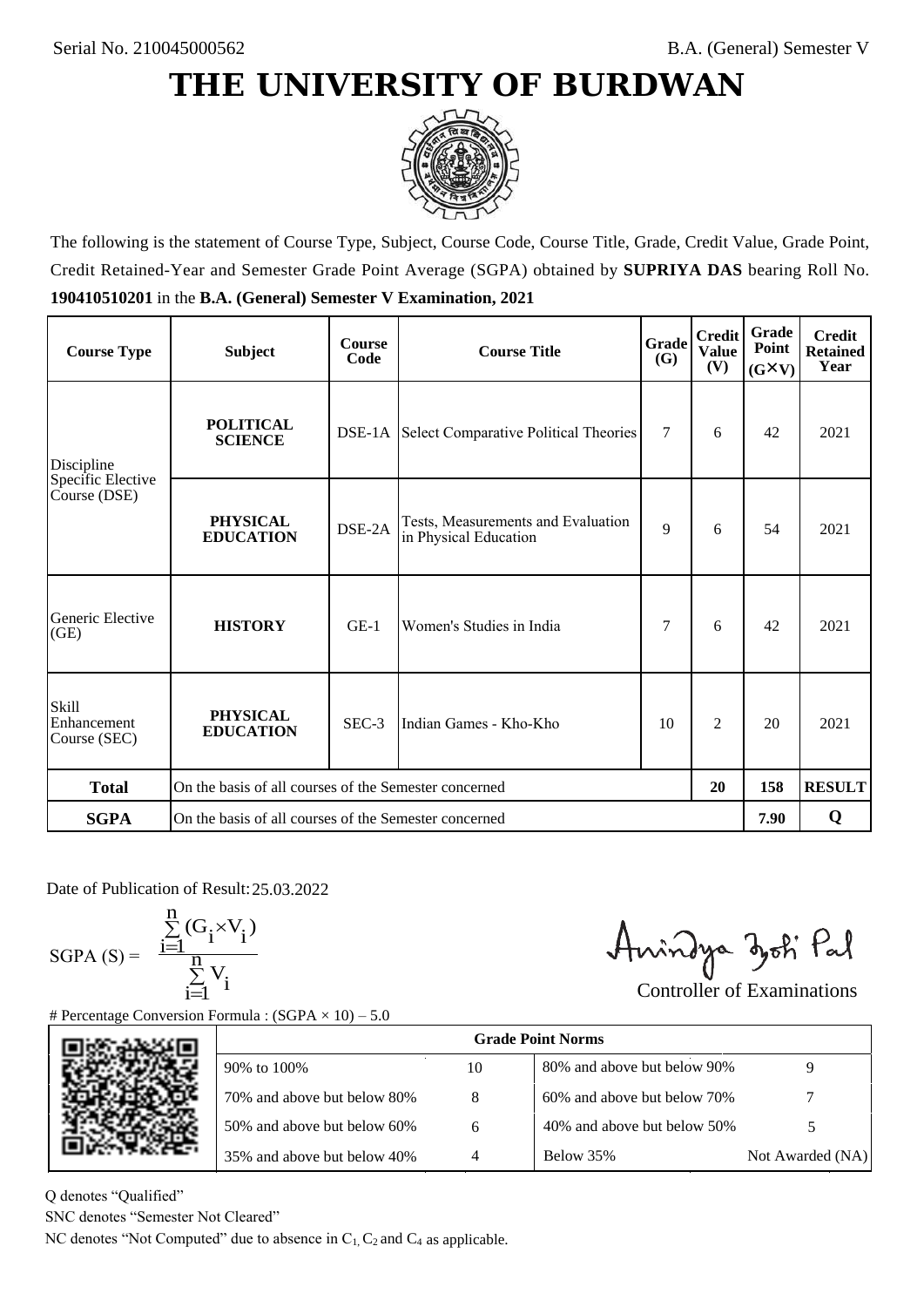

The following is the statement of Course Type, Subject, Course Code, Course Title, Grade, Credit Value, Grade Point, Credit Retained-Year and Semester Grade Point Average (SGPA) obtained by **SUPRIYA GHOSH** bearing Roll No. **190410510202** in the **B.A. (General) Semester V Examination, 2021**

| <b>Course Type</b>                          | <b>Subject</b>                                              | <b>Course</b><br>Code | Grade<br><b>Course Title</b><br><b>(G)</b>     |           | <b>Credit</b><br><b>Value</b><br>(V) | Grade<br>Point<br>$(G\times V)$ | <b>Credit</b><br><b>Retained</b><br>Year |
|---------------------------------------------|-------------------------------------------------------------|-----------------------|------------------------------------------------|-----------|--------------------------------------|---------------------------------|------------------------------------------|
| Discipline                                  | <b>BENGALI</b>                                              |                       | DSE-1A Unish Shataker Bangla Upanyas           | <b>NA</b> | 6                                    | <b>NA</b>                       |                                          |
| Specific Elective<br>Course (DSE)           | <b>POLITICAL</b><br><b>SCIENCE</b>                          |                       | DSE-2A Select Comparative Political Theories   | 6         | 6                                    | 36                              | 2021                                     |
| Generic Elective<br>(GE)                    | <b>HISTORY</b>                                              | $GE-1$                | Women's Studies in India                       | 5         | 6                                    | 30                              | 2021                                     |
| <b>Skill</b><br>Enhancement<br>Course (SEC) | <b>POLITICAL</b><br><b>SCIENCE</b>                          | SEC-3                 | Democratic Awareness Through<br>Legal Literacy | 7         | $\overline{c}$                       | 14                              | 2021                                     |
| <b>Total</b>                                | On the basis of all courses of the Semester concerned<br>20 |                       |                                                |           |                                      | <b>RESULT</b>                   |                                          |
| <b>SGPA</b>                                 | On the basis of all courses of the Semester concerned       |                       |                                                |           |                                      |                                 | <b>SNC</b>                               |

Date of Publication of Result: 25,03,2022

 $SGPA(S) =$ 

$$
\frac{\sum\limits_{i=1}^n(G_i\times V_i)}{\sum\limits_{i=1}^nV_i}
$$

Amindya zoti Pal

| ate of Publication of Result: 25.03.2022<br>GPA (S) = $\frac{\sum_{i=1}^{n} (G_i \times V_i)}{\sum_{i=1}^{n} V_i}$ |                                                                                   |    | Aningya zoti Pal            | <b>Controller of Examinations</b> |
|--------------------------------------------------------------------------------------------------------------------|-----------------------------------------------------------------------------------|----|-----------------------------|-----------------------------------|
|                                                                                                                    | Percentage Conversion Formula : $(SGPA \times 10) - 5.0$                          |    | <b>Grade Point Norms</b>    |                                   |
|                                                                                                                    | 90% to 100%                                                                       | 10 | 80% and above but below 90% | 9                                 |
|                                                                                                                    | 70% and above but below 80%                                                       | 8  | 60% and above but below 70% |                                   |
|                                                                                                                    | 50% and above but below 60%                                                       | 6  | 40% and above but below 50% | 5                                 |
|                                                                                                                    | 35% and above but below 40%                                                       | 4  | Below 35%                   | Not Awarded (NA)                  |
| denotes "Qualified"<br>NC denotes "Semester Not Cleared"                                                           | C denotes "Not Computed" due to absence in $C_1$ , $C_2$ and $C_4$ as applicable. |    |                             |                                   |

Q denotes "Qualified"

SNC denotes "Semester Not Cleared"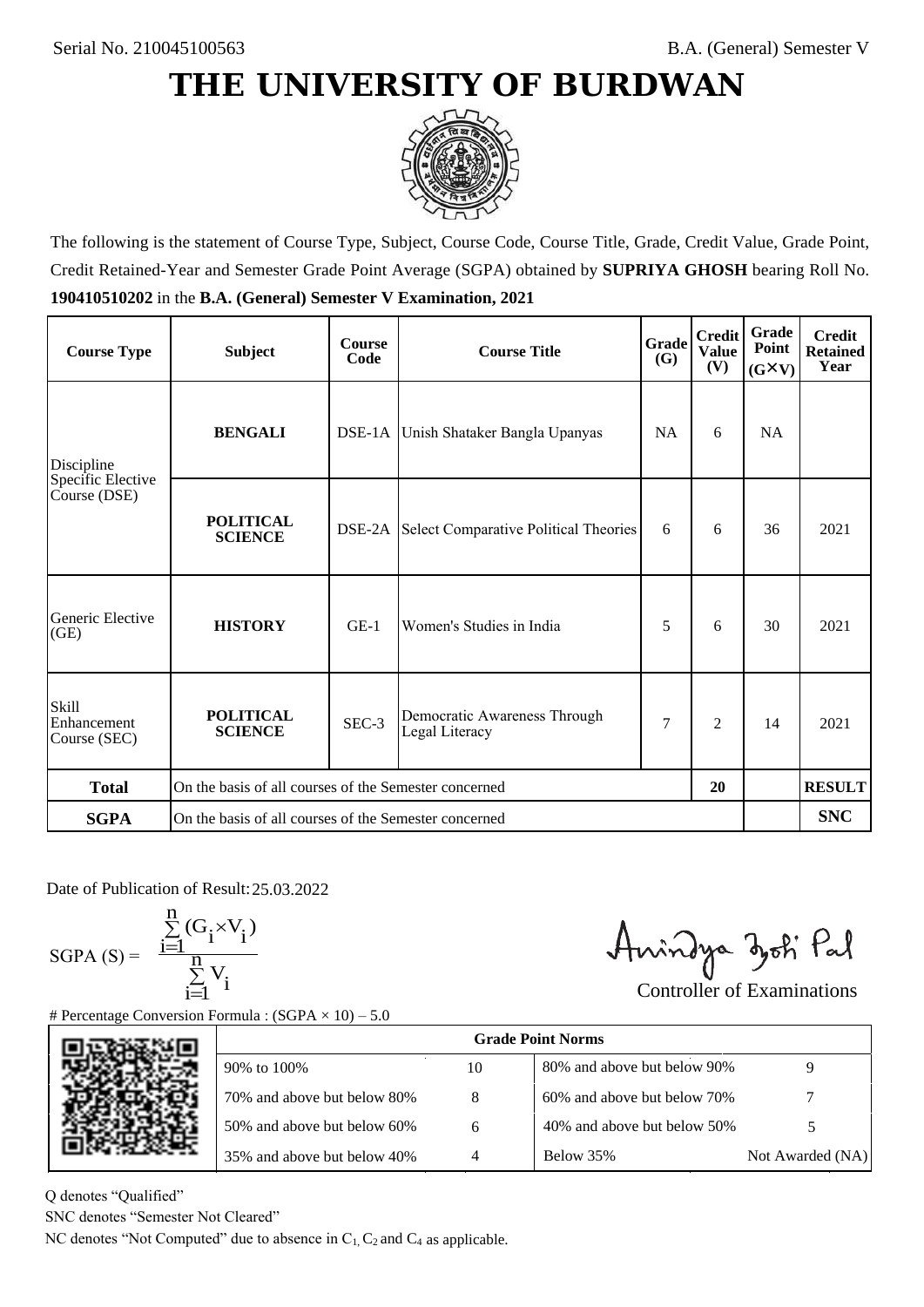

The following is the statement of Course Type, Subject, Course Code, Course Title, Grade, Credit Value, Grade Point, Credit Retained-Year and Semester Grade Point Average (SGPA) obtained by **SURABHI ADHIKARY** bearing Roll No. **190410510204** in the **B.A. (General) Semester V Examination, 2021**

| <b>Course Type</b>                          | <b>Subject</b>                                              | <b>Course</b><br>Code | <b>Course Title</b>                                 | Grade<br><b>(G)</b> | <b>Credit</b><br><b>Value</b><br>(V) | Grade<br>Point<br>$(G\times V)$ | <b>Credit</b><br><b>Retained</b><br>Year |
|---------------------------------------------|-------------------------------------------------------------|-----------------------|-----------------------------------------------------|---------------------|--------------------------------------|---------------------------------|------------------------------------------|
| Discipline                                  | <b>BENGALI</b>                                              |                       | DSE-1A Unish Shataker Bangla Upanyas                | 5                   | 6                                    | 30                              | 2021                                     |
| Specific Elective<br>Course (DSE)           | <b>POLITICAL</b><br><b>SCIENCE</b>                          |                       | <b>DSE-2A</b> Select Comparative Political Theories | $\tau$              | 6                                    | 42                              | 2021                                     |
| Generic Elective<br>(GE)                    | <b>HISTORY</b>                                              | $GE-1$                | Women's Studies in India                            | 7                   | 6                                    | 42                              | 2021                                     |
| <b>Skill</b><br>Enhancement<br>Course (SEC) | <b>POLITICAL</b><br><b>SCIENCE</b>                          | SEC-3                 | Democratic Awareness Through<br>Legal Literacy      | 8                   | $\overline{c}$                       | 16                              | 2021                                     |
| <b>Total</b>                                | On the basis of all courses of the Semester concerned<br>20 |                       |                                                     |                     | 130                                  | <b>RESULT</b>                   |                                          |
| <b>SGPA</b>                                 | On the basis of all courses of the Semester concerned       |                       |                                                     |                     |                                      | 6.50                            | Q                                        |

Date of Publication of Result: 25,03,2022

SGPA  $(S) = \frac{1}{1}$ 

$$
\frac{\sum\limits_{i=1}^{n} (G_i \times V_i)}{\sum\limits_{i=1}^{n} V_i}
$$

Amindya zoti Pal

| ate of Publication of Result: 25.03.2022<br>SGPA (S) = $\frac{\sum_{i=1}^{n} (G_i \times V_i)}{\sum_{i=1}^{n} V_i}$ | Percentage Conversion Formula : $(SGPA \times 10) - 5.0$                          |    | Aningya zoti Pal            | <b>Controller of Examinations</b> |
|---------------------------------------------------------------------------------------------------------------------|-----------------------------------------------------------------------------------|----|-----------------------------|-----------------------------------|
|                                                                                                                     |                                                                                   |    | <b>Grade Point Norms</b>    |                                   |
|                                                                                                                     | 90% to 100%                                                                       | 10 | 80% and above but below 90% | 9                                 |
|                                                                                                                     | 70% and above but below 80%                                                       | 8  | 60% and above but below 70% |                                   |
|                                                                                                                     | 50% and above but below 60%                                                       | 6  | 40% and above but below 50% | 5                                 |
|                                                                                                                     | 35% and above but below 40%                                                       | 4  | Below 35%                   | Not Awarded (NA)                  |
| denotes "Qualified"<br>NC denotes "Semester Not Cleared"                                                            | C denotes "Not Computed" due to absence in $C_1$ , $C_2$ and $C_4$ as applicable. |    |                             |                                   |

Q denotes "Qualified"

SNC denotes "Semester Not Cleared"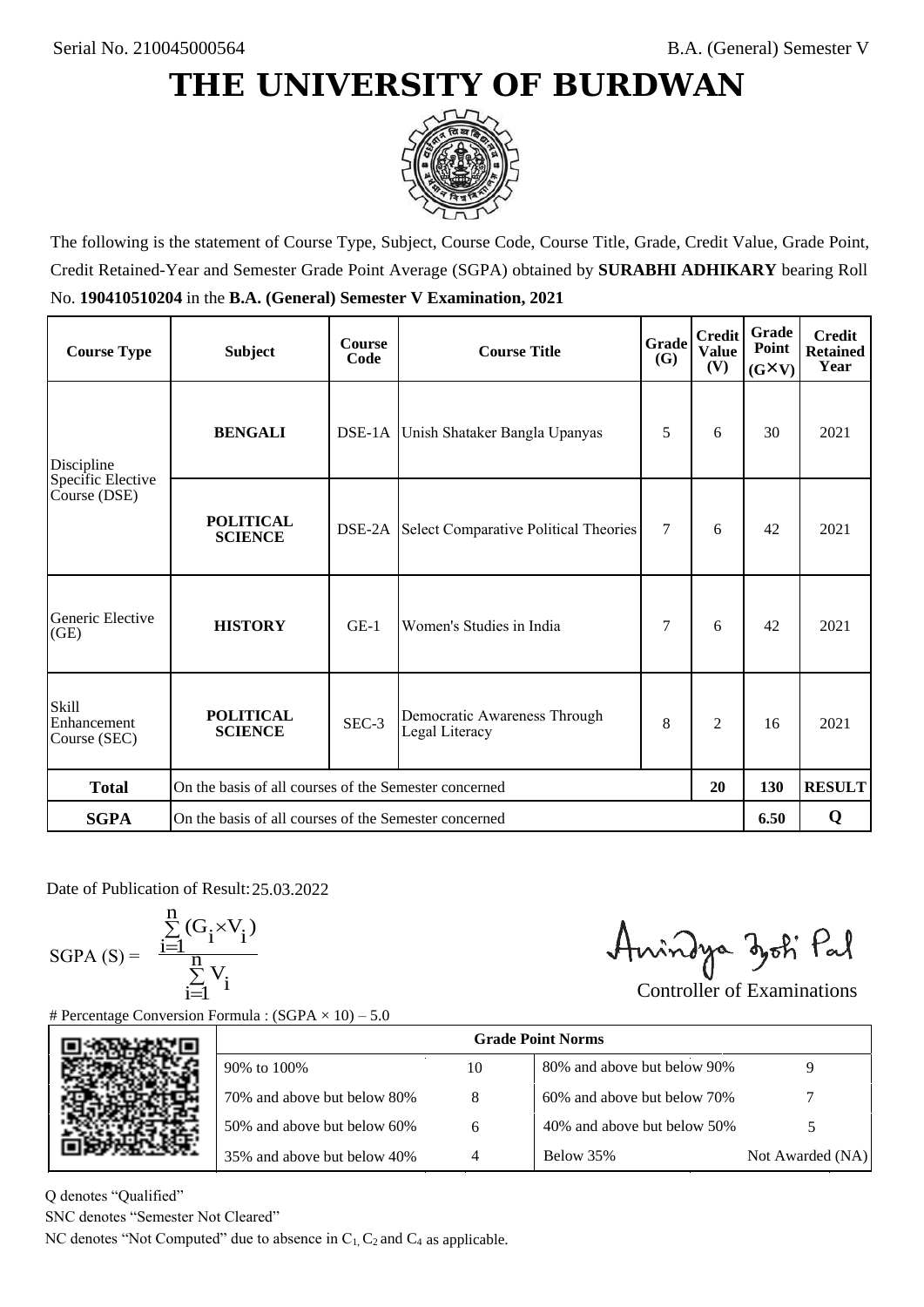

The following is the statement of Course Type, Subject, Course Code, Course Title, Grade, Credit Value, Grade Point, Credit Retained-Year and Semester Grade Point Average (SGPA) obtained by **SUSMITA GHOSH** bearing Roll No. **190410510208** in the **B.A. (General) Semester V Examination, 2021**

| <b>Course Type</b>                          | <b>Subject</b>                                              | <b>Course</b><br>Code | Grade<br><b>Course Title</b><br>(G)  |   | <b>Credit</b><br><b>Value</b><br>(V) | Grade<br>Point<br>$(G\times V)$ | <b>Credit</b><br><b>Retained</b><br>Year |
|---------------------------------------------|-------------------------------------------------------------|-----------------------|--------------------------------------|---|--------------------------------------|---------------------------------|------------------------------------------|
| Discipline                                  | <b>BENGALI</b>                                              |                       | DSE-1A Unish Shataker Bangla Upanyas | 4 | 6                                    | 24                              | 2021                                     |
| Specific Elective<br>Course (DSE)           | <b>PHILOSOPHY</b>                                           |                       | DSE-2A Philosophy of Religion        | 6 | 6                                    | 36                              | 2021                                     |
| Generic Elective<br>(GE)                    | <b>HISTORY</b>                                              | $GE-1$                | Women's Studies in India             | 7 | 6                                    | 42                              | 2021                                     |
| <b>Skill</b><br>Enhancement<br>Course (SEC) | <b>PHILOSOPHY</b>                                           | SEC-3                 | Philosophical Analysis               | 5 | $\overline{c}$                       | 10                              | 2021                                     |
| <b>Total</b>                                | On the basis of all courses of the Semester concerned<br>20 |                       |                                      |   |                                      | 112                             | <b>RESULT</b>                            |
| <b>SGPA</b>                                 | On the basis of all courses of the Semester concerned       |                       |                                      |   |                                      | 5.60                            | Q                                        |

Date of Publication of Result: 25,03,2022

 $SGPA(S) =$ 

$$
\frac{\sum\limits_{i=1}^n(G_i\times V_i)}{\sum\limits_{i=1}^nV_i}
$$

Amindya zoti Pal

| ate of Publication of Result: 25.03.2022<br>GPA (S) = $\frac{\sum_{i=1}^{n} (G_i \times V_i)}{\sum_{i=1}^{n} V_i}$ |                                                                                   |    | Aningya zoti Pal            | <b>Controller of Examinations</b> |
|--------------------------------------------------------------------------------------------------------------------|-----------------------------------------------------------------------------------|----|-----------------------------|-----------------------------------|
|                                                                                                                    | Percentage Conversion Formula : $(SGPA \times 10) - 5.0$                          |    |                             |                                   |
|                                                                                                                    |                                                                                   |    | <b>Grade Point Norms</b>    |                                   |
|                                                                                                                    | 90% to 100%                                                                       | 10 | 80% and above but below 90% | 9                                 |
|                                                                                                                    | 70% and above but below 80%                                                       | 8  | 60% and above but below 70% |                                   |
|                                                                                                                    | 50% and above but below 60%                                                       | 6  | 40% and above but below 50% | 5                                 |
|                                                                                                                    | 35% and above but below 40%                                                       | 4  | Below 35%                   | Not Awarded (NA)                  |
| denotes "Qualified"                                                                                                |                                                                                   |    |                             |                                   |
| NC denotes "Semester Not Cleared"                                                                                  |                                                                                   |    |                             |                                   |
|                                                                                                                    | C denotes "Not Computed" due to absence in $C_1$ , $C_2$ and $C_4$ as applicable. |    |                             |                                   |

Q denotes "Qualified"

SNC denotes "Semester Not Cleared"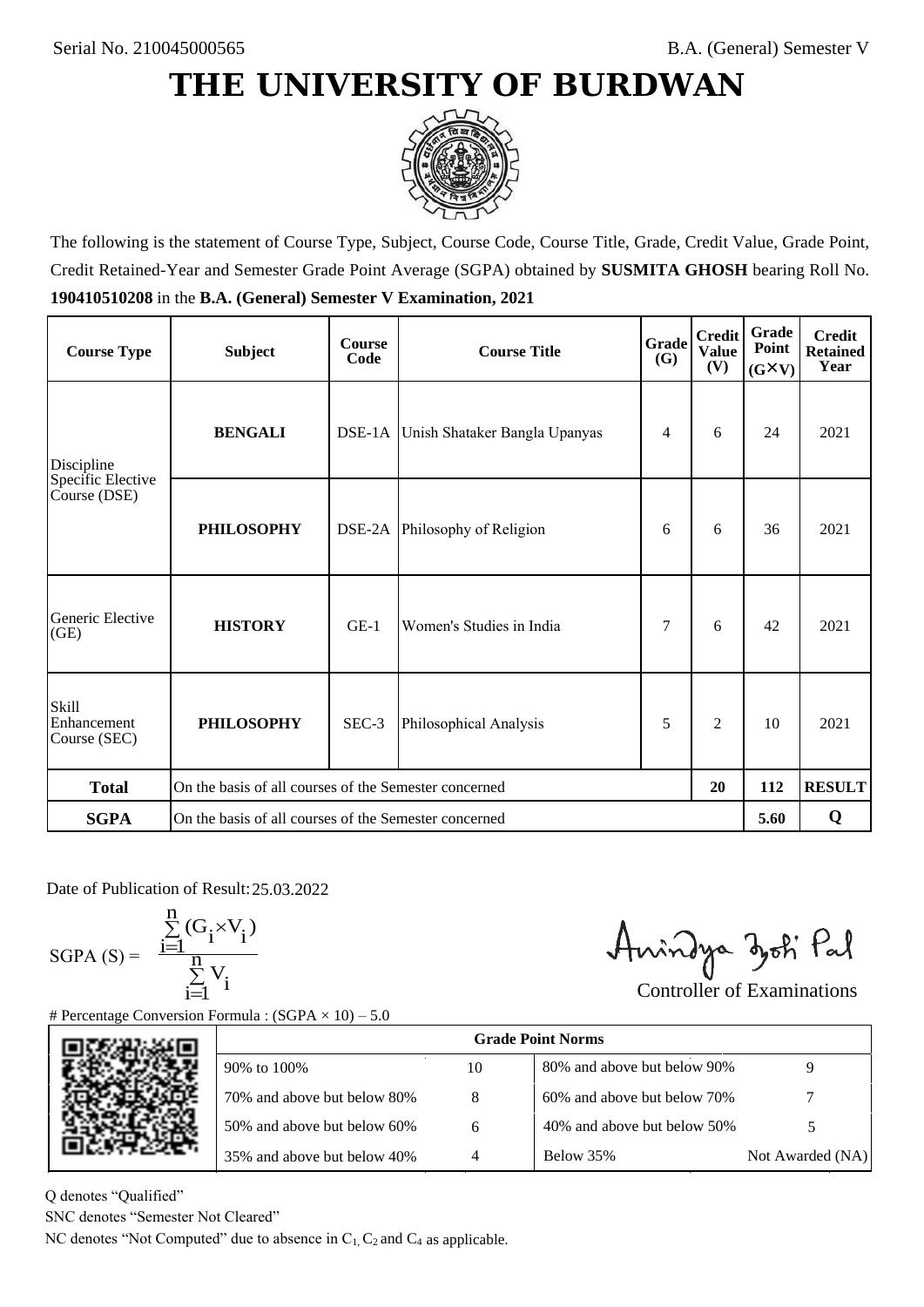

The following is the statement of Course Type, Subject, Course Code, Course Title, Grade, Credit Value, Grade Point, Credit Retained-Year and Semester Grade Point Average (SGPA) obtained by **SUTAPA MAJHI** bearing Roll No. **190410510209** in the **B.A. (General) Semester V Examination, 2021**

| <b>Course Type</b>                          | <b>Subject</b>                                              | <b>Course</b><br>Code | Grade<br><b>Course Title</b><br><b>(G)</b>          |        | <b>Credit</b><br><b>Value</b><br>(V) | Grade<br>Point<br>$(G\times V)$ | <b>Credit</b><br><b>Retained</b><br>Year |
|---------------------------------------------|-------------------------------------------------------------|-----------------------|-----------------------------------------------------|--------|--------------------------------------|---------------------------------|------------------------------------------|
| Discipline                                  | <b>BENGALI</b>                                              |                       | DSE-1A Unish Shataker Bangla Upanyas                | 4      | 6                                    | 24                              | 2021                                     |
| Specific Elective<br>Course (DSE)           | <b>POLITICAL</b><br><b>SCIENCE</b>                          |                       | <b>DSE-2A</b> Select Comparative Political Theories | $\tau$ | 6                                    | 42                              | 2021                                     |
| Generic Elective<br>(GE)                    | <b>HISTORY</b>                                              | $GE-1$                | Women's Studies in India                            | 6      | 6                                    | 36                              | 2021                                     |
| <b>Skill</b><br>Enhancement<br>Course (SEC) | <b>POLITICAL</b><br><b>SCIENCE</b>                          | SEC-3                 | Democratic Awareness Through<br>Legal Literacy      | 8      | $\overline{c}$                       | 16                              | 2021                                     |
| <b>Total</b>                                | On the basis of all courses of the Semester concerned<br>20 |                       |                                                     |        | 118                                  | <b>RESULT</b>                   |                                          |
| <b>SGPA</b>                                 | On the basis of all courses of the Semester concerned       |                       |                                                     |        |                                      | 5.90                            | Q                                        |

Date of Publication of Result: 25,03,2022

SGPA  $(S) = \frac{1}{1}$ 

$$
\frac{\sum\limits_{i=1}^{n} (G_i \times V_i)}{\sum\limits_{i=1}^{n} V_i}
$$

Amindya zoti Pal

| ate of Publication of Result: 25.03.2022<br>GPA (S) = $\frac{\sum_{i=1}^{n} (G_i \times V_i)}{\sum_{i=1}^{n} V_i}$ | Percentage Conversion Formula : $(SGPA \times 10) - 5.0$                          |    | Aningya zoti Pal            | <b>Controller of Examinations</b> |
|--------------------------------------------------------------------------------------------------------------------|-----------------------------------------------------------------------------------|----|-----------------------------|-----------------------------------|
|                                                                                                                    |                                                                                   |    | <b>Grade Point Norms</b>    |                                   |
|                                                                                                                    | 90% to 100%                                                                       | 10 | 80% and above but below 90% | 9                                 |
|                                                                                                                    | 70% and above but below 80%                                                       | 8  | 60% and above but below 70% |                                   |
|                                                                                                                    | 50% and above but below 60%                                                       | 6  | 40% and above but below 50% | 5                                 |
|                                                                                                                    | 35% and above but below 40%                                                       | 4  | Below 35%                   | Not Awarded (NA)                  |
| denotes "Qualified"<br>NC denotes "Semester Not Cleared"                                                           | C denotes "Not Computed" due to absence in $C_1$ , $C_2$ and $C_4$ as applicable. |    |                             |                                   |

Q denotes "Qualified"

SNC denotes "Semester Not Cleared"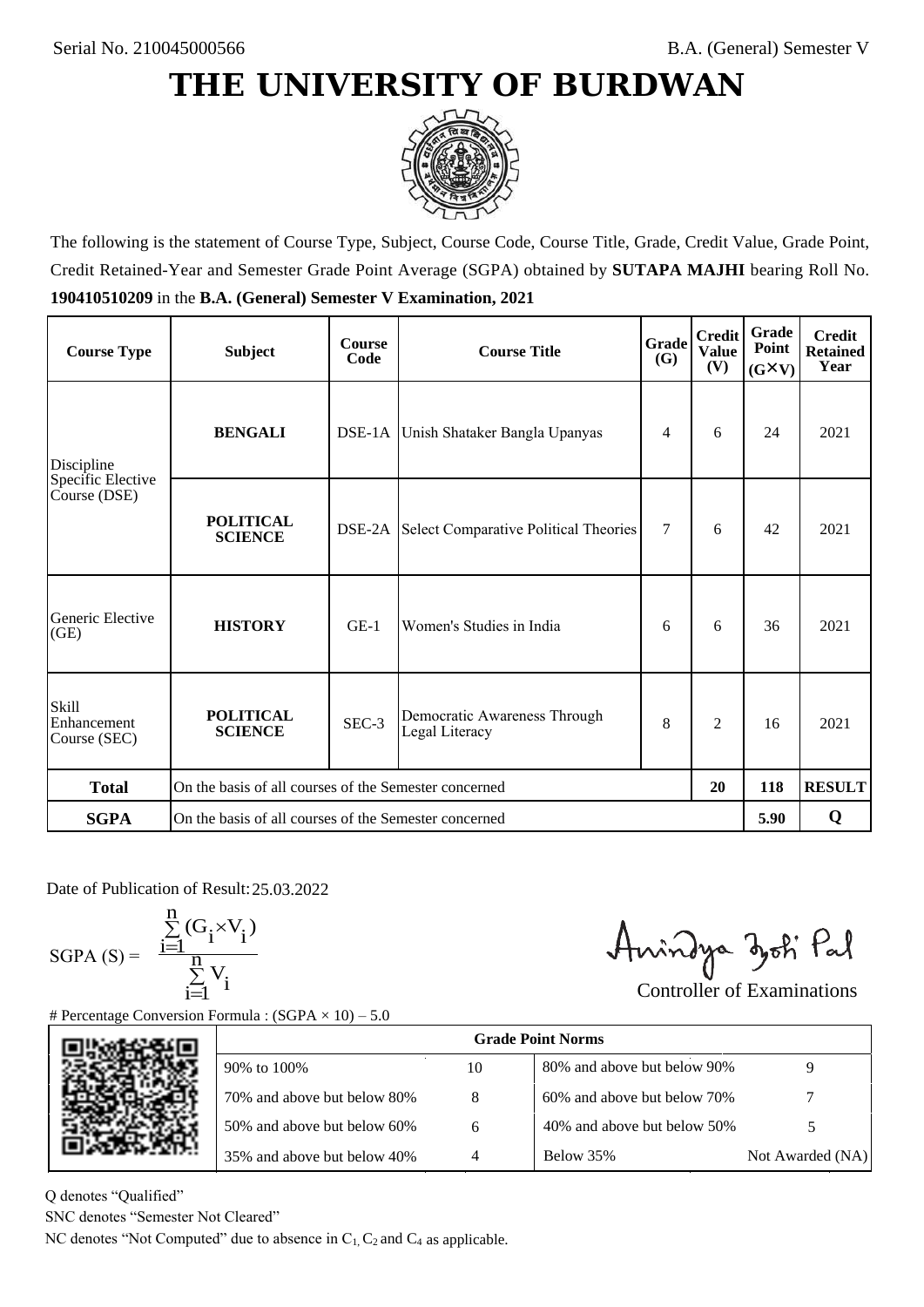

The following is the statement of Course Type, Subject, Course Code, Course Title, Grade, Credit Value, Grade Point, Credit Retained-Year and Semester Grade Point Average (SGPA) obtained by **SUVENDU MONDAL** bearing Roll No. **190410510210** in the **B.A. (General) Semester V Examination, 2021**

| <b>Course Type</b>                          | <b>Subject</b>                                              | <b>Course</b><br>Code | Grade<br><b>Course Title</b><br>(G)                                               |   | <b>Credit</b><br><b>Value</b><br>(V) | Grade<br>Point<br>$(G\times V)$ | <b>Credit</b><br><b>Retained</b><br>Year |
|---------------------------------------------|-------------------------------------------------------------|-----------------------|-----------------------------------------------------------------------------------|---|--------------------------------------|---------------------------------|------------------------------------------|
| Discipline                                  | <b>SANSKRIT</b>                                             | DSE-1A                | Philosophy, Religion and Culture in<br>Sanskrit Tradition                         | 4 | 6                                    | 24                              | 2021                                     |
| Specific Elective<br>Course (DSE)           | <b>HISTORY</b>                                              | DSE-2A                | Some Aspects of Society and<br>Economy of Modern Europe (15th to<br>18th Century) | 6 | 6                                    | 36                              | 2021                                     |
| Generic Elective<br>(GE)                    | <b>EDUCATION</b>                                            | $GE-1$                | Current Issues in Indian Education                                                | 5 | 6                                    | 30                              | 2021                                     |
| <b>Skill</b><br>Enhancement<br>Course (SEC) | <b>HISTORY</b>                                              | SEC-3                 | <b>Understanding Popular Culture</b>                                              | 6 | $\overline{c}$                       | 12                              | 2021                                     |
| <b>Total</b>                                | On the basis of all courses of the Semester concerned<br>20 |                       |                                                                                   |   | 102                                  | <b>RESULT</b>                   |                                          |
| <b>SGPA</b>                                 | On the basis of all courses of the Semester concerned       |                       |                                                                                   |   |                                      | 5.10                            | Q                                        |

Date of Publication of Result: 25.03.2022

SGPA  $(S) = \frac{1}{1}$ 

$$
\frac{\sum_{i=1}^{n} (G_i \times V_i)}{\sum_{i=1}^{n} V_i}
$$

Amindya zoti Pal

| ate of Publication of Result: 25.03.2022<br>GPA (S) = $\frac{\sum_{i=1}^{n} (G_i \times V_i)}{\sum_{i=1}^{n} V_i}$ | Percentage Conversion Formula : $(SGPA \times 10) - 5.0$                          |    | Aningya zoti Pal            | <b>Controller of Examinations</b> |
|--------------------------------------------------------------------------------------------------------------------|-----------------------------------------------------------------------------------|----|-----------------------------|-----------------------------------|
|                                                                                                                    |                                                                                   |    | <b>Grade Point Norms</b>    |                                   |
|                                                                                                                    | 90% to 100%                                                                       | 10 | 80% and above but below 90% | 9                                 |
|                                                                                                                    | 70% and above but below 80%                                                       | 8  | 60% and above but below 70% |                                   |
|                                                                                                                    | 50% and above but below 60%                                                       | 6  | 40% and above but below 50% | 5                                 |
|                                                                                                                    | 35% and above but below 40%                                                       | 4  | Below 35%                   | Not Awarded (NA)                  |
| denotes "Qualified"<br>NC denotes "Semester Not Cleared"                                                           | C denotes "Not Computed" due to absence in $C_1$ , $C_2$ and $C_4$ as applicable. |    |                             |                                   |

Q denotes "Qualified"

SNC denotes "Semester Not Cleared"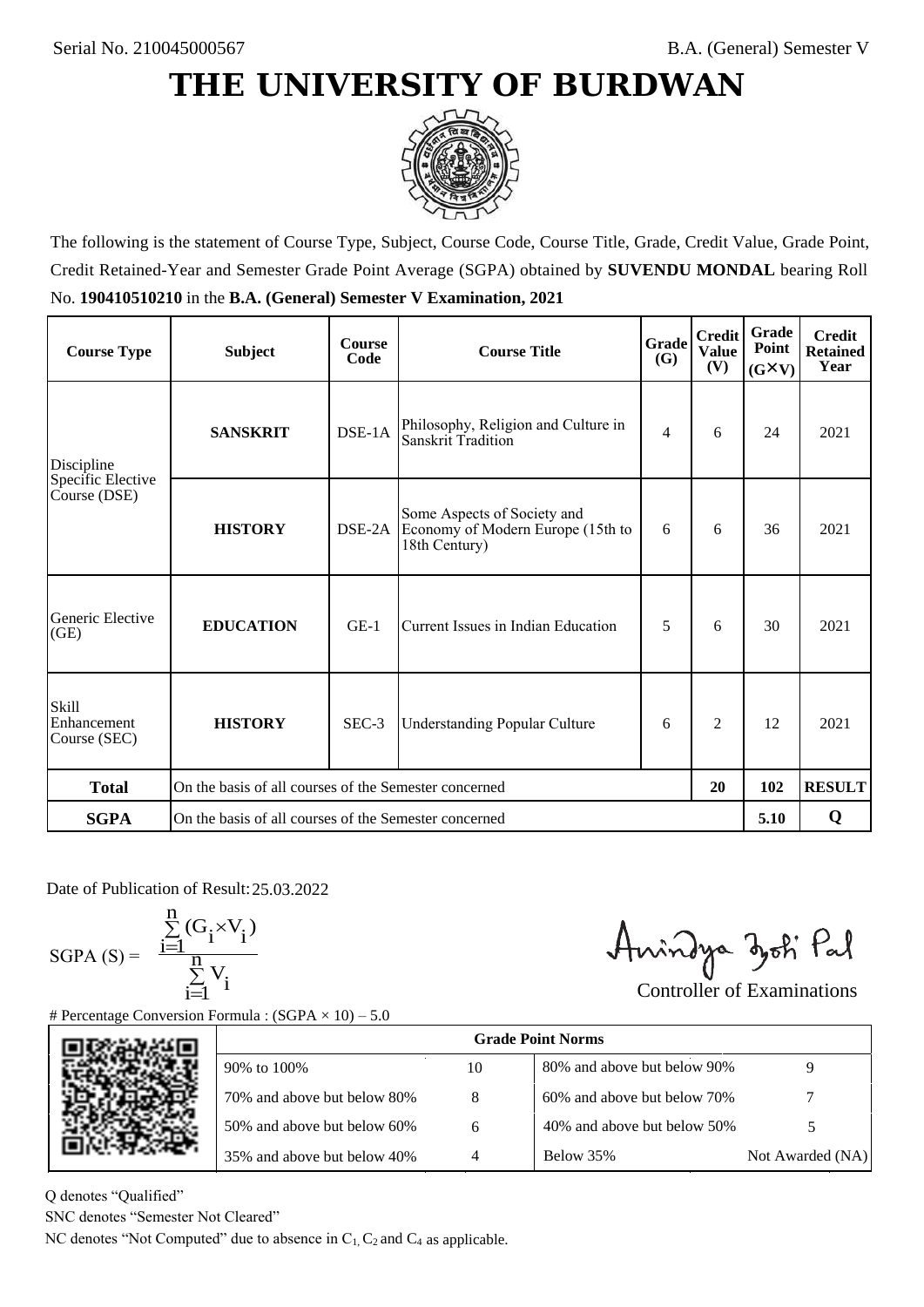

The following is the statement of Course Type, Subject, Course Code, Course Title, Grade, Credit Value, Grade Point, Credit Retained-Year and Semester Grade Point Average (SGPA) obtained by **TAJAMUL SK** bearing Roll No. **190410510211** in the **B.A. (General) Semester V Examination, 2021**

| <b>Course Type</b>                   | <b>Subject</b>                                              | <b>Course</b><br>Code | Grade<br><b>Course Title</b>                                                      |     | <b>Credit</b><br><b>Value</b><br>(V) | Grade<br>Point<br>$(G\times V)$ | <b>Credit</b><br><b>Retained</b><br>Year |
|--------------------------------------|-------------------------------------------------------------|-----------------------|-----------------------------------------------------------------------------------|-----|--------------------------------------|---------------------------------|------------------------------------------|
| Discipline                           | <b>POLITICAL</b><br><b>SCIENCE</b>                          |                       | <b>DSE-1A</b> Select Comparative Political Theories                               | 6   | 6                                    | 36                              | 2021                                     |
| Specific Elective<br>Course (DSE)    | <b>HISTORY</b>                                              | DSE-2A                | Some Aspects of Society and<br>Economy of Modern Europe (15th to<br>18th Century) | 7   | 6                                    | 42                              | 2021                                     |
| Generic Elective<br>(GE)             | <b>EDUCATION</b>                                            | $GE-1$                | Current Issues in Indian Education                                                | 5   | 6                                    | 30                              | 2021                                     |
| Skill<br>Enhancement<br>Course (SEC) | <b>POLITICAL</b><br><b>SCIENCE</b>                          | SEC-3                 | Democratic Awareness Through<br>Legal Literacy                                    | 7   | $\overline{c}$                       | 14                              | 2021                                     |
| <b>Total</b>                         | On the basis of all courses of the Semester concerned<br>20 |                       |                                                                                   | 122 | <b>RESULT</b>                        |                                 |                                          |
| <b>SGPA</b>                          | On the basis of all courses of the Semester concerned       |                       |                                                                                   |     |                                      | 6.10                            | Q                                        |

Date of Publication of Result: 25,03,2022

 $SGPA(S) =$ 

$$
\frac{\sum\limits_{i=1}^{n} (G_i \times V_i)}{\sum\limits_{i=1}^{n} V_i}
$$

Amindya zoti Pal

| Date of Publication of Result: 25.03.2022<br>SGPA (S) = $\frac{\sum_{i=1}^{n} (G_i \times V_i)}{\sum_{i=1}^{n} V_i}$ | <b>Percentage Conversion Formula : (SGPA</b> $\times$ 10) – 5.0                   |    | Aningya zoti Pal            | <b>Controller of Examinations</b> |
|----------------------------------------------------------------------------------------------------------------------|-----------------------------------------------------------------------------------|----|-----------------------------|-----------------------------------|
|                                                                                                                      |                                                                                   |    | <b>Grade Point Norms</b>    |                                   |
|                                                                                                                      | 90% to 100%                                                                       | 10 | 80% and above but below 90% | 9                                 |
|                                                                                                                      | 70% and above but below 80%                                                       | 8  | 60% and above but below 70% |                                   |
|                                                                                                                      | 50% and above but below 60%                                                       | 6  | 40% and above but below 50% | 5                                 |
|                                                                                                                      | 35% and above but below 40%                                                       | 4  | Below 35%                   | Not Awarded (NA)                  |
| denotes "Qualified"<br>NC denotes "Semester Not Cleared"                                                             | C denotes "Not Computed" due to absence in $C_1$ , $C_2$ and $C_4$ as applicable. |    |                             |                                   |

Q denotes "Qualified"

SNC denotes "Semester Not Cleared"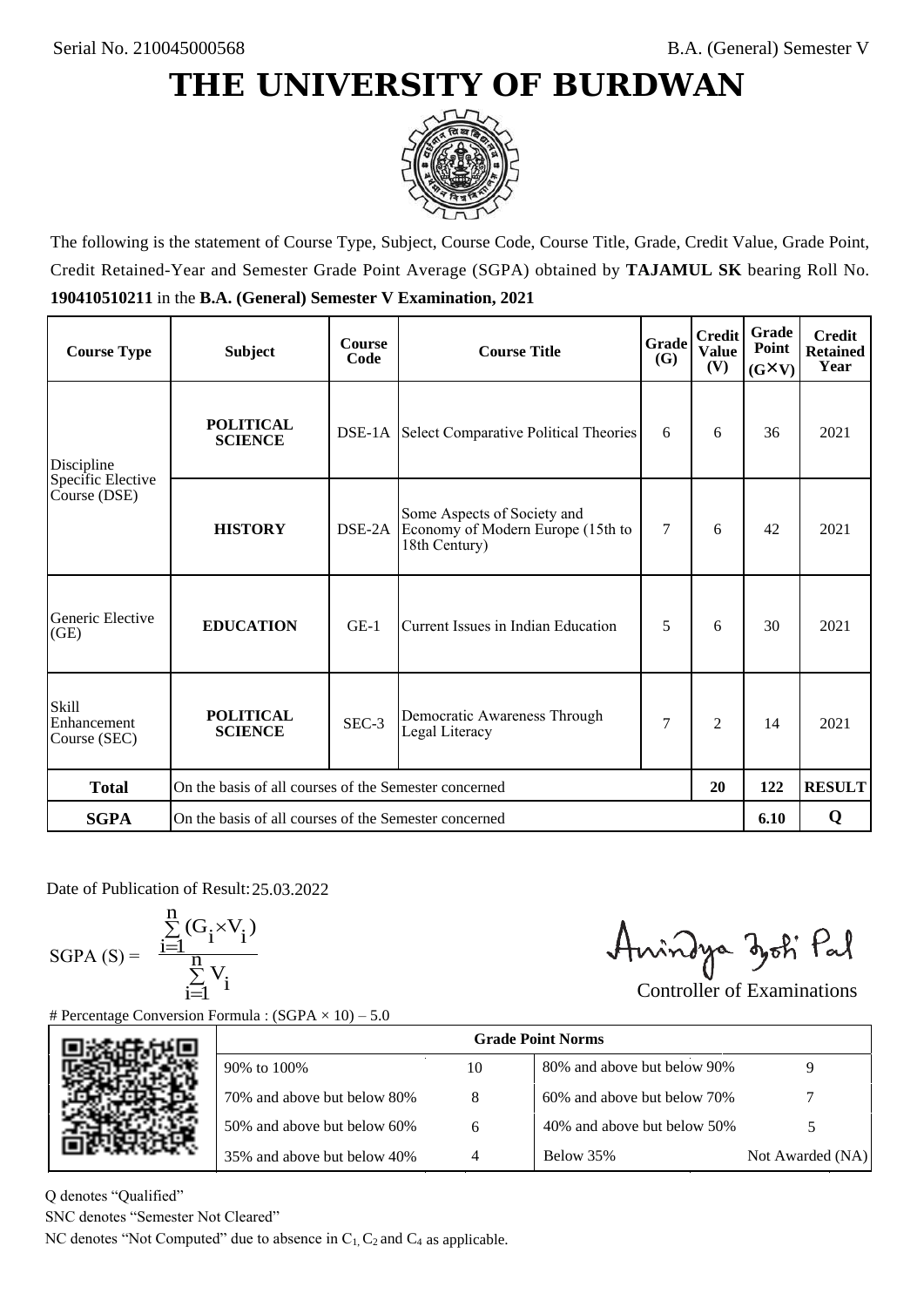

The following is the statement of Course Type, Subject, Course Code, Course Title, Grade, Credit Value, Grade Point, Credit Retained-Year and Semester Grade Point Average (SGPA) obtained by **TANMOY MAJI** bearing Roll No. **190410510214** in the **B.A. (General) Semester V Examination, 2021**

| <b>Course Type</b>                          | <b>Subject</b>                                              | <b>Course</b><br>Code | Grade<br><b>Course Title</b>                        |   | <b>Credit</b><br><b>Value</b><br>(V) | Grade<br>Point<br>$(G\times V)$ | <b>Credit</b><br><b>Retained</b><br>Year |
|---------------------------------------------|-------------------------------------------------------------|-----------------------|-----------------------------------------------------|---|--------------------------------------|---------------------------------|------------------------------------------|
| <b>BENGALI</b><br>Discipline                |                                                             |                       | DSE-1A Unish Shataker Bangla Upanyas<br><b>NA</b>   |   | 6                                    | <b>NA</b>                       |                                          |
| Specific Elective<br>Course (DSE)           | <b>POLITICAL</b><br><b>SCIENCE</b>                          |                       | <b>DSE-2A</b> Select Comparative Political Theories | 6 | 6                                    | 36                              | 2021                                     |
| Generic Elective<br>(GE)                    | <b>HISTORY</b>                                              | $GE-1$                | Women's Studies in India                            | 6 | 6                                    | 36                              | 2021                                     |
| <b>Skill</b><br>Enhancement<br>Course (SEC) | <b>POLITICAL</b><br><b>SCIENCE</b>                          | SEC-3                 | Democratic Awareness Through<br>Legal Literacy      | 6 | 2                                    | 12                              | 2021                                     |
| <b>Total</b>                                | On the basis of all courses of the Semester concerned<br>20 |                       |                                                     |   |                                      | <b>RESULT</b>                   |                                          |
| <b>SGPA</b>                                 | On the basis of all courses of the Semester concerned       |                       |                                                     |   |                                      |                                 | <b>SNC</b>                               |

Date of Publication of Result: 25,03,2022

 $SGPA(S) =$ 

$$
\frac{\sum\limits_{i=1}^n(G_i\times V_i)}{\sum\limits_{i=1}^nV_i}
$$

Amindya zoti Pal

| ate of Publication of Result: 25.03.2022<br>GPA (S) = $\frac{\sum_{i=1}^{n} (G_i \times V_i)}{\sum_{i=1}^{n} V_i}$ | Percentage Conversion Formula : $(SGPA \times 10) - 5.0$                          |    | Aningya zoti Pal            | <b>Controller of Examinations</b> |
|--------------------------------------------------------------------------------------------------------------------|-----------------------------------------------------------------------------------|----|-----------------------------|-----------------------------------|
|                                                                                                                    |                                                                                   |    | <b>Grade Point Norms</b>    |                                   |
|                                                                                                                    | 90% to 100%                                                                       | 10 | 80% and above but below 90% | 9                                 |
|                                                                                                                    | 70% and above but below 80%                                                       | 8  | 60% and above but below 70% |                                   |
|                                                                                                                    | 50% and above but below 60%                                                       | 6  | 40% and above but below 50% | 5                                 |
|                                                                                                                    | 35% and above but below 40%                                                       | 4  | Below 35%                   | Not Awarded (NA)                  |
| denotes "Qualified"<br>NC denotes "Semester Not Cleared"                                                           | C denotes "Not Computed" due to absence in $C_1$ , $C_2$ and $C_4$ as applicable. |    |                             |                                   |

Q denotes "Qualified"

SNC denotes "Semester Not Cleared"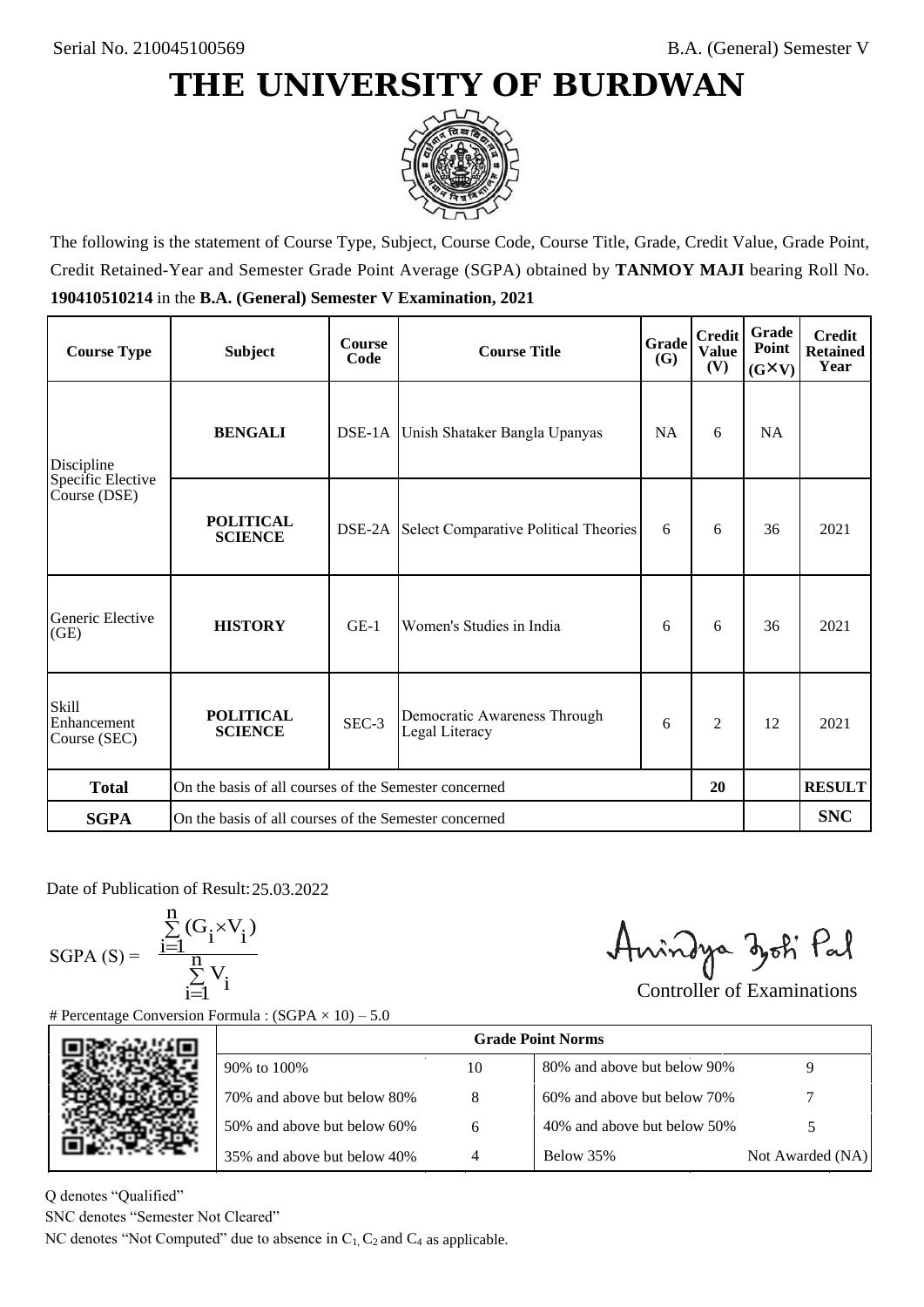

The following is the statement of Course Type, Subject, Course Code, Course Title, Grade, Credit Value, Grade Point, Credit Retained-Year and Semester Grade Point Average (SGPA) obtained by **TANMOY MONDAL** bearing Roll No. **190410510215** in the **B.A. (General) Semester V Examination, 2021**

| <b>Course Type</b>                          | <b>Subject</b>                                              | <b>Course</b><br>Code | Grade<br><b>Course Title</b><br>(G)                                               |                | <b>Credit</b><br><b>Value</b><br>(V) | Grade<br>Point<br>$(G\times V)$ | <b>Credit</b><br><b>Retained</b><br>Year |
|---------------------------------------------|-------------------------------------------------------------|-----------------------|-----------------------------------------------------------------------------------|----------------|--------------------------------------|---------------------------------|------------------------------------------|
| <b>HISTORY</b><br>Discipline                |                                                             |                       | Some Aspects of Society and<br>Economy of Modern Europe (15th to<br>18th Century) | $\overline{7}$ | 6                                    | 42                              | 2021                                     |
| Specific Elective<br>Course (DSE)           | <b>EDUCATION</b>                                            | DSE-2A                | <b>Great Educators</b>                                                            | 5              | 6                                    | 30                              | 2021                                     |
| Generic Elective<br>(GE)                    | <b>POLITICAL</b><br><b>SCIENCE</b>                          | $GE-1$                | Indian Political Thought                                                          | 7              | 6                                    | 42                              | 2021                                     |
| <b>Skill</b><br>Enhancement<br>Course (SEC) | <b>HISTORY</b>                                              | SEC-3                 | <b>Understanding Popular Culture</b>                                              |                | $\overline{c}$                       | 16                              | 2021                                     |
| <b>Total</b>                                | On the basis of all courses of the Semester concerned<br>20 |                       |                                                                                   |                | 130                                  | <b>RESULT</b>                   |                                          |
| <b>SGPA</b>                                 | On the basis of all courses of the Semester concerned       |                       |                                                                                   |                |                                      | 6.50                            | Q                                        |

Date of Publication of Result: 25,03,2022

SGPA  $(S) = \frac{1}{1}$ 

$$
\frac{\sum\limits_{i=1}^{n} (G_i \times V_i)}{\sum\limits_{i=1}^{n} V_i}
$$

Amindya zoti Pal

| ate of Publication of Result: 25.03.2022<br>GPA (S) = $\frac{\sum_{i=1}^{n} (G_i \times V_i)}{\sum_{i=1}^{n} V_i}$ |                                                                                   |    | Aningya zoti Pal            | <b>Controller of Examinations</b> |
|--------------------------------------------------------------------------------------------------------------------|-----------------------------------------------------------------------------------|----|-----------------------------|-----------------------------------|
|                                                                                                                    | Percentage Conversion Formula : $(SGPA \times 10) - 5.0$                          |    | <b>Grade Point Norms</b>    |                                   |
|                                                                                                                    | 90% to 100%                                                                       | 10 | 80% and above but below 90% | 9                                 |
|                                                                                                                    | 70% and above but below 80%                                                       | 8  | 60% and above but below 70% |                                   |
|                                                                                                                    | 50% and above but below 60%                                                       | 6  | 40% and above but below 50% | 5                                 |
|                                                                                                                    | 35% and above but below 40%                                                       | 4  | Below 35%                   | Not Awarded (NA)                  |
| denotes "Qualified"<br>NC denotes "Semester Not Cleared"                                                           | C denotes "Not Computed" due to absence in $C_1$ , $C_2$ and $C_4$ as applicable. |    |                             |                                   |

Q denotes "Qualified"

SNC denotes "Semester Not Cleared"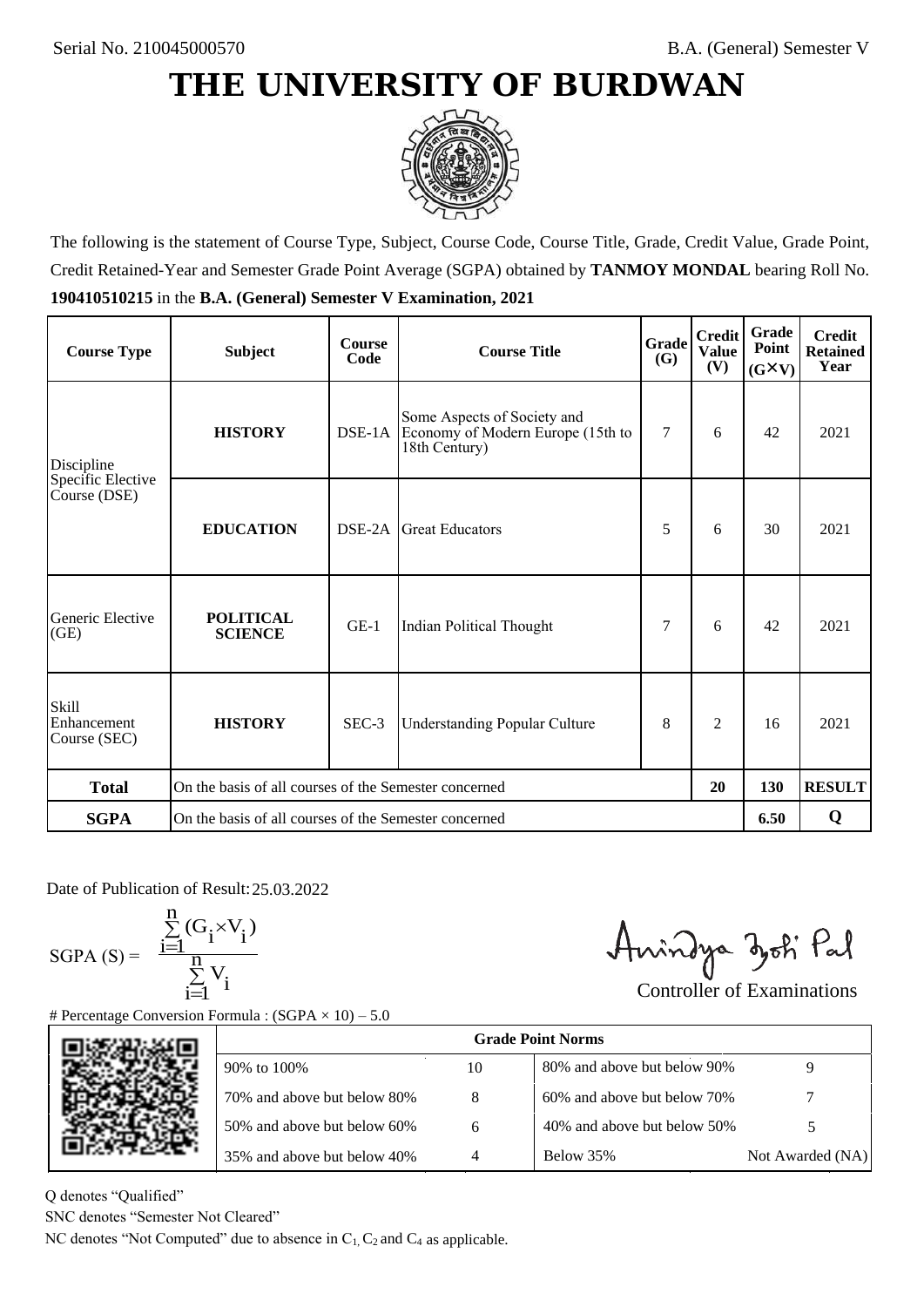

The following is the statement of Course Type, Subject, Course Code, Course Title, Grade, Credit Value, Grade Point, Credit Retained-Year and Semester Grade Point Average (SGPA) obtained by **TANUSHREE MAJHI** bearing Roll No. **190410510217** in the **B.A. (General) Semester V Examination, 2021**

| <b>Course Type</b>                                | <b>Subject</b>                                              | <b>Course</b><br>Code | Grade<br><b>Course Title</b>                 |   | <b>Credit</b><br><b>Value</b><br>(V) | Grade<br>Point<br>$(G\times V)$ | <b>Credit</b><br><b>Retained</b><br>Year |
|---------------------------------------------------|-------------------------------------------------------------|-----------------------|----------------------------------------------|---|--------------------------------------|---------------------------------|------------------------------------------|
| <b>PHYSICAL</b><br><b>EDUCATION</b><br>Discipline |                                                             |                       | <b>DSE-1A</b> Sports Training                | 9 | 6                                    | 54                              | 2021                                     |
| Specific Elective<br>Course (DSE)                 | <b>POLITICAL</b><br><b>SCIENCE</b>                          |                       | DSE-2A Select Comparative Political Theories | 9 | 6                                    | 54                              | 2021                                     |
| Generic Elective<br>(GE)                          | <b>HISTORY</b>                                              | $GE-1$                | Women's Studies in India                     | 7 | 6                                    | 42                              | 2021                                     |
| <b>Skill</b><br>Enhancement<br>Course (SEC)       | <b>PHYSICAL</b><br><b>EDUCATION</b>                         | $SEC-3$               | Indian Games - Kho-Kho                       | 7 | $\overline{c}$                       | 14                              | 2021                                     |
| <b>Total</b>                                      | On the basis of all courses of the Semester concerned<br>20 |                       |                                              |   | 164                                  | <b>RESULT</b>                   |                                          |
| <b>SGPA</b>                                       | On the basis of all courses of the Semester concerned       |                       |                                              |   |                                      | 8.20                            | Q                                        |

Date of Publication of Result: 25,03,2022

 $SGPA(S) =$ 

$$
\frac{\sum\limits_{i=1}^{n}(G_{i}\times V_{i})}{\sum\limits_{i=1}^{n}V_{i}}
$$

Amindya zoti Pal

| Date of Publication of Result: 25.03.2022<br>SGPA (S) = $\frac{\sum_{i=1}^{n} (G_i \times V_i)}{\sum_{i=1}^{n} V_i}$ | <b>Percentage Conversion Formula : (SGPA</b> $\times$ 10) – 5.0                   |    | Aningya zoti Pal            | <b>Controller of Examinations</b> |
|----------------------------------------------------------------------------------------------------------------------|-----------------------------------------------------------------------------------|----|-----------------------------|-----------------------------------|
|                                                                                                                      |                                                                                   |    | <b>Grade Point Norms</b>    |                                   |
|                                                                                                                      | 90% to 100%                                                                       | 10 | 80% and above but below 90% | 9                                 |
|                                                                                                                      | 70% and above but below 80%                                                       | 8  | 60% and above but below 70% |                                   |
|                                                                                                                      | 50% and above but below 60%                                                       | 6  | 40% and above but below 50% | 5                                 |
|                                                                                                                      | 35% and above but below 40%                                                       | 4  | Below 35%                   | Not Awarded (NA)                  |
| denotes "Qualified"<br>NC denotes "Semester Not Cleared"                                                             | C denotes "Not Computed" due to absence in $C_1$ , $C_2$ and $C_4$ as applicable. |    |                             |                                   |

Q denotes "Qualified"

SNC denotes "Semester Not Cleared"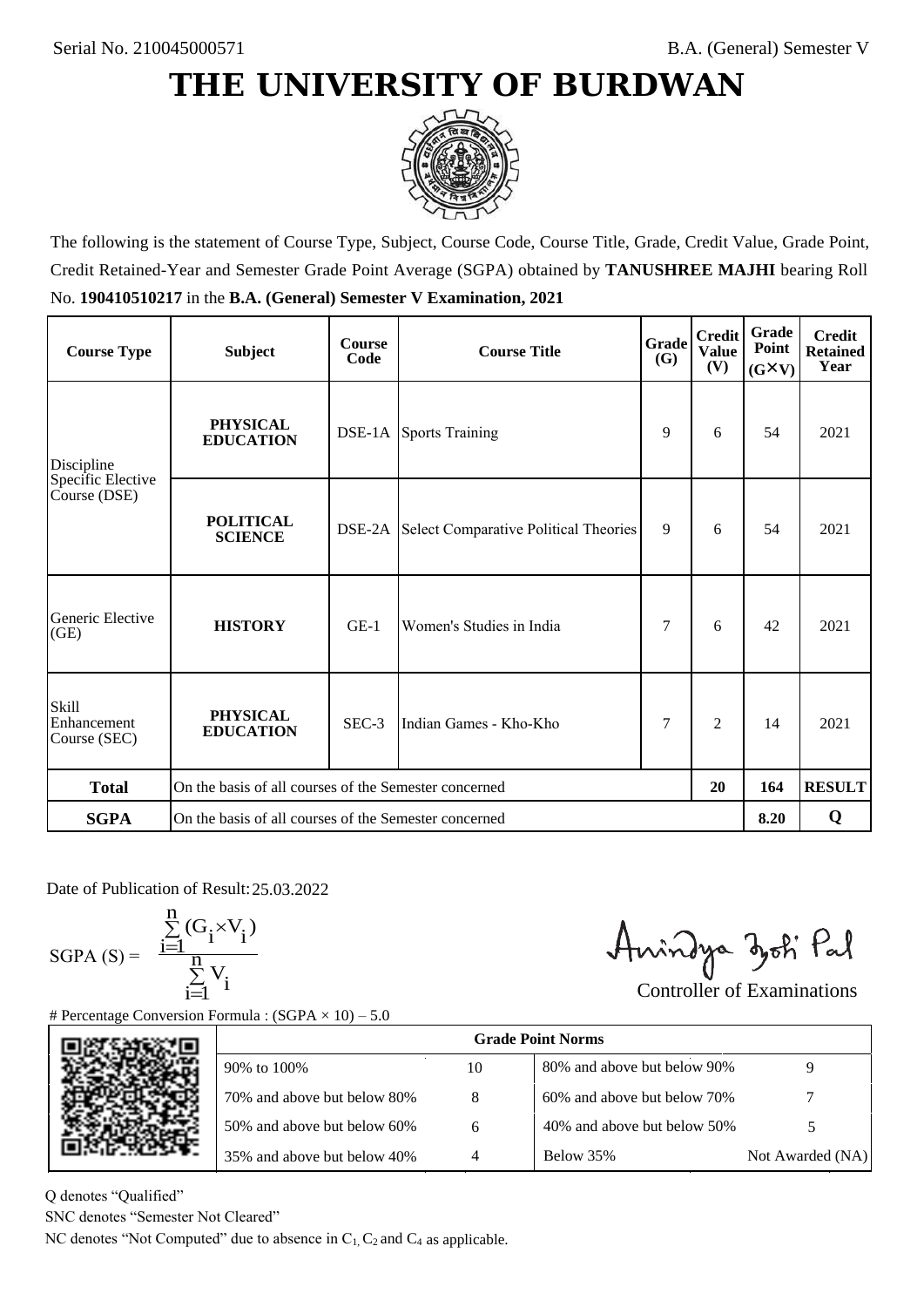

The following is the statement of Course Type, Subject, Course Code, Course Title, Grade, Credit Value, Grade Point, Credit Retained-Year and Semester Grade Point Average (SGPA) obtained by **TITHI SAMANTA** bearing Roll No. **190410510218** in the **B.A. (General) Semester V Examination, 2021**

| <b>Course Type</b>                   | <b>Subject</b>                                        | <b>Course</b><br>Code | Grade<br><b>Course Title</b>         |   | <b>Credit</b><br><b>Value</b><br>(V) | Grade<br>Point<br>$(G\times V)$ | <b>Credit</b><br><b>Retained</b><br>Year |
|--------------------------------------|-------------------------------------------------------|-----------------------|--------------------------------------|---|--------------------------------------|---------------------------------|------------------------------------------|
| <b>BENGALI</b><br>Discipline         |                                                       |                       | DSE-1A Unish Shataker Bangla Upanyas |   | 6                                    | 30                              | 2021                                     |
| Specific Elective<br>Course (DSE)    | <b>PHILOSOPHY</b>                                     |                       | DSE-2A Philosophy of Religion        | 6 | 6                                    | 36                              | 2021                                     |
| Generic Elective<br>(GE)             | <b>HISTORY</b>                                        | $GE-1$                | Women's Studies in India             | 8 | 6                                    | 48                              | 2021                                     |
| Skill<br>Enhancement<br>Course (SEC) | <b>PHILOSOPHY</b>                                     | SEC-3                 | Philosophical Analysis               | 6 | 2                                    | 12                              | 2021                                     |
| <b>Total</b>                         | On the basis of all courses of the Semester concerned |                       |                                      |   | 20                                   | 126                             | <b>RESULT</b>                            |
| <b>SGPA</b>                          | On the basis of all courses of the Semester concerned |                       |                                      |   |                                      | 6.30                            | Q                                        |

Date of Publication of Result: 25.03.2022

 $SGPA(S) =$ 

$$
\frac{\sum\limits_{i=1}^n(G_i\times V_i)}{\sum\limits_{i=1}^nV_i}
$$

Amindya zoti Pal

| ate of Publication of Result: 25.03.2022<br>GPA (S) = $\frac{\sum_{i=1}^{n} (G_i \times V_i)}{\sum_{i=1}^{n} V_i}$ | Percentage Conversion Formula : $(SGPA \times 10) - 5.0$                          |    | Aningya zoti Pal            | <b>Controller of Examinations</b> |
|--------------------------------------------------------------------------------------------------------------------|-----------------------------------------------------------------------------------|----|-----------------------------|-----------------------------------|
|                                                                                                                    |                                                                                   |    | <b>Grade Point Norms</b>    |                                   |
|                                                                                                                    | 90% to 100%                                                                       | 10 | 80% and above but below 90% | 9                                 |
|                                                                                                                    | 70% and above but below 80%                                                       | 8  | 60% and above but below 70% |                                   |
|                                                                                                                    | 50% and above but below 60%                                                       | 6  | 40% and above but below 50% | 5                                 |
|                                                                                                                    | 35% and above but below 40%                                                       | 4  | Below 35%                   | Not Awarded (NA)                  |
| denotes "Qualified"<br>NC denotes "Semester Not Cleared"                                                           | C denotes "Not Computed" due to absence in $C_1$ , $C_2$ and $C_4$ as applicable. |    |                             |                                   |

Q denotes "Qualified"

SNC denotes "Semester Not Cleared"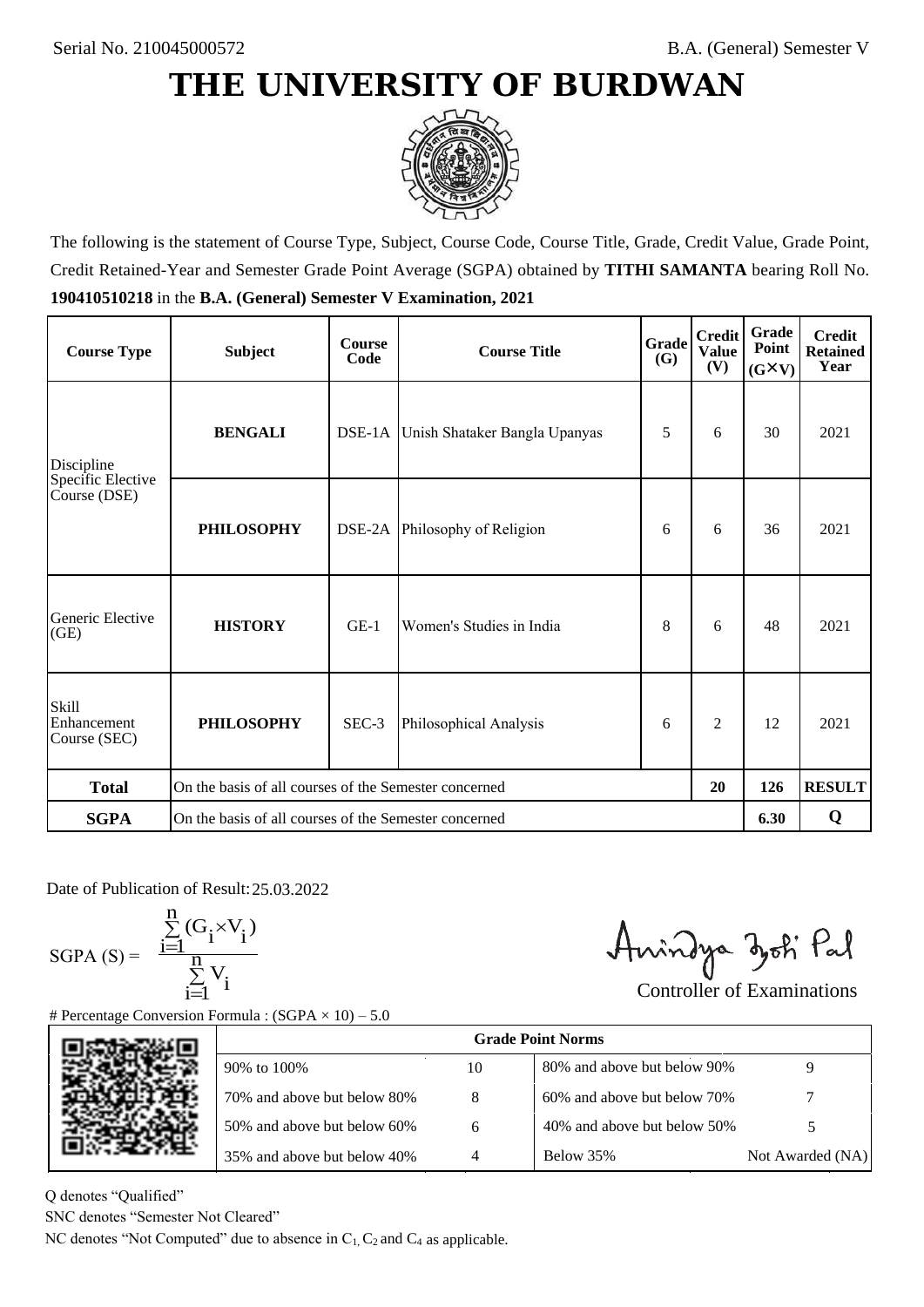

The following is the statement of Course Type, Subject, Course Code, Course Title, Grade, Credit Value, Grade Point, Credit Retained-Year and Semester Grade Point Average (SGPA) obtained by **TITLI KONAR** bearing Roll No. **190410510219** in the **B.A. (General) Semester V Examination, 2021**

| <b>Course Type</b>                          | <b>Subject</b>                                        | <b>Course</b><br>Code | Grade<br><b>Course Title</b>            |   | <b>Credit</b><br><b>Value</b><br>(V) | Grade<br>Point<br>$(G\times V)$ | <b>Credit</b><br><b>Retained</b><br>Year |
|---------------------------------------------|-------------------------------------------------------|-----------------------|-----------------------------------------|---|--------------------------------------|---------------------------------|------------------------------------------|
| Discipline                                  | <b>BENGALI</b>                                        |                       | DSE-1A Unish Shataker Bangla Upanyas    | 5 | 6                                    | 30                              | 2021                                     |
| Specific Elective<br>Course (DSE)           | <b>EDUCATION</b>                                      | DSE-2A                | <b>Great Educators</b>                  | 6 | 6                                    | 36                              | 2021                                     |
| Generic Elective<br>(GE)                    | <b>HISTORY</b>                                        | $GE-1$                | Women's Studies in India                | 6 | 6                                    | 36                              | 2021                                     |
| <b>Skill</b><br>Enhancement<br>Course (SEC) | <b>EDUCATION</b>                                      | SEC-3                 | Educational Guidance and<br>Counselling | 8 | $\overline{c}$                       | 16                              | 2021                                     |
| <b>Total</b>                                | On the basis of all courses of the Semester concerned |                       |                                         |   | 20                                   | 118                             | <b>RESULT</b>                            |
| <b>SGPA</b>                                 | On the basis of all courses of the Semester concerned |                       |                                         |   |                                      | 5.90                            | Q                                        |

Date of Publication of Result: 25,03,2022

SGPA  $(S) = \frac{1}{1}$ 

$$
\frac{\sum_{i=1}^{n} (G_i \times V_i)}{\sum_{i=1}^{n} V_i}
$$

Amindya zoti Pal

| ate of Publication of Result: 25.03.2022<br>GPA (S) = $\frac{\sum_{i=1}^{n} (G_i \times V_i)}{\sum_{i=1}^{n} V_i}$ |                                                                                   |    | Aningya zoti Pal            | <b>Controller of Examinations</b> |
|--------------------------------------------------------------------------------------------------------------------|-----------------------------------------------------------------------------------|----|-----------------------------|-----------------------------------|
|                                                                                                                    | Percentage Conversion Formula : $(SGPA \times 10) - 5.0$                          |    |                             |                                   |
|                                                                                                                    |                                                                                   |    | <b>Grade Point Norms</b>    |                                   |
|                                                                                                                    | 90% to 100%                                                                       | 10 | 80% and above but below 90% | 9                                 |
|                                                                                                                    | 70% and above but below 80%                                                       | 8  | 60% and above but below 70% |                                   |
|                                                                                                                    | 50% and above but below 60%                                                       | 6  | 40% and above but below 50% | 5                                 |
|                                                                                                                    | 35% and above but below 40%                                                       | 4  | Below 35%                   | Not Awarded (NA)                  |
| denotes "Qualified"<br>NC denotes "Semester Not Cleared"                                                           |                                                                                   |    |                             |                                   |
|                                                                                                                    | C denotes "Not Computed" due to absence in $C_1$ , $C_2$ and $C_4$ as applicable. |    |                             |                                   |

Q denotes "Qualified"

SNC denotes "Semester Not Cleared"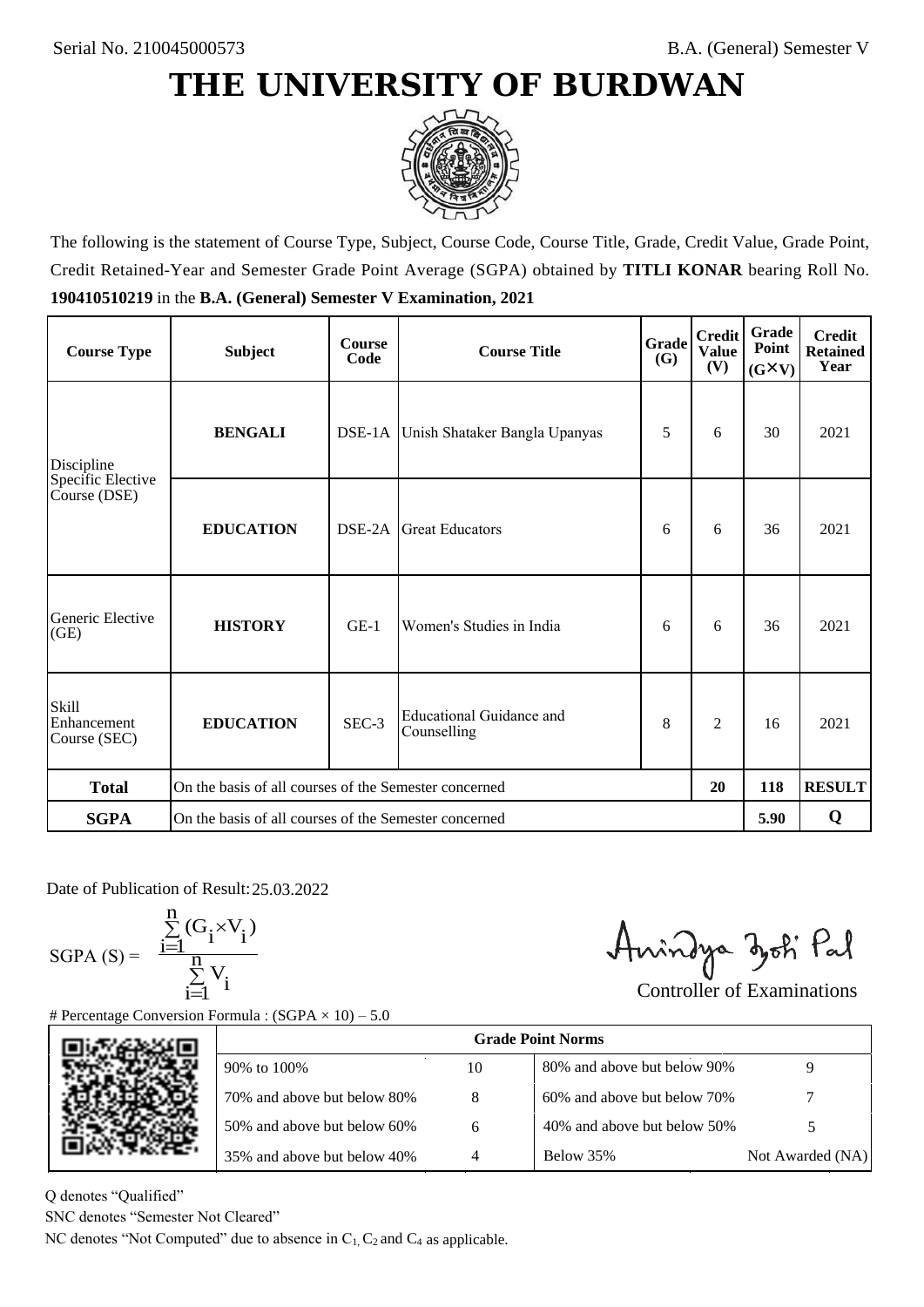## **THE UNIVERSITY OF BURDWAN**



The following is the statement of Course Type, Subject, Course Code, Course Title, Grade, Credit Value, Grade Point, Credit Retained-Year and Semester Grade Point Average (SGPA) obtained by **TUKTUKI GHOSH** bearing Roll No. **190410510220** in the **B.A. (General) Semester V Examination, 2021**

| <b>Course Type</b>                              | <b>Subject</b>                                              | <b>Course</b><br>Code | Grade<br><b>Course Title</b>            |   | <b>Credit</b><br><b>Value</b><br>(V) | Grade<br>Point<br>$(G\times V)$ | <b>Credit</b><br><b>Retained</b><br>Year |
|-------------------------------------------------|-------------------------------------------------------------|-----------------------|-----------------------------------------|---|--------------------------------------|---------------------------------|------------------------------------------|
| Discipline<br>Specific Elective<br>Course (DSE) | <b>BENGALI</b>                                              |                       | DSE-1A Unish Shataker Bangla Upanyas    | 4 | 6                                    | 24                              | 2021                                     |
|                                                 | <b>EDUCATION</b>                                            | DSE-2A                | <b>Great Educators</b>                  | 4 | 6                                    | 24                              | 2021                                     |
| Generic Elective<br>(GE)                        | <b>HISTORY</b>                                              | $GE-1$                | Women's Studies in India                | 7 | 6                                    | 42                              | 2021                                     |
| <b>Skill</b><br>Enhancement<br>Course (SEC)     | <b>EDUCATION</b>                                            | SEC-3                 | Educational Guidance and<br>Counselling | 9 | $\overline{2}$                       | 18                              | 2021                                     |
| <b>Total</b>                                    | On the basis of all courses of the Semester concerned<br>20 |                       |                                         |   |                                      | 108                             | <b>RESULT</b>                            |
| <b>SGPA</b>                                     | On the basis of all courses of the Semester concerned       |                       |                                         |   |                                      | 5.40                            | Q                                        |

Date of Publication of Result: 25,03,2022

SGPA  $(S) = \frac{1}{1}$ 

$$
\frac{\sum_{i=1}^{n} (G_i \times V_i)}{\sum_{i=1}^{n} V_i}
$$

Amindya zoti Pal

| ate of Publication of Result: 25.03.2022<br>GPA (S) = $\frac{\sum_{i=1}^{n} (G_i \times V_i)}{\sum_{i=1}^{n} V_i}$ |                                                                                      |    | Aningya zoti Pal            | <b>Controller of Examinations</b> |  |  |  |  |
|--------------------------------------------------------------------------------------------------------------------|--------------------------------------------------------------------------------------|----|-----------------------------|-----------------------------------|--|--|--|--|
|                                                                                                                    | Percentage Conversion Formula : $(SGPA \times 10) - 5.0$<br><b>Grade Point Norms</b> |    |                             |                                   |  |  |  |  |
|                                                                                                                    | 90% to 100%                                                                          | 10 | 80% and above but below 90% | 9                                 |  |  |  |  |
|                                                                                                                    | 70% and above but below 80%                                                          | 8  | 60% and above but below 70% |                                   |  |  |  |  |
|                                                                                                                    | 50% and above but below 60%                                                          | 6  | 40% and above but below 50% | 5                                 |  |  |  |  |
|                                                                                                                    | 35% and above but below 40%                                                          | 4  | Below 35%                   | Not Awarded (NA)                  |  |  |  |  |
| denotes "Qualified"<br>NC denotes "Semester Not Cleared"                                                           | C denotes "Not Computed" due to absence in $C_1$ , $C_2$ and $C_4$ as applicable.    |    |                             |                                   |  |  |  |  |

Q denotes "Qualified"

SNC denotes "Semester Not Cleared"

NC denotes "Not Computed" due to absence in  $C_1$ ,  $C_2$  and  $C_4$  as applicable.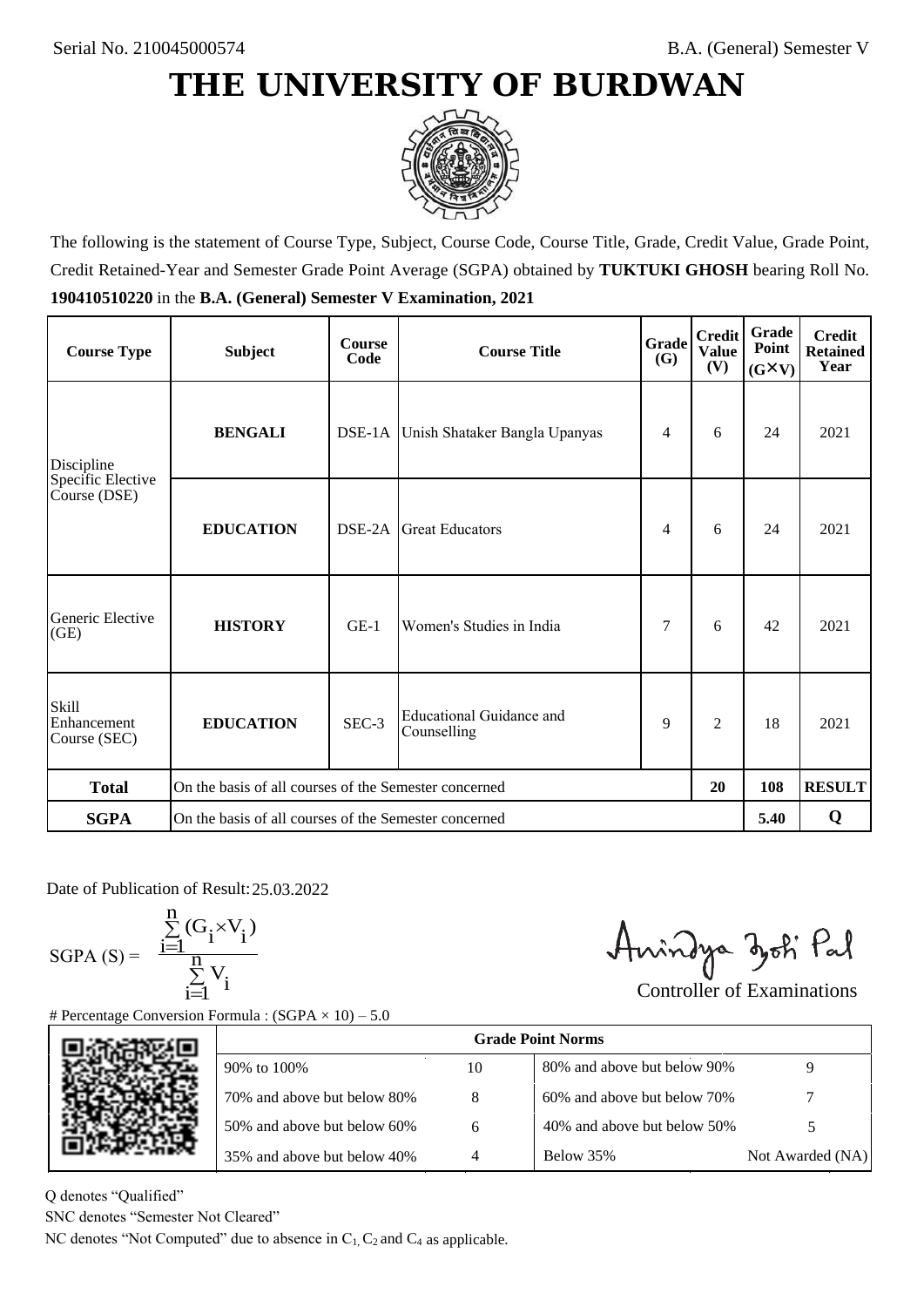## **THE UNIVERSITY OF BURDWAN**



The following is the statement of Course Type, Subject, Course Code, Course Title, Grade, Credit Value, Grade Point, Credit Retained-Year and Semester Grade Point Average (SGPA) obtained by **YUBARAJ DAS** bearing Roll No. **190410510221** in the **B.A. (General) Semester V Examination, 2021**

| <b>Course Type</b>                          | <b>Subject</b>                                              | <b>Course</b><br>Code | Grade<br><b>Course Title</b><br>(G)                                               |   | <b>Credit</b><br><b>Value</b><br>(V) | Grade<br>Point<br>$(G\times V)$ | <b>Credit</b><br><b>Retained</b><br>Year |
|---------------------------------------------|-------------------------------------------------------------|-----------------------|-----------------------------------------------------------------------------------|---|--------------------------------------|---------------------------------|------------------------------------------|
| Discipline                                  | <b>HISTORY</b>                                              |                       | Some Aspects of Society and<br>Economy of Modern Europe (15th to<br>18th Century) | 5 | 6                                    | 30                              | 2021                                     |
| Specific Elective<br>Course (DSE)           | <b>GEOGRAPHY</b>                                            | DSE-2A                | Geography of India                                                                | 9 | 6                                    | 54                              | 2021                                     |
| Generic Elective<br>(GE)                    | <b>POLITICAL</b><br><b>SCIENCE</b>                          | $GE-1$                | Indian Political Thought                                                          | 5 | 6                                    | 30                              | 2021                                     |
| <b>Skill</b><br>Enhancement<br>Course (SEC) | <b>GEOGRAPHY</b>                                            | SEC-3                 | Field Techniques and Survey based<br>Project Report                               |   | $\overline{c}$                       | 16                              | 2021                                     |
| <b>Total</b>                                | On the basis of all courses of the Semester concerned<br>20 |                       |                                                                                   |   |                                      | 130                             | <b>RESULT</b>                            |
| <b>SGPA</b>                                 | On the basis of all courses of the Semester concerned       |                       |                                                                                   |   |                                      | 6.50                            | Q                                        |

Date of Publication of Result: 25,03,2022

SGPA  $(S) = \frac{1}{1}$ 

$$
\frac{\sum_{i=1}^{n} (G_i \times V_i)}{\sum_{i=1}^{n} V_i}
$$

Amindya zoti Pal

| ate of Publication of Result: 25.03.2022<br>GPA (S) = $\frac{\sum_{i=1}^{n} (G_i \times V_i)}{\sum_{i=1}^{n} V_i}$ |                                                                                   |                | Aningya zoti Pal            | <b>Controller of Examinations</b> |
|--------------------------------------------------------------------------------------------------------------------|-----------------------------------------------------------------------------------|----------------|-----------------------------|-----------------------------------|
|                                                                                                                    | Percentage Conversion Formula : $(SGPA \times 10) - 5.0$                          |                | <b>Grade Point Norms</b>    |                                   |
|                                                                                                                    | 90% to 100%                                                                       | 10             | 80% and above but below 90% | 9                                 |
|                                                                                                                    | 70% and above but below 80%                                                       | 8              | 60% and above but below 70% |                                   |
|                                                                                                                    | 50% and above but below 60%                                                       | 6              | 40% and above but below 50% | 5                                 |
|                                                                                                                    | 35% and above but below 40%                                                       | $\overline{4}$ | Below 35%                   | Not Awarded (NA)                  |
| denotes "Qualified"<br>NC denotes "Semester Not Cleared"                                                           | C denotes "Not Computed" due to absence in $C_1$ , $C_2$ and $C_4$ as applicable. |                |                             |                                   |

Q denotes "Qualified"

SNC denotes "Semester Not Cleared"

NC denotes "Not Computed" due to absence in  $C_1$ ,  $C_2$  and  $C_4$  as applicable.